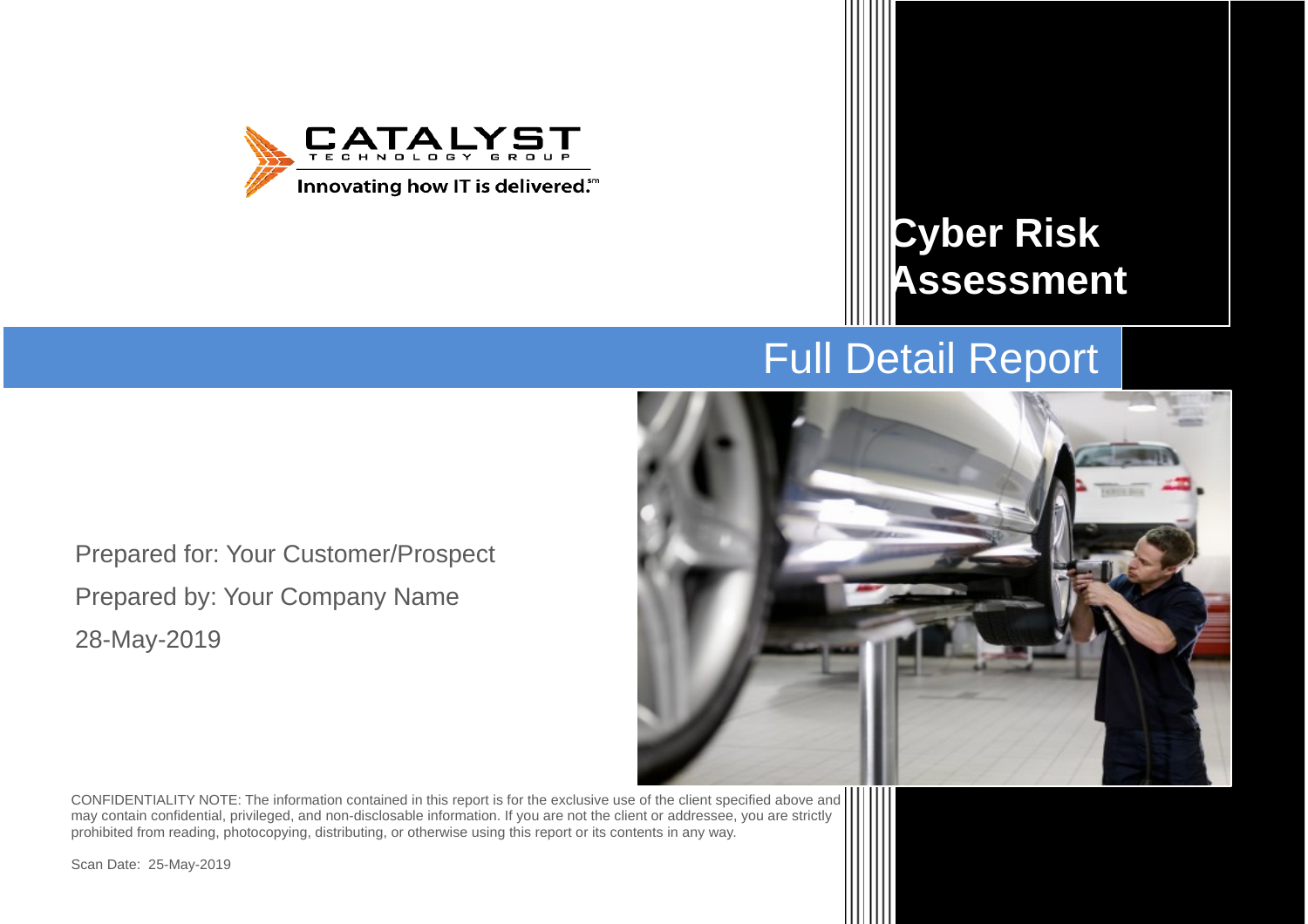

# **Table of Contents**

- 1 Discovery Tasks
- 2 Assessment Summary
- 3 Domain: corp.myco.com
	- 3.1 Domain Controllers
	- 3.2 FSMO Roles
	- 3.3 Organizational Units
	- 3.4 Group Policy Objects
	- 3.5 Users
	- 3.6 Service Accounts
	- 3.7 Security Groups
	- 3.8 Computers in Domain or Workgroup
	- 3.9 Server Aging
	- 3.10 Workstation Aging
	- 3.11 Domain DNS
- 4 Non A/D Devices
- 5 Servers
	- 5.1 MS SQL Servers
	- 5.2 Web Servers
	- 5.3 Time Servers
	- 5.4 Exchange Servers
	- 5.5 DHCP Servers
	- 5.6 Hyper-V Servers

PROPRIETARY & CONFIDENTIAL **PROPRIETARY & CONFIDENTIAL**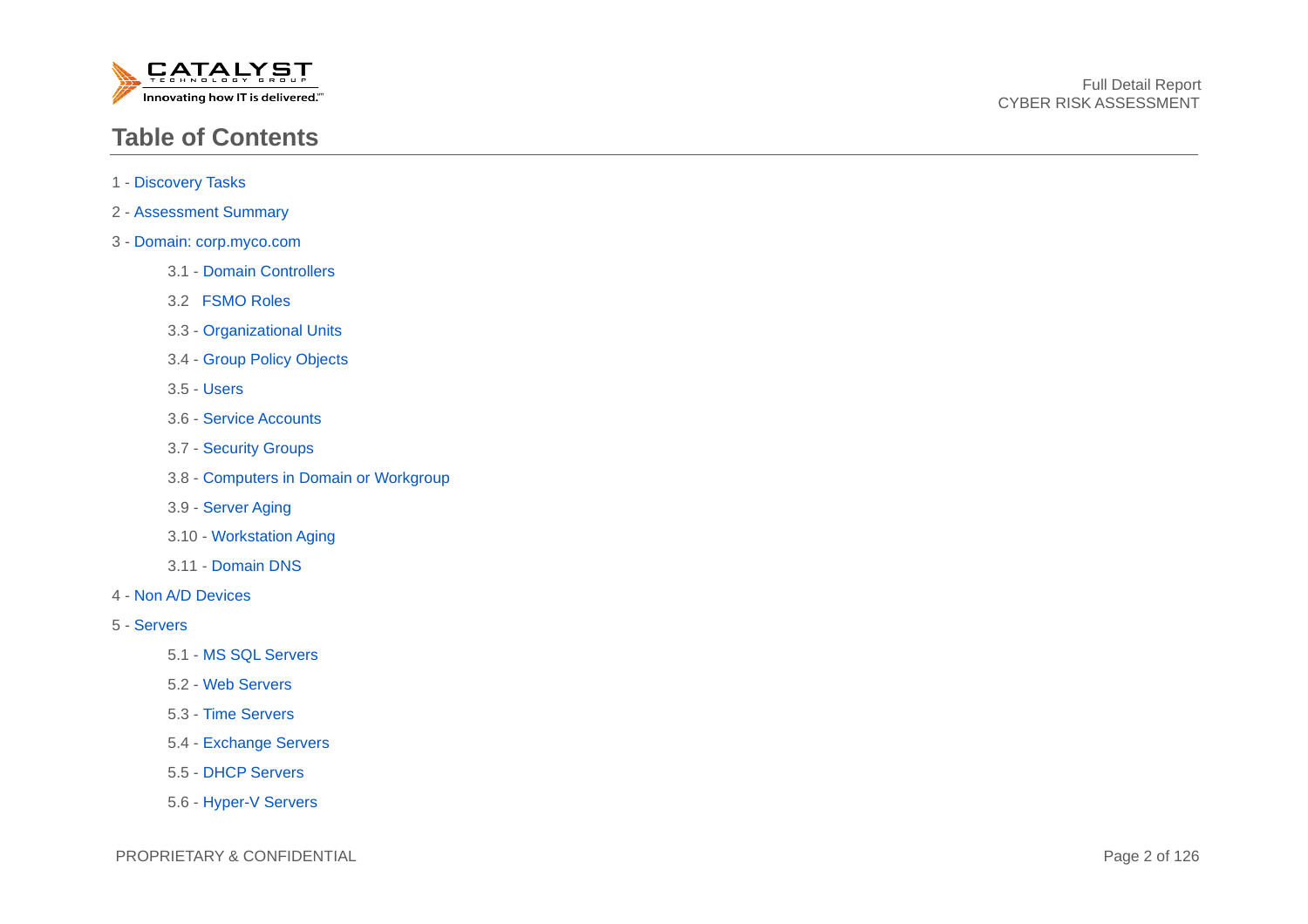

- 6 Printers
- 7 Network Shares
- 8 Major Applications
- 9 Patch Summary
- 10 Endpoint Security and Backup
- 11 Remote Listening Ports
- 12 Internet Access
- 13 External Security Vulnerabilities
- Appendix I: Detailed Computer Analysis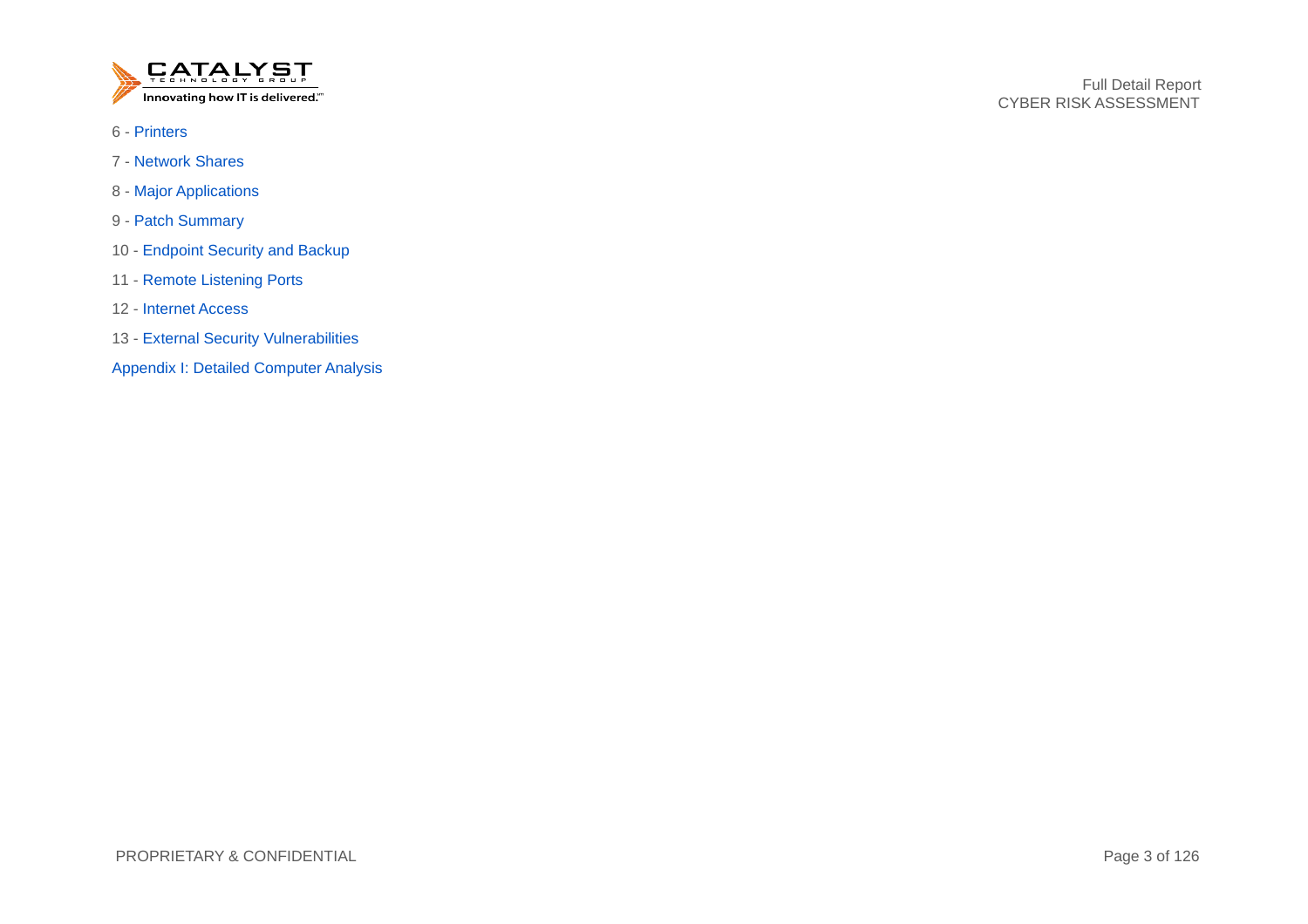

# **1 - Discovery Tasks**

This table contains a listing of all tasks which were performed as part of this assessment. Items which do not contain a check were not performed.

|              | <b>Task</b>                                      | <b>Description</b>                                                                                                                   |
|--------------|--------------------------------------------------|--------------------------------------------------------------------------------------------------------------------------------------|
|              | <b>Detect Domain Controllers</b>                 | Identifies domain controllers and online status.                                                                                     |
| ✓            | <b>FSMO Role Analysis</b>                        | Enumerates FSMO roles at the site.                                                                                                   |
| ✓            | Enumerate Organization Units and Security Groups | Lists the organizational units and security groups (with members).                                                                   |
| √            | <b>User Analysis</b>                             | Lists the users in AD, status, and last login/use, which helps identify potential security risks.                                    |
| ✓            | Detect Local Mail Servers                        | Detects mail server(s) on the network.                                                                                               |
| √            | <b>Detect Time Servers</b>                       | Detects server(s) on the network.                                                                                                    |
| ✓            | <b>Discover Network Shares</b>                   | Discovers the network shares by server.                                                                                              |
| ✓            | <b>Detect Major Applications</b>                 | Detects all major apps / versions and counts the number of installations.                                                            |
| ✓            | Detailed Domain Controller Event Log Analysis    | Lists the event log entries from the past 24 hours for the directory service, DNS server and file<br>replication service event logs. |
| √            | Web Server Discovery and Identification          | Lists the web servers and type.                                                                                                      |
| $\checkmark$ | Network Discovery for Non-A/D Devices            | Lists the non-Active Directory devices responding to network requests.                                                               |
| √            | Internet Access and Speed Test                   | Tests Internet access and performance.                                                                                               |
| $\checkmark$ | <b>SQL Server Analysis</b>                       | Lists the SQL Servers and associated database(s).                                                                                    |
| ✓            | <b>Missing Security Updates</b>                  | Identifies computers missing security updates                                                                                        |
| ✓            | System by System Event Log Analysis              | Discovers the five system and app event log errors for servers                                                                       |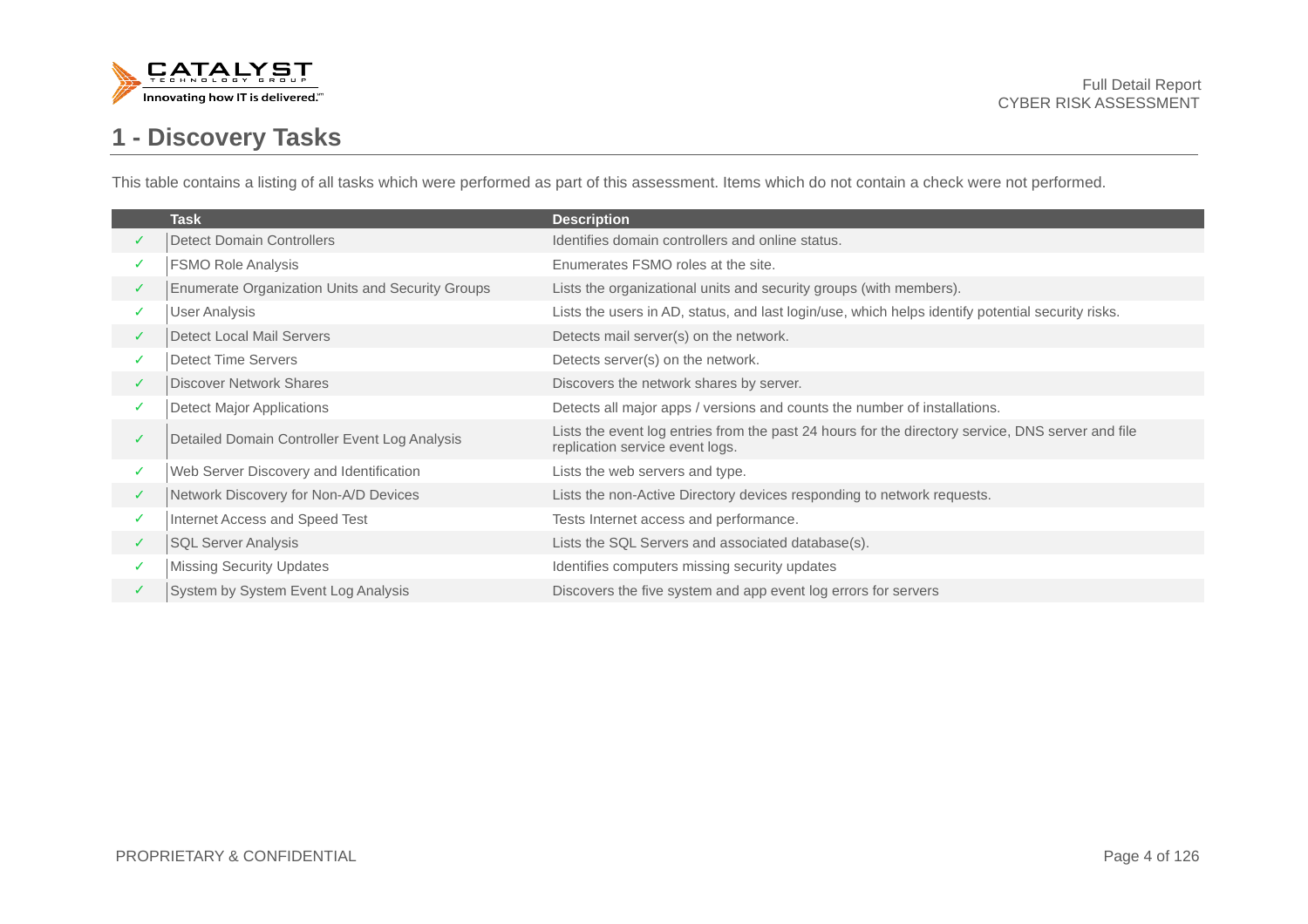

# **2 - Assessment Summary**

| <b>Domain</b> |                                         |                |
|---------------|-----------------------------------------|----------------|
|               | <b>Domain Controllers</b>               | $\overline{c}$ |
|               | Number of Organizational Units          | $11\,$         |
| <b>Users</b>  |                                         |                |
|               | # Enabled                               | $31\,$         |
|               | Last Login Within 30 Days               | $\mathsf{9}$   |
|               | Last Login Older Than 30 Days           | 22             |
|               | # Disabled                              | $\sqrt{2}$     |
|               | Last Login Within 30 Days               | $\mathbf{0}$   |
|               | Last Login Older Than 30 Days           | $\overline{2}$ |
|               |                                         |                |
|               | <b>Security Group</b>                   |                |
|               | Groups with Users                       | 18             |
|               | # Total Groups                          | 56             |
|               | <b>Computers in Domain or Workgroup</b> |                |
|               | <b>Total Computers</b>                  | 33             |
|               | Last Login Within 30 Days               | 33             |
|               | Last Login Older Than 30 Days           | $\overline{0}$ |
|               |                                         |                |
|               | <b>Active Computers by OS</b>           |                |
|               | Windows 10 Enterprise                   | 14             |
|               | Windows 10 Enterprise 2015 LTSB         | $\mathbf{1}$   |
|               | Windows 10 Enterprise N                 | $\mathbf{1}$   |
|               | Windows 10 Pro                          | $\overline{2}$ |
|               | Windows 7 Professional                  | $\overline{2}$ |
|               | Windows 8.1 Pro                         | 4              |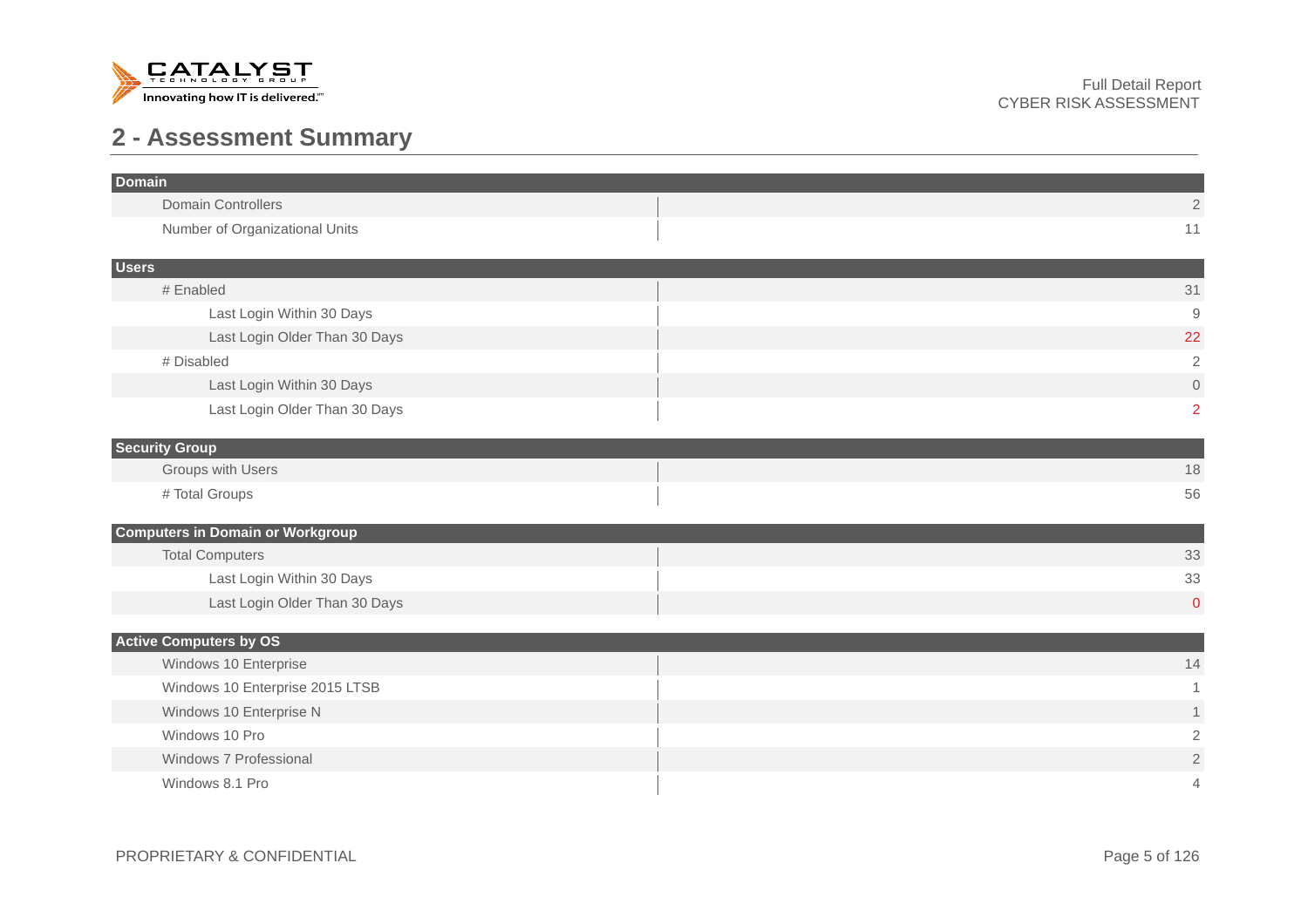

| <b>Active Computers by OS</b>   |  |  |
|---------------------------------|--|--|
| Windows Server 2012 R2 Standard |  |  |
| Windows Server 2016 Standard    |  |  |

| <b>Miscellaneous</b>                    |                |
|-----------------------------------------|----------------|
| Non-A/D Systems                         | 15             |
| <b>MX Records</b>                       | $\mathbf 0$    |
| MS SQL Servers                          | ᅩ              |
| Web Servers                             | 3              |
| Printers                                | $\overline{0}$ |
| <b>Exchange Servers</b>                 | 0              |
| <b>Network Shares</b>                   | 115            |
| <b>Installed Applications</b>           | 32             |
| Potential or Severe Security Risks      | 0              |
| Potential Insecure Listening Ports      | 0              |
| External Network Security (High Risk)   | $\mathbf{0}$   |
| External Network Security (Medium Risk) | 0              |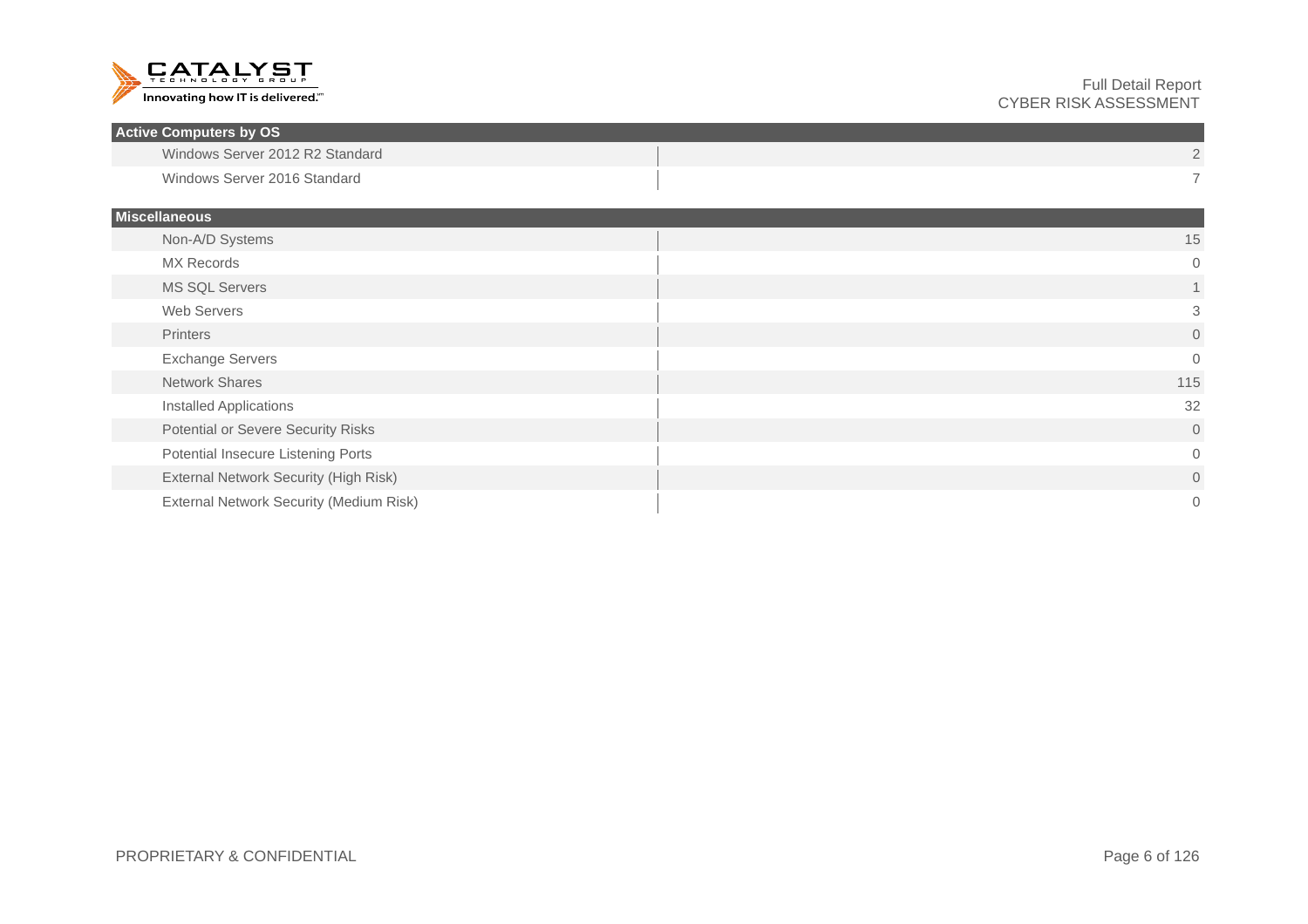

# **3 - Domain: CORP.MYCO.COM**

This section and corresponding sub-sections contain a comprehensive view of the domain.

### **3.1 - Domain Controllers**

This section contains a listing of all domain controllers and their corresponding status.

| <b>Domain Controller</b> | <b>Status</b>           |
|--------------------------|-------------------------|
| MYCO-DC01                | online                  |
| MYCO-DC02                | online<br>$\sim$ $\sim$ |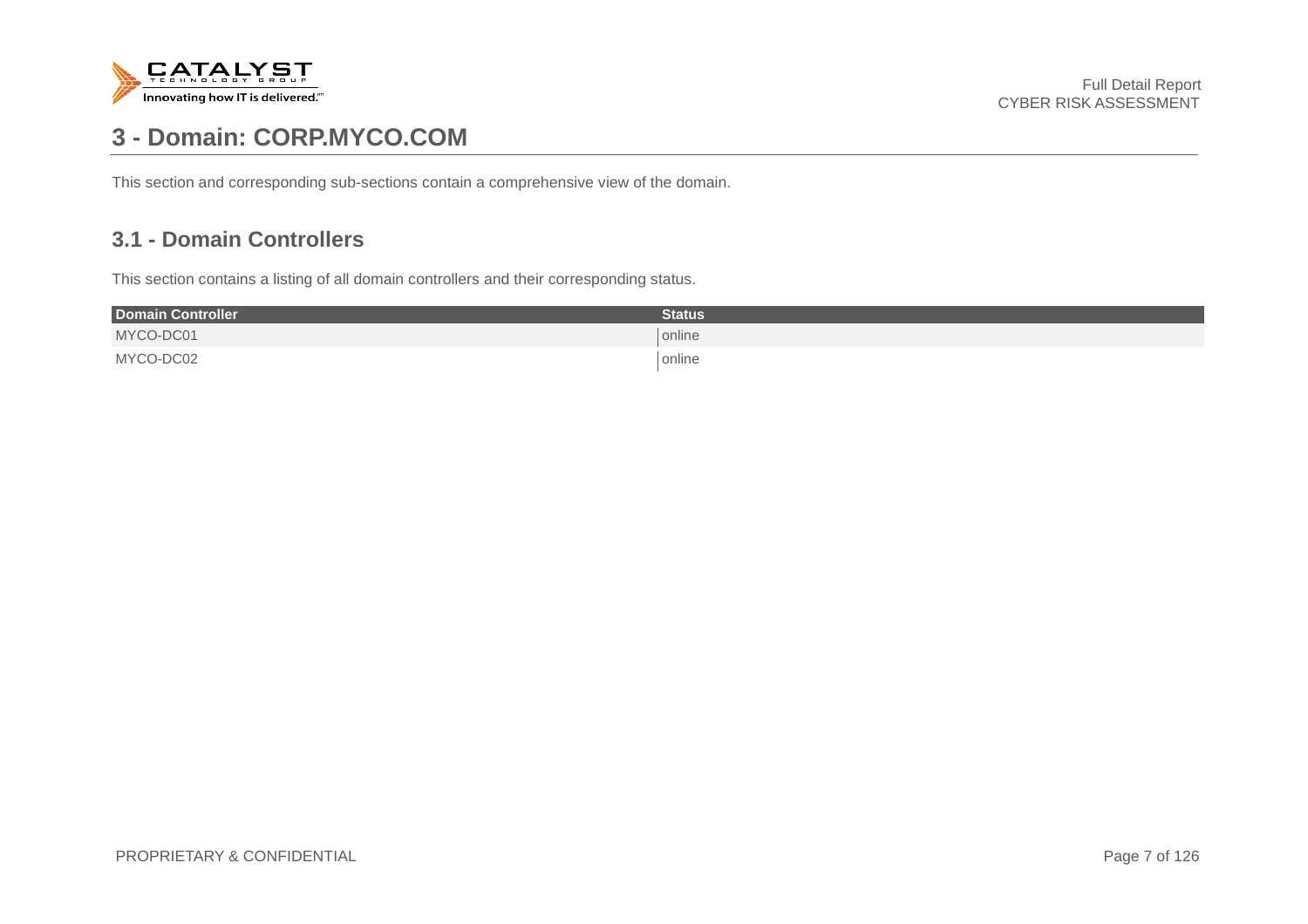

# **3.2 - FSMO Roles**

This section contains a listing of all FSMO (Flexible Single Master Operation) roles, which are needed to operate a Windows domain.

| Role                     | <b>Domain Controller</b> | <b>Best Practice</b> |
|--------------------------|--------------------------|----------------------|
| Infrastructure Master    | MYCO-DC01.CORP.MYCO.COM  | Domain Specific      |
| Domain Naming Master     | MYCO-DC01-CORP.MYCO.COM  | Forest Wide          |
| <b>PDC</b> Emulator      | MYCO-DC01.CORP.MYCO.COM  | Domain Specific      |
| Relative ID (RID) Master | MYCO-DC01-CORP.MYCO.COM  | Domain Specific      |
| Schema Master            | MYCO-DC01.CORP.MYCO.COM  | Forest Wide          |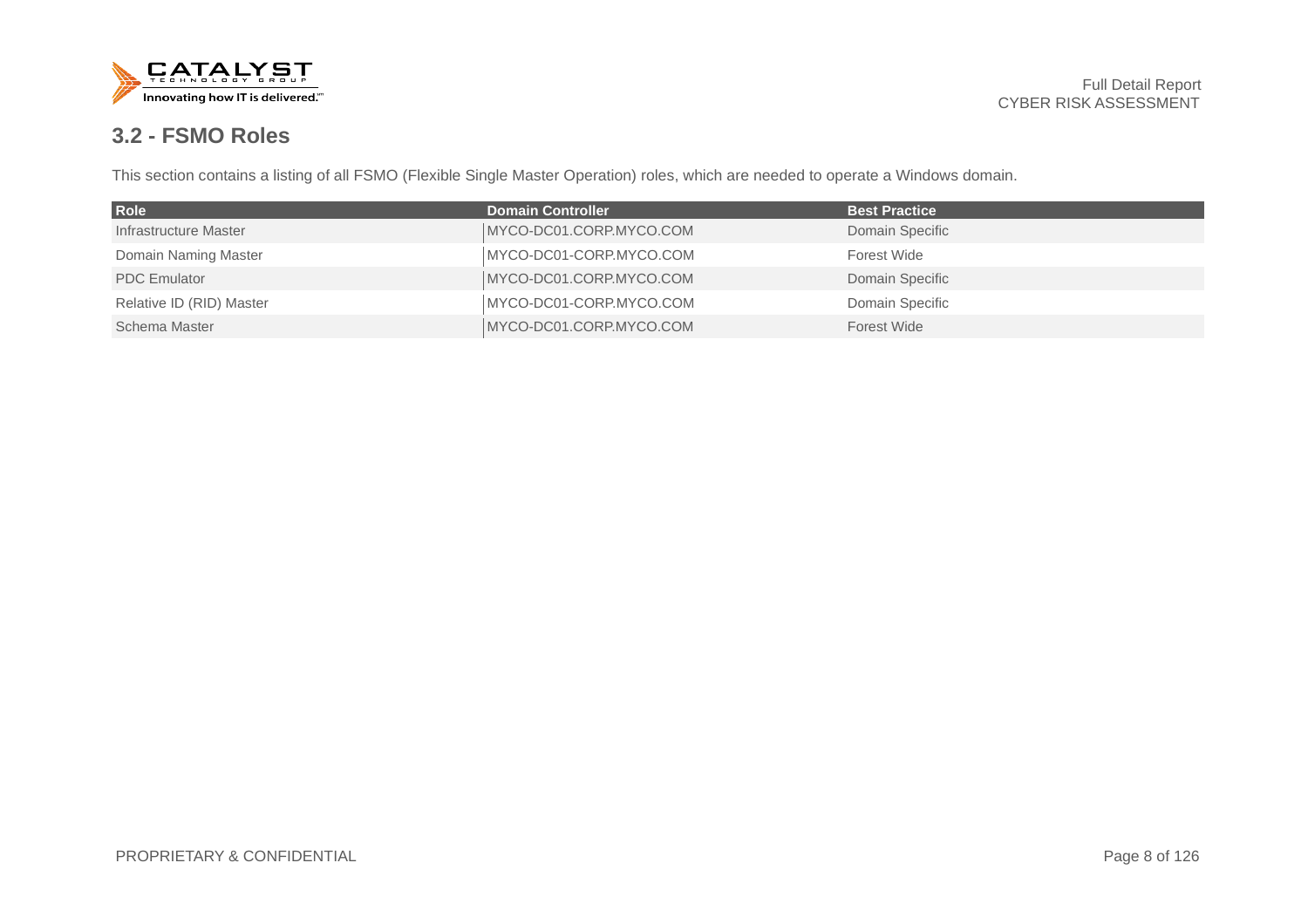

### **3.3 - Organizational Units**

This section contains a hierarchical view of all organizational units from within Active Directory.

- **corp.myco.com**
	- o **Domain Controllers (2 Computers)**
	- o **PROD (5 Security Groups, 28 Users, 23 Computers)**
		- o **Groups (5 Security Groups)**
		- o **Servers (5 Computers)**
		- o **Users (28 Users)**
			- o **RFT Users (15 Users)**
			- o **Test (13 Users)**
		- o **Workstations (18 Computers)**
			- o **Domain Wrkstn (10 Computers)**
				- o **Test Audit (3 Computers)**
			- o **Users Wrkstn (8 Computers)**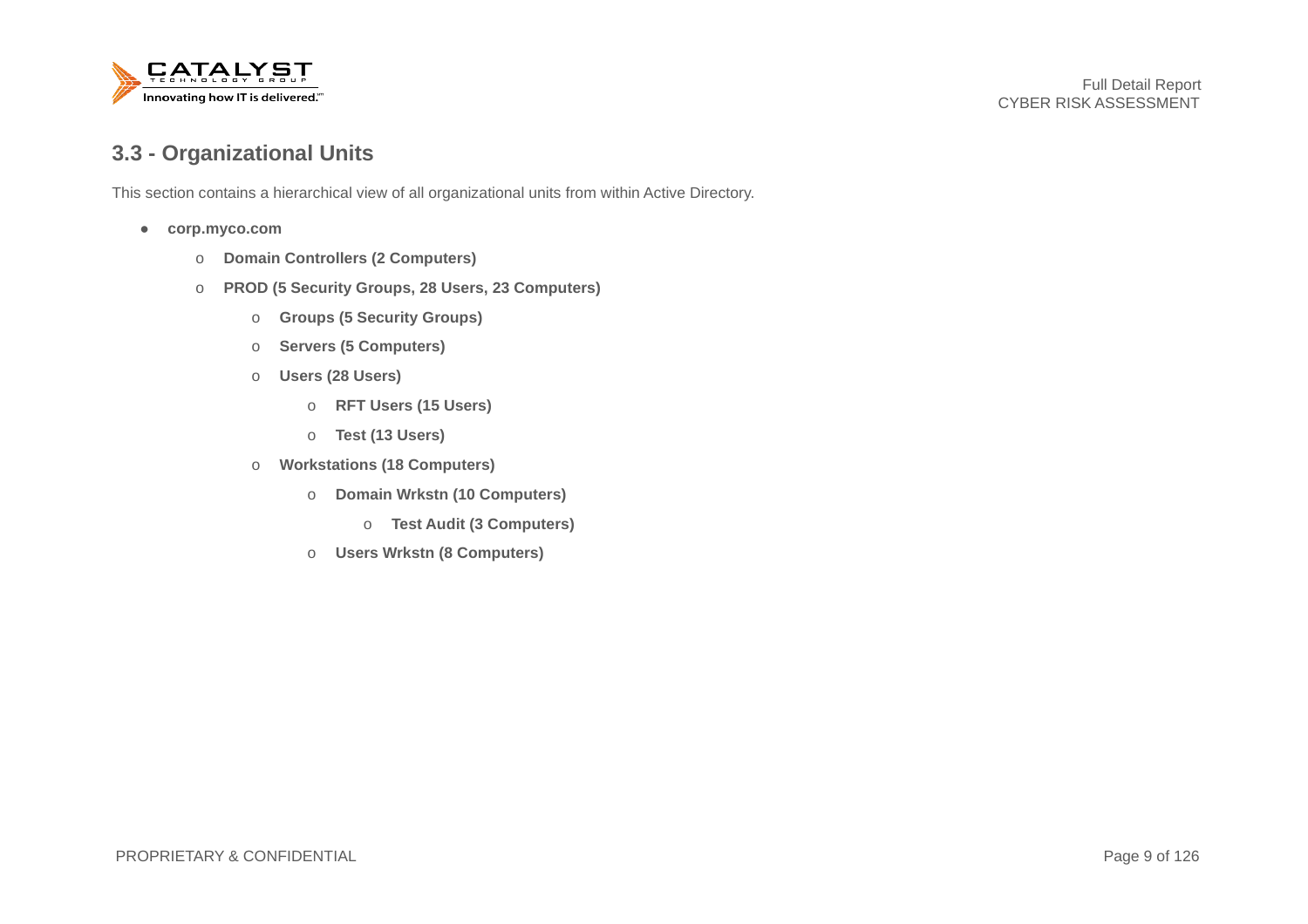

# **3.4 - Group Policy Objects**

This section contains a hierarchical view of all group policy objects from within Active Directory. Policies highlighted in green represent enabled policies.

- **corp.myco.com**
	- o **Default Domain Policy**
	- o FileShare
	- o **ND Base**
	- o **Domain Controllers (1-GPO, 1-Enabled)**
		- o **Default Domain Controllers Policy**
	- o **CORP**
		- o **Workstations**
			- o **Domain Wrkstn**
				- o **Audit (1-GPO, 1-Enabled)**
					- o **Audit Policy Test**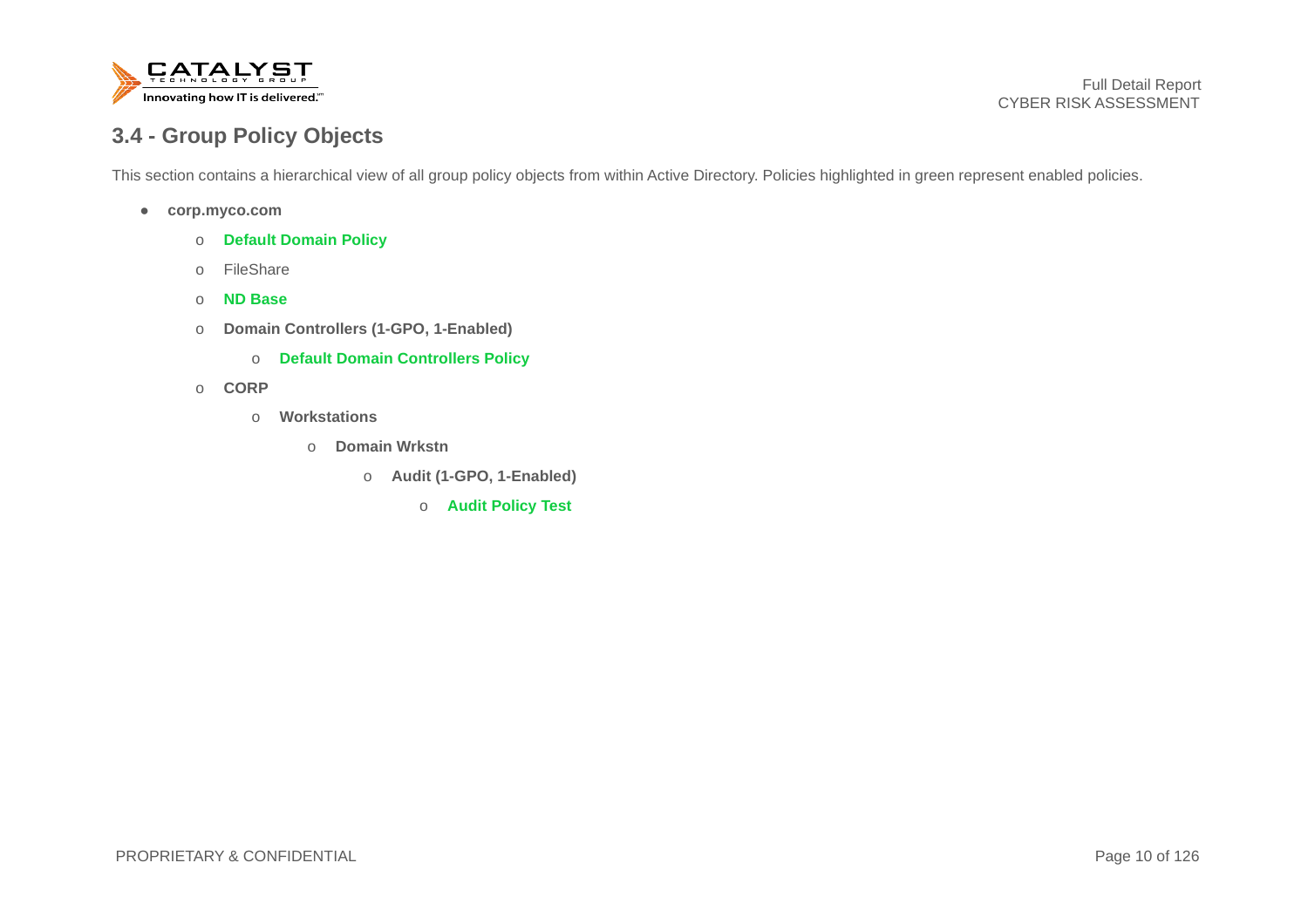

### **3.5 - Users**

This section contains a list of accounts with information on each account. Disabled accounts are highlighted in gray. Inactive users, defined as those that have not logged in 30 days, are highlighted in the Last Login column in **RED BOLD.** Accounts where passwords are set to never expire are highlighted in the Password Expires column in RED. Users with passwords that have expired are indicated in the Password Expires column in **RED BOLD.** 

#### *Active Users*

| <b>User Name</b>            | <b>Display Name</b> | <b>Enabled</b> | <b>Password Last Set</b>          | <b>Password Expires</b>          | <b>Last Login</b>    |
|-----------------------------|---------------------|----------------|-----------------------------------|----------------------------------|----------------------|
| CORP.MYCO.COM\Administrator | Administrator       | enabled        | 08-Oct-2018 9:12:57<br>AM.        | 19-Nov-2018 9:13:00<br><b>AM</b> | 26-Apr-2019 3:47 PM  |
| CORP.MYCO.COM\dnetuser      | D Johanson          | enabled        | 10-Dec-2018 12:09:29<br><b>PM</b> | $never$                          | 23-May-2019 3:52 PM  |
| CORP.MYCO.COM\dknetuser     | D Kranston          | enabled        | 08-Oct-2018 11:00:24<br>AM.       | $never$                          | 25-May-2019 3:59 AM  |
| CORP.MYCO.COM\jsnetuser     | J Strong            | enabled        | 08-Oct-2018 11:05:27<br><b>AM</b> | $never$                          | 25-May-2019 5:04 PM  |
| CORP.MYCO.COM\jwnetuser     | J Strongmore        | enabled        | 08-Oct-2018 11:04:58<br>AM.       | $never$                          | 23-May-2019 3:19 PM  |
| CORP.MYCO.COM\lwnetuser     | L Robbins           | enabled        | 08-Oct-2018 11:04:31<br><b>AM</b> | $never$                          | 25-May-2019 11:55 AM |
| CORP.MYCO.COM\mgnetuser     | M Groneberg         | enabled        | 08-Oct-2018 11:03:54<br>AM.       | $never$                          | 12-May-2019 9:27 AM  |
| CORP.MYCO.COM\sknetuser     | S Cooley            | enabled        | 08-Oct-2018 11:03:23<br>AM        | $never$                          | 23-May-2019 7:04 AM  |
| CORP.MYCO.COM\thnetuser     | <b>T</b> Harris     | enabled        | 08-Oct-2018 11:00:57<br><b>AM</b> | $never$                          | 22-May-2019 12:03 AM |

#### *Inactive Users*

| <b>User Name</b>        | <b>Display Name</b> | <b>Enabled</b> | <b>Password Last Set</b>   | <b>Password Expires</b> | <b>Last Login</b>       |
|-------------------------|---------------------|----------------|----------------------------|-------------------------|-------------------------|
| CORP.MYCO.COM\abnetuser | A Johanson          | enabled        | 08-Oct-2018 11:01:28<br>AM | $never$                 | $18 -$ Apr-2019 6:34 AM |
| CORP.MYCO.COM\ainetuser | A Jones             | enabled        | 08-Oct-2018 12:29:47       | <never></never>         | <never></never>         |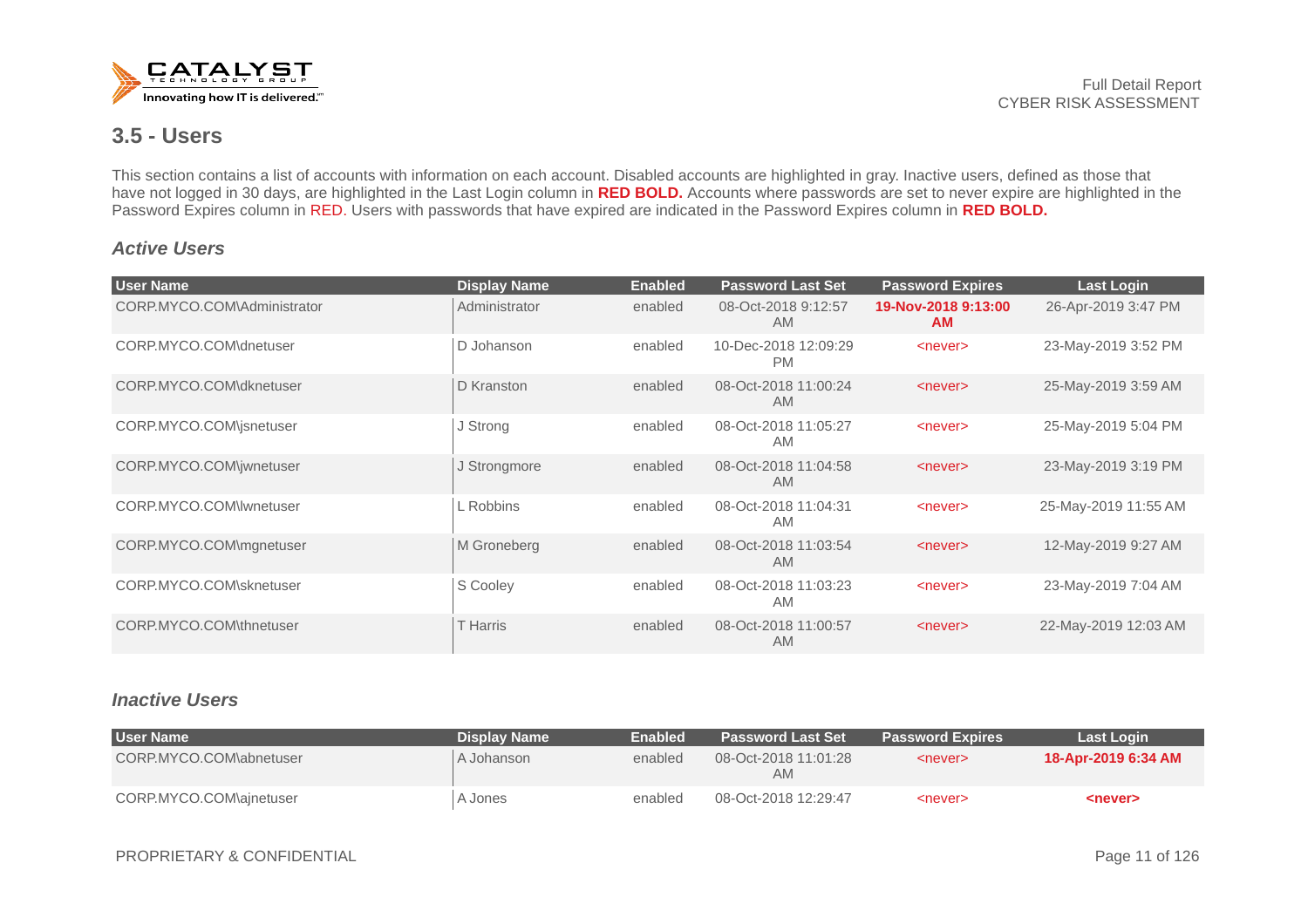

| <b>User Name</b>             | <b>Display Name</b> | <b>Enabled</b> | <b>Password Last Set</b>          | <b>Password Expires</b>           | <b>Last Login</b>    |
|------------------------------|---------------------|----------------|-----------------------------------|-----------------------------------|----------------------|
|                              |                     |                | <b>PM</b>                         |                                   |                      |
| CORP.MYCO.COM\arogers        | Aaron Rogers        | enabled        | 12-Mar-2019 10:08:29<br><b>AM</b> | 23-Apr-2019 10:08:00<br>AM        | <never></never>      |
| CORP.MYCO.COM\DefaultAccount | DefaultAccount      | disabled       | $<$ never $>$                     | $never$                           | <never></never>      |
| CORP.MYCO.COM\dwnetuser      | D Whatley           | enabled        | 08-Oct-2018 12:29:22<br><b>PM</b> | $never$                           | <never></never>      |
| CORP.MYCO.COM\ebland         | Eric Bland          | enabled        | 12-Mar-2019 10:09:14<br>AM        | 23-Apr-2019 10:09:00<br><b>AM</b> | 12-Mar-2019 10:12 AM |
| CORP.MYCO.COM\Guest          | Guest               | disabled       | $<$ never $>$                     | <never></never>                   | <never></never>      |
| CORP.MYCO.COM\jashter        | Jacob Ashter        | enabled        | 12-Mar-2019 10:09:40<br><b>AM</b> | 23-Apr-2019 10:09:00<br><b>AM</b> | 12-Mar-2019 10:13 AM |
| CORP.MYCO.COM\jcamps         | John Camps          | enabled        | 12-Mar-2019 10:10:32<br><b>AM</b> | 23-Apr-2019 10:10:00<br><b>AM</b> | 22-Jan-2019 9:37 AM  |
| CORP.MYCO.COM\jcole          | Jerry Coleman       | enabled        | 12-Mar-2019 10:52:49<br>AM        | 23-Apr-2019 10:53:00<br><b>AM</b> | 12-Mar-2019 10:53 AM |
| CORP.MYCO.COM\jdejesus       | Jone DeJesus        | enabled        | 12-Mar-2019 10:10:44<br><b>AM</b> | 23-Apr-2019 10:11:00<br><b>AM</b> | 12-Mar-2019 10:46 AM |
| CORP.MYCO.COM\jgross         | <b>Janet Gross</b>  | enabled        | 12-Mar-2019 10:09:52<br><b>AM</b> | 23-Apr-2019 10:10:00<br>АM        | <never></never>      |
| CORP.MYCO.COM\jknight        | Janet Knight        | enabled        | 12-Mar-2019 10:10:03<br>AM        | 23-Apr-2019 10:10:00<br><b>AM</b> | 12-Mar-2019 11:05 AM |
| CORP.MYCO.COM\jkristian      | Jabez Kristian      | enabled        | 12-Mar-2019 10:09:28<br>AM        | 23-Apr-2019 10:09:00<br><b>AM</b> | 12-Mar-2019 10:14 AM |
| CORP.MYCO.COM\mjones         | Marley Jones        | enabled        | 12-Mar-2019 10:10:57<br><b>AM</b> | 23-Apr-2019 10:11:00<br><b>AM</b> | 12-Mar-2019 10:45 AM |
| CORP.MYCO.COM\mpnetuser      | M Paulston          | enabled        | 14-Dec-2018 10:34:38<br>AM        | $never$                           | 24-Apr-2019 3:41 PM  |
| CORP.MYCO.COM\mptest         | <b>MP Test</b>      | enabled        | 10-Oct-2018 10:55:25<br><b>AM</b> | <never></never>                   | 08-Feb-2019 11:01 AM |
| CORP.MYCO.COM\mwnetuser      | M Wu                | enabled        | 08-Oct-2018 12:30:47<br><b>PM</b> | <never></never>                   | <never></never>      |
| CORP.MYCO.COM\pknetuser      | P Kerckhof          | enabled        | 08-Oct-2018 11:02:40<br>AM        | $never$                           | 06-Feb-2019 3:02 PM  |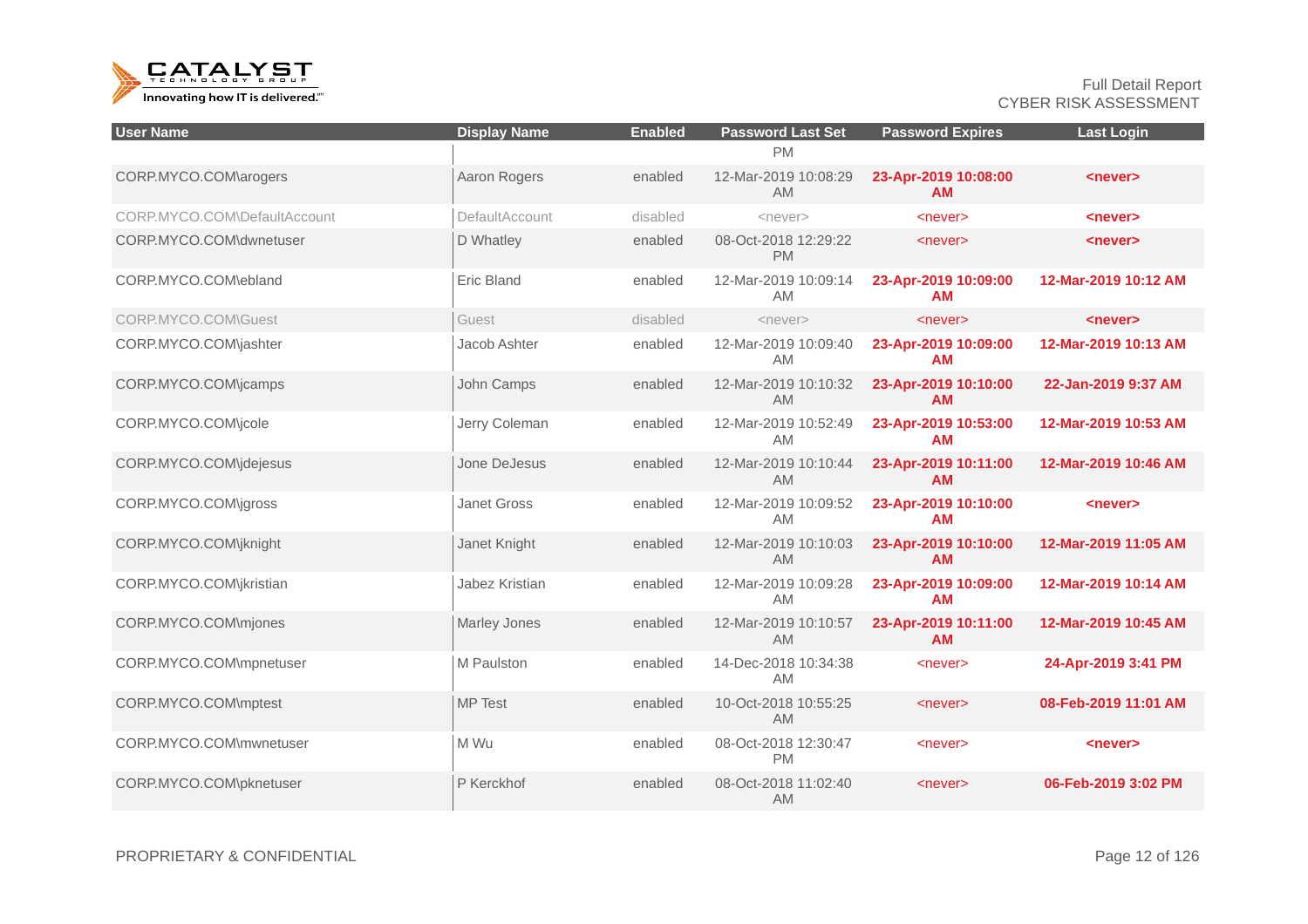

| <b>User Name</b>        | <b>Display Name</b> | <b>Enabled</b> | <b>Password Last Set</b>    | <b>Password Expires</b>           | <b>Last Login</b>    |
|-------------------------|---------------------|----------------|-----------------------------|-----------------------------------|----------------------|
| CORP.MYCO.COM\pwysocki  | Pat Wysocki         | enabled        | 12-Mar-2019 10:11:10<br>AM. | 23-Apr-2019 10:11:00<br><b>AM</b> | 12-Mar-2019 10:13 AM |
| CORP.MYCO.COM\sjames    | Stan James          | enabled        | 12-Mar-2019 10:11:21<br>AM. | 23-Apr-2019 10:11:00<br><b>AM</b> | 12-Mar-2019 10:45 AM |
| CORP.MYCO.COM\tshields  | Tin Shields         | enabled        | 12-Mar-2019 10:11:33<br>AM. | 23-Apr-2019 10:11:00<br><b>AM</b> | 12-Mar-2019 10:12 AM |
| CORP.MYCO.COM\unetuser  | unitrends netuser   | enabled        | 10-Apr-2019 8:00:56<br>AM.  | $never$                           | <never></never>      |
| CORP.MYCO.COM\wpnetuser | W Flanders          | enabled        | 08-Oct-2018 10:59:33<br>AM. | $never$                           | $energy$             |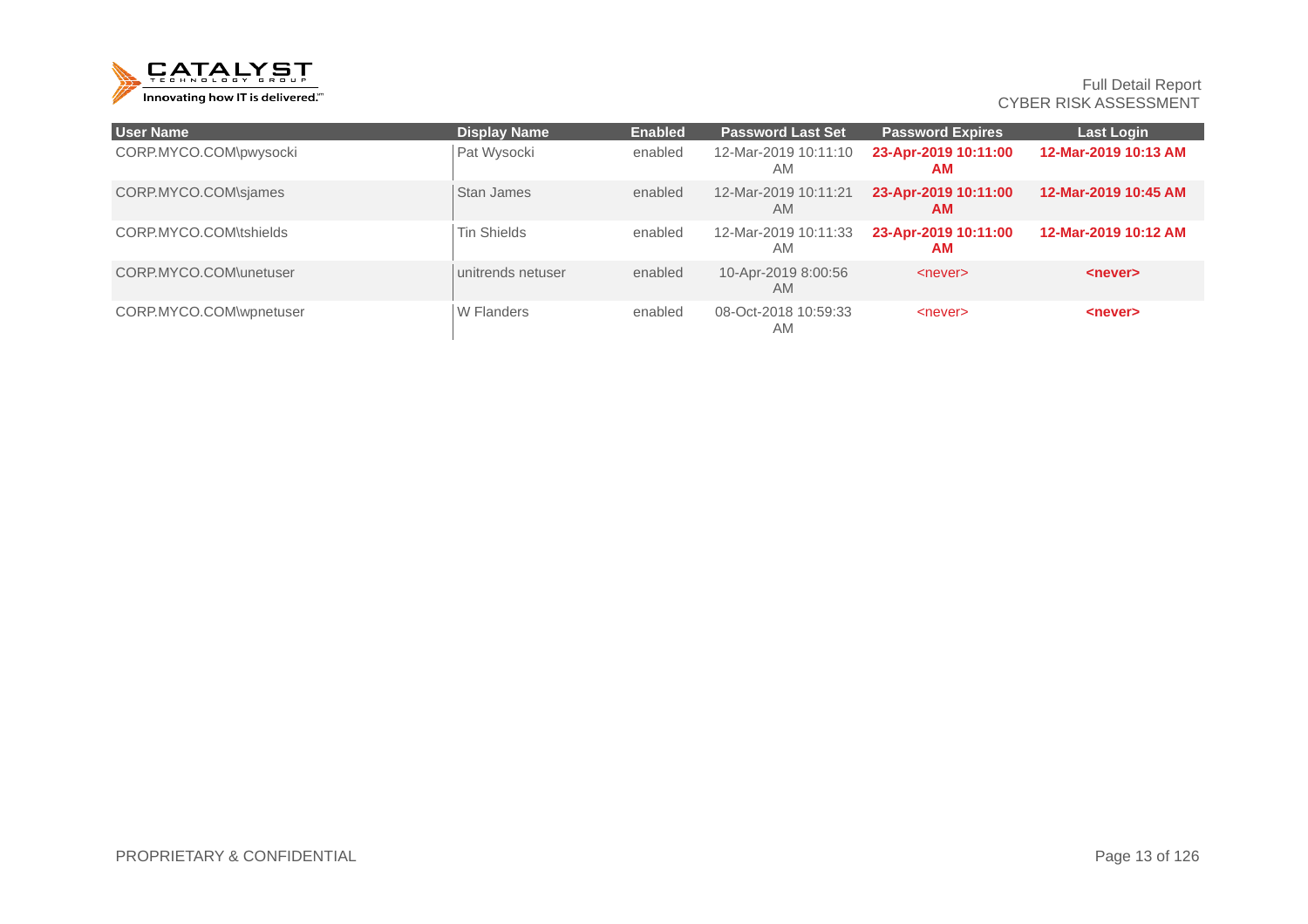

### **3.6 - Service Accounts**

This section contains a list of service accounts with information on each account.

#### *Enabled Service Accounts*

*No service accounts were found.*

### *Disabled Service Accounts*

*No service accounts were found.*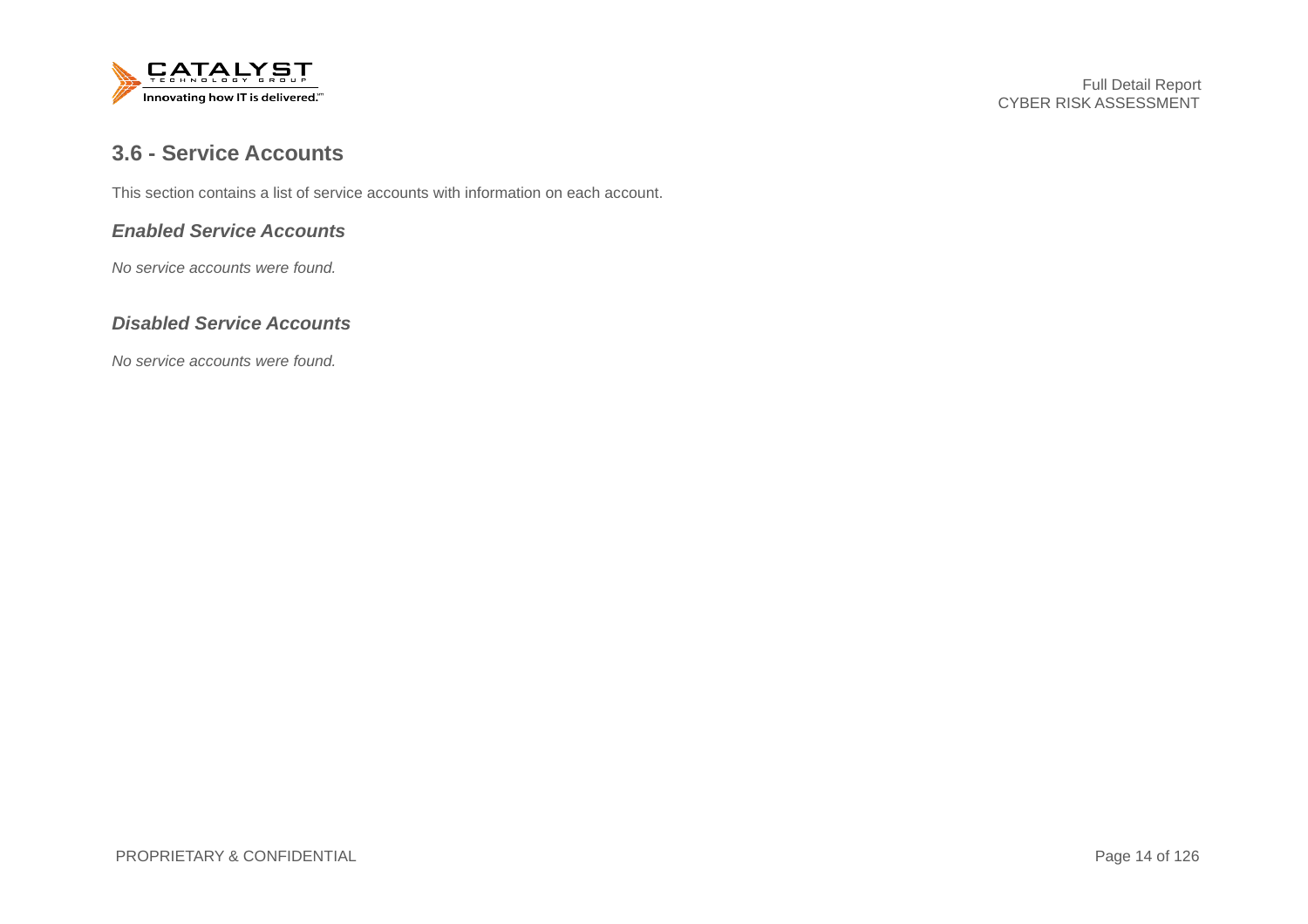

## **3.7 - Security Groups**

This section contains a listing of all security groups from Active Directory with detailed information on group membership by user account.

| <b>Group Name</b>                                                                                                                                    | <b>Members</b>                                                                                                                                                                                                     |
|------------------------------------------------------------------------------------------------------------------------------------------------------|--------------------------------------------------------------------------------------------------------------------------------------------------------------------------------------------------------------------|
| <b>Access Control Assistance Operators</b><br>(corp.myco.com/Builtin/Access Control Assistance<br>Operators)<br>0 Total: 0 Enabled, 0 Disabled       |                                                                                                                                                                                                                    |
| <b>Account Operators</b><br>(corp.myco.com/Builtin/Account Operators)<br>0 Total: 0 Enabled, 0 Disabled                                              |                                                                                                                                                                                                                    |
| Accounting<br>(corp.myco.com/Groups/Accounting)<br>5 Total: 5 Enabled, 0 Disabled                                                                    | Enabled: Jabez Kristian, Jacob Ashter, Janet Gross, Jone DeJesus, Stan James                                                                                                                                       |
| netuser<br>(corp.myco.com/Groups/netuser)<br>2 Total: 2 Enabled, 0 Disabled                                                                          | <b>Enabled:</b> D Johanson, unitrends netuser                                                                                                                                                                      |
| Administrators<br>(corp.myco.com/Builtin/Administrators)<br>17 Total: 17 Enabled, 0 Disabled                                                         | Enabled: A Johanson, A Jones, Administrator, D Johanson, D Kranston, D Whatley, J Strong, J Strongmore, L<br>Robbins, M Groneberg, M Paulston, M Wu, P Kerckhof, S Cooley, T Harris, unitrends netuser, W Flanders |
| Allowed RODC Password Replication Group<br>(corp.myco.com/Users/Allowed RODC Password<br><b>Replication Group)</b><br>0 Total: 0 Enabled, 0 Disabled |                                                                                                                                                                                                                    |
| <b>Backup Operators</b><br>(corp.myco.com/Builtin/Backup Operators)<br>0 Total: 0 Enabled, 0 Disabled                                                |                                                                                                                                                                                                                    |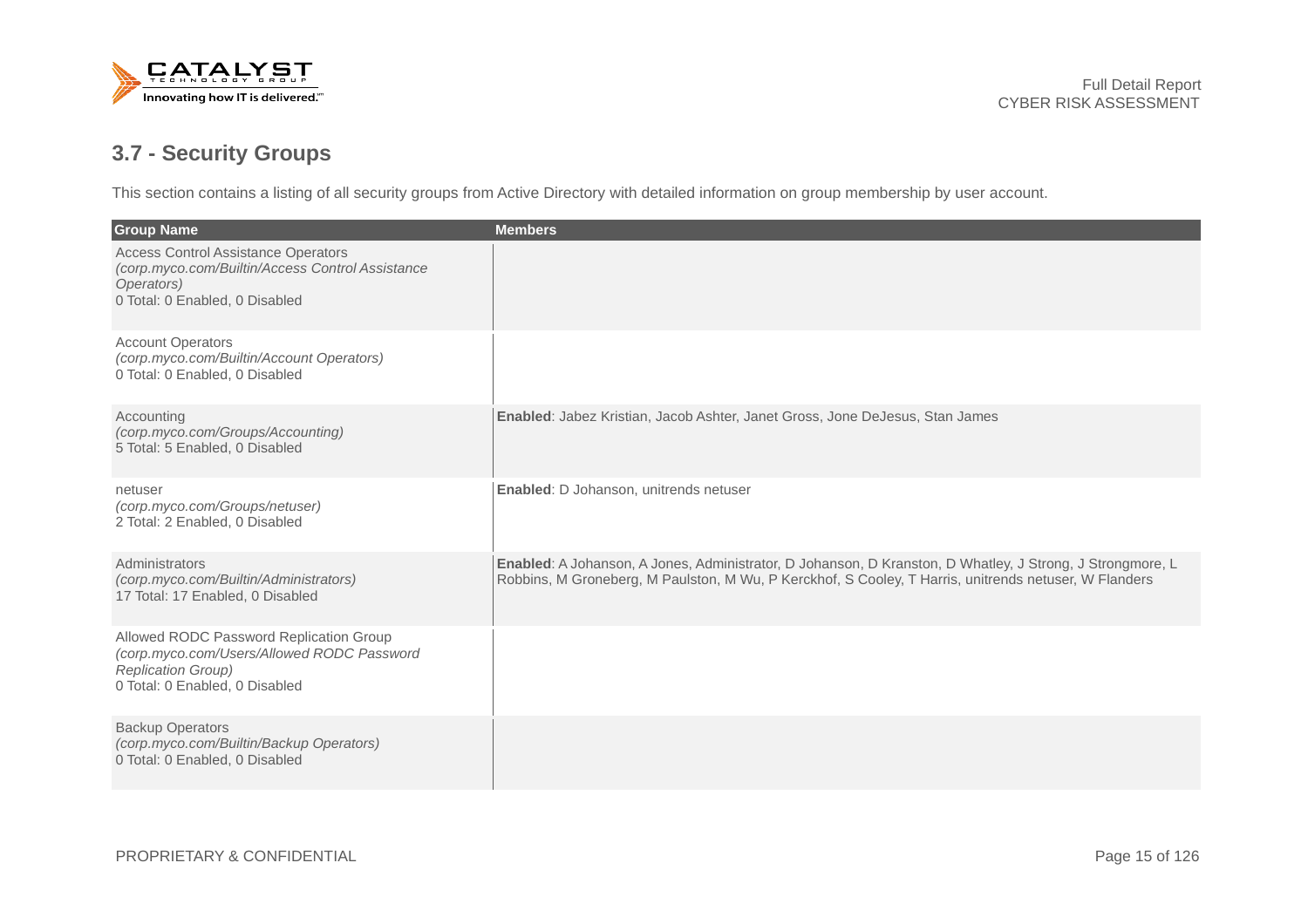

| <b>Group Name</b>                                                                                                                             | <b>Members</b>                                                                                                                                                                                                                               |
|-----------------------------------------------------------------------------------------------------------------------------------------------|----------------------------------------------------------------------------------------------------------------------------------------------------------------------------------------------------------------------------------------------|
| <b>Cert Publishers</b><br>(corp.myco.com/Users/Cert Publishers)<br>0 Total: 0 Enabled, 0 Disabled                                             |                                                                                                                                                                                                                                              |
| Certificate Service DCOM Access<br>(corp.myco.com/Builtin/Certificate Service DCOM Access)<br>0 Total: 0 Enabled, 0 Disabled                  |                                                                                                                                                                                                                                              |
| <b>Cloneable Domain Controllers</b><br>(corp.myco.com/Users/Cloneable Domain Controllers)<br>0 Total: 0 Enabled, 0 Disabled                   |                                                                                                                                                                                                                                              |
| <b>Cryptographic Operators</b><br>(corp.myco.com/Builtin/Cryptographic Operators)<br>0 Total: 0 Enabled, 0 Disabled                           |                                                                                                                                                                                                                                              |
| Denied RODC Password Replication Group<br>(corp.myco.com/Users/Denied RODC Password Replication<br>Group)<br>19 Total: 19 Enabled, 0 Disabled | Enabled: A Johanson, A Jones, Administrator, D Johanson, D Kranston, D Whatley, MYCO-DC01, MYCO-<br>DC02, J Strong, J Strongmore, L Robbins, M Groneberg, M Paulston, M Wu, P Kerckhof, S Cooley, T Harris,<br>unitrends netuser, W Flanders |
| <b>DHCP Administrators</b><br>(corp.myco.com/Users/DHCP Administrators)<br>0 Total: 0 Enabled, 0 Disabled                                     |                                                                                                                                                                                                                                              |
| <b>DHCP Users</b><br>(corp.myco.com/Users/DHCP Users)<br>0 Total: 0 Enabled, 0 Disabled                                                       |                                                                                                                                                                                                                                              |
| Distributed COM Users<br>(corp.myco.com/Builtin/Distributed COM Users)<br>0 Total: 0 Enabled, 0 Disabled                                      |                                                                                                                                                                                                                                              |
| <b>DnsAdmins</b><br>(corp.myco.com/Users/DnsAdmins)<br>0 Total: 0 Enabled, 0 Disabled                                                         |                                                                                                                                                                                                                                              |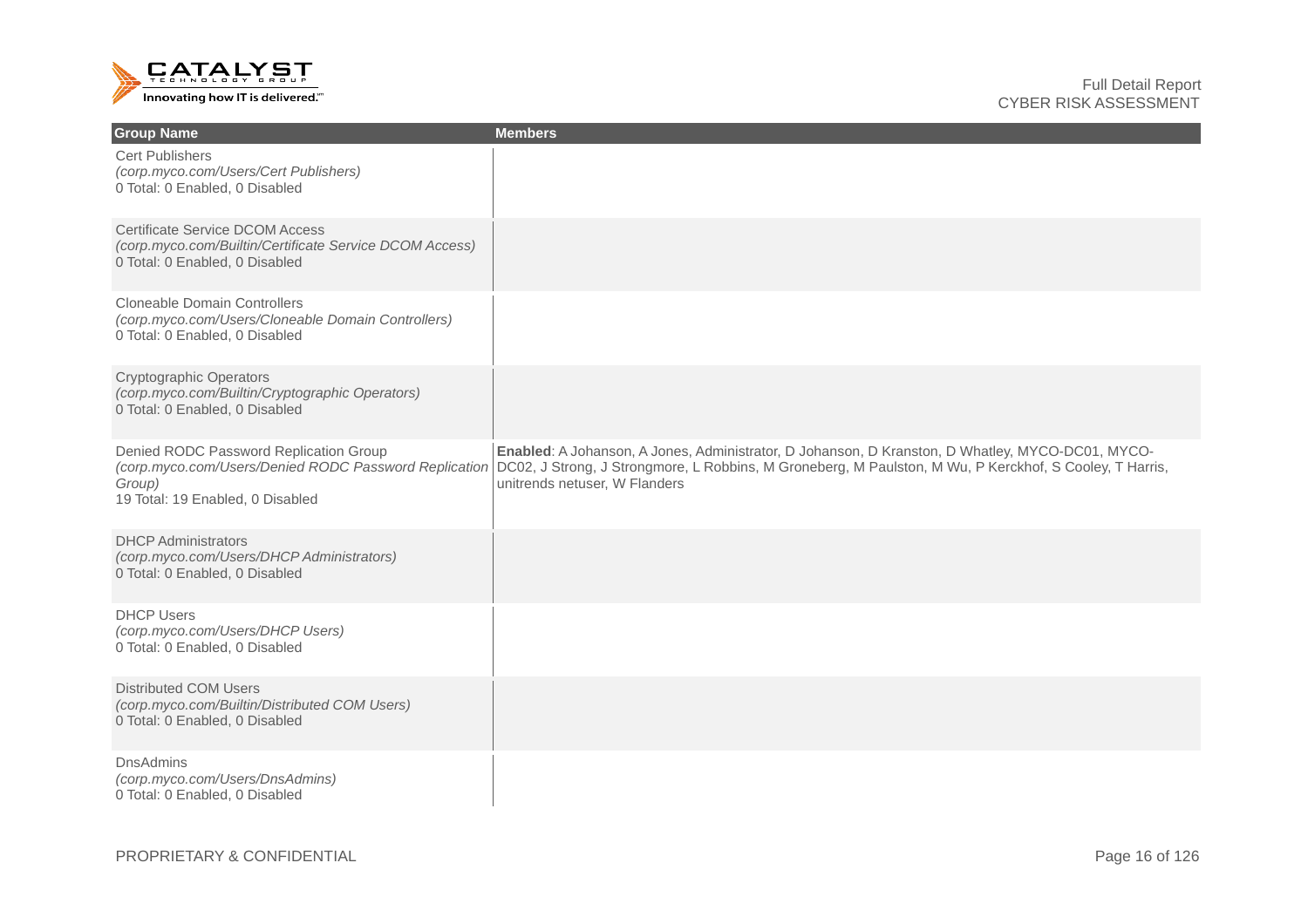

| <b>Group Name</b>                                                                                       | <b>Members</b>                                                                                                                                                                                                                                                                                                                                                                                                                                       |
|---------------------------------------------------------------------------------------------------------|------------------------------------------------------------------------------------------------------------------------------------------------------------------------------------------------------------------------------------------------------------------------------------------------------------------------------------------------------------------------------------------------------------------------------------------------------|
|                                                                                                         |                                                                                                                                                                                                                                                                                                                                                                                                                                                      |
| DnsUpdateProxy<br>(corp.myco.com/Users/DnsUpdateProxy)<br>0 Total: 0 Enabled, 0 Disabled                |                                                                                                                                                                                                                                                                                                                                                                                                                                                      |
| Domain Admins<br>(corp.myco.com/Users/Domain Admins)<br>17 Total: 17 Enabled, 0 Disabled                | Enabled: A Johanson, A Jones, Administrator, D Johanson, D Kranston, D Whatley, J Strong, J Strongmore, L<br>Robbins, M Groneberg, M Paulston, M Wu, P Kerckhof, S Cooley, T Harris, unitrends netuser, W Flanders                                                                                                                                                                                                                                   |
| <b>Domain Computers</b><br>(corp.myco.com/Users/Domain Computers)<br>31 Total: 31 Enabled, 0 Disabled   | Enabled: APP01, BACKUP01, WRKSTN-09UPSPO, WRKSTN-35EGQCC, WRKSTN-4PF2ICP, WRKSTN-<br>534MS45, WRKSTN-85BJGJT, WRKSTN-BDJFFLG, WRKSTN-F0M1O27, WRKSTN-F6CKERQ, WRKSTN-<br>HN95P9Q, WRKSTN-LIFRCFU, WRKSTN-MA551PF, WRKSTN-MJOD0L9, WRKSTN-RB3LBP3, WRKSTN-<br>U1K3NAF, EXCH01, FSERV-02, HVSERV, MSSQL-03, SQL02, MSWIN10-1, MSWIN10-2, MSWIN10-3,<br>MSWIN10-4, MSWIN7-1, MSWIN7-2, MSWIN8-1, MSWIN8-2, MSWIN8-3, MSWIN8-4                           |
| <b>Domain Controllers</b><br>(corp.myco.com/Users/Domain Controllers)<br>2 Total: 2 Enabled, 0 Disabled | Enabled: MYCO-DC01, MYCO-DC02                                                                                                                                                                                                                                                                                                                                                                                                                        |
| <b>Domain Guests</b><br>(corp.myco.com/Users/Domain Guests)<br>1 Total: 0 Enabled, 1 Disabled           | <b>Disabled: Guest</b>                                                                                                                                                                                                                                                                                                                                                                                                                               |
| Domain Users<br>(corp.myco.com/Users/Domain Users)<br>32 Total: 31 Enabled, 1 Disabled                  | Enabled: A Johanson, A Jones, Aaron Rogers, Administrator, D Johanson, D Kranston, D Whatley, Eric Bland, J<br>Strong, J Strongmore, Jabez Kristian, Jacob Ashter, Janet Gross, Janet Knight, Jerry Coleman, John Camps,<br>Jone DeJesus, L Robbins, M Groneberg, M Paulston, M Wu, Marley Jones, MP Test, P Kerckhof, Pat Wysocki,<br>S Cooley, Stan James, T Harris, Tin Shields, unitrends netuser, W Flanders<br><b>Disabled: DefaultAccount</b> |
| Engineering<br>(corp.myco.com/Groups/Engineering)<br>6 Total: 6 Enabled, 0 Disabled                     | <b>Enabled:</b> Jacob Ashter, Janet Gross, Janet Knight, John Camps, Jone DeJesus, Tin Shields                                                                                                                                                                                                                                                                                                                                                       |
| <b>Enterprise Admins</b><br>(corp.myco.com/Users/Enterprise Admins)<br>3 Total: 3 Enabled, 0 Disabled   | Enabled: Administrator, D Johanson, unitrends netuser                                                                                                                                                                                                                                                                                                                                                                                                |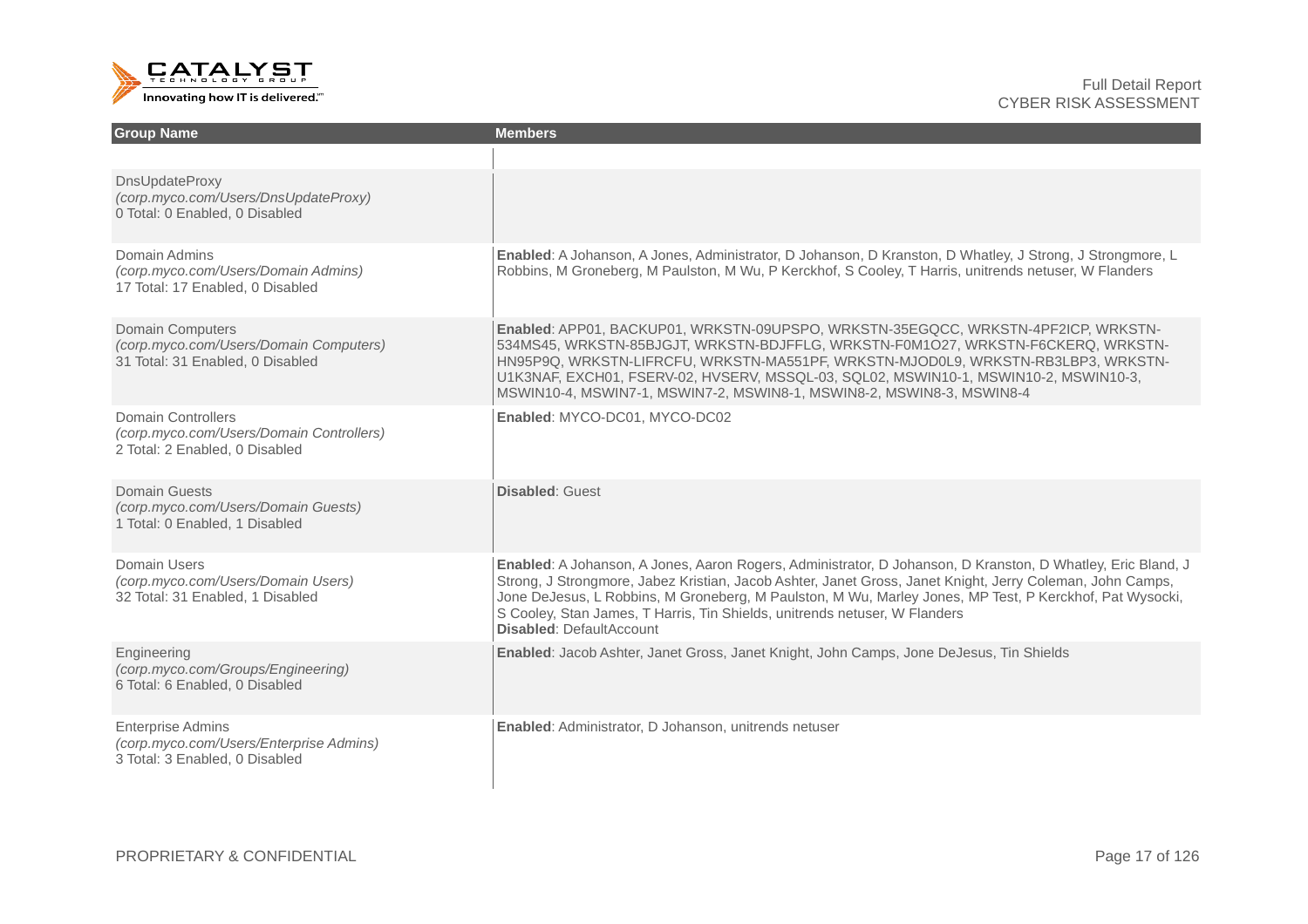

| <b>Group Name</b>                                                                                                                             | <b>Members</b>                                                                                          |
|-----------------------------------------------------------------------------------------------------------------------------------------------|---------------------------------------------------------------------------------------------------------|
| <b>Enterprise Key Admins</b><br>(corp.myco.com/Users/Enterprise Key Admins)<br>0 Total: 0 Enabled, 0 Disabled                                 |                                                                                                         |
| Enterprise Read-only Domain Controllers<br>(corp.myco.com/Users/Enterprise Read-only Domain<br>Controllers)<br>0 Total: 0 Enabled, 0 Disabled |                                                                                                         |
| Event Log Readers<br>(corp.myco.com/Builtin/Event Log Readers)<br>0 Total: 0 Enabled, 0 Disabled                                              |                                                                                                         |
| <b>Group Policy Creator Owners</b><br>(corp.myco.com/Users/Group Policy Creator Owners)<br>3 Total: 3 Enabled, 0 Disabled                     | Enabled: Administrator, D Johanson, unitrends netuser                                                   |
| Guests<br>(corp.myco.com/Builtin/Guests)<br>1 Total: 0 Enabled, 1 Disabled                                                                    | <b>Disabled: Guest</b>                                                                                  |
| <b>Human Resources</b><br>(corp.myco.com/Groups/Human Resources)<br>7 Total: 7 Enabled, 0 Disabled                                            | Enabled: Aaron Rogers, Eric Bland, Jabez Kristian, Jerry Coleman, Marley Jones, Pat Wysocki, Stan James |
| Hyper-V Administrators<br>(corp.myco.com/Builtin/Hyper-V Administrators)<br>0 Total: 0 Enabled, 0 Disabled                                    |                                                                                                         |
| IIS_IUSRS<br>(corp.myco.com/Builtin/IIS_IUSRS)<br>0 Total: 0 Enabled, 0 Disabled                                                              |                                                                                                         |
| Incoming Forest Trust Builders<br>(corp.myco.com/Builtin/Incoming Forest Trust Builders)<br>0 Total: 0 Enabled, 0 Disabled                    |                                                                                                         |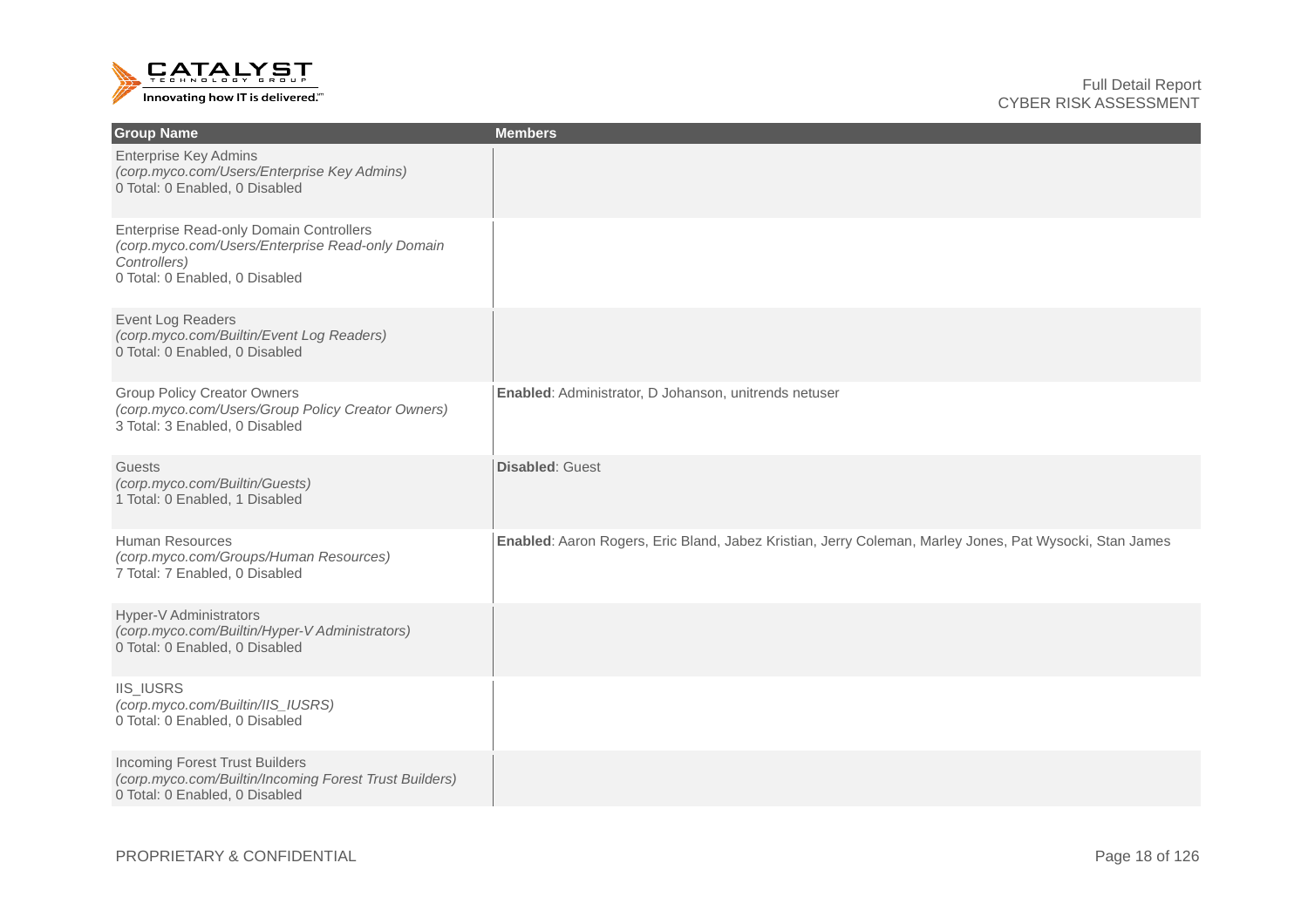

| <b>Group Name</b>                                                                                                                     | <b>Members</b>                                                  |
|---------------------------------------------------------------------------------------------------------------------------------------|-----------------------------------------------------------------|
|                                                                                                                                       |                                                                 |
| <b>Key Admins</b><br>(corp.myco.com/Users/Key Admins)<br>0 Total: 0 Enabled, 0 Disabled                                               |                                                                 |
| <b>Network Configuration Operators</b><br>(corp.myco.com/Builtin/Network Configuration Operators)<br>0 Total: 0 Enabled, 0 Disabled   |                                                                 |
| Performance Log Users<br>(corp.myco.com/Builtin/Performance Log Users)<br>0 Total: 0 Enabled, 0 Disabled                              |                                                                 |
| Performance Monitor Users<br>(corp.myco.com/Builtin/Performance Monitor Users)<br>0 Total: 0 Enabled, 0 Disabled                      |                                                                 |
| Pre-Windows 2000 Compatible Access<br>(corp.myco.com/Builtin/Pre-Windows 2000 Compatible<br>Access)<br>0 Total: 0 Enabled, 0 Disabled |                                                                 |
| <b>Print Operators</b><br>(corp.myco.com/Builtin/Print Operators)<br>0 Total: 0 Enabled, 0 Disabled                                   |                                                                 |
| <b>Protected Users</b><br>(corp.myco.com/Users/Protected Users)<br>0 Total: 0 Enabled, 0 Disabled                                     |                                                                 |
| QA<br>(corp.myco.com/Groups/QA)<br>5 Total: 5 Enabled, 0 Disabled                                                                     | Enabled: D Kranston, J Strong, L Robbins, M Groneberg, S Cooley |
| RAS and IAS Servers                                                                                                                   |                                                                 |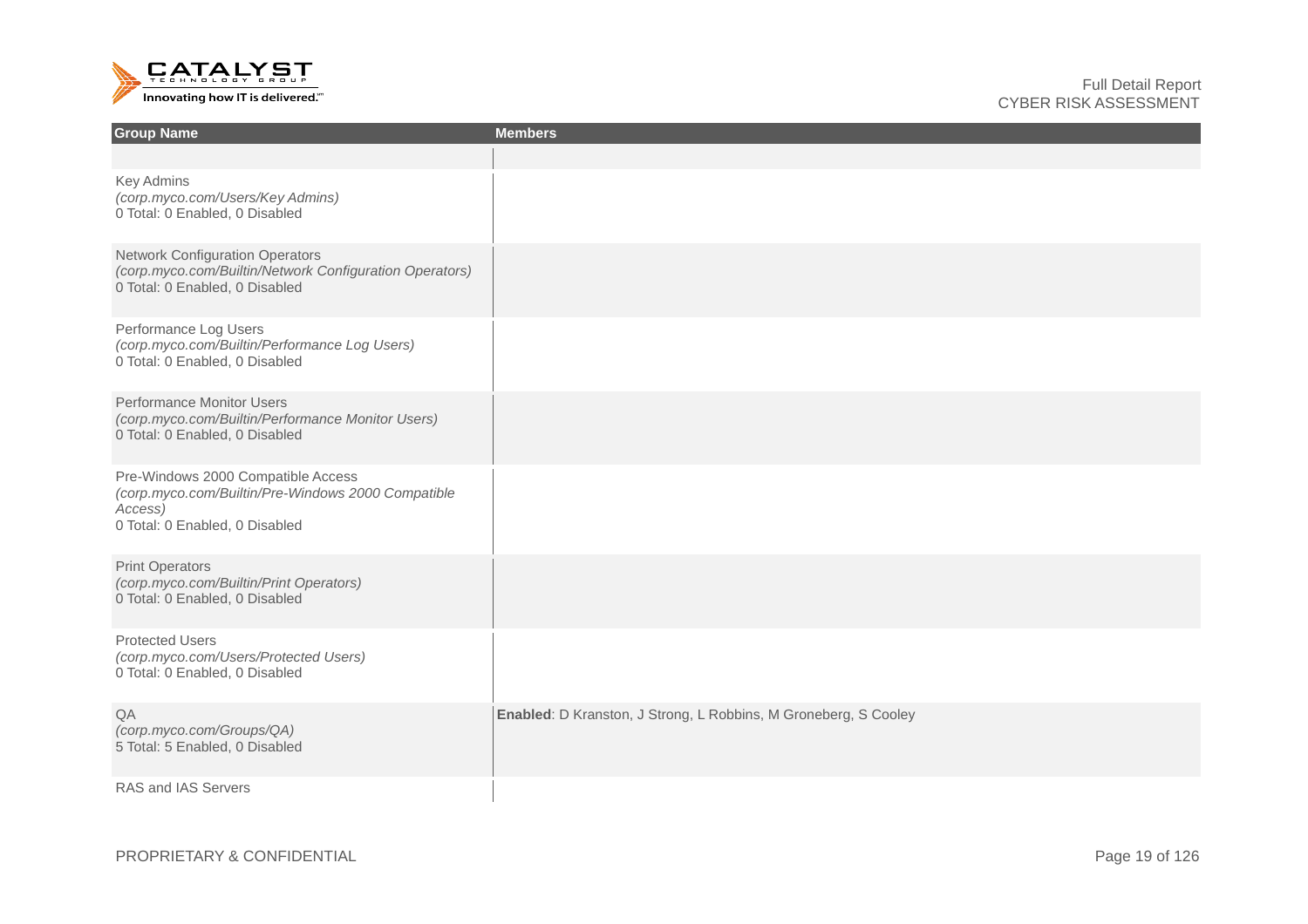

| <b>Group Name</b>                                                                                                       | <b>Members</b>                                               |
|-------------------------------------------------------------------------------------------------------------------------|--------------------------------------------------------------|
| (corp.myco.com/Users/RAS and IAS Servers)<br>0 Total: 0 Enabled, 0 Disabled                                             |                                                              |
| <b>RDS Endpoint Servers</b><br>(corp.myco.com/Builtin/RDS Endpoint Servers)<br>0 Total: 0 Enabled, 0 Disabled           |                                                              |
| <b>RDS Management Servers</b><br>(corp.myco.com/Builtin/RDS Management Servers)<br>0 Total: 0 Enabled, 0 Disabled       |                                                              |
| <b>RDS Remote Access Servers</b><br>(corp.myco.com/Builtin/RDS Remote Access Servers)<br>0 Total: 0 Enabled, 0 Disabled |                                                              |
| Read-only Domain Controllers<br>(corp.myco.com/Users/Read-only Domain Controllers)<br>0 Total: 0 Enabled, 0 Disabled    |                                                              |
| <b>Remote WRKSTN Users</b><br>(corp.myco.com/Builtin/Remote WRKSTN Users)<br>0 Total: 0 Enabled, 0 Disabled             |                                                              |
| Remote Management Users<br>(corp.myco.com/Builtin/Remote Management Users)<br>0 Total: 0 Enabled, 0 Disabled            |                                                              |
| Replicator<br>(corp.myco.com/Builtin/Replicator)<br>0 Total: 0 Enabled, 0 Disabled                                      |                                                              |
| Schema Admins<br>(corp.myco.com/Users/Schema Admins)<br>3 Total: 3 Enabled, 0 Disabled                                  | <b>Enabled:</b> Administrator, D Johanson, unitrends netuser |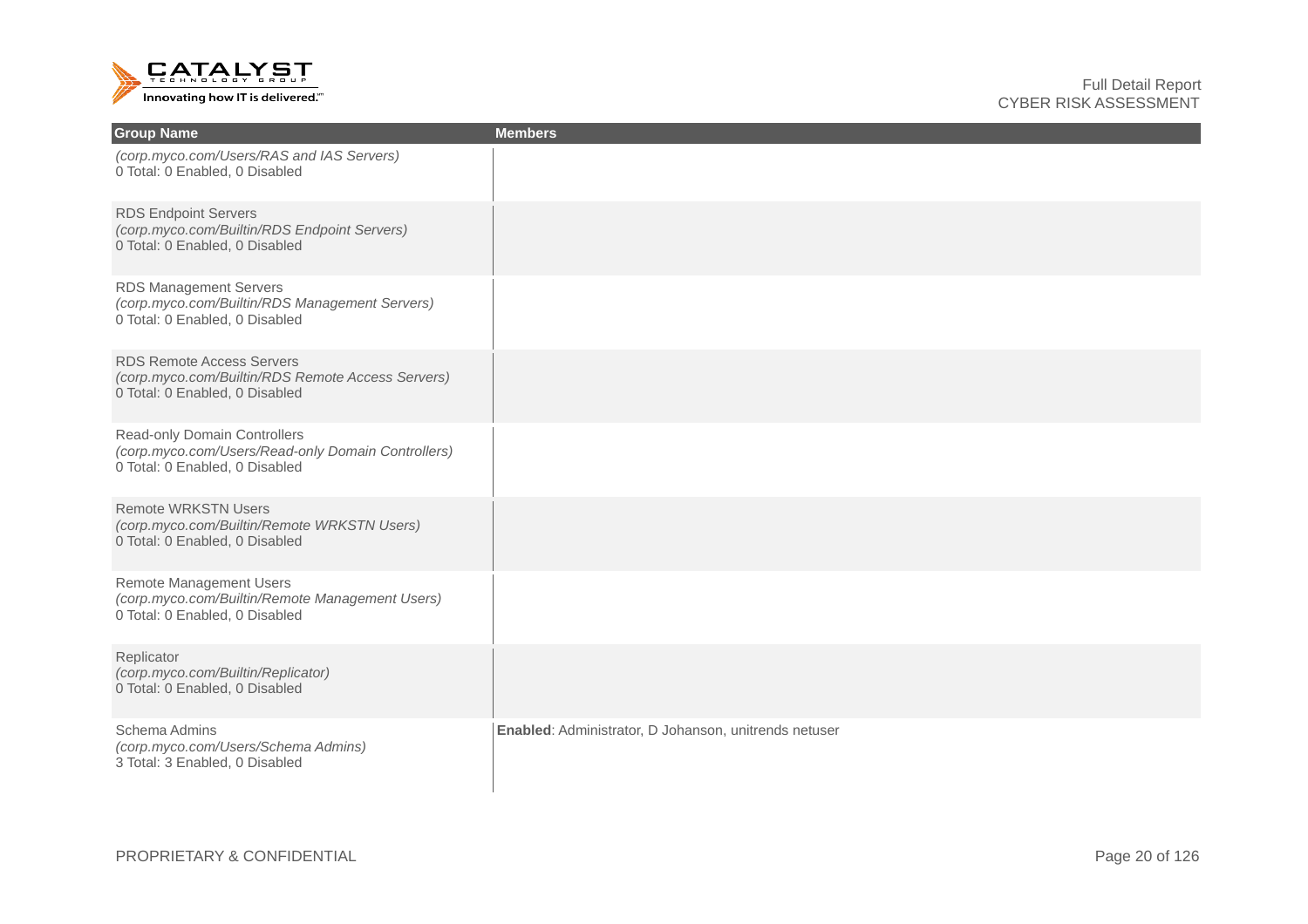

| <b>Group Name</b>                                                                                                                     | <b>Members</b>                                                                                                                                                                                                                                                                                                                                                                                                                                       |
|---------------------------------------------------------------------------------------------------------------------------------------|------------------------------------------------------------------------------------------------------------------------------------------------------------------------------------------------------------------------------------------------------------------------------------------------------------------------------------------------------------------------------------------------------------------------------------------------------|
| <b>Server Operators</b><br>(corp.myco.com/Builtin/Server Operators)<br>0 Total: 0 Enabled, 0 Disabled                                 |                                                                                                                                                                                                                                                                                                                                                                                                                                                      |
| Storage Replica Administrators<br>(corp.myco.com/Builtin/Storage Replica Administrators)<br>0 Total: 0 Enabled, 0 Disabled            |                                                                                                                                                                                                                                                                                                                                                                                                                                                      |
| <b>System Managed Accounts Group</b><br>(corp.myco.com/Builtin/System Managed Accounts Group)<br>1 Total: 0 Enabled, 1 Disabled       | <b>Disabled: DefaultAccount</b>                                                                                                                                                                                                                                                                                                                                                                                                                      |
| <b>Terminal Server License Servers</b><br>(corp.myco.com/Builtin/Terminal Server License Servers)<br>0 Total: 0 Enabled, 0 Disabled   |                                                                                                                                                                                                                                                                                                                                                                                                                                                      |
| <b>Users</b><br>(corp.myco.com/Builtin/Users)<br>32 Total: 31 Enabled, 1 Disabled                                                     | Enabled: A Johanson, A Jones, Aaron Rogers, Administrator, D Johanson, D Kranston, D Whatley, Eric Bland, J<br>Strong, J Strongmore, Jabez Kristian, Jacob Ashter, Janet Gross, Janet Knight, Jerry Coleman, John Camps,<br>Jone DeJesus, L Robbins, M Groneberg, M Paulston, M Wu, Marley Jones, MP Test, P Kerckhof, Pat Wysocki,<br>S Cooley, Stan James, T Harris, Tin Shields, unitrends netuser, W Flanders<br><b>Disabled: DefaultAccount</b> |
| Windows Authorization Access Group<br>(corp.myco.com/Builtin/Windows Authorization Access<br>Group)<br>0 Total: 0 Enabled, 0 Disabled |                                                                                                                                                                                                                                                                                                                                                                                                                                                      |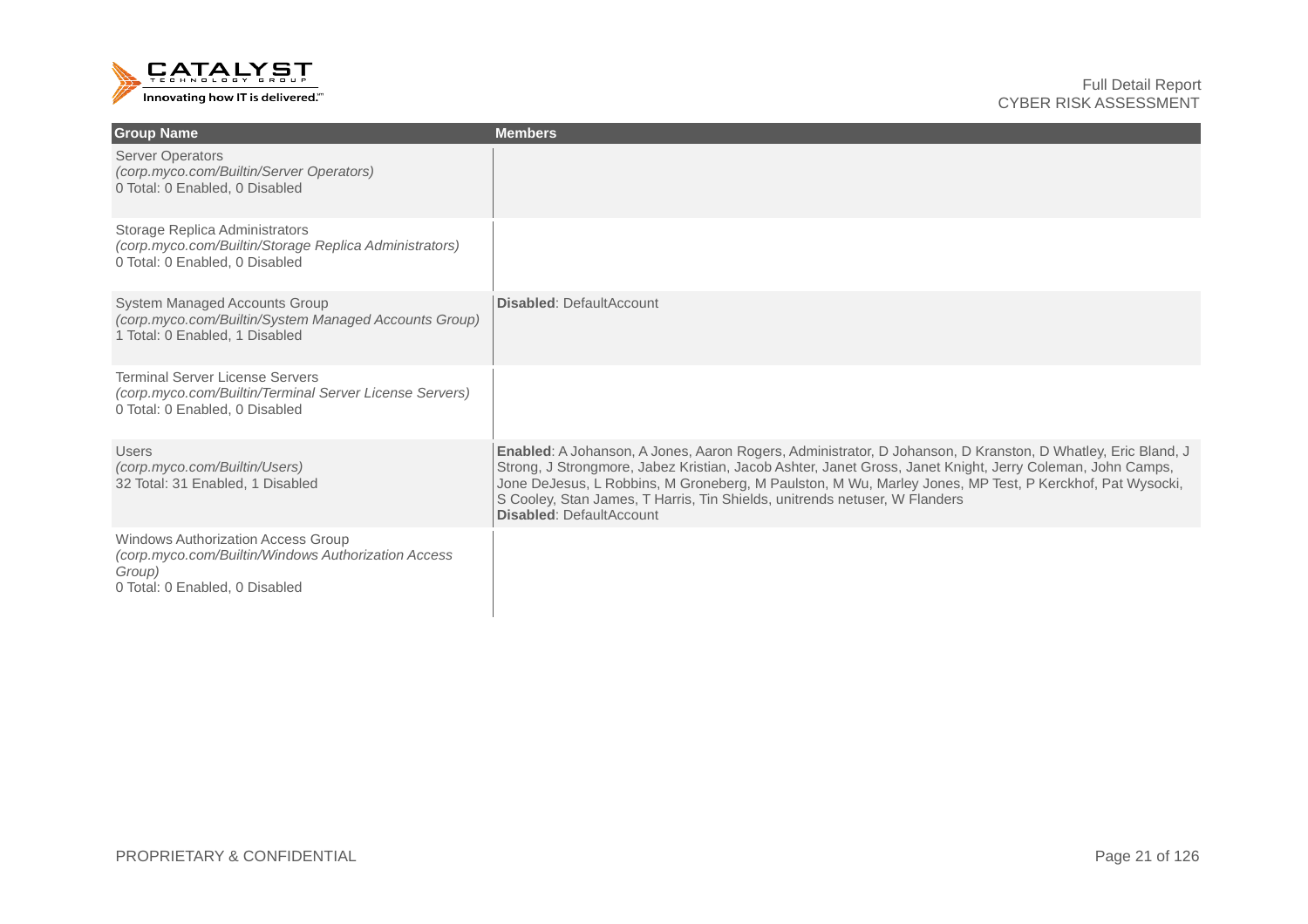

### **3.8 - Computers in Domain or Workgroup**

This section contains a listing of all computers from Active Directory. Computers which have not logged in for over 30 days are marked as inactive computers and highlighted in red. Disabled computers are highlighted in gray.

#### *Active Computers*

| <b>Computer Name</b>  | IP Address(es)                               | <b>DNS Entry</b>                                       | <b>Enabled</b> | <b>Operating System</b>                                           | <b>Last Login</b>      |
|-----------------------|----------------------------------------------|--------------------------------------------------------|----------------|-------------------------------------------------------------------|------------------------|
| APP01                 | fe80::8838:46d8:ada5:22d<br>8%4,10.218.3.14  | app01.corp.myco.com                                    | enabled        | Microsoft Windows Server 2016 25-May-2019 12:55:06 AM<br>Standard |                        |
| BACKUP01              | fe80::3990:1477:6523:5e5<br>%7,10.218.3.142  | backup01.corp.myco.com                                 | enabled        | Microsoft Windows Server 2016 25-May-2019 4:58:53 PM<br>Standard  |                        |
| MYCO-DC01             | fe80::3cdb:794a:a05d:eb8<br>1%5,10.218.3.12  | dc01.corp.myco.com                                     | enabled        | Microsoft Windows Server 2016 25-May-2019 1:45:44 PM<br>Standard  |                        |
| MYCO-DC02             | fe80::d98b:5881:6edf:777<br>9%4,10.218.3.13  | dc02.corp.myco.com                                     | enabled        | Microsoft Windows Server 2016 25-May-2019 4:47:55 PM<br>Standard  |                        |
| WRKSTN-09UPSPO        | fe80::987:2059:c582:6c21<br>%5,10.218.3.116  | wrkstn-09upspo.corp.myco.com                           | enabled        | Microsoft Windows 10 Pro                                          | 25-May-2019 4:49:18 PM |
| WRKSTN-35EGQCC        | fe80::7482:d45b:791:8841<br>%3,10.218.3.139  | wrkstn -<br>35eggcc.corp.myco.com                      | enabled        | Microsoft Windows 10<br>Enterprise                                | 25-May-2019 4:54:54 PM |
| WRKSTN-4PF2ICP        | fe80::50da:dcd6:471f:2301<br>%3,10.218.3.104 | wrkstn-4pf2icp.corp.myco.com                           | enabled        | Microsoft Windows 10 Pro                                          | 25-May-2019 4:52:35 PM |
| WRKSTN-534MS45        | fe80::60dc:11d2:7a3b:1c0<br>4%9,10.218.3.24  | wrkstn-<br>534ms45.corp.myco.com                       | enabled        | Microsoft Windows 10<br>Enterprise                                | 25-May-2019 4:53:34 PM |
| WRKSTN-85BJGJT        | fe80::1d0e:80c:a0ad:76e4<br>%3,10.218.3.22   | wrkstn-85bjgjt.corp.myco.com                           | enabled        | Microsoft Windows 10<br>Enterprise                                | 24-May-2019 4:58:48 PM |
| <b>WRKSTN-BDJFFLG</b> | %2,10.218.3.119                              | fe80::8c50:2d27:cafa:149d wrkstn-bdjfflg.corp.myco.com | enabled        | Microsoft Windows 10<br>Enterprise                                | 25-May-2019 4:52:29 PM |
| WRKSTN-F0M1O27        | fe80::a1c9:8767:33ce:492<br>9%5,10.218.3.19  | wrkstn-f0m1o27.corp.myco.com                           | enabled        | Microsoft Windows 10<br>Enterprise                                | 25-May-2019 4:56:29 PM |
| WRKSTN-F6CKERQ        | %13,10.218.3.106                             | fe80::5ce9:5df4:474c:7d1b wrkstn-f6ckerq.corp.myco.com | enabled        | Microsoft Windows 10<br>Enterprise N                              | 25-May-2019 4:56:14 PM |
| WRKSTN-HN95P9O        |                                              | fe80::d21:7c43:e81a:d01c wrkstn-hn95p9g.corp.myco.com  | enabled        | Microsoft Windows 10                                              | 25-May-2019 4:54:41 PM |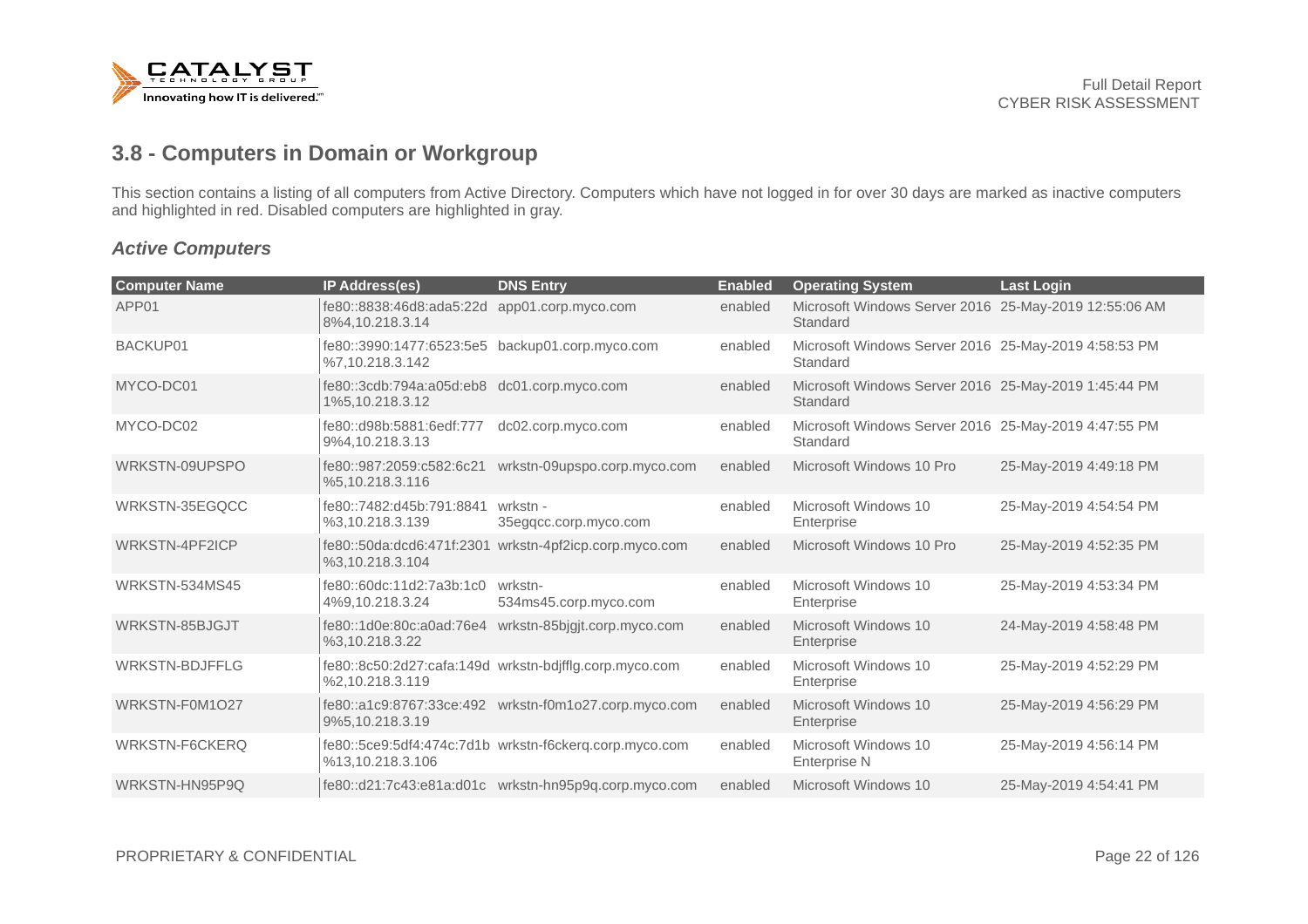

| <b>Computer Name</b>  | IP Address(es)                                                     | <b>DNS Entry</b>                                      | <b>Enabled</b> | <b>Operating System</b>                                                         | <b>Last Login</b>       |
|-----------------------|--------------------------------------------------------------------|-------------------------------------------------------|----------------|---------------------------------------------------------------------------------|-------------------------|
|                       | %4,10.218.3.100                                                    |                                                       |                | Enterprise                                                                      |                         |
| <b>WRKSTN-LIFRCFU</b> | e%5,10.218.3.146                                                   | fe80::45a6:ce8d:a850:a56 wrkstn-lifrcfu.corp.myco.com | enabled        | Microsoft Windows 10<br>Enterprise                                              | 25-May-2019 4:55:59 PM  |
| WRKSTN-MA551PF        | fe80::21a1:189f:380:1ef5<br>%13,10.218.3.144                       | wrkstn-ma551pf.corp.myco.com                          | enabled        | Microsoft Windows 10<br>Enterprise                                              | 25-May-2019 4:52:00 PM  |
| WRKSTN-MJOD0L9        | fe80::813e:1c62:1582:a62<br>3%4,10.218.3.120                       | wrkstn-mjod0l9.corp.myco.com                          | enabled        | Microsoft Windows 10<br>Enterprise                                              | 25-May-2019 4:54:55 PM  |
| WRKSTN-RB3LBP3        | fe80::b88f:a9bf:e92d:3df1<br>%2,10.218.3.112                       | wrkstn-rb3lbp3.corp.myco.com                          | enabled        | Microsoft Windows 10<br>Enterprise 2015 LTSB                                    | 24-May-2019 12:57:50 AM |
| WRKSTN-U1K3NAF        | fe80::35bc:c80a:4cff:9293<br>%4,10.218.3.20                        | wrkstn-u1k3naf.corp.myco.com                          | enabled        | Microsoft Windows 10<br>Enterprise                                              | 25-May-2019 4:56:33 PM  |
| EXCH01                | fe80::a427:ce0:90f0:f85b<br>%12,10.218.3.15                        | exch01.corp.myco.com                                  | enabled        | Microsoft Windows Server 2012 25-May-2019 4:52:50 PM<br>R2 Standard             |                         |
| FSERV-02              | fe80::5c2b:4a84:e6ce:aca<br>8%4,10.218.3.16                        | fserv-02.corp.myco.com                                | enabled        | Microsoft Windows Server 2016 25-May-2019 5:03:50 PM<br>Standard                |                         |
| <b>HVSERV</b>         | fe80::ecdd:a269:17d1:b2c hvserv1.corp.myco.com<br>5%9,10.218.3.11  |                                                       | enabled        | Microsoft Windows Server 2016 25-May-2019 4:53:13 PM<br>Standard                |                         |
| MSSQL-03              | fe80::59bd:b2c6:5a41:f7b3 sql01.corp.myco.com<br>%12,10.218.3.17   |                                                       | enabled        | Microsoft Windows Server 2012 25-May-2019 4:54:01 PM<br>R <sub>2</sub> Standard |                         |
| SQL02                 | fe80::516b:734e:ceab:15d sql02.corp.myco.com<br>e%13,10.218.3.21   |                                                       | enabled        | Microsoft Windows Server 2016 24-May-2019 12:16:13 PM<br>Standard               |                         |
| MSWIN10-1             | %8,10.218.3.102                                                    | fe80::6c65:7afe:58c2:6f95 mswin10-1.corp.myco.com     | enabled        | Microsoft Windows 10<br>Enterprise                                              | 25-May-2019 4:55:17 PM  |
| <b>MSWIN10-2</b>      | fe80::f8f9:3f5c:b6f2:1747<br>%3,10.218.3.108                       | mswin10-2.corp.myco.com                               | enabled        | Microsoft Windows 10<br>Enterprise                                              | 25-May-2019 4:57:28 PM  |
| <b>MSWIN10-3</b>      | %5,10.218.3.113                                                    | fe80::74e0:8f8c:621e:9d9d mswin10-3.corp.myco.com     | enabled        | Microsoft Windows 10<br>Enterprise                                              | 25-May-2019 4:56:19 PM  |
| <b>MSWIN10-4</b>      | 5%4,10.218.3.114                                                   |                                                       | enabled        | Microsoft Windows 10<br>Enterprise                                              | 25-May-2019 5:02:36 PM  |
| MSWIN7-1              | fe80::4168:4b42:c98d:5ad win7-1.corp.myco.com<br>1%10,10.218.3.111 |                                                       | enabled        | Microsoft Windows 7<br>Professional                                             | 25-May-2019 4:58:38 PM  |
| MSWIN7-2              | fe80::846b:496b:a90e:a96 win7-2.corp.myco.com<br>8%10,10.218.3.115 |                                                       | enabled        | Microsoft Windows 7<br>Professional                                             | 25-May-2019 5:01:59 PM  |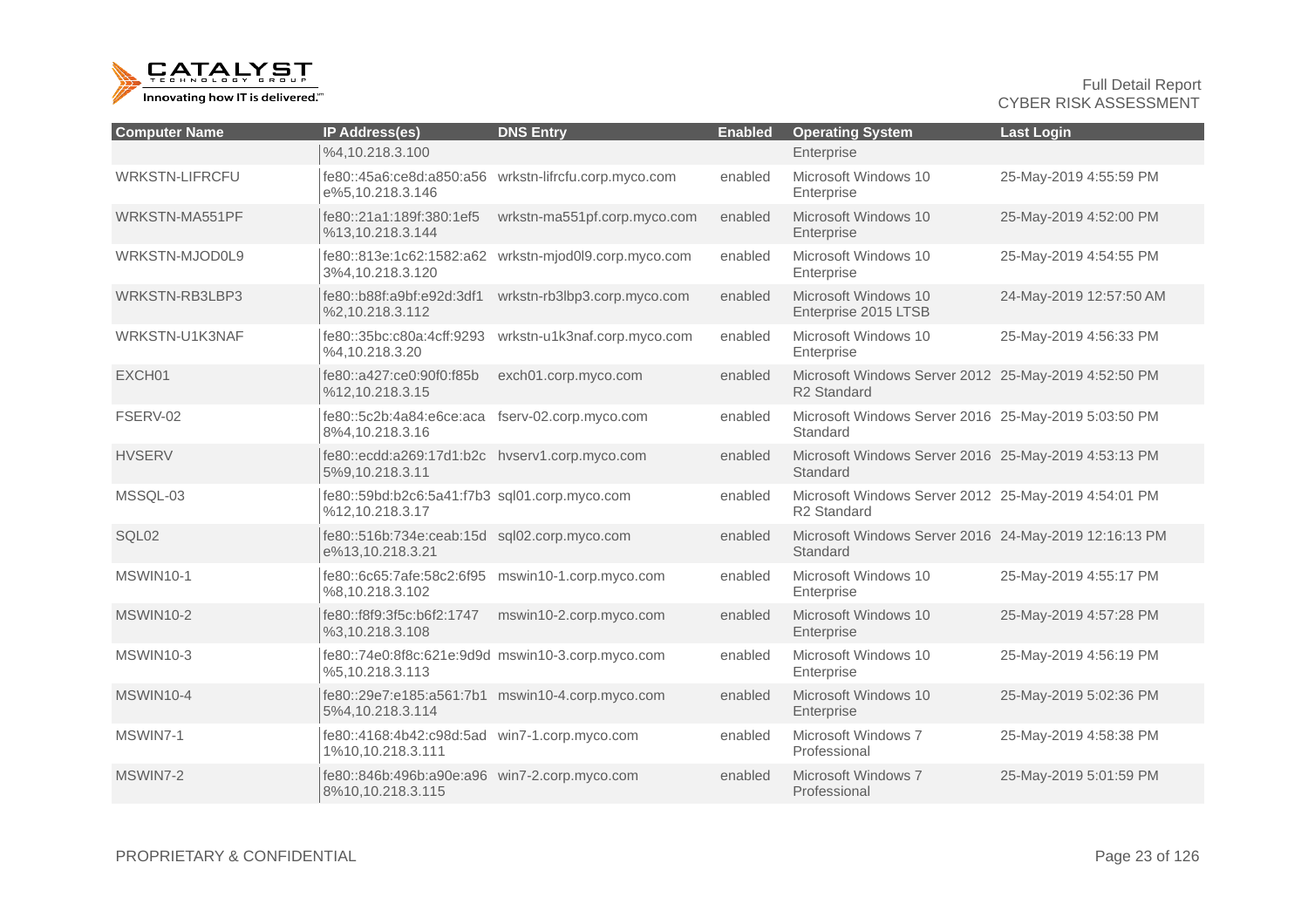

| <b>Computer Name</b> | <b>IP Address(es)</b>                                             | <b>DNS Entry</b>     | <b>Enabled</b> | <b>Operating System</b>   | <b>Last Login</b>      |
|----------------------|-------------------------------------------------------------------|----------------------|----------------|---------------------------|------------------------|
| MSWIN8-1             | fe80::94ce:ef7f:e97b:e4fa<br>%3,10.218.3.105                      | win8-1.corp.myco.com | enabled        | Microsoft Windows 8.1 Pro | 25-May-2019 4:56:32 PM |
| MSWIN8-2             | fe80::f0c9:65f9:de7f:b966<br>$\frac{1}{6}$ %3,10.218.3.103        | win8-2.corp.myco.com | enabled        | Microsoft Windows 8.1 Pro | 25-May-2019 4:58:25 PM |
| MSWIN8-3             | fe80::c85c:9edf:4397:9a11 win8-3.corp.myco.com<br>%3,10.218.3.107 |                      | enabled        | Microsoft Windows 8.1 Pro | 24-May-2019 4:54:55 PM |
| MSWIN8-4             | fe80::6dc8:a863:3146:ce0 win8-4.corp.myco.com<br>6%3,10.218.3.110 |                      | enabled        | Microsoft Windows 8.1 Pro | 25-May-2019 4:58:01 PM |

### *Inactive Computers*

*No Computers were found.*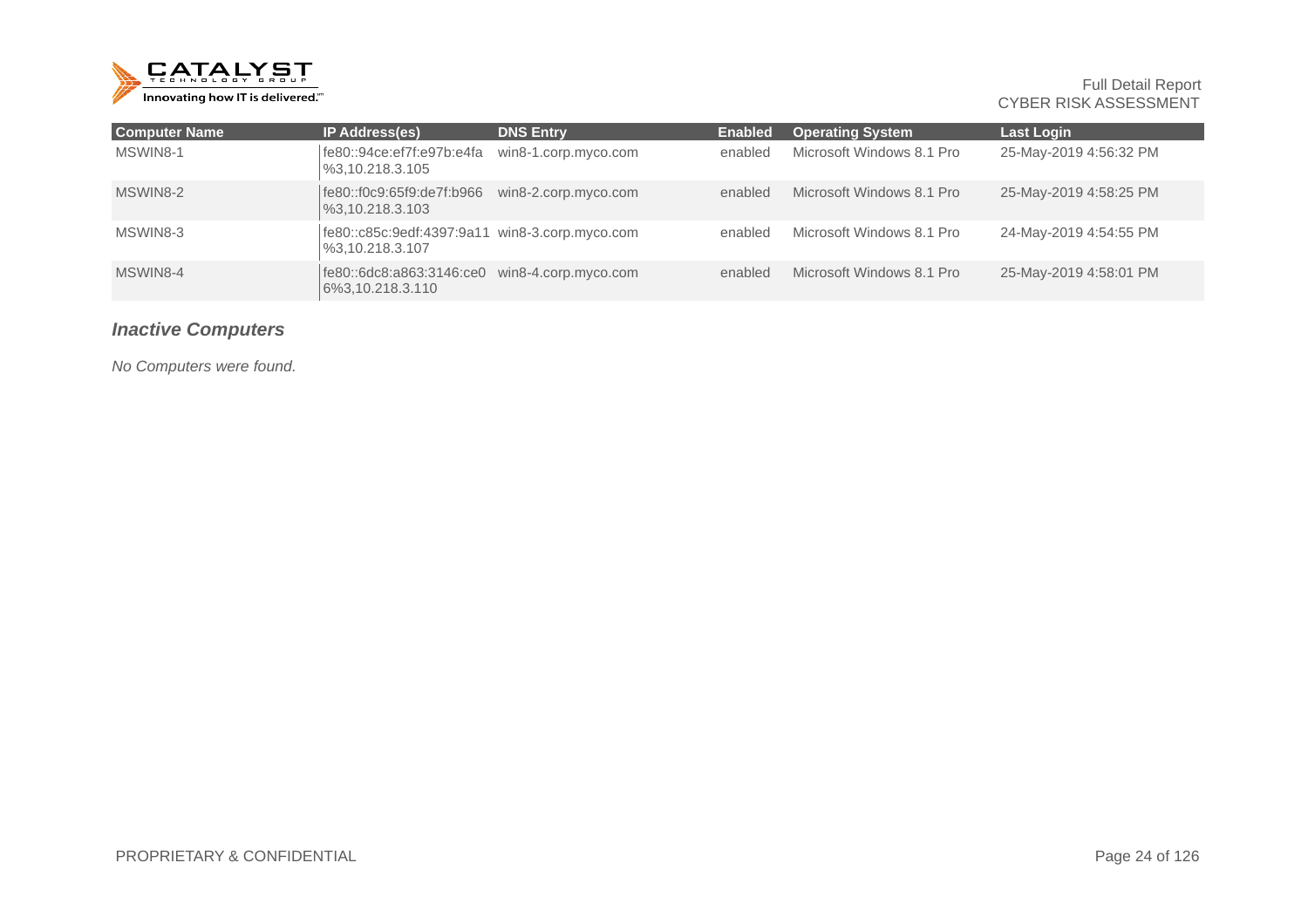

# **3.9 - Server Aging**

This section is in indicator of the age of the active servers based on the date their operating system was installed. The actual age of the server may vary if the operating system was re-installed for any reason. Older systems are highlighted in red and much older systems are bolded.

| <b>Computer</b> | <b>Operating System</b>             | <b>OS Install Date</b>  | Age (months) |
|-----------------|-------------------------------------|-------------------------|--------------|
| <b>HVSERV</b>   | <b>Windows Server 2016 Standard</b> | 06-Nov-2017 4:32:54 PM  | 18           |
| MSSQL-03        | Windows Server 2012 R2 Standard     | 08-Oct-2018 6:10:35 AM  |              |
| MYCO-DC01       | Windows Server 2016 Standard        | 08-Oct-2018 9:12:58 AM  |              |
| MYCO-DC02       | Windows Server 2016 Standard        | 08-Oct-2018 9:13:22 AM  |              |
| APP01           | Windows Server 2016 Standard        | 08-Oct-2018 9:13:47 AM  |              |
| FSERV-02        | Windows Server 2016 Standard        | 08-Oct-2018 9:14:19 AM  |              |
| EXCH01          | Windows Server 2012 R2 Standard     | 08-Oct-2018 9:15:11 AM  |              |
| BACKUP01        | Windows Server 2016 Standard        | 11-Oct-2018 10:54:14 AM |              |
| SQL02           | Windows Server 2016 Standard        | 20-May-2019 3:17:58 PM  |              |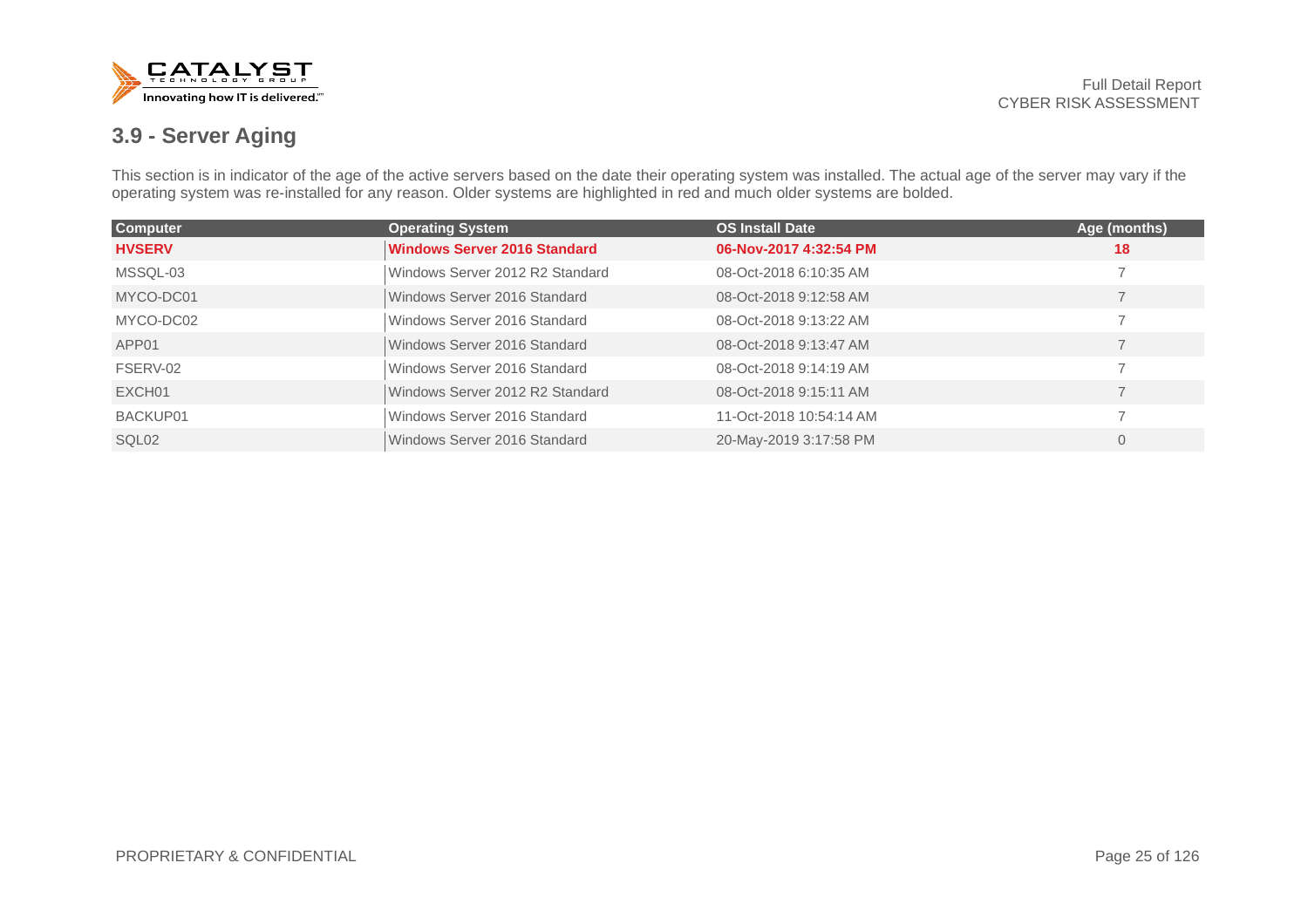

# **3.10 - Workstation Aging**

This section is in indicator of the age of the active workstations based on the date their operating system was installed. The actual age of the workstation may vary if the operating system was re-installed for any reason. Older systems are highlighted in red and much older systems are bolded.

| <b>Computer</b>       | <b>Operating System</b>                | <b>OS Install Date</b>  | Age (months)   |
|-----------------------|----------------------------------------|-------------------------|----------------|
| <b>WRKSTN-RB3LBP3</b> | <b>Windows 10 Enterprise 2015 LTSB</b> | 02-Apr-2018 1:55:13 PM  | 13             |
| WRKSTN-HN95P9Q        | <b>Windows 10 Enterprise</b>           | 26-Sep-2018 8:30:52 PM  | 8              |
| MSWIN8-1              | Windows 8.1 Pro                        | 08-Oct-2018 7:43:18 AM  | $\overline{7}$ |
| MSWIN8-2              | Windows 8.1 Pro                        | 08-Oct-2018 7:45:39 AM  | $\overline{7}$ |
| MSWIN8-4              | Windows 8.1 Pro                        | 08-Oct-2018 7:46:52 AM  | $\overline{7}$ |
| MSWIN8-3              | Windows 8.1 Pro                        | 08-Oct-2018 7:47:17 AM  | $\overline{7}$ |
| MSWIN7-1              | <b>Windows 7 Professional</b>          | 08-Oct-2018 8:14:45 AM  | $\overline{7}$ |
| MSWIN7-2              | <b>Windows 7 Professional</b>          | 08-Oct-2018 8:18:47 AM  | $\overline{7}$ |
| <b>MSWIN10-3</b>      | <b>Windows 10 Enterprise</b>           | 17-Oct-2018 6:01:23 PM  | $\overline{7}$ |
| WRKSTN-F6CKERO        | Windows 10 Enterprise N                | 29-Jan-2019 12:53:31 AM | $\overline{4}$ |
| <b>WRKSTN-4PF2ICP</b> | Windows 10 Pro                         | 11-Apr-2019 6:24:18 PM  | $\mathbf{1}$   |
| <b>WRKSTN-BDJFFLG</b> | Windows 10 Enterprise                  | 15-May-2019 6:46:35 PM  | $\Omega$       |
| WRKSTN-09UPSPO        | Windows 10 Pro                         | 19-May-2019 11:49:00 PM | $\overline{0}$ |
| <b>WRKSTN-LIFRCFU</b> | Windows 10 Enterprise                  | 20-May-2019 1:02:54 PM  | $\Omega$       |
| WRKSTN-534MS45        | Windows 10 Enterprise                  | 20-May-2019 1:33:57 PM  | $\overline{0}$ |
| WRKSTN-U1K3NAF        | Windows 10 Enterprise                  | 21-May-2019 10:34:05 AM | $\Omega$       |
| WRKSTN-MA551PF        | Windows 10 Enterprise                  | 21-May-2019 2:46:45 PM  | $\overline{0}$ |
| WRKSTN-MJOD0L9        | Windows 10 Enterprise                  | 21-May-2019 4:19:59 PM  | $\Omega$       |
| WRKSTN-F0M1O27        | Windows 10 Enterprise                  | 21-May-2019 4:51:52 PM  | $\overline{0}$ |
| <b>MSWIN10-2</b>      | Windows 10 Enterprise                  | 21-May-2019 4:53:57 PM  | $\Omega$       |
| <b>MSWIN10-1</b>      | Windows 10 Enterprise                  | 21-May-2019 5:02:46 PM  | $\overline{0}$ |
| WRKSTN-35EGOCC        | Windows 10 Enterprise                  | 21-May-2019 5:22:33 PM  | $\Omega$       |
| WRKSTN-85BJGJT        | Windows 10 Enterprise                  | 21-May-2019 5:57:44 PM  | $\overline{0}$ |
| <b>MSWIN10-4</b>      | Windows 10 Enterprise                  | 22-May-2019 1:51:46 PM  | $\Omega$       |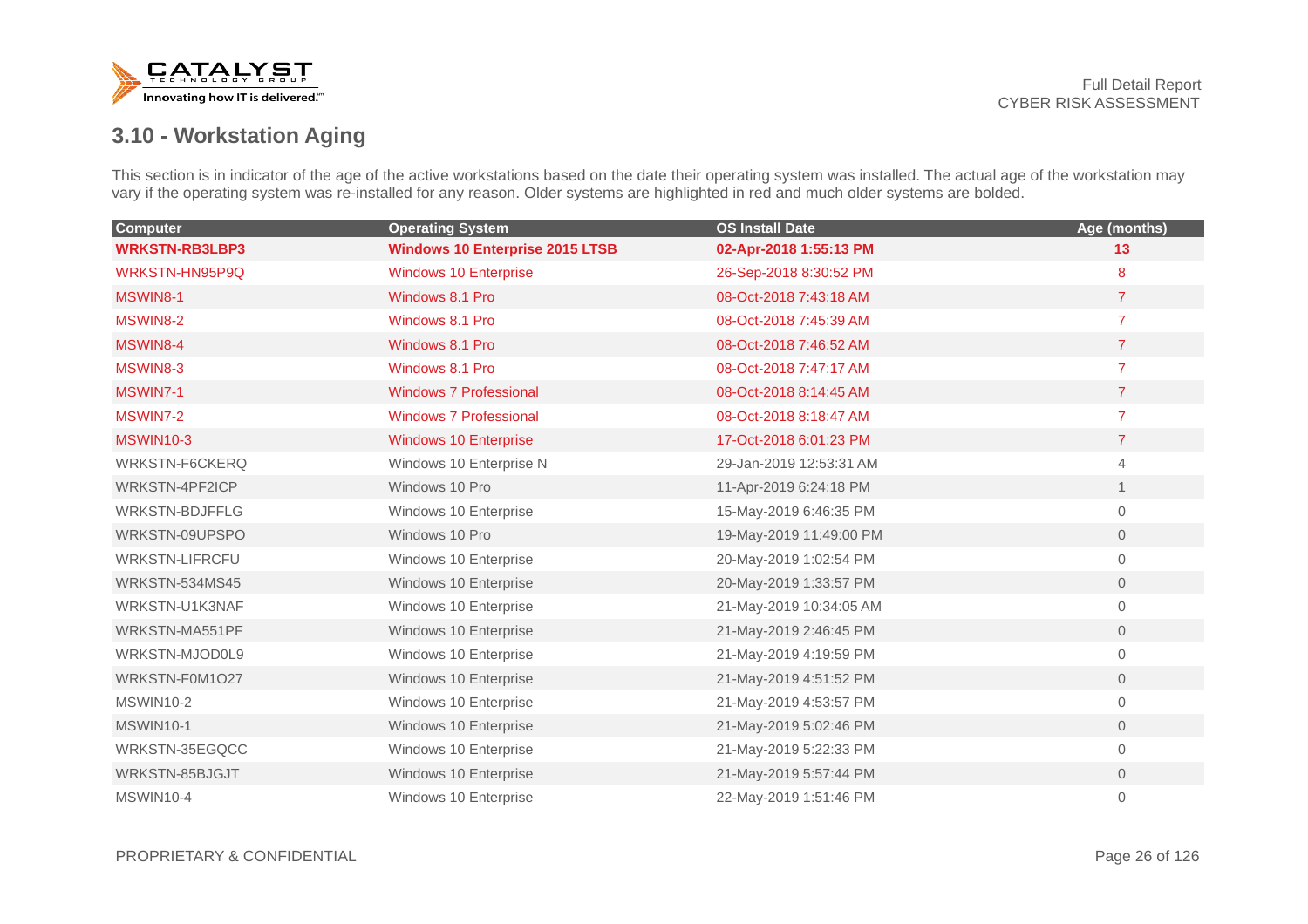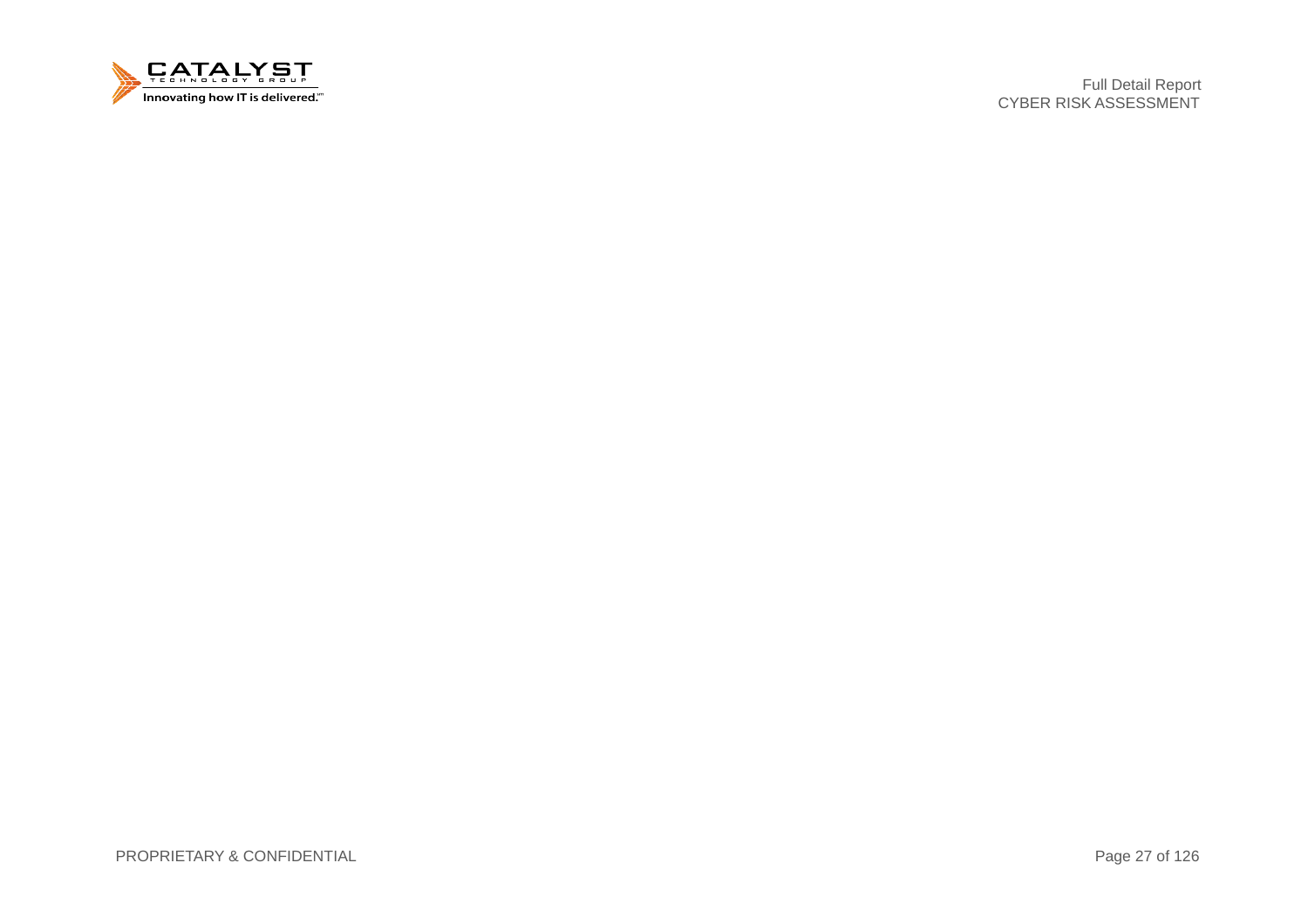

## **3.11 - Domain DNS**

This section contains a listing of all IP addresses and hostnames from DNS, with conflicting entries highlighted in red.

| <b>IP Address</b> | <b>Hostname</b>              |
|-------------------|------------------------------|
| 10.218.3.11       | hvserv.corp.myco.com         |
| 10.218.3.12       | myco-dc01.corp.myco.com      |
| 10.218.3.12       | corp.myco.com                |
| 10.218.3.13       | myco-dc02.corp.myco.com      |
| 10.218.3.13       | corp.myco.com                |
| 10.218.3.14       | app01.corp.myco.com          |
| 10.218.3.15       | exch01.corp.myco.com         |
| 10.218.3.16       | fserv-02.corp.myco.com       |
| 10.218.3.17       | sql01.corp.myco.com          |
| 10.218.3.19       | wrkstn-f0m1o27.corp.myco.com |
| 10.218.3.20       | wrkstn-u1k3naf.corp.myco.com |
| 10.218.3.21       | sql02.corp.myco.com          |
| 10.218.3.22       | wrkstn-85bjgjt.corp.myco.com |
| 10.218.3.24       | wrkstn-534ms45.corp.myco.com |
| 10.218.3.100      | wrkstn-hn95p9q.corp.myco.com |
| 10.218.3.102      | mswin10-1.corp.myco.com      |
| 10.218.3.103      | win8-2.corp.myco.com         |
| 10.218.3.104      | wrkstn-4pf2icp.corp.myco.com |
| 10.218.3.105      | win8-1.corp.myco.com         |
| 10.218.3.106      | wrkstn-f6ckerq.corp.myco.com |
| 10.218.3.107      | win8-3.corp.myco.com         |
| 10.218.3.108      | mswin10-2.corp.myco.com      |
| 10.218.3.110      | win8-4.corp.myco.com         |
| 10.218.3.111      | win7-1.corp.myco.com         |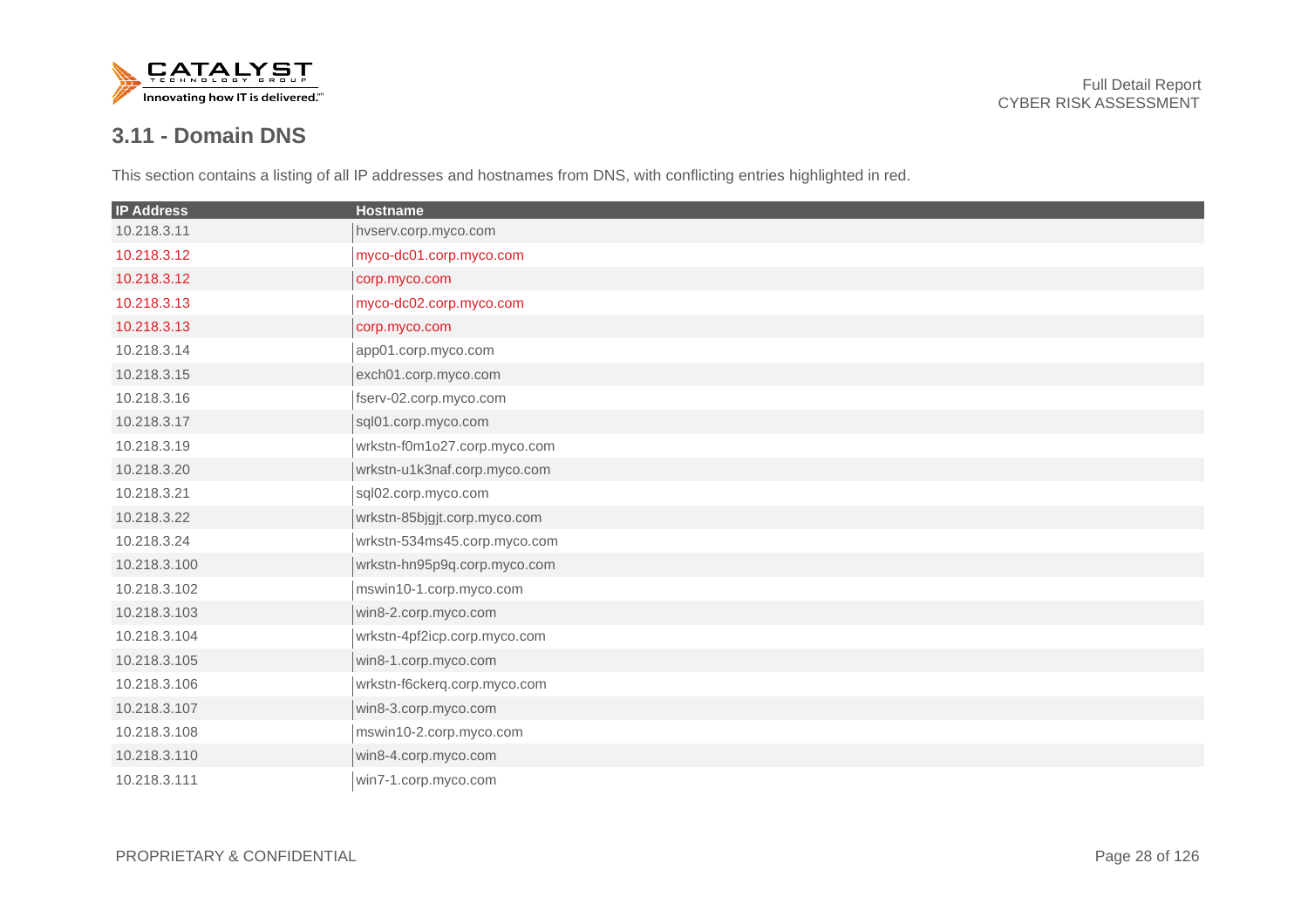

| <b>IP Address</b> | <b>Hostname</b>              |
|-------------------|------------------------------|
| 10.218.3.112      | wrkstn-rb3lbp3.corp.myco.com |
| 10.218.3.113      | mswin10-3.corp.myco.com      |
| 10.218.3.114      | mswin10-4.corp.myco.com      |
| 10.218.3.115      | win7-2.corp.myco.com         |
| 10.218.3.116      | wrkstn-09upspo.corp.myco.com |
| 10.218.3.119      | wrkstn-bdjfflg.corp.myco.com |
| 10.218.3.120      | wrkstn-mjod0l9.corp.myco.com |
| 10.218.3.139      | wrkstn-35egqcc.corp.myco.com |
| 10.218.3.142      | backup01.corp.myco.com       |
| 10.218.3.144      | wrkstn-ma551pf.corp.myco.com |
| 10.218.3.146      | wrkstn-lifrcfu.corp.myco.com |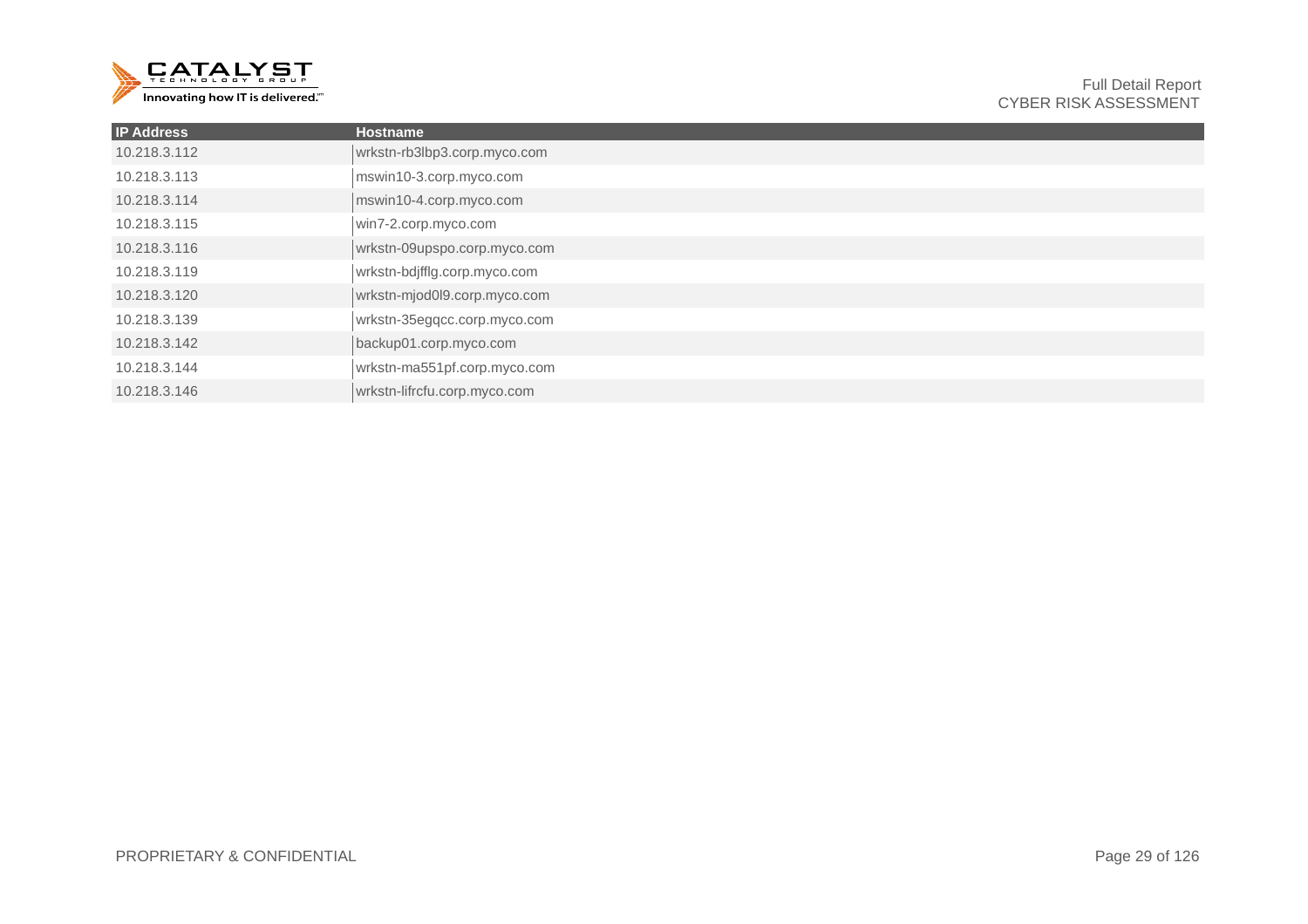

# **4 - Non A/D Devices**

This section contains a listing of all devices which were not joined to a domain or workgroup.

| <b>IP Address</b> | <b>Computer Name</b> | <b>Listening Port(s)</b>                        | <b>Device Type</b> |
|-------------------|----------------------|-------------------------------------------------|--------------------|
| 10.218.3.101      | WGWIN7-1             | RDP (3389/TCP)                                  |                    |
| 10.218.3.109      | WGWIN8-2             | RDP (3389/TCP)                                  |                    |
| 10.218.3.117      | WGWIN10-1            | RDP (3389/TCP)                                  |                    |
| 10.218.3.118      | <b>WGWIN10-2</b>     | RDP (3389/TCP)                                  |                    |
| 10.218.3.121      | WGWIN8-1             | RDP (3389/TCP)                                  |                    |
| 10.218.3.123      |                      | SSH (22/TCP)                                    |                    |
| 10.218.3.127      |                      | SSH (22/TCP)                                    |                    |
| 10.218.3.130      |                      | SSH (22/TCP)                                    |                    |
| 10.218.3.131      |                      | SSH (22/TCP)                                    |                    |
| 10.218.3.135      |                      | SSH (22/TCP)                                    |                    |
| 10.218.3.136      |                      | SSH (22/TCP)                                    |                    |
| 10.218.3.138      | RPAPPSRV-06SI        | HTTPS (443/TCP), RDP (3389/TCP)                 |                    |
| 10.218.3.141      | WGWIN7-2             | RDP (3389/TCP)                                  |                    |
| 10.218.3.150      |                      | SSH (22/TCP), HTTP (80/TCP), HTTPS<br>(443/TCP) |                    |
| 10.218.3.255      |                      |                                                 |                    |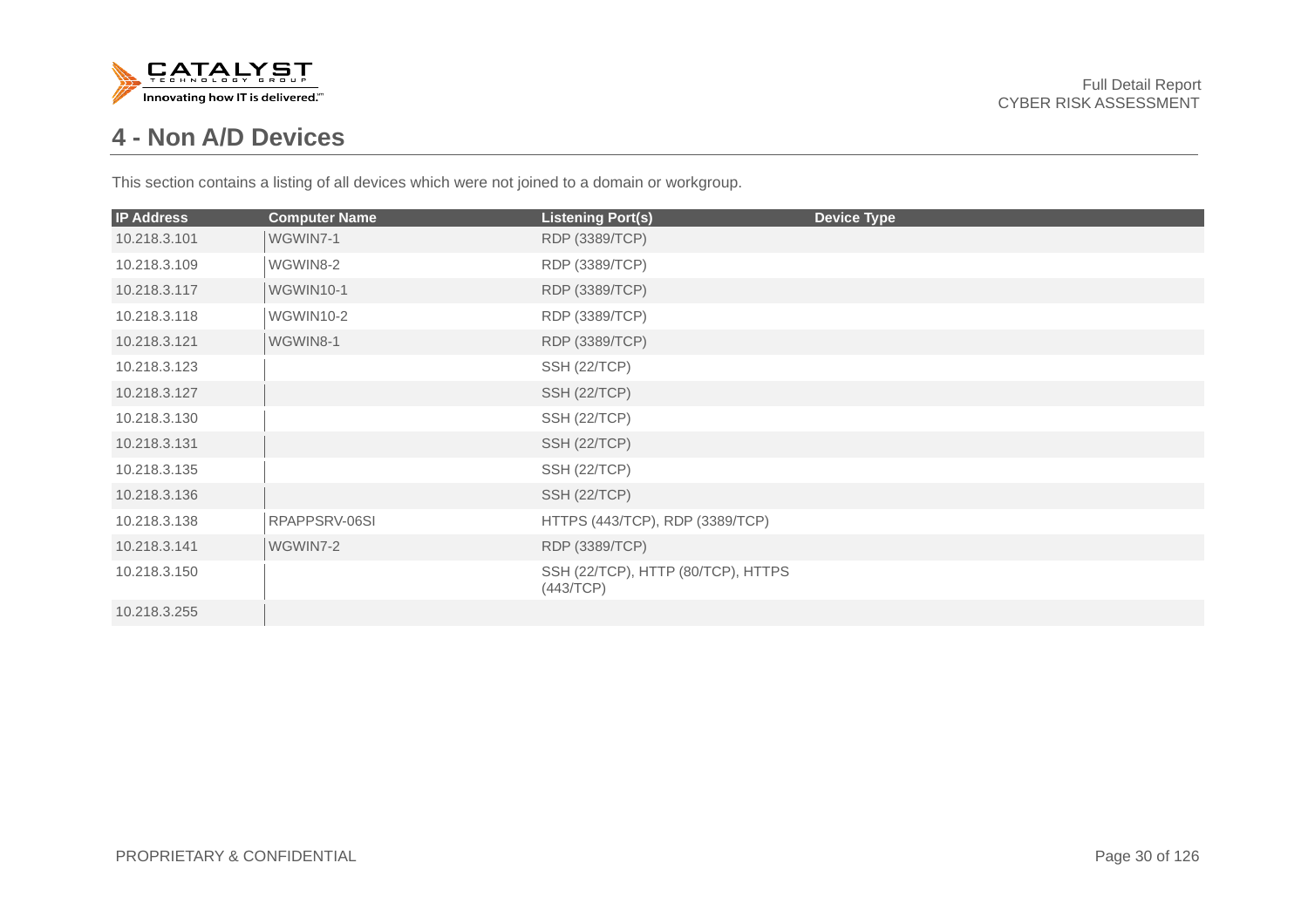

# **5 - Servers**

This section and corresponding sub-sections contain a comprehensive listing of servers by type, which are then categorized by domain or workgroup membership.

## **5.1 - MS SQL Servers**

### *CORP.MYCO.COM*

| <b>MS SQL Server Name</b> | <b>Instance</b>  | Version     | $\downarrow$ # of Databases $\overline{\phantom{a}}$ | <b>Active SOL Agent Jobs?</b> |
|---------------------------|------------------|-------------|------------------------------------------------------|-------------------------------|
| SQL02                     | <b>RDTESTSOL</b> | 13.0.1601.5 | $\leq$ unknown $\geq$                                | <unknown></unknown>           |

### **5.2 - Web Servers**

#### *CORP.MYCO.COM*

| <b>IP Address</b> | <b>Web Server Name</b> ' | <b>Listening Port(s)</b> | <b>Server Type</b> |
|-------------------|--------------------------|--------------------------|--------------------|
| 10.218.3.16       | FSERV-02                 | 80/TCP, 443/TCP          |                    |

#### *No Domain*

| <b>IP Address</b> | <b>Web Server Name</b> | <b>Listening Port(s)</b> | Server Type |
|-------------------|------------------------|--------------------------|-------------|
| 10.218.3.138      | RPAPPSRV-06SL          | 443/TCP                  |             |
| 10.218.3.150      |                        | 80/TCP, 443/TCP          |             |

### **5.3 - Time Servers**

#### *Domain: CORP.MYCO.COM*

| Time Server Name |  | <b>IP Address</b> |
|------------------|--|-------------------|
|------------------|--|-------------------|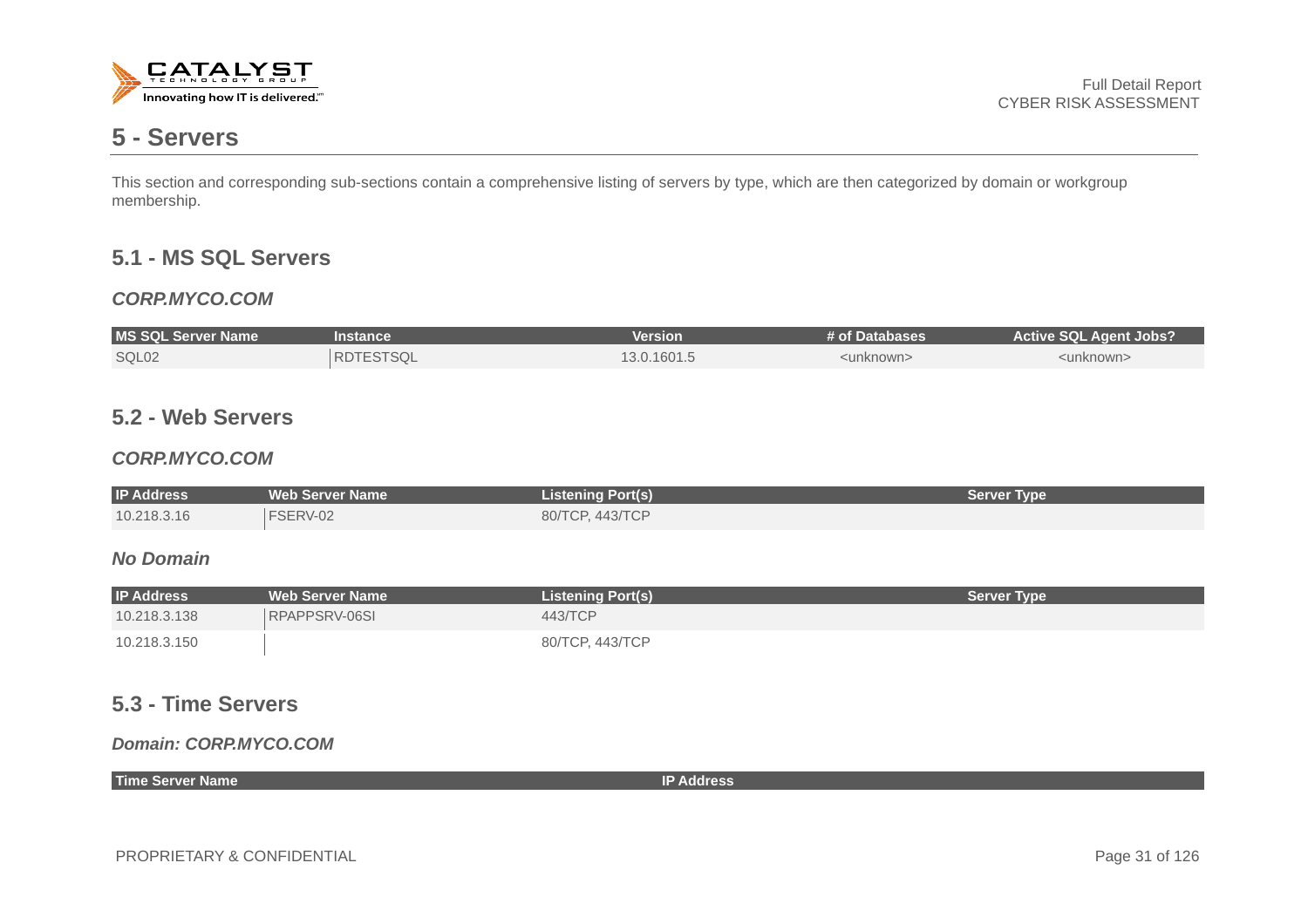

| Time Server Name | <b>IP Address</b> |
|------------------|-------------------|
| MYCO-DC02        | 10.218.3.13       |

## **5.4 - Exchange Servers**

*No Exchange Servers were discovered.*

### **5.5 - DHCP Servers**

#### *CORP.MYCO.COM*

| <b>IP Address(es)</b> | <b>Server Name</b> | Errors (last 24 hours) |
|-----------------------|--------------------|------------------------|
| 10.218.3.13           | dc02.corp.myco.com |                        |

## **5.6 - Hyper-V Servers**

#### *CORP.MYCO.COM*

|                                                       |                 |              | <b>Hyper-V Guest Information</b> |              |
|-------------------------------------------------------|-----------------|--------------|----------------------------------|--------------|
| <b>Host</b>                                           | <b>Name</b>     | <b>State</b> | <b>Operating System</b>          | <b>Notes</b> |
| <b>BACKUP01</b><br>(Windows Server 2016)<br>Standard) | UA-RFT          | Running      | RecoveryOS release 6.5 (Final)   |              |
| <b>HVSERV</b>                                         | RPAPPSRV-06SI   | Running      | Windows 8.1 Pro                  |              |
| (Windows Server 2016)                                 | RPAPPSRV-28LV   | Running      | CentOS Linux                     |              |
| Standard)                                             | RPAPPSRV-3WR    | Running      | <b>CentOS Linux</b>              |              |
|                                                       | RPAPPSRV-49NG   | Running      | <b>CentOS Linux</b>              |              |
|                                                       | RPAPPSRV-57OU   | Running      | <b>CentOS Linux</b>              |              |
|                                                       | RPAPPSRV-87PJ   | Running      | <b>CentOS Linux</b>              |              |
|                                                       | RPAPPSRV-98FC   | Running      | <b>CentOS Linux</b>              |              |
|                                                       | RPAPPSRV-0570VR | Ο            |                                  |              |
|                                                       | RPAPPSRV-18OD   | Off          |                                  |              |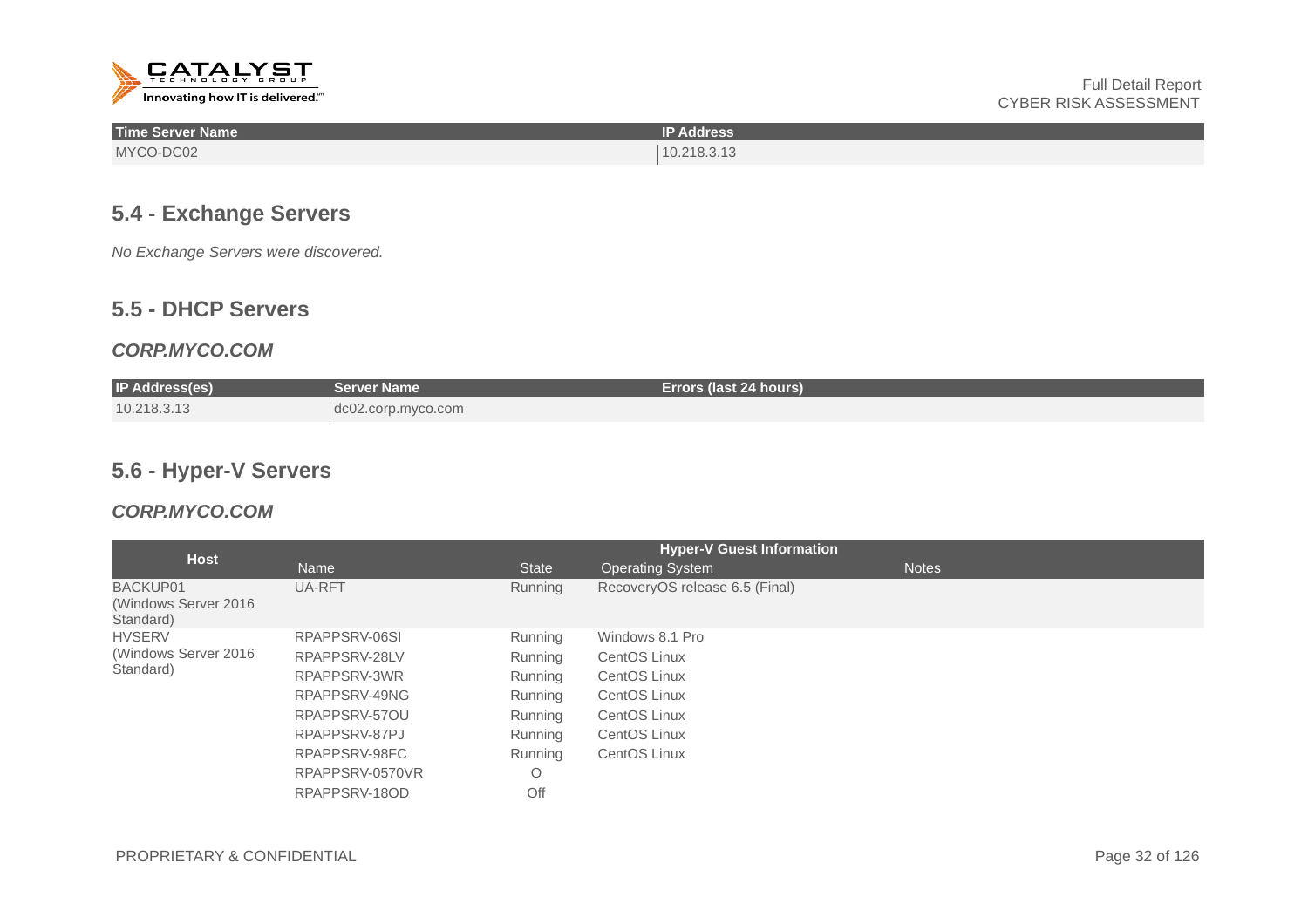

|  | Host <sup>'</sup> | <b>Hyper-V Guest Information</b> |              |                         |              |
|--|-------------------|----------------------------------|--------------|-------------------------|--------------|
|  |                   | <b>Name</b>                      | <b>State</b> | <b>Operating System</b> | <b>Notes</b> |
|  |                   | RPAPPSRV-29KJ                    |              |                         |              |
|  |                   | RPAPPSRV-40ZF                    | Off          |                         |              |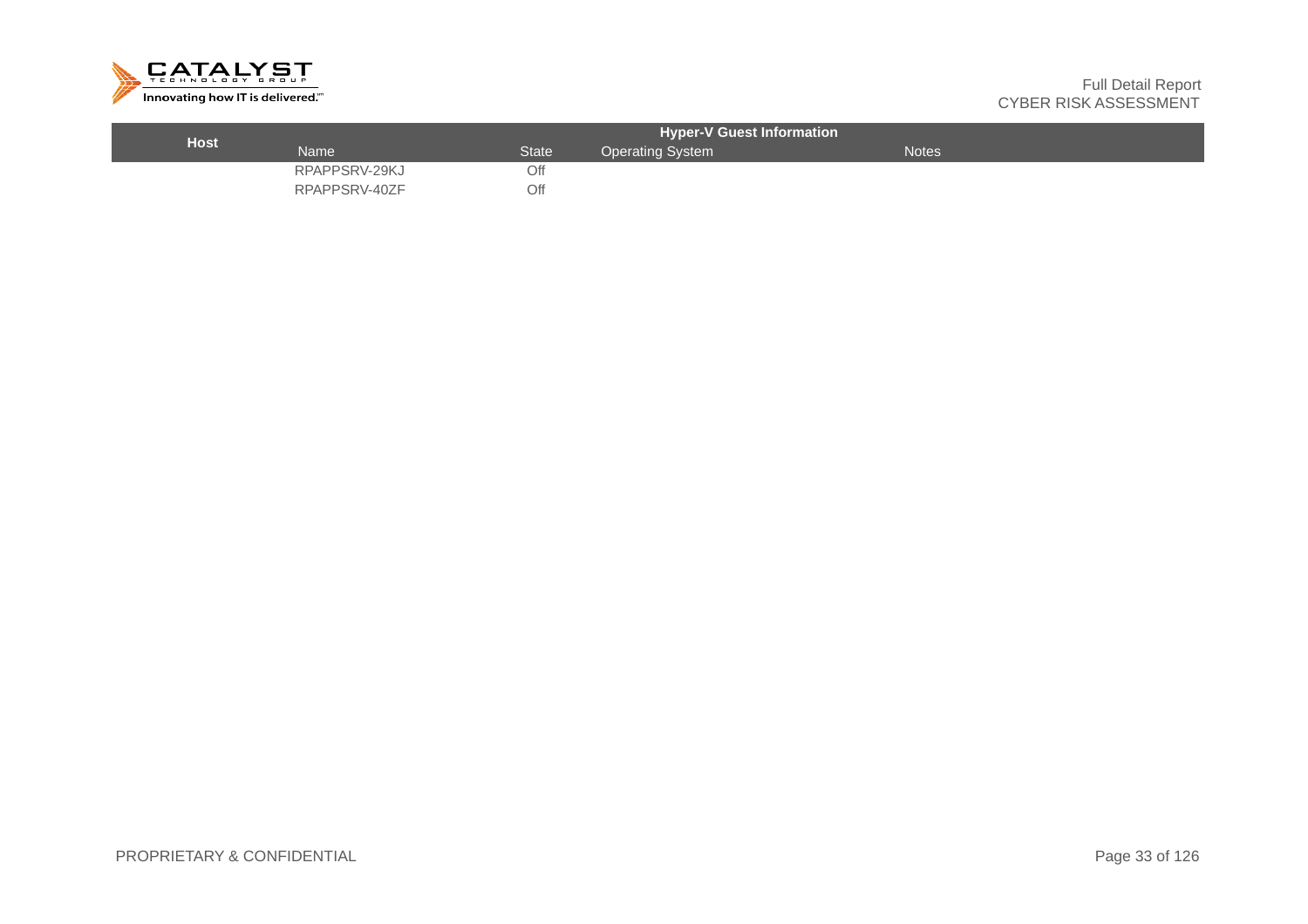

# **6 - Printers**

This section contains a listing of all printers categorized by a combination of domain or workgroup membership and method of access. Alerts for SNMPenabled printers are also displayed in red.

*No printers were discovered.*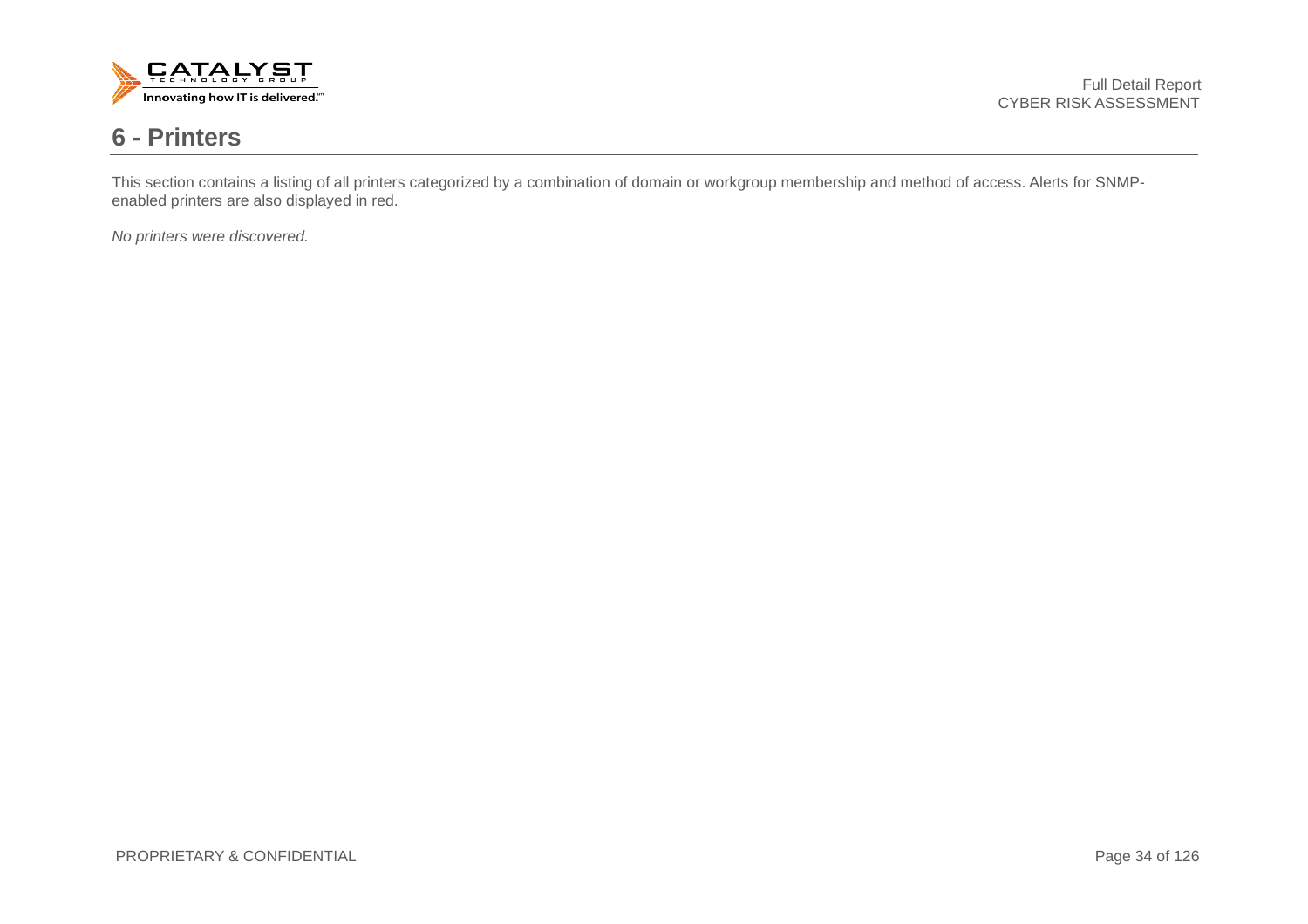

# **7 - Network Shares**

This section contains a listing of all network shares categorized first by domain or workgroup membership, and then by machine.

# **CORP.MYCO.COM**

| <b>Hosted By</b>      | <b>Share UNC</b>                                                                                                                                                                                  |
|-----------------------|---------------------------------------------------------------------------------------------------------------------------------------------------------------------------------------------------|
| APP01                 | IAPP01\ADMIN\$, IAPP01\C\$, IAPP01\IPC\$                                                                                                                                                          |
| BACKUP01              | \\BACKUP01\ADMIN\$, \\BACKUP01\C\$, \\BACKUP01\H\$, \\BACKUP01\IPC\$, \\BACKUP01\U\$                                                                                                              |
| MYCO-DC01             | IIMYCO-DC01\ADMIN\$, I\MYCO-DC01\C\$, I\MYCO-DC01\IPC\$, I\MYCO-DC01\NETLOGON, I\MYCO-DC01\SYSVOL                                                                                                 |
| MYCO-DC02             | \\MYCO-DC02\ADMIN\$, \\MYCO-DC02\C\$, \\MYCO-DC02\IPC\$, \\MYCO-DC02\NETLOGON, \\MYCO-DC02\SYSVOL                                                                                                 |
| WRKSTN-09UPSPO        | \\WRKSTN-09UPSPO\ADMIN\$, \\WRKSTN-09UPSPO\C\$, \\WRKSTN-09UPSPO\IPC\$                                                                                                                            |
| WRKSTN-35EGQCC        | \\WRKSTN-35EGQCC\ADMIN\$,\\WRKSTN-35EGQCC\C\$,\\WRKSTN-35EGQCC\IPC\$,\\WRKSTN-35EGQCC\print\$                                                                                                     |
| WRKSTN-4PF2ICP        | \\WRKSTN-4PF2ICP\ADMIN\$,\\WRKSTN-4PF2ICP\C\$,\\WRKSTN-4PF2ICP\IPC\$                                                                                                                              |
| WRKSTN-534MS45        | \\WRKSTN-534MS45\ADMIN\$, \\WRKSTN-534MS45\C\$, \\WRKSTN-534MS45\IPC\$                                                                                                                            |
| WRKSTN-85BJGJT        | \\WRKSTN-85BJGJT\ADMIN\$,\\WRKSTN-85BJGJT\C\$,\\WRKSTN-85BJGJT\IPC\$                                                                                                                              |
| <b>WRKSTN-BDJFFLG</b> | \\WRKSTN-BDJFFLG\ADMIN\$, \\WRKSTN-BDJFFLG\C\$, \\WRKSTN-BDJFFLG\IPC\$                                                                                                                            |
| WRKSTN-F0M1O27        | \\WRKSTN-F0M1O27\ADMIN\$, \\WRKSTN-F0M1O27\C\$, \\WRKSTN-F0M1O27\IPC\$                                                                                                                            |
| WRKSTN-F6CKERO        | \\WRKSTN-F6CKERQ\ADMIN\$,\\WRKSTN-F6CKERQ\C\$,\\WRKSTN-F6CKERQ\IPC\$                                                                                                                              |
| WRKSTN-HN95P9Q        | \\WRKSTN-HN95P9Q\ADMIN\$, \\WRKSTN-HN95P9Q\C\$, \\WRKSTN-HN95P9Q\IPC\$                                                                                                                            |
| <b>WRKSTN-LIFRCFU</b> | \\WRKSTN-LIFRCFU\ADMIN\$, \\WRKSTN-LIFRCFU\C\$, \\WRKSTN-LIFRCFU\IPC\$                                                                                                                            |
| WRKSTN-MA551PF        | \\WRKSTN-MA551PF\ADMIN\$, \\WRKSTN-MA551PF\C\$, \\WRKSTN-MA551PF\IPC\$                                                                                                                            |
| WRKSTN-MJOD0L9        | \\WRKSTN-MJOD0L9\ADMIN\$, \\WRKSTN-MJOD0L9\C\$, \\WRKSTN-MJOD0L9\IPC\$                                                                                                                            |
| WRKSTN-RB3LBP3        | \\\WRKSTN-RB3LBP3\ADMIN\$,\\WRKSTN-RB3LBP3\C\$,\\WRKSTN-RB3LBP3\IPC\$                                                                                                                             |
| WRKSTN-U1K3NAF        | \\WRKSTN-U1K3NAF\ADMIN\$, \\WRKSTN-U1K3NAF\C\$, \\WRKSTN-U1K3NAF\IPC\$                                                                                                                            |
| EXCH01                | ILEXCH01\ADMIN\$, ILEXCH01\C\$, ILEXCH01\IPC\$                                                                                                                                                    |
| FSERV-02              | I\FSERV-02\ADMIN\$, \\FSERV-02\Accounting, \\FSERV-02\C\$, \\FSERV-02\D\$, \\FSERV-02\Human Resources, \\FSERV-<br>02\IPC\$, \\FSERV-02\Operations, \\FSERV-02\Test Data, \\FSERV-02\Work Folders |
| <b>HVSERV</b>         | IIHVSERVIADMIN\$, IIHVSERVIC\$, IIHVSERVIH\$, IIHVSERVIIPC\$                                                                                                                                      |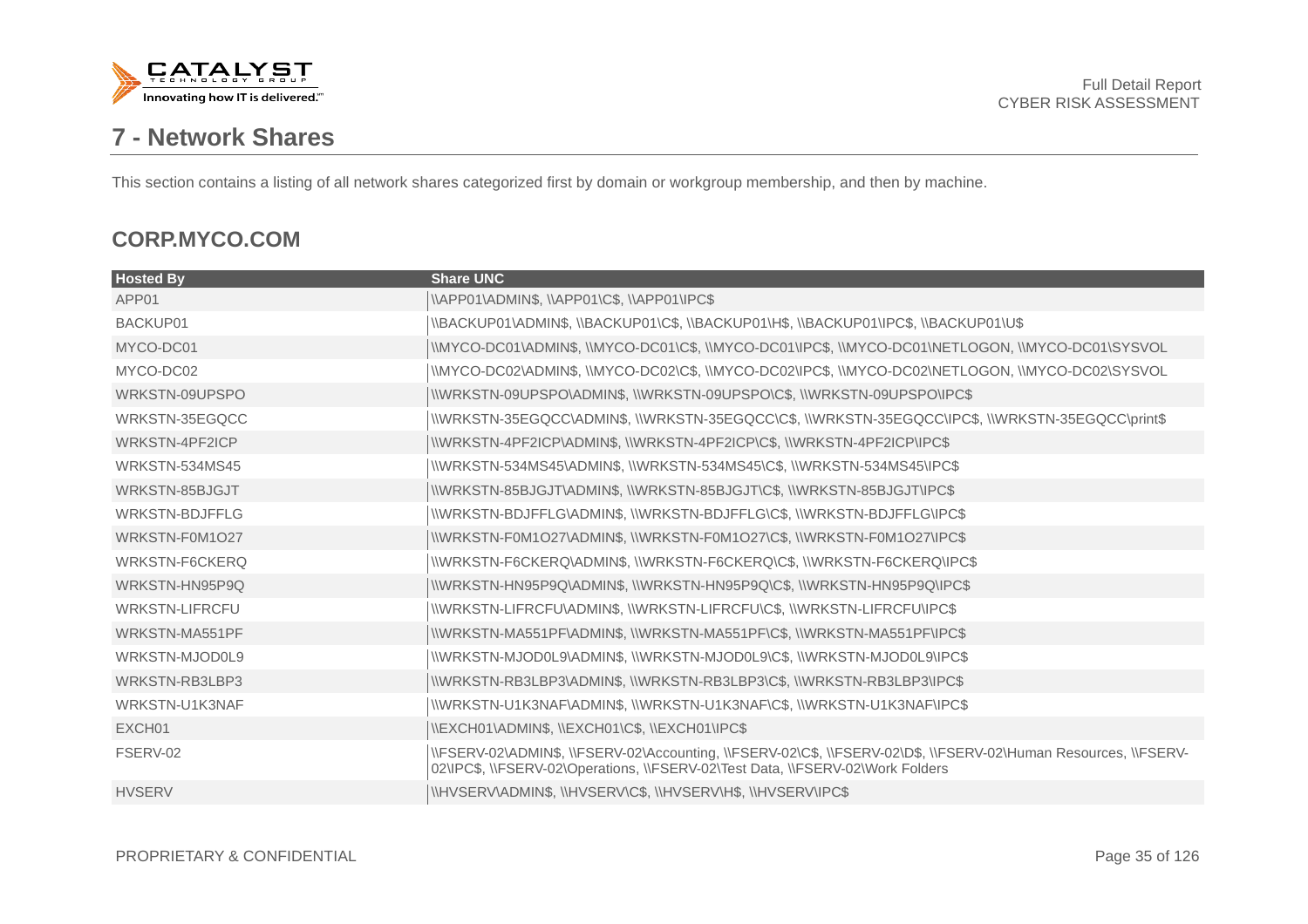

| <b>Hosted By</b> | <b>Share UNC</b>                                                            |
|------------------|-----------------------------------------------------------------------------|
| MSSQL-03         | IMSSQL-03\ADMIN\$, I\MSSQL-03\C\$, I\MSSQL-03\IPC\$                         |
| SQL02            | ISQL02\ADMIN\$, \\SQL02\C\$, \\SQL02\DEVTESTSQL, \\SQL02\IPC\$, \\SQL02\S\$ |
| MSWIN10-1        | \\MSWIN10-1\ADMIN\$,\\MSWIN10-1\C\$,\\MSWIN10-1\IPC\$                       |
| MSWIN10-2        | WASWIN10-2\ADMIN\$, \\MSWIN10-2\C\$, \\MSWIN10-2\IPC\$                      |
| MSWIN10-3        | \\MSWIN10-3\ADMIN\$, \\MSWIN10-3\C\$, \\MSWIN10-3\IPC\$                     |
| MSWIN10-4        | WASWIN10-4\ADMIN\$, \\MSWIN10-4\C\$, \\MSWIN10-4\IPC\$                      |
| MSWIN7-1         | WMSWIN7-1\ADMIN\$, WMSWIN7-1\C\$, WMSWIN7-1\IPC\$                           |
| MSWIN7-2         | WASWIN7-2\ADMIN\$, WASWIN7-2\C\$, WASWIN7-2\IPC\$                           |
| MSWIN8-1         | IMSWIN8-1\ADMIN\$, I\MSWIN8-1\C\$, I\MSWIN8-1\IPC\$                         |
| MSWIN8-2         | IMSWIN8-2\ADMIN\$, I\MSWIN8-2\C\$, I\MSWIN8-2\IPC\$                         |
| MSWIN8-3         | IMSWIN8-3\ADMIN\$, I\MSWIN8-3\C\$, \\MSWIN8-3\IPC\$                         |
| MSWIN8-4         | WASWIN8-4\ADMIN\$, \\MSWIN8-4\C\$, \\MSWIN8-4\IPC\$`                        |

### **No Domain**

**Hosted By Share UNC** \\10.218.3.150\IPC\$, \\10.218.3.150\baremetals, \\10.218.3.150\hyperv\_instant\_recovery, \\10.218.3.150\read\_only, \\10.218.3.150\samba, \\10.218.3.150\virtual\_failover, \\10.218.3.150\windows\_agents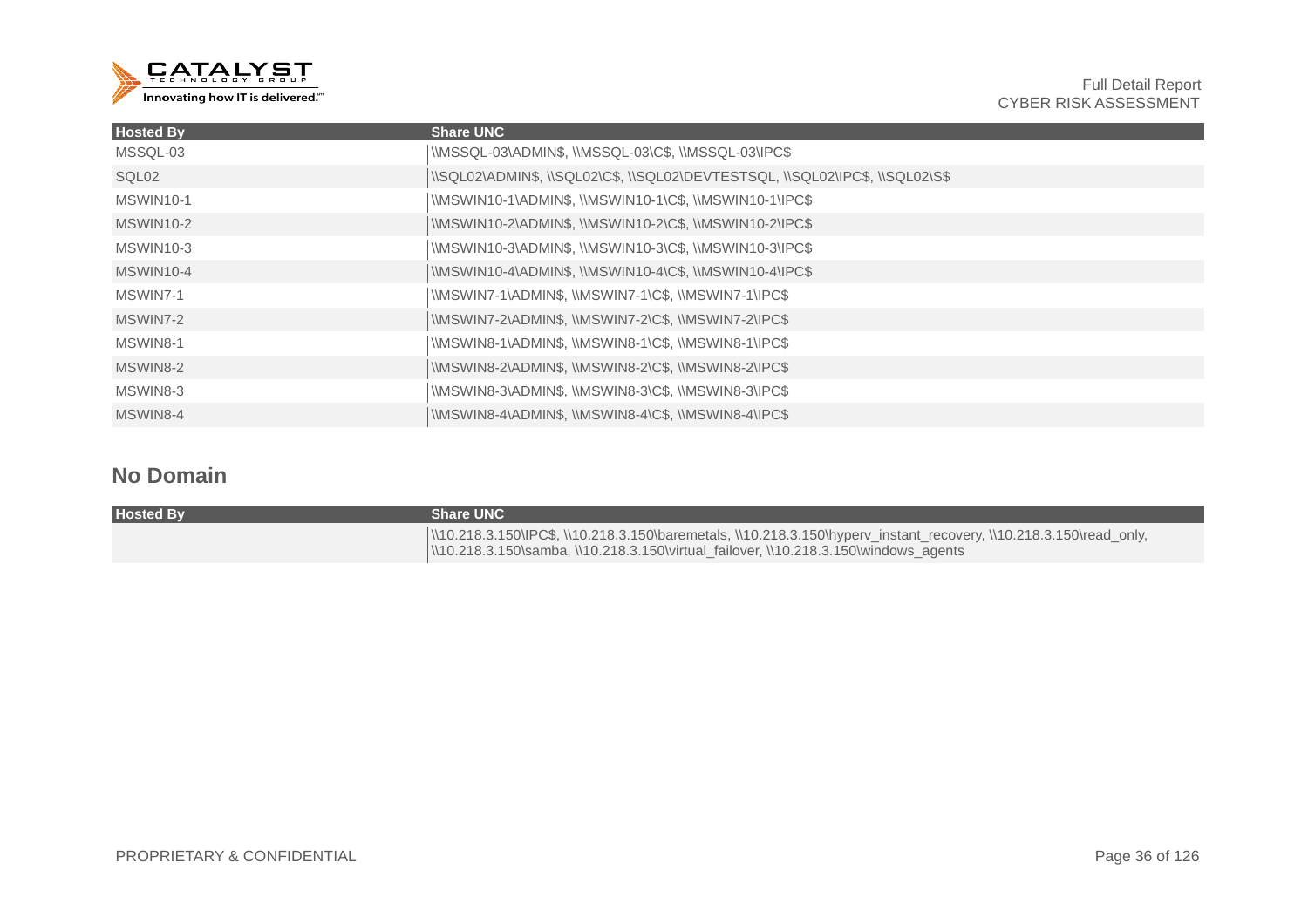

## **8 - Major Applications**

This section contains a listing of major applications with corresponding version numbers and the number of computers the application was detected on. Applications that appear on more than three computers are highlighted in gray for easy recognition.

#### *Domain corp.myco.com*

Windows Applications

| <b>Application Name</b>                                    | <b>Version</b> | # Computers    | <b>Computers</b> |
|------------------------------------------------------------|----------------|----------------|------------------|
| Active Directory Authentication Library for SQL Server     | 15.0           | $\mathbf{1}$   | SQL02            |
| Browser for SQL Server 2016                                | 13.0           | 1              | SQL02            |
| Google Chrome                                              | 74.0           | $\mathbf{1}$   | BACKUP01         |
| Intel(R) Processor Graphics                                | 20.19          | $\mathbf{1}$   | BACKUP01         |
| Microsoft .NET Framework 4.7.2                             | 4.7            | $\overline{2}$ | WIN7-1, WIN7-2   |
| Microsoft Help Viewer 1.1                                  | 1.1            | $\mathbf{1}$   | SQL02            |
| Microsoft Help Viewer 2.3                                  | 2.3            | 1              | SQL02            |
| Microsoft MPI (7.0.12437.8)                                | 7.0            | $\mathbf{1}$   | SQL02            |
| Microsoft ODBC Driver 13 for SQL Server                    | 13.0           | 1              | SQL02            |
| Microsoft ODBC Driver 17 for SQL Server                    | 17.3           | $\mathbf{1}$   | SQL02            |
| Microsoft OLE DB Driver for SQL Server                     | 18.2           | $\mathbf 1$    | SQL02            |
| Microsoft SQL Server 2008 Setup Support Files              | 10.3           | $\mathbf{1}$   | SQL02            |
| Microsoft SQL Server 2012 Native Client                    | 11.4           | 1              | SQL02            |
| Microsoft SQL Server 2016 (64-bit)                         |                | $\mathbf{1}$   | SQL02            |
| Microsoft SQL Server 2016 Setup (English)                  | 13.0           | $\mathbf{1}$   | SQL02            |
| Microsoft SQL Server 2016 T-SQL Language Service           | 13.0           | $\mathbf{1}$   | SQL02            |
| Microsoft SQL Server 2016 T-SQL ScriptDom                  | 13.0           | $\mathbf{1}$   | SQL02            |
| Microsoft SQL Server Data-Tier Application Framework (x86) | 13.0           | $\mathbf{1}$   | SQL02            |
| Microsoft SQL Server Management Studio - 18.0              | 15.0           | $\mathbf{1}$   | SQL02            |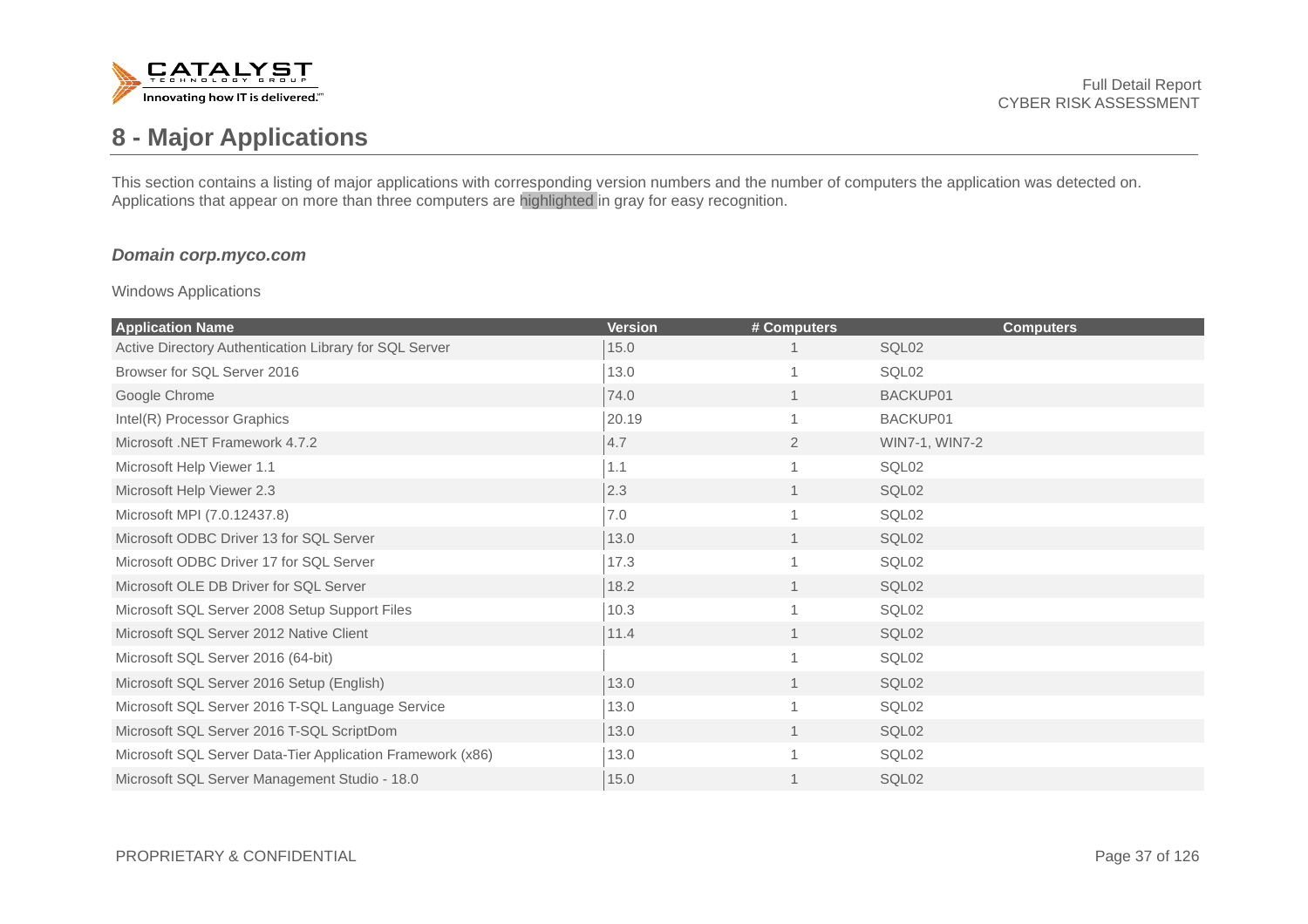

| <b>Application Name</b>                                              | Version | # Computers    | <b>Computers</b>         |
|----------------------------------------------------------------------|---------|----------------|--------------------------|
| Microsoft Visual C++ 2010 x64 Redistributable - 10.0.40219           | 10.0    |                | SQL02                    |
| Microsoft Visual C++ 2010 x86 Redistributable - 10.0.40219           | 10.0    |                | SQL02                    |
| Microsoft Visual C++ 2013 Redistributable (x86) - 12.0.30501         | 12.0    |                | SQL02                    |
| Microsoft Visual C++ 2017 Redistributable (x64) - 14.16.27029        | 14.16   | $\mathbf{1}$   | SQL02                    |
| Microsoft Visual C++ 2017 Redistributable (x86) - 14.16.27029        | 14.16   |                | SQL02                    |
| Microsoft Visual Studio Tools for Applications 2015                  | 14.0    |                | SQL02                    |
| Microsoft Visual Studio Tools for Applications 2015 Language Support | 14.0    |                | SQL02                    |
| Microsoft Visual Studio Tools for Applications 2017                  | 15.0    | $\mathbf{1}$   | SQL <sub>02</sub>        |
| Microsoft VSS Writer for SQL Server 2016                             | 13.0    | 1              | SOL <sub>02</sub>        |
| PuTTY release 0.70 (64-bit)                                          | 0.70    |                | BACKUP01                 |
| ScreenConnect Client (2872323bbe412f4c)                              | 6.0     | 3              | BACKUP01, WIN7-1, WIN7-2 |
| Unitrends Agent 10.3.4-1.1664 64 bit                                 | 10.3    | $\overline{2}$ | WIN7-1, WIN7-2           |
| Unitrends Volume CBT Driver 1,0,0,30,201903081546                    | 1.0     | $\overline{2}$ | WIN7-1, WIN7-2           |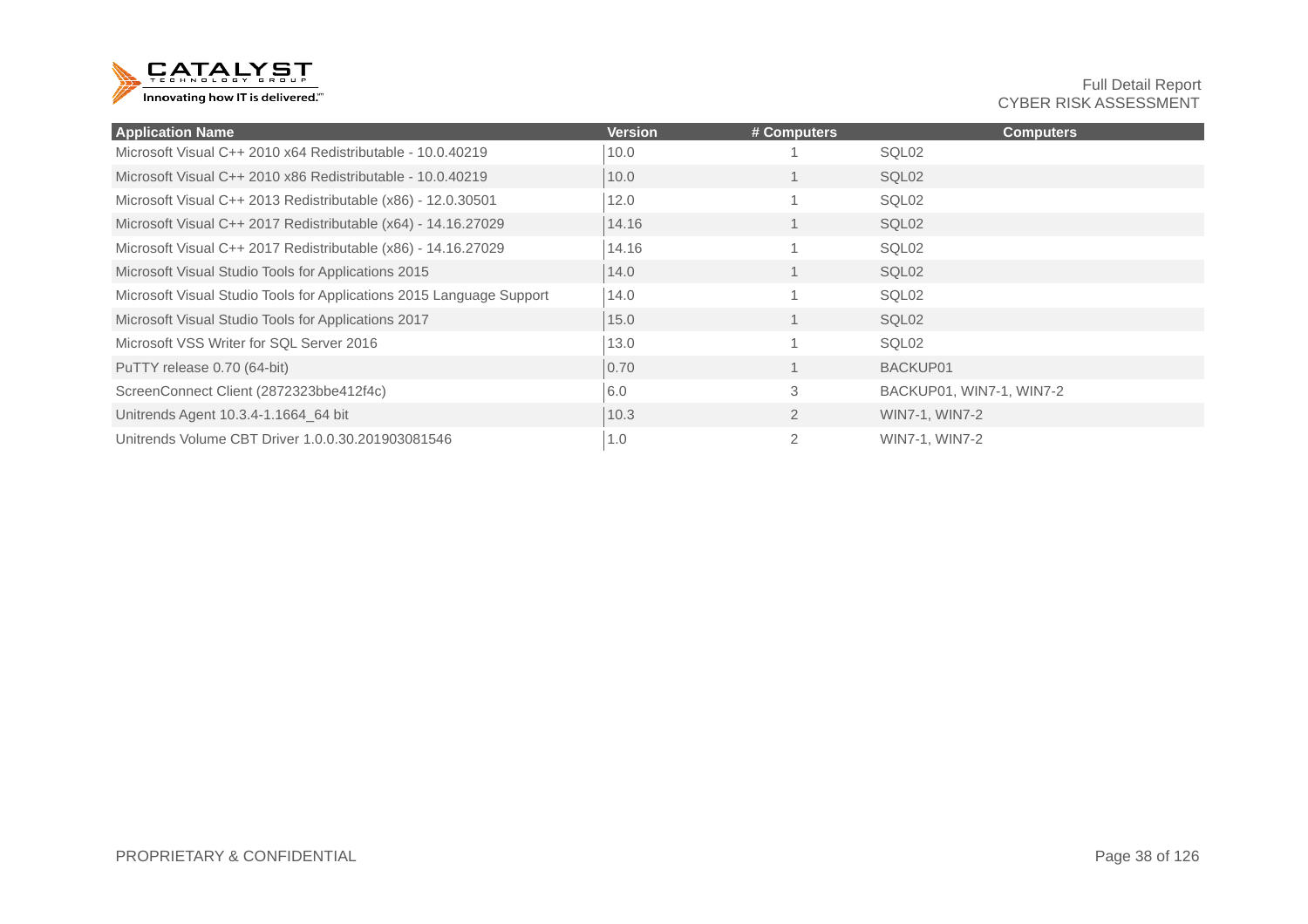

### **9 - Patch Summary**

This section contains the patching status of computers determined through the Microsoft Baseline Security Analyzer and Windows Update. MBSA gathers data through a remote scan and looks primarily for Security Updates. Windows Update checks the local computer for all non-hidden updates. Missing updates in both areas are highlighted in red. Security and critical updates are bolded.

#### **Windows Updates**

| <b>IP Address</b> | <b>Computer Name</b>  | <b>Issue</b>                                                       | <b>Result</b>         | <b>Assessment</b>      |
|-------------------|-----------------------|--------------------------------------------------------------------|-----------------------|------------------------|
| 10.218.3.14       | APP01                 | Definition Updates, Windows Defender                               | Failed (non-critical) | 1 update is missing.   |
|                   |                       | Updates, Windows Server 2016                                       | Failed (non-critical) | 1 update is missing.   |
| 10.218.3.142      | <b>BACKUP01</b>       | Definition Updates, Windows Defender                               | Failed (non-critical) | 1 update is missing.   |
|                   |                       | Drivers, Windows Server 2016 and Later<br><b>Servicing Drivers</b> | Failed (non-critical) | 6 updates are missing. |
|                   |                       | Updates, Windows Server 2016                                       | Failed (non-critical) | 2 updates are missing. |
| 10.218.3.12       | MYCO-DC01             | <b>Updates, Windows Server 2016</b>                                | Failed (non-critical) | 1 update is missing.   |
| 10.218.3.13       | MYCO-DC02             | Updates, Windows Server 2016                                       | Failed (non-critical) | 1 update is missing.   |
| 10.218.3.139      | <b>WRKSTN-35EGQCC</b> | no issues                                                          | Passed                | No updates missing.    |
| 10.218.3.104      | <b>WRKSTN-4PF2ICP</b> | no issues                                                          | Passed                | No updates missing.    |
| 10.218.3.24       | WRKSTN-534MS45        | no issues                                                          | Passed                | No updates missing.    |
| 10.218.3.22       | <b>WRKSTN-85BJGJT</b> | no issues                                                          | Passed                | No updates missing.    |
| 10.218.3.119      | <b>WRKSTN-BDJFFLG</b> | no issues                                                          | Passed                | No updates missing.    |
| 10.218.3.106      | <b>WRKSTN-F6CKERO</b> | no issues                                                          | Passed                | No updates missing.    |
| 10.218.3.100      | <b>WRKSTN-HN95P9O</b> | no issues                                                          | Passed                | No updates missing.    |
| 10.218.3.146      | <b>WRKSTN-LIFRCFU</b> | no issues                                                          | Passed                | No updates missing.    |
| 10.218.3.144      | <b>WRKSTN-MA551PF</b> | no issues                                                          | Passed                | No updates missing.    |
| 10.218.3.120      | <b>WRKSTN-MJOD0L9</b> | no issues                                                          | Passed                | No updates missing.    |
| 10.218.3.112      | <b>WRKSTN-RB3LBP3</b> | Definition Updates, Windows Defender                               | Failed (non-critical) | 1 update is missing.   |
| 10.218.3.20       | <b>WRKSTN-U1K3NAF</b> | no issues                                                          | Passed                | No updates missing.    |
| 10.218.3.15       | EXCH01                | Updates, Windows Server 2012 R2                                    | Failed (non-critical) | 1 update is missing.   |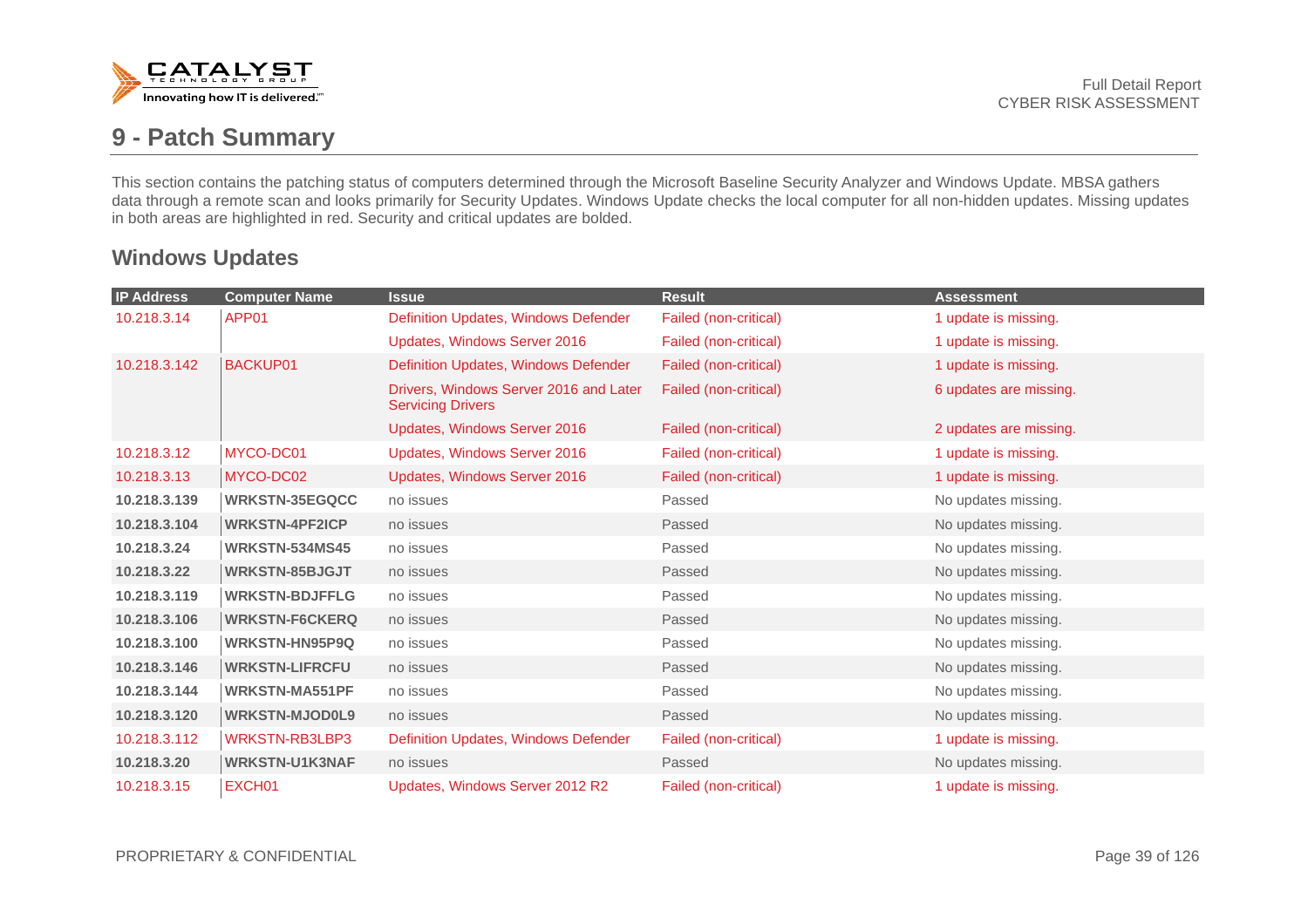

| <b>IP Address</b> | <b>Computer Name</b>  | <b>Issue</b>                                                   | <b>Result</b>            | <b>Assessment</b>             |
|-------------------|-----------------------|----------------------------------------------------------------|--------------------------|-------------------------------|
| 10.218.3.16       | FSERV-02              | Definition Updates, Windows Defender                           | Failed (non-critical)    | 1 update is missing.          |
|                   |                       | Updates, Windows Server 2016                                   | Failed (non-critical)    | 1 update is missing.          |
| 10.218.3.11       | <b>HVSERV</b>         | Definition Updates, Windows Defender                           | Failed (non-critical)    | 1 update is missing.          |
|                   |                       | Updates, Windows Server 2016                                   | Failed (non-critical)    | 1 update is missing.          |
| 10.218.3.17       | MSSQL-03              | Updates, Windows Server 2012 R2                                | Failed (non-critical)    | 1 update is missing.          |
| 10.218.3.21       | SQL02                 | <b>Feature Packs, Silverlight</b>                              | Failed (non-critical)    | 1 update is missing.          |
|                   |                       | <b>Microsoft SOL Server 2016, Security</b><br><b>Updates</b>   | <b>Failed (critical)</b> | 1 security update is missing. |
|                   |                       | Microsoft SQL Server 2016, Service Packs Failed (non-critical) |                          | 1 update is missing.          |
|                   |                       | Updates, Windows Server 2016                                   | Failed (non-critical)    | 1 update is missing.          |
| 10.218.3.102      | MSWIN10-1             | Definition Updates, Windows Defender                           | Failed (non-critical)    | 1 update is missing.          |
| 10.218.3.108      | <b>MSWIN10-2</b>      | no issues                                                      | Passed                   | No updates missing.           |
| 10.218.3.113      | <b>MSWIN10-3</b>      | no issues                                                      | Passed                   | No updates missing.           |
| 10.218.3.105      | MSWIN8-1              | Definition Updates, Windows Defender                           | Failed (non-critical)    | 1 update is missing.          |
|                   |                       | Updates, Windows 8.1                                           | Failed (non-critical)    | 1 update is missing.          |
| 10.218.3.103      | MSWIN8-2              | Definition Updates, Windows Defender                           | Failed (non-critical)    | 1 update is missing.          |
|                   |                       | Updates, Windows 8.1                                           | Failed (non-critical)    | 1 update is missing.          |
| 10.218.3.107      | MSWIN8-3              | Definition Updates, Windows Defender                           | Failed (non-critical)    | 1 update is missing.          |
|                   |                       | Updates, Windows 8.1                                           | Failed (non-critical)    | 1 update is missing.          |
| 10.218.3.110      | MSWIN8-4              | Updates, Windows 8.1                                           | Failed (non-critical)    | 1 update is missing.          |
| 10.218.3.116      | <b>WRKSTN-09UPSPO</b> | no issues                                                      | Passed                   | No updates missing.           |
| 10.218.3.111      | <b>MSWIN7-1</b>       | no issues                                                      | Passed                   | No updates missing.           |
| 10.218.3.115      | <b>MSWIN7-2</b>       | no issues                                                      | Passed                   | No updates missing.           |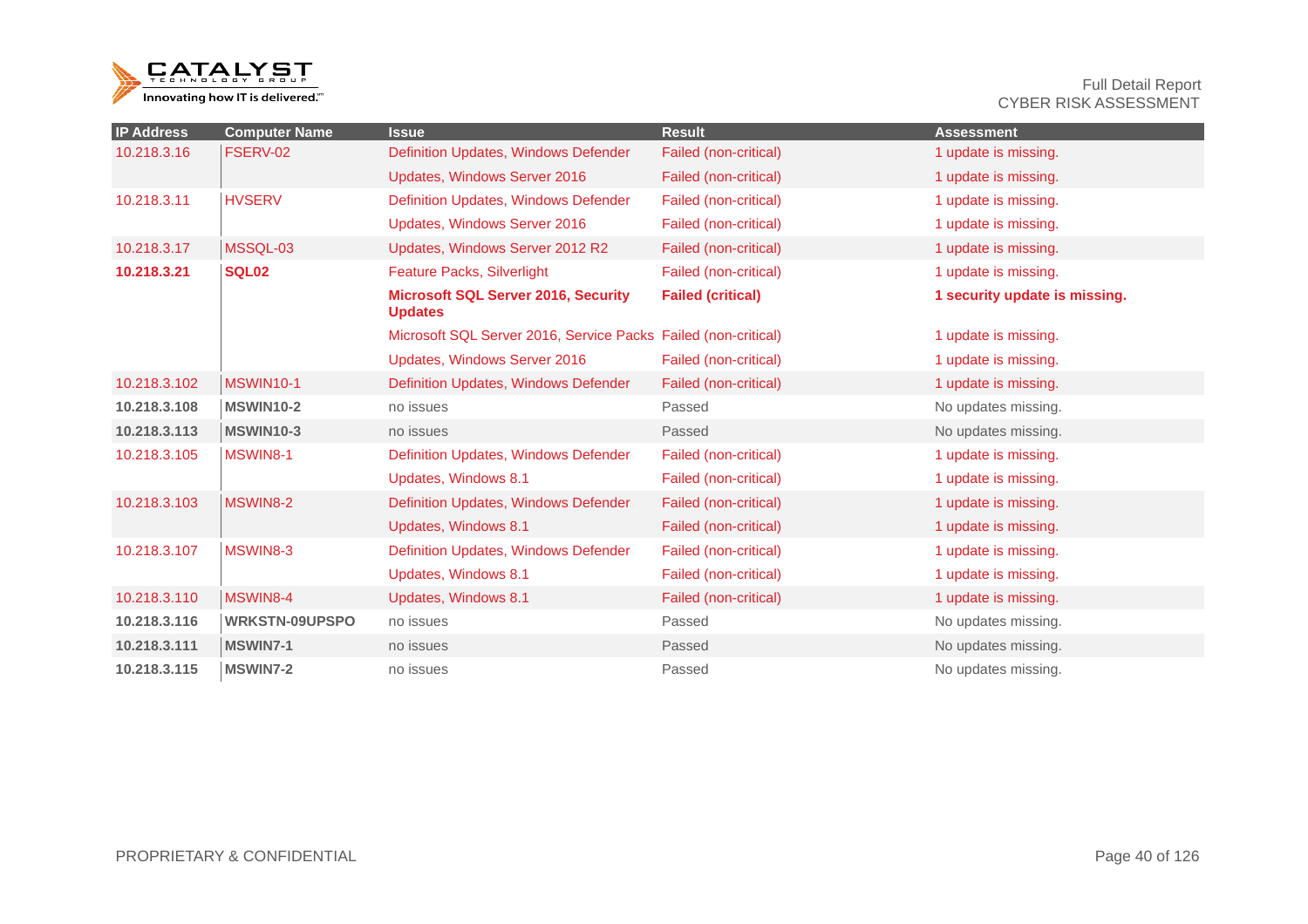

## **10 - Endpoint Security and Backup**

This section contains a listing of detected anti-virus, anti-spyware, firewall, and backup information as detected through *Security Center* and/or *Installed Services* for major vendors. This list is categorized by domain or workgroup membership.

The 'Name' column contains either the name of the product, None indicating the that machine returned information but no product was found, or <empty> indicating that information was not obtainable. Additionally, a status of vindicates 'yes', [] indicates 'no', or <empty> indicates that a status was not available.

### **CORP.MYCO.COM**

| <b>Computer Name</b>  |                                | <b>Anti-virus</b> |              |                                | Anti-spyware |              | <b>Firewall</b>                |               |                   | <b>Backup</b> |
|-----------------------|--------------------------------|-------------------|--------------|--------------------------------|--------------|--------------|--------------------------------|---------------|-------------------|---------------|
|                       | Name                           | <b>On</b>         | Current      | Name                           | On           | Current      | Name                           |               | On $\vert$ Name   | Current       |
| APP01                 | Windows<br>Defender            | ✓                 | $\Box$       | $\bigcirc$ Windows<br>Defender | ✓            | $\Box$       | Windows<br>Firewall            |               | None              |               |
| BACKUP01              | <b>Windows</b><br>Defender     | ✓                 | ✓            | <b>V</b> Windows<br>Defender   | ✓            | ✓            | <b>V</b> Windows<br>Firewall   | $\checkmark$  | None              |               |
| MYCO-DC01             | $\bigcirc$ Windows<br>Defender | ✓                 | $\checkmark$ | <b>V</b> Windows<br>Defender   | $\checkmark$ | $\checkmark$ | $\bigcirc$ Windows<br>Firewall |               | $\checkmark$ None |               |
| MYCO-DC02             | <b>V</b> Windows<br>Defender   | ✓                 | ✓            | <b>V</b> Windows<br>Defender   | $\checkmark$ | $\checkmark$ | Windows<br>Firewall            |               | $\checkmark$ None |               |
| WRKSTN-09UPSPO        | Windows<br>Defender            | ✓                 | ✓            | Windows<br>Defender            | ✓            | $\checkmark$ | $\bigcirc$ Windows<br>Firewall |               | <b>None</b>       |               |
| WRKSTN-35EGQCC        | <b>Windows</b><br>Defender     | ✓                 | ✓            | <b>V</b> Windows<br>Defender   | ✓            | $\checkmark$ | <b>V</b> Windows<br>Firewall   |               | $\checkmark$ None |               |
| WRKSTN-4PF2ICP        | <b>Windows</b><br>Defender     | ✓                 | $\checkmark$ | $\bigcirc$ Windows<br>Defender | ✓            | $\checkmark$ | $\bigcirc$ Windows<br>Firewall | $\checkmark$  | None              |               |
| WRKSTN-534MS45        | <b>Windows</b><br>Defender     | ✓                 | $\checkmark$ | Windows<br>Defender            | $\checkmark$ | $\checkmark$ | <b>V</b> Windows<br>Firewall   |               | $\checkmark$ None |               |
| WRKSTN-85BJGJT        | Windows<br>Defender            | ✓                 | ✓            | $\bigcirc$ Windows<br>Defender | $\checkmark$ | $\checkmark$ | Windows<br>Firewall            | $\mathcal{L}$ | None              |               |
| <b>WRKSTN-BDJFFLG</b> | Windows                        | ✓                 | ✓            | <b>Windows</b>                 | ✓            | $\checkmark$ | <b>V</b> Windows               |               | <b>None</b>       |               |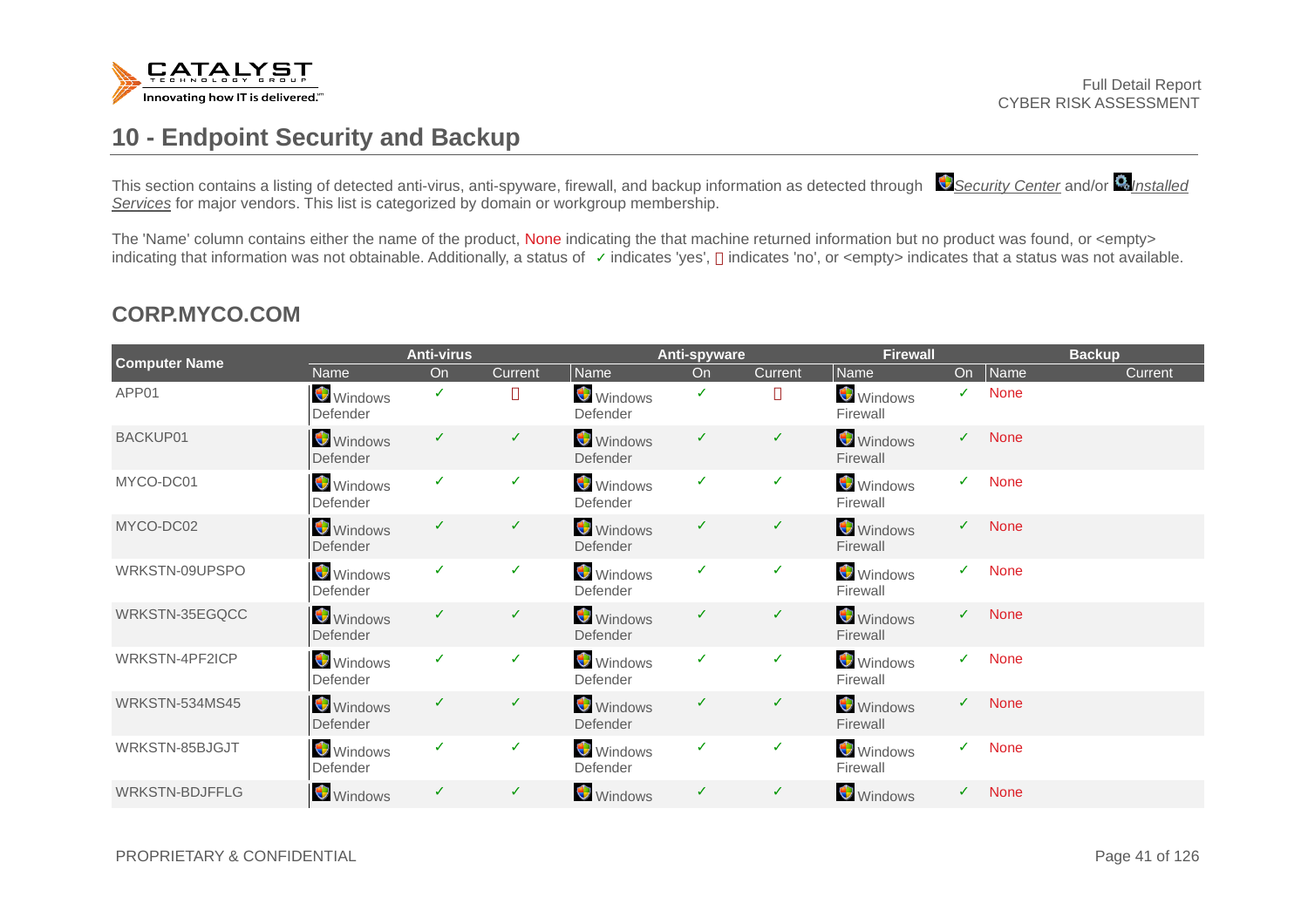

| <b>Computer Name</b>  |                                                     | <b>Anti-virus</b> |              |                                                     | <b>Anti-spyware</b> |              | <b>Firewall</b>                |              |                   | <b>Backup</b> |
|-----------------------|-----------------------------------------------------|-------------------|--------------|-----------------------------------------------------|---------------------|--------------|--------------------------------|--------------|-------------------|---------------|
|                       | Name                                                | On                | Current      | $\vert$ Name                                        | On                  | Current      | Name                           |              | On   Name         | Current       |
|                       | Defender                                            |                   |              | Defender                                            |                     |              | Firewall                       |              |                   |               |
| WRKSTN-F0M1O27        | <b>V</b> Windows<br>Defender                        | ✓                 | ✓            | <b>Windows</b><br>Defender                          | $\checkmark$        | $\checkmark$ | $\bigcirc$ Windows<br>Firewall |              | $\checkmark$ None |               |
| WRKSTN-F6CKERQ        | Windows<br>Defender                                 | $\checkmark$      | ✓            | Windows<br>Defender                                 | $\checkmark$        | $\checkmark$ | <b>V</b> Windows<br>Firewall   |              | $\checkmark$ None |               |
| WRKSTN-HN95P9Q        | <b>Windows</b><br>Defender                          | ✓                 | $\checkmark$ | Windows<br>Defender                                 | ✓                   | $\checkmark$ | Windows<br>Firewall            | $\checkmark$ | None              |               |
| <b>WRKSTN-LIFRCFU</b> | Windows<br>Defender                                 | $\checkmark$      | ✓            | <b>Windows</b><br>Defender                          | ✓                   | $\checkmark$ | Windows<br>Firewall            |              | $\checkmark$ None |               |
| WRKSTN-MA551PF        | <b>V</b> Windows<br>Defender                        | ✓                 | ✓            | <b>V</b> Windows<br>Defender                        | ✓                   | ✓            | Windows<br>Firewall            | ✓            | <b>None</b>       |               |
| WRKSTN-MJOD0L9        | <b>Windows</b><br>Defender                          | $\checkmark$      | ✓            | <b>V</b> Windows<br>Defender                        | $\checkmark$        | $\checkmark$ | Windows<br>Firewall            |              | $\checkmark$ None |               |
| WRKSTN-RB3LBP3        | <b>Windows</b><br>Defender                          | ✓                 | ✓            | <b>V</b> Windows<br>Defender                        | ✓                   | ✓            | Windows<br>Firewall            | $\checkmark$ | <b>None</b>       |               |
| WRKSTN-U1K3NAF        | <b>Windows</b><br>Defender                          | $\checkmark$      | ✓            | <b>Windows</b><br>Defender                          | $\checkmark$        | $\checkmark$ | <b>Windows</b><br>Firewall     |              | $\checkmark$ None |               |
| EXCH01                | <b>Q</b> Microsoft<br>Security<br><b>Essentials</b> | $\checkmark$      |              | <b>Q</b> Microsoft<br>Security<br>Essentials        | ✓                   |              | <b>Windows</b><br>Firewall     | $\checkmark$ | <b>None</b>       |               |
| FSERV-02              | <b>Windows</b><br>Defender                          | $\checkmark$      | $\Box$       | Windows<br>Defender                                 | $\checkmark$        | $\Box$       | Windows<br>Firewall            |              | $\checkmark$ None |               |
| <b>HVSERV</b>         | <b>V</b> Windows<br>Defender                        | ✓                 | ✓            | <b>Windows</b><br>Defender                          | ✓                   | $\checkmark$ | Windows<br>Firewall            | $\checkmark$ | None              |               |
| MSSQL-03              | <b>O</b> Microsoft<br>Security<br><b>Essentials</b> | $\checkmark$      |              | <b>Q</b> Microsoft<br>Security<br><b>Essentials</b> | ✓                   |              | Windows<br>Firewall            |              | $\checkmark$ None |               |
| SQL02                 | <b>V</b> Windows<br>Defender                        | ✓                 | ✓            | Windows<br>Defender                                 | ✓                   | ✓            | $\bigcup$ Windows<br>Firewall  | $\checkmark$ | <b>None</b>       |               |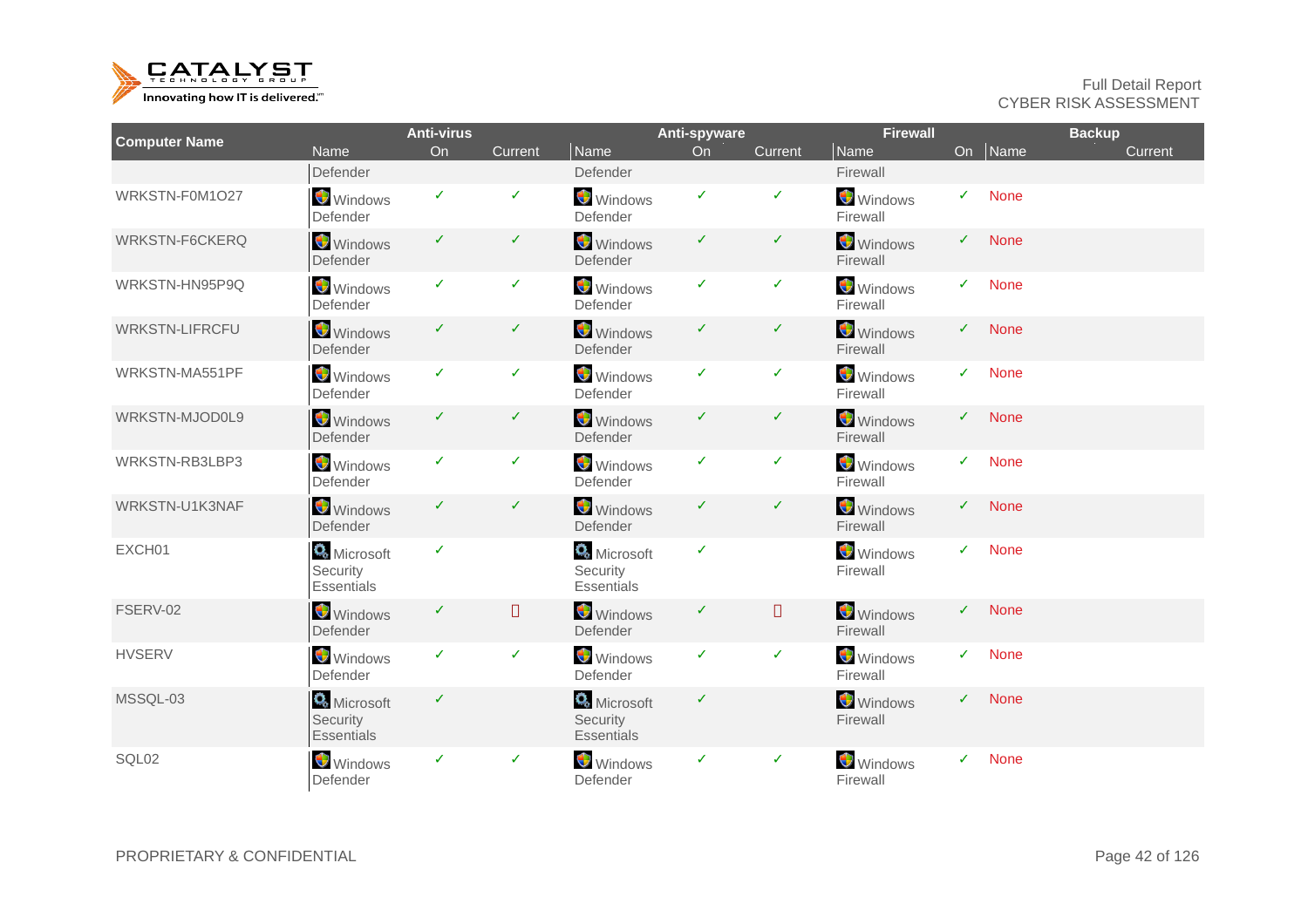

| <b>Computer Name</b> |                              | <b>Anti-virus</b> |              |                                | Anti-spyware |              | <b>Firewall</b>                |              |                   | <b>Backup</b> |
|----------------------|------------------------------|-------------------|--------------|--------------------------------|--------------|--------------|--------------------------------|--------------|-------------------|---------------|
|                      | Name                         | On                | Current      | Name                           | <b>On</b>    | Current      | Name                           |              | On $ Name$        | Current       |
| MSWIN10-1            | <b>V</b> Windows<br>Defender | ✓                 | ✓            | $\bigcirc$ Windows<br>Defender | ✓            | ✓            | <b>Windows</b><br>Firewall     |              | $\checkmark$ None |               |
| <b>MSWIN10-2</b>     | Windows<br>Defender          | $\checkmark$      | $\checkmark$ | $\bigcirc$ Windows<br>Defender | $\checkmark$ | ✓            | $\bigcirc$ Windows<br>Firewall |              | $\checkmark$ None |               |
| <b>MSWIN10-3</b>     | <b>V</b> Windows<br>Defender | $\checkmark$      | $\checkmark$ | $\bigcirc$ Windows<br>Defender | $\checkmark$ | $\checkmark$ | $\bigcirc$ Windows<br>Firewall |              | $\checkmark$ None |               |
| MSWIN10-4            | Windows<br>Defender          | ✓                 | $\checkmark$ | $\bigcirc$ Windows<br>Defender | ✓            | ✓            | $\bigcirc$ Windows<br>Firewall |              | $\checkmark$ None |               |
| MSWIN7-1             | <b>V</b> Windows<br>Defender | $\checkmark$      | $\Box$       | $\bigcirc$ Windows<br>Defender | ✓            | ✓            | <b>V</b> Windows<br>Firewall   |              | $\checkmark$ None |               |
| MSWIN7-2             | Windows<br>Defender          | ✓                 | $\Box$       | Windows<br>Defender            | ✓            | ✓            | $\bigcirc$ Windows<br>Firewall | $\checkmark$ | <b>None</b>       |               |
| MSWIN8-1             | <b>V</b> Windows<br>Defender | $\checkmark$      | $\checkmark$ | $\bigcirc$ Windows<br>Defender | ✓            | $\checkmark$ | $\bigcirc$ Windows<br>Firewall |              | $\checkmark$ None |               |
| MSWIN8-2             | Windows<br>Defender          | $\checkmark$      | ✓            | $\bigcirc$ Windows<br>Defender | $\checkmark$ | $\checkmark$ | $\bigcirc$ Windows<br>Firewall |              | $\checkmark$ None |               |
| MSWIN8-3             | <b>V</b> Windows<br>Defender | $\checkmark$      | $\checkmark$ | Windows<br>Defender            | ✓            | $\checkmark$ | <b>V</b> Windows<br>Firewall   |              | $\checkmark$ None |               |
| MSWIN8-4             | Windows<br>Defender          | ✓                 | ✓            | Windows<br>Defender            | ✓            | $\checkmark$ | Windows<br>Firewall            |              | $\checkmark$ None |               |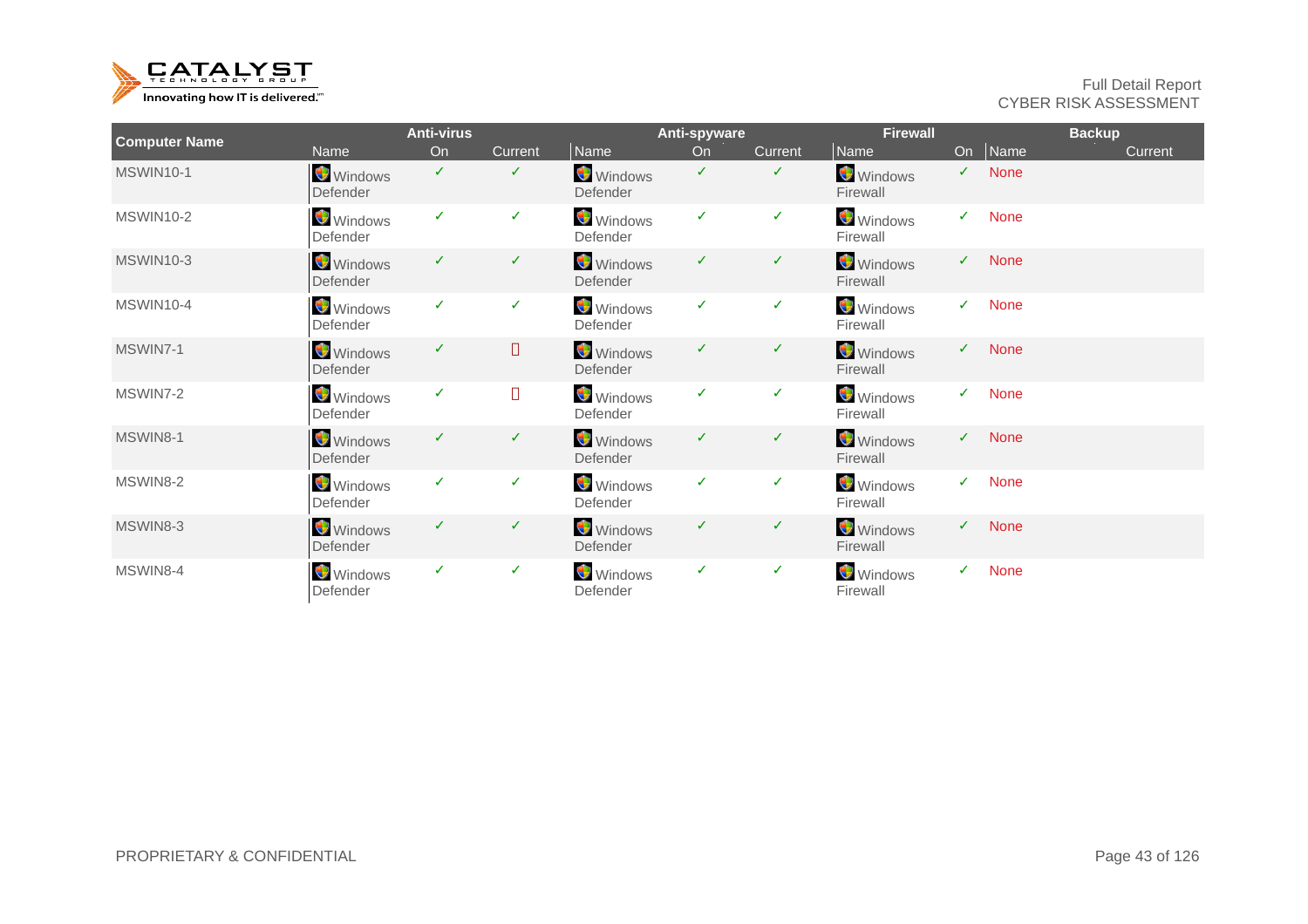

### **11 - Remote Listening Ports**

This section contains a list of common ports/protocols assessed, and is categorized by domain or workgroup membership. Items with a red check indicate a potential risk.

#### **CORP.MYCO.COM**

| <b>IP Address</b> | <b>Computer Name</b>  | <b>DNS</b><br>P) | P) | HTTP HTTPS<br>(53/TC (80/TC (443/T<br>CP) | <b>RDP</b><br>(3389)<br>TCP) |
|-------------------|-----------------------|------------------|----|-------------------------------------------|------------------------------|
| 10.218.3.11       | <b>HVSERV</b>         |                  |    |                                           | $\checkmark$                 |
| 10.218.3.12       | MYCO-DC01             | ✓                |    |                                           |                              |
| 10.218.3.13       | MYCO-DC02             | $\checkmark$     |    |                                           | $\checkmark$                 |
| 10.218.3.16       | FSERV-02              |                  | ✓  | $\checkmark$                              | ✓                            |
| 10.218.3.17       | MSSQL-03              |                  |    |                                           | $\checkmark$                 |
| 10.218.3.19       | WRKSTN-F0M1O27        |                  |    |                                           | $\checkmark$                 |
| 10.218.3.21       | SQL02                 |                  |    |                                           | $\checkmark$                 |
| 10.218.3.22       | WRKSTN-85BJGJT        |                  |    |                                           | ✓                            |
| 10.218.3.24       | WRKSTN-534MS45        |                  |    |                                           | $\checkmark$                 |
| 10.218.3.100      | WRKSTN-HN95P9Q        |                  |    |                                           |                              |
| 10.218.3.104      | WRKSTN-4PF2ICP        |                  |    |                                           | $\checkmark$                 |
| 10.218.3.106      | WRKSTN-F6CKERQ        |                  |    |                                           | ✓                            |
| 10.218.3.108      | <b>MSWIN10-2</b>      |                  |    |                                           | $\checkmark$                 |
| 10.218.3.112      | WRKSTN-RB3LBP3        |                  |    |                                           |                              |
| 10.218.3.113      | <b>MSWIN10-3</b>      |                  |    |                                           | $\checkmark$                 |
| 10.218.3.114      | <b>MSWIN10-4</b>      |                  |    |                                           | ✓                            |
| 10.218.3.116      | WRKSTN-09UPSPO        |                  |    |                                           | $\checkmark$                 |
| 10.218.3.119      | <b>WRKSTN-BDJFFLG</b> |                  |    |                                           | $\checkmark$                 |
| 10.218.3.120      | WRKSTN-MJOD0L9        |                  |    |                                           | $\checkmark$                 |
| 10.218.3.139      | WRKSTN-35EGQCC        |                  |    |                                           |                              |
| 10.218.3.142      | BACKUP01              |                  |    |                                           | ✓                            |

#### **No Domain**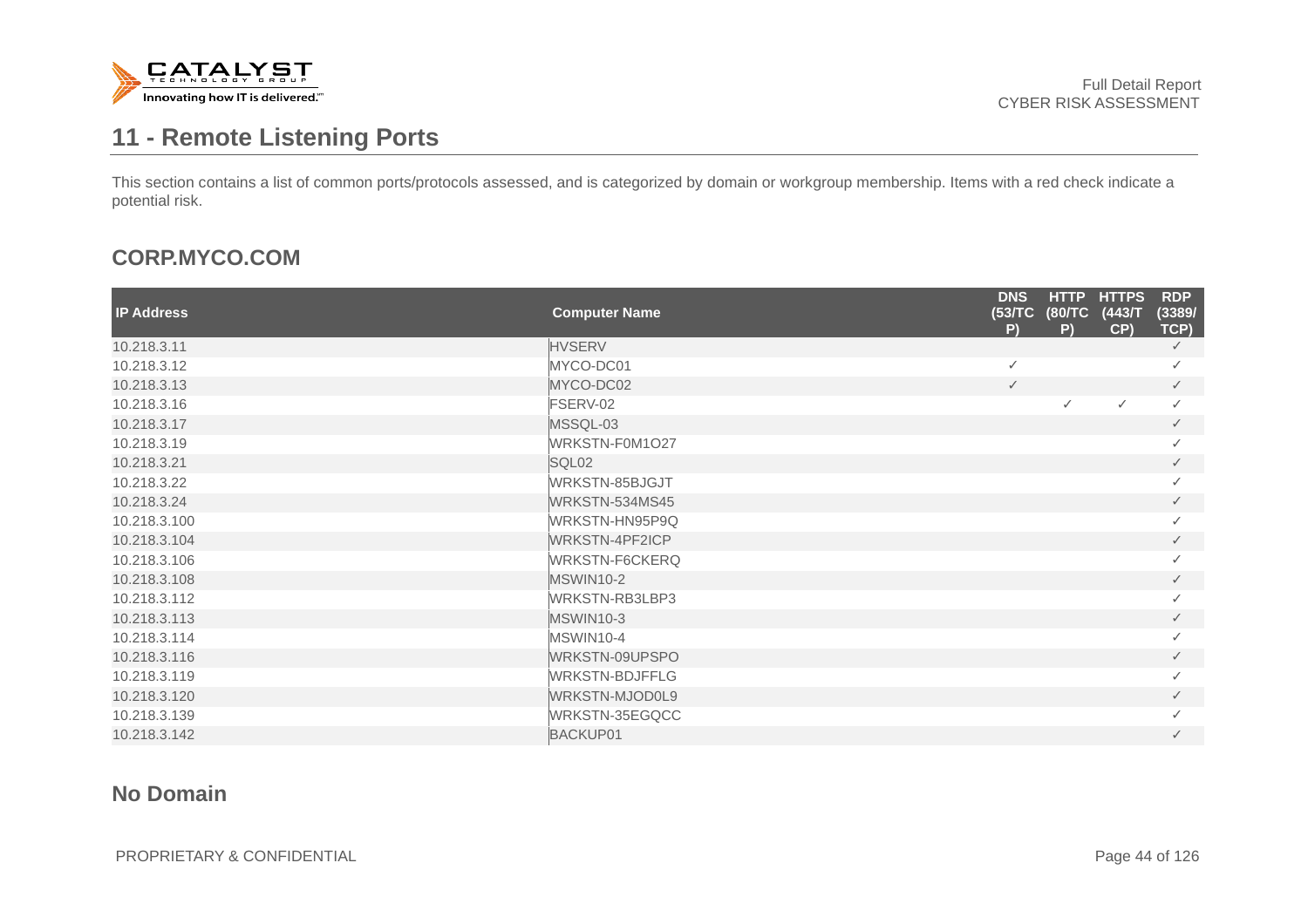

| <b>IP Address</b> | <b>Computer Name</b> | <b>SSH</b><br>P) | <b>HTTP</b><br>(22/TC (80/TC (443/T<br>P | <b>HTTPS</b><br>CP) | <b>RDP</b><br>(3389)<br>TCP) |
|-------------------|----------------------|------------------|------------------------------------------|---------------------|------------------------------|
| 10.218.3.101      | WGMSWIN7-1           |                  |                                          |                     |                              |
| 10.218.3.109      | WGMSWIN8-2           |                  |                                          |                     |                              |
| 10.218.3.117      | WGMSWIN10-1          |                  |                                          |                     | $\checkmark$                 |
| 10.218.3.118      | WGMSWIN10-2          |                  |                                          |                     |                              |
| 10.218.3.121      | WGMSWIN8-1           |                  |                                          |                     | $\checkmark$                 |
| 10.218.3.123      |                      | $\checkmark$     |                                          |                     |                              |
| 10.218.3.127      |                      | ✓                |                                          |                     |                              |
| 10.218.3.130      |                      | $\checkmark$     |                                          |                     |                              |
| 10.218.3.131      |                      | $\checkmark$     |                                          |                     |                              |
| 10.218.3.135      |                      | ✓                |                                          |                     |                              |
| 10.218.3.136      |                      | $\checkmark$     |                                          |                     |                              |
| 10.218.3.138      | RPAPPSRV-06SI        |                  |                                          |                     |                              |
| 10.218.3.141      | WGMSWIN7-2           |                  |                                          |                     | $\checkmark$                 |
| 10.218.3.150      |                      | $\checkmark$     | ✓                                        | ✓                   |                              |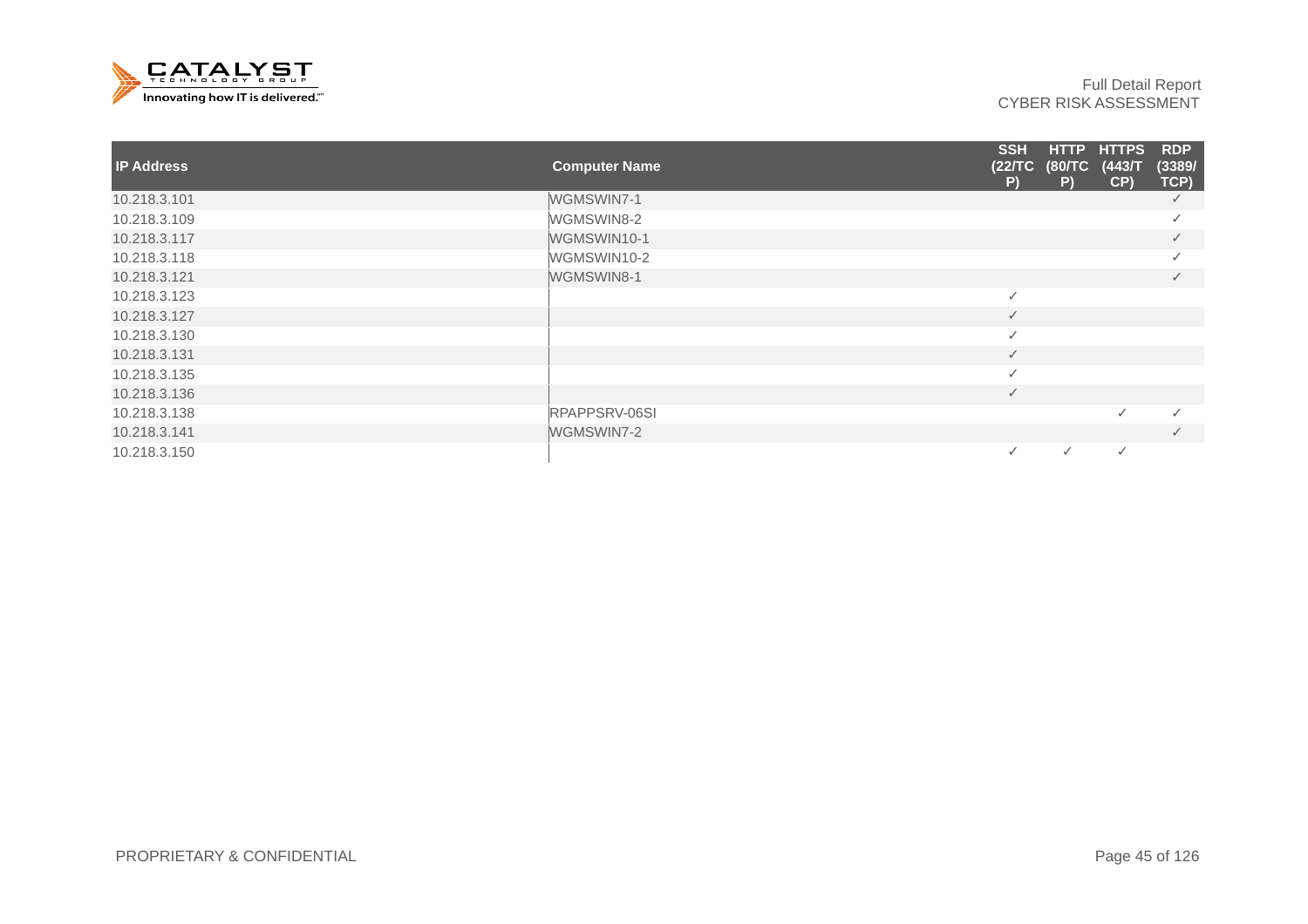

### **12 - Internet Access**

This section lists the latency between the computer and both Google and Yahoo, as well as a trace route to Google for further diagnostics if needed.

| <b>Internet Access</b>                                                                        |
|-----------------------------------------------------------------------------------------------|
| <b>Latency Tests:</b>                                                                         |
| Retrieval time for Google.com: 88 ms                                                          |
| Retrieval time for Yahoo.com: 296 ms                                                          |
|                                                                                               |
| Internet trace route to Google.com:                                                           |
| Tracing route to www.google.com [172.217.2.68] over a maximum of 30 hops:                     |
|                                                                                               |
| 1230 ms10.218.3.1                                                                             |
| 2344 ms172.16.0.14                                                                            |
| 3481 ms10.1.10.1                                                                              |
| 4179 ms96.120.4.237                                                                           |
| 5236 ms96.110.192.137                                                                         |
| 6589 ms68.85.109.81                                                                           |
| 7327 msae-29-ar01.b0atlanta.ga.atlanta.comcast.net [162.151.88.217]                           |
| 81191 msbe-7725-cr02.56marietta.ga.ibone.comcast.net [68.86.93.125]                           |
| 91108 msbe-11486-pe03.56marietta.ga.ibone.comcast.net [68.86.85.254]<br>10601 ms50.208.232.10 |
| 11277 ms108.170.249.162                                                                       |
| 12370 ms216.239.59.153                                                                        |
| 131049 ms74.125.252.71                                                                        |
| 14140 ms108.170.231.85                                                                        |
| 15215 ms108.170.253.1                                                                         |
| 16827 ms216.239.59.71                                                                         |
| 17176 msord08s13-in-f4.1e100.net [172.217.2.68]                                               |
|                                                                                               |
| Trace complete.                                                                               |
|                                                                                               |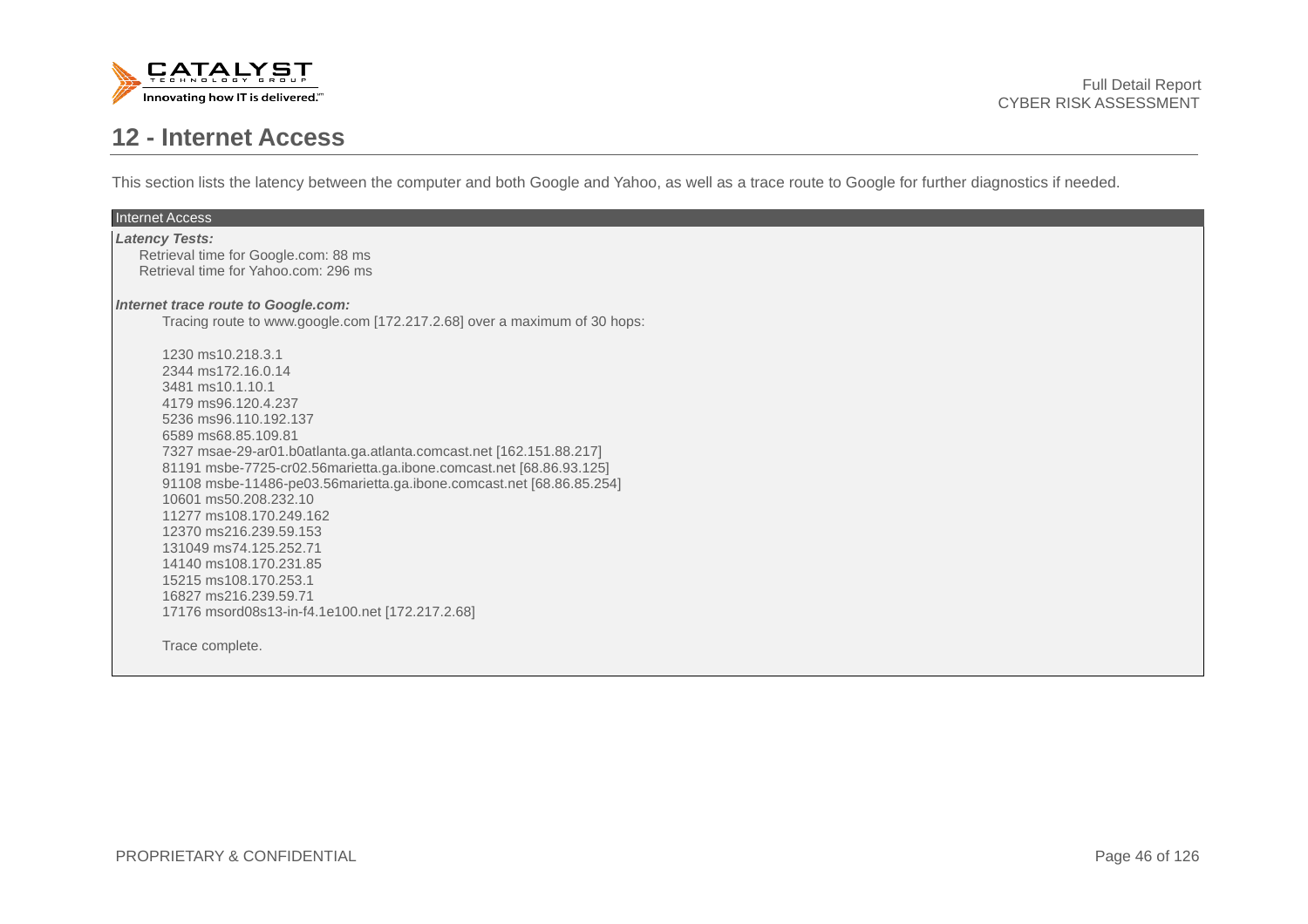

# **13 - External Security Vulnerabilities**

This section contains an overview of external vulnerabilities detected during the scan, with items in red indicating a risk.

| <b>External IP Address</b>                                   | <b>Risk</b> |  | High Risk Medium Risk Low Risk Port and Protocol |  |
|--------------------------------------------------------------|-------------|--|--------------------------------------------------|--|
| 99.72.98.42 (99-72-98-42-static.hfc.comcastbusiness.net) Low |             |  |                                                  |  |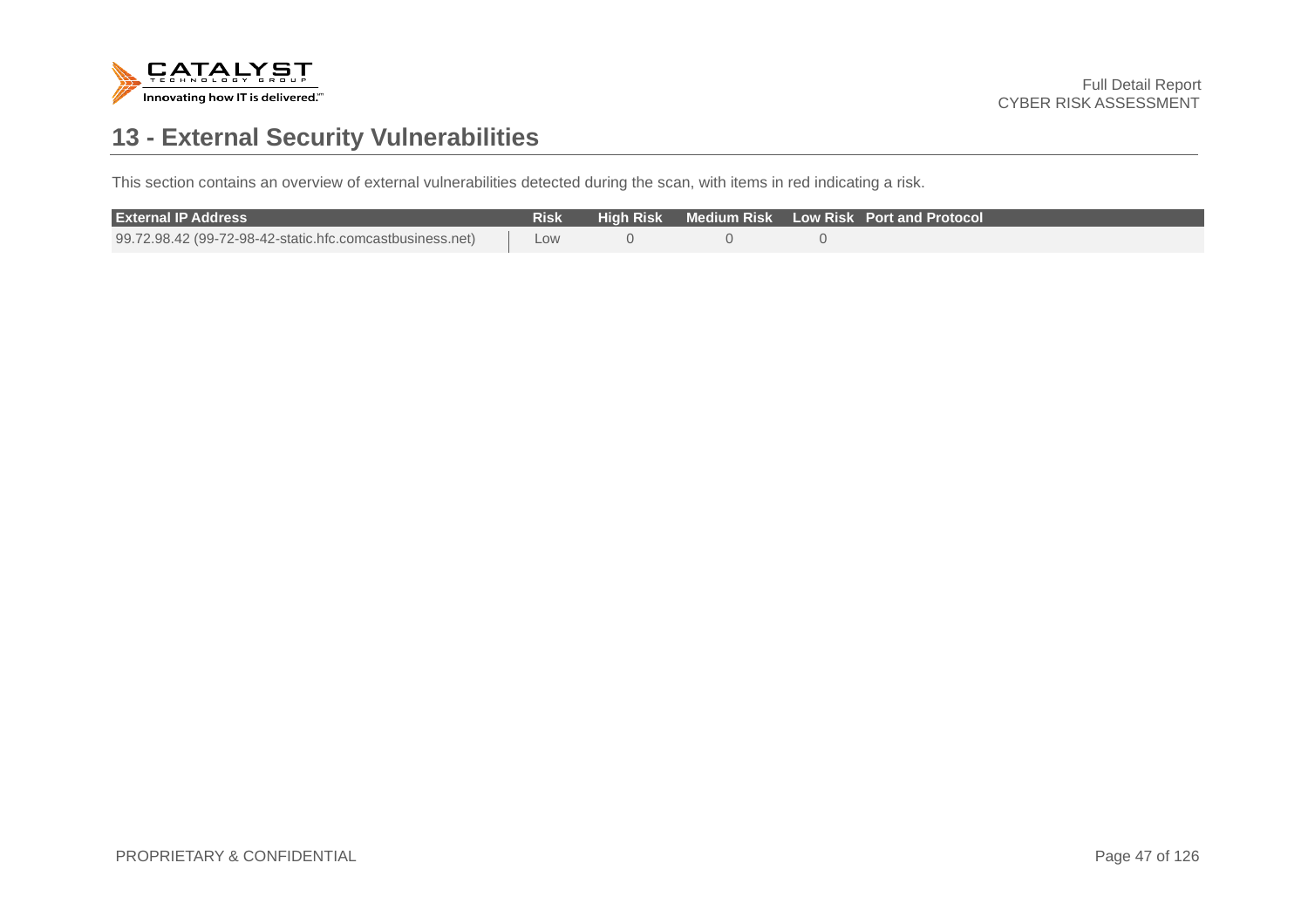

### **Appendix I: Detailed Computer Analysis**

This section provides additional information on the servers, workstations, and devices in this report. Details are obtained via RPC, WMI or local scan.

#### **CORP.MYCO.COM**

|       | <b>Computer Name Operating System</b> | <b>CPU</b>                                   | <b>RAM</b> | <b>Analysis</b>                                                                                                                                                                                                                                                                                                                                                                                                                                                                                                                                                                                                                                                                                                                                                                                                                                                                                                                                                                                                                                                                                                                                                                                                                                                                                                                                                                                                                                                                                                                                                                                                                                                                                                                                                                                                                                                                                                                                                                                                                                                                                                                                                                                                                                                                                                                                                                                                                                                                                                                        |
|-------|---------------------------------------|----------------------------------------------|------------|----------------------------------------------------------------------------------------------------------------------------------------------------------------------------------------------------------------------------------------------------------------------------------------------------------------------------------------------------------------------------------------------------------------------------------------------------------------------------------------------------------------------------------------------------------------------------------------------------------------------------------------------------------------------------------------------------------------------------------------------------------------------------------------------------------------------------------------------------------------------------------------------------------------------------------------------------------------------------------------------------------------------------------------------------------------------------------------------------------------------------------------------------------------------------------------------------------------------------------------------------------------------------------------------------------------------------------------------------------------------------------------------------------------------------------------------------------------------------------------------------------------------------------------------------------------------------------------------------------------------------------------------------------------------------------------------------------------------------------------------------------------------------------------------------------------------------------------------------------------------------------------------------------------------------------------------------------------------------------------------------------------------------------------------------------------------------------------------------------------------------------------------------------------------------------------------------------------------------------------------------------------------------------------------------------------------------------------------------------------------------------------------------------------------------------------------------------------------------------------------------------------------------------------|
| APP01 | Windows Server 2016<br>Standard       | Intel(R)<br>Xeon(R) CPU<br>L5639@<br>2.13GHz |            | 8192 MB Last 5 System Error Msgs:<br>5-25-2019 3:27:37 AM 10028 DCOM was unable to communicate with the computer 10.218.3.254<br>using any of the configured protocols; requested by PID 1054 (C:\Windows\RPAPPSRV-<br>87PJ\bin\push\WmiDispatcherCmdLine.exe).<br>5-25-2019 3:27:34 AM 10028 DCOM was unable to communicate with the computer 10.218.3.253<br>using any of the configured protocols; requested by PID 1054 (C:\Windows\RPAPPSRV-<br>87PJ\bin\push\WmiDispatcherCmdLine.exe).<br>5-25-2019 3:27:29 AM 10028 DCOM was unable to communicate with the computer 10.218.3.251<br>using any of the configured protocols; requested by PID 1054 (C:\Windows\RPAPPSRV-<br>87PJ\bin\push\WmiDispatcherCmdLine.exe).<br>5-25-2019 3:27:29 AM 10028 DCOM was unable to communicate with the computer 10.218.3.252<br>using any of the configured protocols; requested by PID 1054 (C:\Windows\RPAPPSRV-<br>87PJ\bin\push\WmiDispatcherCmdLine.exe).<br>5-25-2019 3:27:28 AM 10028 DCOM was unable to communicate with the computer 10.218.3.249<br>using any of the configured protocols; requested by PID 1054 (C:\Windows\RPAPPSRV-<br>87PJ\bin\push\WmiDispatcherCmdLine.exe).<br><b>Last 5 Application Error Msgs:</b><br>5-13-2019 6:55:34 PM 1000 Faulting application name: nacmdline.exe, version: 1.0.0.0, time stamp:<br>0x5c7d2952 Faulting module name: KERNELBASE.dll, version: 10.0.14393.2636, time stamp:<br>0x5bda7edc Exception code: 0xe0434352 Fault offset: 0x0000000000034048 Faulting process id:<br>0x1338 Faulting application start time: 0x01d509def7c05989 Faulting application path:<br>c:\windows\NetworkDetective-RDC-22HTIG\nacmdline.exe Faulting module path:<br>C:\Windows\System32\KERNELBASE.dll Report Id: cce5ee4c-e418-4b2c-a26b-7c5fd2d51d42<br>Faulting package full name: Faulting package-relative application ID:<br>5-13-2019 6:55:34 PM 1026 Application: nacmdline.exe Framework Version: v4.0.30319 Description:<br>The process was terminated due to an unhandled exception. Exception Info:<br>System.MissingMethodException at DataCollectorGui.CollectionManager.StartLdcCollection() at<br>System.Threading.ExecutionContext.RunInternal(System.Threading.ExecutionContext,<br>System. Threading. Context Callback, System. Object, Boolean) at<br>System.Threading.ExecutionContext.Run(System.Threading.ExecutionContext,<br>System. Threading. ContextCallback, System. Object, Boolean) at<br>System.Threading.ExecutionContext.Run(System.Threading.ExecutionContext, |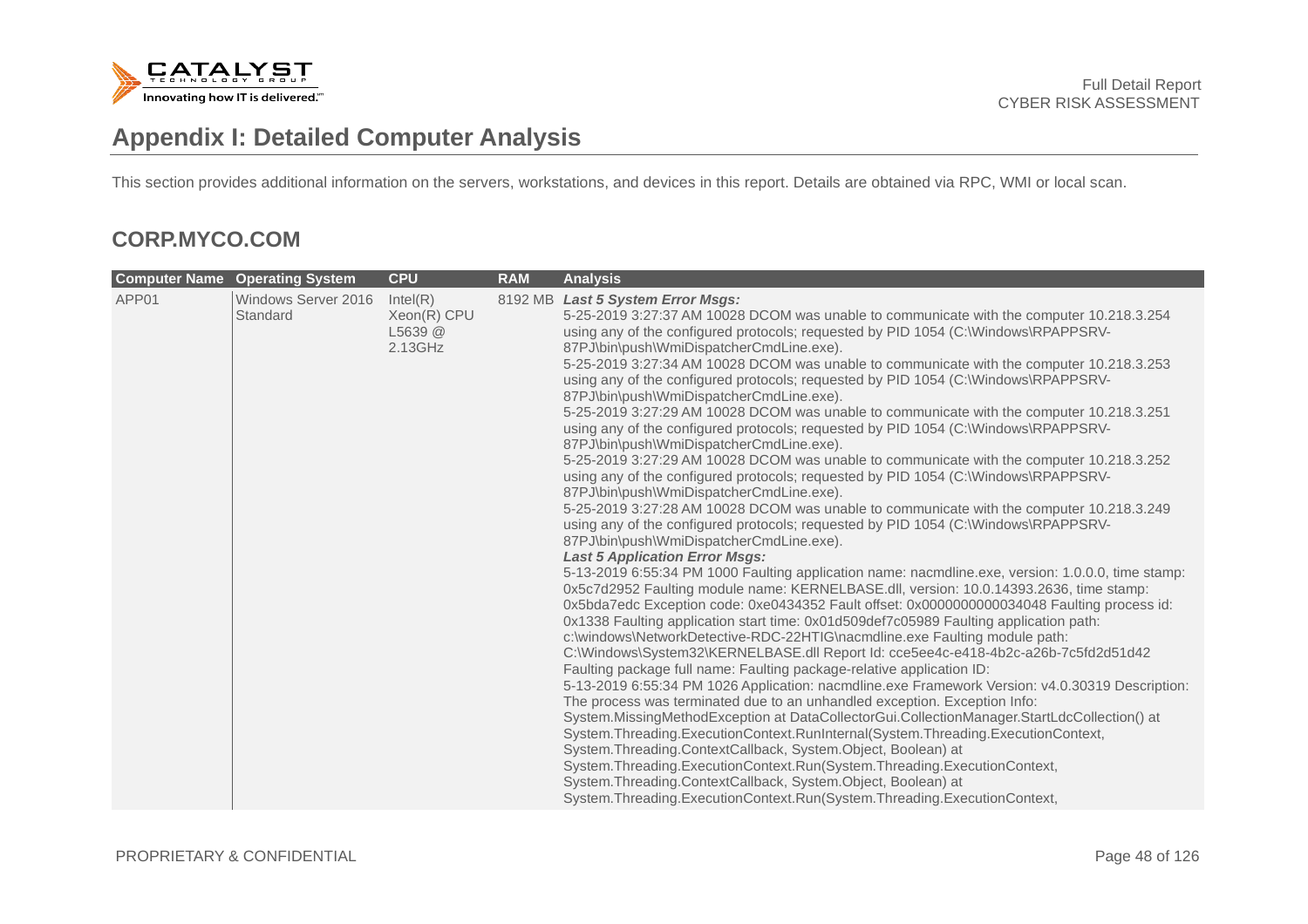

| <b>Computer Name Operating System</b> | <b>CPU</b> | <b>RAM</b> | <b>Analysis</b>                                                                                                                                                                                                                                                                                                                                                                                                                                                                                                                                                                                                                                                                                                                                                                                                                                                                                                                                                                                                                                                                                                                                                                                                                                                                                                                                                                                                                                                                                                                                                                                                                                                                                                                                                                                                                                                                                                                                                                                                                                                                                                                                                                                                                                                                                                                                                                                                                                                                                                                                                                                                                            |
|---------------------------------------|------------|------------|--------------------------------------------------------------------------------------------------------------------------------------------------------------------------------------------------------------------------------------------------------------------------------------------------------------------------------------------------------------------------------------------------------------------------------------------------------------------------------------------------------------------------------------------------------------------------------------------------------------------------------------------------------------------------------------------------------------------------------------------------------------------------------------------------------------------------------------------------------------------------------------------------------------------------------------------------------------------------------------------------------------------------------------------------------------------------------------------------------------------------------------------------------------------------------------------------------------------------------------------------------------------------------------------------------------------------------------------------------------------------------------------------------------------------------------------------------------------------------------------------------------------------------------------------------------------------------------------------------------------------------------------------------------------------------------------------------------------------------------------------------------------------------------------------------------------------------------------------------------------------------------------------------------------------------------------------------------------------------------------------------------------------------------------------------------------------------------------------------------------------------------------------------------------------------------------------------------------------------------------------------------------------------------------------------------------------------------------------------------------------------------------------------------------------------------------------------------------------------------------------------------------------------------------------------------------------------------------------------------------------------------------|
|                                       |            |            | System.Threading.ContextCallback, System.Object) at System.Threading.ThreadHelper.ThreadStart()<br>5-12-2019 6:55:33 PM 1000 Faulting application name: nacmdline.exe, version: 1.0.0.0, time stamp:<br>0x5c7d2952 Faulting module name: KERNELBASE.dll, version: 10.0.14393.2636, time stamp:<br>0x5bda7edc Exception code: 0xe0434352 Fault offset: 0x000000000034048 Faulting process id:<br>0x1824 Faulting application start time: 0x01d50915cc9309e3 Faulting application path:<br>c:\windows\NetworkDetective-RDC-22HTIG\nacmdline.exe Faulting module path:<br>C:\Windows\System32\KERNELBASE.dll Report Id: 58318179-8613-4c5a-a8b2-64a1ae9e0df5<br>Faulting package full name: Faulting package-relative application ID:<br>5-12-2019 6:55:33 PM 1026 Application: nacmdline.exe Framework Version: v4.0.30319 Description:<br>The process was terminated due to an unhandled exception. Exception Info:<br>System.MissingMethodException at DataCollectorGui.CollectionManager.StartLdcCollection() at<br>System.Threading.ExecutionContext.RunInternal(System.Threading.ExecutionContext,<br>System. Threading. Context Callback, System. Object, Boolean) at<br>System.Threading.ExecutionContext.Run(System.Threading.ExecutionContext,<br>System.Threading.ContextCallback, System.Object, Boolean) at<br>System.Threading.ExecutionContext.Run(System.Threading.ExecutionContext,<br>System.Threading.ContextCallback, System.Object) at System.Threading.ThreadHelper.ThreadStart()<br>5-11-2019 6:55:28 PM 1000 Faulting application name: nacmdline.exe, version: 1.0.0.0, time stamp:<br>0x5c7d2952 Faulting module name: KERNELBASE.dll, version: 10.0.14393.2636, time stamp:<br>0x5bda7edc Exception code: 0xe0434352 Fault offset: 0x000000000034048 Faulting process id:<br>0x102c Faulting application start time: 0x01d5084c9f37f35a Faulting application path:<br>c:\windows\NetworkDetective-RDC-22HTIG\nacmdline.exe Faulting module path:<br>C:\Windows\System32\KERNELBASE.dll Report Id: 42afb80c-d9f9-47ec-9f19-60e4474a9007 Faulting<br>package full name: Faulting package-relative application ID:<br><b>Disk Capacity:</b><br>C: 74.45 GB, 59.83 GB free, 19.64% used<br><b>Service Tag:</b><br>4578-7829-1700-5829-3639-9845-73<br><b>CPU Count:</b><br>$\mathbf{1}$<br><b>CPU Core Count:</b><br>$\overline{2}$<br><b>Windows Key:</b><br>6DQBR-MN24F-GKG2G-WYFRD-YBJT4<br><b>Make and Model:</b><br>Microsoft Corporation/Virtual Machine<br><b>Memory Banks:</b><br>M0001: Unknown-Unknown-3968 Mb-unknown MHz<br>M0002: Unknown-Unknown-4224 Mb-unknown MHz<br>Additional 1 virtual memory slot |
|                                       |            |            | CPUs:                                                                                                                                                                                                                                                                                                                                                                                                                                                                                                                                                                                                                                                                                                                                                                                                                                                                                                                                                                                                                                                                                                                                                                                                                                                                                                                                                                                                                                                                                                                                                                                                                                                                                                                                                                                                                                                                                                                                                                                                                                                                                                                                                                                                                                                                                                                                                                                                                                                                                                                                                                                                                                      |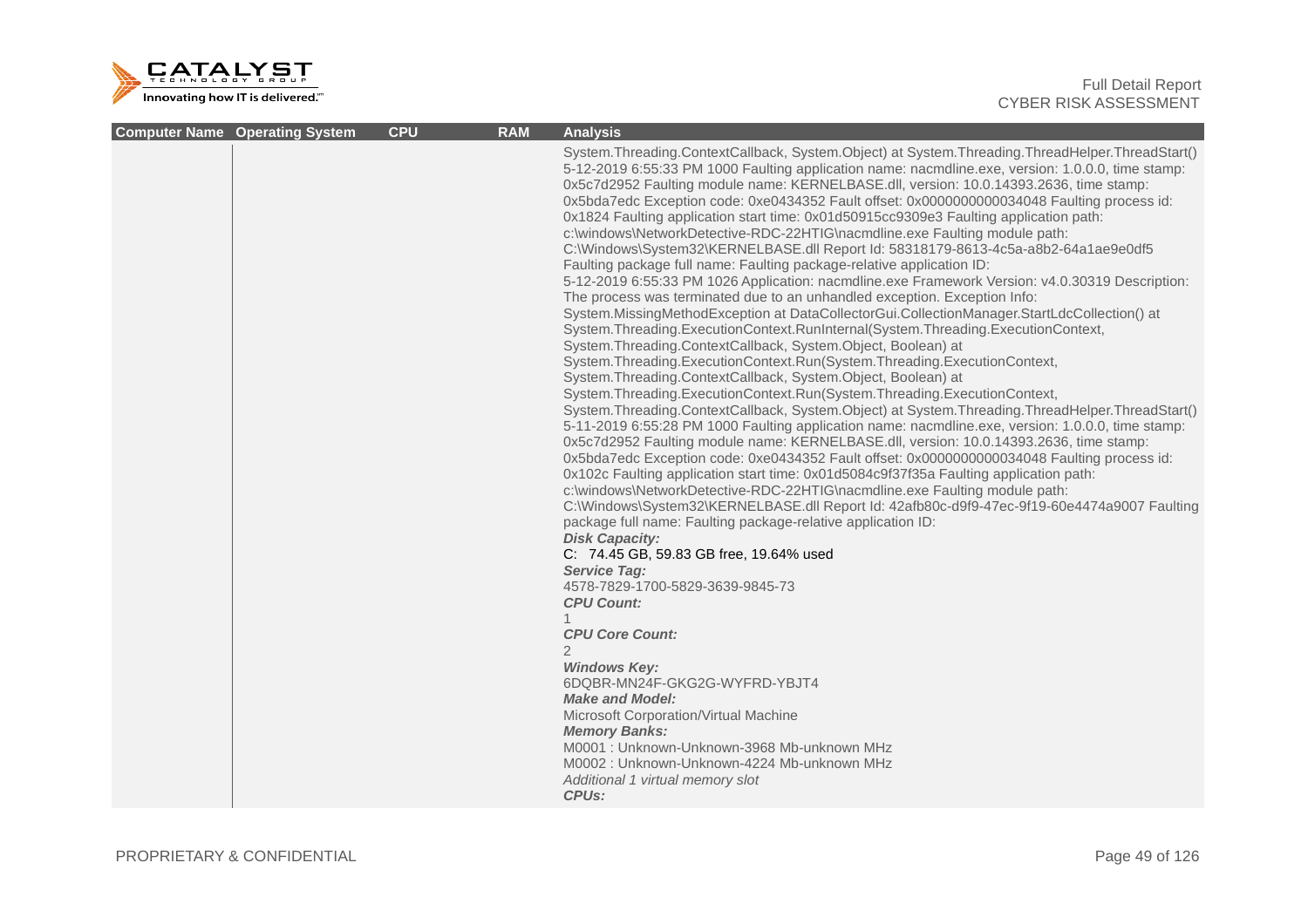

|          | <b>Computer Name Operating System</b> | <b>CPU</b>                                         | <b>RAM</b>         | <b>Analysis</b>                                                                                                                                                                                                                                                                                                                                                                                                                                                                                                                                                                                                                                                                                                                                                                                                                                                                                                                                                |
|----------|---------------------------------------|----------------------------------------------------|--------------------|----------------------------------------------------------------------------------------------------------------------------------------------------------------------------------------------------------------------------------------------------------------------------------------------------------------------------------------------------------------------------------------------------------------------------------------------------------------------------------------------------------------------------------------------------------------------------------------------------------------------------------------------------------------------------------------------------------------------------------------------------------------------------------------------------------------------------------------------------------------------------------------------------------------------------------------------------------------|
|          |                                       |                                                    |                    | Intel(R) Xeon(R) CPU L5639 @ 2.13GHz : CPU0-2<br>NICs:<br>00:15:5D:01:0A:1F: 10.218.3.14;fe80::8838:46d8:ada5:22d8-netvsc-[00000000] Microsoft Hyper-V<br>Network Adapter<br>: - kdnic-[00000001] Microsoft Kernel Debug Network Adapter<br>: - tunnel-[00000003] Microsoft ISATAP Adapter<br>DEP:<br>On for All programs and services except those I select<br><b>OS Manufacturer:</b><br><b>Microsoft Corporation</b><br><b>OS Version:</b><br>10.0.14393 unknown (Build 14393)<br><b>OS Caption:</b><br>Microsoft Windows Server 2016 Standard<br><b>OS Architecture:</b><br>64-bit<br><b>OS Virtual Memory:</b><br>9472 MB<br><b>OS System Directory:</b><br>C:\Windows\system32<br><b>OS Windows Directory:</b><br>C:\Windows<br><b>OS Install Date:</b><br>10/8/2018 9:13:47 AM<br><b>PAE Enabled:</b><br><b>True</b><br><b>Active Anti-virus: Windows Defender</b><br>Active Anti-spyware: Windows Defender<br><b>Active Firewall: Windows Firewall</b> |
| BACKUP01 | Windows Server 2016<br>Standard       | Intel(R)<br>Core(TM) i5-<br>4570T CPU @<br>2.90GHz | 12288<br><b>MB</b> | <b>Last 5 System Error Msgs:</b><br>5-25-2019 2:30:50 AM 36874 An TLS 1.0 connection request was received from a remote client<br>application, but none of the cipher suites supported by the client application are supported by the<br>server. The TLS connection request has failed.<br>5-25-2019 2:30:49 AM 36874 An TLS 1.1 connection request was received from a remote client<br>application, but none of the cipher suites supported by the client application are supported by the<br>server. The TLS connection request has failed.<br>5-25-2019 2:30:49 AM 36874 An TLS 1.2 connection request was received from a remote client<br>application, but none of the cipher suites supported by the client application are supported by the<br>server. The TLS connection request has failed.<br>5-24-2019 12:14:21 AM 36874 An TLS 1.0 connection request was received from a remote client                                                           |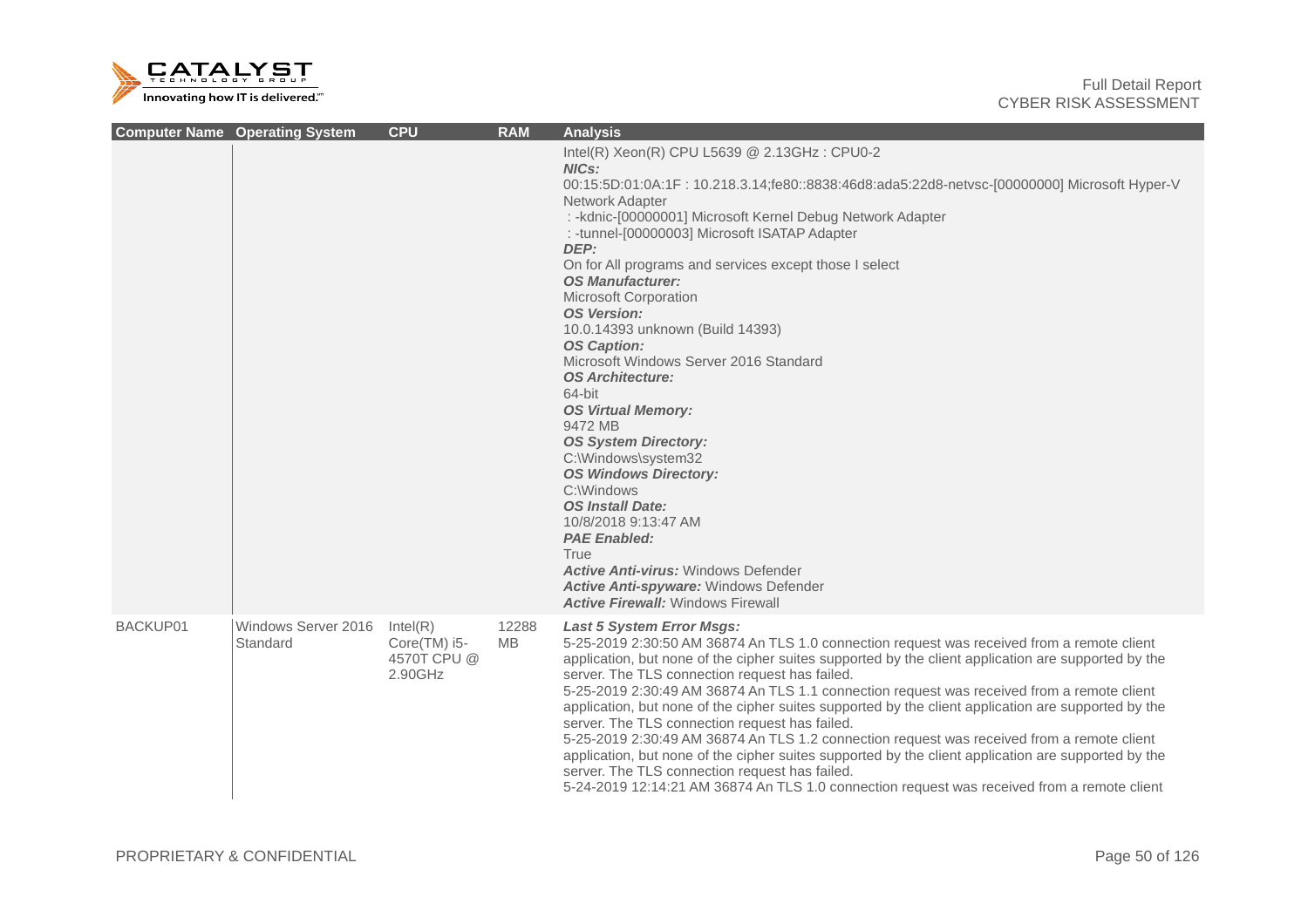



| <b>Computer Name Operating System</b> | <b>CPU</b> | <b>RAM</b> | <b>Analysis</b>                                                                                                                                                                                                                                                                                                                                                                                                                                                                                                                                                                                                                                                                                                                                                                                                                                                                                                                                                                                                                                                                                                                                                                                                                                                                                                                                                                                                                                                                                                                                                                                                                                                                                                                                                                                                                                                                                                                                                                                                                                                                                                                                                                                                                                                                                                                                                                                                                                                                                                                                                                                                                                                                                                                                                                                                                                                                                                                                                                                 |
|---------------------------------------|------------|------------|-------------------------------------------------------------------------------------------------------------------------------------------------------------------------------------------------------------------------------------------------------------------------------------------------------------------------------------------------------------------------------------------------------------------------------------------------------------------------------------------------------------------------------------------------------------------------------------------------------------------------------------------------------------------------------------------------------------------------------------------------------------------------------------------------------------------------------------------------------------------------------------------------------------------------------------------------------------------------------------------------------------------------------------------------------------------------------------------------------------------------------------------------------------------------------------------------------------------------------------------------------------------------------------------------------------------------------------------------------------------------------------------------------------------------------------------------------------------------------------------------------------------------------------------------------------------------------------------------------------------------------------------------------------------------------------------------------------------------------------------------------------------------------------------------------------------------------------------------------------------------------------------------------------------------------------------------------------------------------------------------------------------------------------------------------------------------------------------------------------------------------------------------------------------------------------------------------------------------------------------------------------------------------------------------------------------------------------------------------------------------------------------------------------------------------------------------------------------------------------------------------------------------------------------------------------------------------------------------------------------------------------------------------------------------------------------------------------------------------------------------------------------------------------------------------------------------------------------------------------------------------------------------------------------------------------------------------------------------------------------------|
|                                       |            |            | application, but none of the cipher suites supported by the client application are supported by the<br>server. The TLS connection request has failed.<br>5-24-2019 12:14:20 AM 36874 An TLS 1.1 connection request was received from a remote client<br>application, but none of the cipher suites supported by the client application are supported by the<br>server. The TLS connection request has failed.<br><b>Last 5 Application Error Msgs:</b><br>5-14-2019 8:04:52 PM 3221226480 The Open Procedure for service "BITS" in DLL<br>"C:\Windows\System32\bitsperf.dll" failed. Performance data for this service will not be available. The<br>first four bytes (DWORD) of the Data section contains the error code.<br>5-10-2019 6:57:02 PM 1000 Faulting application name: nacmdline.exe, version: 1.0.0.0, time stamp:<br>0x5c7d2952 Faulting module name: KERNELBASE.dll, version: 10.0.14393.2848, time stamp:<br>0x5c7f626e Exception code: 0xe0434f4d Fault offset: 0x0000000000034078 Faulting process id:<br>Oxa14 Faulting application start time: 0x01d50783aac65ad5 Faulting application path:<br>c:\windows\NetworkDetective-RDC-22HTIG\nacmdline.exe Faulting module path:<br>C:\Windows\System32\KERNELBASE.dll Report Id: bd2fd0d6-cb70-4606-a5ea-e2ec8d2aa5cf Faulting<br>package full name: Faulting package-relative application ID:<br>5-8-2019 6:56:58 PM 1000 Faulting application name: nacmdline.exe, version: 1.0.0.0, time stamp:<br>0x5c7d2952 Faulting module name: KERNELBASE.dll, version: 10.0.14393.2848, time stamp:<br>0x5c7f626e Exception code: 0xe0434f4d Fault offset: 0x0000000000034078 Faulting process id:<br>0x628 Faulting application start time: 0x01d505f155462311 Faulting application path:<br>c:\windows\NetworkDetective-RDC-22HTIG\nacmdline.exe Faulting module path:<br>C:\Windows\System32\KERNELBASE.dll Report Id: 43826959-f0ad-4684-b620-92b9eb31a92b<br>Faulting package full name: Faulting package-relative application ID:<br>5-6-2019 6:56:57 PM 1000 Faulting application name: nacmdline.exe, version: 1.0.0.0, time stamp:<br>0x5c7d2952 Faulting module name: KERNELBASE.dll, version: 10.0.14393.2848, time stamp:<br>0x5c7f626e Exception code: 0xe0434f4d Fault offset: 0x0000000000034078 Faulting process id:<br>0x9c0 Faulting application start time: 0x01d5045eff6f8b2d Faulting application path:<br>c:\windows\NetworkDetective-RDC-22HTIG\nacmdline.exe Faulting module path:<br>C:\Windows\System32\KERNELBASE.dll Report Id: 16f0a8c2-a78c-4721-96d4-bfd8c62d2408 Faulting<br>package full name: Faulting package-relative application ID:<br>5-6-2019 11:49:13 AM 1000<br><b>Scheduled Tasks:</b><br>GoogleUpdateTaskMachineCore<br>GoogleUpdateTaskMachineUA<br><b>Remote Listening Ports:</b><br>RDP (3389/TCP)<br><b>Disk Capacity:</b><br>C: 126.96 GB, 106.47 GB free, 16.14% used<br>H: 338.31 GB, 310.5 GB free, 8.22% used<br>U: 5588.83 GB, 790.57 GB free, 85.85% used<br><b>Service Tag:</b> |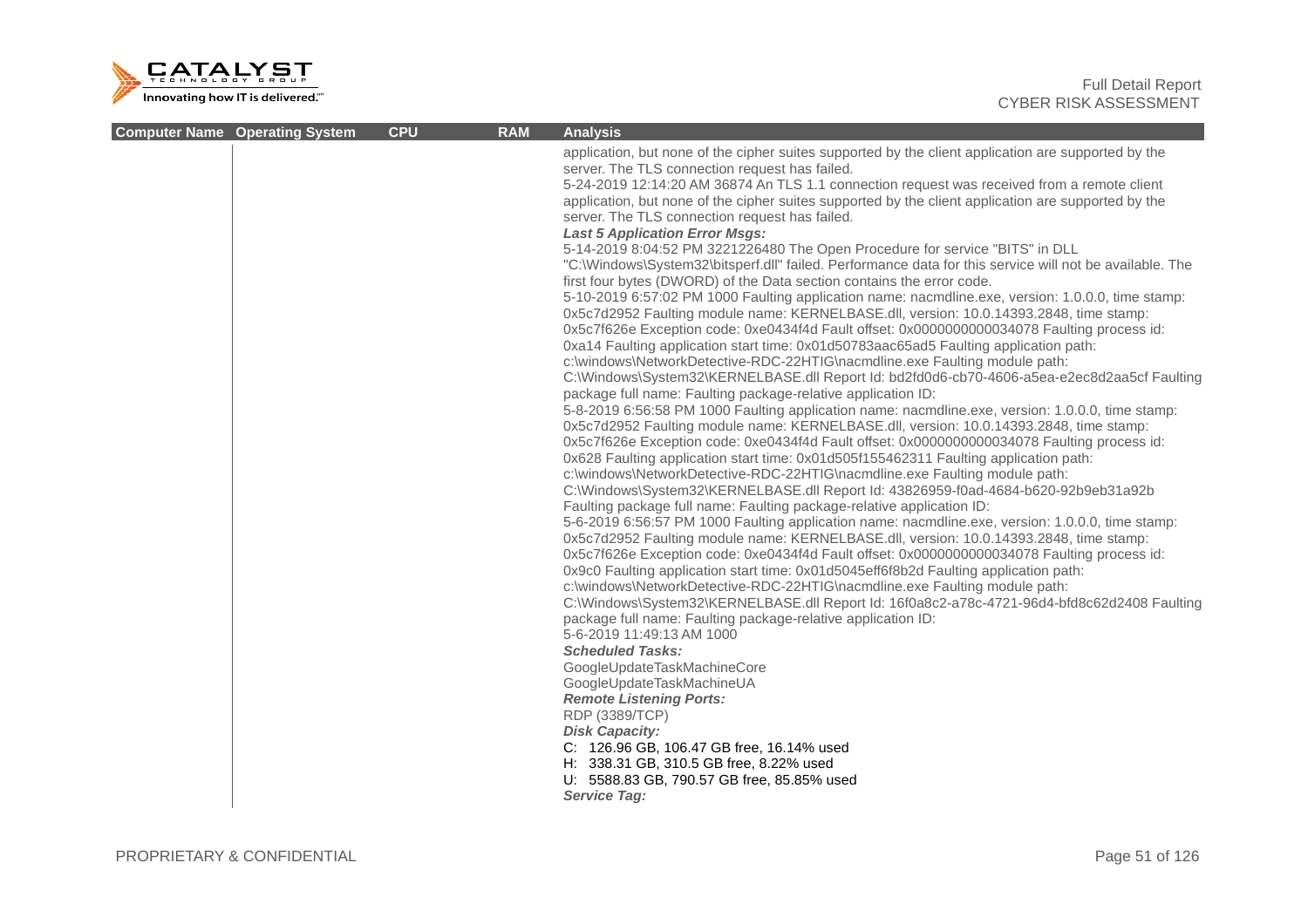

| <b>Computer Name Operating System</b> | <b>CPU</b> | <b>RAM</b> | <b>Analysis</b>                                                                           |
|---------------------------------------|------------|------------|-------------------------------------------------------------------------------------------|
|                                       |            |            | MJ0339CT                                                                                  |
|                                       |            |            | <b>CPU Count:</b>                                                                         |
|                                       |            |            | $\mathbf{1}$                                                                              |
|                                       |            |            | <b>CPU Core Count:</b>                                                                    |
|                                       |            |            | 2                                                                                         |
|                                       |            |            | <b>Windows Key:</b>                                                                       |
|                                       |            |            | 6DQBR-MN24F-GKG2G-WYFRD-YBJT4                                                             |
|                                       |            |            | <b>Other License Keys:</b>                                                                |
|                                       |            |            | GFX {F0E3AD40-2BBD-4360-9C76-B9AC9A5886EA}                                                |
|                                       |            |            | Internet Explorer 00377-70192-01913-AA741 (BBBBB-BBBBB-BBBBB-BBBBB-BBBBB)                 |
|                                       |            |            | PowerShell<br>89383-100-0001260-04309                                                     |
|                                       |            |            | Windows Server 2016 Standard<br>00377-70192-01913-AA741 (6DQBR-MN24F-GKG2G-WYFRD-         |
|                                       |            |            | YBJT4)                                                                                    |
|                                       |            |            | <b>Make and Model:</b>                                                                    |
|                                       |            |            | LENOVO/10AB0010US                                                                         |
|                                       |            |            | <b>Memory Banks:</b>                                                                      |
|                                       |            |            | ChannelA-DIMM0: SODIMM-Synchronous-4096 Mb-1600 MHz                                       |
|                                       |            |            | ChannelB-DIMM0: SODIMM-Synchronous-8192 Mb-1333 MHz                                       |
|                                       |            |            | <slot available=""></slot>                                                                |
|                                       |            |            | CPUs:                                                                                     |
|                                       |            |            | Intel(R) Core(TM) i5-4570T CPU @ 2.90GHz : CPU0-2                                         |
|                                       |            |            | <b>System Slots:</b>                                                                      |
|                                       |            |            | System Slot0: J6B2-In Use-OK<br>System Slot1 : J6B1-In Use-OK                             |
|                                       |            |            | System Slot2 : J6D1-In Use-OK                                                             |
|                                       |            |            | System Slot3 : J7B1-In Use-OK                                                             |
|                                       |            |            | NICs:                                                                                     |
|                                       |            |            | 00:23:24:9E:A7:76 : -e1iexpress-[00000000] Intel(R) Ethernet Connection I217-LM           |
|                                       |            |            | : - kdnic-[00000001] Microsoft Kernel Debug Network Adapter                               |
|                                       |            |            | : -tunnel-[00000002] Microsoft ISATAP Adapter                                             |
|                                       |            |            | : - VMSMP-[00000003] Hyper-V Virtual Switch Extension Adapter                             |
|                                       |            |            | 00:23:24:9E:A7:76: 10.218.3.142;fe80::3990:1477:6523:5e5-VMSMP-[00000004] Hyper-V Virtual |
|                                       |            |            | <b>Ethernet Adapter</b>                                                                   |
|                                       |            |            | : - tunnel-[00000005] Microsoft ISATAP Adapter                                            |
|                                       |            |            | : -tunnel-[00000006] Microsoft Teredo Tunneling Adapter                                   |
|                                       |            |            | DEP:                                                                                      |
|                                       |            |            | On for All programs and services except those I select                                    |
|                                       |            |            | <b>OS Manufacturer:</b>                                                                   |
|                                       |            |            | <b>Microsoft Corporation</b>                                                              |
|                                       |            |            | <b>OS Version:</b>                                                                        |
|                                       |            |            | 10.0.14393 unknown (Build 14393)                                                          |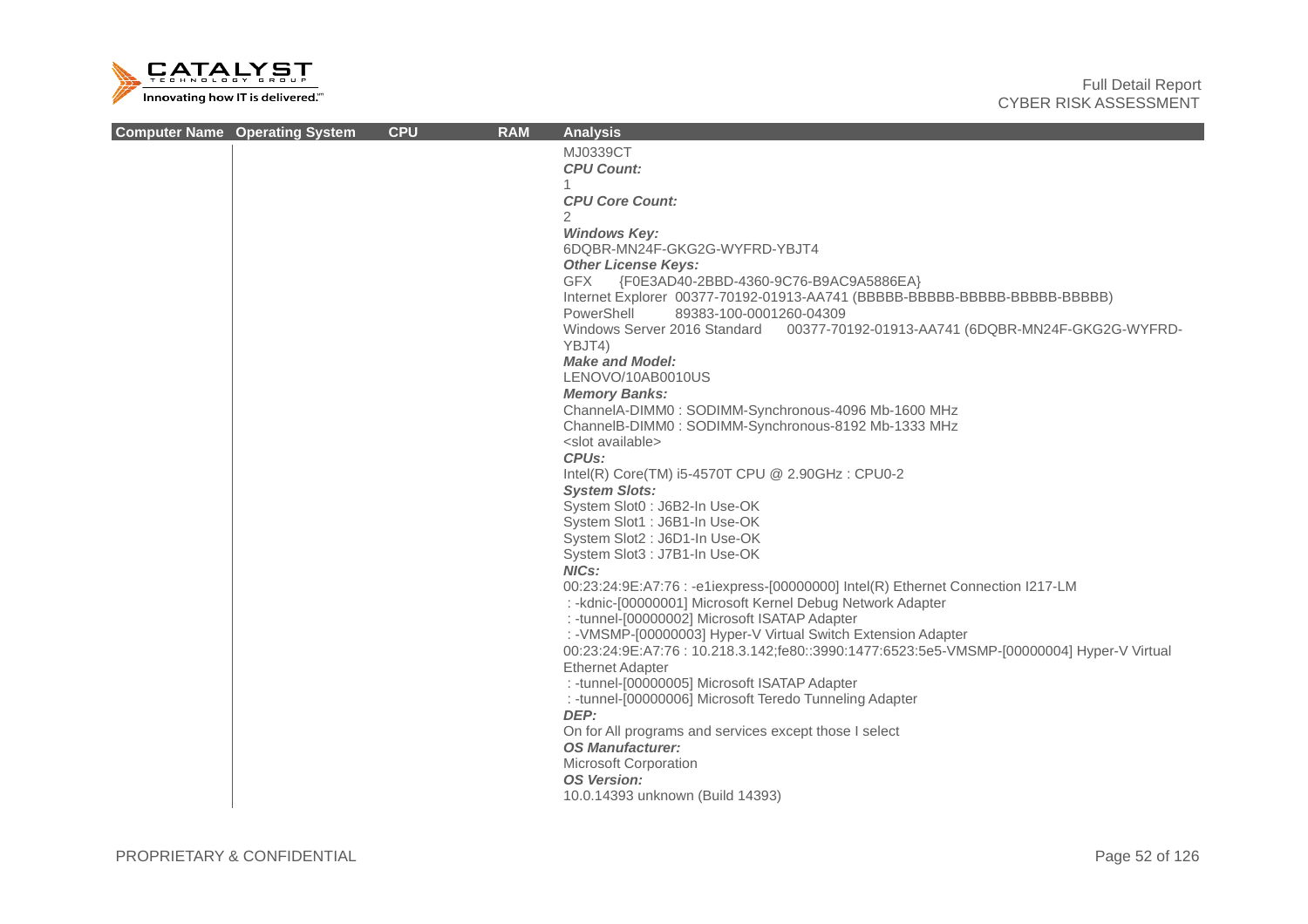

|           | <b>Computer Name Operating System</b> | <b>CPU</b>                                      | <b>RAM</b> | <b>Analysis</b>                                                                                                                                                                                                                                                                                                                                                                                                                                                                                                                                                                                                                                                                                                                                                                                                                                                                                                                                                                                                                                                                                                                                                                                                                                                                                                                                                                                                                                                                                                                                                                                                                                                                                                                                                                                                                               |
|-----------|---------------------------------------|-------------------------------------------------|------------|-----------------------------------------------------------------------------------------------------------------------------------------------------------------------------------------------------------------------------------------------------------------------------------------------------------------------------------------------------------------------------------------------------------------------------------------------------------------------------------------------------------------------------------------------------------------------------------------------------------------------------------------------------------------------------------------------------------------------------------------------------------------------------------------------------------------------------------------------------------------------------------------------------------------------------------------------------------------------------------------------------------------------------------------------------------------------------------------------------------------------------------------------------------------------------------------------------------------------------------------------------------------------------------------------------------------------------------------------------------------------------------------------------------------------------------------------------------------------------------------------------------------------------------------------------------------------------------------------------------------------------------------------------------------------------------------------------------------------------------------------------------------------------------------------------------------------------------------------|
|           |                                       |                                                 |            | <b>OS Caption:</b><br>Microsoft Windows Server 2016 Standard<br><b>OS Architecture:</b><br>64-bit<br><b>OS Virtual Memory:</b><br>14048 MB<br><b>OS System Directory:</b><br>C:\Windows\system32<br><b>OS Windows Directory:</b><br>C:\Windows<br><b>OS Install Date:</b><br>10/11/2018 10:54:14 AM<br><b>PAE Enabled:</b><br>True<br><b>Active Anti-virus: Windows Defender</b><br>Active Anti-spyware: Windows Defender<br><b>Active Firewall: Windows Firewall</b>                                                                                                                                                                                                                                                                                                                                                                                                                                                                                                                                                                                                                                                                                                                                                                                                                                                                                                                                                                                                                                                                                                                                                                                                                                                                                                                                                                         |
| MYCO-DC01 | Windows Server 2016<br>Standard       | Intel(R)<br>Xeon(R) CPU<br>$L5639$ @<br>2.13GHz |            | 3072 MB Last 5 System Error Msgs:<br>5-25-2019 1:47:01 PM 10016 The application-specific permission settings do not grant Local Activation<br>permission for the COM Server application with CLSID {D63B10C5-BB46-4990-A94F-E40B9D520160}<br>and APPID {9CA88EE3-ACB7-47C8-AFC4-AB702511C276} to the user NT AUTHORITY\NETWORK<br>SERVICE SID (S-1-5-20) from address LocalHost (Using LRPC) running in the application container<br>Unavailable SID (Unavailable). This security permission can be modified using the Component<br>Services netuseristrative tool.<br>5-25-2019 1:54:55 AM 2147483671 The KDC received invalid messages of type changepassword.<br>5-25-2019 1:53:23 AM 36874 An TLS 1.0 connection request was received from a remote client<br>application, but none of the cipher suites supported by the client application are supported by the<br>server. The TLS connection request has failed.<br>5-25-2019 1:53:23 AM 36874 An TLS 1.1 connection request was received from a remote client<br>application, but none of the cipher suites supported by the client application are supported by the<br>server. The TLS connection request has failed.<br>5-25-2019 1:53:23 AM 36874 An TLS 1.2 connection request was received from a remote client<br>application, but none of the cipher suites supported by the client application are supported by the<br>server. The TLS connection request has failed.<br><b>Last 5 Application Error Msgs:</b><br>5-25-2019 1:47:02 PM 3221233670 License Activation (slui.exe) failed with the following error code:<br>hr=0x8007139F Command-line arguments: RuleId=31e71c49-8da7-4a2f-ad92-<br>45d98a1c79ba;Action=AutoActivate;AppId=55c92734-d682-4d71-983e-<br>d6ec3f16059f;SkuId=afd55ac6-d0b0-4812-9047-<br>6c756d82bedf;NotificationInterval=1440;Trigger=TimerEvent |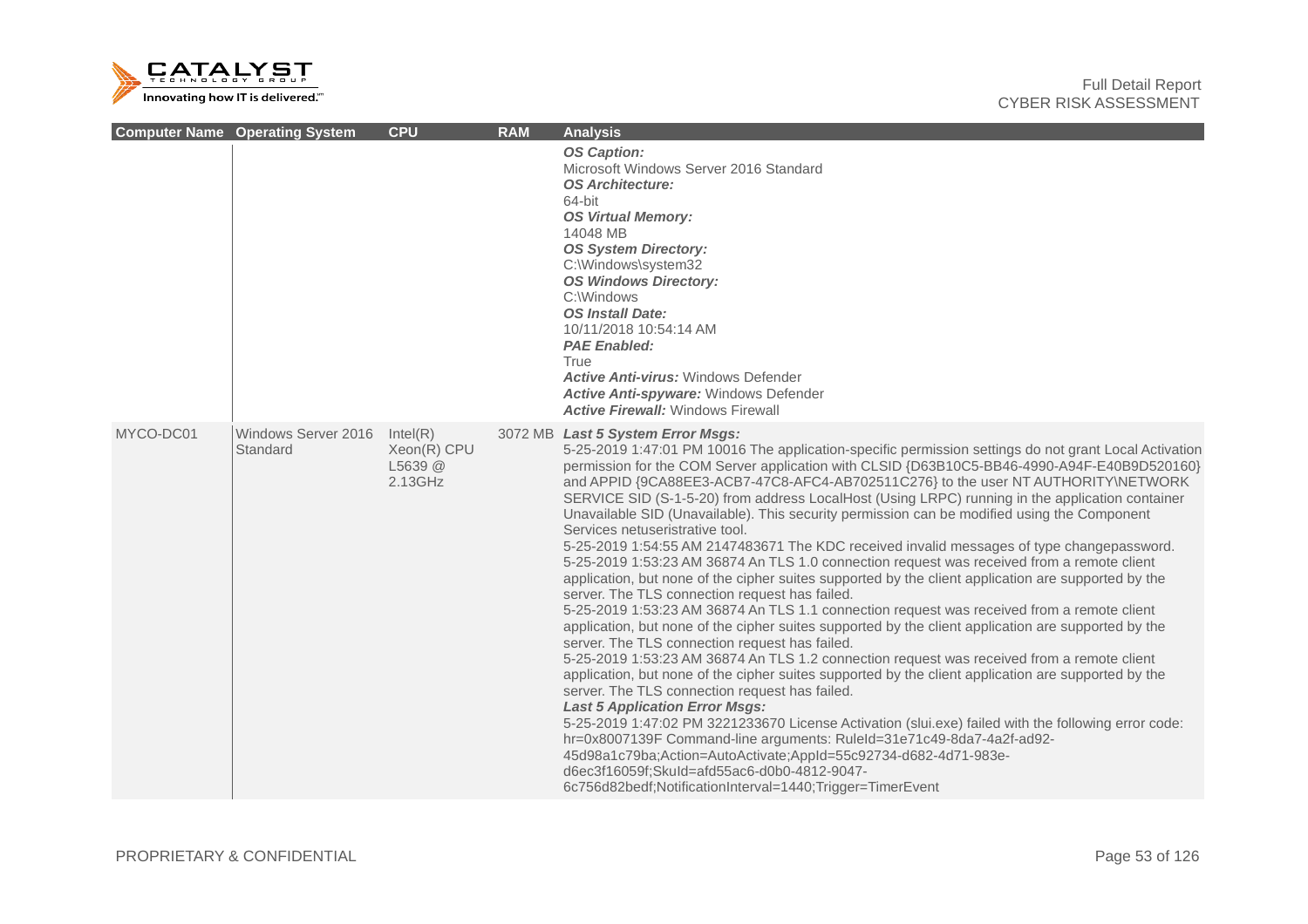

| <b>Computer Name Operating System</b> | <b>CPU</b> | <b>RAM</b> | <b>Analysis</b>                                                                                                                                                                                                                                                                                                                                                                                                                                                                                                                                                                                                                                                                                                                                                                                                                                                                                                                                                                                                                                                                                                                                                                                                                                                                                                                                                                                                                                                                                                                                                                                                                                                                                                                                                                                                                                                                                                                                                                                                                                                       |
|---------------------------------------|------------|------------|-----------------------------------------------------------------------------------------------------------------------------------------------------------------------------------------------------------------------------------------------------------------------------------------------------------------------------------------------------------------------------------------------------------------------------------------------------------------------------------------------------------------------------------------------------------------------------------------------------------------------------------------------------------------------------------------------------------------------------------------------------------------------------------------------------------------------------------------------------------------------------------------------------------------------------------------------------------------------------------------------------------------------------------------------------------------------------------------------------------------------------------------------------------------------------------------------------------------------------------------------------------------------------------------------------------------------------------------------------------------------------------------------------------------------------------------------------------------------------------------------------------------------------------------------------------------------------------------------------------------------------------------------------------------------------------------------------------------------------------------------------------------------------------------------------------------------------------------------------------------------------------------------------------------------------------------------------------------------------------------------------------------------------------------------------------------------|
|                                       |            |            | 5-24-2019 1:47:02 PM 3221233670 License Activation (slui.exe) failed with the following error code:<br>hr=0x8007139F Command-line arguments: RuleId=31e71c49-8da7-4a2f-ad92-<br>45d98a1c79ba;Action=AutoActivate;AppId=55c92734-d682-4d71-983e-<br>d6ec3f16059f;SkuId=afd55ac6-d0b0-4812-9047-<br>6c756d82bedf;NotificationInterval=1440;Trigger=TimerEvent<br>5-23-2019 1:47:01 PM 3221233670 License Activation (slui.exe) failed with the following error code:<br>hr=0x8007139F Command-line arguments: RuleId=31e71c49-8da7-4a2f-ad92-<br>45d98a1c79ba;Action=AutoActivate;AppId=55c92734-d682-4d71-983e-<br>d6ec3f16059f;SkuId=afd55ac6-d0b0-4812-9047-<br>6c756d82bedf;NotificationInterval=1440;Trigger=TimerEvent<br>5-22-2019 1:47:04 PM 3221233670 License Activation (slui.exe) failed with the following error code:<br>hr=0x87E10BC6 Command-line arguments: RuleId=31e71c49-8da7-4a2f-ad92-<br>45d98a1c79ba;Action=AutoActivate;AppId=55c92734-d682-4d71-983e-<br>d6ec3f16059f;SkuId=afd55ac6-d0b0-4812-9047-<br>6c756d82bedf;NotificationInterval=1440;Trigger=UserLogon;SessionId=1<br>5-22-2019 1:46:51 PM 3221233670 License Activation (slui.exe) failed with the following error code:<br>hr=0x8007139F Command-line arguments: RuleId=31e71c49-8da7-4a2f-ad92-<br>45d98a1c79ba;Action=AutoActivate;AppId=55c92734-d682-4d71-983e-<br>d6ec3f16059f;SkuId=afd55ac6-d0b0-4812-9047-<br>6c756d82bedf;NotificationInterval=1440;Trigger=NetworkAvailable<br><b>Scheduled Tasks:</b><br>CreateExplorerShellUnelevatedTask<br><b>Remote Listening Ports:</b><br>DNS (53/TCP)<br>RDP (3389/TCP)<br><b>Disk Capacity:</b><br>C: 59.45 GB, 36.76 GB free, 38.17% used<br><b>Service Tag:</b><br>1029-2506-1246-4408-4150-8136-12<br><b>CPU Count:</b><br>$\mathbf{1}$<br><b>CPU Core Count:</b><br>2<br><b>Windows Key:</b><br>6DQBR-MN24F-GKG2G-WYFRD-YBJT4<br><b>Make and Model:</b><br>Microsoft Corporation/Virtual Machine<br><b>Memory Banks:</b><br>M0001: Unknown-Unknown-3072 Mb-unknown MHz<br>Additional 1 virtual memory slot<br><b>CPUs:</b> |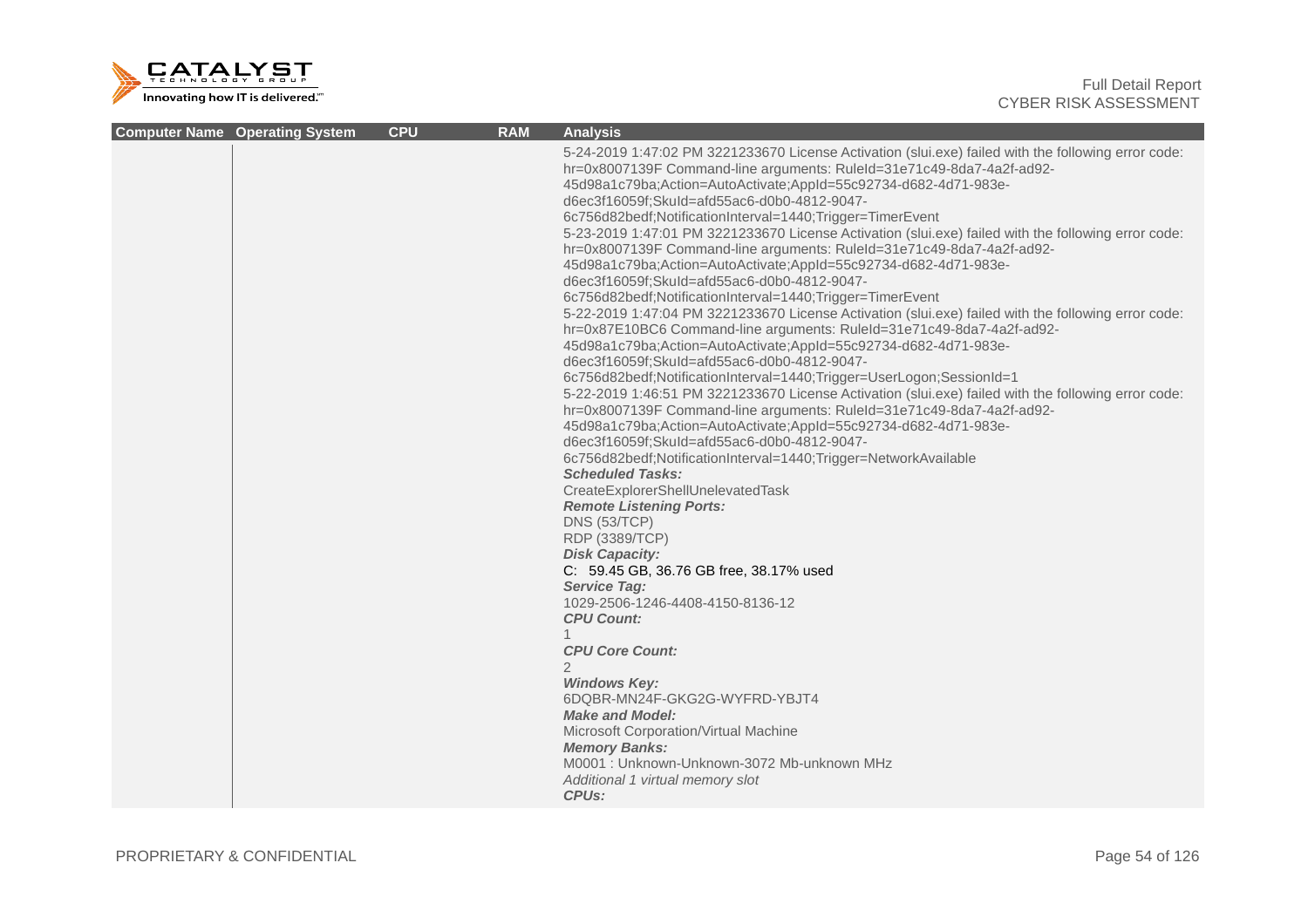

|           | <b>Computer Name Operating System</b> | <b>CPU</b>                                    | <b>RAM</b> | <b>Analysis</b>                                                                                                                                                                                                                                                                                                                                                                                                                                                                                                                                                                                                                                                                                                                                                                                                                                                                                                                                                                                                                  |
|-----------|---------------------------------------|-----------------------------------------------|------------|----------------------------------------------------------------------------------------------------------------------------------------------------------------------------------------------------------------------------------------------------------------------------------------------------------------------------------------------------------------------------------------------------------------------------------------------------------------------------------------------------------------------------------------------------------------------------------------------------------------------------------------------------------------------------------------------------------------------------------------------------------------------------------------------------------------------------------------------------------------------------------------------------------------------------------------------------------------------------------------------------------------------------------|
|           |                                       |                                               |            | Intel(R) Xeon(R) CPU L5639 @ 2.13GHz : CPU0-2<br>NIC <sub>s</sub> :<br>00:15:5D:01:0A:0C: 10.218.3.12;fe80::3cdb:794a:a05d:eb81-netysc-[00000000] Microsoft Hyper-V<br>Network Adapter<br>: - kdnic-[00000001] Microsoft Kernel Debug Network Adapter<br>: - tunnel-[00000002] Microsoft ISATAP Adapter<br>: - tunnel-[00000004] Microsoft Teredo Tunneling Adapter<br>DEP:<br>On for All programs and services except those I select<br><b>OS Manufacturer:</b><br><b>Microsoft Corporation</b><br><b>OS Version:</b><br>10.0.14393 unknown (Build 14393)<br><b>OS Caption:</b><br>Microsoft Windows Server 2016 Standard<br><b>OS Architecture:</b><br>64-bit<br><b>OS Virtual Memory:</b><br>4416 MB<br><b>OS System Directory:</b><br>C:\Windows\system32<br><b>OS Windows Directory:</b><br>C:\Windows<br><b>OS Install Date:</b><br>10/8/2018 9:12:58 AM<br><b>PAE Enabled:</b><br>True<br><b>Active Anti-virus: Windows Defender</b><br>Active Anti-spyware: Windows Defender<br><b>Active Firewall: Windows Firewall</b> |
| MYCO-DC02 | Windows Server 2016<br>Standard       | Intel(R)<br>Xeon(R) CPU<br>L5639 @<br>2.13GHz |            | 2048 MB Last 5 System Error Msgs:<br>5-25-2019 2:29:08 PM 10016 The application-specific permission settings do not grant Local Activation<br>permission for the COM Server application with CLSID {D63B10C5-BB46-4990-A94F-E40B9D520160}<br>and APPID {9CA88EE3-ACB7-47C8-AFC4-AB702511C276} to the user NT AUTHORITY\NETWORK<br>SERVICE SID (S-1-5-20) from address LocalHost (Using LRPC) running in the application container<br>Unavailable SID (Unavailable). This security permission can be modified using the Component<br>Services netuseristrative tool.<br>5-25-2019 1:56:04 AM 2147483671 The KDC received invalid messages of type changepassword.<br>5-25-2019 1:53:41 AM 36874 An TLS 1.0 connection request was received from a remote client<br>application, but none of the cipher suites supported by the client application are supported by the                                                                                                                                                            |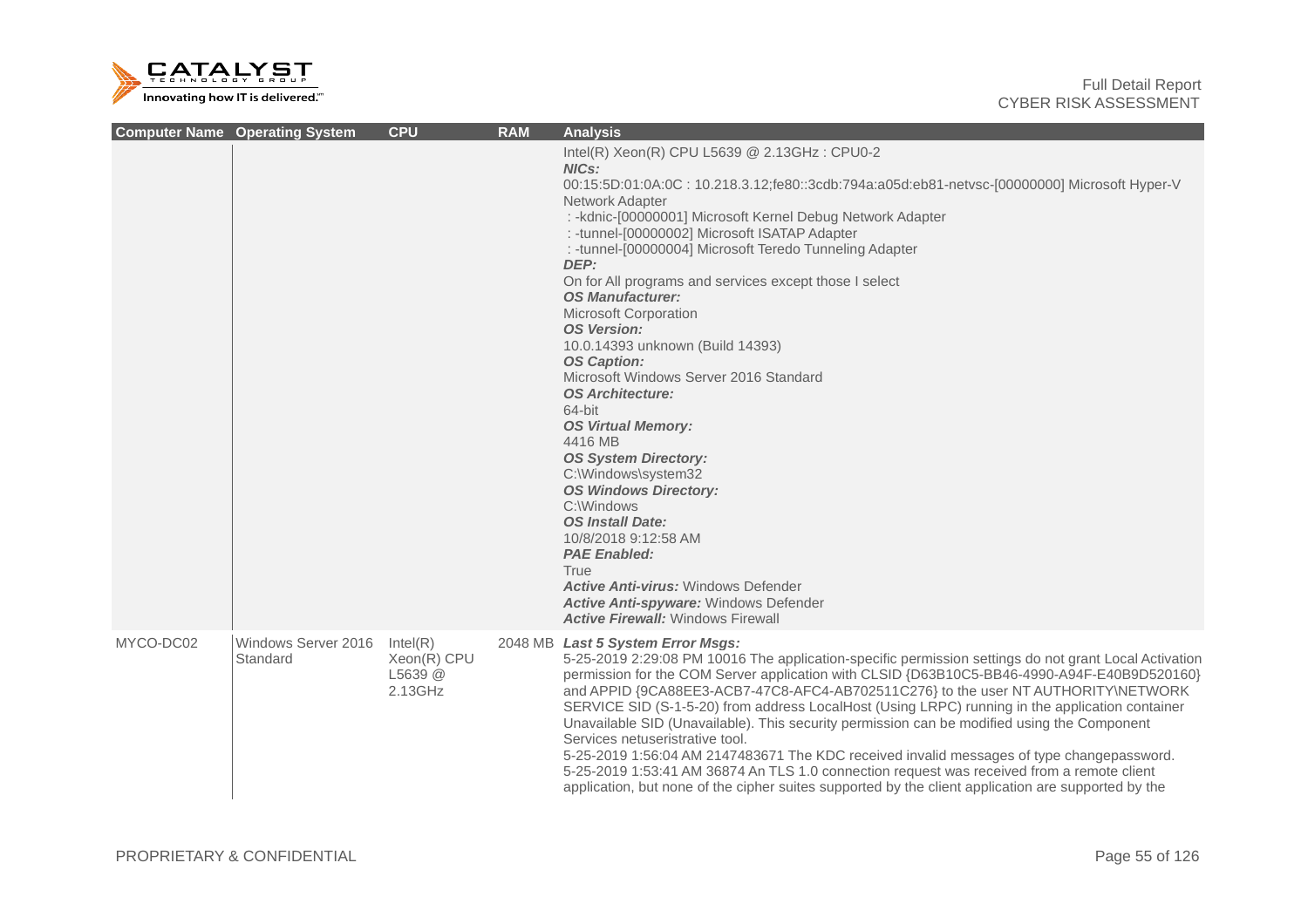

| <b>Computer Name Operating System</b> | <b>CPU</b> | <b>RAM</b> | <b>Analysis</b>                                                                                                                                                                                                                                                                                                                                                                                                                                                                                                                                                                                                                                                                                                                                                                                                                                                                                                                                                                                                                                                                                                                                                                                                                                                                                                                                                                                                                                                                                                                                                                                                                                                                                                                                                                                                                                                                                                                                                                                                                                                                                                                                                                                                                                                                                                                                                                                                                                                                                                                                                                                                                                                                                                                                                                                                                             |
|---------------------------------------|------------|------------|---------------------------------------------------------------------------------------------------------------------------------------------------------------------------------------------------------------------------------------------------------------------------------------------------------------------------------------------------------------------------------------------------------------------------------------------------------------------------------------------------------------------------------------------------------------------------------------------------------------------------------------------------------------------------------------------------------------------------------------------------------------------------------------------------------------------------------------------------------------------------------------------------------------------------------------------------------------------------------------------------------------------------------------------------------------------------------------------------------------------------------------------------------------------------------------------------------------------------------------------------------------------------------------------------------------------------------------------------------------------------------------------------------------------------------------------------------------------------------------------------------------------------------------------------------------------------------------------------------------------------------------------------------------------------------------------------------------------------------------------------------------------------------------------------------------------------------------------------------------------------------------------------------------------------------------------------------------------------------------------------------------------------------------------------------------------------------------------------------------------------------------------------------------------------------------------------------------------------------------------------------------------------------------------------------------------------------------------------------------------------------------------------------------------------------------------------------------------------------------------------------------------------------------------------------------------------------------------------------------------------------------------------------------------------------------------------------------------------------------------------------------------------------------------------------------------------------------------|
|                                       |            |            | server. The TLS connection request has failed.<br>5-25-2019 1:53:41 AM 36874 An TLS 1.1 connection request was received from a remote client<br>application, but none of the cipher suites supported by the client application are supported by the<br>server. The TLS connection request has failed.<br>5-25-2019 1:53:40 AM 36874 An TLS 1.2 connection request was received from a remote client<br>application, but none of the cipher suites supported by the client application are supported by the<br>server. The TLS connection request has failed.<br><b>Last 5 Application Error Msgs:</b><br>5-25-2019 2:29:09 PM 3221233670 License Activation (slui.exe) failed with the following error code:<br>hr=0x8007139F Command-line arguments: RuleId=31e71c49-8da7-4a2f-ad92-<br>45d98a1c79ba;Action=AutoActivate;AppId=55c92734-d682-4d71-983e-<br>d6ec3f16059f;SkuId=afd55ac6-d0b0-4812-9047-<br>6c756d82bedf;NotificationInterval=1440;Trigger=TimerEvent<br>5-24-2019 2:29:09 PM 3221233670 License Activation (slui.exe) failed with the following error code:<br>hr=0x8007139F Command-line arguments: RuleId=31e71c49-8da7-4a2f-ad92-<br>45d98a1c79ba;Action=AutoActivate;AppId=55c92734-d682-4d71-983e-<br>d6ec3f16059f;SkuId=afd55ac6-d0b0-4812-9047-<br>6c756d82bedf;NotificationInterval=1440;Trigger=TimerEvent<br>5-23-2019 2:43:01 PM 1000 Faulting application name: mmc.exe, version: 10.0.14393.2608, time<br>stamp: 0x5bd1383b Faulting module name: ntdll.dll, version: 10.0.14393.2969, time stamp:<br>0x5ccd148a Exception code: 0xc0000374 Fault offset: 0x00000000000f7b43 Faulting process id:<br>0x100 Faulting application start time: 0x01d511958c709c88 Faulting application path:<br>C:\Windows\system32\mmc.exe Faulting module path: C:\Windows\SYSTEM32\ntdll.dll Report Id:<br>ad64fef6-65be-49bb-a962-32f167bf0549 Faulting package full name: Faulting package-relative<br>application ID:<br>5-23-2019 2:29:08 PM 3221233670 License Activation (slui.exe) failed with the following error code:<br>hr=0x87E10BC6 Command-line arguments: RuleId=31e71c49-8da7-4a2f-ad92-<br>45d98a1c79ba;Action=AutoActivate;AppId=55c92734-d682-4d71-983e-<br>d6ec3f16059f;SkuId=afd55ac6-d0b0-4812-9047-<br>6c756d82bedf;NotificationInterval=1440;Trigger=UserLogon;SessionId=2<br>5-23-2019 1:49:30 PM 3221233670 License Activation (slui.exe) failed with the following error code:<br>hr=0x8007139F Command-line arguments: RuleId=31e71c49-8da7-4a2f-ad92-<br>45d98a1c79ba;Action=AutoActivate;AppId=55c92734-d682-4d71-983e-<br>d6ec3f16059f;SkuId=afd55ac6-d0b0-4812-9047-<br>6c756d82bedf;NotificationInterval=1440;Trigger=TimerEvent<br><b>Scheduled Tasks:</b><br>CreateExplorerShellUnelevatedTask<br><b>Remote Listening Ports:</b><br>DNS (53/TCP)<br>RDP (3389/TCP)<br><b>Disk Capacity:</b> |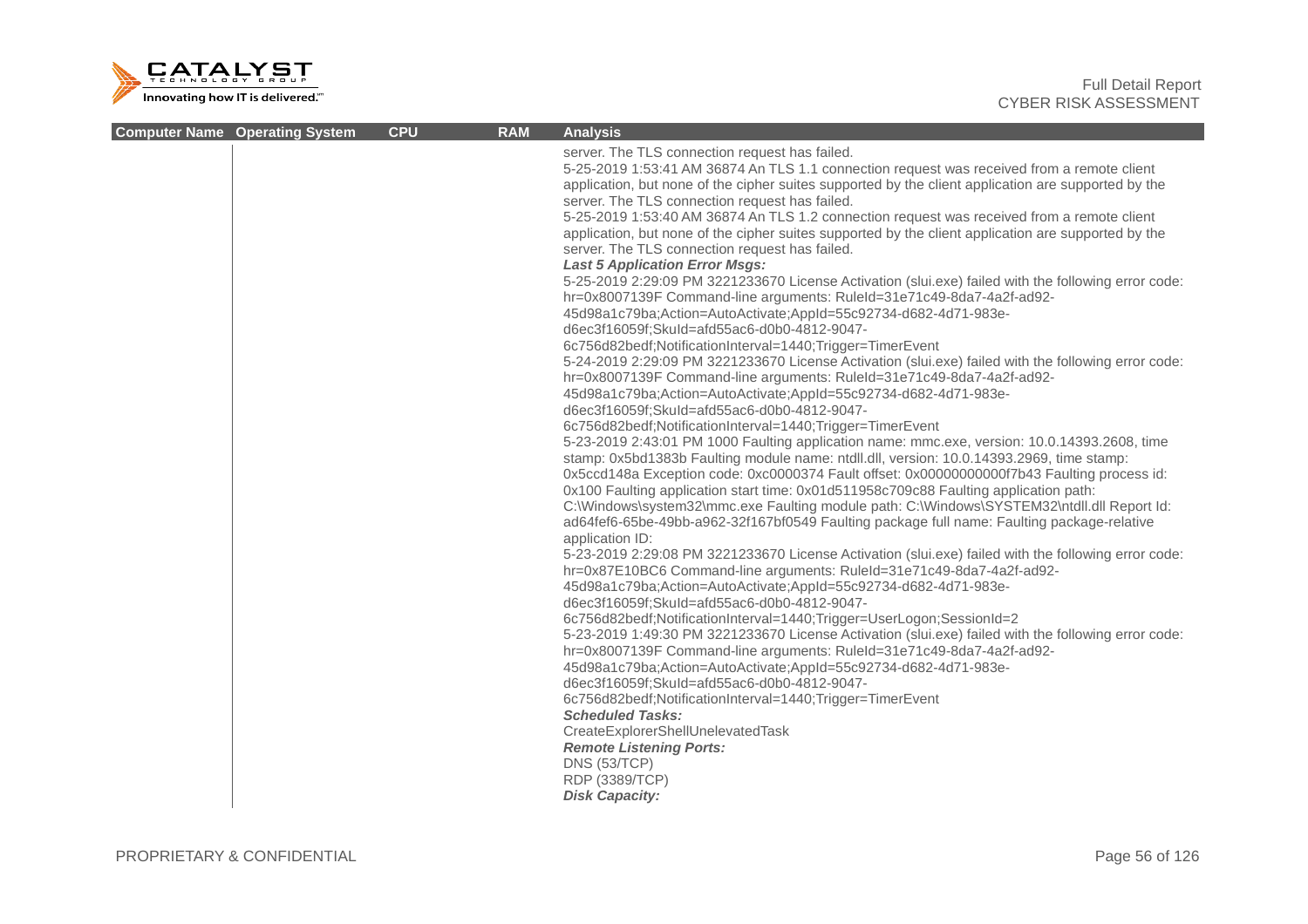

| <b>Computer Name Operating System</b> | <b>CPU</b> | <b>RAM</b> | <b>Analysis</b>                                                                              |
|---------------------------------------|------------|------------|----------------------------------------------------------------------------------------------|
|                                       |            |            | C: 59.45 GB, 38.51 GB free, 35.22% used                                                      |
|                                       |            |            | <b>Service Tag:</b>                                                                          |
|                                       |            |            | 7178-1805-0184-0539-8285-3692-38                                                             |
|                                       |            |            | <b>CPU Count:</b>                                                                            |
|                                       |            |            | 1                                                                                            |
|                                       |            |            | <b>CPU Core Count:</b>                                                                       |
|                                       |            |            | 2                                                                                            |
|                                       |            |            | <b>Windows Key:</b>                                                                          |
|                                       |            |            | 6DQBR-MN24F-GKG2G-WYFRD-YBJT4                                                                |
|                                       |            |            | <b>Make and Model:</b>                                                                       |
|                                       |            |            | Microsoft Corporation/Virtual Machine                                                        |
|                                       |            |            | <b>Memory Banks:</b>                                                                         |
|                                       |            |            | M0001: Unknown-Unknown-2048 Mb-unknown MHz                                                   |
|                                       |            |            | Additional 1 virtual memory slot                                                             |
|                                       |            |            | CPUs:                                                                                        |
|                                       |            |            | Intel(R) Xeon(R) CPU L5639 @ 2.13GHz : CPU0-2<br>NICs:                                       |
|                                       |            |            | 00:15:5D:01:0A:1D: 10.218.3.13;fe80::d98b:5881:6edf:7779-netvsc-[00000000] Microsoft Hyper-V |
|                                       |            |            | Network Adapter                                                                              |
|                                       |            |            | : - kdnic-[00000001] Microsoft Kernel Debug Network Adapter                                  |
|                                       |            |            | : - tunnel-[00000002] Microsoft Teredo Tunneling Adapter                                     |
|                                       |            |            | : - tunnel-[00000003] Microsoft ISATAP Adapter                                               |
|                                       |            |            | DEP:                                                                                         |
|                                       |            |            | On for All programs and services except those I select                                       |
|                                       |            |            | <b>OS Manufacturer:</b>                                                                      |
|                                       |            |            | <b>Microsoft Corporation</b>                                                                 |
|                                       |            |            | <b>OS Version:</b>                                                                           |
|                                       |            |            | 10.0.14393 unknown (Build 14393)                                                             |
|                                       |            |            | <b>OS Caption:</b>                                                                           |
|                                       |            |            | Microsoft Windows Server 2016 Standard                                                       |
|                                       |            |            | <b>OS Architecture:</b>                                                                      |
|                                       |            |            | 64-bit                                                                                       |
|                                       |            |            | <b>OS Virtual Memory:</b><br>3008 MB                                                         |
|                                       |            |            | <b>OS System Directory:</b>                                                                  |
|                                       |            |            | C:\Windows\system32                                                                          |
|                                       |            |            | <b>OS Windows Directory:</b>                                                                 |
|                                       |            |            | C:\Windows                                                                                   |
|                                       |            |            | <b>OS Install Date:</b>                                                                      |
|                                       |            |            | 10/8/2018 9:13:22 AM                                                                         |
|                                       |            |            | <b>PAE Enabled:</b>                                                                          |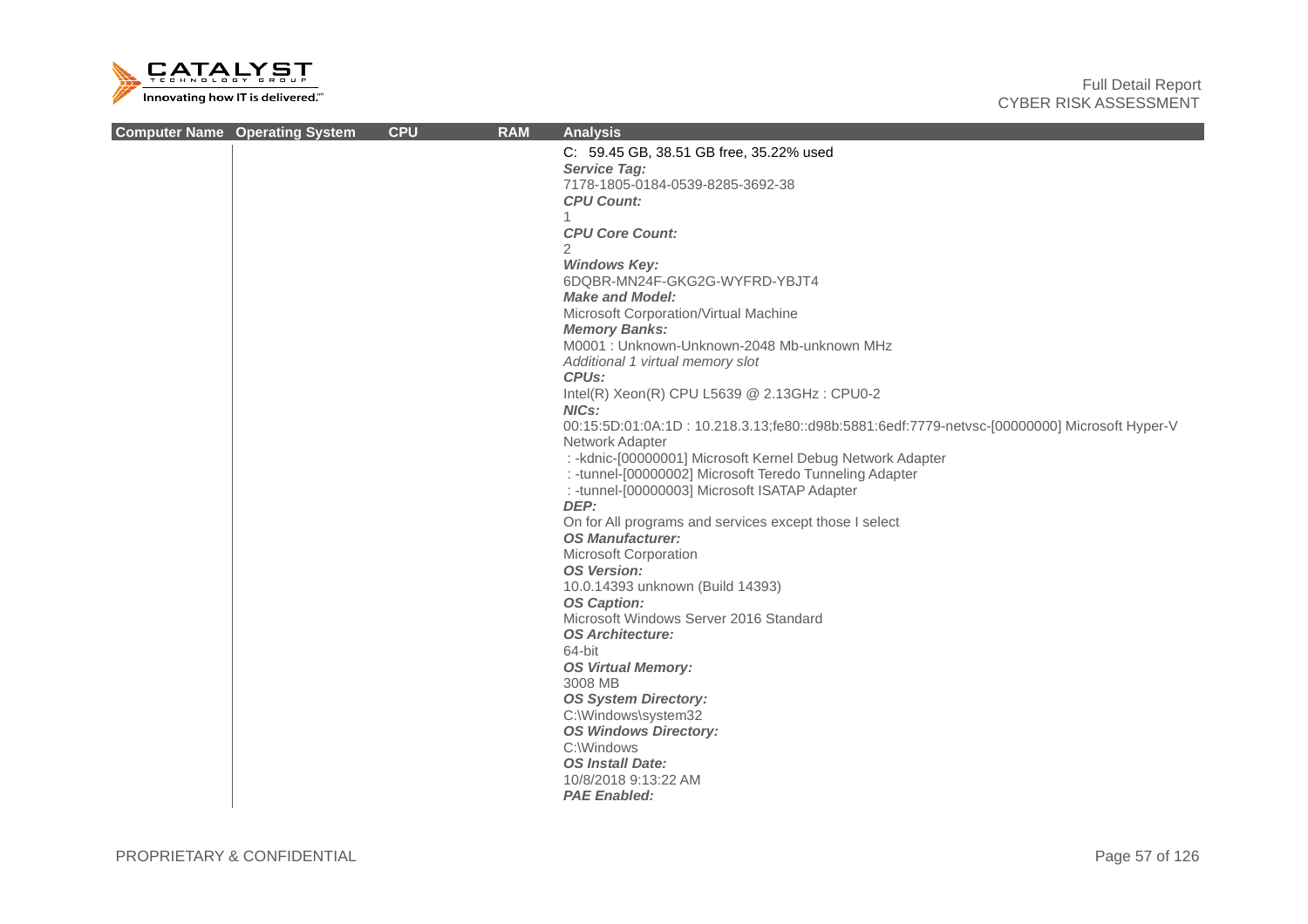

|                           | <b>Computer Name Operating System</b> | <b>CPU</b>                                   | <b>RAM</b> | <b>Analysis</b>                                                                                                                                                                                                                                                                                                                                                                                                                                                                                                                                                                                                                                                                                                                                                                                                                                                                                                                                                                                                                                                                                                                                                                                                                                                                                                                                                                                                                                                                                                                                                                                                                                                                                                                                                                                                                                                                                                                                                                                                                                                                                                                                                                                                                                                                                                                                                                                                                                                                                                                                                                                                                                                                                                                                           |
|---------------------------|---------------------------------------|----------------------------------------------|------------|-----------------------------------------------------------------------------------------------------------------------------------------------------------------------------------------------------------------------------------------------------------------------------------------------------------------------------------------------------------------------------------------------------------------------------------------------------------------------------------------------------------------------------------------------------------------------------------------------------------------------------------------------------------------------------------------------------------------------------------------------------------------------------------------------------------------------------------------------------------------------------------------------------------------------------------------------------------------------------------------------------------------------------------------------------------------------------------------------------------------------------------------------------------------------------------------------------------------------------------------------------------------------------------------------------------------------------------------------------------------------------------------------------------------------------------------------------------------------------------------------------------------------------------------------------------------------------------------------------------------------------------------------------------------------------------------------------------------------------------------------------------------------------------------------------------------------------------------------------------------------------------------------------------------------------------------------------------------------------------------------------------------------------------------------------------------------------------------------------------------------------------------------------------------------------------------------------------------------------------------------------------------------------------------------------------------------------------------------------------------------------------------------------------------------------------------------------------------------------------------------------------------------------------------------------------------------------------------------------------------------------------------------------------------------------------------------------------------------------------------------------------|
|                           |                                       |                                              |            | True<br><b>Active Anti-virus: Windows Defender</b><br><b>Active Anti-spyware: Windows Defender</b><br><b>Active Firewall: Windows Firewall</b>                                                                                                                                                                                                                                                                                                                                                                                                                                                                                                                                                                                                                                                                                                                                                                                                                                                                                                                                                                                                                                                                                                                                                                                                                                                                                                                                                                                                                                                                                                                                                                                                                                                                                                                                                                                                                                                                                                                                                                                                                                                                                                                                                                                                                                                                                                                                                                                                                                                                                                                                                                                                            |
| <b>WRKSTN-</b><br>09UPSPO | Windows 10 Pro                        | Intel(R)<br>Xeon(R) CPU<br>L5639@<br>2.13GHz |            | 6144 MB Last 5 System Error Msgs:<br>5-25-2019 2:15:08 AM 36874 An TLS 1.0 connection request was received from a remote client<br>application, but none of the cipher suites supported by the client application are supported by the<br>server. The TLS connection request has failed.<br>5-25-2019 2:15:07 AM 36874 An TLS 1.1 connection request was received from a remote client<br>application, but none of the cipher suites supported by the client application are supported by the<br>server. The TLS connection request has failed.<br>5-25-2019 2:15:06 AM 36874 An TLS 1.2 connection request was received from a remote client<br>application, but none of the cipher suites supported by the client application are supported by the<br>server. The TLS connection request has failed.<br>5-23-2019 11:57:53 PM 36874 An TLS 1.0 connection request was received from a remote client<br>application, but none of the cipher suites supported by the client application are supported by the<br>server. The TLS connection request has failed.<br>5-23-2019 11:57:53 PM 36874 An TLS 1.1 connection request was received from a remote client<br>application, but none of the cipher suites supported by the client application are supported by the<br>server. The TLS connection request has failed.<br><b>Last 5 Application Error Msgs:</b><br>5-25-2019 10:08:17 AM 3221233670 License Activation (slui.exe) failed with the following error code:<br>hr=0x8007139F Command-line arguments: RuleId=31e71c49-8da7-4a2f-ad92-<br>45d98a1c79ba;Action=AutoActivate;AppId=55c92734-d682-4d71-983e-<br>d6ec3f16059f;SkuId=4de7cb65-cdf1-4de9-8ae8-<br>e3cce27b9f2c;NotificationInterval=1440;Trigger=TimerEvent<br>5-25-2019 10:08:17 AM 3221226486 Acquisition of End User License failed. hr=0xC004C003 Sku<br>Id=4de7cb65-cdf1-4de9-8ae8-e3cce27b9f2c<br>5-25-2019 10:08:17 AM 3221233672 License acquisition failure details. hr=0xC004C003<br>5-24-2019 10:08:17 AM 3221233670 License Activation (slui.exe) failed with the following error code:<br>hr=0x8007139F Command-line arguments: RuleId=31e71c49-8da7-4a2f-ad92-<br>45d98a1c79ba;Action=AutoActivate;AppId=55c92734-d682-4d71-983e-<br>d6ec3f16059f;SkuId=4de7cb65-cdf1-4de9-8ae8-<br>e3cce27b9f2c;NotificationInterval=1440;Trigger=TimerEvent<br>5-24-2019 10:08:16 AM 3221226486 Acquisition of End User License failed. hr=0xC004C003 Sku<br>Id=4de7cb65-cdf1-4de9-8ae8-e3cce27b9f2c<br><b>Scheduled Tasks:</b><br>OneDrive Standalone Update Task-S-1-5-21-1774120699-2740667067-3475615151-1001<br>OneDrive Standalone Update Task-S-1-5-21-1774120699-2740667067-3475615151-1002<br>OneDrive Standalone Update Task-S-1-5-21-1774120699-2740667067-3475615151-1003 |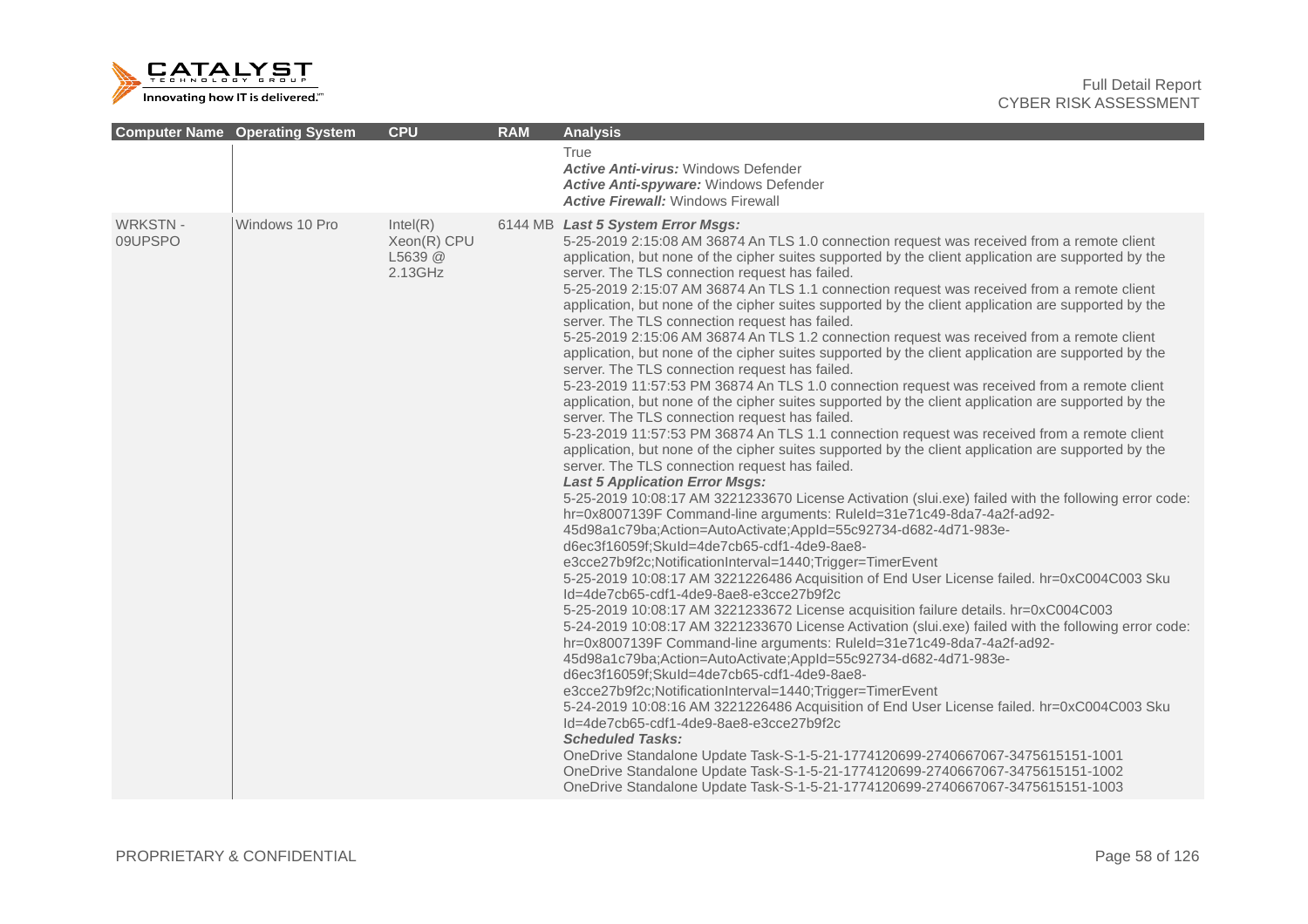

| <b>Computer Name Operating System</b> | <b>CPU</b><br><b>RAM</b> | <b>Analysis</b>                                                                                                                                                                                                                                                                                                                                                                                                                                                                                                                                                                                                                                                                                                                                                                                                                                                                                                                                                                                                                                                                                                                                                                                                                                                                                                                                                                                                                                                                                                                                                                                                                                                                                                                   |
|---------------------------------------|--------------------------|-----------------------------------------------------------------------------------------------------------------------------------------------------------------------------------------------------------------------------------------------------------------------------------------------------------------------------------------------------------------------------------------------------------------------------------------------------------------------------------------------------------------------------------------------------------------------------------------------------------------------------------------------------------------------------------------------------------------------------------------------------------------------------------------------------------------------------------------------------------------------------------------------------------------------------------------------------------------------------------------------------------------------------------------------------------------------------------------------------------------------------------------------------------------------------------------------------------------------------------------------------------------------------------------------------------------------------------------------------------------------------------------------------------------------------------------------------------------------------------------------------------------------------------------------------------------------------------------------------------------------------------------------------------------------------------------------------------------------------------|
|                                       |                          | OneDrive Standalone Update Task-S-1-5-21-585609241-1956372465-2917308619-1108<br>OneDrive Standalone Update Task-S-1-5-21-585609241-1956372465-2917308619-1118<br>OneDrive Standalone Update Task-S-1-5-21-585609241-1956372465-2917308619-1122<br>User Feed Synchronization-{57F17740-BE42-4AA9-BDA3-D60B1E3E6256}<br><b>Remote Listening Ports:</b><br>RDP (3389/TCP)<br><b>Disk Capacity:</b><br>C: 126.45 GB, 81.75 GB free, 35.35% used<br><b>Service Tag:</b><br>4158-8027-9494-3986-4537-4673-00<br><b>CPU Count:</b><br>$\mathbf{1}$<br><b>CPU Core Count:</b><br>4<br><b>Windows Key:</b><br>VK7JG-NPHTM-C97JM-9MPGT-3V66T<br><b>Make and Model:</b><br>Microsoft Corporation/Virtual Machine<br><b>Memory Banks:</b><br>M0001: Unknown-Unknown-3968 Mb-unknown MHz<br>M0002: Unknown-Unknown-2176 Mb-unknown MHz<br>Additional 1 virtual memory slot<br><b>CPUs:</b><br>Intel(R) Xeon(R) CPU L5639 @ 2.13GHz : CPU0-4<br>NICs:<br>: - kdnic-[00000000] Microsoft Kernel Debug Network Adapter<br>00:15:5D:01:0A:09:10.218.3.116;fe80::987:2059:c582:6c21-netvsc-[00000001] Microsoft Hyper-V<br>Network Adapter<br>: - RasSstp-[00000002] WAN Miniport (SSTP)<br>: -RasAgileVpn-[00000003] WAN Miniport (IKEv2)<br>: -Rasl2tp-[00000004] WAN Miniport (L2TP)<br>: - PptpMiniport-[00000005] WAN Miniport (PPTP)<br>: -RasPppoe-[00000006] WAN Miniport (PPPOE)<br>78:81:20:52:41:53 : - NdisWan-[00000007] WAN Miniport (IP)<br>78:81:20:52:41:53 : - NdisWan-[00000008] WAN Miniport (IPv6)<br>7A:E3:20:52:41:53 : - NdisWan-[00000009] WAN Miniport (Network Monitor)<br>DEP:<br>On for essential Windows programs and services only<br><b>OS Manufacturer:</b><br><b>Microsoft Corporation</b><br><b>OS Version:</b> |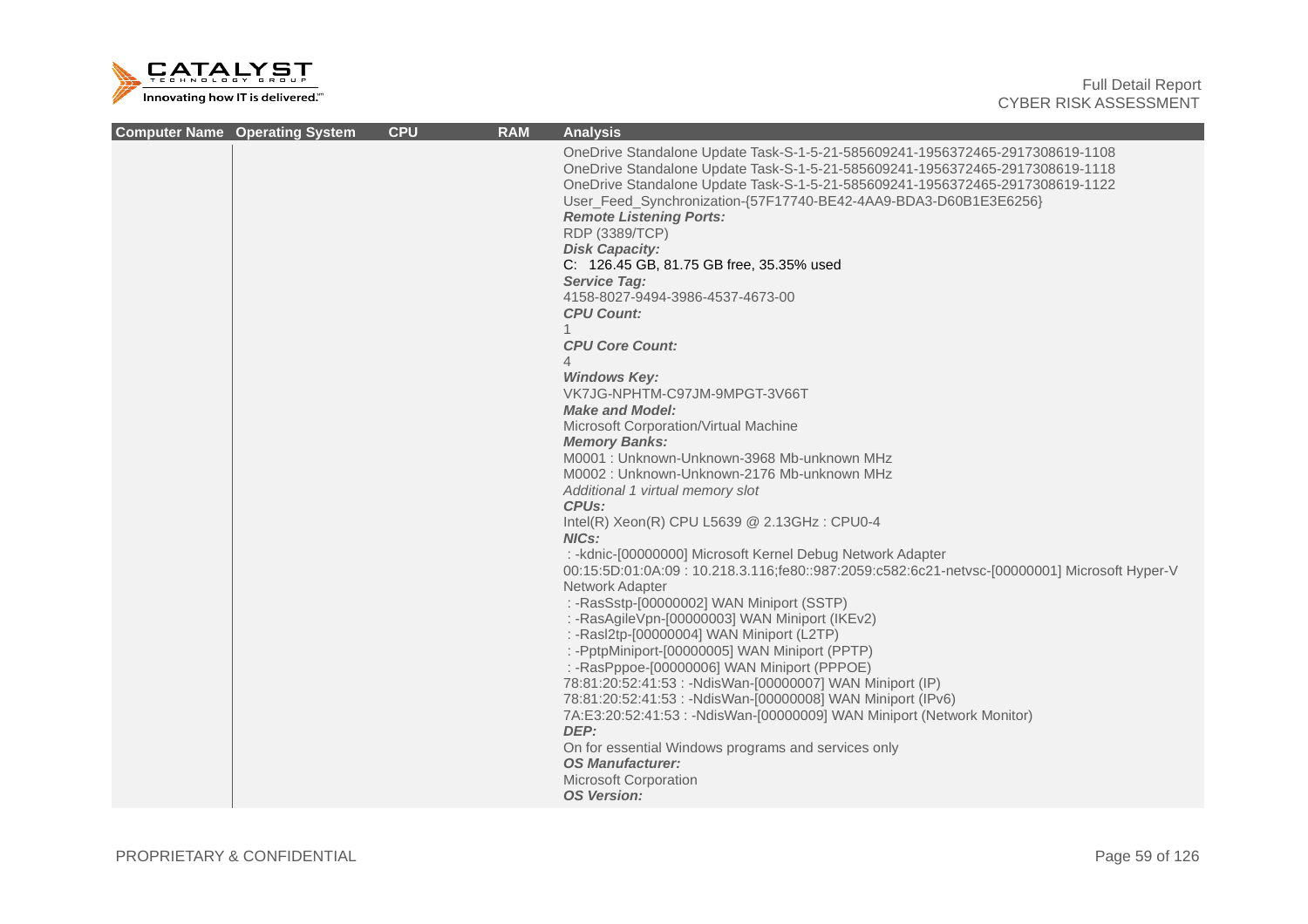

|                           | <b>Computer Name Operating System</b> | <b>CPU</b>                       | <b>RAM</b> | <b>Analysis</b>                                                                                                                                                                                                                                                                                                                                                                                                                                                                                                                                                                                                                                                                                                                                                                                                                                                                                                                                                                                                                                                                                                                                                                                                                                                                                                                                                                                                                                                                                                                                                                                                                                                                                      |
|---------------------------|---------------------------------------|----------------------------------|------------|------------------------------------------------------------------------------------------------------------------------------------------------------------------------------------------------------------------------------------------------------------------------------------------------------------------------------------------------------------------------------------------------------------------------------------------------------------------------------------------------------------------------------------------------------------------------------------------------------------------------------------------------------------------------------------------------------------------------------------------------------------------------------------------------------------------------------------------------------------------------------------------------------------------------------------------------------------------------------------------------------------------------------------------------------------------------------------------------------------------------------------------------------------------------------------------------------------------------------------------------------------------------------------------------------------------------------------------------------------------------------------------------------------------------------------------------------------------------------------------------------------------------------------------------------------------------------------------------------------------------------------------------------------------------------------------------------|
|                           |                                       |                                  |            | 10.0.17134 unknown (Build 17134)<br><b>OS Caption:</b><br>Microsoft Windows 10 Pro<br><b>OS Architecture:</b><br>64-bit<br><b>OS Virtual Memory:</b><br>7168 MB<br><b>OS System Directory:</b><br>C:\WINDOWS\system32<br><b>OS Windows Directory:</b><br>C:\WINDOWS<br><b>OS Install Date:</b><br>5/19/2019 11:49:00 PM<br><b>PAE Enabled:</b><br>True<br>Active Anti-virus: Windows Defender<br>Active Anti-spyware: Windows Defender<br><b>Active Firewall: Windows Firewall</b>                                                                                                                                                                                                                                                                                                                                                                                                                                                                                                                                                                                                                                                                                                                                                                                                                                                                                                                                                                                                                                                                                                                                                                                                                   |
| <b>WRKSTN-</b><br>35EGQCC | Windows 10 Enterprise Intel(R)        | Xeon(R) CPU<br>L5639@<br>2.13GHz |            | 2048 MB Last 5 System Error Msgs:<br>5-25-2019 2:30:33 AM 36874 An TLS 1.0 connection request was received from a remote client<br>application, but none of the cipher suites supported by the client application are supported by the<br>server. The TLS connection request has failed.<br>5-25-2019 2:30:32 AM 36874 An TLS 1.1 connection request was received from a remote client<br>application, but none of the cipher suites supported by the client application are supported by the<br>server. The TLS connection request has failed.<br>5-25-2019 2:30:31 AM 36874 An TLS 1.2 connection request was received from a remote client<br>application, but none of the cipher suites supported by the client application are supported by the<br>server. The TLS connection request has failed.<br>5-25-2019 1:10:22 AM 10028 DCOM was unable to communicate with the computer 10.218.3.253<br>using any of the configured protocols; requested by PID 17b0 (C:\WINDOWS\RPAPPSRV-<br>98FC\bin\push\WmiDispatcherCmdLine.exe), while activating CLSID {8BC3F05E-D86B-11D0-A075-<br>00C04FB68820}.<br>5-25-2019 1:10:22 AM 10028 DCOM was unable to communicate with the computer 10.218.3.252<br>using any of the configured protocols; requested by PID 17b0 (C:\WINDOWS\RPAPPSRV-<br>98FC\bin\push\WmiDispatcherCmdLine.exe), while activating CLSID {8BC3F05E-D86B-11D0-A075-<br>00C04FB68820}.<br><b>Last 5 Application Error Msgs:</b><br>5-24-2019 6:19:58 PM 3221233670 License Activation (slui.exe) failed with the following error code:<br>hr=0x8007139F Command-line arguments: RuleId=eeba1977-569e-4571-b639-<br>7623d8bfecc0;Action=AutoActivate;AppId=55c92734-d682-4d71-983e- |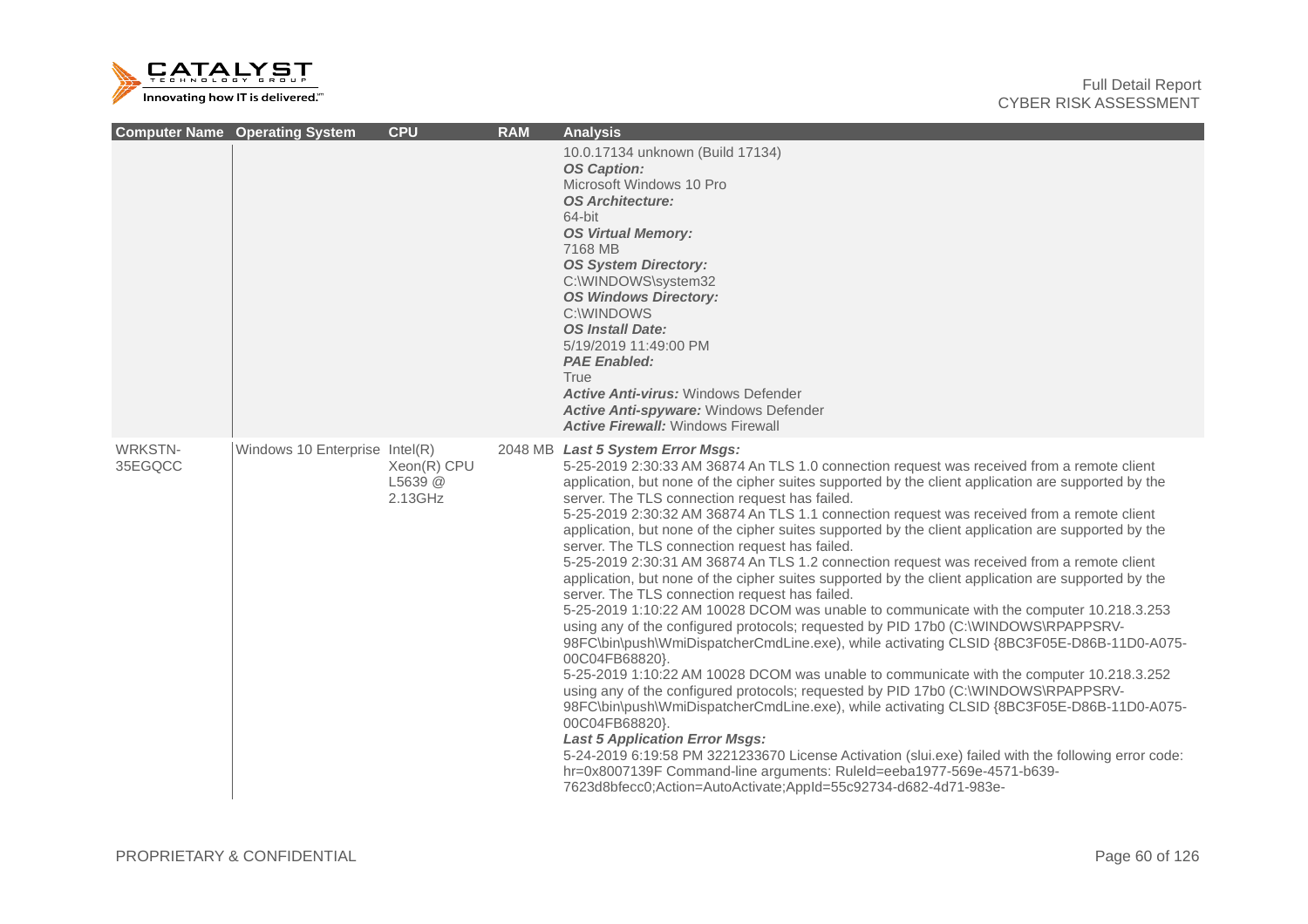

| <b>Computer Name Operating System</b> | <b>CPU</b> | <b>RAM</b> | <b>Analysis</b>                                                                                                                                                                                                                                                                                                                                                                                                                                                                                                                                                                                                                                                                                                                                                                                                                                                                                                                                                                                                                                                                                                                                                                                                                                                                                                                                                                                                                                                                                                                                                                                                                                                                                                                                                                                                                                                                                                                                                                                                                                                                                                                                                                                                                                                                                                                                                                                                                                                                                                                                       |
|---------------------------------------|------------|------------|-------------------------------------------------------------------------------------------------------------------------------------------------------------------------------------------------------------------------------------------------------------------------------------------------------------------------------------------------------------------------------------------------------------------------------------------------------------------------------------------------------------------------------------------------------------------------------------------------------------------------------------------------------------------------------------------------------------------------------------------------------------------------------------------------------------------------------------------------------------------------------------------------------------------------------------------------------------------------------------------------------------------------------------------------------------------------------------------------------------------------------------------------------------------------------------------------------------------------------------------------------------------------------------------------------------------------------------------------------------------------------------------------------------------------------------------------------------------------------------------------------------------------------------------------------------------------------------------------------------------------------------------------------------------------------------------------------------------------------------------------------------------------------------------------------------------------------------------------------------------------------------------------------------------------------------------------------------------------------------------------------------------------------------------------------------------------------------------------------------------------------------------------------------------------------------------------------------------------------------------------------------------------------------------------------------------------------------------------------------------------------------------------------------------------------------------------------------------------------------------------------------------------------------------------------|
|                                       |            |            | d6ec3f16059f;SkuId=73111121-5638-40f6-bc11-<br>f1d7b0d64300;NotificationInterval=1440;Trigger=TimerEvent<br>5-23-2019 6:19:58 PM 3221233670 License Activation (slui.exe) failed with the following error code:<br>hr=0x8007139F Command-line arguments: RuleId=eeba1977-569e-4571-b639-<br>7623d8bfecc0;Action=AutoActivate;AppId=55c92734-d682-4d71-983e-<br>d6ec3f16059f;SkuId=73111121-5638-40f6-bc11-<br>f1d7b0d64300;NotificationInterval=1440;Trigger=TimerEvent<br>5-22-2019 6:20:00 PM 3221233670 License Activation (slui.exe) failed with the following error code:<br>hr=0x8007232B Command-line arguments: RuleId=eeba1977-569e-4571-b639-<br>7623d8bfecc0;Action=AutoActivate;AppId=55c92734-d682-4d71-983e-<br>d6ec3f16059f;SkuId=73111121-5638-40f6-bc11-<br>f1d7b0d64300;NotificationInterval=1440;Trigger=UserLogon;SessionId=3<br>5-22-2019 6:07:46 PM 3221233670 License Activation (slui.exe) failed with the following error code:<br>hr=0x8007139F Command-line arguments: RuleId=eeba1977-569e-4571-b639-<br>7623d8bfecc0;Action=AutoActivate;AppId=55c92734-d682-4d71-983e-<br>d6ec3f16059f;SkuId=73111121-5638-40f6-bc11-<br>f1d7b0d64300;NotificationInterval=1440;Trigger=NetworkAvailable<br>5-22-2019 6:00:23 PM 3221233670 License Activation (slui.exe) failed with the following error code:<br>hr=0x8007232B Command-line arguments: RuleId=eeba1977-569e-4571-b639-<br>7623d8bfecc0;Action=AutoActivate;AppId=55c92734-d682-4d71-983e-<br>d6ec3f16059f;SkuId=73111121-5638-40f6-bc11-<br>f1d7b0d64300;NotificationInterval=1440;Trigger=UserLogon;SessionId=1<br><b>Scheduled Tasks:</b><br>OneDrive Standalone Update Task v2<br>OneDrive Standalone Update Task-S-1-5-21-533726431-4197356023-3979154932-1194<br>OneDrive Standalone Update Task-S-1-5-21-533726431-4197356023-3979154932-1209<br>OneDrive Standalone Update Task-S-1-5-21-585609241-1956372465-2917308619-1108<br>OneDrive Standalone Update Task-S-1-5-21-585609241-1956372465-2917308619-1116<br>OneDrive Standalone Update Task-S-1-5-21-585609241-1956372465-2917308619-1120<br>OneDrive Standalone Update Task-S-1-5-21-585609241-1956372465-2917308619-1122<br>User Feed Synchronization-{47E6D7B2-2AC9-4490-8CE1-9EB7173595F3}<br>User Feed Synchronization-{F555AF85-D74F-4D34-A775-842807FAF571}<br><b>Remote Listening Ports:</b><br>RDP (3389/TCP)<br><b>Disk Capacity:</b><br>C: 39.45 GB, 8.55 GB free, 78.33% used<br><b>Service Tag:</b><br>8085-4468-0631-8291-2655-3823-86<br><b>CPU Count:</b><br>1<br><b>CPU Core Count:</b> |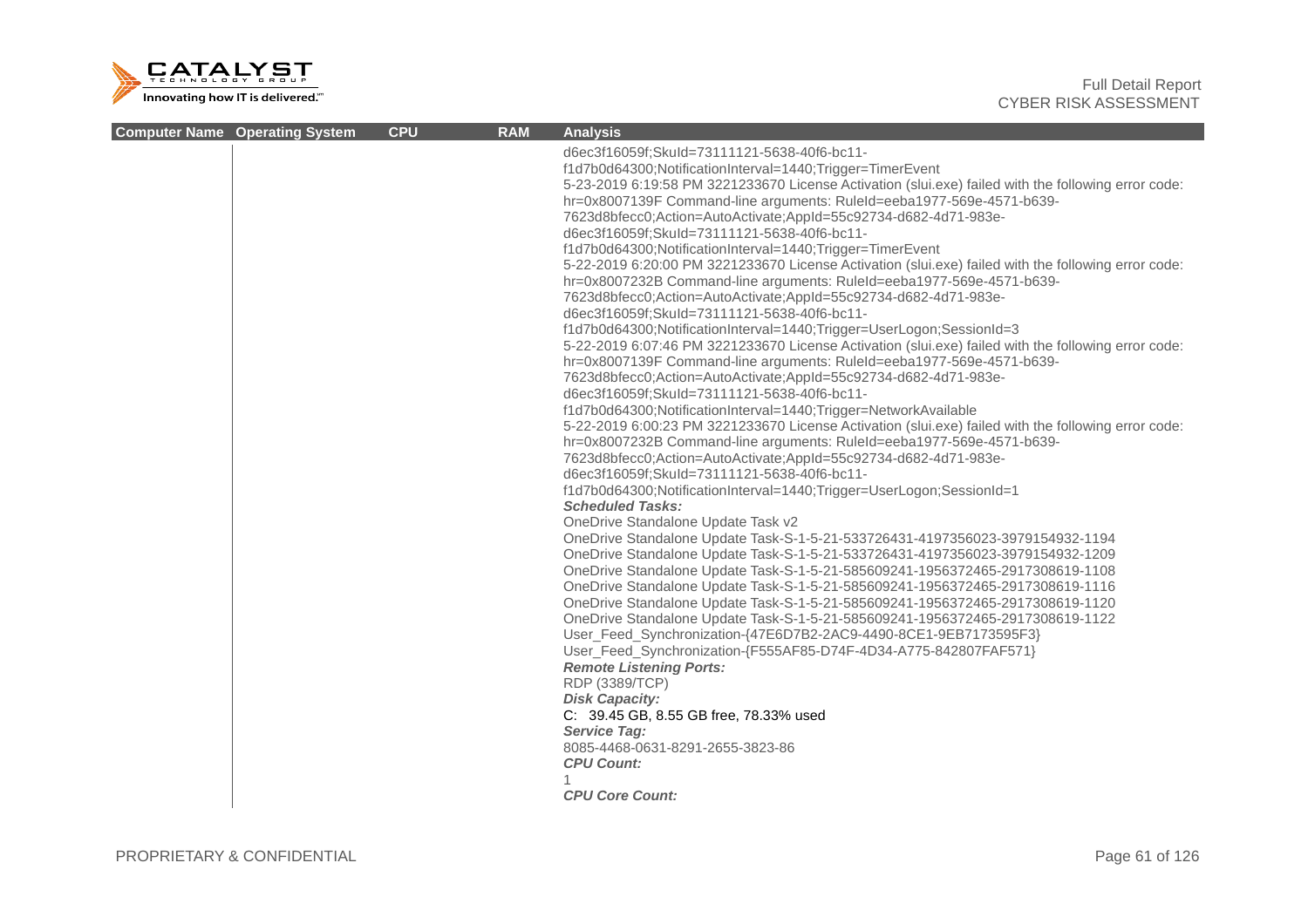

| <b>Computer Name Operating System</b> | <b>CPU</b> | <b>RAM</b> | <b>Analysis</b>                                                                             |
|---------------------------------------|------------|------------|---------------------------------------------------------------------------------------------|
|                                       |            |            | 2                                                                                           |
|                                       |            |            | <b>Windows Key:</b>                                                                         |
|                                       |            |            | NPPR9-FWDCX-D2C8J-H872K-2YT43                                                               |
|                                       |            |            | <b>Make and Model:</b>                                                                      |
|                                       |            |            | Microsoft Corporation/Virtual Machine                                                       |
|                                       |            |            | <b>Memory Banks:</b>                                                                        |
|                                       |            |            | M0001: Unknown-Unknown-2048 Mb-unknown MHz                                                  |
|                                       |            |            | Additional 1 virtual memory slot                                                            |
|                                       |            |            | CPU <sub>s</sub> :                                                                          |
|                                       |            |            | Intel(R) Xeon(R) CPU L5639 @ 2.13GHz : CPU0-2                                               |
|                                       |            |            | NICs:                                                                                       |
|                                       |            |            | : - kdnic-[00000000] Microsoft Kernel Debug Network Adapter                                 |
|                                       |            |            | 00:15:5D:01:0A:10:10.218.3.139;fe80::7482:d45b:791:8841-netvsc-[00000001] Microsoft Hyper-V |
|                                       |            |            | Network Adapter                                                                             |
|                                       |            |            | : - RasSstp-[00000002] WAN Miniport (SSTP)                                                  |
|                                       |            |            | : -RasAgileVpn-[00000003] WAN Miniport (IKEv2)                                              |
|                                       |            |            | : - Rasl2tp-[00000004] WAN Miniport (L2TP)                                                  |
|                                       |            |            | : - PptpMiniport-[00000005] WAN Miniport (PPTP)                                             |
|                                       |            |            | : -RasPppoe-[00000006] WAN Miniport (PPPOE)                                                 |
|                                       |            |            | : -NdisWan-[00000007] WAN Miniport (IP)                                                     |
|                                       |            |            | : -NdisWan-[00000008] WAN Miniport (IPv6)                                                   |
|                                       |            |            | : -NdisWan-[00000009] WAN Miniport (Network Monitor)                                        |
|                                       |            |            | DEP:                                                                                        |
|                                       |            |            | On for essential Windows programs and services only                                         |
|                                       |            |            | <b>OS Manufacturer:</b><br><b>Microsoft Corporation</b>                                     |
|                                       |            |            | <b>OS Version:</b>                                                                          |
|                                       |            |            | 10.0.17763 unknown (Build 17763)                                                            |
|                                       |            |            | <b>OS Caption:</b>                                                                          |
|                                       |            |            | Microsoft Windows 10 Enterprise                                                             |
|                                       |            |            | <b>OS Architecture:</b>                                                                     |
|                                       |            |            | 64-bit                                                                                      |
|                                       |            |            | <b>OS Virtual Memory:</b>                                                                   |
|                                       |            |            | 3200 MB                                                                                     |
|                                       |            |            | <b>OS System Directory:</b>                                                                 |
|                                       |            |            | C:\WINDOWS\system32                                                                         |
|                                       |            |            | <b>OS Windows Directory:</b>                                                                |
|                                       |            |            | C:\WINDOWS                                                                                  |
|                                       |            |            | <b>OS Install Date:</b>                                                                     |
|                                       |            |            | 5/21/2019 5:22:33 PM                                                                        |
|                                       |            |            | <b>PAE Enabled:</b>                                                                         |
|                                       |            |            |                                                                                             |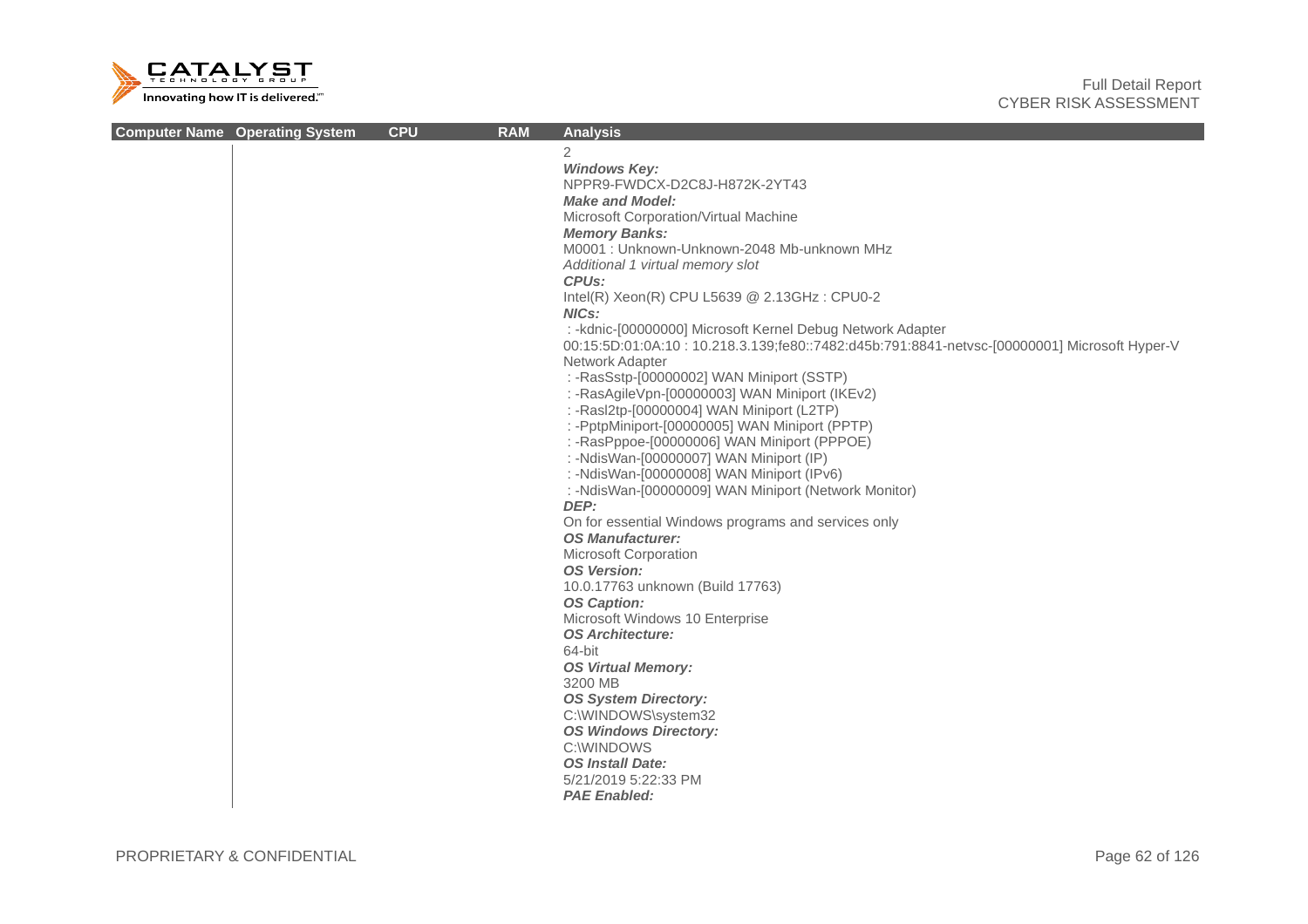

|                           | <b>Computer Name Operating System</b> | <b>CPU</b>                                   | <b>RAM</b> | <b>Analysis</b>                                                                                                                                                                                                                                                                                                                                                                                                                                                                                                                                                                                                                                                                                                                                                                                                                                                                                                                                                                                                                                                                                                                                                                                                                                                                                                                                                                                                                                                                                                                                                                                                                                                                                                                                                                                                                                                                                                                                                                                                                                                                                                                                                                                                                                                                                                                                                                                                                                                                                                                                                                                                                                                                                                                                                                                                                                                               |
|---------------------------|---------------------------------------|----------------------------------------------|------------|-------------------------------------------------------------------------------------------------------------------------------------------------------------------------------------------------------------------------------------------------------------------------------------------------------------------------------------------------------------------------------------------------------------------------------------------------------------------------------------------------------------------------------------------------------------------------------------------------------------------------------------------------------------------------------------------------------------------------------------------------------------------------------------------------------------------------------------------------------------------------------------------------------------------------------------------------------------------------------------------------------------------------------------------------------------------------------------------------------------------------------------------------------------------------------------------------------------------------------------------------------------------------------------------------------------------------------------------------------------------------------------------------------------------------------------------------------------------------------------------------------------------------------------------------------------------------------------------------------------------------------------------------------------------------------------------------------------------------------------------------------------------------------------------------------------------------------------------------------------------------------------------------------------------------------------------------------------------------------------------------------------------------------------------------------------------------------------------------------------------------------------------------------------------------------------------------------------------------------------------------------------------------------------------------------------------------------------------------------------------------------------------------------------------------------------------------------------------------------------------------------------------------------------------------------------------------------------------------------------------------------------------------------------------------------------------------------------------------------------------------------------------------------------------------------------------------------------------------------------------------------|
|                           |                                       |                                              |            | True<br><b>Active Anti-virus: Windows Defender</b><br>Active Anti-spyware: Windows Defender<br><b>Active Firewall: Windows Firewall</b>                                                                                                                                                                                                                                                                                                                                                                                                                                                                                                                                                                                                                                                                                                                                                                                                                                                                                                                                                                                                                                                                                                                                                                                                                                                                                                                                                                                                                                                                                                                                                                                                                                                                                                                                                                                                                                                                                                                                                                                                                                                                                                                                                                                                                                                                                                                                                                                                                                                                                                                                                                                                                                                                                                                                       |
| <b>WRKSTN-</b><br>4PF2ICP | Windows 10 Pro                        | Intel(R)<br>Xeon(R) CPU<br>L5639@<br>2.13GHz |            | 4096 MB Last 5 System Error Msgs:<br>5-25-2019 11:43:21 AM 10028 DCOM was unable to communicate with the computer 10.218.3.254<br>using any of the configured protocols; requested by PID ce0 (C:\Program Files<br>(x86)\RapidFireTools\Server\bin\collectors\wmidispatcher\WmiDispatcherCmdLine.exe), while<br>activating CLSID {8BC3F05E-D86B-11D0-A075-00C04FB68820}.<br>5-25-2019 11:43:19 AM 10028 DCOM was unable to communicate with the computer 10.218.3.253<br>using any of the configured protocols; requested by PID ce0 (C:\Program Files<br>(x86)\RapidFireTools\Server\bin\collectors\wmidispatcher\WmiDispatcherCmdLine.exe), while<br>activating CLSID {8BC3F05E-D86B-11D0-A075-00C04FB68820}.<br>5-25-2019 11:43:19 AM 10028 DCOM was unable to communicate with the computer 10.218.3.252<br>using any of the configured protocols; requested by PID ce0 (C:\Program Files<br>(x86)\RapidFireTools\Server\bin\collectors\wmidispatcher\WmiDispatcherCmdLine.exe), while<br>activating CLSID {8BC3F05E-D86B-11D0-A075-00C04FB68820}.<br>5-25-2019 11:43:17 AM 10028 DCOM was unable to communicate with the computer 10.218.3.250<br>using any of the configured protocols; requested by PID ce0 (C:\Program Files<br>(x86)\RapidFireTools\Server\bin\collectors\wmidispatcher\WmiDispatcherCmdLine.exe), while<br>activating CLSID {8BC3F05E-D86B-11D0-A075-00C04FB68820}.<br>5-25-2019 11:43:17 AM 10028 DCOM was unable to communicate with the computer 10.218.3.251<br>using any of the configured protocols; requested by PID ce0 (C:\Program Files<br>(x86)\RapidFireTools\Server\bin\collectors\wmidispatcher\WmiDispatcherCmdLine.exe), while<br>activating CLSID {8BC3F05E-D86B-11D0-A075-00C04FB68820}.<br><b>Last 5 Application Error Msgs:</b><br>5-25-2019 11:08:28 AM 3221233670 License Activation (slui.exe) failed with the following error code:<br>hr=0x8007139F Command-line arguments: RuleId=eeba1977-569e-4571-b639-<br>7623d8bfecc0;Action=AutoActivate;AppId=55c92734-d682-4d71-983e-<br>d6ec3f16059f;SkuId=2de67392-b7a7-462a-b1ca-<br>108dd189f588;NotificationInterval=1440;Trigger=TimerEvent<br>5-24-2019 11:08:28 AM 3221233670 License Activation (slui.exe) failed with the following error code:<br>hr=0x8007139F Command-line arguments: RuleId=eeba1977-569e-4571-b639-<br>7623d8bfecc0;Action=AutoActivate;AppId=55c92734-d682-4d71-983e-<br>d6ec3f16059f;SkuId=2de67392-b7a7-462a-b1ca-<br>108dd189f588;NotificationInterval=1440;Trigger=TimerEvent<br>5-23-2019 11:10:17 AM 1023 Windows cannot load the extensible counter DLL<br>"C:\WINDOWS\system32\sysmain.dll" (Win32 error code The specified module could not be found.).<br>5-23-2019 11:08:56 AM 3221233670 License Activation (slui.exe) failed with the following error code:<br>hr=0x8007232B Command-line arguments: RuleId=eeba1977-569e-4571-b639- |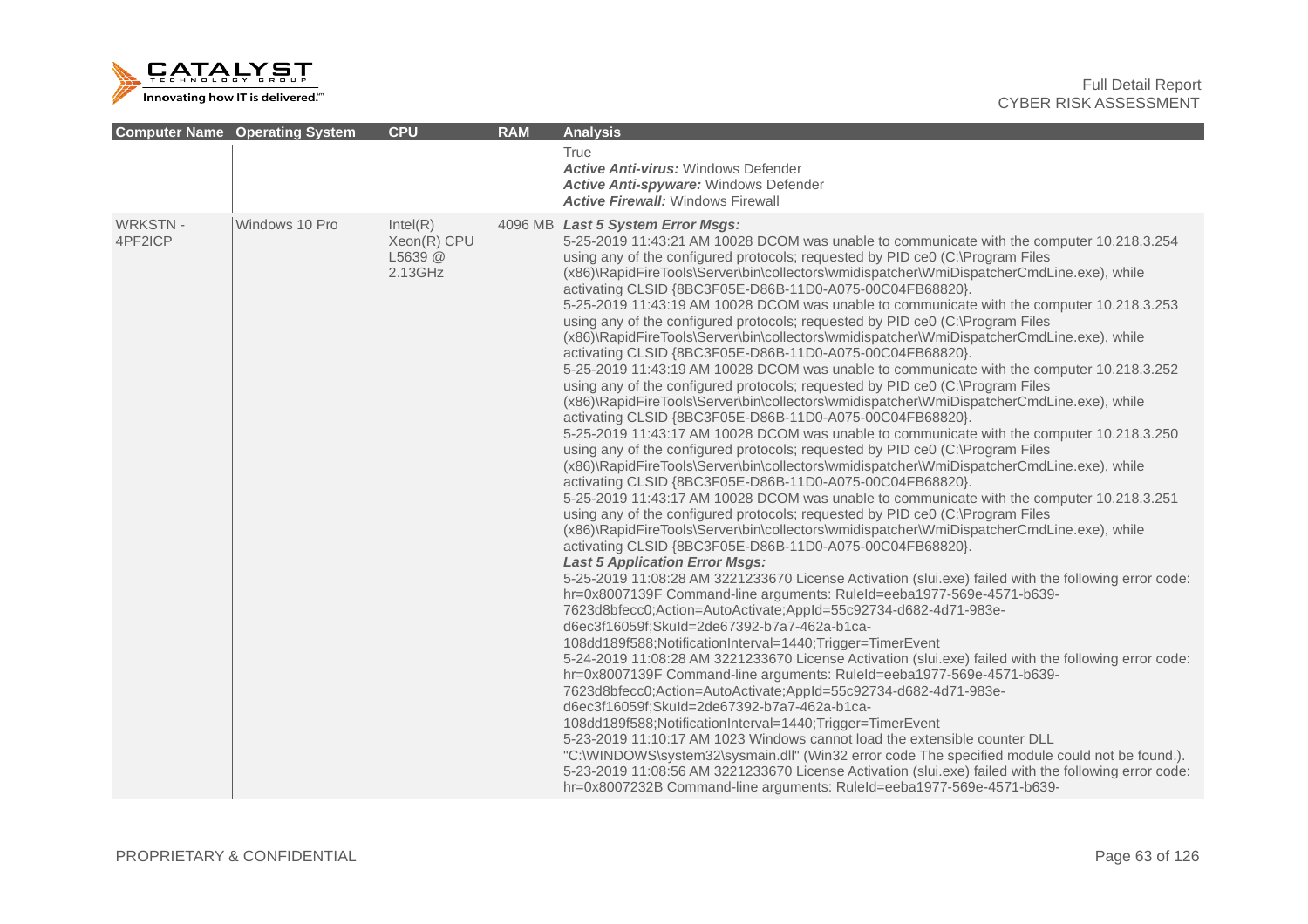

| <b>Computer Name Operating System</b> | <b>CPU</b><br><b>RAM</b> | <b>Analysis</b>                                                                                                                                                                                                                                                                                                                                                                                                                                                                                                                                                                                                                                                                                                                                                                                                                                                                                                                                                                                                                                                                                                                                                                                                                                                                                                                                                                                                                                                                                                                                                                                                                                                                                                                                                                                                                                                                                                           |
|---------------------------------------|--------------------------|---------------------------------------------------------------------------------------------------------------------------------------------------------------------------------------------------------------------------------------------------------------------------------------------------------------------------------------------------------------------------------------------------------------------------------------------------------------------------------------------------------------------------------------------------------------------------------------------------------------------------------------------------------------------------------------------------------------------------------------------------------------------------------------------------------------------------------------------------------------------------------------------------------------------------------------------------------------------------------------------------------------------------------------------------------------------------------------------------------------------------------------------------------------------------------------------------------------------------------------------------------------------------------------------------------------------------------------------------------------------------------------------------------------------------------------------------------------------------------------------------------------------------------------------------------------------------------------------------------------------------------------------------------------------------------------------------------------------------------------------------------------------------------------------------------------------------------------------------------------------------------------------------------------------------|
|                                       |                          | 7623d8bfecc0;Action=AutoActivate;AppId=55c92734-d682-4d71-983e-<br>d6ec3f16059f;SkuId=2de67392-b7a7-462a-b1ca-<br>108dd189f588;NotificationInterval=1440;Trigger=UserLogon;SessionId=3<br>5-22-2019 5:59:22 PM 3221233670 License Activation (slui.exe) failed with the following error code:<br>hr=0x8007139F Command-line arguments: RuleId=eeba1977-569e-4571-b639-<br>7623d8bfecc0;Action=AutoActivate;AppId=55c92734-d682-4d71-983e-<br>d6ec3f16059f;SkuId=2de67392-b7a7-462a-b1ca-<br>108dd189f588;NotificationInterval=1440;Trigger=NetworkAvailable<br><b>Scheduled Tasks:</b><br>OneDrive Standalone Update Task-S-1-5-21-2863277757-1409495948-945877320-1001<br>OneDrive Standalone Update Task-S-1-5-21-585609241-1956372465-2917308619-1108<br>OneDrive Standalone Update Task-S-1-5-21-585609241-1956372465-2917308619-1120<br>OneDrive Standalone Update Task-S-1-5-21-585609241-1956372465-2917308619-1121<br>OneDrive Standalone Update Task-S-1-5-21-585609241-1956372465-2917308619-1122<br><b>Remote Listening Ports:</b><br>RDP (3389/TCP)<br><b>Disk Capacity:</b><br>C: 59.4 GB, 35.06 GB free, 40.98% used<br><b>Service Tag:</b><br>7078-6996-0250-3035-5351-1913-95<br><b>CPU Count:</b><br>$\mathbf 1$<br><b>CPU Core Count:</b><br>$\mathbf{1}$<br><b>Windows Key:</b><br>W269N-WFGWX-YVC9B-4J6C9-T83GX<br><b>Make and Model:</b><br>Microsoft Corporation/Virtual Machine<br><b>Memory Banks:</b><br>M0001: Unknown-Unknown-3968 Mb-unknown MHz<br>M0002: Unknown-Unknown-128 Mb-unknown MHz<br>Additional 1 virtual memory slot<br>CPU <sub>s</sub> :<br>Intel(R) Xeon(R) CPU L5639 @ 2.13GHz : CPU0-1<br>NICs:<br>: - kdnic-[00000000] Microsoft Kernel Debug Network Adapter<br>00:15:5D:01:0A:23:10.218.3.104;fe80::50da:dcd6:471f:2301-netvsc-[00000001] Microsoft Hyper-V<br>Network Adapter<br>DEP:<br>On for essential Windows programs and services only<br><b>OS Manufacturer:</b> |
|                                       |                          |                                                                                                                                                                                                                                                                                                                                                                                                                                                                                                                                                                                                                                                                                                                                                                                                                                                                                                                                                                                                                                                                                                                                                                                                                                                                                                                                                                                                                                                                                                                                                                                                                                                                                                                                                                                                                                                                                                                           |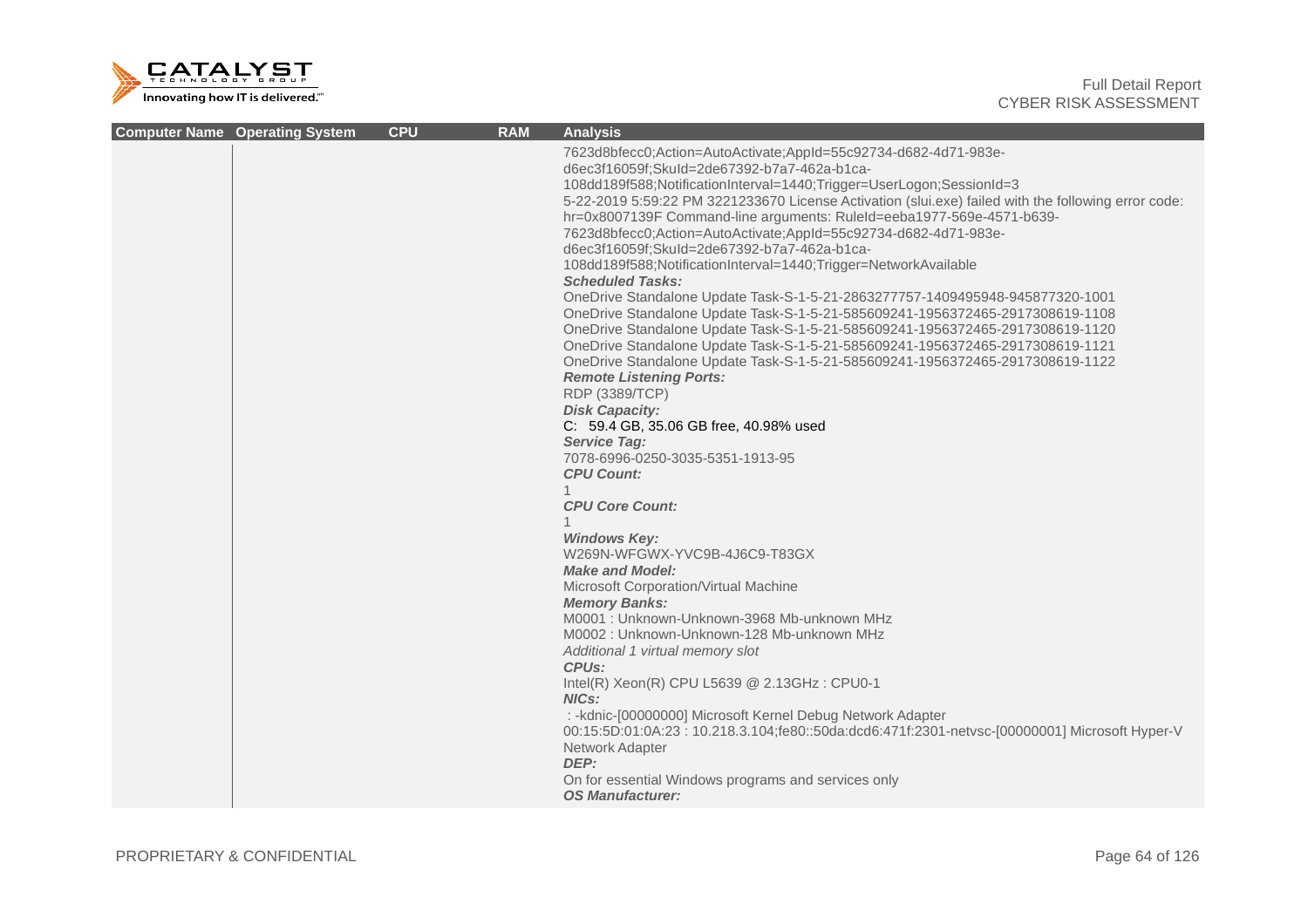

|                           | <b>Computer Name Operating System</b> | <b>CPU</b>                       | <b>RAM</b> | <b>Analysis</b>                                                                                                                                                                                                                                                                                                                                                                                                                                                                                                                                                                                                                                                                                                                                                                                                                                                                                                                                                                                                                                                                                                                                                                                                                                                                                                                                                                                                                                                                                                                                                                    |
|---------------------------|---------------------------------------|----------------------------------|------------|------------------------------------------------------------------------------------------------------------------------------------------------------------------------------------------------------------------------------------------------------------------------------------------------------------------------------------------------------------------------------------------------------------------------------------------------------------------------------------------------------------------------------------------------------------------------------------------------------------------------------------------------------------------------------------------------------------------------------------------------------------------------------------------------------------------------------------------------------------------------------------------------------------------------------------------------------------------------------------------------------------------------------------------------------------------------------------------------------------------------------------------------------------------------------------------------------------------------------------------------------------------------------------------------------------------------------------------------------------------------------------------------------------------------------------------------------------------------------------------------------------------------------------------------------------------------------------|
|                           |                                       |                                  |            | <b>Microsoft Corporation</b><br><b>OS Version:</b><br>10.0.17763 unknown (Build 17763)<br><b>OS Caption:</b><br>Microsoft Windows 10 Pro<br><b>OS Architecture:</b><br>64-bit<br><b>OS Virtual Memory:</b><br>4800 MB<br><b>OS System Directory:</b><br>C:\WINDOWS\system32<br><b>OS Windows Directory:</b><br>C:\WINDOWS<br><b>OS Install Date:</b><br>4/11/2019 6:24:18 PM<br><b>PAE Enabled:</b><br>True<br><b>Active Anti-virus: Windows Defender</b><br>Active Anti-spyware: Windows Defender<br><b>Active Firewall: Windows Firewall</b>                                                                                                                                                                                                                                                                                                                                                                                                                                                                                                                                                                                                                                                                                                                                                                                                                                                                                                                                                                                                                                     |
| <b>WRKSTN-</b><br>534MS45 | Windows 10 Enterprise Intel(R)        | Xeon(R) CPU<br>L5639@<br>2.13GHz |            | 2048 MB Last 5 System Error Msgs:<br>5-25-2019 1:53:14 AM 36874 An TLS 1.0 connection request was received from a remote client<br>application, but none of the cipher suites supported by the client application are supported by the<br>server. The TLS connection request has failed.<br>5-25-2019 1:53:13 AM 36874 An TLS 1.1 connection request was received from a remote client<br>application, but none of the cipher suites supported by the client application are supported by the<br>server. The TLS connection request has failed.<br>5-25-2019 1:53:13 AM 36874 An TLS 1.2 connection request was received from a remote client<br>application, but none of the cipher suites supported by the client application are supported by the<br>server. The TLS connection request has failed.<br>5-24-2019 2:39:41 PM 3221229793 The name "TEST :1d" could not be registered on the interface with<br>IP address 10.218.3.24. The computer with the IP address 10.218.3.20 did not allow the name to be<br>claimed by this computer.<br>5-24-2019 11:27:12 AM 3221229793 The name "TEST :1d" could not be registered on the interface<br>with IP address 10.218.3.24. The computer with the IP address 10.218.3.20 did not allow the name to<br>be claimed by this computer.<br><b>Last 5 Application Error Msgs:</b><br>5-25-2019 10:49:54 AM 3221233670 License Activation (slui.exe) failed with the following error code:<br>hr=0x8007139F Command-line arguments: RuleId=eeba1977-569e-4571-b639-<br>7623d8bfecc0;Action=AutoActivate;AppId=55c92734-d682-4d71-983e- |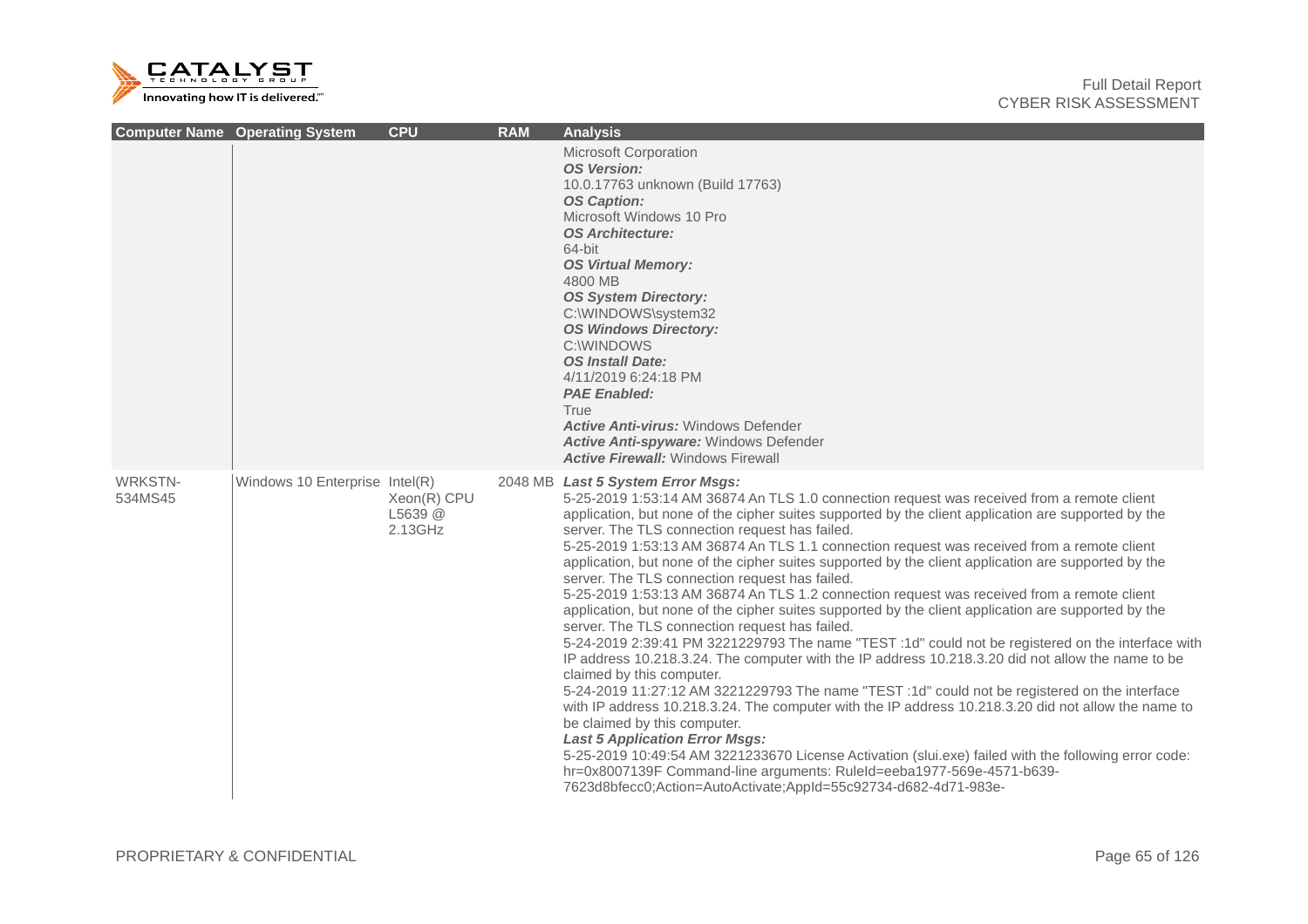

| <b>Computer Name Operating System</b> | <b>CPU</b> | <b>RAM</b> | <b>Analysis</b>                                                                                                                                                                                                                                                                                                                                                                                                                                                                                                                                                                                                                                                                                                                                                                                                                                                                                                                                                                                                                                                                                                                                                                                                                                                                                                                                                                                                                                                                                                                                                                                                                                                                                                                                                                                                                                                                                                                                                                                                                                                                                                                                                                                                                                                                                                                                                                                                                              |
|---------------------------------------|------------|------------|----------------------------------------------------------------------------------------------------------------------------------------------------------------------------------------------------------------------------------------------------------------------------------------------------------------------------------------------------------------------------------------------------------------------------------------------------------------------------------------------------------------------------------------------------------------------------------------------------------------------------------------------------------------------------------------------------------------------------------------------------------------------------------------------------------------------------------------------------------------------------------------------------------------------------------------------------------------------------------------------------------------------------------------------------------------------------------------------------------------------------------------------------------------------------------------------------------------------------------------------------------------------------------------------------------------------------------------------------------------------------------------------------------------------------------------------------------------------------------------------------------------------------------------------------------------------------------------------------------------------------------------------------------------------------------------------------------------------------------------------------------------------------------------------------------------------------------------------------------------------------------------------------------------------------------------------------------------------------------------------------------------------------------------------------------------------------------------------------------------------------------------------------------------------------------------------------------------------------------------------------------------------------------------------------------------------------------------------------------------------------------------------------------------------------------------------|
|                                       |            |            | d6ec3f16059f;SkuId=73111121-5638-40f6-bc11-<br>f1d7b0d64300;NotificationInterval=1440;Trigger=TimerEvent<br>5-24-2019 10:49:57 AM 3221233670 License Activation (slui.exe) failed with the following error code:<br>hr=0x8007139F Command-line arguments: RuleId=eeba1977-569e-4571-b639-<br>7623d8bfecc0;Action=AutoActivate;AppId=55c92734-d682-4d71-983e-<br>d6ec3f16059f;SkuId=73111121-5638-40f6-bc11-<br>f1d7b0d64300;NotificationInterval=1440;Trigger=TimerEvent<br>5-23-2019 10:52:05 AM 1023 Windows cannot load the extensible counter DLL<br>"C:\WINDOWS\system32\sysmain.dll" (Win32 error code The specified module could not be found.).<br>5-23-2019 10:49:55 AM 3221233670 License Activation (slui.exe) failed with the following error code:<br>hr=0x8007232B Command-line arguments: RuleId=eeba1977-569e-4571-b639-<br>7623d8bfecc0;Action=AutoActivate;AppId=55c92734-d682-4d71-983e-<br>d6ec3f16059f;SkuId=73111121-5638-40f6-bc11-<br>f1d7b0d64300;NotificationInterval=1440;Trigger=UserLogon;SessionId=3<br>5-22-2019 5:58:54 PM 3221233670 License Activation (slui.exe) failed with the following error code:<br>hr=0x8007232B Command-line arguments: RuleId=eeba1977-569e-4571-b639-<br>7623d8bfecc0;Action=AutoActivate;AppId=55c92734-d682-4d71-983e-<br>d6ec3f16059f;SkuId=73111121-5638-40f6-bc11-<br>f1d7b0d64300;NotificationInterval=1440;Trigger=UserLogon;SessionId=1<br><b>Scheduled Tasks:</b><br>OneDrive Standalone Update Task-S-1-5-21-1094464529-1590859045-2200796133-1001<br>OneDrive Standalone Update Task-S-1-5-21-533726431-4197356023-3979154932-1184<br>OneDrive Standalone Update Task-S-1-5-21-585609241-1956372465-2917308619-1108<br>OneDrive Standalone Update Task-S-1-5-21-585609241-1956372465-2917308619-1116<br>OneDrive Standalone Update Task-S-1-5-21-585609241-1956372465-2917308619-1119<br>OneDrive Standalone Update Task-S-1-5-21-585609241-1956372465-2917308619-1122<br>User Feed Synchronization-{167A23F6-422E-41FB-BB92-C951CF2135B7}<br>User_Feed_Synchronization-{3AB356AE-8091-4822-A930-641FFD3A6A2A}<br><b>Remote Listening Ports:</b><br>RDP (3389/TCP)<br><b>Disk Capacity:</b><br>C: 126.45 GB, 79.73 GB free, 36.95% used<br><b>Service Tag:</b><br>8931-8235-2491-4972-5535-9512-10<br><b>CPU Count:</b><br>$\mathbf{1}$<br><b>CPU Core Count:</b><br>$\mathcal{P}$<br><b>Windows Key:</b><br>NPPR9-FWDCX-D2C8J-H872K-2YT43<br><b>Make and Model:</b> |
|                                       |            |            |                                                                                                                                                                                                                                                                                                                                                                                                                                                                                                                                                                                                                                                                                                                                                                                                                                                                                                                                                                                                                                                                                                                                                                                                                                                                                                                                                                                                                                                                                                                                                                                                                                                                                                                                                                                                                                                                                                                                                                                                                                                                                                                                                                                                                                                                                                                                                                                                                                              |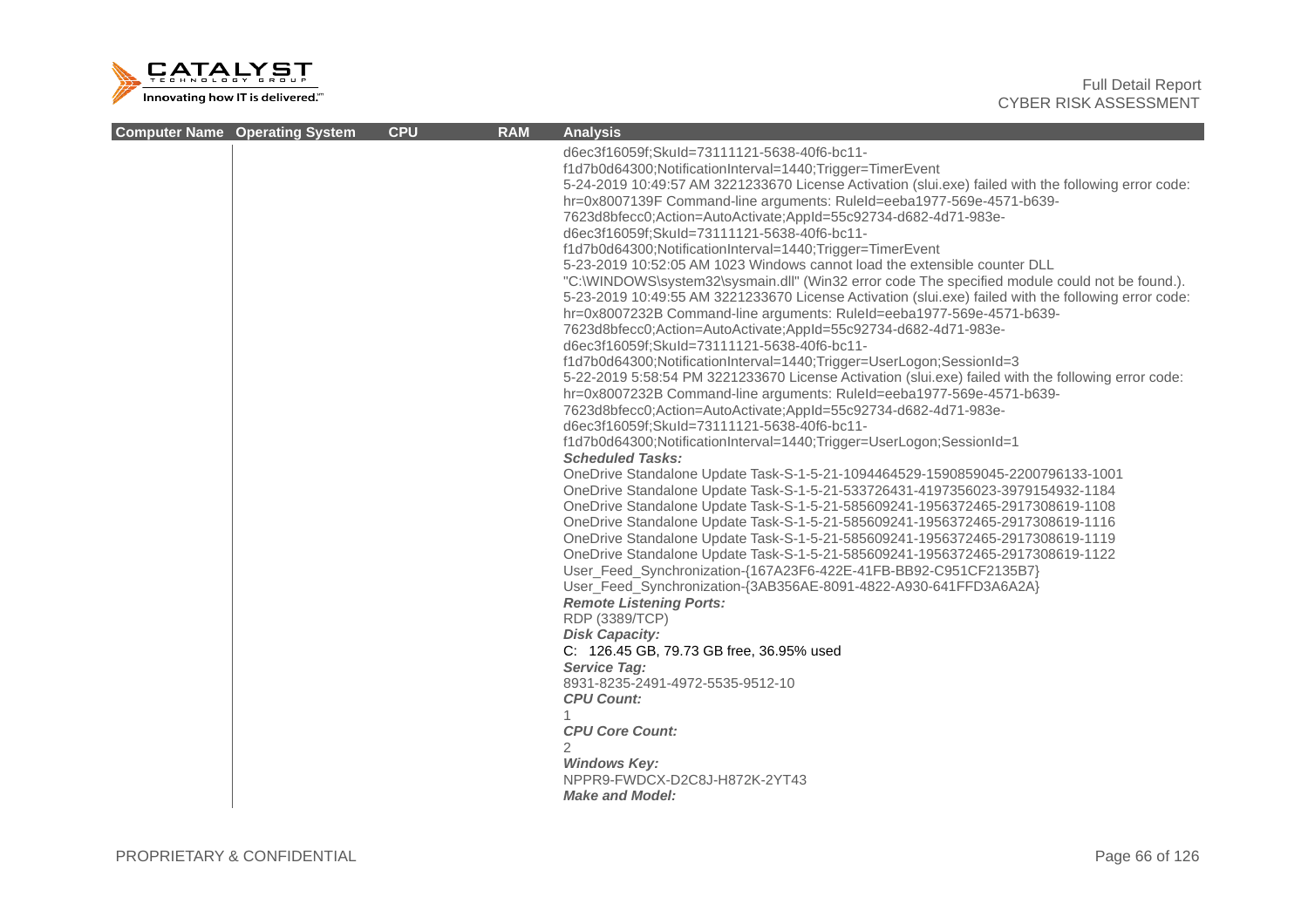

| <b>Computer Name Operating System</b> | <b>CPU</b> | <b>RAM</b> | <b>Analysis</b>                                                                                                |
|---------------------------------------|------------|------------|----------------------------------------------------------------------------------------------------------------|
|                                       |            |            | Microsoft Corporation/Virtual Machine                                                                          |
|                                       |            |            | <b>Memory Banks:</b>                                                                                           |
|                                       |            |            | M0001: Unknown-Unknown-2048 Mb-unknown MHz                                                                     |
|                                       |            |            | Additional 1 virtual memory slot                                                                               |
|                                       |            |            | CPU <sub>s</sub> :                                                                                             |
|                                       |            |            | Intel(R) Xeon(R) CPU L5639 @ 2.13GHz : CPU0-2                                                                  |
|                                       |            |            | NICs:                                                                                                          |
|                                       |            |            | : - kdnic-[00000000] Microsoft Kernel Debug Network Adapter                                                    |
|                                       |            |            | 00:15:5D:01:0A:0F:10.218.3.24;fe80::60dc:11d2:7a3b:1c04-netvsc-[00000001] Microsoft Hyper-V<br>Network Adapter |
|                                       |            |            |                                                                                                                |
|                                       |            |            | : -RasSstp-[00000002] WAN Miniport (SSTP)<br>: -RasAgileVpn-[00000003] WAN Miniport (IKEv2)                    |
|                                       |            |            | : - Rasl2tp-[00000004] WAN Miniport (L2TP)                                                                     |
|                                       |            |            | : - PptpMiniport-[00000005] WAN Miniport (PPTP)                                                                |
|                                       |            |            | : - RasPppoe-[00000006] WAN Miniport (PPPOE)                                                                   |
|                                       |            |            | : -NdisWan-[00000007] WAN Miniport (IP)                                                                        |
|                                       |            |            | : -NdisWan-[00000008] WAN Miniport (IPv6)                                                                      |
|                                       |            |            | : -NdisWan-[00000009] WAN Miniport (Network Monitor)                                                           |
|                                       |            |            | DEP:                                                                                                           |
|                                       |            |            | On for essential Windows programs and services only                                                            |
|                                       |            |            | <b>OS Manufacturer:</b>                                                                                        |
|                                       |            |            | <b>Microsoft Corporation</b>                                                                                   |
|                                       |            |            | <b>OS Version:</b>                                                                                             |
|                                       |            |            | 10.0.17763 unknown (Build 17763)                                                                               |
|                                       |            |            | <b>OS Caption:</b>                                                                                             |
|                                       |            |            | Microsoft Windows 10 Enterprise                                                                                |
|                                       |            |            | <b>OS Architecture:</b>                                                                                        |
|                                       |            |            | 64-bit                                                                                                         |
|                                       |            |            | <b>OS Virtual Memory:</b>                                                                                      |
|                                       |            |            | 3200 MB                                                                                                        |
|                                       |            |            | <b>OS System Directory:</b>                                                                                    |
|                                       |            |            | C:\WINDOWS\system32                                                                                            |
|                                       |            |            | <b>OS Windows Directory:</b>                                                                                   |
|                                       |            |            | C:\WINDOWS                                                                                                     |
|                                       |            |            | <b>OS Install Date:</b>                                                                                        |
|                                       |            |            | 5/20/2019 1:33:57 PM                                                                                           |
|                                       |            |            | <b>PAE Enabled:</b><br>True                                                                                    |
|                                       |            |            | <b>Active Anti-virus: Windows Defender</b>                                                                     |
|                                       |            |            | Active Anti-spyware: Windows Defender                                                                          |
|                                       |            |            | <b>Active Firewall: Windows Firewall</b>                                                                       |
|                                       |            |            |                                                                                                                |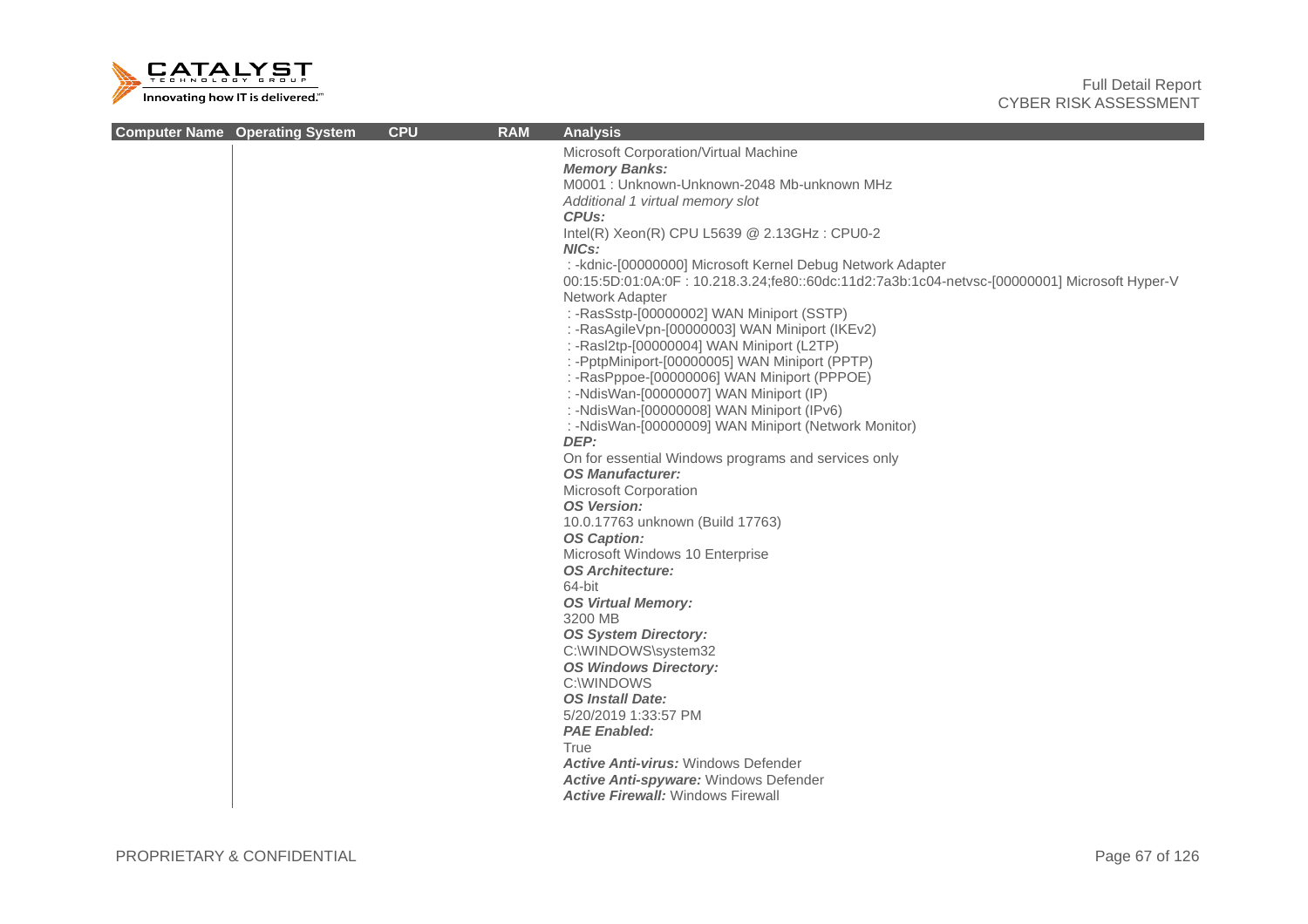

|                           | <b>Computer Name Operating System</b> | <b>CPU</b>                        | <b>RAM</b> | <b>Analysis</b>                                                                                                                                                                                                                                                                                                                                                                                                                                                                                                                                                                                                                                                                                                                                                                                                                                                                                                                                                                                                                                                                                                                                                                                                                                                                                                                                                                                                                                                                                                                                                                                                                                                                                                                                                                                                                                                                                                                                                                                                                                                                                                                                                                                                                                                                                                                                                                                                                                                                                                                                                                                                                                                                                                                                                                                                                                                                                                                                                                              |
|---------------------------|---------------------------------------|-----------------------------------|------------|----------------------------------------------------------------------------------------------------------------------------------------------------------------------------------------------------------------------------------------------------------------------------------------------------------------------------------------------------------------------------------------------------------------------------------------------------------------------------------------------------------------------------------------------------------------------------------------------------------------------------------------------------------------------------------------------------------------------------------------------------------------------------------------------------------------------------------------------------------------------------------------------------------------------------------------------------------------------------------------------------------------------------------------------------------------------------------------------------------------------------------------------------------------------------------------------------------------------------------------------------------------------------------------------------------------------------------------------------------------------------------------------------------------------------------------------------------------------------------------------------------------------------------------------------------------------------------------------------------------------------------------------------------------------------------------------------------------------------------------------------------------------------------------------------------------------------------------------------------------------------------------------------------------------------------------------------------------------------------------------------------------------------------------------------------------------------------------------------------------------------------------------------------------------------------------------------------------------------------------------------------------------------------------------------------------------------------------------------------------------------------------------------------------------------------------------------------------------------------------------------------------------------------------------------------------------------------------------------------------------------------------------------------------------------------------------------------------------------------------------------------------------------------------------------------------------------------------------------------------------------------------------------------------------------------------------------------------------------------------------|
| <b>WRKSTN-</b><br>85BJGJT | Windows 10 Enterprise Intel(R)        | Xeon(R) CPU<br>L5639 @<br>2.13GHz |            | 2048 MB Last 5 System Error Msgs:<br>5-25-2019 5:09:53 PM 3221229793 The name "TEST :1d" could not be registered on the interface with<br>IP address 10.218.3.22. The computer with the IP address 10.218.3.20 did not allow the name to be<br>claimed by this computer.<br>5-25-2019 5:04:43 PM 3221229793 The name "TEST :1d" could not be registered on the interface with<br>IP address 10.218.3.22. The computer with the IP address 10.218.3.20 did not allow the name to be<br>claimed by this computer.<br>5-25-2019 5:04:43 PM 3221233481 The browser was unable to promote itself to master browser. The<br>computer that currently believes it is the master browser is wrkstn-U1K3NAF.<br>5-25-2019 1:53:13 AM 36874 An TLS 1.0 connection request was received from a remote client<br>application, but none of the cipher suites supported by the client application are supported by the<br>server. The TLS connection request has failed.<br>5-25-2019 1:53:13 AM 36874 An TLS 1.1 connection request was received from a remote client<br>application, but none of the cipher suites supported by the client application are supported by the<br>server. The TLS connection request has failed.<br><b>Last 5 Application Error Msgs:</b><br>5-25-2019 9:41:27 AM 3221233670 License Activation (slui.exe) failed with the following error code:<br>hr=0x8007139F Command-line arguments: RuleId=eeba1977-569e-4571-b639-<br>7623d8bfecc0;Action=AutoActivate;AppId=55c92734-d682-4d71-983e-<br>d6ec3f16059f;SkuId=73111121-5638-40f6-bc11-<br>f1d7b0d64300;NotificationInterval=1440;Trigger=TimerEvent<br>5-24-2019 9:41:27 AM 3221233670 License Activation (slui.exe) failed with the following error code:<br>hr=0x8007139F Command-line arguments: RuleId=eeba1977-569e-4571-b639-<br>7623d8bfecc0;Action=AutoActivate;AppId=55c92734-d682-4d71-983e-<br>d6ec3f16059f;SkuId=73111121-5638-40f6-bc11-<br>f1d7b0d64300;NotificationInterval=1440;Trigger=TimerEvent<br>5-23-2019 9:41:30 AM 3221233670 License Activation (slui.exe) failed with the following error code:<br>hr=0x8007232B Command-line arguments: RuleId=eeba1977-569e-4571-b639-<br>7623d8bfecc0;Action=AutoActivate;AppId=55c92734-d682-4d71-983e-<br>d6ec3f16059f;SkuId=73111121-5638-40f6-bc11-<br>f1d7b0d64300;NotificationInterval=1440;Trigger=UserLogon;SessionId=5<br>5-23-2019 7:00:32 AM 3221233670 License Activation (slui.exe) failed with the following error code:<br>hr=0x8007232B Command-line arguments: RuleId=eeba1977-569e-4571-b639-<br>7623d8bfecc0;Action=AutoActivate;AppId=55c92734-d682-4d71-983e-<br>d6ec3f16059f;SkuId=73111121-5638-40f6-bc11-<br>f1d7b0d64300;NotificationInterval=1440;Trigger=UserLogon;SessionId=4<br>5-22-2019 6:23:35 PM 1023 Windows cannot load the extensible counter DLL<br>"C:\WINDOWS\system32\sysmain.dll" (Win32 error code The specified module could not be found.).<br><b>Scheduled Tasks:</b><br>bef50a55-c49c-4aa8-b202-8ba04f7c9c92 |
|                           |                                       |                                   |            | OneDrive Standalone Update Task-S-1-5-21-2499175572-3614812111-997768149-1001                                                                                                                                                                                                                                                                                                                                                                                                                                                                                                                                                                                                                                                                                                                                                                                                                                                                                                                                                                                                                                                                                                                                                                                                                                                                                                                                                                                                                                                                                                                                                                                                                                                                                                                                                                                                                                                                                                                                                                                                                                                                                                                                                                                                                                                                                                                                                                                                                                                                                                                                                                                                                                                                                                                                                                                                                                                                                                                |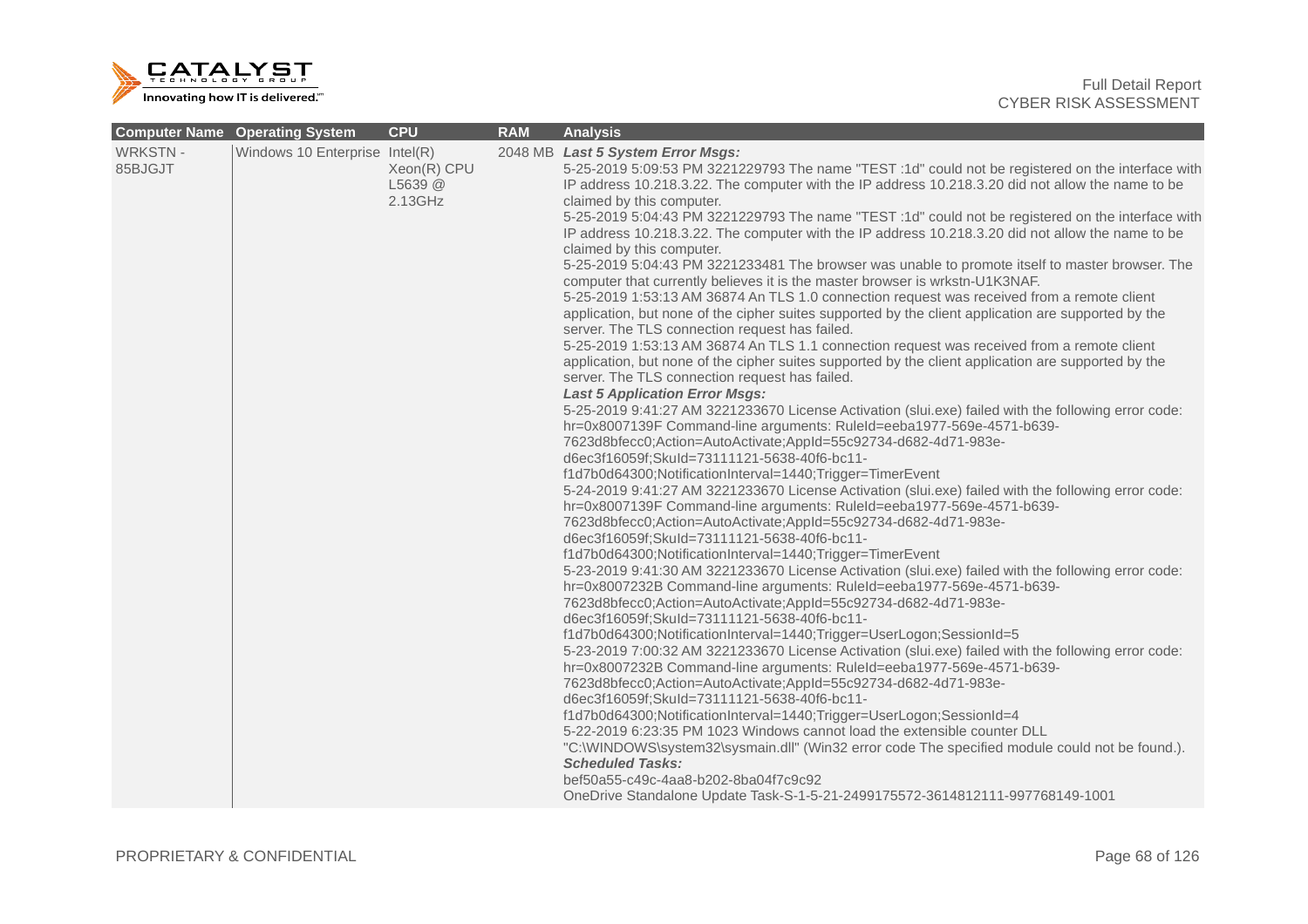

| <b>Computer Name Operating System</b> | <b>CPU</b> | <b>RAM</b> | <b>Analysis</b>                                                                                                                                                                                                                                                                                                                                                                                                                                                                                                                                                                                                                                                                                                                                                                                                                                                                                                                                                                                                                                                                                                                                                                                                                                                                                                                                                                                                                                                                                                                                                                                                                              |
|---------------------------------------|------------|------------|----------------------------------------------------------------------------------------------------------------------------------------------------------------------------------------------------------------------------------------------------------------------------------------------------------------------------------------------------------------------------------------------------------------------------------------------------------------------------------------------------------------------------------------------------------------------------------------------------------------------------------------------------------------------------------------------------------------------------------------------------------------------------------------------------------------------------------------------------------------------------------------------------------------------------------------------------------------------------------------------------------------------------------------------------------------------------------------------------------------------------------------------------------------------------------------------------------------------------------------------------------------------------------------------------------------------------------------------------------------------------------------------------------------------------------------------------------------------------------------------------------------------------------------------------------------------------------------------------------------------------------------------|
|                                       |            |            | OneDrive Standalone Update Task-S-1-5-21-533726431-4197356023-3979154932-1195<br>OneDrive Standalone Update Task-S-1-5-21-585609241-1956372465-2917308619-1108<br>OneDrive Standalone Update Task-S-1-5-21-585609241-1956372465-2917308619-1116<br>OneDrive Standalone Update Task-S-1-5-21-585609241-1956372465-2917308619-1118<br>OneDrive Standalone Update Task-S-1-5-21-585609241-1956372465-2917308619-1120<br>OneDrive Standalone Update Task-S-1-5-21-585609241-1956372465-2917308619-1122<br>User_Feed_Synchronization-{664438F2-E2C0-4E38-B7EE-12BE2AA5B0FE}<br><b>Remote Listening Ports:</b><br>RDP (3389/TCP)<br><b>Disk Capacity:</b><br>C: 39.45 GB, 3.05 GB free, 92.27% used<br><b>Service Tag:</b><br>2943-3191-9505-3630-7548-2421-37<br><b>CPU Count:</b><br>$\mathbf{1}$<br><b>CPU Core Count:</b><br><b>Windows Key:</b><br>NPPR9-FWDCX-D2C8J-H872K-2YT43<br><b>Make and Model:</b><br>Microsoft Corporation/Virtual Machine<br><b>Memory Banks:</b><br>M0001: Unknown-Unknown-2048 Mb-unknown MHz<br>Additional 1 virtual memory slot<br>CPU <sub>s</sub> :<br>Intel(R) Xeon(R) CPU L5639 @ 2.13GHz : CPU0-2<br>NICs:<br>: - kdnic-[00000000] Microsoft Kernel Debug Network Adapter<br>00:15:5D:01:0A:0E: 10.218.3.22;fe80::1d0e:80c:a0ad:76e4-netvsc-[00000001] Microsoft Hyper-V<br>Network Adapter<br>DEP:<br>On for essential Windows programs and services only<br><b>OS Manufacturer:</b><br><b>Microsoft Corporation</b><br><b>OS Version:</b><br>10.0.17763 unknown (Build 17763)<br><b>OS Caption:</b><br>Microsoft Windows 10 Enterprise<br><b>OS Architecture:</b><br>64-bit<br><b>OS Virtual Memory:</b> |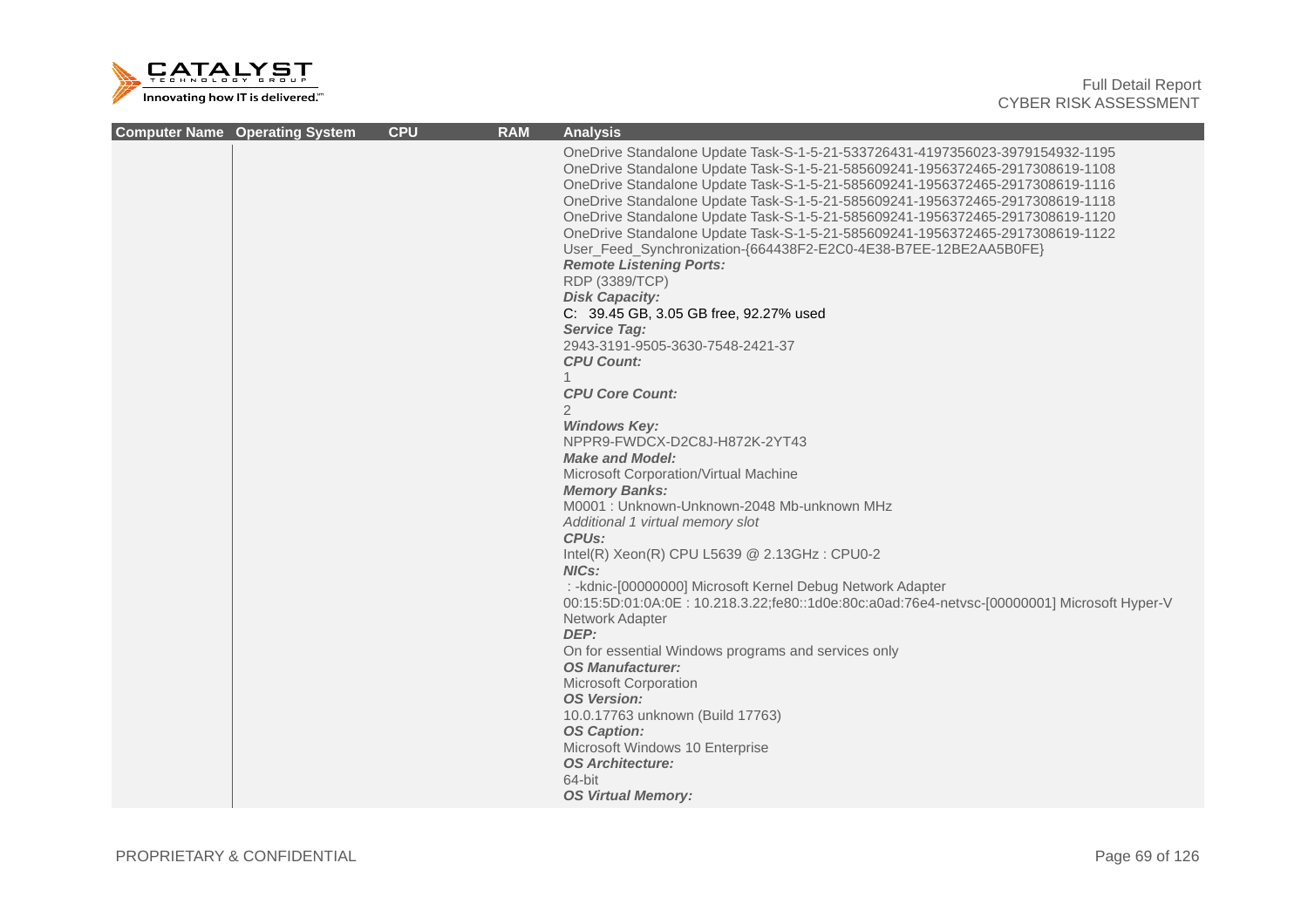

|                                  | <b>Computer Name Operating System</b> | <b>CPU</b>                        | <b>RAM</b> | <b>Analysis</b>                                                                                                                                                                                                                                                                                                                                                                                                                                                                                                                                                                                                                                                                                                                                                                                                                                                                                                                                                                                                                                                                                                                                                                                                                                                                                                                                                                                                                                                                                                                                                                                                                                                                                                                                                                                                                                                                                                                                                                                                                                                                                                                                                                                |
|----------------------------------|---------------------------------------|-----------------------------------|------------|------------------------------------------------------------------------------------------------------------------------------------------------------------------------------------------------------------------------------------------------------------------------------------------------------------------------------------------------------------------------------------------------------------------------------------------------------------------------------------------------------------------------------------------------------------------------------------------------------------------------------------------------------------------------------------------------------------------------------------------------------------------------------------------------------------------------------------------------------------------------------------------------------------------------------------------------------------------------------------------------------------------------------------------------------------------------------------------------------------------------------------------------------------------------------------------------------------------------------------------------------------------------------------------------------------------------------------------------------------------------------------------------------------------------------------------------------------------------------------------------------------------------------------------------------------------------------------------------------------------------------------------------------------------------------------------------------------------------------------------------------------------------------------------------------------------------------------------------------------------------------------------------------------------------------------------------------------------------------------------------------------------------------------------------------------------------------------------------------------------------------------------------------------------------------------------------|
|                                  |                                       |                                   |            | 3200 MB<br><b>OS System Directory:</b><br>C:\WINDOWS\system32<br><b>OS Windows Directory:</b><br>C:\WINDOWS<br><b>OS Install Date:</b><br>5/21/2019 5:57:44 PM<br><b>PAE Enabled:</b><br>True<br><b>Active Anti-virus: Windows Defender</b><br><b>Active Anti-spyware: Windows Defender</b><br><b>Active Firewall: Windows Firewall</b>                                                                                                                                                                                                                                                                                                                                                                                                                                                                                                                                                                                                                                                                                                                                                                                                                                                                                                                                                                                                                                                                                                                                                                                                                                                                                                                                                                                                                                                                                                                                                                                                                                                                                                                                                                                                                                                        |
| <b>WRKSTN-</b><br><b>BDJFFLG</b> | Windows 10 Enterprise Intel(R)        | Xeon(R) CPU<br>L5639 @<br>2.13GHz |            | 4096 MB Last 5 System Error Msgs:<br>5-25-2019 2:15:17 AM 36874 An TLS 1.0 connection request was received from a remote client<br>application, but none of the cipher suites supported by the client application are supported by the<br>server. The TLS connection request has failed.<br>5-25-2019 2:15:16 AM 36874 An TLS 1.1 connection request was received from a remote client<br>application, but none of the cipher suites supported by the client application are supported by the<br>server. The TLS connection request has failed.<br>5-25-2019 2:15:16 AM 36874 An TLS 1.2 connection request was received from a remote client<br>application, but none of the cipher suites supported by the client application are supported by the<br>server. The TLS connection request has failed.<br>5-24-2019 2:50:56 PM 10028 DCOM was unable to communicate with the computer 10.218.3.254<br>using any of the configured protocols; requested by PID 2730 (C:\Program Files<br>(x86)\RapidFireTools\Server\bin\collectors\wmidispatcher\WmiDispatcherCmdLine.exe), while<br>activating CLSID {8BC3F05E-D86B-11D0-A075-00C04FB68820}.<br>5-24-2019 2:50:55 PM 10028 DCOM was unable to communicate with the computer 10.218.3.253<br>using any of the configured protocols; requested by PID 2730 (C:\Program Files<br>(x86)\RapidFireTools\Server\bin\collectors\wmidispatcher\WmiDispatcherCmdLine.exe), while<br>activating CLSID {8BC3F05E-D86B-11D0-A075-00C04FB68820}.<br><b>Last 5 Application Error Msgs:</b><br>5-25-2019 8:34:18 AM 3221233670 License Activation (slui.exe) failed with the following error code:<br>hr=0x8007139F Command-line arguments: RuleId=eeba1977-569e-4571-b639-<br>7623d8bfecc0;Action=AutoActivate;AppId=55c92734-d682-4d71-983e-<br>d6ec3f16059f;SkuId=73111121-5638-40f6-bc11-<br>f1d7b0d64300;NotificationInterval=1440;Trigger=TimerEvent<br>5-24-2019 8:34:18 AM 3221233670 License Activation (slui.exe) failed with the following error code:<br>hr=0x8007139F Command-line arguments: RuleId=eeba1977-569e-4571-b639-<br>7623d8bfecc0;Action=AutoActivate;AppId=55c92734-d682-4d71-983e-<br>d6ec3f16059f;SkuId=73111121-5638-40f6-bc11- |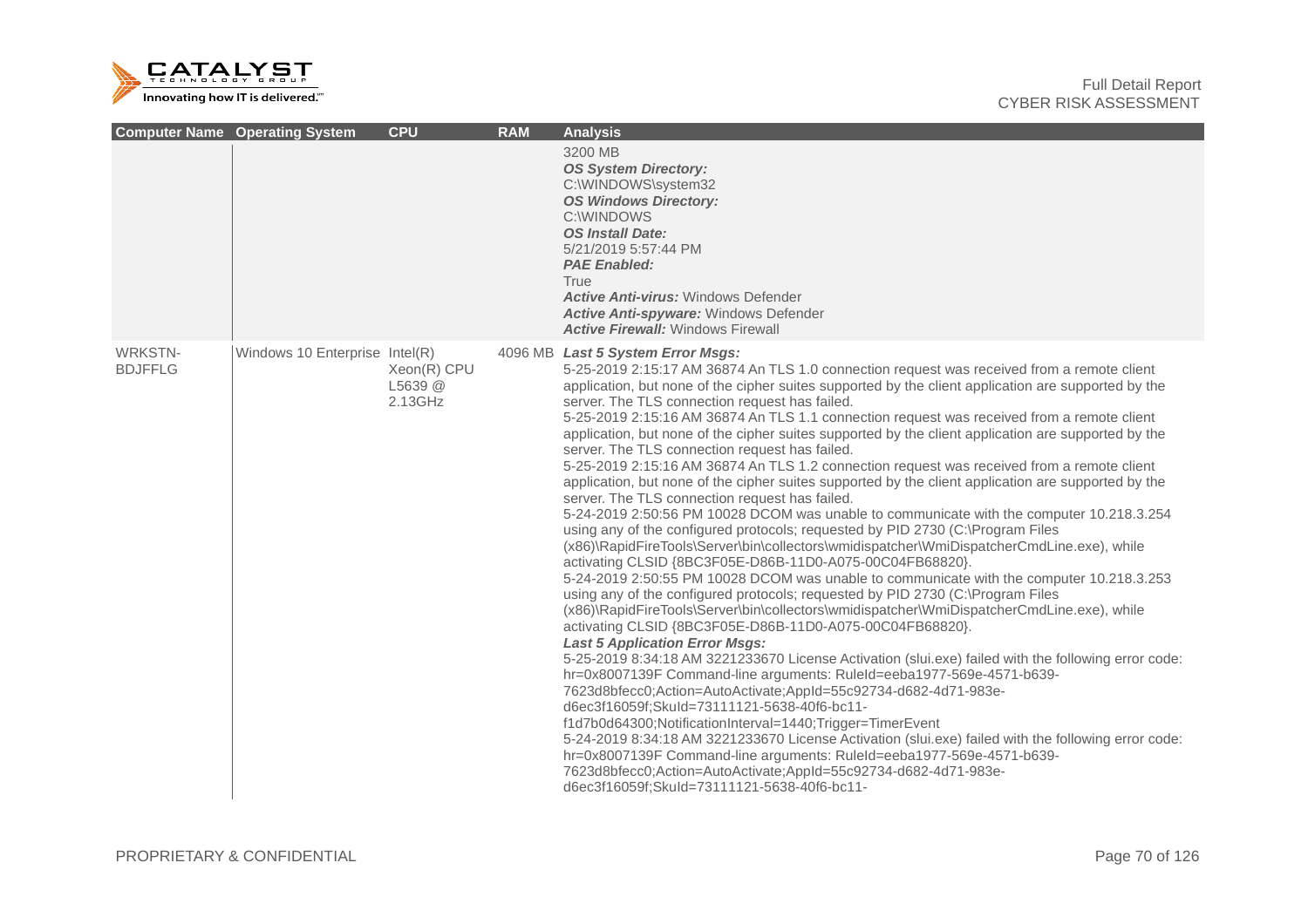

| <b>Computer Name Operating System</b> | <b>CPU</b> | <b>RAM</b> | <b>Analysis</b>                                                                                                                                                                                                                                                                                                                                                                                                                                                                                                                                                                                                                                                                                                                                                                                                                                                                                                                                                                                                                                                                                                                                                                                                                                                                                                                                                                                                                                                                                                                                                                                                                                                                                                                                                                                                                                                                                                                                                                                                                                                                                                                                                                                                                                                                                                                                           |
|---------------------------------------|------------|------------|-----------------------------------------------------------------------------------------------------------------------------------------------------------------------------------------------------------------------------------------------------------------------------------------------------------------------------------------------------------------------------------------------------------------------------------------------------------------------------------------------------------------------------------------------------------------------------------------------------------------------------------------------------------------------------------------------------------------------------------------------------------------------------------------------------------------------------------------------------------------------------------------------------------------------------------------------------------------------------------------------------------------------------------------------------------------------------------------------------------------------------------------------------------------------------------------------------------------------------------------------------------------------------------------------------------------------------------------------------------------------------------------------------------------------------------------------------------------------------------------------------------------------------------------------------------------------------------------------------------------------------------------------------------------------------------------------------------------------------------------------------------------------------------------------------------------------------------------------------------------------------------------------------------------------------------------------------------------------------------------------------------------------------------------------------------------------------------------------------------------------------------------------------------------------------------------------------------------------------------------------------------------------------------------------------------------------------------------------------------|
|                                       |            |            | f1d7b0d64300;NotificationInterval=1440;Trigger=TimerEvent<br>5-23-2019 8:34:18 AM 3221233670 License Activation (slui.exe) failed with the following error code:<br>hr=0x8007232B Command-line arguments: RuleId=eeba1977-569e-4571-b639-<br>7623d8bfecc0;Action=AutoActivate;AppId=55c92734-d682-4d71-983e-<br>d6ec3f16059f;SkuId=73111121-5638-40f6-bc11-<br>f1d7b0d64300;NotificationInterval=1440;Trigger=UserLogon;SessionId=4<br>5-23-2019 6:53:24 AM 1023 Windows cannot load the extensible counter DLL<br>"C:\WINDOWS\system32\sysmain.dll" (Win32 error code The specified module could not be found.).<br>5-23-2019 6:52:41 AM 3221233670 License Activation (slui.exe) failed with the following error code:<br>hr=0x8007232B Command-line arguments: RuleId=eeba1977-569e-4571-b639-<br>7623d8bfecc0;Action=AutoActivate;AppId=55c92734-d682-4d71-983e-<br>d6ec3f16059f;SkuId=73111121-5638-40f6-bc11-<br>f1d7b0d64300;NotificationInterval=1440;Trigger=UserLogon;SessionId=3<br><b>Scheduled Tasks:</b><br>OneDrive Standalone Update Task-S-1-5-21-1774283893-3383652566-4172051099-1001<br>OneDrive Standalone Update Task-S-1-5-21-533726431-4197356023-3979154932-1105<br>OneDrive Standalone Update Task-S-1-5-21-533726431-4197356023-3979154932-1199<br>OneDrive Standalone Update Task-S-1-5-21-585609241-1956372465-2917308619-1108<br>OneDrive Standalone Update Task-S-1-5-21-585609241-1956372465-2917308619-1116<br>OneDrive Standalone Update Task-S-1-5-21-585609241-1956372465-2917308619-1117<br>OneDrive Standalone Update Task-S-1-5-21-585609241-1956372465-2917308619-1118<br>OneDrive Standalone Update Task-S-1-5-21-585609241-1956372465-2917308619-1120<br>OneDrive Standalone Update Task-S-1-5-21-585609241-1956372465-2917308619-1122<br>User_Feed_Synchronization-{27C9B9EB-B4A4-4A9C-8CC7-DA55D327B75E}<br><b>Remote Listening Ports:</b><br>RDP (3389/TCP)<br><b>Disk Capacity:</b><br>C: 126.45 GB, 76.8 GB free, 39.26% used<br><b>Service Tag:</b><br>2347-5310-8194-8611-8222-5186-43<br><b>CPU Count:</b><br>$\mathbf{1}$<br><b>CPU Core Count:</b><br>4<br><b>Windows Key:</b><br>NPPR9-FWDCX-D2C8J-H872K-2YT43<br><b>Make and Model:</b><br>Microsoft Corporation/Virtual Machine<br><b>Memory Banks:</b><br>M0001: Unknown-Unknown-3968 Mb-unknown MHz<br>M0002: Unknown-Unknown-128 Mb-unknown MHz |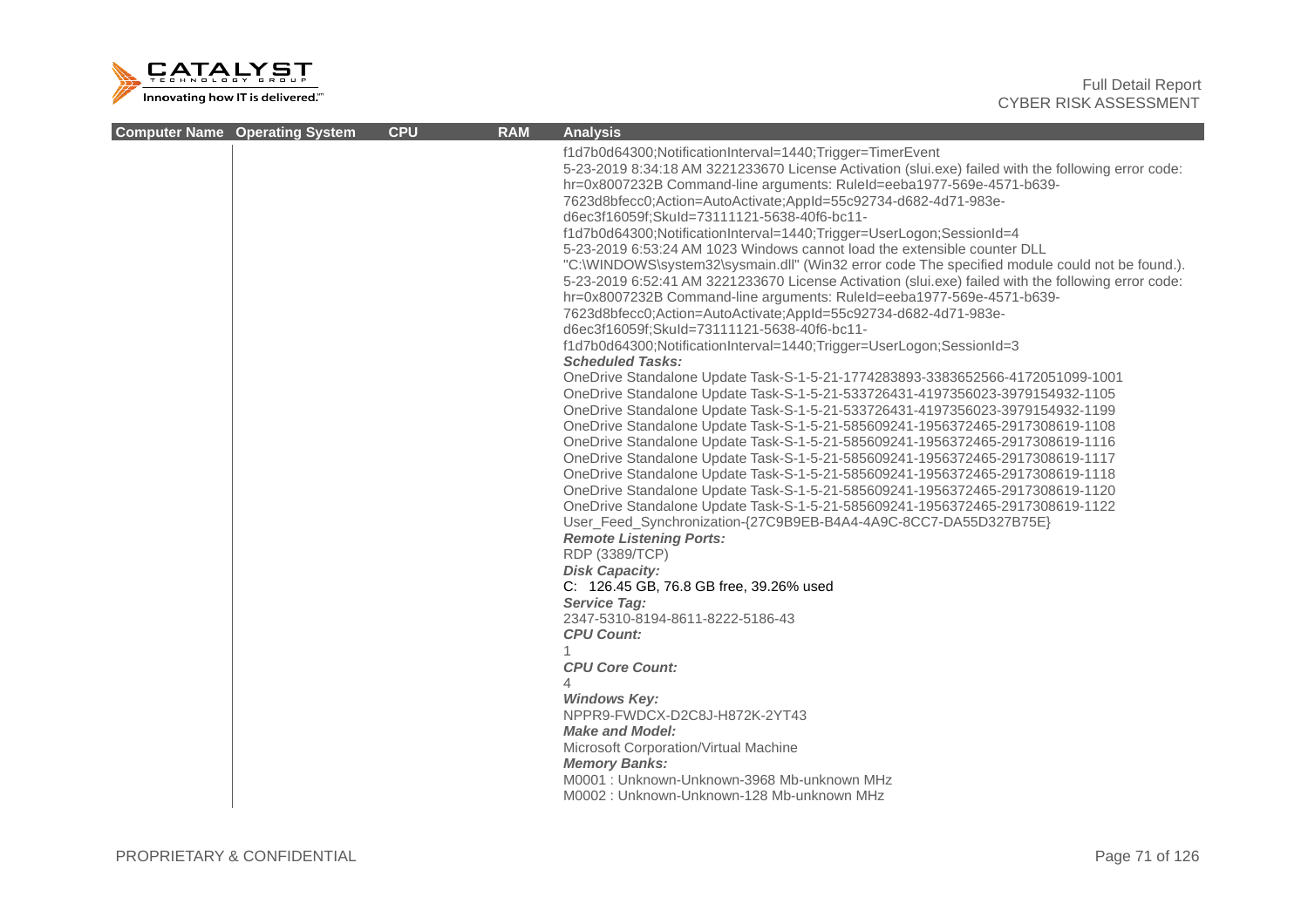

|                           | <b>Computer Name Operating System</b> | <b>CPU</b>                       | <b>RAM</b> | <b>Analysis</b>                                                                                                                                                                                                                                                                                                                                                                                                                                                                                                                                                                                                                                                                                                                                                                                                                                                                                                                                                     |
|---------------------------|---------------------------------------|----------------------------------|------------|---------------------------------------------------------------------------------------------------------------------------------------------------------------------------------------------------------------------------------------------------------------------------------------------------------------------------------------------------------------------------------------------------------------------------------------------------------------------------------------------------------------------------------------------------------------------------------------------------------------------------------------------------------------------------------------------------------------------------------------------------------------------------------------------------------------------------------------------------------------------------------------------------------------------------------------------------------------------|
|                           |                                       |                                  |            | Additional 1 virtual memory slot<br>CPU <sub>s</sub> :<br>Intel(R) Xeon(R) CPU L5639 @ 2.13GHz : CPU0-4<br>NIC <sub>s</sub> :<br>: - kdnic-[00000000] Microsoft Kernel Debug Network Adapter<br>00:15:5D:01:0A:0A: 10.218.3.119;fe80::8c50:2d27:cafa:149d-netvsc-[00000001] Microsoft Hyper-V<br>Network Adapter<br>DEP:<br>On for essential Windows programs and services only<br><b>OS Manufacturer:</b><br><b>Microsoft Corporation</b><br><b>OS Version:</b><br>10.0.17763 unknown (Build 17763)<br><b>OS Caption:</b><br>Microsoft Windows 10 Enterprise<br><b>OS Architecture:</b><br>64-bit<br><b>OS Virtual Memory:</b><br>2304 MB<br><b>OS System Directory:</b><br>C:\WINDOWS\system32<br><b>OS Windows Directory:</b><br>C:\WINDOWS<br><b>OS Install Date:</b><br>5/15/2019 6:46:35 PM<br><b>PAE Enabled:</b><br>True<br><b>Active Anti-virus: Windows Defender</b><br>Active Anti-spyware: Windows Defender<br><b>Active Firewall: Windows Firewall</b> |
| <b>WRKSTN-</b><br>F0M1O27 | Windows 10 Enterprise Intel(R)        | Xeon(R) CPU<br>L5639@<br>2.13GHz |            | 2048 MB Last 5 System Error Msgs:<br>5-25-2019 5:38:35 PM 10028 DCOM was unable to communicate with the computer 10.218.3.69 using<br>any of the configured protocols; requested by PID 420 (C:\Program Files<br>(x86)\RapidFireTools\Server\bin\collectors\wmidispatcher\WmiDispatcherCmdLine.exe), while<br>activating CLSID {8BC3F05E-D86B-11D0-A075-00C04FB68820}.<br>5-25-2019 5:38:34 PM 10028 DCOM was unable to communicate with the computer 10.218.3.68 using<br>any of the configured protocols; requested by PID 420 (C:\Program Files<br>(x86)\RapidFireTools\Server\bin\collectors\wmidispatcher\WmiDispatcherCmdLine.exe), while<br>activating CLSID {8BC3F05E-D86B-11D0-A075-00C04FB68820}.<br>5-25-2019 5:38:19 PM 10028 DCOM was unable to communicate with the computer 10.218.3.67 using                                                                                                                                                        |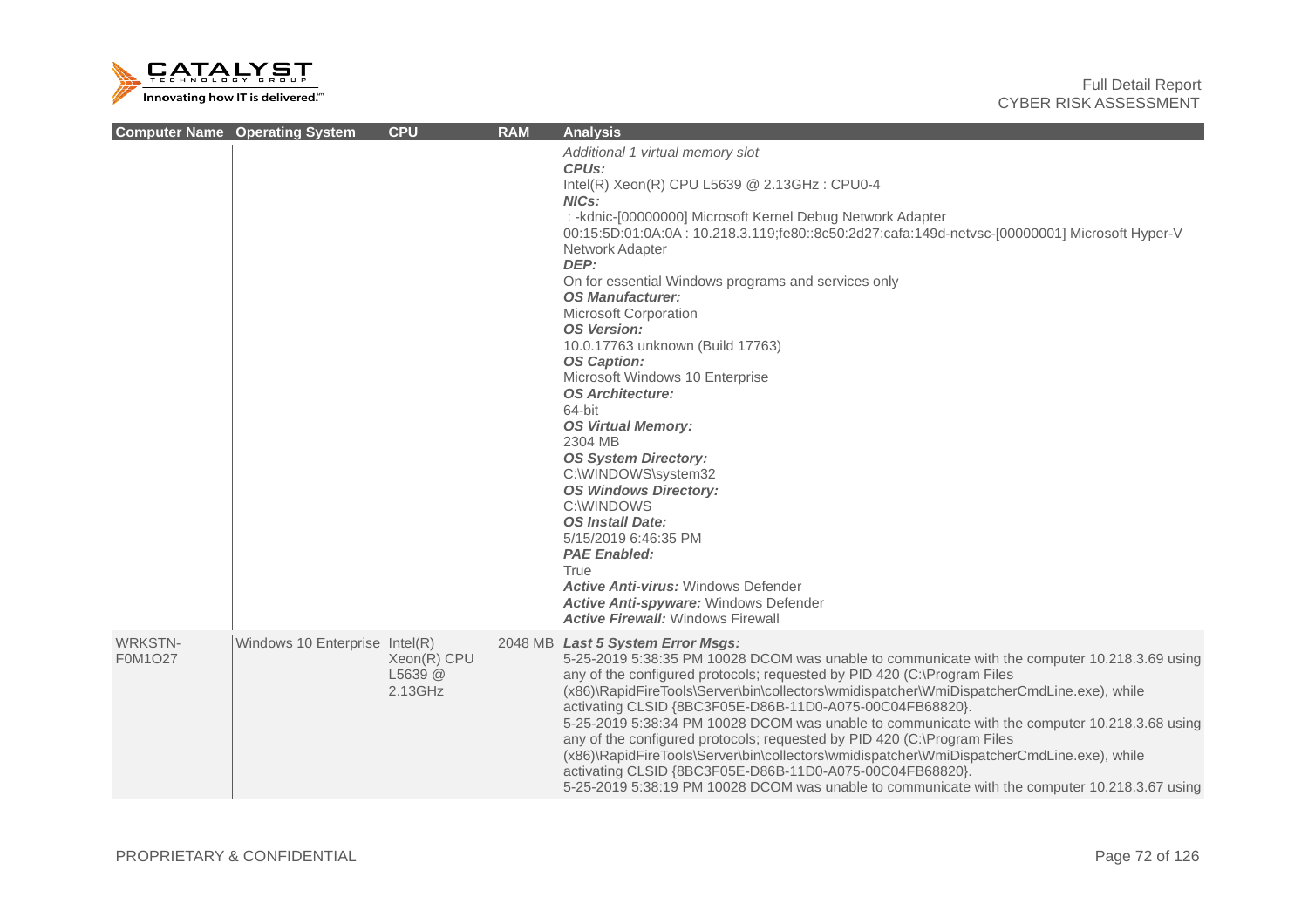

| <b>Computer Name Operating System</b> | <b>CPU</b> | <b>RAM</b> | <b>Analysis</b>                                                                                                                                                                                                                                                                                                                                                                                                                                                                                                                                                                                                                                                                                                                                                                                                                                                                                                                                                                                                                                                                                                                                                                                                                                                                                                                                                                                                 |
|---------------------------------------|------------|------------|-----------------------------------------------------------------------------------------------------------------------------------------------------------------------------------------------------------------------------------------------------------------------------------------------------------------------------------------------------------------------------------------------------------------------------------------------------------------------------------------------------------------------------------------------------------------------------------------------------------------------------------------------------------------------------------------------------------------------------------------------------------------------------------------------------------------------------------------------------------------------------------------------------------------------------------------------------------------------------------------------------------------------------------------------------------------------------------------------------------------------------------------------------------------------------------------------------------------------------------------------------------------------------------------------------------------------------------------------------------------------------------------------------------------|
|                                       |            |            | any of the configured protocols; requested by PID 420 (C:\Program Files<br>(x86)\RapidFireTools\Server\bin\collectors\wmidispatcher\WmiDispatcherCmdLine.exe), while<br>activating CLSID {8BC3F05E-D86B-11D0-A075-00C04FB68820}.<br>5-25-2019 5:38:16 PM 10028 DCOM was unable to communicate with the computer 10.218.3.66 using<br>any of the configured protocols; requested by PID 420 (C:\Program Files<br>(x86)\RapidFireTools\Server\bin\collectors\wmidispatcher\WmiDispatcherCmdLine.exe), while<br>activating CLSID {8BC3F05E-D86B-11D0-A075-00C04FB68820}.<br>5-25-2019 5:38:14 PM 10028 DCOM was unable to communicate with the computer 10.218.3.64 using<br>any of the configured protocols; requested by PID 420 (C:\Program Files<br>(x86)\RapidFireTools\Server\bin\collectors\wmidispatcher\WmiDispatcherCmdLine.exe), while<br>activating CLSID {8BC3F05E-D86B-11D0-A075-00C04FB68820}.<br><b>Last 5 Application Error Msgs:</b><br>5-22-2019 6:20:45 PM 1023 Windows cannot load the extensible counter DLL<br>"C:\WINDOWS\system32\sysmain.dll" (Win32 error code The specified module could not be found.).<br><b>Scheduled Tasks:</b><br>OneDrive Standalone Update Task-S-1-5-21-3475603520-2258853973-875774541-1001<br>OneDrive Standalone Update Task-S-1-5-21-533726431-4197356023-3979154932-1200<br>OneDrive Standalone Update Task-S-1-5-21-585609241-1956372465-2917308619-1108 |
|                                       |            |            | OneDrive Standalone Update Task-S-1-5-21-585609241-1956372465-2917308619-1115<br>OneDrive Standalone Update Task-S-1-5-21-585609241-1956372465-2917308619-1116<br>OneDrive Standalone Update Task-S-1-5-21-585609241-1956372465-2917308619-1118<br>OneDrive Standalone Update Task-S-1-5-21-585609241-1956372465-2917308619-1120<br>OneDrive Standalone Update Task-S-1-5-21-585609241-1956372465-2917308619-1122<br>User Feed Synchronization-{985A6754-DCD7-429B-93F7-77A0BD1BB938}                                                                                                                                                                                                                                                                                                                                                                                                                                                                                                                                                                                                                                                                                                                                                                                                                                                                                                                           |
|                                       |            |            | <b>Remote Listening Ports:</b><br>RDP (3389/TCP)<br><b>Disk Capacity:</b><br>C: 39.45 GB, 7.97 GB free, 79.8% used<br><b>Service Tag:</b>                                                                                                                                                                                                                                                                                                                                                                                                                                                                                                                                                                                                                                                                                                                                                                                                                                                                                                                                                                                                                                                                                                                                                                                                                                                                       |
|                                       |            |            | 2643-5405-9935-7584-3449-2240-69<br><b>CPU Count:</b><br>1<br><b>CPU Core Count:</b><br>2                                                                                                                                                                                                                                                                                                                                                                                                                                                                                                                                                                                                                                                                                                                                                                                                                                                                                                                                                                                                                                                                                                                                                                                                                                                                                                                       |
|                                       |            |            | <b>Windows Key:</b><br>XGVPP-NMH47-7TTHJ-W3FW7-8HV2C<br><b>Make and Model:</b><br>Microsoft Corporation/Virtual Machine<br><b>Memory Banks:</b>                                                                                                                                                                                                                                                                                                                                                                                                                                                                                                                                                                                                                                                                                                                                                                                                                                                                                                                                                                                                                                                                                                                                                                                                                                                                 |
|                                       |            |            | M0001: Unknown-Unknown-2048 Mb-unknown MHz<br>Additional 1 virtual memory slot                                                                                                                                                                                                                                                                                                                                                                                                                                                                                                                                                                                                                                                                                                                                                                                                                                                                                                                                                                                                                                                                                                                                                                                                                                                                                                                                  |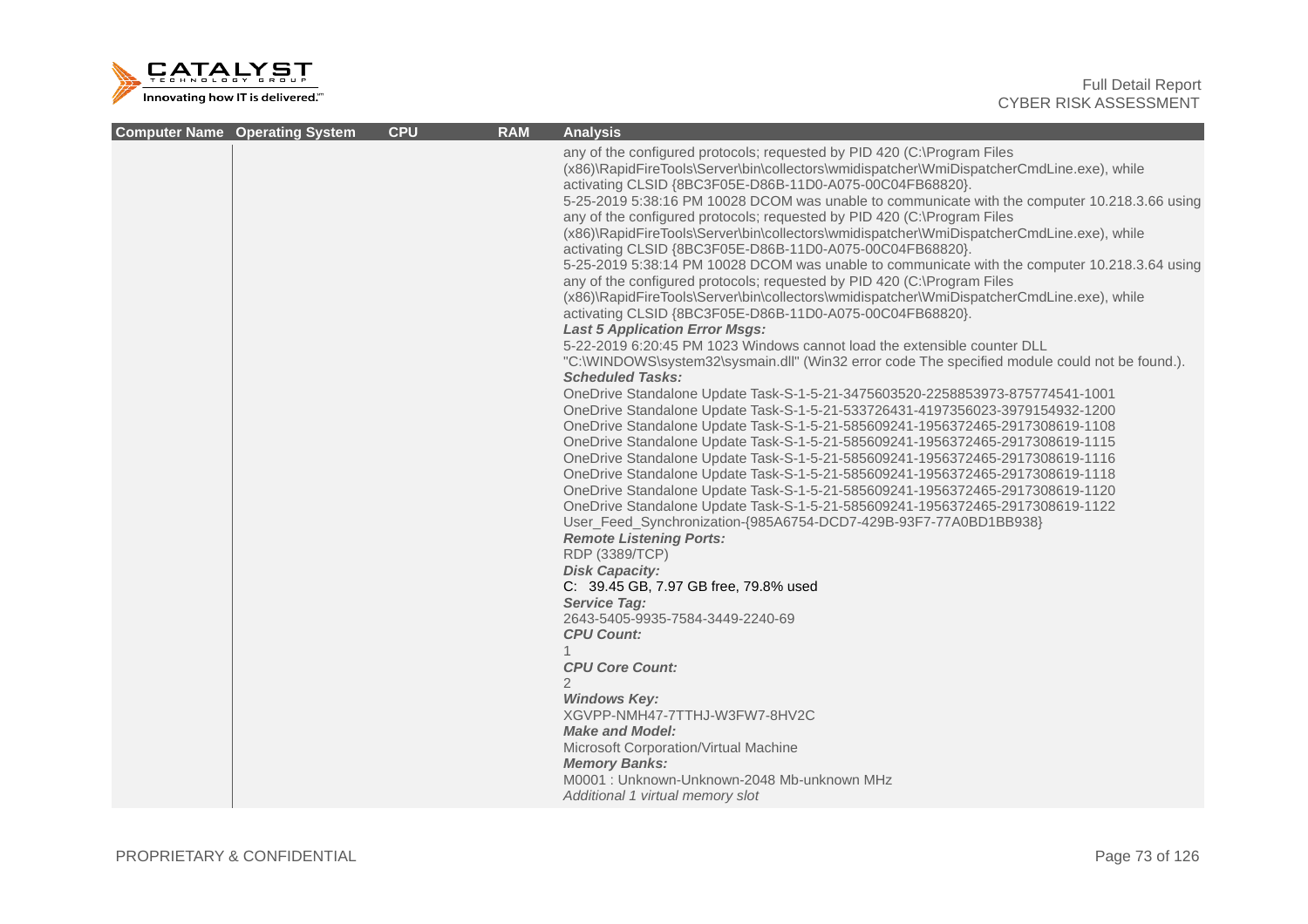

|                           | <b>Computer Name Operating System</b> | <b>CPU</b>                        | <b>RAM</b> | <b>Analysis</b>                                                                                                                                                                                                                                                                                                                                                                                                                                                                                                                                                                                                                                                                                                                                                                                                                                                                                            |
|---------------------------|---------------------------------------|-----------------------------------|------------|------------------------------------------------------------------------------------------------------------------------------------------------------------------------------------------------------------------------------------------------------------------------------------------------------------------------------------------------------------------------------------------------------------------------------------------------------------------------------------------------------------------------------------------------------------------------------------------------------------------------------------------------------------------------------------------------------------------------------------------------------------------------------------------------------------------------------------------------------------------------------------------------------------|
|                           |                                       |                                   |            | CPUs:<br>Intel(R) Xeon(R) CPU L5639 @ 2.13GHz : CPU0-2<br>NICs:<br>: - kdnic-[00000000] Microsoft Kernel Debug Network Adapter<br>00:15:5D:01:0A:0B:10.218.3.19;fe80::a1c9:8767:33ce:4929-netvsc-[00000001] Microsoft Hyper-V<br>Network Adapter<br>DEP:<br>On for essential Windows programs and services only<br><b>OS Manufacturer:</b><br><b>Microsoft Corporation</b><br><b>OS Version:</b><br>10.0.17763 unknown (Build 17763)<br><b>OS Caption:</b><br>Microsoft Windows 10 Enterprise<br><b>OS Architecture:</b><br>64-bit<br><b>OS Virtual Memory:</b><br>3200 MB<br><b>OS System Directory:</b><br>C:\WINDOWS\system32<br><b>OS Windows Directory:</b><br>C:\WINDOWS<br><b>OS Install Date:</b><br>5/21/2019 4:51:52 PM<br><b>PAE Enabled:</b><br><b>True</b><br><b>Active Anti-virus: Windows Defender</b><br>Active Anti-spyware: Windows Defender<br><b>Active Firewall: Windows Firewall</b> |
| <b>WRKSTN-</b><br>F6CKERO | Windows 10 Enterprise Intel(R)<br>N   | Xeon(R) CPU<br>L5639 @<br>2.13GHz |            | 4096 MB Last 5 System Error Msgs:<br>5-25-2019 2:35:39 AM 36874 An TLS 1.0 connection request was received from a remote client<br>application, but none of the cipher suites supported by the client application are supported by the<br>server. The TLS connection request has failed.<br>5-25-2019 2:35:39 AM 36874 An TLS 1.1 connection request was received from a remote client<br>application, but none of the cipher suites supported by the client application are supported by the<br>server. The TLS connection request has failed.<br>5-25-2019 2:35:38 AM 36874 An TLS 1.2 connection request was received from a remote client<br>application, but none of the cipher suites supported by the client application are supported by the<br>server. The TLS connection request has failed.<br>5-23-2019 11:38:16 PM 36874 An TLS 1.0 connection request was received from a remote client      |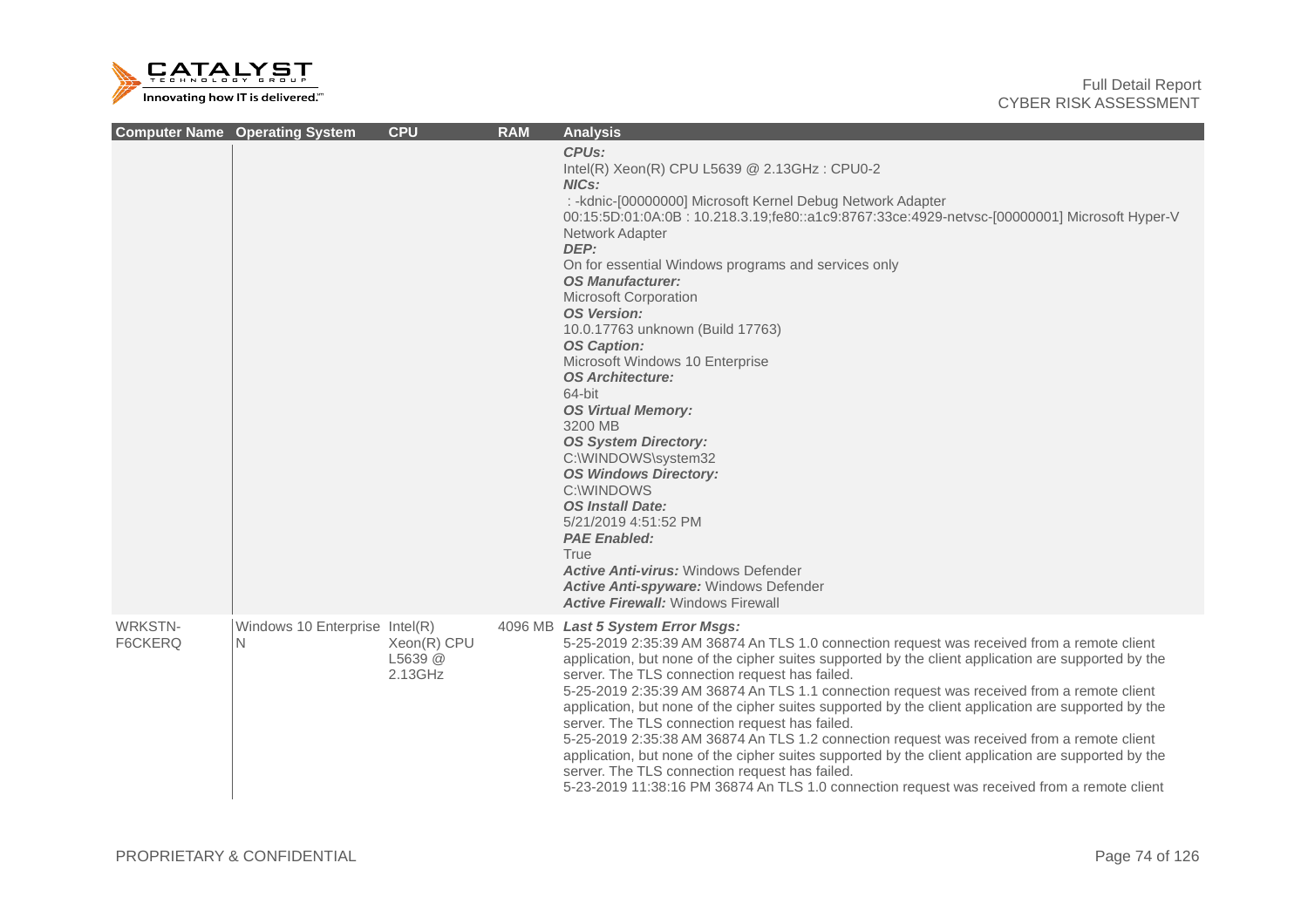

| <b>Computer Name Operating System</b> | <b>CPU</b> | <b>RAM</b> | <b>Analysis</b>                                                                                                                                                                                                                                                                                                                                                                                                                                                                                                                                                                                                                                                                                                                                                                                                                                                                                                                                                                                                                                                                                                                                                                                                                                                                                                                                                                                                                                                                                                                                                                                                                                                                                                                                                                                                                                                                                                                                                                                                                                                                                                                                                                                                                                                                                                                                                                                                                                                                                                                                                                                                                                                                                                                                                                                                               |
|---------------------------------------|------------|------------|-------------------------------------------------------------------------------------------------------------------------------------------------------------------------------------------------------------------------------------------------------------------------------------------------------------------------------------------------------------------------------------------------------------------------------------------------------------------------------------------------------------------------------------------------------------------------------------------------------------------------------------------------------------------------------------------------------------------------------------------------------------------------------------------------------------------------------------------------------------------------------------------------------------------------------------------------------------------------------------------------------------------------------------------------------------------------------------------------------------------------------------------------------------------------------------------------------------------------------------------------------------------------------------------------------------------------------------------------------------------------------------------------------------------------------------------------------------------------------------------------------------------------------------------------------------------------------------------------------------------------------------------------------------------------------------------------------------------------------------------------------------------------------------------------------------------------------------------------------------------------------------------------------------------------------------------------------------------------------------------------------------------------------------------------------------------------------------------------------------------------------------------------------------------------------------------------------------------------------------------------------------------------------------------------------------------------------------------------------------------------------------------------------------------------------------------------------------------------------------------------------------------------------------------------------------------------------------------------------------------------------------------------------------------------------------------------------------------------------------------------------------------------------------------------------------------------------|
|                                       |            |            | application, but none of the cipher suites supported by the client application are supported by the<br>server. The TLS connection request has failed.<br>5-23-2019 11:38:16 PM 36874 An TLS 1.1 connection request was received from a remote client<br>application, but none of the cipher suites supported by the client application are supported by the<br>server. The TLS connection request has failed.<br><b>Last 5 Application Error Msgs:</b><br>5-24-2019 6:02:39 PM 3221233670 License Activation (slui.exe) failed with the following error code:<br>hr=0x8007139F Command-line arguments: RuleId=eeba1977-569e-4571-b639-<br>7623d8bfecc0;Action=AutoActivate;AppId=55c92734-d682-4d71-983e-<br>d6ec3f16059f;SkuId=e272e3e2-732f-4c65-a8f0-<br>484747d0d947;NotificationInterval=1440;Trigger=TimerEvent<br>5-23-2019 6:02:38 PM 3221233670 License Activation (slui.exe) failed with the following error code:<br>hr=0x8007139F Command-line arguments: RuleId=eeba1977-569e-4571-b639-<br>7623d8bfecc0;Action=AutoActivate;AppId=55c92734-d682-4d71-983e-<br>d6ec3f16059f;SkuId=e272e3e2-732f-4c65-a8f0-<br>484747d0d947;NotificationInterval=1440;Trigger=TimerEvent<br>5-22-2019 6:02:54 PM 3221233670 License Activation (slui.exe) failed with the following error code:<br>hr=0x8007232B Command-line arguments: RuleId=eeba1977-569e-4571-b639-<br>7623d8bfecc0;Action=AutoActivate;AppId=55c92734-d682-4d71-983e-<br>d6ec3f16059f;SkuId=e272e3e2-732f-4c65-a8f0-<br>484747d0d947;NotificationInterval=1440;Trigger=UserLogon;SessionId=2<br>5-22-2019 5:02:22 PM 3221233670 License Activation (slui.exe) failed with the following error code:<br>hr=0x8007139F Command-line arguments: RuleId=eeba1977-569e-4571-b639-<br>7623d8bfecc0;Action=AutoActivate;AppId=55c92734-d682-4d71-983e-<br>d6ec3f16059f;SkuId=e272e3e2-732f-4c65-a8f0-<br>484747d0d947;NotificationInterval=1440;Trigger=NetworkAvailable<br>5-22-2019 5:02:22 PM 3221233670 License Activation (slui.exe) failed with the following error code:<br>hr=0x8007139F Command-line arguments: RuleId=eeba1977-569e-4571-b639-<br>7623d8bfecc0;Action=AutoActivate;AppId=55c92734-d682-4d71-983e-<br>d6ec3f16059f;SkuId=e272e3e2-732f-4c65-a8f0-<br>484747d0d947;NotificationInterval=1440;Trigger=NetworkAvailable<br><b>Scheduled Tasks:</b><br>GoogleUpdateTaskMachineCore<br>GoogleUpdateTaskMachineUA<br>OneDrive Standalone Update Task v2<br>OneDrive Standalone Update Task-S-1-5-21-585609241-1956372465-2917308619-1108<br>OneDrive Standalone Update Task-S-1-5-21-585609241-1956372465-2917308619-1120<br>OneDrive Standalone Update Task-S-1-5-21-585609241-1956372465-2917308619-1121<br>OneDrive Standalone Update Task-S-1-5-21-585609241-1956372465-2917308619-1122<br><b>Remote Listening Ports:</b><br>RDP (3389/TCP) |
|                                       |            |            |                                                                                                                                                                                                                                                                                                                                                                                                                                                                                                                                                                                                                                                                                                                                                                                                                                                                                                                                                                                                                                                                                                                                                                                                                                                                                                                                                                                                                                                                                                                                                                                                                                                                                                                                                                                                                                                                                                                                                                                                                                                                                                                                                                                                                                                                                                                                                                                                                                                                                                                                                                                                                                                                                                                                                                                                                               |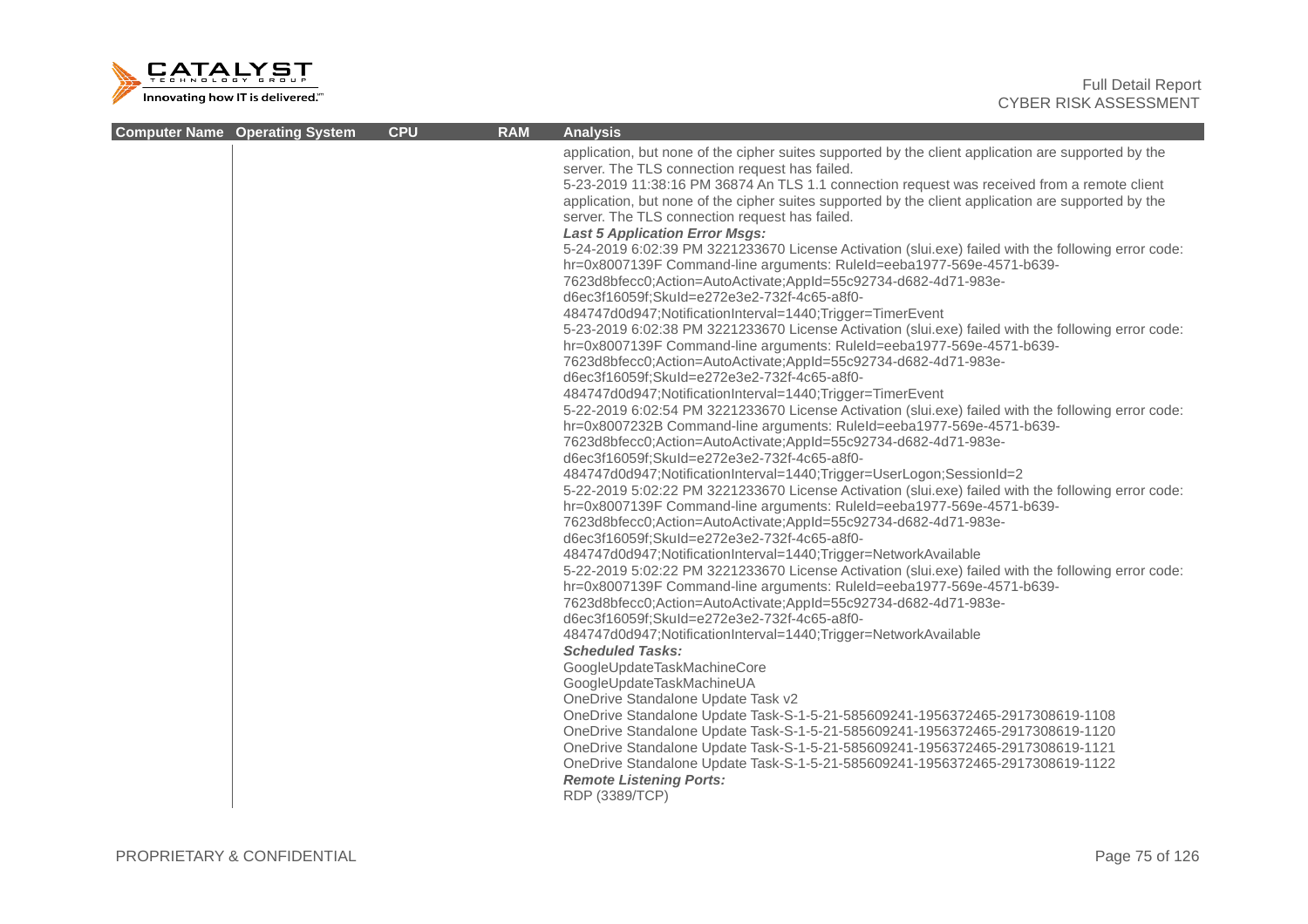

| <b>Computer Name Operating System</b> | <b>CPU</b> | <b>RAM</b> | <b>Analysis</b>                                                                              |
|---------------------------------------|------------|------------|----------------------------------------------------------------------------------------------|
|                                       |            |            | <b>Disk Capacity:</b>                                                                        |
|                                       |            |            | C: 59.4 GB, 34.24 GB free, 42.36% used                                                       |
|                                       |            |            | <b>Service Tag:</b>                                                                          |
|                                       |            |            | 3955-4909-9832-9119-4593-7737-74                                                             |
|                                       |            |            | <b>CPU Count:</b>                                                                            |
|                                       |            |            | 1                                                                                            |
|                                       |            |            | <b>CPU Core Count:</b>                                                                       |
|                                       |            |            |                                                                                              |
|                                       |            |            | <b>Windows Key:</b>                                                                          |
|                                       |            |            | WGGHN-J84D6-QYCPR-T7PJ7-X766F                                                                |
|                                       |            |            | <b>Make and Model:</b>                                                                       |
|                                       |            |            | Microsoft Corporation/Virtual Machine                                                        |
|                                       |            |            | <b>Memory Banks:</b>                                                                         |
|                                       |            |            | M0001: Unknown-Unknown-3968 Mb-unknown MHz                                                   |
|                                       |            |            | M0002: Unknown-Unknown-128 Mb-unknown MHz                                                    |
|                                       |            |            | Additional 1 virtual memory slot                                                             |
|                                       |            |            | CPU <sub>s</sub> :                                                                           |
|                                       |            |            | Intel(R) Xeon(R) CPU L5639 @ 2.13GHz : CPU0-1                                                |
|                                       |            |            | NICs:                                                                                        |
|                                       |            |            | : - kdnic-[00000000] Microsoft Kernel Debug Network Adapter                                  |
|                                       |            |            | 00:15:5D:01:0A:22:10.218.3.106;fe80::5ce9:5df4:474c:7d1b-netvsc-[00000001] Microsoft Hyper-V |
|                                       |            |            | Network Adapter                                                                              |
|                                       |            |            | : -RasSstp-[00000002] WAN Miniport (SSTP)<br>: -RasAgileVpn-[00000003] WAN Miniport (IKEv2)  |
|                                       |            |            | : -Rasl2tp- $[00000004]$ WAN Miniport (L2TP)                                                 |
|                                       |            |            | : - PptpMiniport-[00000005] WAN Miniport (PPTP)                                              |
|                                       |            |            | : -RasPppoe-[00000006] WAN Miniport (PPPOE)                                                  |
|                                       |            |            | BE:A1:20:52:41:53 : -NdisWan-[00000007] WAN Miniport (IP)                                    |
|                                       |            |            | C2:6D:20:52:41:53 : - NdisWan-[00000008] WAN Miniport (IPv6)                                 |
|                                       |            |            | C4:CA:20:52:41:53 : - NdisWan-[00000009] WAN Miniport (Network Monitor)                      |
|                                       |            |            | DEP:                                                                                         |
|                                       |            |            | On for essential Windows programs and services only                                          |
|                                       |            |            | <b>OS Manufacturer:</b>                                                                      |
|                                       |            |            | <b>Microsoft Corporation</b>                                                                 |
|                                       |            |            | <b>OS Version:</b>                                                                           |
|                                       |            |            | 10.0.17763 unknown (Build 17763)                                                             |
|                                       |            |            | <b>OS Caption:</b>                                                                           |
|                                       |            |            | Microsoft Windows 10 Enterprise N                                                            |
|                                       |            |            | <b>OS Architecture:</b>                                                                      |
|                                       |            |            | 64-bit                                                                                       |
|                                       |            |            | <b>OS Virtual Memory:</b>                                                                    |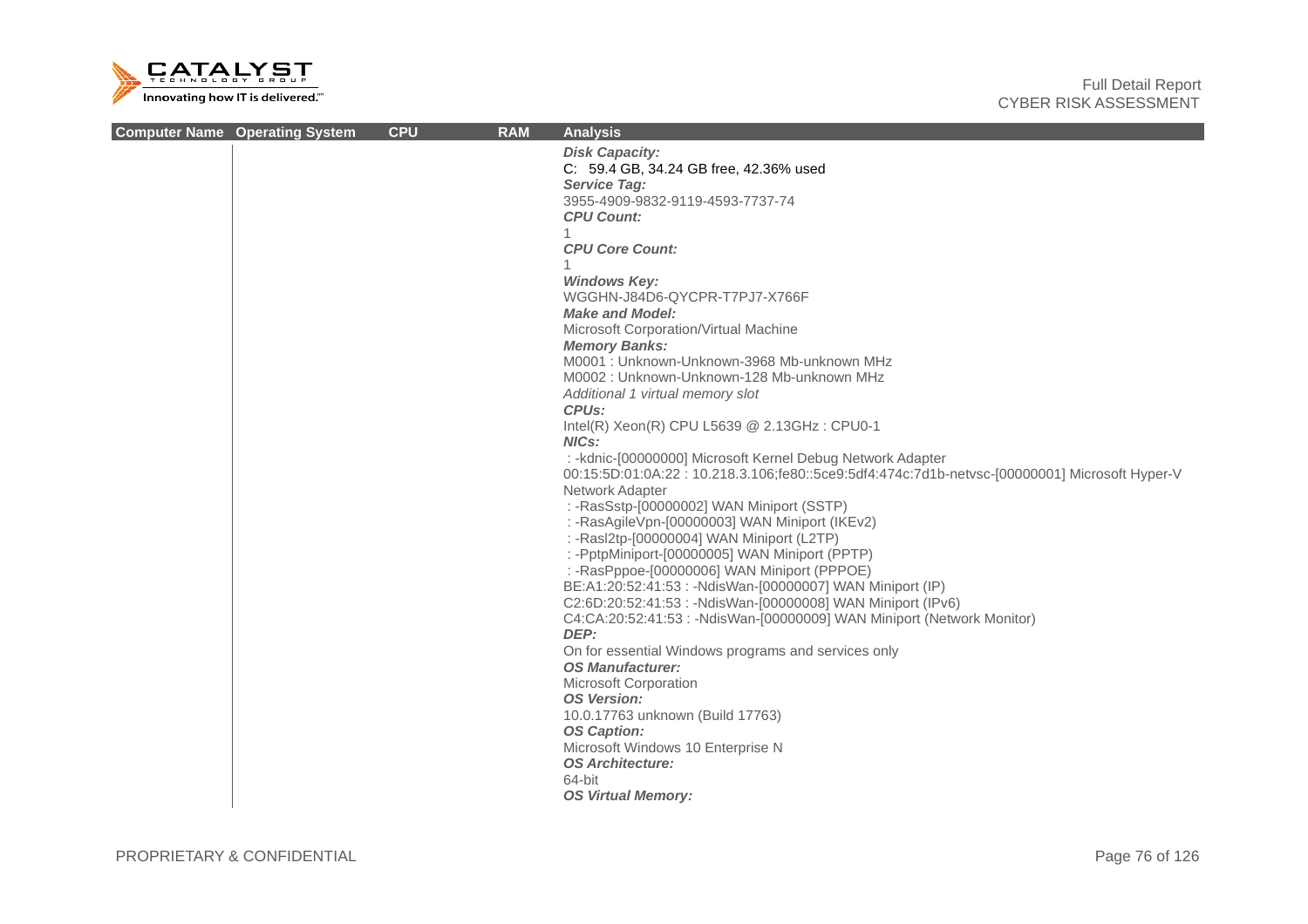

|                    | <b>Computer Name Operating System</b> | <b>CPU</b>                       | <b>RAM</b> | <b>Analysis</b>                                                                                                                                                                                                                                                                                                                                                                                                                                                                                                                                                                                                                                                                                                                                                                                                                                                                                                                                                                                                                                                                                                                                                                                                                                                                                                                                                                                                                                                                                                                                                                                                                                                                                                                                                                                                                                                                                                                                                                                                                                                                                                                                                                                                                                            |
|--------------------|---------------------------------------|----------------------------------|------------|------------------------------------------------------------------------------------------------------------------------------------------------------------------------------------------------------------------------------------------------------------------------------------------------------------------------------------------------------------------------------------------------------------------------------------------------------------------------------------------------------------------------------------------------------------------------------------------------------------------------------------------------------------------------------------------------------------------------------------------------------------------------------------------------------------------------------------------------------------------------------------------------------------------------------------------------------------------------------------------------------------------------------------------------------------------------------------------------------------------------------------------------------------------------------------------------------------------------------------------------------------------------------------------------------------------------------------------------------------------------------------------------------------------------------------------------------------------------------------------------------------------------------------------------------------------------------------------------------------------------------------------------------------------------------------------------------------------------------------------------------------------------------------------------------------------------------------------------------------------------------------------------------------------------------------------------------------------------------------------------------------------------------------------------------------------------------------------------------------------------------------------------------------------------------------------------------------------------------------------------------------|
|                    |                                       |                                  |            | 4800 MB<br><b>OS System Directory:</b><br>C:\WINDOWS\system32<br><b>OS Windows Directory:</b><br>C:\WINDOWS<br><b>OS Install Date:</b><br>1/29/2019 12:53:31 AM<br><b>PAE Enabled:</b><br>True<br><b>Active Anti-virus: Windows Defender</b><br><b>Active Anti-spyware: Windows Defender</b><br><b>Active Firewall: Windows Firewall</b>                                                                                                                                                                                                                                                                                                                                                                                                                                                                                                                                                                                                                                                                                                                                                                                                                                                                                                                                                                                                                                                                                                                                                                                                                                                                                                                                                                                                                                                                                                                                                                                                                                                                                                                                                                                                                                                                                                                   |
| WRKSTN-<br>HN95P9Q | Windows 10 Enterprise Intel(R)        | Xeon(R) CPU<br>L5639@<br>2.13GHz |            | 2048 MB Last 5 System Error Msgs:<br>5-25-2019 10:54:39 AM 10028 DCOM was unable to communicate with the computer 10.218.3.253<br>using any of the configured protocols; requested by PID 18a0 (C:\Program Files<br>(x86)\RapidFireTools\Server\bin\collectors\wmidispatcher\WmiDispatcherCmdLine.exe), while<br>activating CLSID {8BC3F05E-D86B-11D0-A075-00C04FB68820}.<br>5-25-2019 10:54:39 AM 10028 DCOM was unable to communicate with the computer 10.218.3.254<br>using any of the configured protocols; requested by PID 18a0 (C:\Program Files<br>(x86)\RapidFireTools\Server\bin\collectors\wmidispatcher\WmiDispatcherCmdLine.exe), while<br>activating CLSID {8BC3F05E-D86B-11D0-A075-00C04FB68820}.<br>5-25-2019 10:54:39 AM 10028 DCOM was unable to communicate with the computer 10.218.3.252<br>using any of the configured protocols; requested by PID 18a0 (C:\Program Files<br>(x86)\RapidFireTools\Server\bin\collectors\wmidispatcher\WmiDispatcherCmdLine.exe), while<br>activating CLSID {8BC3F05E-D86B-11D0-A075-00C04FB68820}.<br>5-25-2019 10:54:39 AM 10028 DCOM was unable to communicate with the computer 10.218.3.250<br>using any of the configured protocols; requested by PID 18a0 (C:\Program Files<br>(x86)\RapidFireTools\Server\bin\collectors\wmidispatcher\WmiDispatcherCmdLine.exe), while<br>activating CLSID {8BC3F05E-D86B-11D0-A075-00C04FB68820}.<br>5-25-2019 10:54:38 AM 10028 DCOM was unable to communicate with the computer 10.218.3.251<br>using any of the configured protocols; requested by PID 18a0 (C:\Program Files<br>(x86)\RapidFireTools\Server\bin\collectors\wmidispatcher\WmiDispatcherCmdLine.exe), while<br>activating CLSID {8BC3F05E-D86B-11D0-A075-00C04FB68820}.<br><b>Last 5 Application Error Msgs:</b><br>5-25-2019 10:06:34 AM 3221233670 License Activation (slui.exe) failed with the following error code:<br>hr=0x8007139F Command-line arguments: RuleId=eeba1977-569e-4571-b639-<br>7623d8bfecc0;Action=AutoActivate;AppId=55c92734-d682-4d71-983e-<br>d6ec3f16059f;SkuId=73111121-5638-40f6-bc11-<br>f1d7b0d64300;NotificationInterval=1440;Trigger=TimerEvent<br>5-24-2019 10:06:35 AM 3221233670 License Activation (slui.exe) failed with the following error code: |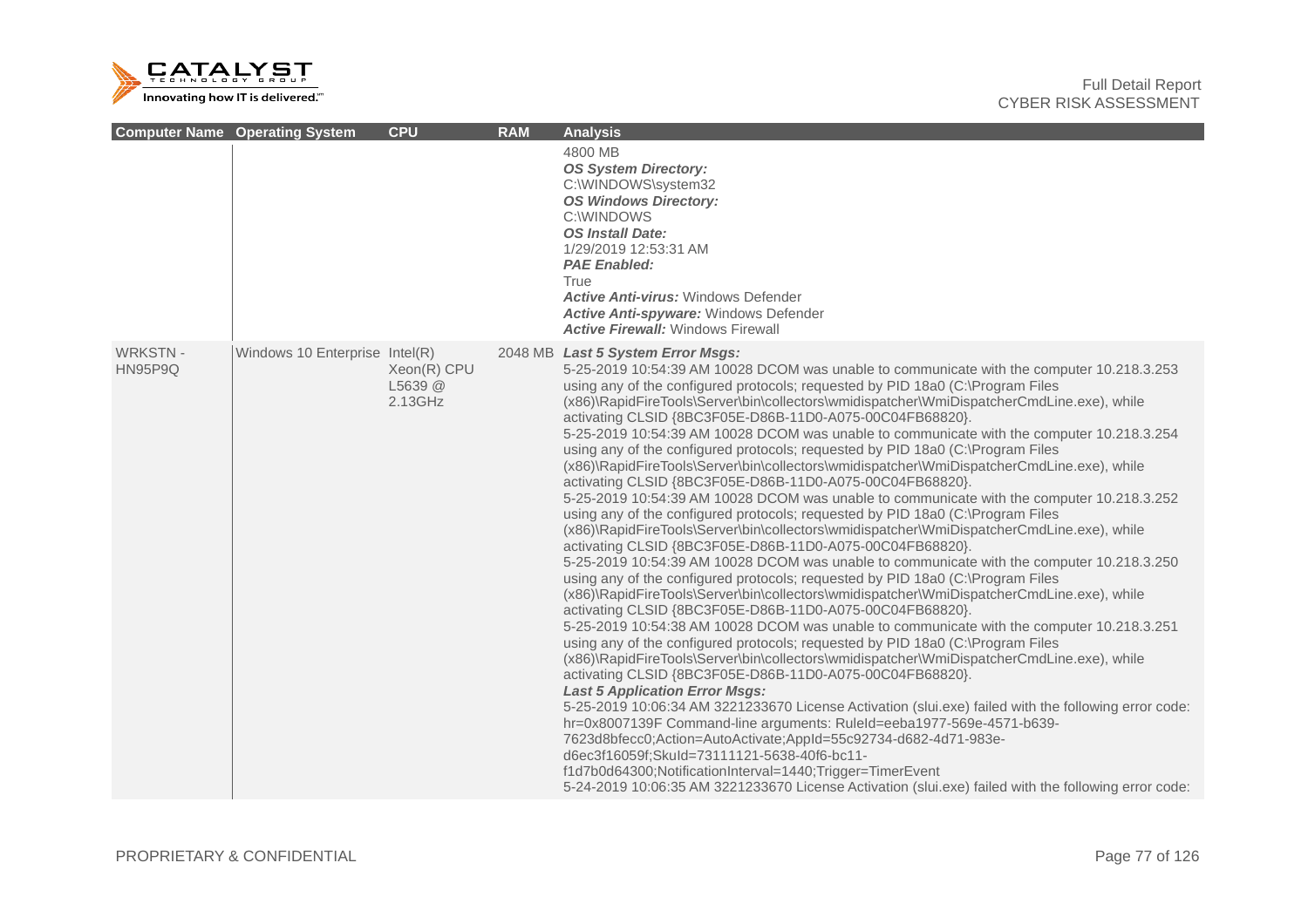

| <b>Computer Name Operating System</b> | <b>CPU</b> | <b>RAM</b> | <b>Analysis</b>                                                                                                                                                                                                                                                                                                                                                                                                                                                                                                                                                                                                                                                                                                                                                                                                                                                                                                                                                                                                                                                                                                                                                                                                                                                                                                                                                                                                                                                                                                                                                                                                                                                                                                                                                                                                                                                                                                                                                                                                                                                                                                                                                                     |
|---------------------------------------|------------|------------|-------------------------------------------------------------------------------------------------------------------------------------------------------------------------------------------------------------------------------------------------------------------------------------------------------------------------------------------------------------------------------------------------------------------------------------------------------------------------------------------------------------------------------------------------------------------------------------------------------------------------------------------------------------------------------------------------------------------------------------------------------------------------------------------------------------------------------------------------------------------------------------------------------------------------------------------------------------------------------------------------------------------------------------------------------------------------------------------------------------------------------------------------------------------------------------------------------------------------------------------------------------------------------------------------------------------------------------------------------------------------------------------------------------------------------------------------------------------------------------------------------------------------------------------------------------------------------------------------------------------------------------------------------------------------------------------------------------------------------------------------------------------------------------------------------------------------------------------------------------------------------------------------------------------------------------------------------------------------------------------------------------------------------------------------------------------------------------------------------------------------------------------------------------------------------------|
|                                       |            |            | hr=0x8007139F Command-line arguments: RuleId=eeba1977-569e-4571-b639-<br>7623d8bfecc0;Action=AutoActivate;AppId=55c92734-d682-4d71-983e-<br>d6ec3f16059f;SkuId=73111121-5638-40f6-bc11-<br>f1d7b0d64300;NotificationInterval=1440;Trigger=TimerEvent<br>5-23-2019 10:09:30 AM 3221226495 Windows cannot load the extensible counter DLL rdyboost. The<br>first four bytes (DWORD) of the Data section contains the Windows error code.<br>5-23-2019 10:09:27 AM 3221226480 The Open Procedure for service "BITS" in DLL<br>"C:\Windows\System32\bitsperf.dll" failed. Performance data for this service will not be available. The<br>first four bytes (DWORD) of the Data section contains the error code.<br>5-23-2019 10:07:20 AM 3221233670 License Activation (slui.exe) failed with the following error code:<br>hr=0x8007232B Command-line arguments: RuleId=eeba1977-569e-4571-b639-<br>7623d8bfecc0;Action=AutoActivate;AppId=55c92734-d682-4d71-983e-<br>d6ec3f16059f;SkuId=73111121-5638-40f6-bc11-<br>f1d7b0d64300;NotificationInterval=1440;Trigger=UserLogon;SessionId=3<br><b>Scheduled Tasks:</b><br>OneDrive Standalone Update Task-S-1-5-21-1914055428-1945879471-3226933813-1002<br>OneDrive Standalone Update Task-S-1-5-21-533726431-4197356023-3979154932-1194<br>OneDrive Standalone Update Task-S-1-5-21-585609241-1956372465-2917308619-1108<br>OneDrive Standalone Update Task-S-1-5-21-585609241-1956372465-2917308619-1120<br>OneDrive Standalone Update Task-S-1-5-21-585609241-1956372465-2917308619-1122<br><b>Remote Listening Ports:</b><br>RDP (3389/TCP)<br><b>Disk Capacity:</b><br>C: 39.45 GB, 9.13 GB free, 76.86% used<br><b>Service Tag:</b><br>0997-4316-9907-4050-5337-8177-15<br><b>CPU Count:</b><br>$\mathbf{1}$<br><b>CPU Core Count:</b><br>2<br><b>Windows Key:</b><br>NPPR9-FWDCX-D2C8J-H872K-2YT43<br><b>Make and Model:</b><br>Microsoft Corporation/Virtual Machine<br><b>Memory Banks:</b><br>M0001: Unknown-Unknown-2048 Mb-unknown MHz<br>Additional 1 virtual memory slot<br>CPU <sub>s</sub> :<br>Intel(R) Xeon(R) CPU L5639 $@$ 2.13GHz : CPU0-2<br>NICs:<br>: - kdnic-[00000000] Microsoft Kernel Debug Network Adapter |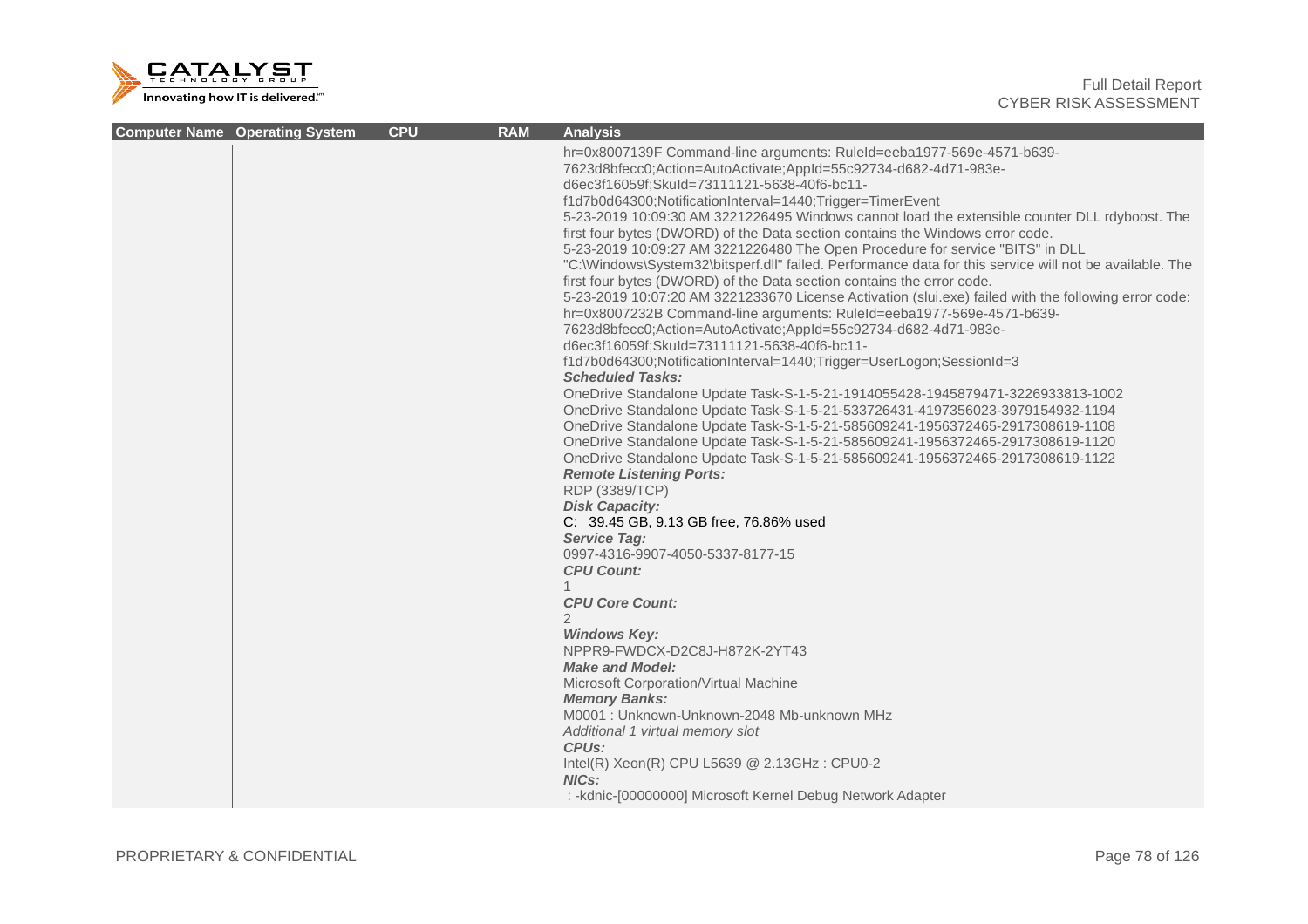

|                                  | <b>Computer Name Operating System</b> | <b>CPU</b>                       | <b>RAM</b> | <b>Analysis</b>                                                                                                                                                                                                                                                                                                                                                                                                                                                                                                                                                                                                                                                                                                                                                                                                                                                                                                                                                                                                                                                                                                                                                                                                                                                      |
|----------------------------------|---------------------------------------|----------------------------------|------------|----------------------------------------------------------------------------------------------------------------------------------------------------------------------------------------------------------------------------------------------------------------------------------------------------------------------------------------------------------------------------------------------------------------------------------------------------------------------------------------------------------------------------------------------------------------------------------------------------------------------------------------------------------------------------------------------------------------------------------------------------------------------------------------------------------------------------------------------------------------------------------------------------------------------------------------------------------------------------------------------------------------------------------------------------------------------------------------------------------------------------------------------------------------------------------------------------------------------------------------------------------------------|
|                                  |                                       |                                  |            | 00:15:5D:01:0A:16:10.218.3.100;fe80::d21:7c43:e81a:d01c-netvsc-[00000001] Microsoft Hyper-V<br>Network Adapter<br>DEP:<br>On for essential Windows programs and services only<br><b>OS Manufacturer:</b><br><b>Microsoft Corporation</b><br><b>OS Version:</b><br>10.0.17134 unknown (Build 17134)<br><b>OS Caption:</b><br>Microsoft Windows 10 Enterprise<br><b>OS Architecture:</b><br>64-bit<br><b>OS Virtual Memory:</b><br>2688 MB<br><b>OS System Directory:</b><br>C:\WINDOWS\system32<br><b>OS Windows Directory:</b><br>C:\WINDOWS<br><b>OS Install Date:</b><br>9/26/2018 8:30:52 PM<br><b>PAE Enabled:</b><br>True<br><b>Active Anti-virus: Windows Defender</b><br>Active Anti-spyware: Windows Defender<br><b>Active Firewall: Windows Firewall</b>                                                                                                                                                                                                                                                                                                                                                                                                                                                                                                    |
| <b>WRKSTN-</b><br><b>LIFRCFU</b> | Windows 10 Enterprise Intel(R)        | Xeon(R) CPU<br>L5639@<br>2.13GHz |            | 4096 MB Last 5 System Error Msgs:<br>5-25-2019 2:33:05 AM 36874 An TLS 1.0 connection request was received from a remote client<br>application, but none of the cipher suites supported by the client application are supported by the<br>server. The TLS connection request has failed.<br>5-25-2019 2:33:04 AM 36874 An TLS 1.1 connection request was received from a remote client<br>application, but none of the cipher suites supported by the client application are supported by the<br>server. The TLS connection request has failed.<br>5-25-2019 2:33:04 AM 36874 An TLS 1.2 connection request was received from a remote client<br>application, but none of the cipher suites supported by the client application are supported by the<br>server. The TLS connection request has failed.<br>5-24-2019 12:14:47 AM 36874 An TLS 1.0 connection request was received from a remote client<br>application, but none of the cipher suites supported by the client application are supported by the<br>server. The TLS connection request has failed.<br>5-24-2019 12:14:46 AM 36874 An TLS 1.1 connection request was received from a remote client<br>application, but none of the cipher suites supported by the client application are supported by the |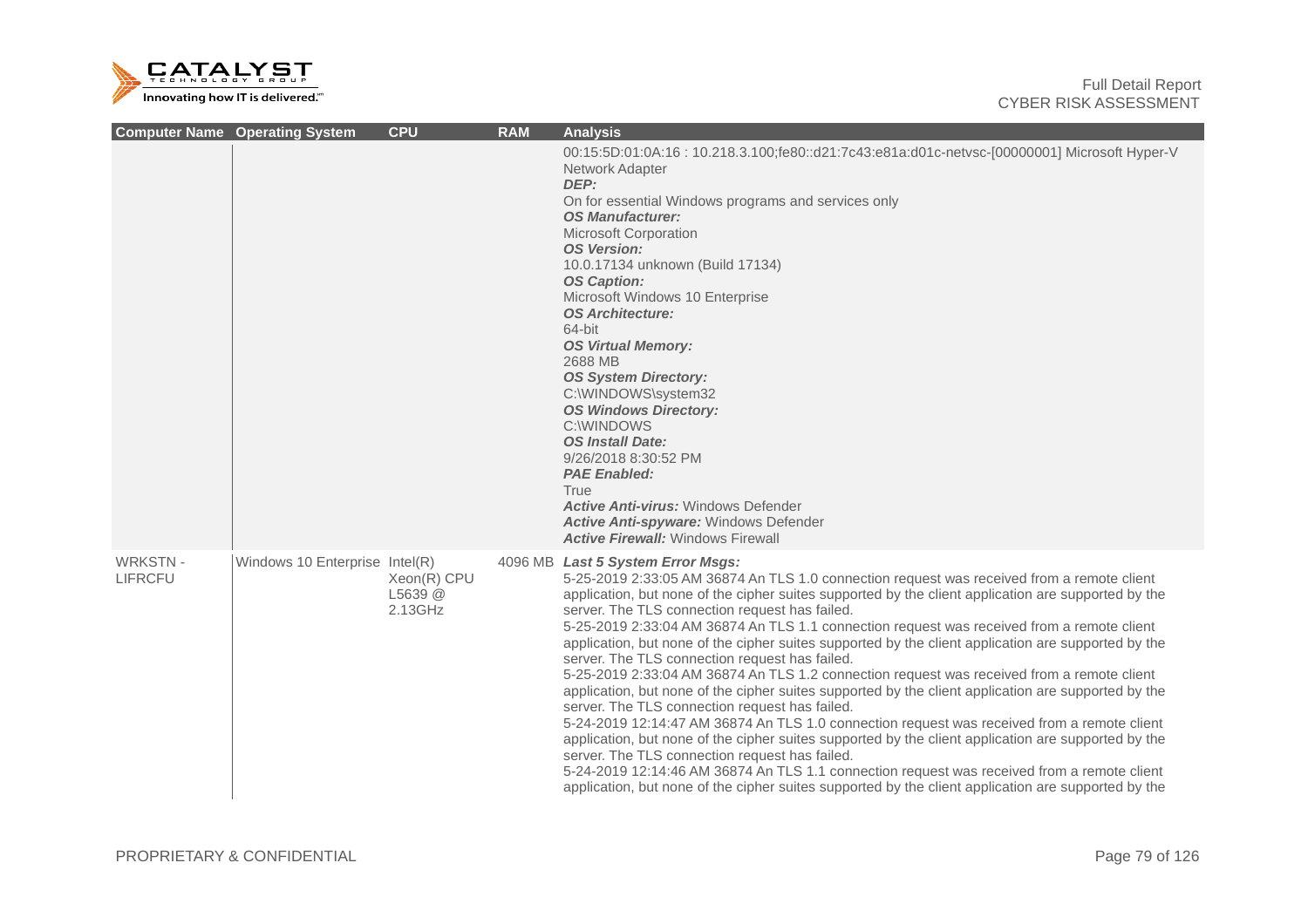

| <b>Computer Name Operating System</b> | <b>CPU</b> | <b>RAM</b> | <b>Analysis</b>                                                                                                                                                                                                                                                                                                                                                                                                                                                                                                                                                                                                                                                                                                                                                                                                                                                                                                                                                                                                                                                                                                                                                                                                                                                                                                                                                                                                                                                                                                                                                                                                                                                                                                                                                                                                                                                                                                                                                                                                                                                                                                                                                                                                                                                                                                                                                                                                                                                                                                                                                                                           |
|---------------------------------------|------------|------------|-----------------------------------------------------------------------------------------------------------------------------------------------------------------------------------------------------------------------------------------------------------------------------------------------------------------------------------------------------------------------------------------------------------------------------------------------------------------------------------------------------------------------------------------------------------------------------------------------------------------------------------------------------------------------------------------------------------------------------------------------------------------------------------------------------------------------------------------------------------------------------------------------------------------------------------------------------------------------------------------------------------------------------------------------------------------------------------------------------------------------------------------------------------------------------------------------------------------------------------------------------------------------------------------------------------------------------------------------------------------------------------------------------------------------------------------------------------------------------------------------------------------------------------------------------------------------------------------------------------------------------------------------------------------------------------------------------------------------------------------------------------------------------------------------------------------------------------------------------------------------------------------------------------------------------------------------------------------------------------------------------------------------------------------------------------------------------------------------------------------------------------------------------------------------------------------------------------------------------------------------------------------------------------------------------------------------------------------------------------------------------------------------------------------------------------------------------------------------------------------------------------------------------------------------------------------------------------------------------------|
|                                       |            |            | server. The TLS connection request has failed.<br><b>Last 5 Application Error Msgs:</b><br>5-24-2019 6:04:33 PM 3221233670 License Activation (slui.exe) failed with the following error code:<br>hr=0x8007139F Command-line arguments: RuleId=eeba1977-569e-4571-b639-<br>7623d8bfecc0;Action=AutoActivate;AppId=55c92734-d682-4d71-983e-<br>d6ec3f16059f;SkuId=73111121-5638-40f6-bc11-<br>f1d7b0d64300;NotificationInterval=1440;Trigger=TimerEvent<br>5-23-2019 6:04:33 PM 3221233670 License Activation (slui.exe) failed with the following error code:<br>hr=0x8007139F Command-line arguments: RuleId=eeba1977-569e-4571-b639-<br>7623d8bfecc0;Action=AutoActivate;AppId=55c92734-d682-4d71-983e-<br>d6ec3f16059f;SkuId=73111121-5638-40f6-bc11-<br>f1d7b0d64300;NotificationInterval=1440;Trigger=TimerEvent<br>5-22-2019 6:04:40 PM 3221233670 License Activation (slui.exe) failed with the following error code:<br>hr=0x8007232B Command-line arguments: RuleId=eeba1977-569e-4571-b639-<br>7623d8bfecc0;Action=AutoActivate;AppId=55c92734-d682-4d71-983e-<br>d6ec3f16059f;SkuId=73111121-5638-40f6-bc11-<br>f1d7b0d64300;NotificationInterval=1440;Trigger=UserLogon;SessionId=1<br>5-22-2019 5:01:37 PM 3221233670 License Activation (slui.exe) failed with the following error code:<br>hr=0x8007139F Command-line arguments: RuleId=eeba1977-569e-4571-b639-<br>7623d8bfecc0;Action=AutoActivate;AppId=55c92734-d682-4d71-983e-<br>d6ec3f16059f;SkuId=73111121-5638-40f6-bc11-<br>f1d7b0d64300;NotificationInterval=1440;Trigger=NetworkAvailable<br>5-22-2019 4:58:26 PM 1000 Faulting application name: dwm.exe, version: 10.0.17763.1, time stamp:<br>0xe52aabf3 Faulting module name: KERNEL32.DLL, version: 10.0.17763.475, time stamp:<br>0x250a0626 Exception code: 0xe0464645 Fault offset: 0x000000000017974 Faulting process id:<br>0x34c Faulting application start time: 0x01d510e0603e5bc6 Faulting application path:<br>C:\WINDOWS\system32\dwm.exe Faulting module path: C:\WINDOWS\System32\KERNEL32.DLL<br>Report Id: c30a01d6-93f8-4d53-9859-d61ed9a650e9 Faulting package full name: Faulting package-<br>relative application ID:<br><b>Scheduled Tasks:</b><br>OneDrive Standalone Update Task-S-1-5-21-585609241-1956372465-2917308619-1108<br>OneDrive Standalone Update Task-S-1-5-21-585609241-1956372465-2917308619-1121<br>OneDrive Standalone Update Task-S-1-5-21-682261070-3954492984-2408458605-1001<br><b>Disk Capacity:</b><br>C: 59.4 GB, 19.55 GB free, 67.09% used<br><b>Service Tag:</b><br>7901-0980-9260-8303-8737-0323-84<br><b>CPU Count:</b> |
|                                       |            |            | $\mathbf{1}$<br><b>CPU Core Count:</b>                                                                                                                                                                                                                                                                                                                                                                                                                                                                                                                                                                                                                                                                                                                                                                                                                                                                                                                                                                                                                                                                                                                                                                                                                                                                                                                                                                                                                                                                                                                                                                                                                                                                                                                                                                                                                                                                                                                                                                                                                                                                                                                                                                                                                                                                                                                                                                                                                                                                                                                                                                    |
|                                       |            |            | 4                                                                                                                                                                                                                                                                                                                                                                                                                                                                                                                                                                                                                                                                                                                                                                                                                                                                                                                                                                                                                                                                                                                                                                                                                                                                                                                                                                                                                                                                                                                                                                                                                                                                                                                                                                                                                                                                                                                                                                                                                                                                                                                                                                                                                                                                                                                                                                                                                                                                                                                                                                                                         |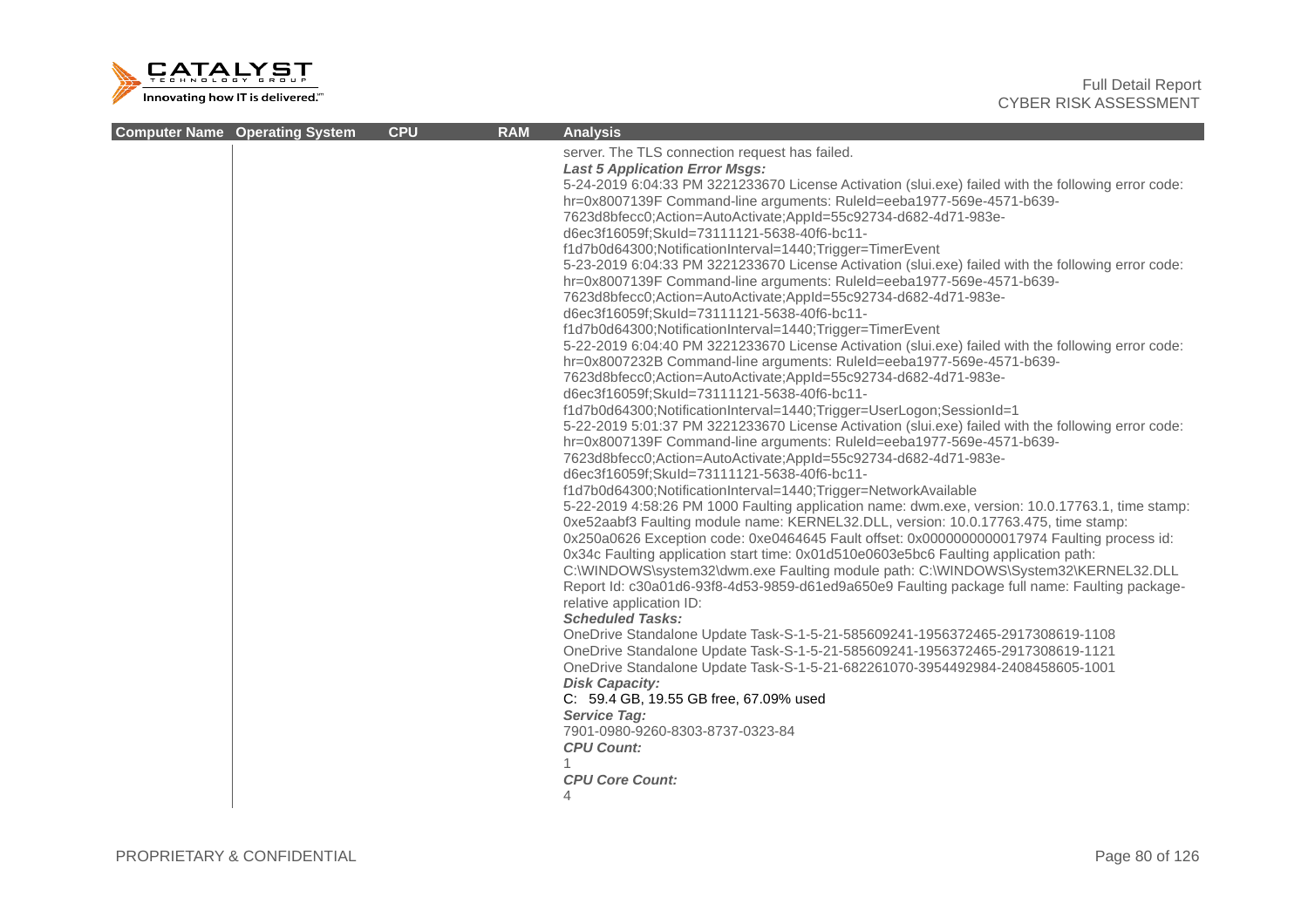

| <b>Computer Name Operating System</b> | <b>CPU</b> | <b>RAM</b> | <b>Analysis</b>                                                                              |
|---------------------------------------|------------|------------|----------------------------------------------------------------------------------------------|
|                                       |            |            | <b>Windows Key:</b>                                                                          |
|                                       |            |            | NPPR9-FWDCX-D2C8J-H872K-2YT43                                                                |
|                                       |            |            | <b>Make and Model:</b>                                                                       |
|                                       |            |            | Microsoft Corporation/Virtual Machine                                                        |
|                                       |            |            | <b>Memory Banks:</b>                                                                         |
|                                       |            |            | M0001: Unknown-Unknown-3968 Mb-unknown MHz                                                   |
|                                       |            |            | M0002: Unknown-Unknown-128 Mb-unknown MHz                                                    |
|                                       |            |            | Additional 1 virtual memory slot                                                             |
|                                       |            |            | CPU <sub>s</sub> :                                                                           |
|                                       |            |            | Intel(R) Xeon(R) CPU L5639 @ 2.13GHz : CPU0-4                                                |
|                                       |            |            | NICs:                                                                                        |
|                                       |            |            | : - kdnic-[00000000] Microsoft Kernel Debug Network Adapter                                  |
|                                       |            |            | 00:15:5D:01:0A:26:10.218.3.146;fe80::45a6:ce8d:a850:a56e-netvsc-[00000001] Microsoft Hyper-V |
|                                       |            |            | Network Adapter                                                                              |
|                                       |            |            | : -RasSstp-[00000002] WAN Miniport (SSTP)<br>: -RasAgileVpn-[00000003] WAN Miniport (IKEv2)  |
|                                       |            |            | : -Rasl2tp-[00000004] WAN Miniport (L2TP)                                                    |
|                                       |            |            | : -PptpMiniport-[00000005] WAN Miniport (PPTP)                                               |
|                                       |            |            | : -RasPppoe-[00000006] WAN Miniport (PPPOE)                                                  |
|                                       |            |            | : -NdisWan-[00000007] WAN Miniport (IP)                                                      |
|                                       |            |            | : -NdisWan-[00000008] WAN Miniport (IPv6)                                                    |
|                                       |            |            | : -NdisWan-[00000009] WAN Miniport (Network Monitor)                                         |
|                                       |            |            | DEP:                                                                                         |
|                                       |            |            | On for essential Windows programs and services only                                          |
|                                       |            |            | <b>OS Manufacturer:</b>                                                                      |
|                                       |            |            | <b>Microsoft Corporation</b>                                                                 |
|                                       |            |            | <b>OS Version:</b>                                                                           |
|                                       |            |            | 10.0.17763 unknown (Build 17763)                                                             |
|                                       |            |            | <b>OS Caption:</b>                                                                           |
|                                       |            |            | Microsoft Windows 10 Enterprise                                                              |
|                                       |            |            | <b>OS Architecture:</b>                                                                      |
|                                       |            |            | 64-bit                                                                                       |
|                                       |            |            | <b>OS Virtual Memory:</b>                                                                    |
|                                       |            |            | 5504 MB                                                                                      |
|                                       |            |            | <b>OS System Directory:</b><br>C:\WINDOWS\system32                                           |
|                                       |            |            | <b>OS Windows Directory:</b>                                                                 |
|                                       |            |            | C:\WINDOWS                                                                                   |
|                                       |            |            | <b>OS Install Date:</b>                                                                      |
|                                       |            |            | 5/20/2019 1:02:54 PM                                                                         |
|                                       |            |            | <b>PAE Enabled:</b>                                                                          |
|                                       |            |            |                                                                                              |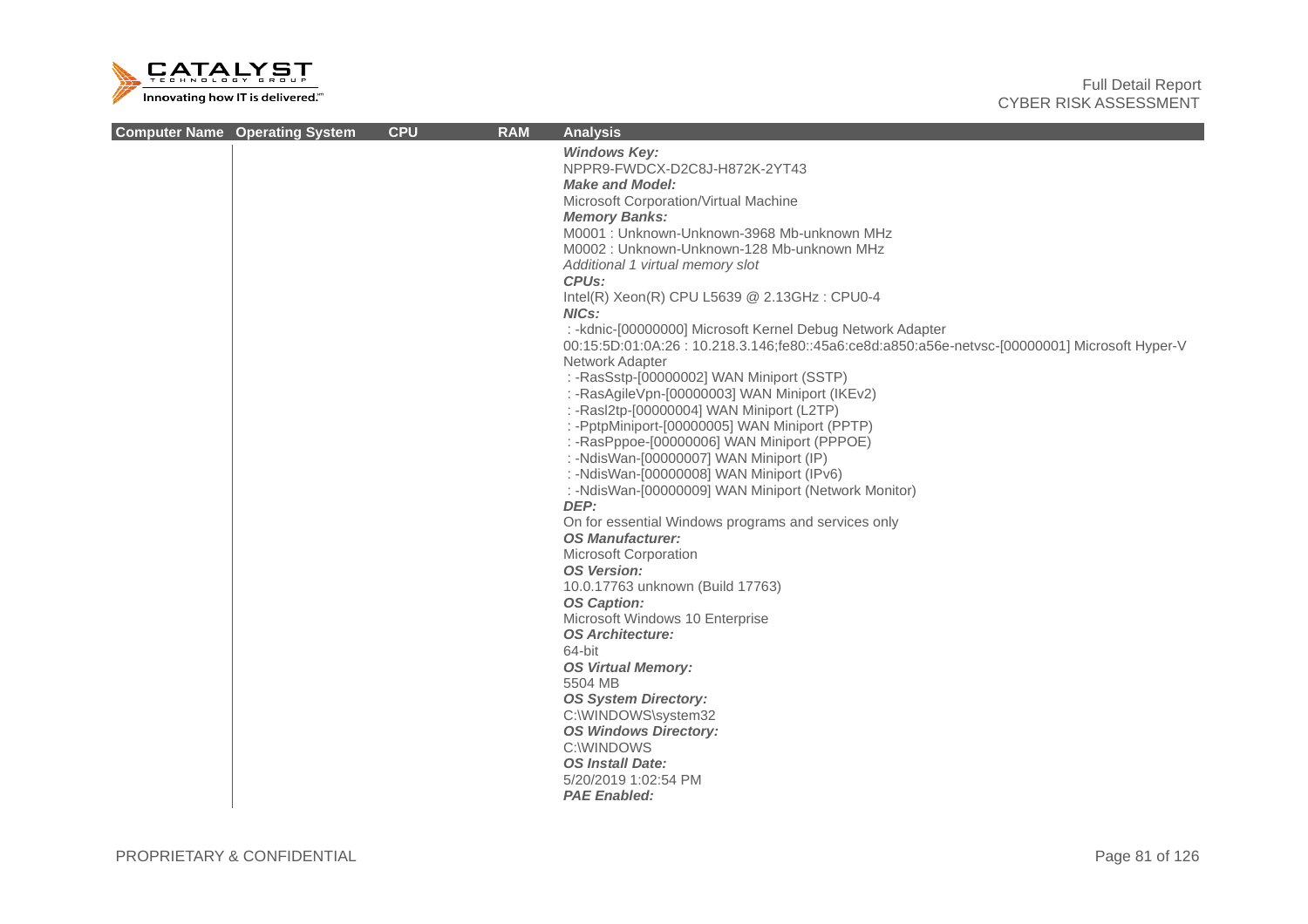

|                                  | <b>Computer Name Operating System</b> | <b>CPU</b>                       | <b>RAM</b> | <b>Analysis</b>                                                                                                                                                                                                                                                                                                                                                                                                                                                                                                                                                                                                                                                                                                                                                                                                                                                                                                                                                                                                                                                                                                                                                                                                                                                                                                                                                                                                                                                                                                                                                                                                                                                                                                                                                                                                                                                                                                                                                                                                                                                                                                                                                                                                                                                                                                                                                                                                                                                                                                                                                                                                                                                                                                                                                      |
|----------------------------------|---------------------------------------|----------------------------------|------------|----------------------------------------------------------------------------------------------------------------------------------------------------------------------------------------------------------------------------------------------------------------------------------------------------------------------------------------------------------------------------------------------------------------------------------------------------------------------------------------------------------------------------------------------------------------------------------------------------------------------------------------------------------------------------------------------------------------------------------------------------------------------------------------------------------------------------------------------------------------------------------------------------------------------------------------------------------------------------------------------------------------------------------------------------------------------------------------------------------------------------------------------------------------------------------------------------------------------------------------------------------------------------------------------------------------------------------------------------------------------------------------------------------------------------------------------------------------------------------------------------------------------------------------------------------------------------------------------------------------------------------------------------------------------------------------------------------------------------------------------------------------------------------------------------------------------------------------------------------------------------------------------------------------------------------------------------------------------------------------------------------------------------------------------------------------------------------------------------------------------------------------------------------------------------------------------------------------------------------------------------------------------------------------------------------------------------------------------------------------------------------------------------------------------------------------------------------------------------------------------------------------------------------------------------------------------------------------------------------------------------------------------------------------------------------------------------------------------------------------------------------------------|
|                                  |                                       |                                  |            | True<br><b>Active Anti-virus: Windows Defender</b><br>Active Anti-spyware: Windows Defender<br><b>Active Firewall: Windows Firewall</b>                                                                                                                                                                                                                                                                                                                                                                                                                                                                                                                                                                                                                                                                                                                                                                                                                                                                                                                                                                                                                                                                                                                                                                                                                                                                                                                                                                                                                                                                                                                                                                                                                                                                                                                                                                                                                                                                                                                                                                                                                                                                                                                                                                                                                                                                                                                                                                                                                                                                                                                                                                                                                              |
| <b>WRKSTN-</b><br><b>MA551PF</b> | Windows 10 Enterprise Intel(R)        | Xeon(R) CPU<br>L5639@<br>2.13GHz |            | 6144 MB Last 5 System Error Msgs:<br>5-25-2019 2:31:29 AM 36874 An TLS 1.0 connection request was received from a remote client<br>application, but none of the cipher suites supported by the client application are supported by the<br>server. The TLS connection request has failed.<br>5-25-2019 2:31:29 AM 36874 An TLS 1.1 connection request was received from a remote client<br>application, but none of the cipher suites supported by the client application are supported by the<br>server. The TLS connection request has failed.<br>5-25-2019 2:31:29 AM 36874 An TLS 1.2 connection request was received from a remote client<br>application, but none of the cipher suites supported by the client application are supported by the<br>server. The TLS connection request has failed.<br>5-24-2019 12:14:47 AM 36874 An TLS 1.0 connection request was received from a remote client<br>application, but none of the cipher suites supported by the client application are supported by the<br>server. The TLS connection request has failed.<br>5-24-2019 12:14:46 AM 36874 An TLS 1.1 connection request was received from a remote client<br>application, but none of the cipher suites supported by the client application are supported by the<br>server. The TLS connection request has failed.<br><b>Last 5 Application Error Msgs:</b><br>5-24-2019 6:05:25 PM 3221233670 License Activation (slui.exe) failed with the following error code:<br>hr=0x8007139F Command-line arguments: RuleId=eeba1977-569e-4571-b639-<br>7623d8bfecc0;Action=AutoActivate;AppId=55c92734-d682-4d71-983e-<br>d6ec3f16059f;SkuId=73111121-5638-40f6-bc11-<br>f1d7b0d64300;NotificationInterval=1440;Trigger=TimerEvent<br>5-23-2019 6:05:25 PM 3221233670 License Activation (slui.exe) failed with the following error code:<br>hr=0x8007139F Command-line arguments: RuleId=eeba1977-569e-4571-b639-<br>7623d8bfecc0;Action=AutoActivate;AppId=55c92734-d682-4d71-983e-<br>d6ec3f16059f;SkuId=73111121-5638-40f6-bc11-<br>f1d7b0d64300;NotificationInterval=1440;Trigger=TimerEvent<br>5-22-2019 6:05:25 PM 3221233670 License Activation (slui.exe) failed with the following error code:<br>hr=0x8007139F Command-line arguments: RuleId=eeba1977-569e-4571-b639-<br>7623d8bfecc0;Action=AutoActivate;AppId=55c92734-d682-4d71-983e-<br>d6ec3f16059f;SkuId=73111121-5638-40f6-bc11-<br>f1d7b0d64300;NotificationInterval=1440;Trigger=NetworkAvailable<br>5-22-2019 5:59:27 PM 3221233670 License Activation (slui.exe) failed with the following error code:<br>hr=0x8007232B Command-line arguments: RuleId=eeba1977-569e-4571-b639-<br>7623d8bfecc0;Action=AutoActivate;AppId=55c92734-d682-4d71-983e-<br>d6ec3f16059f;SkuId=73111121-5638-40f6-bc11- |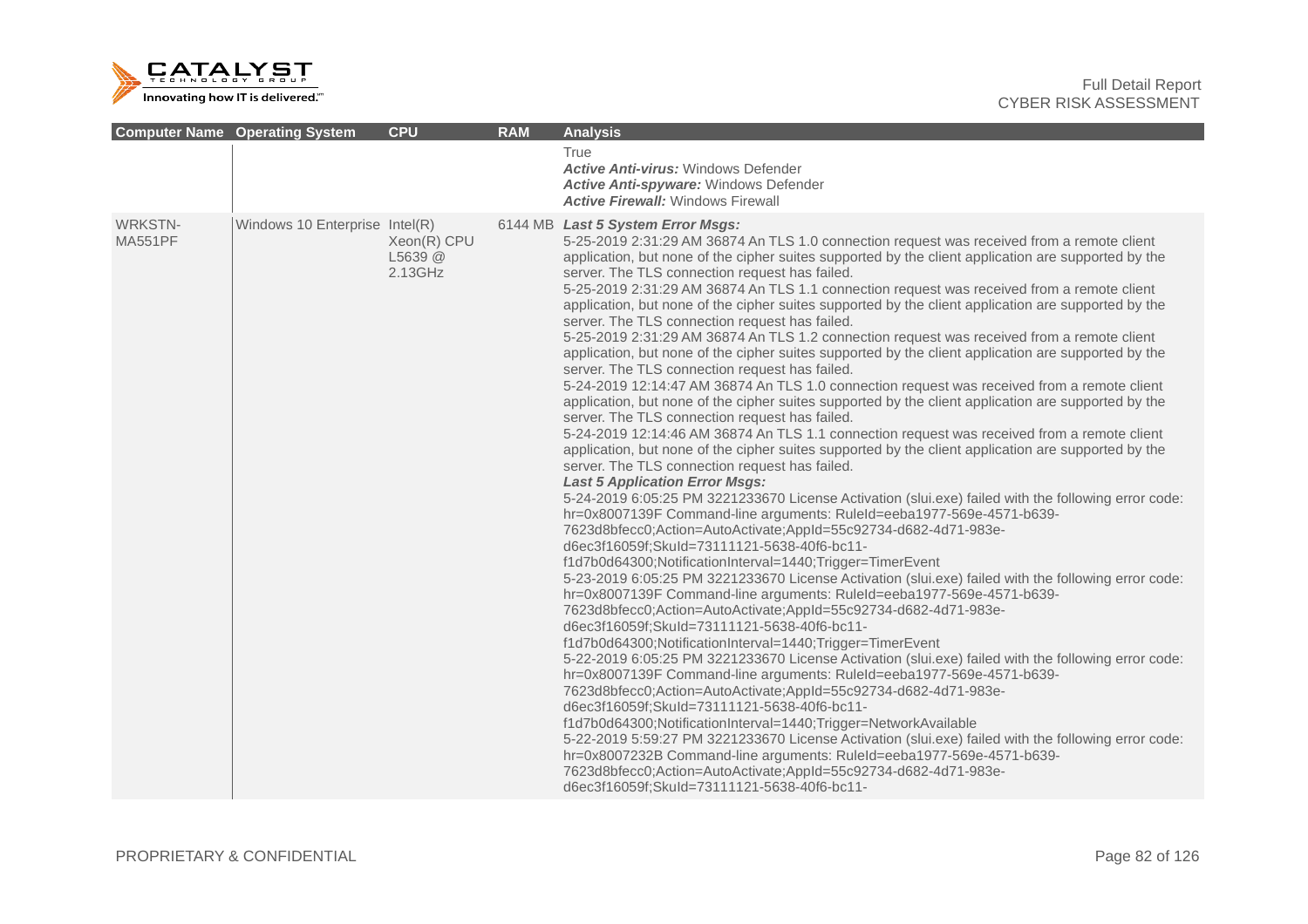

| f1d7b0d64300;NotificationInterval=1440;Trigger=UserLogon;SessionId=1<br>5-22-2019 4:57:37 PM 3221233670 License Activation (slui.exe) failed with the following error code:<br>hr=0x8007139F Command-line arguments: RuleId=eeba1977-569e-4571-b639-<br>7623d8bfecc0;Action=AutoActivate;AppId=55c92734-d682-4d71-983e-<br>d6ec3f16059f;SkuId=73111121-5638-40f6-bc11-<br>f1d7b0d64300;NotificationInterval=1440;Trigger=NetworkAvailable<br><b>Scheduled Tasks:</b><br>OneDrive Standalone Update Task-S-1-5-21-4043933377-404972784-3706181277-1001<br>OneDrive Standalone Update Task-S-1-5-21-585609241-1956372465-2917308619-1108<br>OneDrive Standalone Update Task-S-1-5-21-585609241-1956372465-2917308619-1118<br>OneDrive Standalone Update Task-S-1-5-21-585609241-1956372465-2917308619-1122<br><b>Disk Capacity:</b><br>C: 126.4 GB, 93.7 GB free, 25.87% used<br><b>Service Tag:</b><br>0044-1769-4719-2120-7482-9380-49<br><b>CPU Count:</b><br>1<br><b>CPU Core Count:</b><br><b>Windows Key:</b><br>NPPR9-FWDCX-D2C8J-H872K-2YT43<br><b>Make and Model:</b><br>Microsoft Corporation/Virtual Machine<br><b>Memory Banks:</b><br>M0001: Unknown-Unknown-3968 Mb-unknown MHz<br>M0002: Unknown-Unknown-2176 Mb-unknown MHz<br>Additional 1 virtual memory slot<br>CPU <sub>s</sub> :<br>Intel(R) Xeon(R) CPU L5639 @ 2.13GHz : CPU0-1<br>NICs:<br>: - kdnic-[00000000] Microsoft Kernel Debug Network Adapter<br>00:15:5D:01:0A:25:10.218.3.144;fe80::21a1:189f:380:1ef5-netvsc-[00000001] Microsoft Hyper-V<br>Network Adapter<br>: -RasSstp-[00000002] WAN Miniport (SSTP)<br>: -RasAgileVpn-[00000003] WAN Miniport (IKEv2)<br>: - Rasl2tp-[00000004] WAN Miniport (L2TP)<br>: -PptpMiniport-[00000005] WAN Miniport (PPTP) | <b>Computer Name Operating System</b> | <b>CPU</b> | <b>RAM</b> | <b>Analysis</b>                             |
|-----------------------------------------------------------------------------------------------------------------------------------------------------------------------------------------------------------------------------------------------------------------------------------------------------------------------------------------------------------------------------------------------------------------------------------------------------------------------------------------------------------------------------------------------------------------------------------------------------------------------------------------------------------------------------------------------------------------------------------------------------------------------------------------------------------------------------------------------------------------------------------------------------------------------------------------------------------------------------------------------------------------------------------------------------------------------------------------------------------------------------------------------------------------------------------------------------------------------------------------------------------------------------------------------------------------------------------------------------------------------------------------------------------------------------------------------------------------------------------------------------------------------------------------------------------------------------------------------------------------------------------------------------------------------------------------------------------------------------------------------|---------------------------------------|------------|------------|---------------------------------------------|
| : - NdisWan-[00000007] WAN Miniport (IP)<br>: -NdisWan-[00000008] WAN Miniport (IPv6)<br>: -NdisWan-[00000009] WAN Miniport (Network Monitor)                                                                                                                                                                                                                                                                                                                                                                                                                                                                                                                                                                                                                                                                                                                                                                                                                                                                                                                                                                                                                                                                                                                                                                                                                                                                                                                                                                                                                                                                                                                                                                                                 |                                       |            |            | : -RasPppoe-[00000006] WAN Miniport (PPPOE) |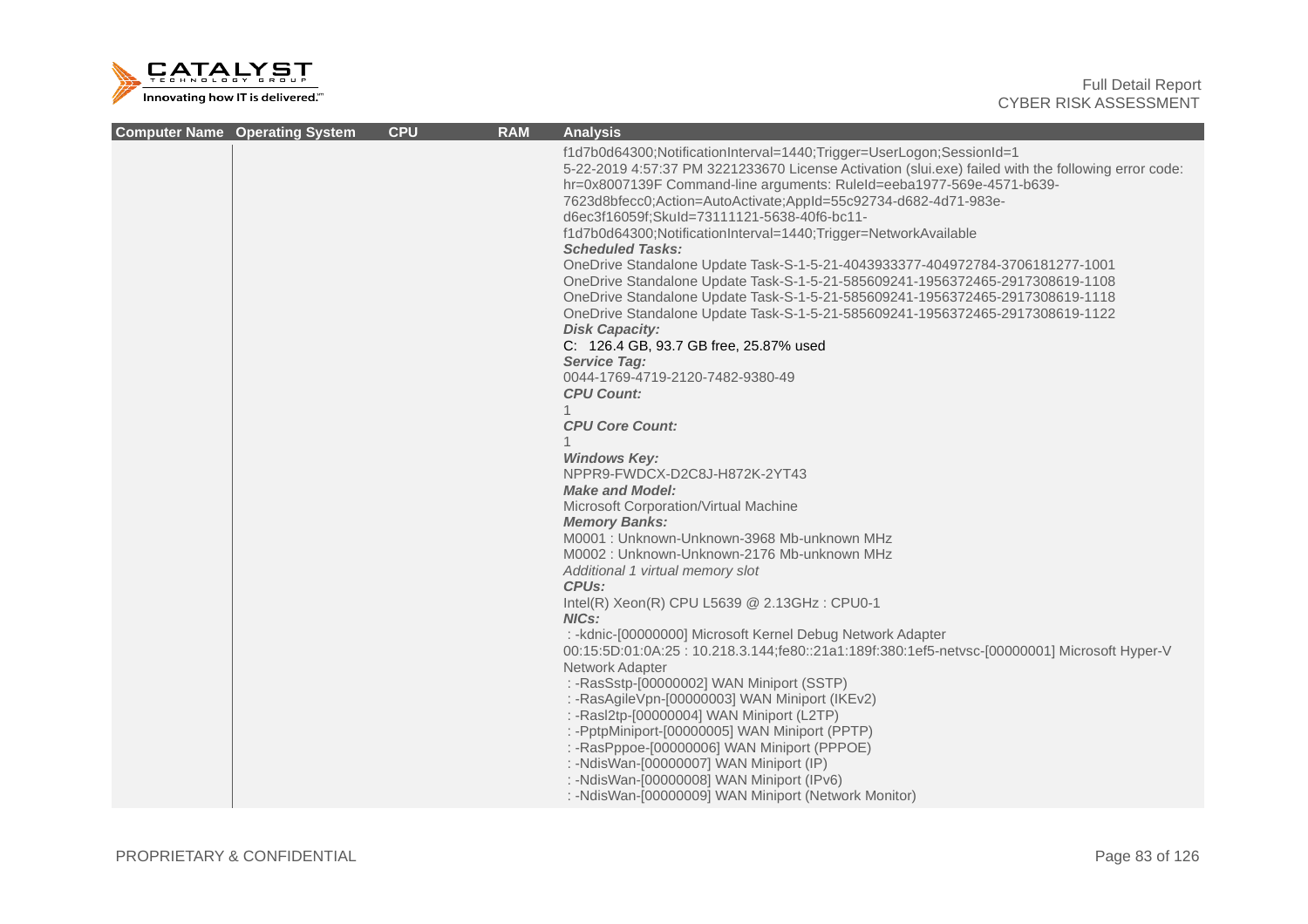

|                           | <b>Computer Name Operating System</b> | <b>CPU</b>                       | <b>RAM</b> | <b>Analysis</b>                                                                                                                                                                                                                                                                                                                                                                                                                                                                                                                                                                                                                                                                                                                                                                                                                                                                                                                                                                                                                                                                                                                                                                                                                                                                                                                                                                                                            |
|---------------------------|---------------------------------------|----------------------------------|------------|----------------------------------------------------------------------------------------------------------------------------------------------------------------------------------------------------------------------------------------------------------------------------------------------------------------------------------------------------------------------------------------------------------------------------------------------------------------------------------------------------------------------------------------------------------------------------------------------------------------------------------------------------------------------------------------------------------------------------------------------------------------------------------------------------------------------------------------------------------------------------------------------------------------------------------------------------------------------------------------------------------------------------------------------------------------------------------------------------------------------------------------------------------------------------------------------------------------------------------------------------------------------------------------------------------------------------------------------------------------------------------------------------------------------------|
|                           |                                       |                                  |            | DEP:<br>On for essential Windows programs and services only<br><b>OS Manufacturer:</b><br><b>Microsoft Corporation</b><br><b>OS Version:</b><br>10.0.17763 unknown (Build 17763)<br><b>OS Caption:</b><br>Microsoft Windows 10 Enterprise<br><b>OS Architecture:</b><br>64-bit<br><b>OS Virtual Memory:</b><br>7808 MB<br><b>OS System Directory:</b><br>C:\WINDOWS\system32<br><b>OS Windows Directory:</b><br>C:\WINDOWS<br><b>OS Install Date:</b><br>5/21/2019 2:46:45 PM<br><b>PAE Enabled:</b><br>True<br><b>Active Anti-virus: Windows Defender</b><br><b>Active Anti-spyware: Windows Defender</b><br><b>Active Firewall: Windows Firewall</b>                                                                                                                                                                                                                                                                                                                                                                                                                                                                                                                                                                                                                                                                                                                                                                     |
| <b>WRKSTN-</b><br>MJOD0L9 | Windows 10 Enterprise Intel(R)        | Xeon(R) CPU<br>L5639@<br>2.13GHz |            | 4096 MB Last 5 System Error Msgs:<br>5-25-2019 2:15:16 AM 36874 An TLS 1.0 connection request was received from a remote client<br>application, but none of the cipher suites supported by the client application are supported by the<br>server. The TLS connection request has failed.<br>5-25-2019 2:15:16 AM 36874 An TLS 1.1 connection request was received from a remote client<br>application, but none of the cipher suites supported by the client application are supported by the<br>server. The TLS connection request has failed.<br>5-25-2019 2:15:16 AM 36874 An TLS 1.2 connection request was received from a remote client<br>application, but none of the cipher suites supported by the client application are supported by the<br>server. The TLS connection request has failed.<br>5-24-2019 12:51:28 PM 10028 DCOM was unable to communicate with the computer 10.218.3.254<br>using any of the configured protocols; requested by PID 1d44 (C:\Program Files<br>(x86)\RapidFireTools\Server\bin\collectors\wmidispatcher\WmiDispatcherCmdLine.exe), while<br>activating CLSID {8BC3F05E-D86B-11D0-A075-00C04FB68820}.<br>5-24-2019 12:51:28 PM 10028 DCOM was unable to communicate with the computer 10.218.3.253<br>using any of the configured protocols; requested by PID 1d44 (C:\Program Files<br>(x86)\RapidFireTools\Server\bin\collectors\wmidispatcher\WmiDispatcherCmdLine.exe), while |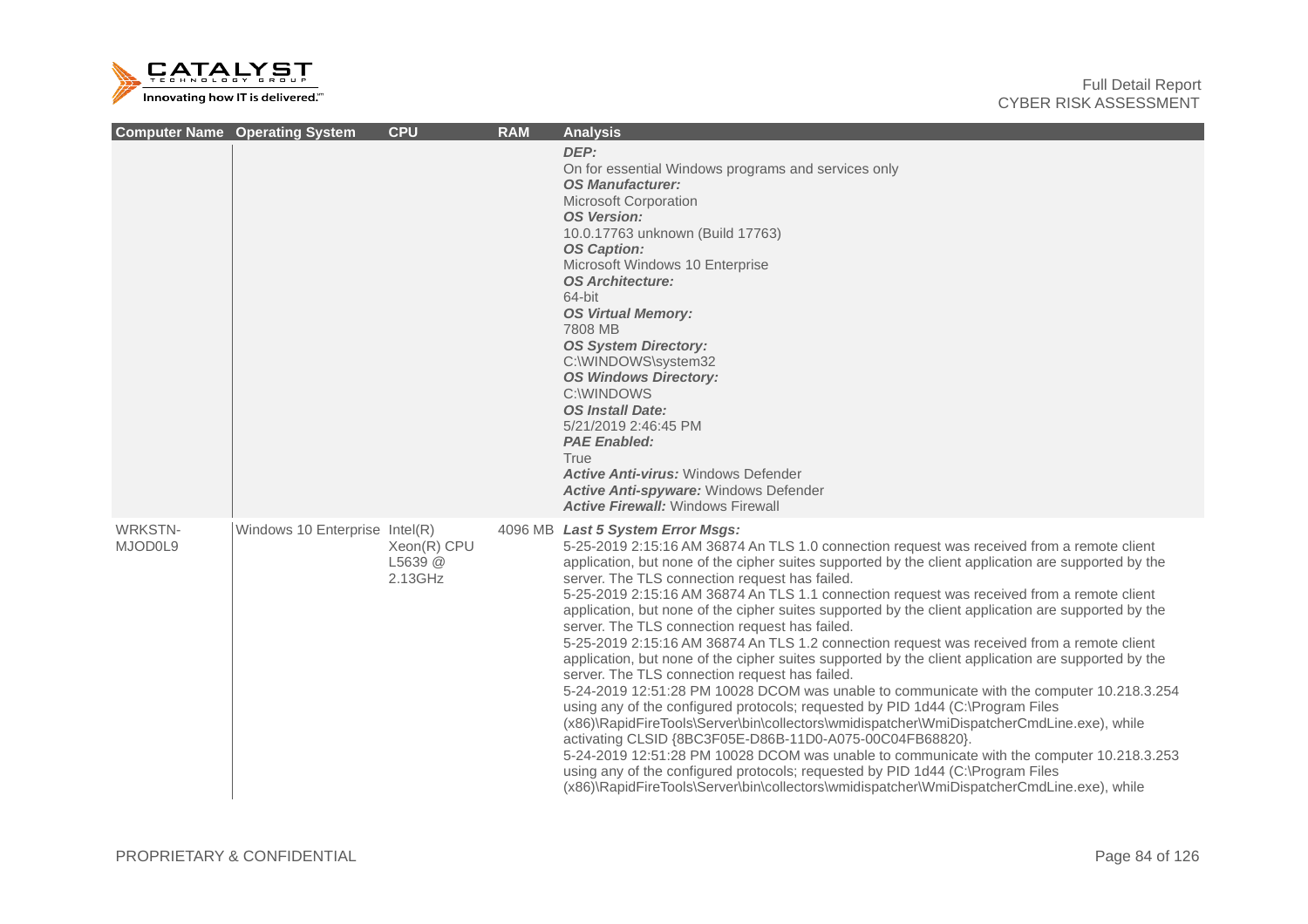

| <b>Computer Name Operating System</b> | <b>CPU</b> | <b>RAM</b> | <b>Analysis</b>                                                                                                                                                                                                                                                                                                                                                                                                                                                                                                                                                                                                                                                                                                                                                                                                                                                                                                                                                                                                                                                                                                                                                                                                                                                                                                                                                                                                                                                                                                                                                                                                                                                                                                                                                                                                                                                                                                                                                                                                                                                                                                                                                                                                                                                                                                                                                                                                         |
|---------------------------------------|------------|------------|-------------------------------------------------------------------------------------------------------------------------------------------------------------------------------------------------------------------------------------------------------------------------------------------------------------------------------------------------------------------------------------------------------------------------------------------------------------------------------------------------------------------------------------------------------------------------------------------------------------------------------------------------------------------------------------------------------------------------------------------------------------------------------------------------------------------------------------------------------------------------------------------------------------------------------------------------------------------------------------------------------------------------------------------------------------------------------------------------------------------------------------------------------------------------------------------------------------------------------------------------------------------------------------------------------------------------------------------------------------------------------------------------------------------------------------------------------------------------------------------------------------------------------------------------------------------------------------------------------------------------------------------------------------------------------------------------------------------------------------------------------------------------------------------------------------------------------------------------------------------------------------------------------------------------------------------------------------------------------------------------------------------------------------------------------------------------------------------------------------------------------------------------------------------------------------------------------------------------------------------------------------------------------------------------------------------------------------------------------------------------------------------------------------------------|
|                                       |            |            | activating CLSID {8BC3F05E-D86B-11D0-A075-00C04FB68820}.<br><b>Last 5 Application Error Msgs:</b><br>5-25-2019 7:05:06 AM 3221233670 License Activation (slui.exe) failed with the following error code:<br>hr=0x8007139F Command-line arguments: RuleId=eeba1977-569e-4571-b639-<br>7623d8bfecc0;Action=AutoActivate;AppId=55c92734-d682-4d71-983e-<br>d6ec3f16059f;SkuId=73111121-5638-40f6-bc11-<br>f1d7b0d64300;NotificationInterval=1440;Trigger=TimerEvent<br>5-24-2019 7:05:06 AM 3221233670 License Activation (slui.exe) failed with the following error code:<br>hr=0x8007139F Command-line arguments: RuleId=eeba1977-569e-4571-b639-<br>7623d8bfecc0;Action=AutoActivate;AppId=55c92734-d682-4d71-983e-<br>d6ec3f16059f;SkuId=73111121-5638-40f6-bc11-<br>f1d7b0d64300;NotificationInterval=1440;Trigger=TimerEvent<br>5-23-2019 7:09:01 AM 1023 Windows cannot load the extensible counter DLL<br>"C:\WINDOWS\system32\sysmain.dll" (Win32 error code The specified module could not be found.).<br>5-23-2019 7:05:12 AM 3221233670 License Activation (slui.exe) failed with the following error code:<br>hr=0x8007232B Command-line arguments: RuleId=eeba1977-569e-4571-b639-<br>7623d8bfecc0;Action=AutoActivate;AppId=55c92734-d682-4d71-983e-<br>d6ec3f16059f;SkuId=73111121-5638-40f6-bc11-<br>f1d7b0d64300;NotificationInterval=1440;Trigger=UserLogon;SessionId=3<br>5-22-2019 5:52:41 PM 3221233670 License Activation (slui.exe) failed with the following error code:<br>hr=0x8007139F Command-line arguments: RuleId=eeba1977-569e-4571-b639-<br>7623d8bfecc0;Action=AutoActivate;AppId=55c92734-d682-4d71-983e-<br>d6ec3f16059f;SkuId=73111121-5638-40f6-bc11-<br>f1d7b0d64300;NotificationInterval=1440;Trigger=NetworkAvailable<br><b>Scheduled Tasks:</b><br>OneDrive Standalone Update Task v2<br>OneDrive Standalone Update Task-S-1-5-21-585609241-1956372465-2917308619-1108<br>OneDrive Standalone Update Task-S-1-5-21-585609241-1956372465-2917308619-1115<br>OneDrive Standalone Update Task-S-1-5-21-585609241-1956372465-2917308619-1118<br>OneDrive Standalone Update Task-S-1-5-21-585609241-1956372465-2917308619-1122<br><b>Remote Listening Ports:</b><br>RDP (3389/TCP)<br><b>Disk Capacity:</b><br>C: 59.4 GB, 20.42 GB free, 65.62% used<br><b>Service Tag:</b><br>0803-8627-2901-1567-7024-7197-69<br><b>CPU Count:</b><br>$\mathbf{1}$<br><b>CPU Core Count:</b><br>1 |
|                                       |            |            | <b>Windows Key:</b>                                                                                                                                                                                                                                                                                                                                                                                                                                                                                                                                                                                                                                                                                                                                                                                                                                                                                                                                                                                                                                                                                                                                                                                                                                                                                                                                                                                                                                                                                                                                                                                                                                                                                                                                                                                                                                                                                                                                                                                                                                                                                                                                                                                                                                                                                                                                                                                                     |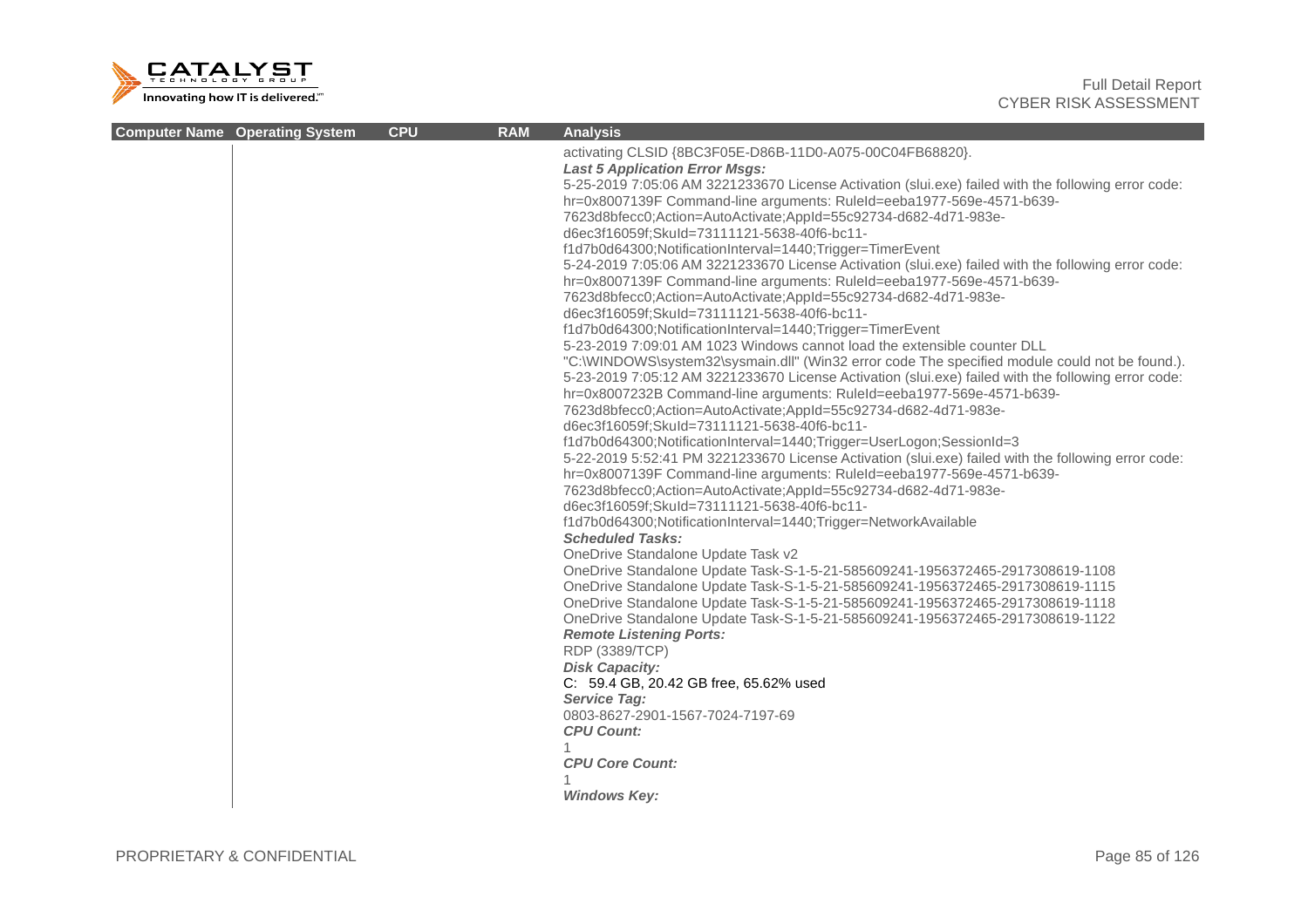

|                           | <b>Computer Name Operating System</b>       | <b>CPU</b>                        | <b>RAM</b> | <b>Analysis</b>                                                                                                                                                                                                                                                                                                                                                                                                                                                                                                                                                                                                                                                                                                                                                                                                                                                                                                                                                                                                                                                                                                                                                                    |
|---------------------------|---------------------------------------------|-----------------------------------|------------|------------------------------------------------------------------------------------------------------------------------------------------------------------------------------------------------------------------------------------------------------------------------------------------------------------------------------------------------------------------------------------------------------------------------------------------------------------------------------------------------------------------------------------------------------------------------------------------------------------------------------------------------------------------------------------------------------------------------------------------------------------------------------------------------------------------------------------------------------------------------------------------------------------------------------------------------------------------------------------------------------------------------------------------------------------------------------------------------------------------------------------------------------------------------------------|
|                           |                                             |                                   |            | NPPR9-FWDCX-D2C8J-H872K-2YT43<br><b>Make and Model:</b><br>Microsoft Corporation/Virtual Machine<br><b>Memory Banks:</b><br>M0001: Unknown-Unknown-3968 Mb-unknown MHz<br>M0002: Unknown-Unknown-128 Mb-unknown MHz<br>Additional 1 virtual memory slot<br>CPU <sub>s</sub> :<br>Intel(R) Xeon(R) CPU L5639 @ 2.13GHz : CPU0-1<br>NIC <sub>S</sub> :<br>: - kdnic-[00000000] Microsoft Kernel Debug Network Adapter<br>00:15:5D:01:0A:24:10.218.3.120;fe80::813e:1c62:1582:a623-netvsc-[00000001] Microsoft Hyper-V<br>Network Adapter<br>DEP:<br>On for essential Windows programs and services only<br><b>OS Manufacturer:</b><br>Microsoft Corporation<br><b>OS Version:</b><br>10.0.17763 unknown (Build 17763)<br><b>OS Caption:</b><br>Microsoft Windows 10 Enterprise<br><b>OS Architecture:</b><br>64-bit<br><b>OS Virtual Memory:</b><br>5504 MB<br><b>OS System Directory:</b><br>C:\WINDOWS\system32<br><b>OS Windows Directory:</b><br>C:\WINDOWS<br><b>OS Install Date:</b><br>5/21/2019 4:19:59 PM<br><b>PAE Enabled:</b><br>True<br><b>Active Anti-virus: Windows Defender</b><br>Active Anti-spyware: Windows Defender<br><b>Active Firewall: Windows Firewall</b> |
| <b>WRKSTN-</b><br>RB3LBP3 | Windows 10 Enterprise Intel(R)<br>2015 LTSB | Xeon(R) CPU<br>L5639 @<br>2.13GHz |            | 2048 MB Last 5 System Error Msgs:<br>5-25-2019 2:30:10 AM 36888 A fatal alert was generated and sent to the remote endpoint. This may<br>result in termination of the connection. The TLS protocol defined fatal error code is 10. The Windows<br>SChannel error state is 1203.                                                                                                                                                                                                                                                                                                                                                                                                                                                                                                                                                                                                                                                                                                                                                                                                                                                                                                    |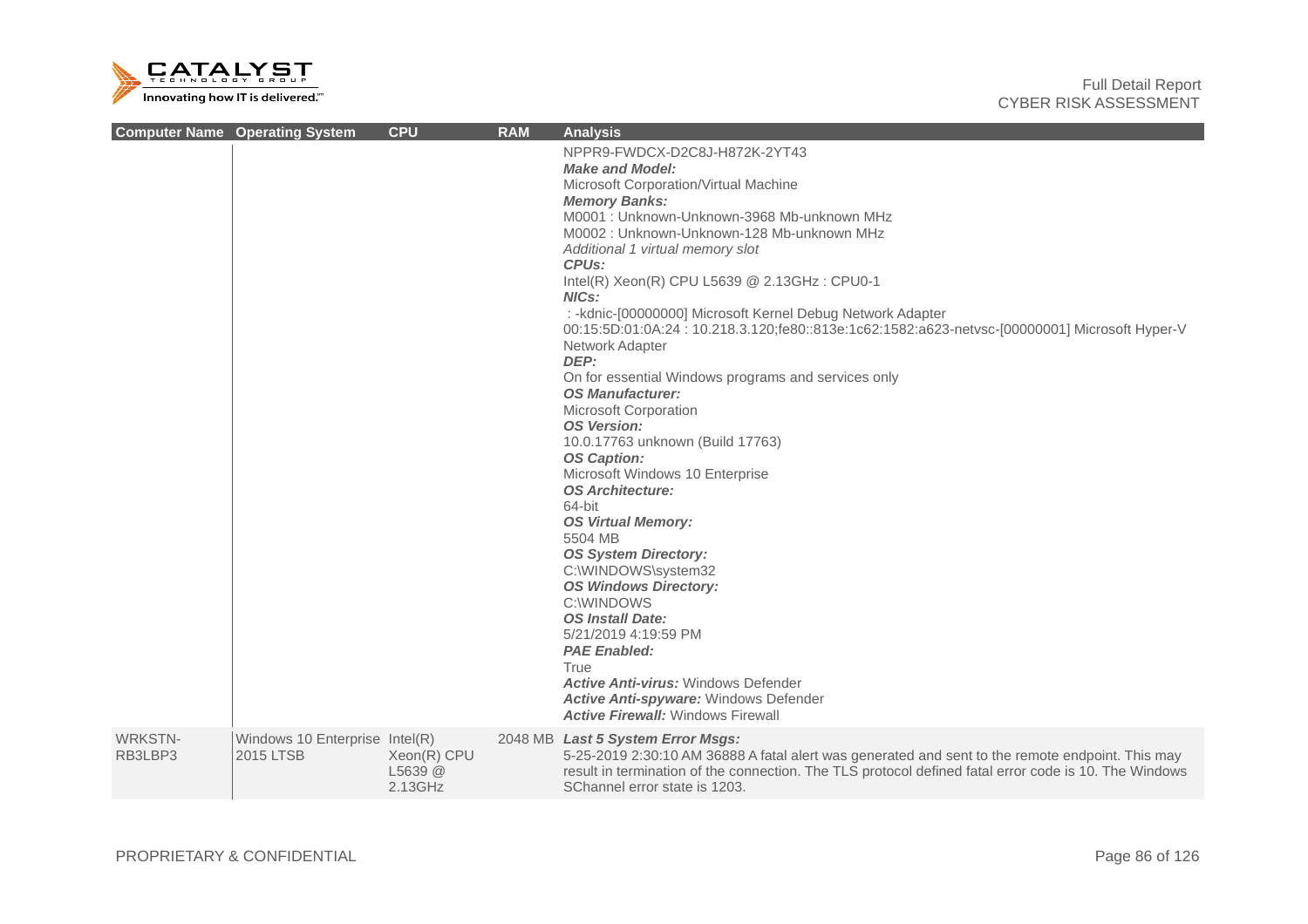

| <b>Computer Name Operating System</b> | <b>CPU</b> | <b>RAM</b> | <b>Analysis</b>                                                                                                                                                                                                                                                             |
|---------------------------------------|------------|------------|-----------------------------------------------------------------------------------------------------------------------------------------------------------------------------------------------------------------------------------------------------------------------------|
|                                       |            |            | 5-25-2019 2:29:47 AM 36888 A fatal alert was generated and sent to the remote endpoint. This may<br>result in termination of the connection. The TLS protocol defined fatal error code is 10. The Windows<br>SChannel error state is 1203.                                  |
|                                       |            |            | 5-25-2019 2:28:53 AM 36888 A fatal alert was generated and sent to the remote endpoint. This may<br>result in termination of the connection. The TLS protocol defined fatal error code is 10. The Windows<br>SChannel error state is 1203.                                  |
|                                       |            |            | 5-25-2019 2:28:28 AM 36888 A fatal alert was generated and sent to the remote endpoint. This may<br>result in termination of the connection. The TLS protocol defined fatal error code is 10. The Windows                                                                   |
|                                       |            |            | SChannel error state is 1203.<br>5-25-2019 2:28:17 AM 36888 A fatal alert was generated and sent to the remote endpoint. This may<br>result in termination of the connection. The TLS protocol defined fatal error code is 10. The Windows<br>SChannel error state is 1203. |
|                                       |            |            | <b>Last 5 Application Error Msgs:</b>                                                                                                                                                                                                                                       |
|                                       |            |            | 5-25-2019 6:54:08 AM 3221233670 License Activation (slui.exe) failed with the following error code:<br>hr=0x8007139F Command-line arguments: RuleId=eeba1977-569e-4571-b639-                                                                                                |
|                                       |            |            | 7623d8bfecc0;Action=AutoActivate;AppId=55c92734-d682-4d71-983e-                                                                                                                                                                                                             |
|                                       |            |            | d6ec3f16059f;SkuId=7b51a46c-0c04-4e8f-9af4-                                                                                                                                                                                                                                 |
|                                       |            |            | 8496cca90d5e;NotificationInterval=1440;Trigger=TimerEvent                                                                                                                                                                                                                   |
|                                       |            |            | 5-24-2019 6:54:08 AM 3221233670 License Activation (slui.exe) failed with the following error code:<br>hr=0x8007139F Command-line arguments: RuleId=eeba1977-569e-4571-b639-                                                                                                |
|                                       |            |            | 7623d8bfecc0;Action=AutoActivate;AppId=55c92734-d682-4d71-983e-                                                                                                                                                                                                             |
|                                       |            |            | d6ec3f16059f;SkuId=7b51a46c-0c04-4e8f-9af4-                                                                                                                                                                                                                                 |
|                                       |            |            | 8496cca90d5e;NotificationInterval=1440;Trigger=TimerEvent                                                                                                                                                                                                                   |
|                                       |            |            | 5-23-2019 6:54:57 AM 3221226495 Windows cannot load the extensible counter DLL rdyboost. The                                                                                                                                                                                |
|                                       |            |            | first four bytes (DWORD) of the Data section contains the Windows error code.<br>5-23-2019 6:54:09 AM 3221233670 License Activation (slui.exe) failed with the following error code:                                                                                        |
|                                       |            |            | hr=0x8007232B Command-line arguments: RuleId=eeba1977-569e-4571-b639-                                                                                                                                                                                                       |
|                                       |            |            | 7623d8bfecc0;Action=AutoActivate;AppId=55c92734-d682-4d71-983e-                                                                                                                                                                                                             |
|                                       |            |            | d6ec3f16059f;SkuId=7b51a46c-0c04-4e8f-9af4-                                                                                                                                                                                                                                 |
|                                       |            |            | 8496cca90d5e;NotificationInterval=1440;Trigger=UserLogon;SessionId=3                                                                                                                                                                                                        |
|                                       |            |            | 5-22-2019 6:02:22 PM 3221233670 License Activation (slui.exe) failed with the following error code:                                                                                                                                                                         |
|                                       |            |            | hr=0x8007232B Command-line arguments: RuleId=eeba1977-569e-4571-b639-                                                                                                                                                                                                       |
|                                       |            |            | 7623d8bfecc0;Action=AutoActivate;AppId=55c92734-d682-4d71-983e-                                                                                                                                                                                                             |
|                                       |            |            | d6ec3f16059f;SkuId=7b51a46c-0c04-4e8f-9af4-                                                                                                                                                                                                                                 |
|                                       |            |            | 8496cca90d5e;NotificationInterval=1440;Trigger=UserLogon;SessionId=1                                                                                                                                                                                                        |
|                                       |            |            | <b>Scheduled Tasks:</b>                                                                                                                                                                                                                                                     |
|                                       |            |            | OneDrive Standalone Update Task-S-1-5-21-2095740985-1966187831-3845514312-1001<br>OneDrive Standalone Update Task-S-1-5-21-2095740985-1966187831-3845514312-1002                                                                                                            |
|                                       |            |            | OneDrive Standalone Update Task-S-1-5-21-585609241-1956372465-2917308619-1108                                                                                                                                                                                               |
|                                       |            |            | OneDrive Standalone Update Task-S-1-5-21-585609241-1956372465-2917308619-1116                                                                                                                                                                                               |
|                                       |            |            | OneDrive Standalone Update Task-S-1-5-21-585609241-1956372465-2917308619-1118                                                                                                                                                                                               |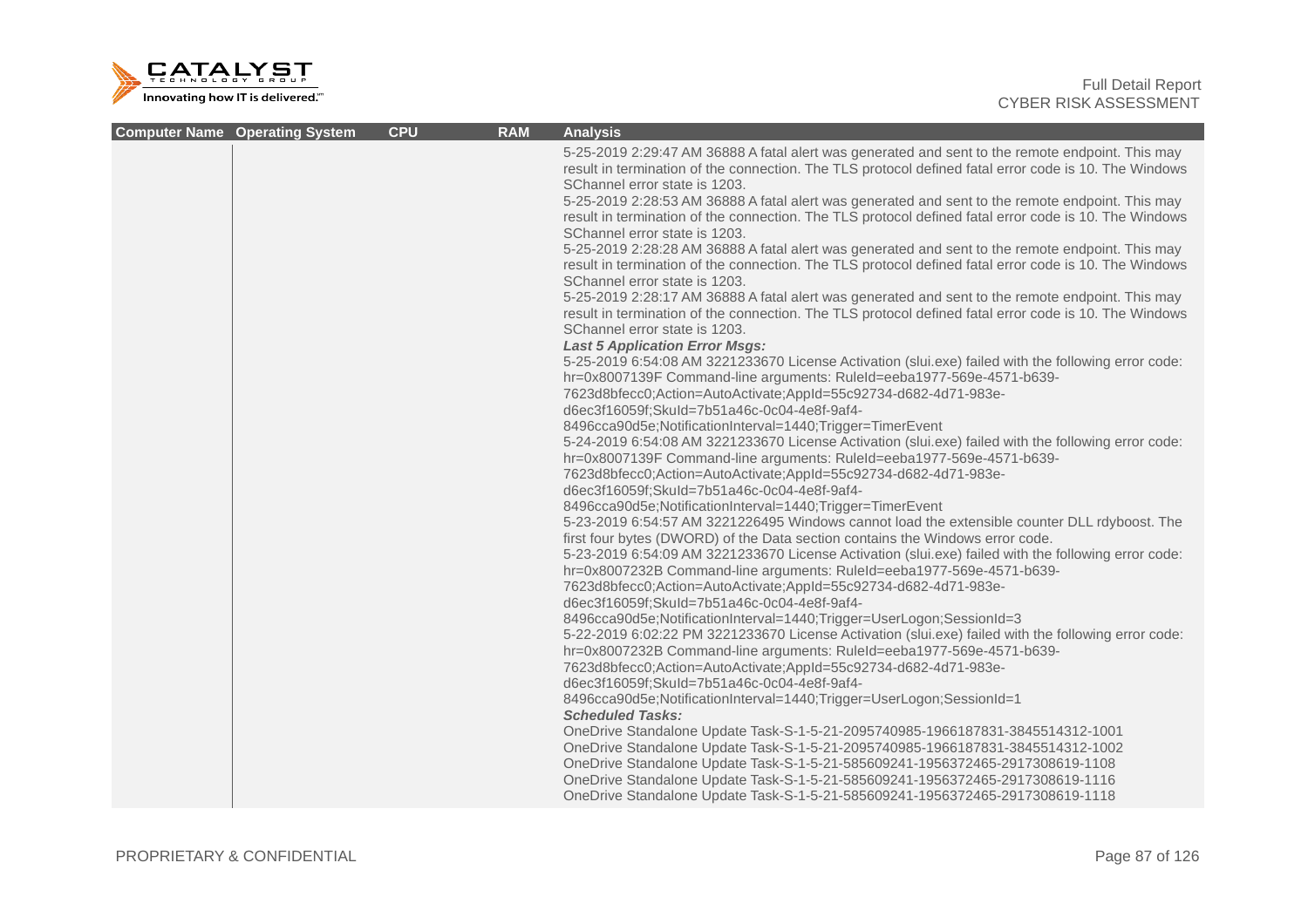

| <b>Computer Name Operating System</b> | <b>CPU</b> | <b>RAM</b> | <b>Analysis</b>                                                                                                                                                                                                                                                                                                                                                                                                                                                                                                                                                                                                                                                                                                                                                                                                                                                                                                                                                                                                                                                                                                                                                                                                                                                                                                                                                                                                                 |
|---------------------------------------|------------|------------|---------------------------------------------------------------------------------------------------------------------------------------------------------------------------------------------------------------------------------------------------------------------------------------------------------------------------------------------------------------------------------------------------------------------------------------------------------------------------------------------------------------------------------------------------------------------------------------------------------------------------------------------------------------------------------------------------------------------------------------------------------------------------------------------------------------------------------------------------------------------------------------------------------------------------------------------------------------------------------------------------------------------------------------------------------------------------------------------------------------------------------------------------------------------------------------------------------------------------------------------------------------------------------------------------------------------------------------------------------------------------------------------------------------------------------|
|                                       |            |            | OneDrive Standalone Update Task-S-1-5-21-585609241-1956372465-2917308619-1122<br>User_Feed_Synchronization-{81930477-FB3B-4214-AB2C-15E13DF53591}<br>User Feed Synchronization-{E6ABAE0B-82F0-473C-BFF4-FAB112D2BF86}<br><b>Remote Listening Ports:</b><br>RDP (3389/TCP)<br><b>Disk Capacity:</b><br>C: 126.45 GB, 113.85 GB free, 9.96% used<br><b>Service Tag:</b><br>8231-0860-4248-6272-2187-5621-74<br><b>CPU Count:</b><br>$\mathbf 1$<br><b>CPU Core Count:</b><br>4<br><b>Windows Key:</b><br>WNMTR-4C88C-JK8YV-HQ7T2-76DF9<br><b>Make and Model:</b><br>Microsoft Corporation/Virtual Machine<br><b>Memory Banks:</b><br>M0001: Unknown-Unknown-2048 Mb-unknown MHz<br>Additional 1 virtual memory slot<br>CPU <sub>s</sub> :<br>Intel(R) Xeon(R) CPU L5639 @ 2.13GHz : CPU0-4<br>NICs:<br>: - kdnic-[00000000] Microsoft Kernel Debug Network Adapter<br>00:15:5D:01:0A:11:10.218.3.112;fe80::b88f:a9bf:e92d:3df1-netvsc-[00000001] Microsoft Hyper-V<br>Network Adapter<br>: - tunnel-[00000003] Microsoft ISATAP Adapter<br>DEP:<br>On for essential Windows programs and services only<br><b>OS Manufacturer:</b><br><b>Microsoft Corporation</b><br><b>OS Version:</b><br>10.0.10240 unknown (Build 10240)<br><b>OS Caption:</b><br>Microsoft Windows 10 Enterprise 2015 LTSB<br><b>OS Architecture:</b><br>64-bit<br><b>OS Virtual Memory:</b><br>2688 MB<br><b>OS System Directory:</b><br>C:\Windows\system32 |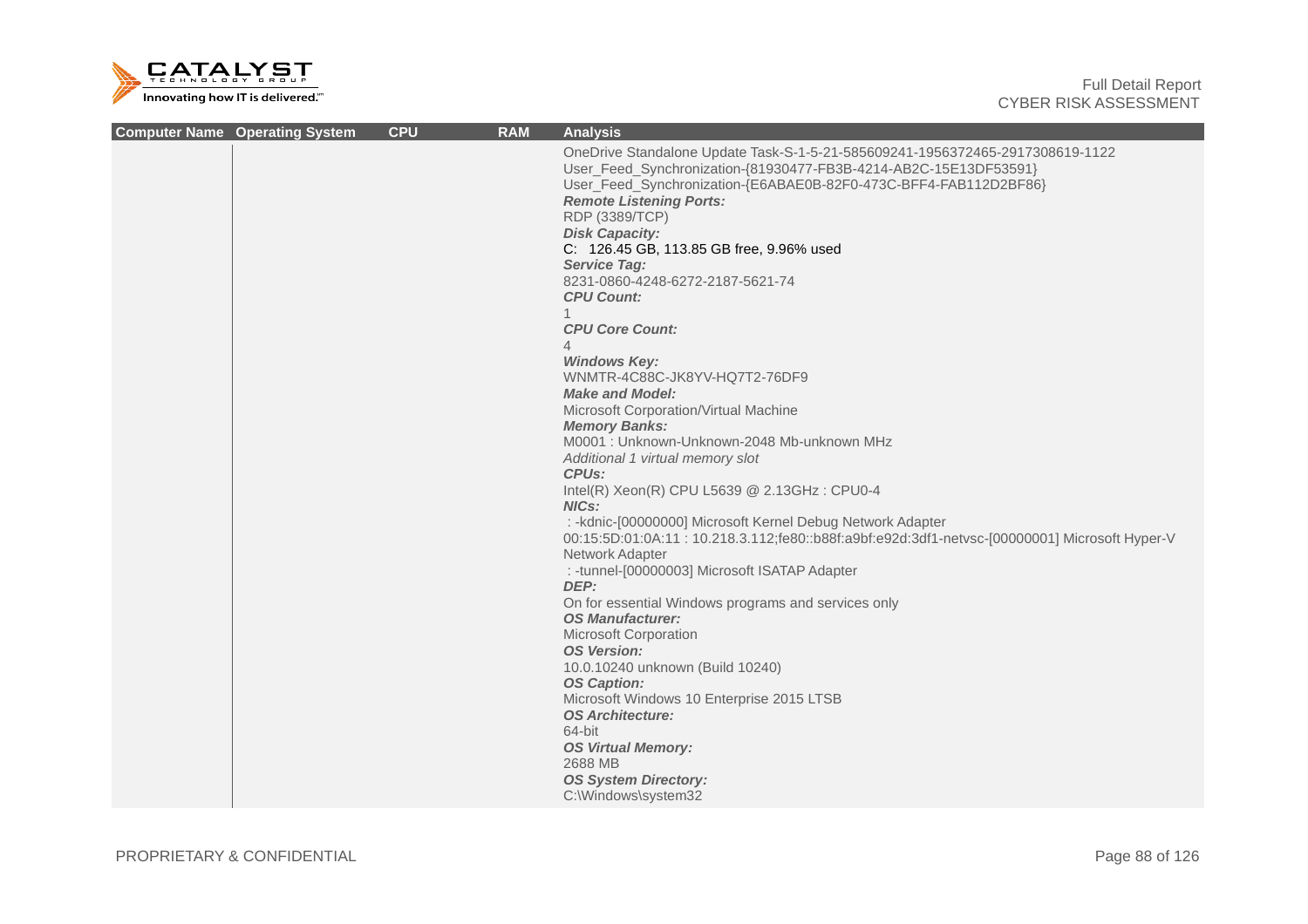

|                           | <b>Computer Name Operating System</b> | <b>CPU</b>                       | <b>RAM</b> | <b>Analysis</b>                                                                                                                                                                                                                                                                                                                                                                                                                                                                                                                                                                                                                                                                                                                                                                                                                                                                                                                                                                                                                                                                                                                                                                                                                                                                                                                                                                                                                                                                                                                                                                                                                                                                                                                                                                                                                                                                                                                                                                                                                                                                                                                                                                                                                                                                                                                                                                                                                                                                          |
|---------------------------|---------------------------------------|----------------------------------|------------|------------------------------------------------------------------------------------------------------------------------------------------------------------------------------------------------------------------------------------------------------------------------------------------------------------------------------------------------------------------------------------------------------------------------------------------------------------------------------------------------------------------------------------------------------------------------------------------------------------------------------------------------------------------------------------------------------------------------------------------------------------------------------------------------------------------------------------------------------------------------------------------------------------------------------------------------------------------------------------------------------------------------------------------------------------------------------------------------------------------------------------------------------------------------------------------------------------------------------------------------------------------------------------------------------------------------------------------------------------------------------------------------------------------------------------------------------------------------------------------------------------------------------------------------------------------------------------------------------------------------------------------------------------------------------------------------------------------------------------------------------------------------------------------------------------------------------------------------------------------------------------------------------------------------------------------------------------------------------------------------------------------------------------------------------------------------------------------------------------------------------------------------------------------------------------------------------------------------------------------------------------------------------------------------------------------------------------------------------------------------------------------------------------------------------------------------------------------------------------------|
|                           |                                       |                                  |            | <b>OS Windows Directory:</b><br>C:\Windows<br><b>OS Install Date:</b><br>4/2/2018 1:55:13 PM<br><b>PAE Enabled:</b><br>True<br><b>Active Anti-virus: Windows Defender</b><br>Active Anti-spyware: Windows Defender<br><b>Active Firewall: Windows Firewall</b>                                                                                                                                                                                                                                                                                                                                                                                                                                                                                                                                                                                                                                                                                                                                                                                                                                                                                                                                                                                                                                                                                                                                                                                                                                                                                                                                                                                                                                                                                                                                                                                                                                                                                                                                                                                                                                                                                                                                                                                                                                                                                                                                                                                                                           |
| <b>WRKSTN-</b><br>U1K3NAF | Windows 10 Enterprise Intel(R)        | Xeon(R) CPU<br>L5639@<br>2.13GHz |            | 2048 MB Last 5 System Error Msgs:<br>5-25-2019 3:14:37 AM 10028 DCOM was unable to communicate with the computer 10.218.3.252<br>using any of the configured protocols; requested by PID 57c (C:\Program Files<br>(x86)\NetworkDetective\DataCollector\bin\collectors\wmidispatcher\WmiDispatcherCmdLine.exe),<br>while activating CLSID {8BC3F05E-D86B-11D0-A075-00C04FB68820}.<br>5-25-2019 3:14:37 AM 10028 DCOM was unable to communicate with the computer 10.218.3.253<br>using any of the configured protocols; requested by PID 57c (C:\Program Files<br>(x86)\NetworkDetective\DataCollector\bin\collectors\wmidispatcher\WmiDispatcherCmdLine.exe),<br>while activating CLSID {8BC3F05E-D86B-11D0-A075-00C04FB68820}.<br>5-25-2019 3:14:37 AM 10028 DCOM was unable to communicate with the computer 10.218.3.254<br>using any of the configured protocols; requested by PID 57c (C:\Program Files<br>(x86)\NetworkDetective\DataCollector\bin\collectors\wmidispatcher\WmiDispatcherCmdLine.exe),<br>while activating CLSID {8BC3F05E-D86B-11D0-A075-00C04FB68820}.<br>5-25-2019 3:14:37 AM 10028 DCOM was unable to communicate with the computer 10.218.3.251<br>using any of the configured protocols; requested by PID 57c (C:\Program Files<br>(x86)\NetworkDetective\DataCollector\bin\collectors\wmidispatcher\WmiDispatcherCmdLine.exe),<br>while activating CLSID {8BC3F05E-D86B-11D0-A075-00C04FB68820}.<br>5-25-2019 3:14:37 AM 10028 DCOM was unable to communicate with the computer 10.218.3.249<br>using any of the configured protocols; requested by PID 57c (C:\Program Files<br>(x86)\NetworkDetective\DataCollector\bin\collectors\wmidispatcher\WmiDispatcherCmdLine.exe),<br>while activating CLSID {8BC3F05E-D86B-11D0-A075-00C04FB68820}.<br><b>Last 5 Application Error Msgs:</b><br>5-25-2019 10:19:44 AM 3221233670 License Activation (slui.exe) failed with the following error code:<br>hr=0x8007139F Command-line arguments: RuleId=eeba1977-569e-4571-b639-<br>7623d8bfecc0;Action=AutoActivate;AppId=55c92734-d682-4d71-983e-<br>d6ec3f16059f;SkuId=73111121-5638-40f6-bc11-<br>f1d7b0d64300;NotificationInterval=1440;Trigger=TimerEvent<br>5-24-2019 10:19:45 AM 3221233670 License Activation (slui.exe) failed with the following error code:<br>hr=0x8007139F Command-line arguments: RuleId=eeba1977-569e-4571-b639-<br>7623d8bfecc0;Action=AutoActivate;AppId=55c92734-d682-4d71-983e-<br>d6ec3f16059f;SkuId=73111121-5638-40f6-bc11- |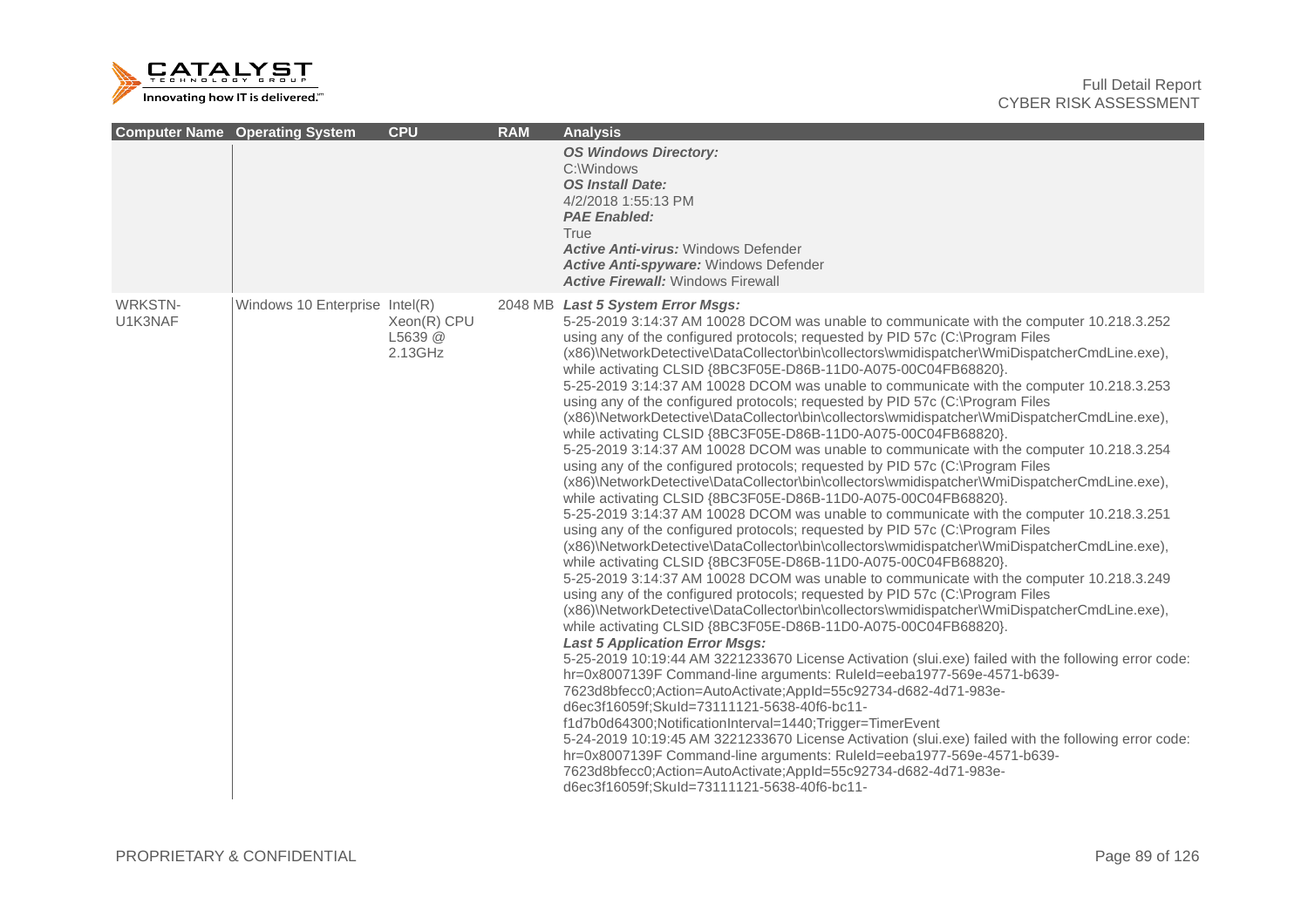

| <b>Computer Name Operating System</b> | <b>CPU</b> | <b>RAM</b> | <b>Analysis</b>                                                                                                                                                                                                                                                                                                                                                                                                                                                                                                                                                                                                                                                                                                                                                                                                                                                                                                                                                                                                                                                                                                                                                                                                                                                                                                                                                                                                                                                                                                                                                                                                                                                                                                                                                                                                                                                                                                                                                                                                                                                                                                                                                                                         |
|---------------------------------------|------------|------------|---------------------------------------------------------------------------------------------------------------------------------------------------------------------------------------------------------------------------------------------------------------------------------------------------------------------------------------------------------------------------------------------------------------------------------------------------------------------------------------------------------------------------------------------------------------------------------------------------------------------------------------------------------------------------------------------------------------------------------------------------------------------------------------------------------------------------------------------------------------------------------------------------------------------------------------------------------------------------------------------------------------------------------------------------------------------------------------------------------------------------------------------------------------------------------------------------------------------------------------------------------------------------------------------------------------------------------------------------------------------------------------------------------------------------------------------------------------------------------------------------------------------------------------------------------------------------------------------------------------------------------------------------------------------------------------------------------------------------------------------------------------------------------------------------------------------------------------------------------------------------------------------------------------------------------------------------------------------------------------------------------------------------------------------------------------------------------------------------------------------------------------------------------------------------------------------------------|
|                                       |            |            | f1d7b0d64300;NotificationInterval=1440;Trigger=TimerEvent<br>5-23-2019 10:20:07 AM 3221233670 License Activation (slui.exe) failed with the following error code:<br>hr=0x8007232B Command-line arguments: RuleId=eeba1977-569e-4571-b639-<br>7623d8bfecc0;Action=AutoActivate;AppId=55c92734-d682-4d71-983e-<br>d6ec3f16059f;SkuId=73111121-5638-40f6-bc11-<br>f1d7b0d64300;NotificationInterval=1440;Trigger=UserLogon;SessionId=4<br>5-23-2019 9:58:27 AM 3221233670 License Activation (slui.exe) failed with the following error code:<br>hr=0x8007232B Command-line arguments: RuleId=eeba1977-569e-4571-b639-<br>7623d8bfecc0;Action=AutoActivate;AppId=55c92734-d682-4d71-983e-<br>d6ec3f16059f;SkuId=73111121-5638-40f6-bc11-<br>f1d7b0d64300;NotificationInterval=1440;Trigger=UserLogon;SessionId=3<br>5-22-2019 5:51:28 PM 3221233670 License Activation (slui.exe) failed with the following error code:<br>hr=0x8007232B Command-line arguments: RuleId=eeba1977-569e-4571-b639-<br>7623d8bfecc0;Action=AutoActivate;AppId=55c92734-d682-4d71-983e-<br>d6ec3f16059f;SkuId=73111121-5638-40f6-bc11-<br>f1d7b0d64300;NotificationInterval=1440;Trigger=UserLogon;SessionId=1<br><b>Scheduled Tasks:</b><br>OneDrive Standalone Update Task-S-1-5-21-34413068-2211824536-3115803671-1001<br>OneDrive Standalone Update Task-S-1-5-21-533726431-4197356023-3979154932-1188<br>OneDrive Standalone Update Task-S-1-5-21-585609241-1956372465-2917308619-1108<br>OneDrive Standalone Update Task-S-1-5-21-585609241-1956372465-2917308619-1113<br>OneDrive Standalone Update Task-S-1-5-21-585609241-1956372465-2917308619-1122<br><b>Disk Capacity:</b><br>C: 39.45 GB, 5.28 GB free, 86.62% used<br><b>Service Tag:</b><br>6550-8640-5367-0859-0731-5918-13<br><b>CPU Count:</b><br>1<br><b>CPU Core Count:</b><br>2<br><b>Windows Key:</b><br>NPPR9-FWDCX-D2C8J-H872K-2YT43<br><b>Make and Model:</b><br>Microsoft Corporation/Virtual Machine<br><b>Memory Banks:</b><br>M0001: Unknown-Unknown-2048 Mb-unknown MHz<br>Additional 1 virtual memory slot<br>CPUs:<br>Intel(R) Xeon(R) CPU L5639 $@$ 2.13GHz : CPU0-2<br>NICs:<br>: - kdnic-[00000000] Microsoft Kernel Debug Network Adapter |
|                                       |            |            |                                                                                                                                                                                                                                                                                                                                                                                                                                                                                                                                                                                                                                                                                                                                                                                                                                                                                                                                                                                                                                                                                                                                                                                                                                                                                                                                                                                                                                                                                                                                                                                                                                                                                                                                                                                                                                                                                                                                                                                                                                                                                                                                                                                                         |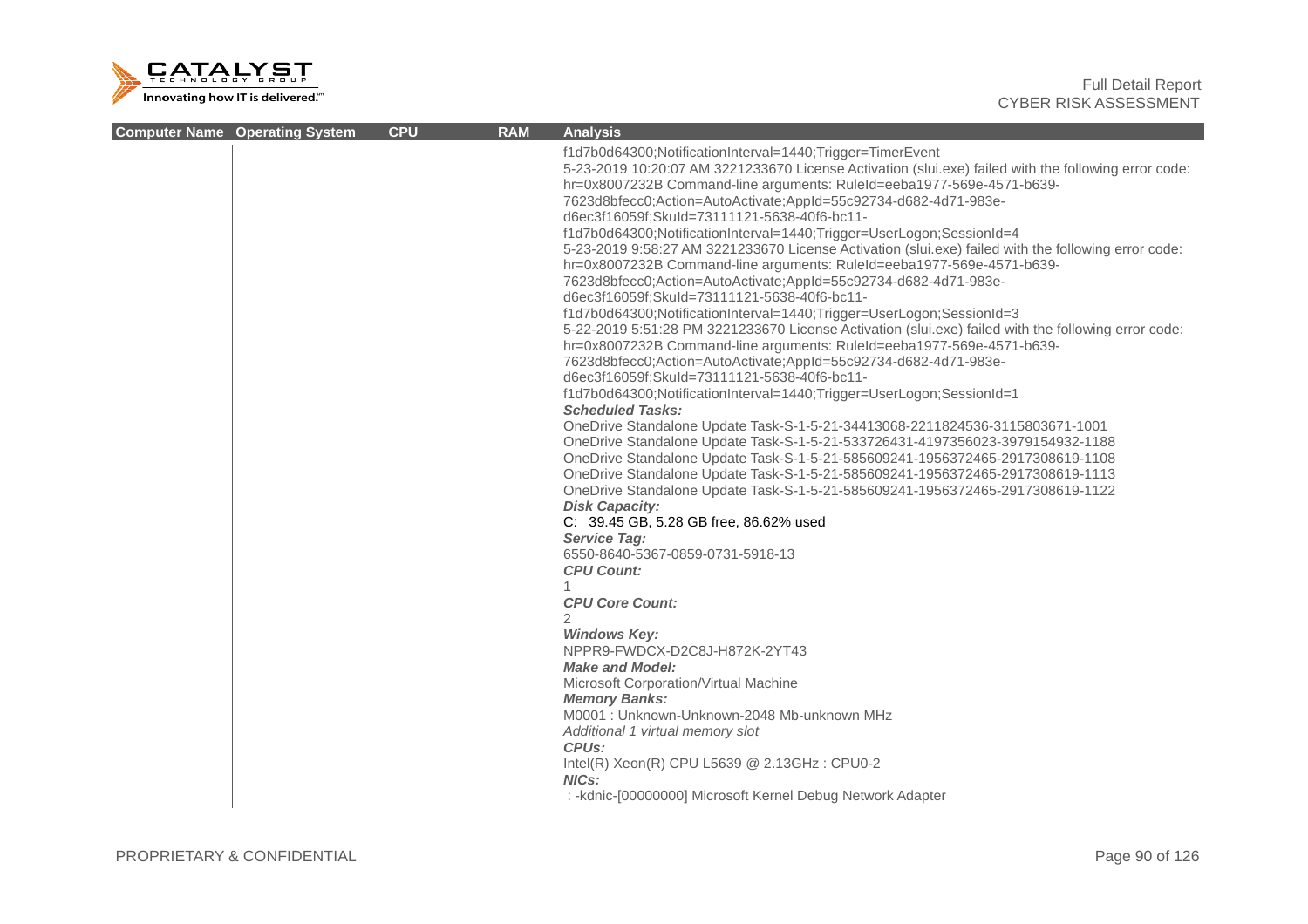

|        | <b>Computer Name Operating System</b>          | <b>CPU</b>                                       | <b>RAM</b> | <b>Analysis</b>                                                                                                                                                                                                                                                                                                                                                                                                                                                                                                                                                                                                                                                                                                                                                                                                                                                                                                                                                                                                                                                                                                                                                                                             |
|--------|------------------------------------------------|--------------------------------------------------|------------|-------------------------------------------------------------------------------------------------------------------------------------------------------------------------------------------------------------------------------------------------------------------------------------------------------------------------------------------------------------------------------------------------------------------------------------------------------------------------------------------------------------------------------------------------------------------------------------------------------------------------------------------------------------------------------------------------------------------------------------------------------------------------------------------------------------------------------------------------------------------------------------------------------------------------------------------------------------------------------------------------------------------------------------------------------------------------------------------------------------------------------------------------------------------------------------------------------------|
|        |                                                |                                                  |            | 00:15:5D:01:0A:0D:10.218.3.20;fe80::35bc:c80a:4cff:9293-netvsc-[00000001] Microsoft Hyper-V<br>Network Adapter<br>DEP:<br>On for essential Windows programs and services only<br><b>OS Manufacturer:</b><br>Microsoft Corporation<br><b>OS Version:</b><br>10.0.17763 unknown (Build 17763)<br><b>OS Caption:</b><br>Microsoft Windows 10 Enterprise<br><b>OS Architecture:</b><br>64-bit<br><b>OS Virtual Memory:</b><br>3648 MB<br><b>OS System Directory:</b><br>C:\WINDOWS\system32<br><b>OS Windows Directory:</b><br>C:\WINDOWS<br><b>OS Install Date:</b><br>5/21/2019 10:34:05 AM<br><b>PAE Enabled:</b><br>True<br><b>Active Anti-virus: Windows Defender</b><br><b>Active Anti-spyware: Windows Defender</b><br><b>Active Firewall: Windows Firewall</b>                                                                                                                                                                                                                                                                                                                                                                                                                                          |
| EXCH01 | Windows Server 2012<br>R <sub>2</sub> Standard | Intel(R)<br>Xeon(R) CPU<br>L5639 @<br>$2.13$ GHz |            | 4096 MB Last 5 System Error Msgs:<br>5-22-2019 4:59:53 PM 3221232494 The User Access Logging Service service hung on starting.<br>5-22-2019 4:57:48 PM 3221232472 The Distributed Transaction Coordinator service failed to start due<br>to the following error: The service did not respond to the start or control request in a timely fashion.<br>5-22-2019 4:57:48 PM 3221232481 A timeout was reached (30000 milliseconds) while waiting for the<br>Distributed Transaction Coordinator service to connect.<br>5-22-2019 4:53:51 PM 3221232472 The ScreenConnect Client (2872323bbe412f4c) service failed to<br>start due to the following error: The service did not respond to the start or control request in a timely<br>fashion.<br>5-22-2019 4:53:51 PM 3221232481 A timeout was reached (30000 milliseconds) while waiting for the<br>ScreenConnect Client (2872323bbe412f4c) service to connect.<br><b>Last 5 Application Error Msgs:</b><br>5-22-2019 4:22:38 AM 2147483905 The volume Recovery was not optimized because an error was<br>encountered: The parameter is incorrect. (0x80070057)<br>5-21-2019 2:23:33 AM 2147483905 The volume Recovery was not optimized because an error was |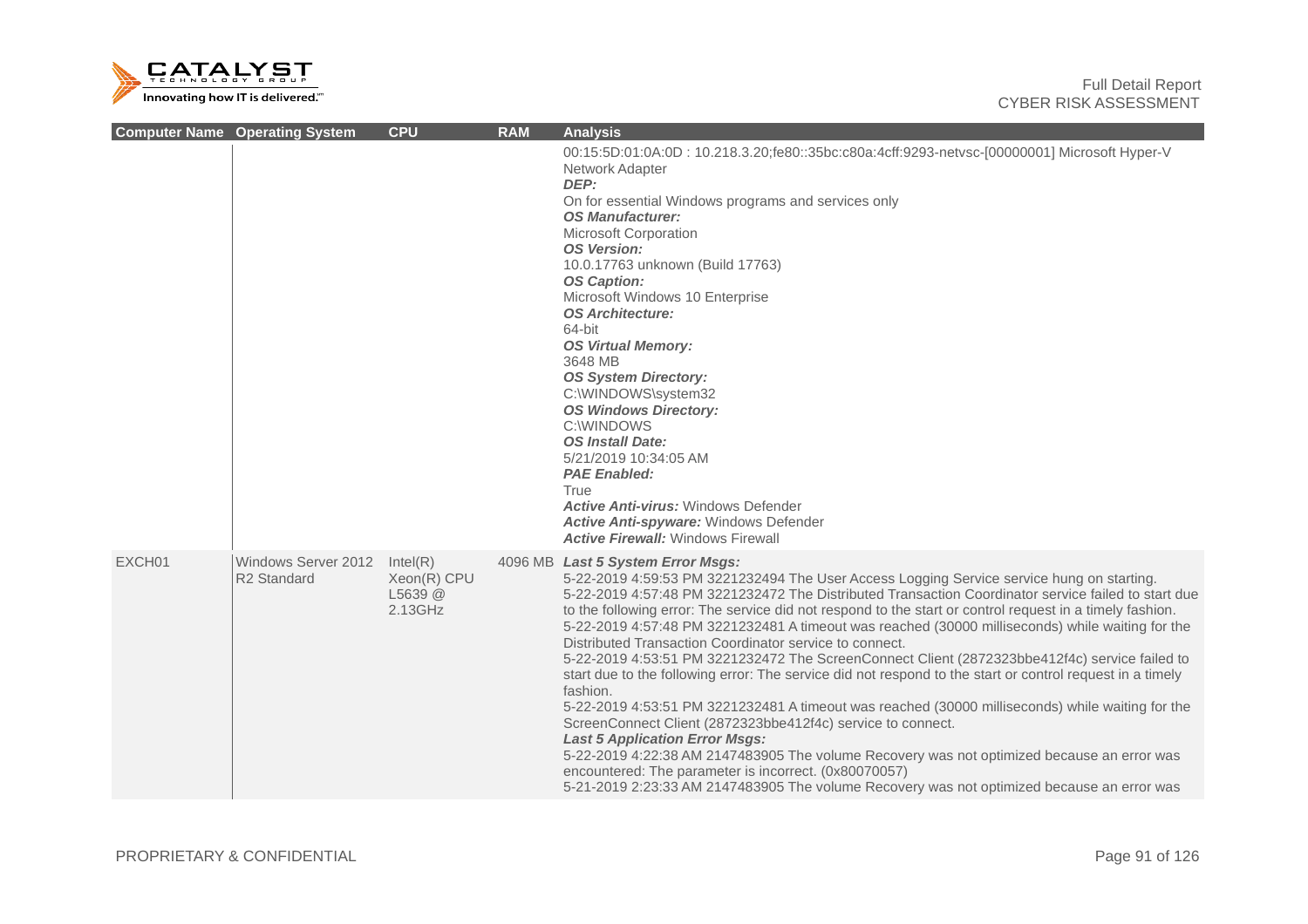

| <b>Computer Name Operating System</b> | <b>CPU</b> | <b>RAM</b> | <b>Analysis</b>                                                                                                                                                                                                                                                                                                                                                                                                                                                                                                                                                                                                                                                                                                                                                                                                                                                                                                                                                                                                                                                                                                                                                                                                                                                                                                                                                                                                                                                                                                                                                                                                                                                                                                                                                                                                                                                                                                                                                                                                                                                                                                                                                                                                                                                                                                                               |
|---------------------------------------|------------|------------|-----------------------------------------------------------------------------------------------------------------------------------------------------------------------------------------------------------------------------------------------------------------------------------------------------------------------------------------------------------------------------------------------------------------------------------------------------------------------------------------------------------------------------------------------------------------------------------------------------------------------------------------------------------------------------------------------------------------------------------------------------------------------------------------------------------------------------------------------------------------------------------------------------------------------------------------------------------------------------------------------------------------------------------------------------------------------------------------------------------------------------------------------------------------------------------------------------------------------------------------------------------------------------------------------------------------------------------------------------------------------------------------------------------------------------------------------------------------------------------------------------------------------------------------------------------------------------------------------------------------------------------------------------------------------------------------------------------------------------------------------------------------------------------------------------------------------------------------------------------------------------------------------------------------------------------------------------------------------------------------------------------------------------------------------------------------------------------------------------------------------------------------------------------------------------------------------------------------------------------------------------------------------------------------------------------------------------------------------|
|                                       |            |            | encountered: The parameter is incorrect. (0x80070057)<br>5-16-2019 2:03:13 AM 2147483905 The volume Recovery was not optimized because an error was<br>encountered: The parameter is incorrect. (0x80070057)<br>5-13-2019 6:55:44 PM 1000 Faulting application name: nacmdline.exe, version: 1.0.0.0, time stamp:<br>0x5c7d2952 Faulting module name: KERNELBASE.dll, version: 6.3.9600.19269, time stamp:<br>0x5c5e079f Exception code: 0xe0434352 Fault offset: 0x0000000000008e6c Faulting process id:<br>0x1240 Faulting application start time: 0x01d509defc5e05f6 Faulting application path:<br>c:\windows\NetworkDetective-RDC-22HTIG\nacmdline.exe Faulting module path:<br>C:\Windows\system32\KERNELBASE.dll Report Id: 3c80016d-75d2-11e9-80c1-00155d010a21<br>Faulting package full name: Faulting package-relative application ID:<br>5-13-2019 6:55:42 PM 1026 Application: nacmdline.exe Framework Version: v4.0.30319 Description:<br>The process was terminated due to an unhandled exception. Exception Info:<br>System.MissingMethodException at DataCollectorGui.CollectionManager.StartLdcCollection() at<br>System.Threading.ExecutionContext.RunInternal(System.Threading.ExecutionContext,<br>System.Threading.ContextCallback, System.Object, Boolean) at<br>System.Threading.ExecutionContext.Run(System.Threading.ExecutionContext,<br>System.Threading.ContextCallback, System.Object, Boolean) at<br>System.Threading.ExecutionContext.Run(System.Threading.ExecutionContext,<br>System.Threading.ContextCallback, System.Object) at System.Threading.ThreadHelper.ThreadStart()<br><b>Scheduled Tasks:</b><br>Optimize Start Menu Cache Files-S-1-5-21-585609241-1956372465-2917308619-1108<br><b>Disk Capacity:</b><br>C: 126.48 GB, 111.39 GB free, 11.93% used<br><b>Service Tag:</b><br>9514-4585-1762-2473-1658-3473-74<br><b>CPU Count:</b><br>$\mathbf{1}$<br><b>CPU Core Count:</b><br>2<br><b>Windows Key:</b><br>NB4WH-BBBYV-3MPPC-9RCMV-46XCB<br><b>Make and Model:</b><br>Microsoft Corporation/Virtual Machine<br><b>Memory Banks:</b><br>M0001: Unknown-Unknown-3968 Mb-unknown MHz<br>M0002: Unknown-Unknown-128 Mb-unknown MHz<br>Additional 1 virtual memory slot<br>CPU <sub>s</sub> :<br>Intel(R) Xeon(R) CPU L5639 @ 2.13GHz : CPU0-2<br>NICs:<br>: -Rasl2tp-[00000000] WAN Miniport (L2TP) |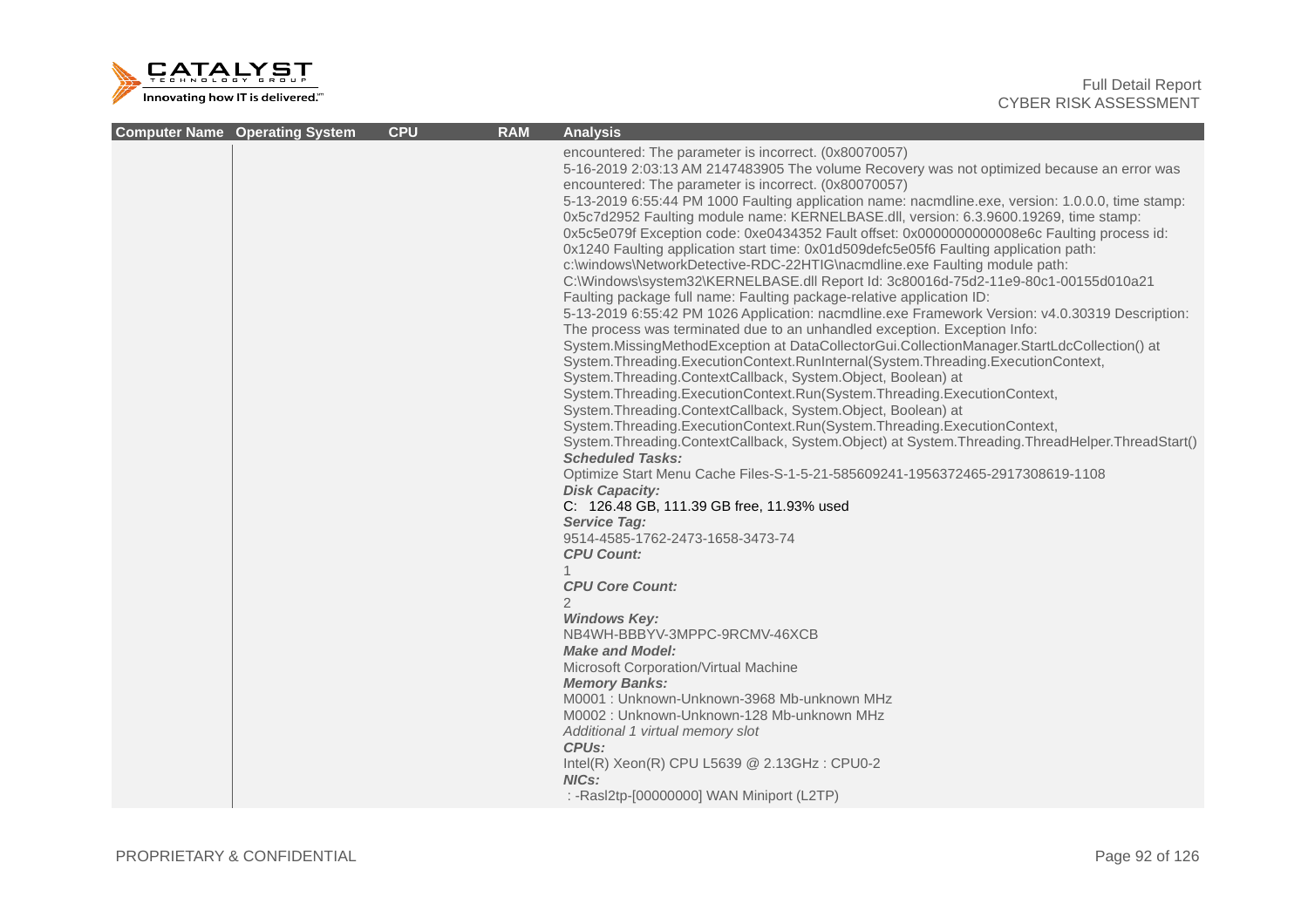

|          | <b>Computer Name Operating System</b> | <b>CPU</b>                                   | <b>RAM</b> | <b>Analysis</b>                                                                                                                                                                                                                                                                                                                                                                                                                                                                                                                                                                                                                                                                                                                                                                                                                                                                                                                                                                                                                                                                                                                                                                                                                                                                                                                            |
|----------|---------------------------------------|----------------------------------------------|------------|--------------------------------------------------------------------------------------------------------------------------------------------------------------------------------------------------------------------------------------------------------------------------------------------------------------------------------------------------------------------------------------------------------------------------------------------------------------------------------------------------------------------------------------------------------------------------------------------------------------------------------------------------------------------------------------------------------------------------------------------------------------------------------------------------------------------------------------------------------------------------------------------------------------------------------------------------------------------------------------------------------------------------------------------------------------------------------------------------------------------------------------------------------------------------------------------------------------------------------------------------------------------------------------------------------------------------------------------|
|          |                                       |                                              |            | : - RasSstp-[00000001] WAN Miniport (SSTP)<br>: -RasAgileVpn-[00000002] WAN Miniport (IKEv2)<br>: - PptpMiniport-[00000003] WAN Miniport (PPTP)<br>: -RasPppoe-[00000004] WAN Miniport (PPPOE)<br>: -NdisWan-[00000005] WAN Miniport (IP)<br>: -NdisWan-[00000006] WAN Miniport (IPv6)<br>: -NdisWan-[00000007] WAN Miniport (Network Monitor)<br>: - kdnic-[00000008] Microsoft Kernel Debug Network Adapter<br>: - tunnel-[00000009] Microsoft Teredo Tunneling Adapter<br>00:15:5D:01:0A:21:10.218.3.15;fe80::a427:ce0:90f0:f85b-netvsc-[00000010] Microsoft Hyper-V<br>Network Adapter<br>: - tunnel-[00000012] Microsoft ISATAP Adapter<br>DEP:<br>On for All programs and services except those I select<br><b>OS Manufacturer:</b><br><b>Microsoft Corporation</b><br><b>OS Version:</b><br>6.3.9600 unknown (Build 9600)<br><b>OS Caption:</b><br>Microsoft Windows Server 2012 R2 Standard<br><b>OS Architecture:</b><br>64-bit<br><b>OS Virtual Memory:</b><br>4800 MB<br><b>OS System Directory:</b><br>C:\Windows\system32<br><b>OS Windows Directory:</b><br>C:\Windows<br><b>OS Install Date:</b><br>10/8/2018 9:15:11 AM<br><b>PAE Enabled:</b><br>True<br><b>Active Anti-virus: Microsoft Security Essentials</b><br><b>Active Anti-spyware: Microsoft Security Essentials</b><br><b>Active Firewall: Windows Firewall</b> |
| FSERV-02 | Windows Server 2016<br>Standard       | Intel(R)<br>Xeon(R) CPU<br>L5639@<br>2.13GHz |            | 4096 MB Last 5 System Error Msgs:<br>5-25-2019 5:26:02 AM 10028 DCOM was unable to communicate with the computer 10.218.3.254<br>using any of the configured protocols; requested by PID 10bc (C:\Windows\RPAPPSRV-<br>32WR\bin\push\WmiDispatcherCmdLine.exe).<br>5-25-2019 5:26:01 AM 10028 DCOM was unable to communicate with the computer 10.218.3.253                                                                                                                                                                                                                                                                                                                                                                                                                                                                                                                                                                                                                                                                                                                                                                                                                                                                                                                                                                                |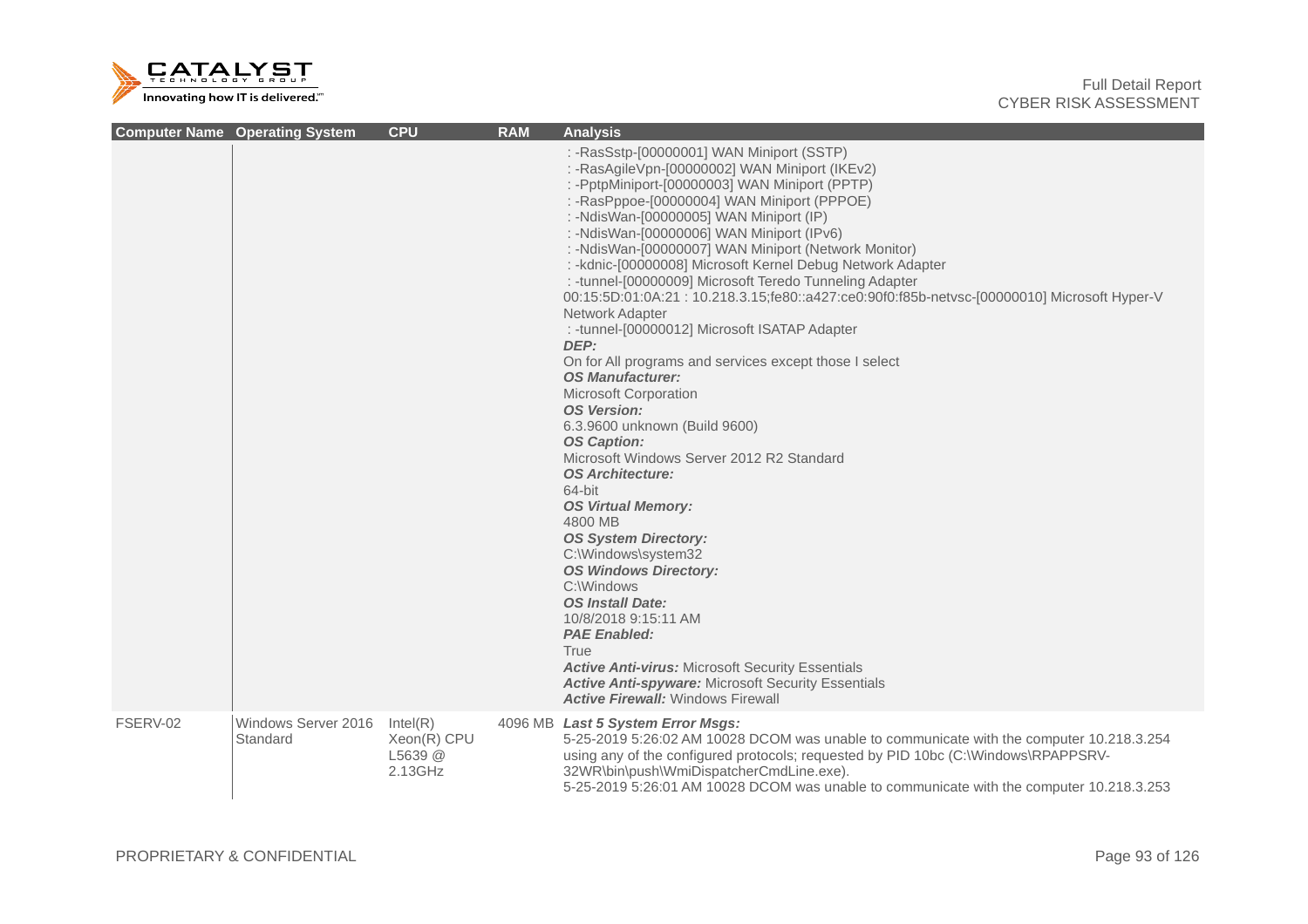

| <b>Computer Name Operating System</b> | <b>CPU</b> | <b>RAM</b> | <b>Analysis</b>                                                                                                                                                                                                                                                                                                                                                                                                                                                                                                                                                                                                                                                                                                                                                                                                                                                                                                                                                                                                                                                                                                                                                                                                                                                                                                                                                                                                                                                                                                                                                                                                                                                                                                                                                                                                                                                                                                                                                                                                                                                                                                                                                                                                                                                                                                                                                                                                                                                                                                                                                                                                                                                                                                                                                                                                       |
|---------------------------------------|------------|------------|-----------------------------------------------------------------------------------------------------------------------------------------------------------------------------------------------------------------------------------------------------------------------------------------------------------------------------------------------------------------------------------------------------------------------------------------------------------------------------------------------------------------------------------------------------------------------------------------------------------------------------------------------------------------------------------------------------------------------------------------------------------------------------------------------------------------------------------------------------------------------------------------------------------------------------------------------------------------------------------------------------------------------------------------------------------------------------------------------------------------------------------------------------------------------------------------------------------------------------------------------------------------------------------------------------------------------------------------------------------------------------------------------------------------------------------------------------------------------------------------------------------------------------------------------------------------------------------------------------------------------------------------------------------------------------------------------------------------------------------------------------------------------------------------------------------------------------------------------------------------------------------------------------------------------------------------------------------------------------------------------------------------------------------------------------------------------------------------------------------------------------------------------------------------------------------------------------------------------------------------------------------------------------------------------------------------------------------------------------------------------------------------------------------------------------------------------------------------------------------------------------------------------------------------------------------------------------------------------------------------------------------------------------------------------------------------------------------------------------------------------------------------------------------------------------------------------|
|                                       |            |            | using any of the configured protocols; requested by PID 10bc (C:\Windows\RPAPPSRV-<br>32WR\bin\push\WmiDispatcherCmdLine.exe).<br>5-25-2019 5:26:01 AM 10028 DCOM was unable to communicate with the computer 10.218.3.251<br>using any of the configured protocols; requested by PID 10bc (C:\Windows\RPAPPSRV-<br>32WR\bin\push\WmiDispatcherCmdLine.exe).<br>5-25-2019 5:26:00 AM 10028 DCOM was unable to communicate with the computer 10.218.3.252<br>using any of the configured protocols; requested by PID 10bc (C:\Windows\RPAPPSRV-<br>32WR\bin\push\WmiDispatcherCmdLine.exe).<br>5-25-2019 5:25:52 AM 10028 DCOM was unable to communicate with the computer 10.218.3.250<br>using any of the configured protocols; requested by PID 10bc (C:\Windows\RPAPPSRV-<br>32WR\bin\push\WmiDispatcherCmdLine.exe).<br><b>Last 5 Application Error Msgs:</b><br>5-25-2019 7:54:44 AM 3221233670 License Activation (slui.exe) failed with the following error code:<br>hr=0x8007139F Command-line arguments: RuleId=31e71c49-8da7-4a2f-ad92-<br>45d98a1c79ba;Action=AutoActivate;AppId=55c92734-d682-4d71-983e-<br>d6ec3f16059f;SkuId=afd55ac6-d0b0-4812-9047-<br>6c756d82bedf;NotificationInterval=1440;Trigger=TimerEvent<br>5-24-2019 7:54:45 AM 3221233670 License Activation (slui.exe) failed with the following error code:<br>hr=0x8007139F Command-line arguments: RuleId=31e71c49-8da7-4a2f-ad92-<br>45d98a1c79ba;Action=AutoActivate;AppId=55c92734-d682-4d71-983e-<br>d6ec3f16059f;SkuId=afd55ac6-d0b0-4812-9047-<br>6c756d82bedf;NotificationInterval=1440;Trigger=TimerEvent<br>5-23-2019 7:54:46 AM 3221233670 License Activation (slui.exe) failed with the following error code:<br>hr=0x87E10BC6 Command-line arguments: RuleId=31e71c49-8da7-4a2f-ad92-<br>45d98a1c79ba;Action=AutoActivate;AppId=55c92734-d682-4d71-983e-<br>d6ec3f16059f;SkuId=afd55ac6-d0b0-4812-9047-<br>6c756d82bedf;NotificationInterval=1440;Trigger=UserLogon;SessionId=3<br>5-22-2019 5:48:29 PM 3221233670 License Activation (slui.exe) failed with the following error code:<br>hr=0x87E10BC6 Command-line arguments: RuleId=31e71c49-8da7-4a2f-ad92-<br>45d98a1c79ba;Action=AutoActivate;AppId=55c92734-d682-4d71-983e-<br>d6ec3f16059f;SkuId=afd55ac6-d0b0-4812-9047-<br>6c756d82bedf;NotificationInterval=1440;Trigger=UserLogon;SessionId=1<br>5-22-2019 2:01:09 PM 3221233670 License Activation (slui.exe) failed with the following error code:<br>hr=0x87E10BC6 Command-line arguments: RuleId=31e71c49-8da7-4a2f-ad92-<br>45d98a1c79ba;Action=AutoActivate;AppId=55c92734-d682-4d71-983e-<br>d6ec3f16059f;SkuId=afd55ac6-d0b0-4812-9047-<br>6c756d82bedf;NotificationInterval=1440;Trigger=UserLogon;SessionId=1<br><b>Remote Listening Ports:</b><br>HTTP (80/TCP)<br>HTTPS (443/TCP)<br>RDP (3389/TCP) |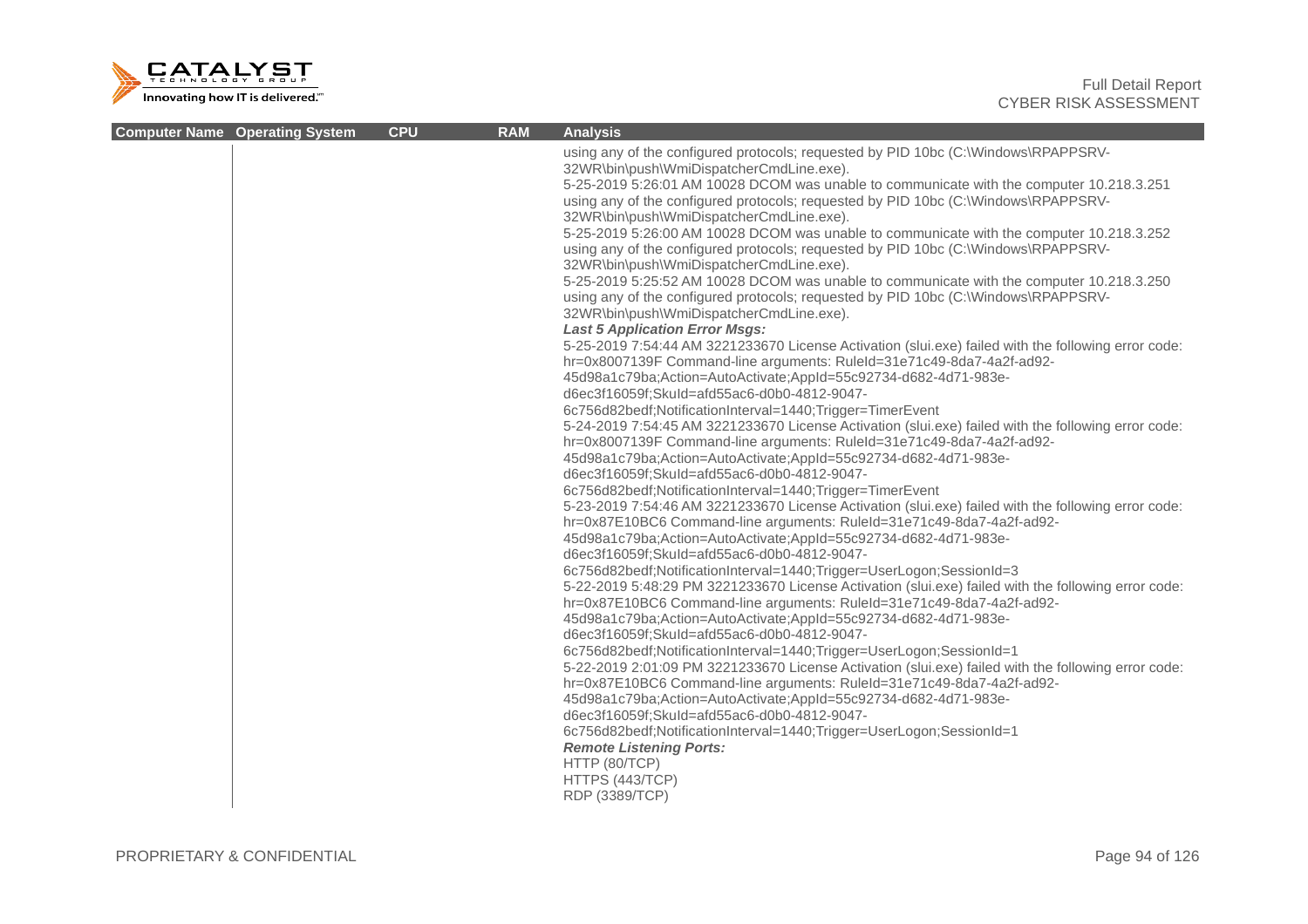

| <b>Computer Name Operating System</b> | <b>CPU</b> | <b>RAM</b> | <b>Analysis</b>                                                                              |
|---------------------------------------|------------|------------|----------------------------------------------------------------------------------------------|
|                                       |            |            | <b>Disk Capacity:</b><br>C: 59.45 GB, 37.52 GB free, 36.89% used                             |
|                                       |            |            | D: 49.87 GB, 44.64 GB free, 10.49% used                                                      |
|                                       |            |            | <b>Service Tag:</b><br>8794-9320-0810-5854-4403-3994-67                                      |
|                                       |            |            | <b>CPU Count:</b>                                                                            |
|                                       |            |            | $\mathbf{1}$                                                                                 |
|                                       |            |            | <b>CPU Core Count:</b>                                                                       |
|                                       |            |            | 2                                                                                            |
|                                       |            |            | <b>Windows Key:</b>                                                                          |
|                                       |            |            | 6DQBR-MN24F-GKG2G-WYFRD-YBJT4<br><b>Make and Model:</b>                                      |
|                                       |            |            | Microsoft Corporation/Virtual Machine                                                        |
|                                       |            |            | <b>Memory Banks:</b>                                                                         |
|                                       |            |            | M0001: Unknown-Unknown-3968 Mb-unknown MHz                                                   |
|                                       |            |            | M0002: Unknown-Unknown-128 Mb-unknown MHz                                                    |
|                                       |            |            | Additional 1 virtual memory slot                                                             |
|                                       |            |            | CPU <sub>s</sub> :                                                                           |
|                                       |            |            | Intel(R) Xeon(R) CPU L5639 @ 2.13GHz : CPU0-2<br>NICs:                                       |
|                                       |            |            | 00:15:5D:01:0A:1E: 10.218.3.16;fe80::5c2b:4a84:e6ce:aca8-netvsc-[00000000] Microsoft Hyper-V |
|                                       |            |            | Network Adapter                                                                              |
|                                       |            |            | : - kdnic-[00000001] Microsoft Kernel Debug Network Adapter                                  |
|                                       |            |            | : - tunnel-[00000002] Microsoft ISATAP Adapter                                               |
|                                       |            |            | DEP:                                                                                         |
|                                       |            |            | On for All programs and services except those I select                                       |
|                                       |            |            | <b>OS Manufacturer:</b>                                                                      |
|                                       |            |            | Microsoft Corporation<br><b>OS Version:</b>                                                  |
|                                       |            |            | 10.0.14393 unknown (Build 14393)                                                             |
|                                       |            |            | <b>OS Caption:</b>                                                                           |
|                                       |            |            | Microsoft Windows Server 2016 Standard                                                       |
|                                       |            |            | <b>OS Architecture:</b>                                                                      |
|                                       |            |            | 64-bit                                                                                       |
|                                       |            |            | <b>OS Virtual Memory:</b><br>4800 MB                                                         |
|                                       |            |            | <b>OS System Directory:</b>                                                                  |
|                                       |            |            | C:\Windows\system32                                                                          |
|                                       |            |            | <b>OS Windows Directory:</b>                                                                 |
|                                       |            |            | C:\Windows                                                                                   |
|                                       |            |            | <b>OS Install Date:</b>                                                                      |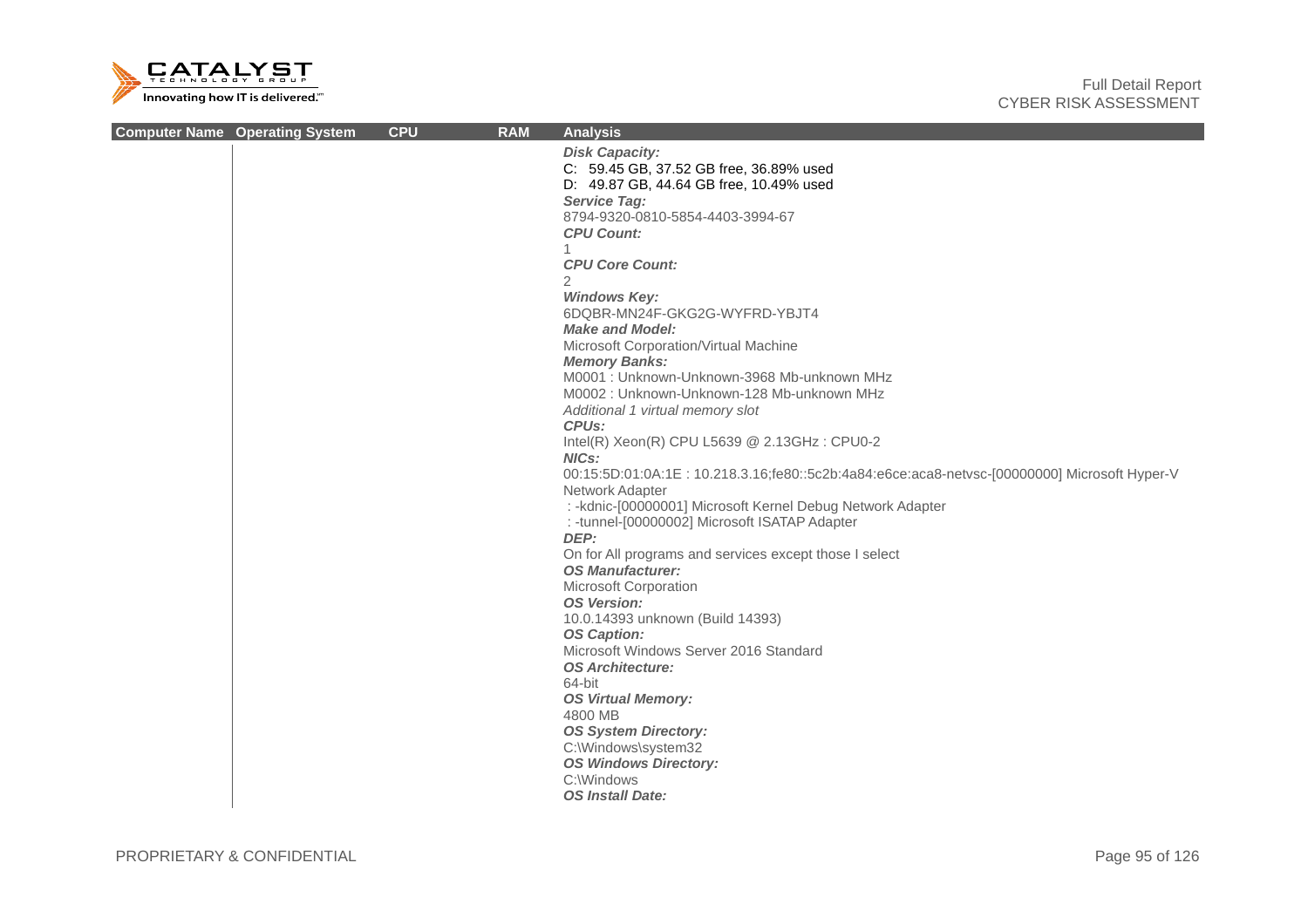

|               | <b>Computer Name Operating System</b> | <b>CPU</b>                                   | <b>RAM</b>          | <b>Analysis</b>                                                                                                                                                                                                                                                                                                                                                                                                                                                                                                                                                                                                                                                                                                                                                                                                                                                                                                                                                                                                                                                                                                                                                                                                                                                                                                                                                                                                                                                                                                                                                                                                                                                                                                                                                                                                                                                                                                                                                                                                                                                                                                                                                                                                                                                                                                                                                                                                                                                                                                                                                                                                                                                                                                                                                                                                                          |
|---------------|---------------------------------------|----------------------------------------------|---------------------|------------------------------------------------------------------------------------------------------------------------------------------------------------------------------------------------------------------------------------------------------------------------------------------------------------------------------------------------------------------------------------------------------------------------------------------------------------------------------------------------------------------------------------------------------------------------------------------------------------------------------------------------------------------------------------------------------------------------------------------------------------------------------------------------------------------------------------------------------------------------------------------------------------------------------------------------------------------------------------------------------------------------------------------------------------------------------------------------------------------------------------------------------------------------------------------------------------------------------------------------------------------------------------------------------------------------------------------------------------------------------------------------------------------------------------------------------------------------------------------------------------------------------------------------------------------------------------------------------------------------------------------------------------------------------------------------------------------------------------------------------------------------------------------------------------------------------------------------------------------------------------------------------------------------------------------------------------------------------------------------------------------------------------------------------------------------------------------------------------------------------------------------------------------------------------------------------------------------------------------------------------------------------------------------------------------------------------------------------------------------------------------------------------------------------------------------------------------------------------------------------------------------------------------------------------------------------------------------------------------------------------------------------------------------------------------------------------------------------------------------------------------------------------------------------------------------------------------|
|               |                                       |                                              |                     | 10/8/2018 9:14:19 AM<br><b>PAE Enabled:</b><br>True<br><b>Active Anti-virus: Windows Defender</b><br>Active Anti-spyware: Windows Defender<br><b>Active Firewall: Windows Firewall</b>                                                                                                                                                                                                                                                                                                                                                                                                                                                                                                                                                                                                                                                                                                                                                                                                                                                                                                                                                                                                                                                                                                                                                                                                                                                                                                                                                                                                                                                                                                                                                                                                                                                                                                                                                                                                                                                                                                                                                                                                                                                                                                                                                                                                                                                                                                                                                                                                                                                                                                                                                                                                                                                   |
| <b>HVSERV</b> | Windows Server 2016<br>Standard       | Intel(R)<br>Xeon(R) CPU<br>L5639@<br>2.13GHz | 221184<br><b>MB</b> | <b>Last 5 System Error Msgs:</b><br>5-25-2019 4:18:02 PM 3221232472 The Remote Registry service failed to start due to the following<br>error: The account specified for this service is different from the account specified for other services<br>running in the same process.<br>5-25-2019 2:47:01 PM 3221232472 The Remote Registry service failed to start due to the following<br>error: The account specified for this service is different from the account specified for other services<br>running in the same process.<br>5-25-2019 1:00:00 PM 3221232472 The Remote Registry service failed to start due to the following<br>error: The account specified for this service is different from the account specified for other services<br>running in the same process.<br>5-25-2019 11:03:59 AM 3221232472 The Remote Registry service failed to start due to the following<br>error: The account specified for this service is different from the account specified for other services<br>running in the same process.<br>5-25-2019 9:19:57 AM 3221232472 The Remote Registry service failed to start due to the following<br>error: The account specified for this service is different from the account specified for other services<br>running in the same process.<br><b>Last 5 Application Error Msgs:</b><br>5-13-2019 6:55:45 PM 1000 Faulting application name: nacmdline.exe, version: 1.0.0.0, time stamp:<br>0x5c7d2952 Faulting module name: KERNELBASE.dll, version: 10.0.14393.2848, time stamp:<br>0x5c7f626e Exception code: 0xe0434352 Fault offset: 0x000000000034078 Faulting process id:<br>0x2a6c Faulting application start time: 0x01d509defdea8586 Faulting application path:<br>c:\windows\NetworkDetective-RDC-22HTIG\nacmdline.exe Faulting module path:<br>C:\Windows\System32\KERNELBASE.dll Report Id: 659c6f4d-99db-4579-b89e-2366a845792d<br>Faulting package full name: Faulting package-relative application ID:<br>5-13-2019 6:55:45 PM 1026 Application: nacmdline.exe Framework Version: v4.0.30319 Description:<br>The process was terminated due to an unhandled exception. Exception Info:<br>System.MissingMethodException at DataCollectorGui.CollectionManager.StartLdcCollection() at<br>System.Threading.ExecutionContext.RunInternal(System.Threading.ExecutionContext,<br>System. Threading. Context Callback, System. Object, Boolean) at<br>System.Threading.ExecutionContext.Run(System.Threading.ExecutionContext,<br>System. Threading. Context Callback, System. Object, Boolean) at<br>System.Threading.ExecutionContext.Run(System.Threading.ExecutionContext,<br>System.Threading.ContextCallback, System.Object) at System.Threading.ThreadHelper.ThreadStart()<br>5-12-2019 6:55:43 PM 1000 Faulting application name: nacmdline.exe, version: 1.0.0.0, time stamp: |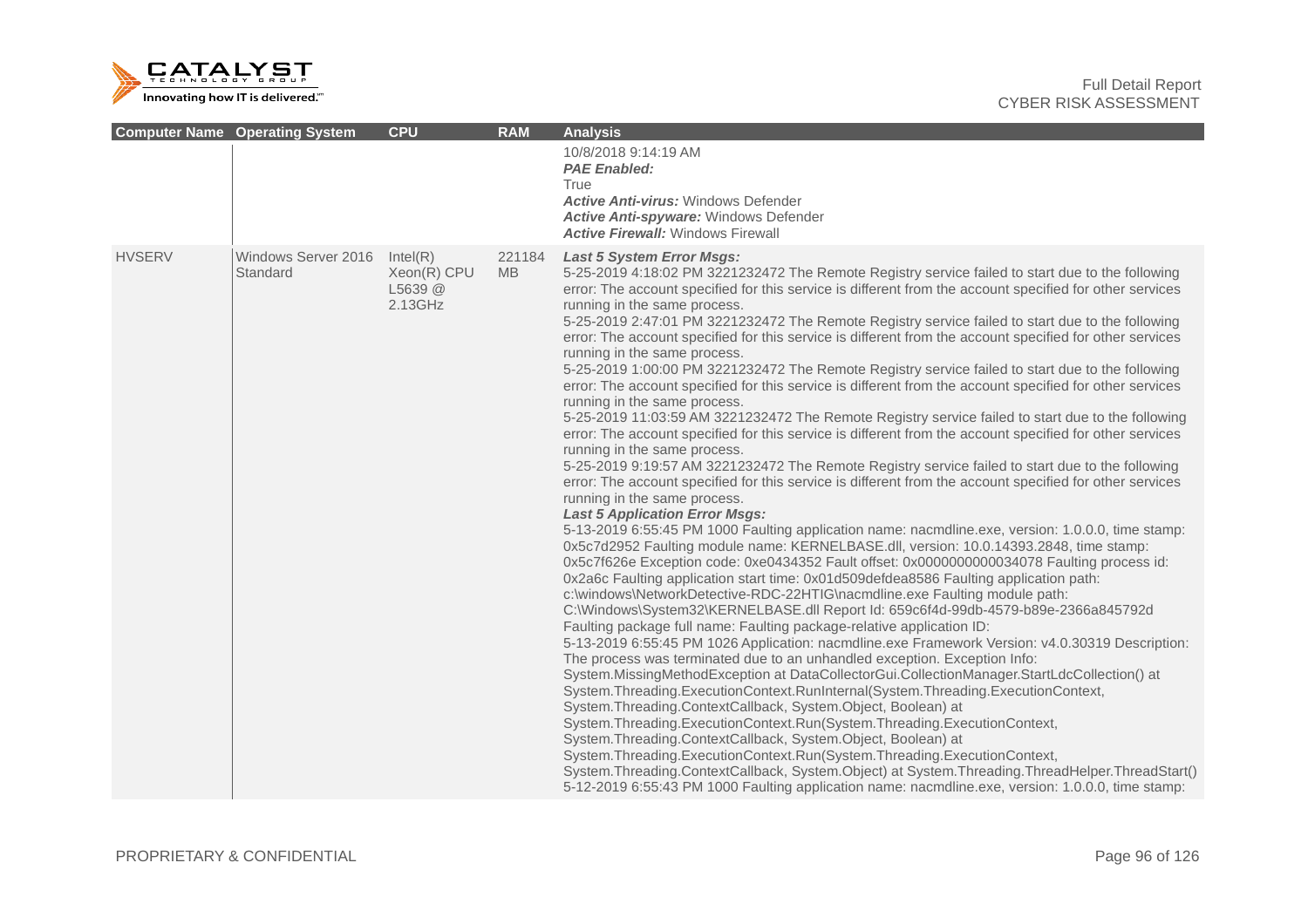

| <b>Computer Name Operating System</b> | <b>CPU</b> | <b>RAM</b> | <b>Analysis</b>                                                                                                                                                                                                                                                                                                                                                                                                                                                                                                                                                                                                                                                                                                                                                                                                                                                                                                                                                                                                                                                                                                                                                                                                                                                                                                                                                                                                                                                                                                                                                                                                                                                                                                                                                                                                                                                                                                                                                                                                                                                                                                                                                                                                                                                                                                                                                                                                                                               |
|---------------------------------------|------------|------------|---------------------------------------------------------------------------------------------------------------------------------------------------------------------------------------------------------------------------------------------------------------------------------------------------------------------------------------------------------------------------------------------------------------------------------------------------------------------------------------------------------------------------------------------------------------------------------------------------------------------------------------------------------------------------------------------------------------------------------------------------------------------------------------------------------------------------------------------------------------------------------------------------------------------------------------------------------------------------------------------------------------------------------------------------------------------------------------------------------------------------------------------------------------------------------------------------------------------------------------------------------------------------------------------------------------------------------------------------------------------------------------------------------------------------------------------------------------------------------------------------------------------------------------------------------------------------------------------------------------------------------------------------------------------------------------------------------------------------------------------------------------------------------------------------------------------------------------------------------------------------------------------------------------------------------------------------------------------------------------------------------------------------------------------------------------------------------------------------------------------------------------------------------------------------------------------------------------------------------------------------------------------------------------------------------------------------------------------------------------------------------------------------------------------------------------------------------------|
|                                       |            |            | 0x5c7d2952 Faulting module name: KERNELBASE.dll, version: 10.0.14393.2848, time stamp:<br>0x5c7f626e Exception code: 0xe0434352 Fault offset: 0x000000000034078 Faulting process id:<br>0x144 Faulting application start time: 0x01d50915d2ac6699 Faulting application path:<br>c:\windows\NetworkDetective-RDC-22HTIG\nacmdline.exe Faulting module path:<br>C:\Windows\System32\KERNELBASE.dll Report Id: c4959d79-4901-4ade-a787-52465428c5f3<br>Faulting package full name: Faulting package-relative application ID:<br>5-12-2019 6:55:43 PM 1026 Application: nacmdline.exe Framework Version: v4.0.30319 Description:<br>The process was terminated due to an unhandled exception. Exception Info:<br>System.MissingMethodException at DataCollectorGui.CollectionManager.StartLdcCollection() at<br>System.Threading.ExecutionContext.RunInternal(System.Threading.ExecutionContext,<br>System.Threading.ContextCallback, System.Object, Boolean) at<br>System.Threading.ExecutionContext.Run(System.Threading.ExecutionContext,<br>System. Threading. Context Callback, System. Object, Boolean) at<br>System.Threading.ExecutionContext.Run(System.Threading.ExecutionContext,<br>System.Threading.ContextCallback, System.Object) at System.Threading.ThreadHelper.ThreadStart()<br>5-11-2019 6:55:40 PM 1000 Faulting application name: nacmdline.exe, version: 1.0.0.0, time stamp:<br>0x5c7d2952 Faulting module name: KERNELBASE.dll, version: 10.0.14393.2848, time stamp:<br>0x5c7f626e Exception code: 0xe0434352 Fault offset: 0x000000000034078 Faulting process id:<br>0x2f00 Faulting application start time: 0x01d5084ca612a4b1 Faulting application path:<br>c:\windows\NetworkDetective-RDC-22HTIG\nacmdline.exe Faulting module path:<br>C:\Windows\System32\KERNELBASE.dll Report Id: 34b773fc-ac76-4269-bd39-8163905e4ff6 Faulting<br>package full name: Faulting package-relative application ID:<br><b>Remote Listening Ports:</b><br>RDP (3389/TCP)<br><b>Disk Capacity:</b><br>C: 126.51 GB, 50.07 GB free, 60.42% used<br>H: 1914.87 GB, 1224.96 GB free, 36.03% used<br><b>Service Tag:</b><br>GDCDVL1<br><b>CPU Count:</b><br>2<br><b>CPU Core Count:</b><br>12<br><b>Windows Key:</b><br>6DQBR-MN24F-GKG2G-WYFRD-YBJT4<br><b>Make and Model:</b><br>Dell Inc./PowerEdge R710<br><b>Memory Banks:</b><br>DIMM A1: DIMM-unknown-16384 Mb-1333 MHz<br><slot available=""><br/>DIMM A2: DIMM-unknown-16384 Mb-1333 MHz</slot> |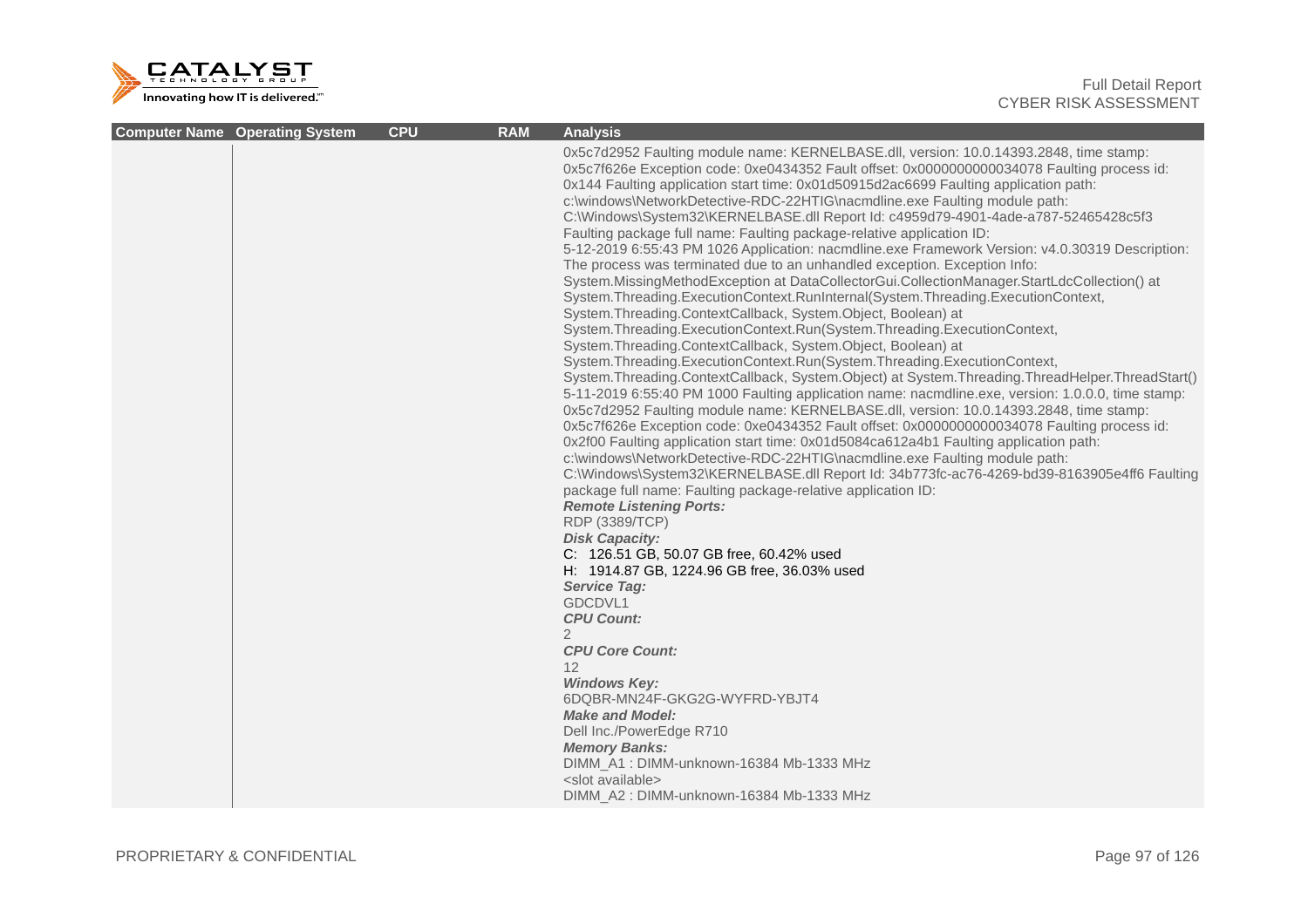

| <b>Computer Name Operating System</b> | <b>CPU</b> | <b>RAM</b> | <b>Analysis</b>                                                                                                                                                                                                                                                                                                                                                                                                                                                                                                                                                                                                                                                                                                                                                                                                                                                                                                                                                                                                                                                                                                                                                                                                                                                                                                                                                                                                                                                                                                                                                                                                                                                                                                                                                                                                                                                                                                                                                                                                    |
|---------------------------------------|------------|------------|--------------------------------------------------------------------------------------------------------------------------------------------------------------------------------------------------------------------------------------------------------------------------------------------------------------------------------------------------------------------------------------------------------------------------------------------------------------------------------------------------------------------------------------------------------------------------------------------------------------------------------------------------------------------------------------------------------------------------------------------------------------------------------------------------------------------------------------------------------------------------------------------------------------------------------------------------------------------------------------------------------------------------------------------------------------------------------------------------------------------------------------------------------------------------------------------------------------------------------------------------------------------------------------------------------------------------------------------------------------------------------------------------------------------------------------------------------------------------------------------------------------------------------------------------------------------------------------------------------------------------------------------------------------------------------------------------------------------------------------------------------------------------------------------------------------------------------------------------------------------------------------------------------------------------------------------------------------------------------------------------------------------|
|                                       |            |            | DIMM B2: DIMM-unknown-16384 Mb-1333 MHz<br>DIMM B3: DIMM-unknown-16384 Mb-1333 MHz<br>DIMM B4: DIMM-unknown-16384 Mb-1333 MHz<br>DIMM_B5: DIMM-unknown-16384 Mb-1333 MHz<br>DIMM B6: DIMM-unknown-16384 Mb-1333 MHz<br>DIMM B7: DIMM-unknown-4096 Mb-1333 MHz<br>DIMM B8: DIMM-unknown-4096 Mb-1333 MHz<br>DIMM B9: DIMM-unknown-4096 Mb-1333 MHz<br>DIMM A3: DIMM-unknown-16384 Mb-1333 MHz<br>DIMM A4: DIMM-unknown-16384 Mb-1333 MHz<br>DIMM A5: DIMM-unknown-16384 Mb-1333 MHz<br>DIMM A6: DIMM-unknown-16384 Mb-1333 MHz<br>DIMM A7: DIMM-unknown-4096 Mb-1333 MHz<br>DIMM A8: DIMM-unknown-4096 Mb-1333 MHz<br>DIMM_A9: DIMM-unknown-4096 Mb-1333 MHz<br>DIMM B1: DIMM-unknown-16384 Mb-1333 MHz<br>CPU <sub>s</sub> :<br>Intel(R) Xeon(R) CPU L5639 @ 2.13GHz : CPU0-6<br>Intel(R) Xeon(R) CPU L5639 @ 2.13GHz : CPU1-6<br><b>System Slots:</b><br>System Slot0 : PCI1-Available-OK<br>System Slot1 : PCI2-Available-OK<br>System Slot2 : PCI3-Available-OK<br>System Slot3 : PCI4-Available-OK<br>NICs:<br>00:26:B9:5C:2A:DE: -l2nd-[00000000] QLogic BCM5709C Gigabit Ethernet (NDIS VBD Client)<br>: - kdnic-[00000001] Microsoft Kernel Debug Network Adapter<br>00:26:B9:5C:2A:E2: -l2nd-[00000002] QLogic BCM5709C Gigabit Ethernet (NDIS VBD Client)<br>00:26:B9:5C:2A:DC : -l2nd-[00000003] QLogic BCM5709C Gigabit Ethernet (NDIS VBD Client)<br>00:26:B9:5C:2A:E0: - l2nd-[00000004] QLogic BCM5709C Gigabit Ethernet (NDIS VBD Client)<br>: - tunnel-[00000007] Microsoft Teredo Tunneling Adapter<br>: - tunnel-[00000009] Microsoft ISATAP Adapter<br>00:26:B9:5C:2A:DC: -NdisImPlatformMp-[00000010] Microsoft Network Adapter Multiplexor Driver<br>: - VMSMP-[00000011] Hyper-V Virtual Switch Extension Adapter<br>00:26:B9:5C:2A:DC: 10.218.3.11;fe80::ecdd:a269:17d1:b2c5-VMSMP-[00000012] Hyper-V Virtual<br><b>Ethernet Adapter</b><br>DEP:<br>On for All programs and services except those I select<br><b>OS Manufacturer:</b><br><b>Microsoft Corporation</b><br><b>OS Version:</b> |
|                                       |            |            |                                                                                                                                                                                                                                                                                                                                                                                                                                                                                                                                                                                                                                                                                                                                                                                                                                                                                                                                                                                                                                                                                                                                                                                                                                                                                                                                                                                                                                                                                                                                                                                                                                                                                                                                                                                                                                                                                                                                                                                                                    |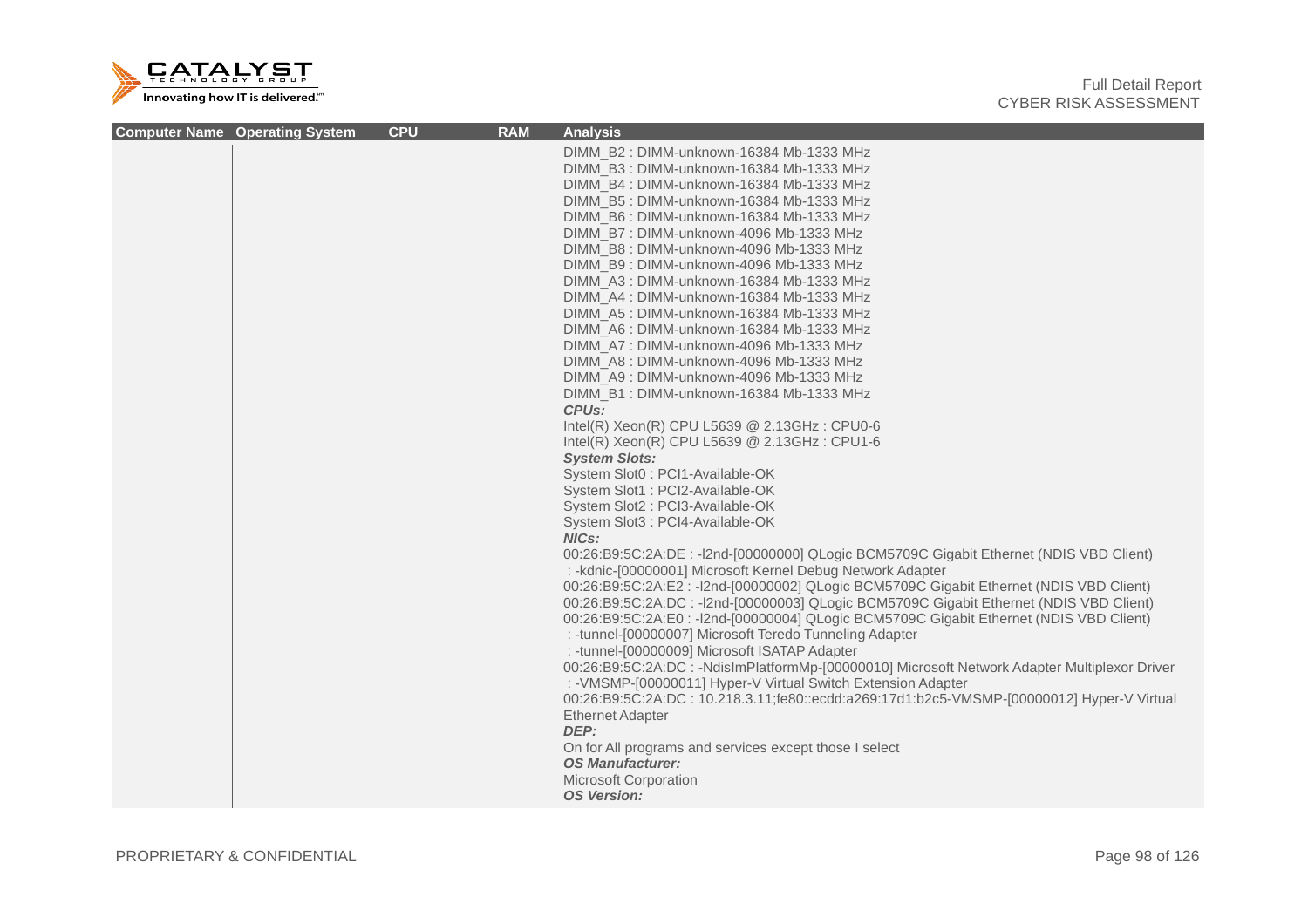

|          | <b>Computer Name Operating System</b>          | <b>CPU</b>                                    | <b>RAM</b> | <b>Analysis</b>                                                                                                                                                                                                                                                                                                                                                                                                                                                                                                                                                                                                                                                                                                                                                                                                                                                                                                                                                                                                                                                                                                                                                                                                                                                                                                                                                                                                                                                                                                                                                                                                                                                                                                                   |
|----------|------------------------------------------------|-----------------------------------------------|------------|-----------------------------------------------------------------------------------------------------------------------------------------------------------------------------------------------------------------------------------------------------------------------------------------------------------------------------------------------------------------------------------------------------------------------------------------------------------------------------------------------------------------------------------------------------------------------------------------------------------------------------------------------------------------------------------------------------------------------------------------------------------------------------------------------------------------------------------------------------------------------------------------------------------------------------------------------------------------------------------------------------------------------------------------------------------------------------------------------------------------------------------------------------------------------------------------------------------------------------------------------------------------------------------------------------------------------------------------------------------------------------------------------------------------------------------------------------------------------------------------------------------------------------------------------------------------------------------------------------------------------------------------------------------------------------------------------------------------------------------|
|          |                                                |                                               |            | 10.0.14393 unknown (Build 14393)<br><b>OS Caption:</b><br>Microsoft Windows Server 2016 Standard<br><b>OS Architecture:</b><br>64-bit<br><b>OS Virtual Memory:</b><br>237376 MB<br><b>OS System Directory:</b><br>C:\Windows\system32<br><b>OS Windows Directory:</b><br>C:\Windows<br><b>OS Install Date:</b><br>11/6/2017 4:32:54 PM<br><b>PAE Enabled:</b><br>True<br><b>Active Anti-virus: Windows Defender</b><br>Active Anti-spyware: Windows Defender<br><b>Active Firewall: Windows Firewall</b>                                                                                                                                                                                                                                                                                                                                                                                                                                                                                                                                                                                                                                                                                                                                                                                                                                                                                                                                                                                                                                                                                                                                                                                                                          |
| MSSQL-03 | Windows Server 2012<br>R <sub>2</sub> Standard | Intel(R)<br>Xeon(R) CPU<br>L5639 @<br>2.13GHz |            | 4096 MB Last 5 System Error Msgs:<br>5-24-2019 11:07:36 PM 36888 A fatal alert was generated and sent to the remote endpoint. This may<br>result in termination of the connection. The TLS protocol defined fatal error code is 10. The Windows<br>SChannel error state is 1203.<br>5-24-2019 11:06:51 PM 36888 A fatal alert was generated and sent to the remote endpoint. This may<br>result in termination of the connection. The TLS protocol defined fatal error code is 10. The Windows<br>SChannel error state is 1203.<br>5-24-2019 11:06:29 PM 36888 A fatal alert was generated and sent to the remote endpoint. This may<br>result in termination of the connection. The TLS protocol defined fatal error code is 10. The Windows<br>SChannel error state is 1203.<br>5-24-2019 11:05:56 PM 36888 A fatal alert was generated and sent to the remote endpoint. This may<br>result in termination of the connection. The TLS protocol defined fatal error code is 10. The Windows<br>SChannel error state is 1203.<br>5-24-2019 10:53:14 PM 36888 A fatal alert was generated and sent to the remote endpoint. This may<br>result in termination of the connection. The TLS protocol defined fatal error code is 40. The Windows<br>SChannel error state is 1205.<br><b>Last 5 Application Error Msgs:</b><br>5-24-2019 5:02:16 AM 2147483905 The volume Recovery was not optimized because an error was<br>encountered: The parameter is incorrect. (0x80070057)<br>5-23-2019 3:21:46 AM 2147483905 The volume Recovery was not optimized because an error was<br>encountered: The parameter is incorrect. (0x80070057)<br>5-17-2019 2:19:56 AM 2147483905 The volume Recovery was not optimized because an error was |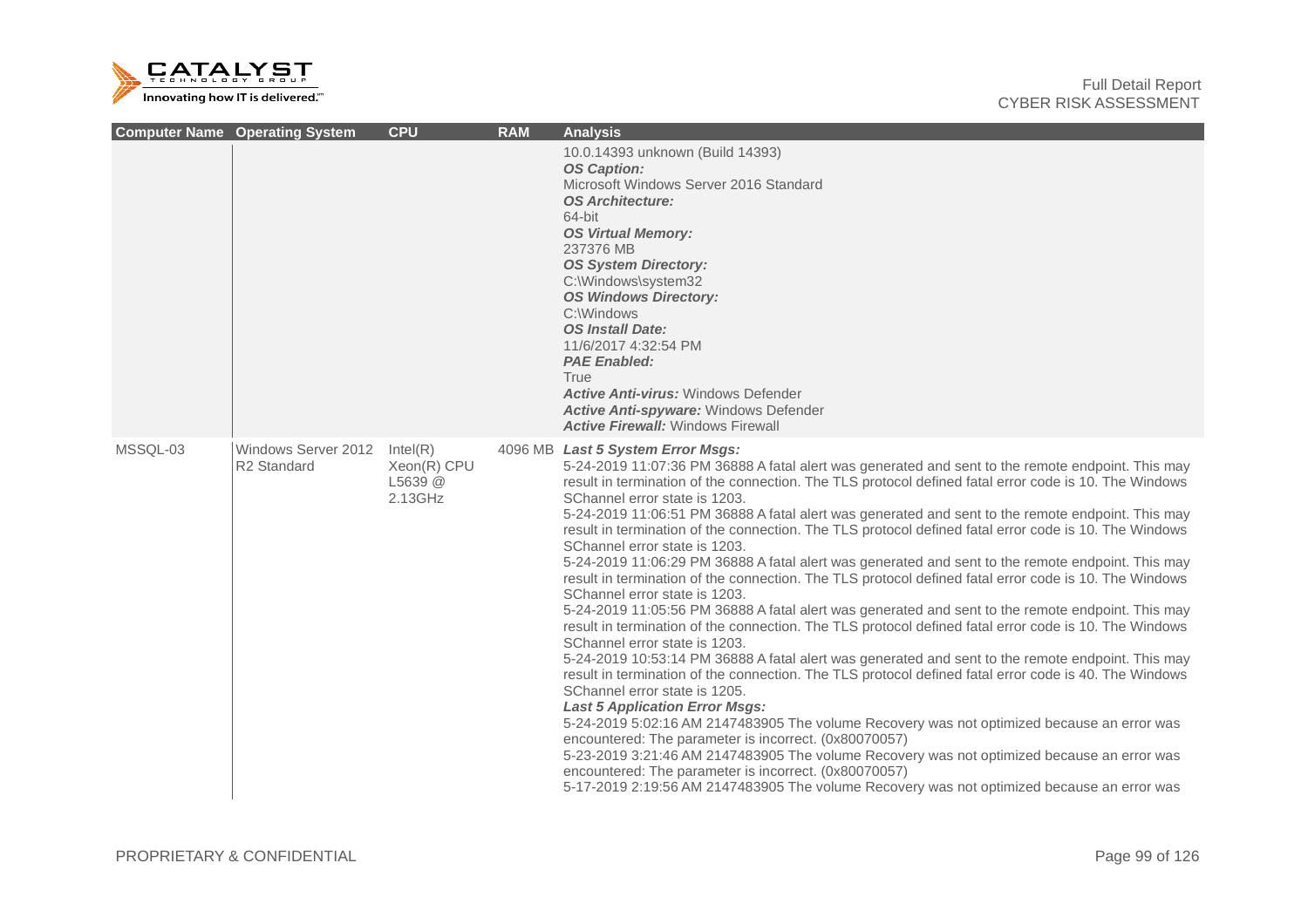

| encountered: The parameter is incorrect. (0x80070057)<br>5-16-2019 3:00:12 AM 2147483905 The volume Recovery was not optimized because an error was<br>encountered: The parameter is incorrect. (0x80070057)<br>5-15-2019 2:35:19 AM 2147483905 The volume Recovery was not optimized because an error was<br>encountered: The parameter is incorrect. (0x80070057)<br><b>Scheduled Tasks:</b><br>Optimize Start Menu Cache Files-S-1-5-21-585609241-1956372465-2917308619-1108<br><b>Remote Listening Ports:</b><br>RDP (3389/TCP)<br><b>Disk Capacity:</b><br>C: 79.48 GB, 62.44 GB free, 21.44% used<br><b>Service Tag:</b><br>5803-4441-4321-0319-6609-9337-07<br><b>CPU Count:</b><br>1<br><b>CPU Core Count:</b><br><b>Windows Key:</b><br>NB4WH-BBBYV-3MPPC-9RCMV-46XCB<br><b>Make and Model:</b><br>Microsoft Corporation/Virtual Machine<br><b>Memory Banks:</b><br>M0001: Unknown-Unknown-3968 Mb-unknown MHz<br>M0002: Unknown-Unknown-128 Mb-unknown MHz<br>Additional 1 virtual memory slot<br>CPU <sub>s</sub> :<br>Intel(R) Xeon(R) CPU L5639 @ 2.13GHz : CPU0-4<br>NICs:<br>: -Rasl2tp-[00000000] WAN Miniport (L2TP)<br>: - RasSstp-[00000001] WAN Miniport (SSTP)<br>: -RasAgileVpn-[00000002] WAN Miniport (IKEv2)<br>: -PptpMiniport-[00000003] WAN Miniport (PPTP)<br>: - RasPppoe-[00000004] WAN Miniport (PPPOE)<br>: -NdisWan-[00000005] WAN Miniport (IP)<br>: -NdisWan-[00000006] WAN Miniport (IPv6)<br>: - NdisWan-[00000007] WAN Miniport (Network Monitor)<br>: - kdnic-[00000008] Microsoft Kernel Debug Network Adapter<br>: - tunnel-[00000009] Microsoft Teredo Tunneling Adapter<br>00:15:5D:01:0A:20: 10.218.3.17;fe80::59bd:b2c6:5a41:f7b3-netvsc-[00000010] Microsoft Hyper-V<br>Network Adapter | <b>Computer Name Operating System</b> | <b>CPU</b> | <b>RAM</b> | <b>Analysis</b>                                |
|----------------------------------------------------------------------------------------------------------------------------------------------------------------------------------------------------------------------------------------------------------------------------------------------------------------------------------------------------------------------------------------------------------------------------------------------------------------------------------------------------------------------------------------------------------------------------------------------------------------------------------------------------------------------------------------------------------------------------------------------------------------------------------------------------------------------------------------------------------------------------------------------------------------------------------------------------------------------------------------------------------------------------------------------------------------------------------------------------------------------------------------------------------------------------------------------------------------------------------------------------------------------------------------------------------------------------------------------------------------------------------------------------------------------------------------------------------------------------------------------------------------------------------------------------------------------------------------------------------------------------------------------------------------------------------------------------------------------------------------|---------------------------------------|------------|------------|------------------------------------------------|
|                                                                                                                                                                                                                                                                                                                                                                                                                                                                                                                                                                                                                                                                                                                                                                                                                                                                                                                                                                                                                                                                                                                                                                                                                                                                                                                                                                                                                                                                                                                                                                                                                                                                                                                                        |                                       |            |            | : - tunnel-[00000012] Microsoft ISATAP Adapter |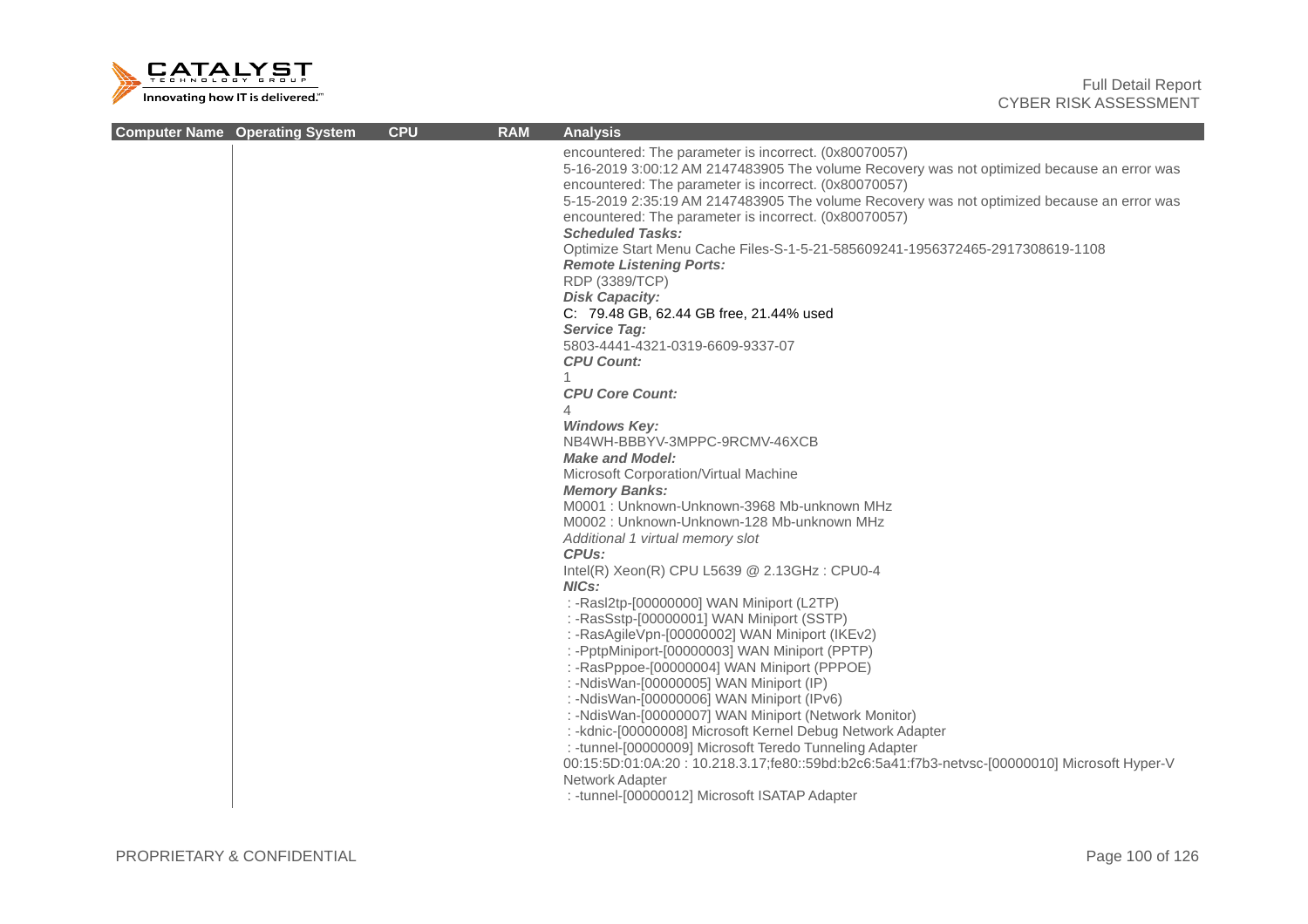

|         | <b>Computer Name Operating System</b> | <b>CPU</b>                                      | <b>RAM</b> | <b>Analysis</b>                                                                                                                                                                                                                                                                                                                                                                                                                                                                                                                                                                                                                                                                                                                                                                                                                                                                                                                                                                                                                                                                                                                                                                                                                                                                                                                                                                                                                  |
|---------|---------------------------------------|-------------------------------------------------|------------|----------------------------------------------------------------------------------------------------------------------------------------------------------------------------------------------------------------------------------------------------------------------------------------------------------------------------------------------------------------------------------------------------------------------------------------------------------------------------------------------------------------------------------------------------------------------------------------------------------------------------------------------------------------------------------------------------------------------------------------------------------------------------------------------------------------------------------------------------------------------------------------------------------------------------------------------------------------------------------------------------------------------------------------------------------------------------------------------------------------------------------------------------------------------------------------------------------------------------------------------------------------------------------------------------------------------------------------------------------------------------------------------------------------------------------|
|         |                                       |                                                 |            | DEP:<br>On for All programs and services except those I select<br><b>OS Manufacturer:</b><br><b>Microsoft Corporation</b><br><b>OS Version:</b><br>6.3.9600 unknown (Build 9600)<br><b>OS Caption:</b><br>Microsoft Windows Server 2012 R2 Standard<br><b>OS Architecture:</b><br>64-bit<br><b>OS Virtual Memory:</b><br>4800 MB<br><b>OS System Directory:</b><br>C:\Windows\system32<br><b>OS Windows Directory:</b><br>C:\Windows<br><b>OS Install Date:</b><br>10/8/2018 6:10:35 AM<br><b>PAE Enabled:</b><br>True<br><b>Active Anti-virus: Microsoft Security Essentials</b><br>Active Anti-spyware: Microsoft Security Essentials<br><b>Active Firewall: Windows Firewall</b>                                                                                                                                                                                                                                                                                                                                                                                                                                                                                                                                                                                                                                                                                                                                              |
| MSSQL02 | Windows Server 2016<br>Standard       | Intel(R)<br>Xeon(R) CPU<br>L5639 $@$<br>2.13GHz |            | 8192 MB Last 5 System Error Msgs:<br>5-25-2019 1:53:13 AM 36874 An TLS 1.0 connection request was received from a remote client<br>application, but none of the cipher suites supported by the client application are supported by the<br>server. The TLS connection request has failed.<br>5-25-2019 1:53:12 AM 36874 An TLS 1.1 connection request was received from a remote client<br>application, but none of the cipher suites supported by the client application are supported by the<br>server. The TLS connection request has failed.<br>5-25-2019 1:53:12 AM 36874 An TLS 1.2 connection request was received from a remote client<br>application, but none of the cipher suites supported by the client application are supported by the<br>server. The TLS connection request has failed.<br>5-24-2019 12:36:08 PM 10016 The application-specific permission settings do not grant Local<br>Activation permission for the COM Server application with CLSID {8D8F4F83-3594-4F07-8369-<br>FC3C3CAE4919} and APPID {F72671A9-012C-4725-9D2F-2A4D32D65169} to the user NT<br>AUTHORITY\SYSTEM SID (S-1-5-18) from address LocalHost (Using LRPC) running in the<br>application container Unavailable SID (Unavailable). This security permission can be modified using<br>the Component Services netuseristrative tool.<br>5-24-2019 12:18:10 PM 10016 The application-specific permission settings do not grant Local |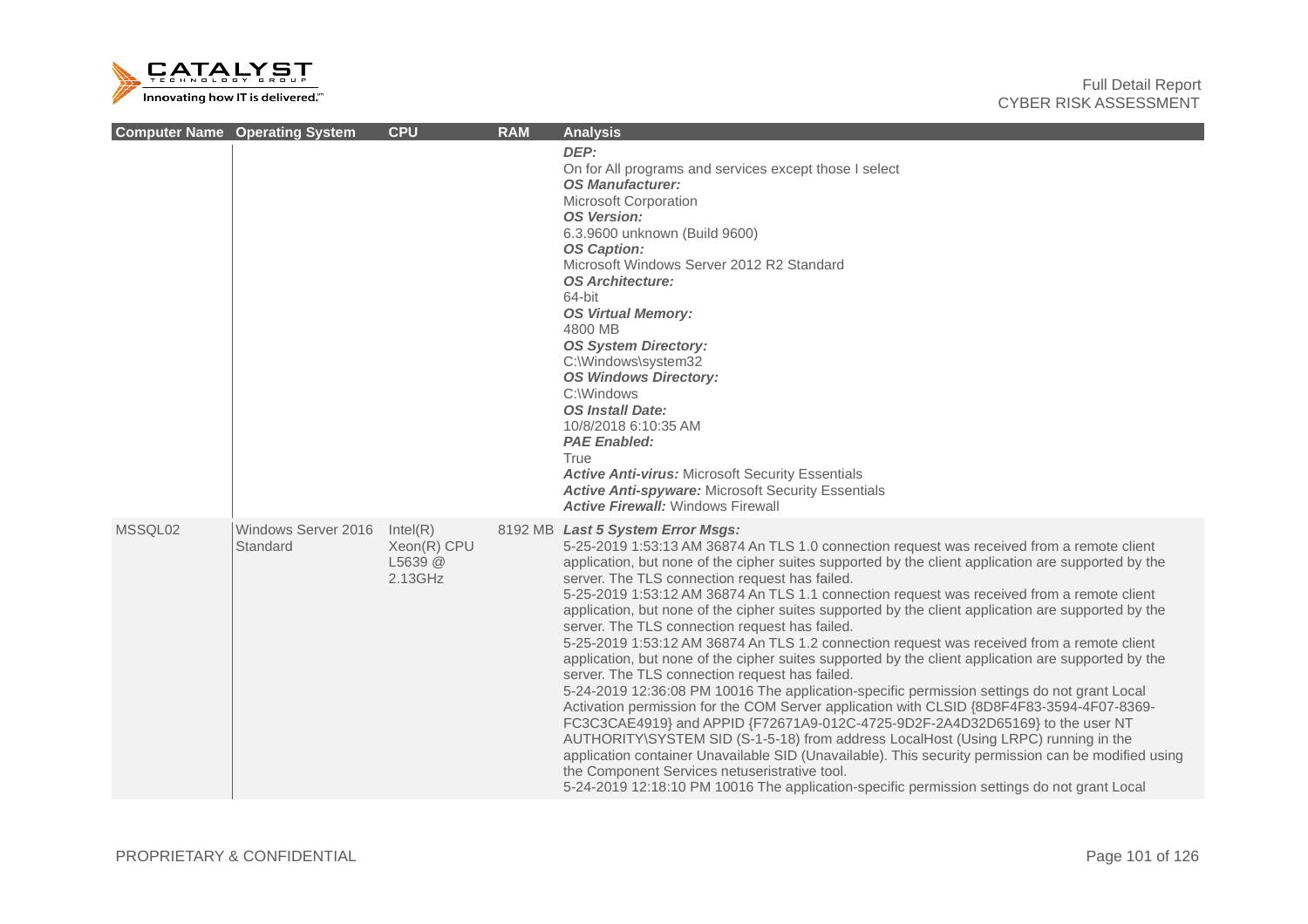

| <b>Computer Name Operating System</b> | <b>CPU</b> | <b>RAM</b> | <b>Analysis</b>                                                                                                                                                                                                                                                                                                                                                                                                                                                                                                                                                                                                                                                                                                                                                                                                                                                                                                                                                                                                                                                                                                                                                                                                                                                                                                                                                                                                                                                                                                                                                                                                                                                                                                                                                                                                                                                                                                                                                                                                                                                                                                                                                                                                                                                                                                                                                                                                                                                                                                                                                                                                                                                                                                                                                                                                                                                                                                                                                                                         |
|---------------------------------------|------------|------------|---------------------------------------------------------------------------------------------------------------------------------------------------------------------------------------------------------------------------------------------------------------------------------------------------------------------------------------------------------------------------------------------------------------------------------------------------------------------------------------------------------------------------------------------------------------------------------------------------------------------------------------------------------------------------------------------------------------------------------------------------------------------------------------------------------------------------------------------------------------------------------------------------------------------------------------------------------------------------------------------------------------------------------------------------------------------------------------------------------------------------------------------------------------------------------------------------------------------------------------------------------------------------------------------------------------------------------------------------------------------------------------------------------------------------------------------------------------------------------------------------------------------------------------------------------------------------------------------------------------------------------------------------------------------------------------------------------------------------------------------------------------------------------------------------------------------------------------------------------------------------------------------------------------------------------------------------------------------------------------------------------------------------------------------------------------------------------------------------------------------------------------------------------------------------------------------------------------------------------------------------------------------------------------------------------------------------------------------------------------------------------------------------------------------------------------------------------------------------------------------------------------------------------------------------------------------------------------------------------------------------------------------------------------------------------------------------------------------------------------------------------------------------------------------------------------------------------------------------------------------------------------------------------------------------------------------------------------------------------------------------------|
|                                       |            |            | Activation permission for the COM Server application with CLSID {D63B10C5-BB46-4990-A94F-<br>E40B9D520160} and APPID {9CA88EE3-ACB7-47C8-AFC4-AB702511C276} to the user NT<br>SERVICE\MSSQLFDLauncher\$DEVTESTSQL SID (S-1-5-80-807511001-815140738-4120755657-<br>1391359725-2870166381) from address LocalHost (Using LRPC) running in the application container<br>Unavailable SID (Unavailable). This security permission can be modified using the Component<br>Services netuseristrative tool.<br><b>Last 5 Application Error Msgs:</b><br>5-25-2019 12:36:19 PM 3221233670 License Activation (slui.exe) failed with the following error code:<br>hr=0x8007139F Command-line arguments: RuleId=eeba1977-569e-4571-b639-<br>7623d8bfecc0;Action=AutoActivate;AppId=55c92734-d682-4d71-983e-<br>d6ec3f16059f;SkuId=8c1c5410-9f39-4805-8c9d-<br>63a07706358f;NotificationInterval=1440;Trigger=TimerEvent<br>5-25-2019 2:59:59 AM 1000 Faulting application name: sqlsqm.exe, version: 13.0.1601.5, time stamp:<br>0x5724522b Faulting module name: KERNELBASE.dll, version: 10.0.14393.2969, time stamp:<br>0x5ccd1524 Exception code: 0xe0434352 Fault offset: 0x0000000000034078 Faulting process id:<br>0x1498 Faulting application start time: 0x01d512c777af4a21 Faulting application path: C:\Program<br>Files\Microsoft SQL Server\130\Shared\sqlsqm.exe Faulting module path:<br>C:\Windows\System32\KERNELBASE.dll Report Id: 16ab2f47-d440-423b-b4d6-6e787efe9eb3<br>Faulting package full name: Faulting package-relative application ID:<br>5-25-2019 2:59:59 AM 1026 Application: sqlsqm.exe Framework Version: v4.0.30319 Description: The<br>process was terminated due to an unhandled exception. Exception Info: System.IO.FileLoadException<br>at Microsoft.SqlServer.Sqm.Launcher.Main(System.String[])<br>5-25-2019 2:00:58 AM 1000 Faulting application name: SQLSQM.EXE, version: 13.0.1601.5, time<br>stamp: 0x5724522b Faulting module name: KERNELBASE.dll, version: 10.0.14393.2969, time stamp:<br>0x5ccd1524 Exception code: 0xe0434352 Fault offset: 0x000000000034078 Faulting process id:<br>0x193c Faulting application start time: 0x01d512bf38b356f7 Faulting application path: C:\Program<br>Files\Microsoft SQL Server\130\Shared\SQLSQM.EXE Faulting module path:<br>C:\Windows\System32\KERNELBASE.dll Report Id: df2790bf-a7e8-4f0f-a27e-8a1cb3715999 Faulting<br>package full name: Faulting package-relative application ID:<br>5-25-2019 2:00:57 AM 1026 Application: SQLSQM.EXE Framework Version: v4.0.30319 Description:<br>The process was terminated due to an unhandled exception. Exception Info:<br>System.IO.FileLoadException at Microsoft.SqlServer.Sqm.Launcher.Main(System.String[])<br><b>Remote Listening Ports:</b><br>RDP (3389/TCP)<br><b>Disk Capacity:</b><br>C: 126.45 GB, 99.57 GB free, 21.26% used<br>S: 99.87 GB, 99.6 GB free, 0.27% used<br><b>Service Tag:</b><br>1236-1088-2143-1574-1653-8755-75<br><b>CPU Count:</b><br>1 |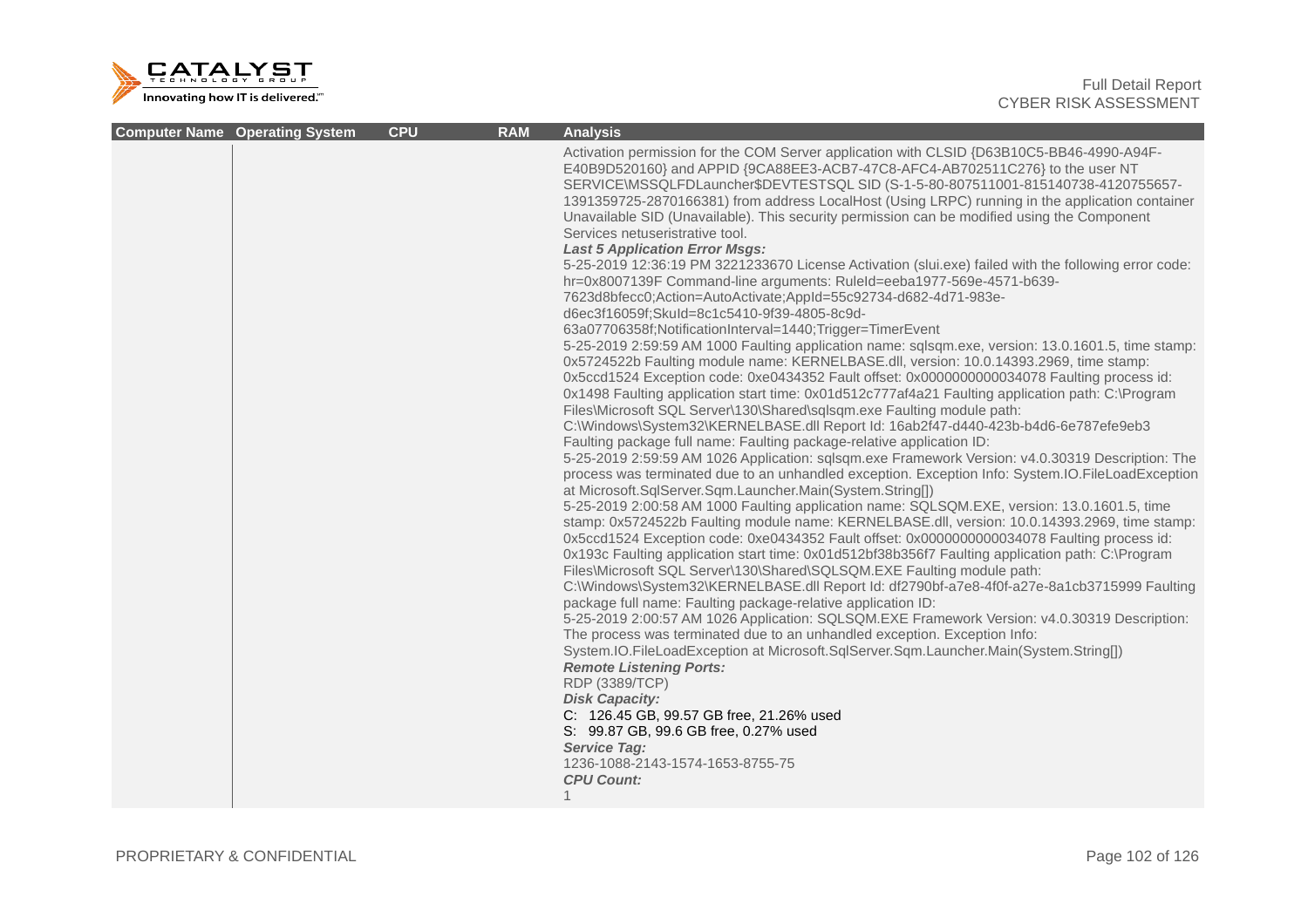

| <b>Computer Name Operating System</b> | <b>CPU</b> | <b>RAM</b> | <b>Analysis</b>                                                                             |
|---------------------------------------|------------|------------|---------------------------------------------------------------------------------------------|
|                                       |            |            | <b>CPU Core Count:</b>                                                                      |
|                                       |            |            | 8                                                                                           |
|                                       |            |            | <b>Windows Key:</b>                                                                         |
|                                       |            |            | WC2BQ-8NRM3-FDDYY-2BFGV-KHKQY                                                               |
|                                       |            |            | <b>Other License Keys:</b>                                                                  |
|                                       |            |            | PowerShell<br>89383-100-0001260-04309                                                       |
|                                       |            |            | <b>SOL Server</b><br>00310-70000-00003-AB706                                                |
|                                       |            |            | SQL Server DataCollectionUITasks 1.0                                                        |
|                                       |            |            | Windows Server 2016 Standard<br>00377-60000-00000-AA934 (WC2BQ-8NRM3-FDDYY-2BFGV-           |
|                                       |            |            | KHKQY)                                                                                      |
|                                       |            |            | <b>Make and Model:</b>                                                                      |
|                                       |            |            | Microsoft Corporation/Virtual Machine                                                       |
|                                       |            |            | <b>Memory Banks:</b>                                                                        |
|                                       |            |            | M0001: Unknown-Unknown-3968 Mb-unknown MHz                                                  |
|                                       |            |            | M0002: Unknown-Unknown-4224 Mb-unknown MHz                                                  |
|                                       |            |            | Additional 1 virtual memory slot                                                            |
|                                       |            |            | CPU <sub>s</sub> :                                                                          |
|                                       |            |            | Intel(R) Xeon(R) CPU L5639 @ 2.13GHz : CPU0-8                                               |
|                                       |            |            | NICs:                                                                                       |
|                                       |            |            | : - kdnic-[00000000] Microsoft Kernel Debug Network Adapter                                 |
|                                       |            |            | 00:15:5D:01:0A:27:10.218.3.21;fe80::516b:734e:ceab:15de-netvsc-[00000001] Microsoft Hyper-V |
|                                       |            |            | Network Adapter<br>: - tunnel-[00000002] Microsoft ISATAP Adapter                           |
|                                       |            |            | : - RasSstp-[00000003] WAN Miniport (SSTP)                                                  |
|                                       |            |            | : -RasAgileVpn-[00000004] WAN Miniport (IKEv2)                                              |
|                                       |            |            | : -Rasl2tp-[00000005] WAN Miniport (L2TP)                                                   |
|                                       |            |            | : - PptpMiniport-[00000006] WAN Miniport (PPTP)                                             |
|                                       |            |            | : -RasPppoe-[00000007] WAN Miniport (PPPOE)                                                 |
|                                       |            |            | : - RasGre-[00000008] WAN Miniport (GRE)                                                    |
|                                       |            |            | : -NdisWan-[00000009] WAN Miniport (IP)                                                     |
|                                       |            |            | : -NdisWan-[00000010] WAN Miniport (IPv6)                                                   |
|                                       |            |            | : -NdisWan-[00000011] WAN Miniport (Network Monitor)                                        |
|                                       |            |            | : - tunnel-[00000012] Microsoft ISATAP Adapter                                              |
|                                       |            |            | DEP:                                                                                        |
|                                       |            |            | On for All programs and services except those I select                                      |
|                                       |            |            | <b>OS Manufacturer:</b>                                                                     |
|                                       |            |            | <b>Microsoft Corporation</b>                                                                |
|                                       |            |            | <b>OS Version:</b>                                                                          |
|                                       |            |            | 10.0.14393 unknown (Build 14393)                                                            |
|                                       |            |            | <b>OS Caption:</b>                                                                          |
|                                       |            |            | Microsoft Windows Server 2016 Standard                                                      |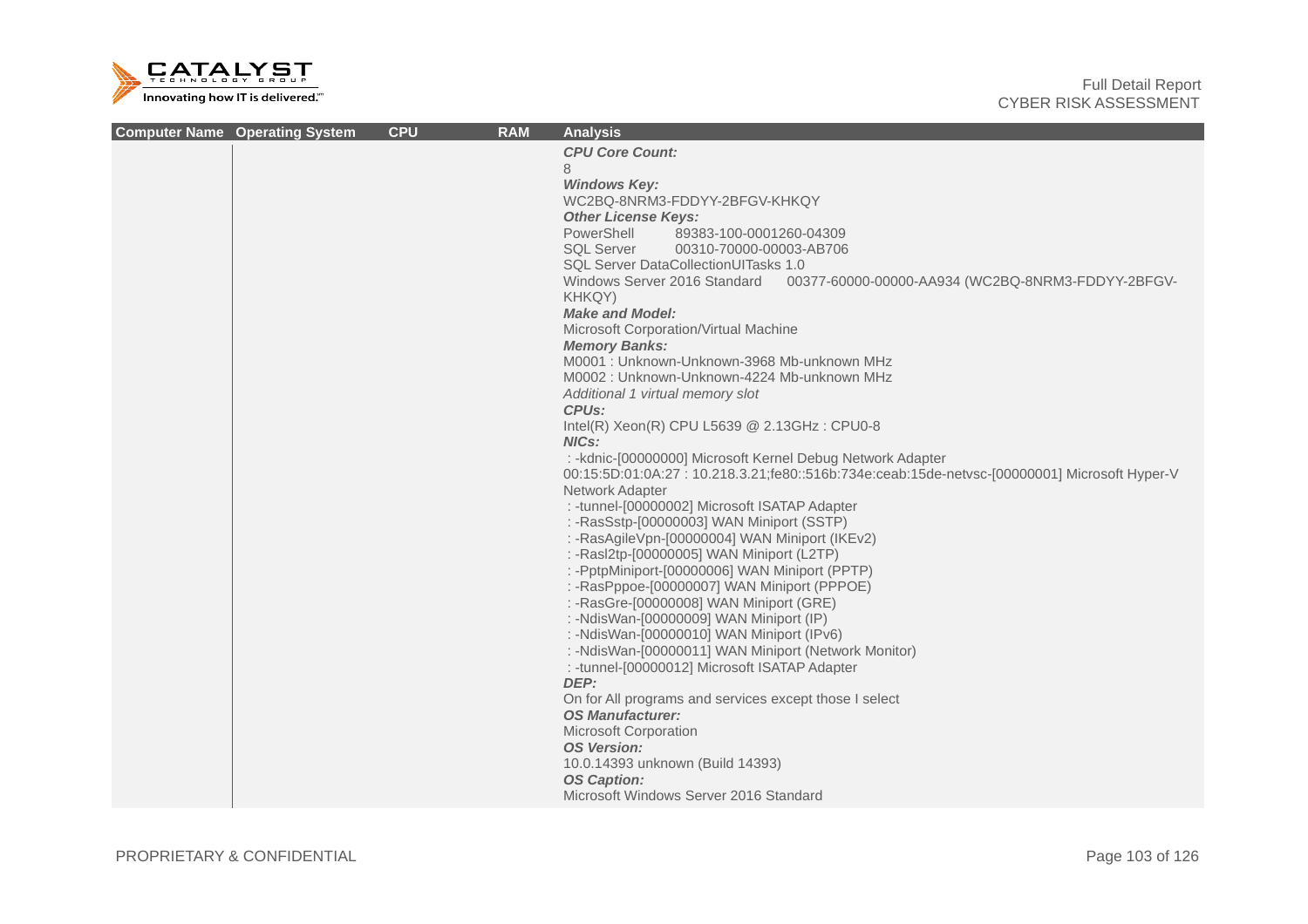

|           | <b>Computer Name Operating System</b> | <b>CPU</b>                       | <b>RAM</b> | <b>Analysis</b>                                                                                                                                                                                                                                                                                                                                                                                                                                                                                                                                                                                                                                                                                                                                                                                                                                                                                                                                                                                                                                                                                                                                                                                                                                                                                                                                                                                                                                                                                                                                                                                                                                                                                                                                                                                                                                                                                                                                                                                           |
|-----------|---------------------------------------|----------------------------------|------------|-----------------------------------------------------------------------------------------------------------------------------------------------------------------------------------------------------------------------------------------------------------------------------------------------------------------------------------------------------------------------------------------------------------------------------------------------------------------------------------------------------------------------------------------------------------------------------------------------------------------------------------------------------------------------------------------------------------------------------------------------------------------------------------------------------------------------------------------------------------------------------------------------------------------------------------------------------------------------------------------------------------------------------------------------------------------------------------------------------------------------------------------------------------------------------------------------------------------------------------------------------------------------------------------------------------------------------------------------------------------------------------------------------------------------------------------------------------------------------------------------------------------------------------------------------------------------------------------------------------------------------------------------------------------------------------------------------------------------------------------------------------------------------------------------------------------------------------------------------------------------------------------------------------------------------------------------------------------------------------------------------------|
|           |                                       |                                  |            | <b>OS Architecture:</b><br>64-bit<br><b>OS Virtual Memory:</b><br>9472 MB<br><b>OS System Directory:</b><br>C:\Windows\system32<br><b>OS Windows Directory:</b><br>C:\Windows<br><b>OS Install Date:</b><br>5/20/2019 3:17:58 PM<br><b>PAE Enabled:</b><br>True<br><b>Active Anti-virus: Windows Defender</b><br>Active Anti-spyware: Windows Defender<br><b>Active Firewall: Windows Firewall</b>                                                                                                                                                                                                                                                                                                                                                                                                                                                                                                                                                                                                                                                                                                                                                                                                                                                                                                                                                                                                                                                                                                                                                                                                                                                                                                                                                                                                                                                                                                                                                                                                        |
| MSWIN10-1 | Windows 10 Enterprise Intel(R)        | Xeon(R) CPU<br>L5639@<br>2.13GHz |            | 4096 MB Last 5 System Error Msgs:<br>5-23-2019 7:24:11 PM 3221229793 The name "TEST :1d" could not be registered on the interface with<br>IP address 10.218.3.102. The computer with the IP address 10.218.3.20 did not allow the name to be<br>claimed by this computer.<br>5-23-2019 7:19:01 PM 3221229793 The name "TEST :1d" could not be registered on the interface with<br>IP address 10.218.3.102. The computer with the IP address 10.218.3.20 did not allow the name to be<br>claimed by this computer.<br>5-23-2019 7:13:51 PM 3221229793 The name "TEST :1d" could not be registered on the interface with<br>IP address 10.218.3.102. The computer with the IP address 10.218.3.20 did not allow the name to be<br>claimed by this computer.<br>5-22-2019 7:15:54 PM 10016 The application-specific permission settings do not grant Local Launch<br>permission for the COM Server application with CLSID Windows.SecurityCenter.WscDataProtection<br>and APPID Unavailable to the user NT AUTHORITY\SYSTEM SID (S-1-5-18) from address LocalHost<br>(Using LRPC) running in the application container Unavailable SID (Unavailable). This security<br>permission can be modified using the Component Services netuseristrative tool.<br>5-22-2019 7:13:55 PM 3221229793 The name "TEST :1d" could not be registered on the interface with<br>IP address 10.218.3.102. The computer with the IP address 10.218.3.20 did not allow the name to be<br>claimed by this computer.<br><b>Last 5 Application Error Msgs:</b><br>5-24-2019 7:14:07 PM 3221233670 License Activation (slui.exe) failed with the following error code:<br>hr=0x8007139F Command-line arguments: RuleId=eeba1977-569e-4571-b639-<br>7623d8bfecc0;Action=AutoActivate;AppId=55c92734-d682-4d71-983e-<br>d6ec3f16059f;SkuId=73111121-5638-40f6-bc11-<br>f1d7b0d64300;NotificationInterval=1440;Trigger=TimerEvent<br>5-23-2019 7:14:07 PM 3221233670 License Activation (slui.exe) failed with the following error code: |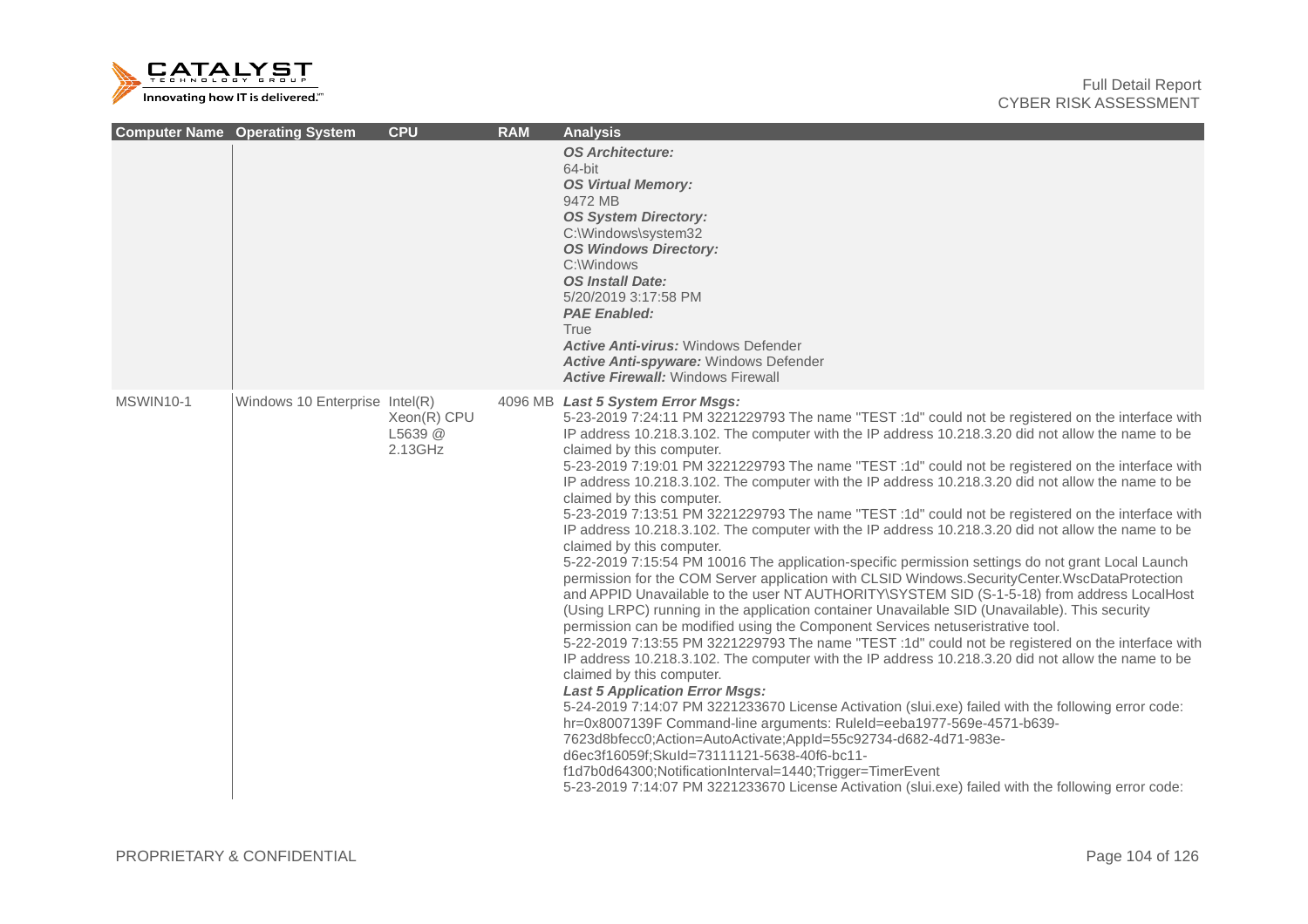

| <b>Computer Name Operating System</b> | <b>CPU</b> | <b>RAM</b> | <b>Analysis</b>                                                                                                                                                                                                                                                                                                                                                                                                                                                                                                                                                                                                                                                                                                                                                                                                                                                                                                                                                                                                                                                                                                                                                                                                                                                                                                                                                                                                                                                                                                                                                                                                                                                                                                                                                                                                                                                                                                                                                                                                                                                                                                                                                     |
|---------------------------------------|------------|------------|---------------------------------------------------------------------------------------------------------------------------------------------------------------------------------------------------------------------------------------------------------------------------------------------------------------------------------------------------------------------------------------------------------------------------------------------------------------------------------------------------------------------------------------------------------------------------------------------------------------------------------------------------------------------------------------------------------------------------------------------------------------------------------------------------------------------------------------------------------------------------------------------------------------------------------------------------------------------------------------------------------------------------------------------------------------------------------------------------------------------------------------------------------------------------------------------------------------------------------------------------------------------------------------------------------------------------------------------------------------------------------------------------------------------------------------------------------------------------------------------------------------------------------------------------------------------------------------------------------------------------------------------------------------------------------------------------------------------------------------------------------------------------------------------------------------------------------------------------------------------------------------------------------------------------------------------------------------------------------------------------------------------------------------------------------------------------------------------------------------------------------------------------------------------|
|                                       |            |            | hr=0x8007139F Command-line arguments: RuleId=eeba1977-569e-4571-b639-<br>7623d8bfecc0;Action=AutoActivate;AppId=55c92734-d682-4d71-983e-<br>d6ec3f16059f;SkuId=73111121-5638-40f6-bc11-<br>f1d7b0d64300;NotificationInterval=1440;Trigger=TimerEvent<br>5-22-2019 7:14:14 PM 3221233670 License Activation (slui.exe) failed with the following error code:<br>hr=0x8007139F Command-line arguments: RuleId=eeba1977-569e-4571-b639-<br>7623d8bfecc0;Action=AutoActivate;AppId=55c92734-d682-4d71-983e-<br>d6ec3f16059f;SkuId=73111121-5638-40f6-bc11-<br>f1d7b0d64300;NotificationInterval=1440;Trigger=NetworkAvailable<br>5-22-2019 6:20:08 PM 3221233670 License Activation (slui.exe) failed with the following error code:<br>hr=0x8007139F Command-line arguments: RuleId=eeba1977-569e-4571-b639-<br>7623d8bfecc0;Action=AutoActivate;AppId=55c92734-d682-4d71-983e-<br>d6ec3f16059f;SkuId=73111121-5638-40f6-bc11-<br>f1d7b0d64300;NotificationInterval=1440;Trigger=NetworkAvailable<br>5-22-2019 6:20:08 PM 3221233670 License Activation (slui.exe) failed with the following error code:<br>hr=0x8007139F Command-line arguments: RuleId=eeba1977-569e-4571-b639-<br>7623d8bfecc0;Action=AutoActivate;AppId=55c92734-d682-4d71-983e-<br>d6ec3f16059f;SkuId=73111121-5638-40f6-bc11-<br>f1d7b0d64300;NotificationInterval=1440;Trigger=NetworkAvailable<br><b>Scheduled Tasks:</b><br>OneDrive Standalone Update Task v2<br>OneDrive Standalone Update Task-S-1-5-21-3774595956-1022963416-3466569247-1001<br>OneDrive Standalone Update Task-S-1-5-21-585609241-1956372465-2917308619-1108<br><b>Disk Capacity:</b><br>C: 59.45 GB, 29.73 GB free, 49.99% used<br><b>Service Tag:</b><br>1106-0410-1073-8446-7713-1481-15<br><b>CPU Count:</b><br>$\mathbf{1}$<br><b>CPU Core Count:</b><br>հ<br><b>Windows Key:</b><br>NPPR9-FWDCX-D2C8J-H872K-2YT43<br><b>Make and Model:</b><br>Microsoft Corporation/Virtual Machine<br><b>Memory Banks:</b><br>M0001: Unknown-Unknown-3968 Mb-unknown MHz<br>M0002: Unknown-Unknown-128 Mb-unknown MHz<br>Additional 1 virtual memory slot<br>CPU <sub>s</sub> :<br>Intel(R) Xeon(R) CPU L5639 @ 2.13GHz : CPU0-6 |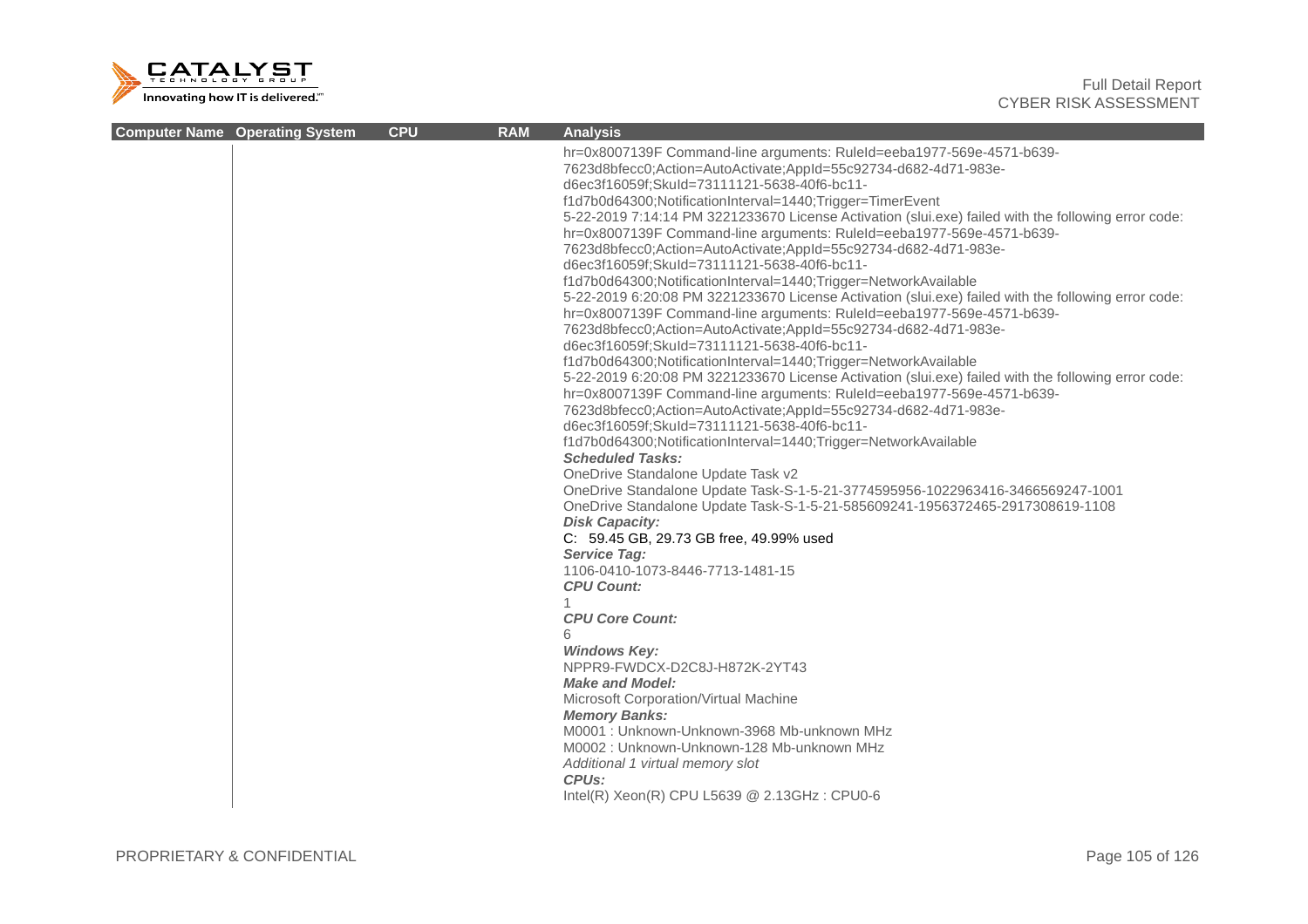



|           | <b>Computer Name Operating System</b> | <b>CPU</b>                       | <b>RAM</b> | <b>Analysis</b>                                                                                                                                                                                                                                                                                                                                                                                                                                                                                                                                                                                                                                                                                                                                                                                                                                                                                                                                                                                                                                                                                                                                                                                                                                                                                 |
|-----------|---------------------------------------|----------------------------------|------------|-------------------------------------------------------------------------------------------------------------------------------------------------------------------------------------------------------------------------------------------------------------------------------------------------------------------------------------------------------------------------------------------------------------------------------------------------------------------------------------------------------------------------------------------------------------------------------------------------------------------------------------------------------------------------------------------------------------------------------------------------------------------------------------------------------------------------------------------------------------------------------------------------------------------------------------------------------------------------------------------------------------------------------------------------------------------------------------------------------------------------------------------------------------------------------------------------------------------------------------------------------------------------------------------------|
|           |                                       |                                  |            | NICs:<br>: - kdnic-[00000000] Microsoft Kernel Debug Network Adapter<br>00:15:5D:01:0A:05: 10.218.3.102;fe80::6c65:7afe:58c2:6f95-netvsc-[00000001] Microsoft Hyper-V<br>Network Adapter<br>: -RasSstp-[00000002] WAN Miniport (SSTP)<br>: -RasAgileVpn-[00000003] WAN Miniport (IKEv2)<br>: -Rasl2tp-[00000004] WAN Miniport (L2TP)<br>: -PptpMiniport-[00000005] WAN Miniport (PPTP)<br>: -RasPppoe-[00000006] WAN Miniport (PPPOE)<br>F0:5D:20:52:41:53 : - NdisWan-[00000007] WAN Miniport (IP)<br>F0:5D:20:52:41:53 : -NdisWan-[00000008] WAN Miniport (IPv6)<br>F2:B6:20:52:41:53 : -NdisWan-[00000009] WAN Miniport (Network Monitor)<br>DEP:<br>On for essential Windows programs and services only<br><b>OS Manufacturer:</b><br><b>Microsoft Corporation</b><br><b>OS Version:</b><br>10.0.17763 unknown (Build 17763)<br><b>OS Caption:</b><br>Microsoft Windows 10 Enterprise<br><b>OS Architecture:</b><br>64-bit<br><b>OS Virtual Memory:</b><br>5504 MB<br><b>OS System Directory:</b><br>C:\WINDOWS\system32<br><b>OS Windows Directory:</b><br>C:\WINDOWS<br><b>OS Install Date:</b><br>5/21/2019 5:02:46 PM<br><b>PAE Enabled:</b><br>True<br><b>Active Anti-virus: Windows Defender</b><br>Active Anti-spyware: Windows Defender<br><b>Active Firewall: Windows Firewall</b> |
| MSWIN10-2 | Windows 10 Enterprise Intel(R)        | Xeon(R) CPU<br>L5639@<br>2.13GHz |            | 4096 MB Last 5 System Error Msgs:<br>5-25-2019 2:08:16 AM 36874 An TLS 1.0 connection request was received from a remote client<br>application, but none of the cipher suites supported by the client application are supported by the<br>server. The TLS connection request has failed.<br>5-25-2019 2:08:15 AM 36874 An TLS 1.1 connection request was received from a remote client                                                                                                                                                                                                                                                                                                                                                                                                                                                                                                                                                                                                                                                                                                                                                                                                                                                                                                          |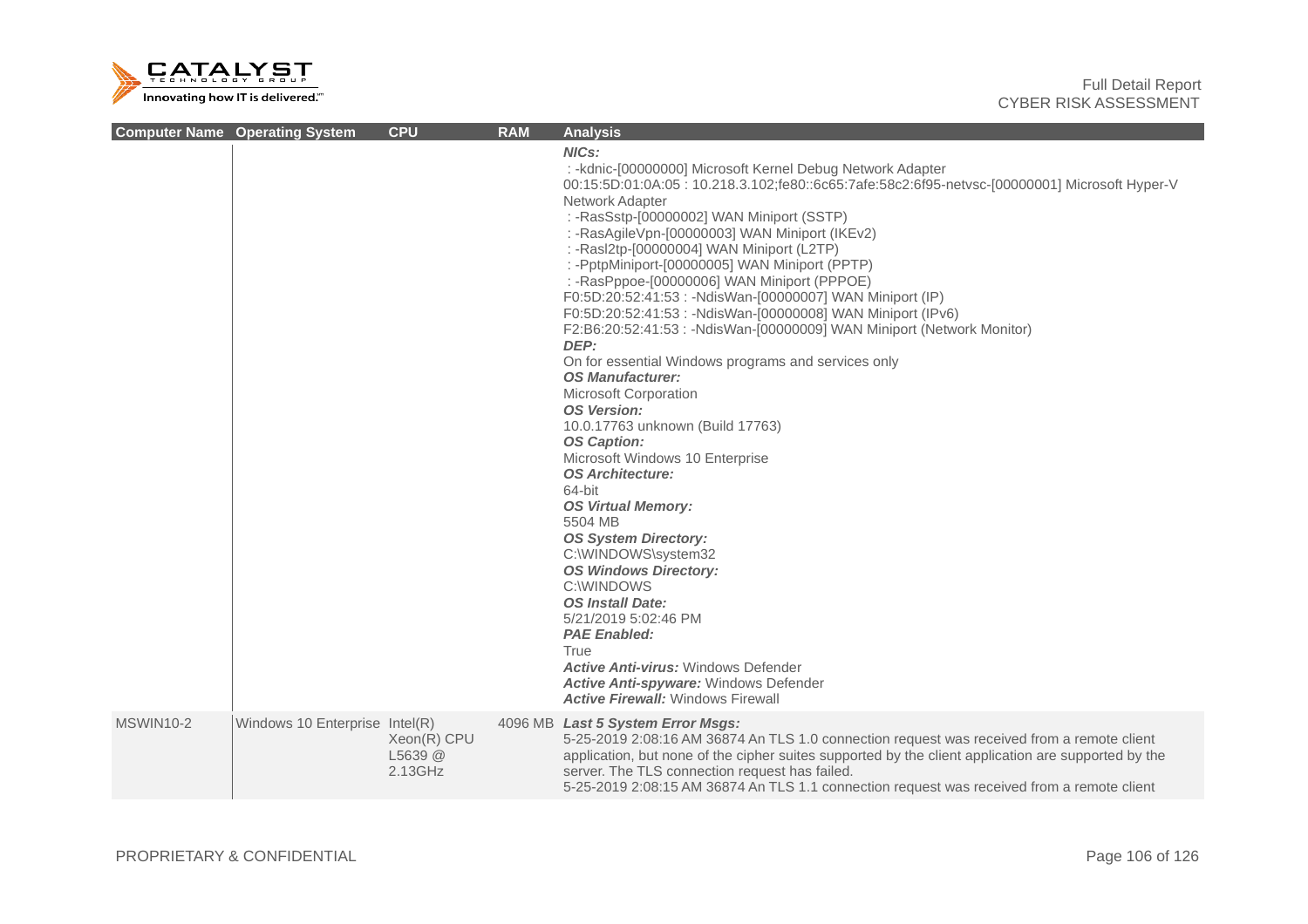

| <b>Computer Name Operating System</b> | <b>CPU</b> | <b>RAM</b> | <b>Analysis</b>                                                                                                                                                                                                                                                                                                                                                                                                                                                                                                                                                                                                                                                                                                                                                                                                                                                                                                                                                                                                                                                                                                                                                                                                                                                                                                                                                                                                                                                                                                                                                                                                                                                                                     |
|---------------------------------------|------------|------------|-----------------------------------------------------------------------------------------------------------------------------------------------------------------------------------------------------------------------------------------------------------------------------------------------------------------------------------------------------------------------------------------------------------------------------------------------------------------------------------------------------------------------------------------------------------------------------------------------------------------------------------------------------------------------------------------------------------------------------------------------------------------------------------------------------------------------------------------------------------------------------------------------------------------------------------------------------------------------------------------------------------------------------------------------------------------------------------------------------------------------------------------------------------------------------------------------------------------------------------------------------------------------------------------------------------------------------------------------------------------------------------------------------------------------------------------------------------------------------------------------------------------------------------------------------------------------------------------------------------------------------------------------------------------------------------------------------|
|                                       |            |            | application, but none of the cipher suites supported by the client application are supported by the<br>server. The TLS connection request has failed.<br>5-25-2019 2:08:15 AM 36874 An TLS 1.2 connection request was received from a remote client<br>application, but none of the cipher suites supported by the client application are supported by the<br>server. The TLS connection request has failed.<br>5-23-2019 11:54:44 PM 36874 An TLS 1.0 connection request was received from a remote client<br>application, but none of the cipher suites supported by the client application are supported by the<br>server. The TLS connection request has failed.<br>5-23-2019 11:54:43 PM 36874 An TLS 1.1 connection request was received from a remote client<br>application, but none of the cipher suites supported by the client application are supported by the<br>server. The TLS connection request has failed.<br><b>Last 5 Application Error Msgs:</b><br>5-24-2019 6:19:39 PM 3221233670 License Activation (slui.exe) failed with the following error code:<br>hr=0x8007139F Command-line arguments: RuleId=eeba1977-569e-4571-b639-<br>7623d8bfecc0;Action=AutoActivate;AppId=55c92734-d682-4d71-983e-<br>d6ec3f16059f;SkuId=73111121-5638-40f6-bc11-<br>f1d7b0d64300;NotificationInterval=1440;Trigger=TimerEvent<br>5-23-2019 6:19:39 PM 3221233670 License Activation (slui.exe) failed with the following error code:<br>hr=0x8007139F Command-line arguments: RuleId=eeba1977-569e-4571-b639-<br>7623d8bfecc0;Action=AutoActivate;AppId=55c92734-d682-4d71-983e-<br>d6ec3f16059f;SkuId=73111121-5638-40f6-bc11-<br>f1d7b0d64300;NotificationInterval=1440;Trigger=TimerEvent |
|                                       |            |            | 5-22-2019 6:19:39 PM 3221233670 License Activation (slui.exe) failed with the following error code:<br>hr=0x8007139F Command-line arguments: RuleId=eeba1977-569e-4571-b639-<br>7623d8bfecc0;Action=AutoActivate;AppId=55c92734-d682-4d71-983e-<br>d6ec3f16059f;SkuId=73111121-5638-40f6-bc11-<br>f1d7b0d64300;NotificationInterval=1440;Trigger=NetworkAvailable<br>5-22-2019 6:10:33 PM 3221233670 License Activation (slui.exe) failed with the following error code:<br>hr=0x8007232B Command-line arguments: RuleId=eeba1977-569e-4571-b639-<br>7623d8bfecc0;Action=AutoActivate;AppId=55c92734-d682-4d71-983e-<br>d6ec3f16059f;SkuId=73111121-5638-40f6-bc11-<br>f1d7b0d64300;NotificationInterval=1440;Trigger=UserLogon;SessionId=1<br>5-22-2019 5:01:02 PM 3221233670 License Activation (slui.exe) failed with the following error code:<br>hr=0x8007139F Command-line arguments: RuleId=eeba1977-569e-4571-b639-<br>7623d8bfecc0;Action=AutoActivate;AppId=55c92734-d682-4d71-983e-<br>d6ec3f16059f;SkuId=73111121-5638-40f6-bc11-<br>f1d7b0d64300;NotificationInterval=1440;Trigger=NetworkAvailable<br><b>Scheduled Tasks:</b>                                                                                                                                                                                                                                                                                                                                                                                                                                                                                                                                                         |
|                                       |            |            | OneDrive Standalone Update Task-S-1-5-21-1347200962-3448063854-4010017358-1001<br>OneDrive Standalone Update Task-S-1-5-21-585609241-1956372465-2917308619-1108<br><b>Remote Listening Ports:</b>                                                                                                                                                                                                                                                                                                                                                                                                                                                                                                                                                                                                                                                                                                                                                                                                                                                                                                                                                                                                                                                                                                                                                                                                                                                                                                                                                                                                                                                                                                   |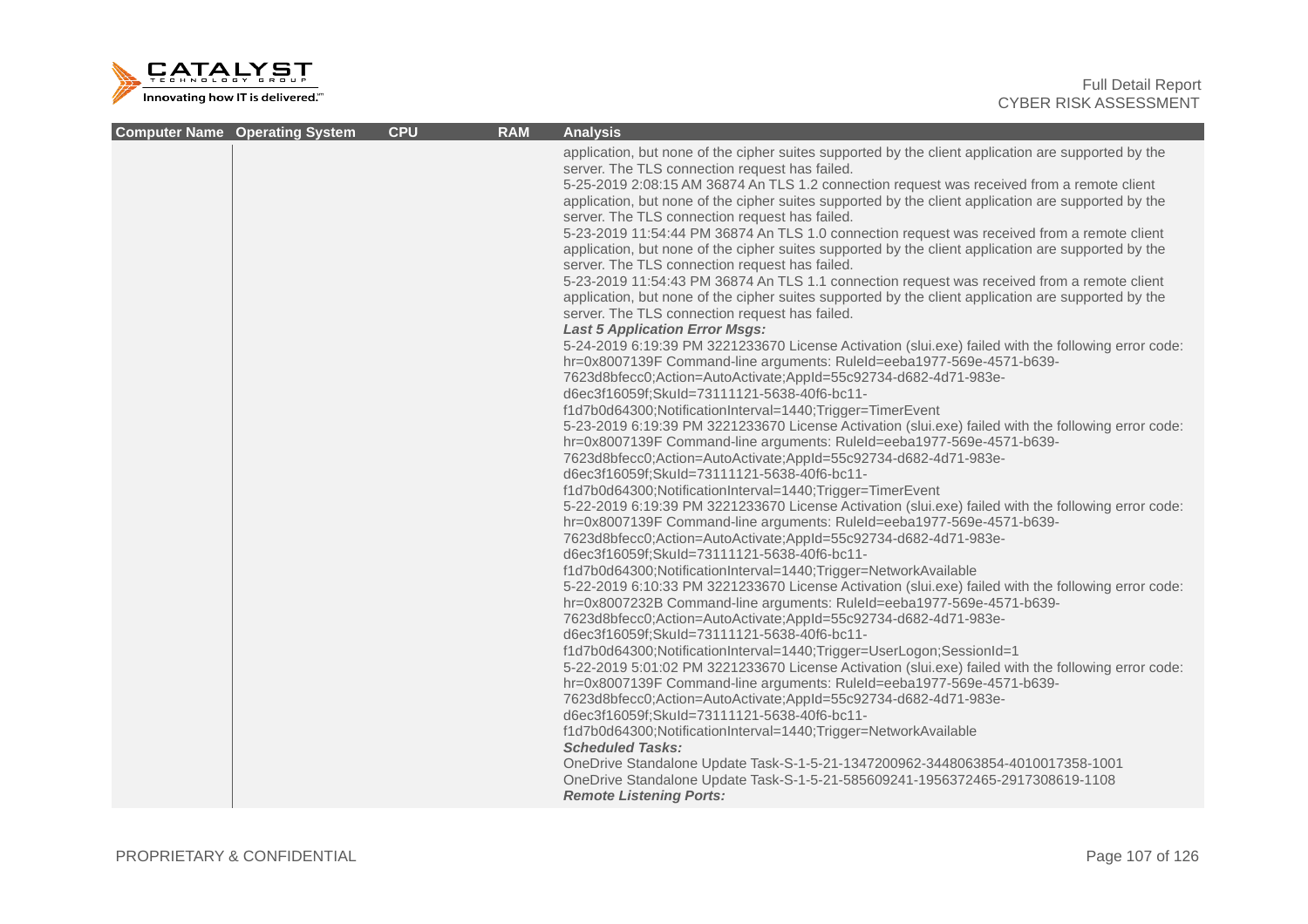

| <b>Computer Name Operating System</b> | <b>CPU</b> | <b>RAM</b> | <b>Analysis</b>                                                                               |
|---------------------------------------|------------|------------|-----------------------------------------------------------------------------------------------|
|                                       |            |            | RDP (3389/TCP)                                                                                |
|                                       |            |            | <b>Disk Capacity:</b>                                                                         |
|                                       |            |            | C: 59.45 GB, 18.81 GB free, 68.36% used                                                       |
|                                       |            |            | <b>Service Tag:</b>                                                                           |
|                                       |            |            | 7447-7936-0215-3836-3276-4698-95                                                              |
|                                       |            |            | <b>CPU Count:</b>                                                                             |
|                                       |            |            | $\mathbf 1$                                                                                   |
|                                       |            |            | <b>CPU Core Count:</b>                                                                        |
|                                       |            |            |                                                                                               |
|                                       |            |            | <b>Windows Key:</b>                                                                           |
|                                       |            |            | NPPR9-FWDCX-D2C8J-H872K-2YT43                                                                 |
|                                       |            |            | <b>Make and Model:</b>                                                                        |
|                                       |            |            | Microsoft Corporation/Virtual Machine                                                         |
|                                       |            |            | <b>Memory Banks:</b>                                                                          |
|                                       |            |            | M0001: Unknown-Unknown-3968 Mb-unknown MHz                                                    |
|                                       |            |            | M0002: Unknown-Unknown-128 Mb-unknown MHz                                                     |
|                                       |            |            | Additional 1 virtual memory slot                                                              |
|                                       |            |            | CPUs:                                                                                         |
|                                       |            |            | Intel(R) Xeon(R) CPU L5639 @ 2.13GHz : CPU0-1<br>NICs:                                        |
|                                       |            |            | : - kdnic-[00000000] Microsoft Kernel Debug Network Adapter                                   |
|                                       |            |            | 00:15:5D:01:0A:06: 10.218.3.108;fe80::f8f9:3f5c:b6f2:1747-netvsc-[00000001] Microsoft Hyper-V |
|                                       |            |            | Network Adapter                                                                               |
|                                       |            |            | DEP:                                                                                          |
|                                       |            |            | On for essential Windows programs and services only                                           |
|                                       |            |            | <b>OS Manufacturer:</b>                                                                       |
|                                       |            |            | <b>Microsoft Corporation</b>                                                                  |
|                                       |            |            | <b>OS Version:</b>                                                                            |
|                                       |            |            | 10.0.17763 unknown (Build 17763)                                                              |
|                                       |            |            | <b>OS Caption:</b>                                                                            |
|                                       |            |            | Microsoft Windows 10 Enterprise                                                               |
|                                       |            |            | <b>OS Architecture:</b>                                                                       |
|                                       |            |            | 64-bit                                                                                        |
|                                       |            |            | <b>OS Virtual Memory:</b>                                                                     |
|                                       |            |            | 5504 MB                                                                                       |
|                                       |            |            | <b>OS System Directory:</b>                                                                   |
|                                       |            |            | C:\WINDOWS\system32                                                                           |
|                                       |            |            | <b>OS Windows Directory:</b>                                                                  |
|                                       |            |            | C:\WINDOWS                                                                                    |
|                                       |            |            | <b>OS Install Date:</b>                                                                       |
|                                       |            |            | 5/21/2019 4:53:57 PM                                                                          |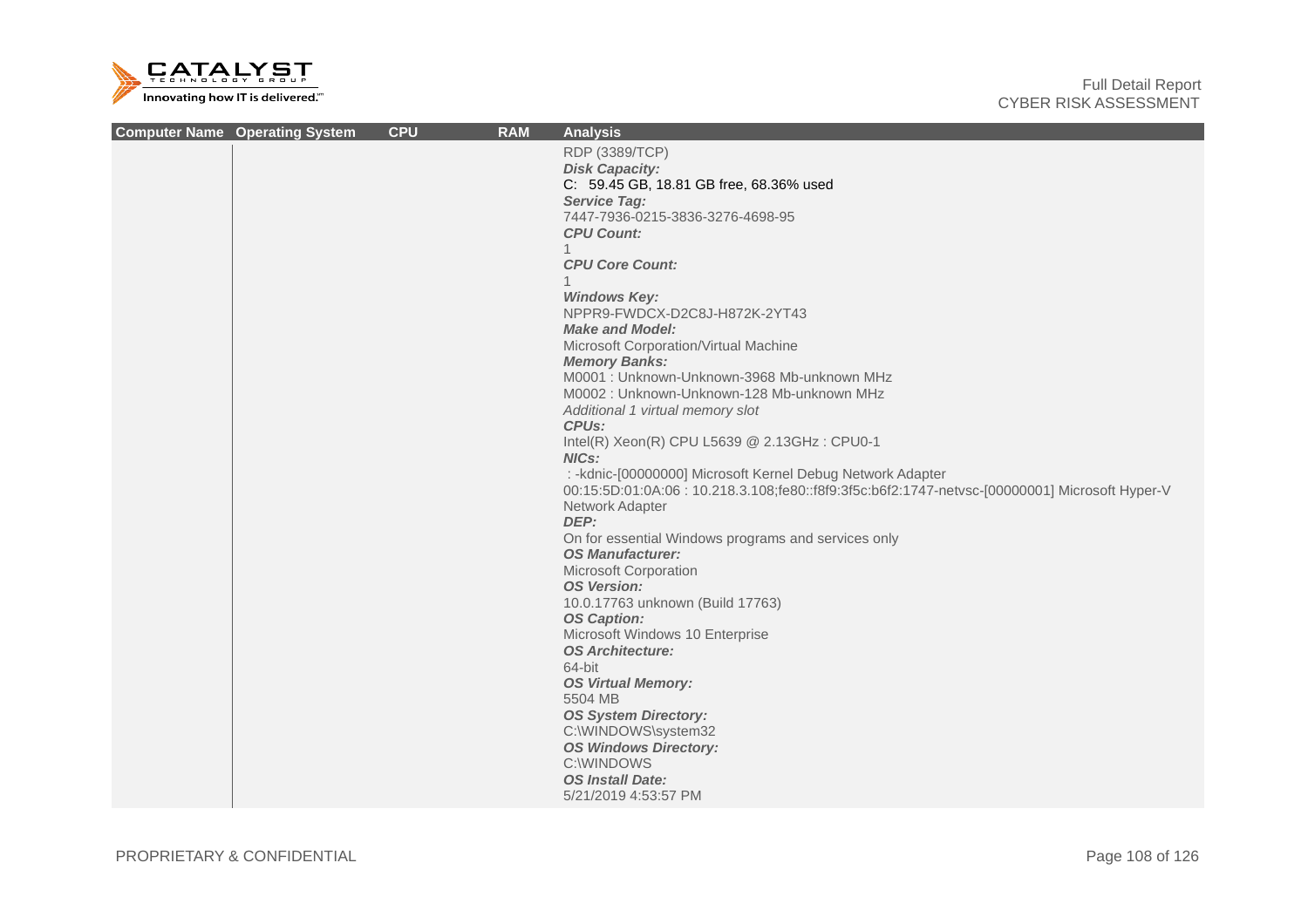

|                  | <b>Computer Name Operating System</b> | <b>CPU</b>                          | <b>RAM</b> | <b>Analysis</b>                                                                                                                                                                                                                                                                                                                                                                                                                                                                                                                                                                                                                                                                                                                                                                                                                                                                                                                                                                                                                                                                                                                                                                                                                                                                                                                                                                                                                                                                                                                                                                                                                                                                                                                                                                                                                                                                                                                                                                                                                                                                                                                                                                                                                                                                                                                                                                                                                                                                                                                                                                                                                                                                                                                                                                       |
|------------------|---------------------------------------|-------------------------------------|------------|---------------------------------------------------------------------------------------------------------------------------------------------------------------------------------------------------------------------------------------------------------------------------------------------------------------------------------------------------------------------------------------------------------------------------------------------------------------------------------------------------------------------------------------------------------------------------------------------------------------------------------------------------------------------------------------------------------------------------------------------------------------------------------------------------------------------------------------------------------------------------------------------------------------------------------------------------------------------------------------------------------------------------------------------------------------------------------------------------------------------------------------------------------------------------------------------------------------------------------------------------------------------------------------------------------------------------------------------------------------------------------------------------------------------------------------------------------------------------------------------------------------------------------------------------------------------------------------------------------------------------------------------------------------------------------------------------------------------------------------------------------------------------------------------------------------------------------------------------------------------------------------------------------------------------------------------------------------------------------------------------------------------------------------------------------------------------------------------------------------------------------------------------------------------------------------------------------------------------------------------------------------------------------------------------------------------------------------------------------------------------------------------------------------------------------------------------------------------------------------------------------------------------------------------------------------------------------------------------------------------------------------------------------------------------------------------------------------------------------------------------------------------------------------|
|                  |                                       |                                     |            | <b>PAE Enabled:</b><br>True<br><b>Active Anti-virus: Windows Defender</b><br>Active Anti-spyware: Windows Defender<br><b>Active Firewall: Windows Firewall</b>                                                                                                                                                                                                                                                                                                                                                                                                                                                                                                                                                                                                                                                                                                                                                                                                                                                                                                                                                                                                                                                                                                                                                                                                                                                                                                                                                                                                                                                                                                                                                                                                                                                                                                                                                                                                                                                                                                                                                                                                                                                                                                                                                                                                                                                                                                                                                                                                                                                                                                                                                                                                                        |
| <b>MSWIN10-3</b> | Windows 10 Enterprise Intel(R)        | Xeon(R) CPU<br>L5639 $@$<br>2.13GHz |            | 4096 MB Last 5 System Error Msgs:<br>5-25-2019 2:14:16 AM 36874 An TLS 1.0 connection request was received from a remote client<br>application, but none of the cipher suites supported by the client application are supported by the<br>server. The TLS connection request has failed.<br>5-25-2019 2:14:15 AM 36874 An TLS 1.1 connection request was received from a remote client<br>application, but none of the cipher suites supported by the client application are supported by the<br>server. The TLS connection request has failed.<br>5-25-2019 2:14:14 AM 36874 An TLS 1.2 connection request was received from a remote client<br>application, but none of the cipher suites supported by the client application are supported by the<br>server. The TLS connection request has failed.<br>5-24-2019 3:30:06 PM 3221232506 The Microsoft Store Install Service service terminated<br>unexpectedly. It has done this 1 time(s).<br>5-23-2019 11:56:12 PM 36874 An TLS 1.0 connection request was received from a remote client<br>application, but none of the cipher suites supported by the client application are supported by the<br>server. The TLS connection request has failed.<br><b>Last 5 Application Error Msgs:</b><br>5-24-2019 6:04:49 PM 3221233670 License Activation (slui.exe) failed with the following error code:<br>hr=0x8007139F Command-line arguments: RuleId=eeba1977-569e-4571-b639-<br>7623d8bfecc0;Action=AutoActivate;AppId=55c92734-d682-4d71-983e-<br>d6ec3f16059f;SkuId=73111121-5638-40f6-bc11-<br>f1d7b0d64300;NotificationInterval=1440;Trigger=TimerEvent<br>5-24-2019 3:30:03 PM 1000 Faulting application name: svchost.exe InstallService, version:<br>10.0.17134.556, time stamp: 0xf23cada5 Faulting module name: ntdll.dll, version: 10.0.17134.556,<br>time stamp: 0x74bed8b0 Exception code: 0xc0000409 Fault offset: 0x000000000000a1a04 Faulting<br>process id: 0x138c Faulting application start time: 0x01d51266cb760776 Faulting application path:<br>C:\WINDOWS\System32\svchost.exe Faulting module path: C:\WINDOWS\SYSTEM32\ntdll.dll Report<br>Id: 122c99a2-fdd3-400d-88b7-d40eefaad0d7 Faulting package full name: Faulting package-relative<br>application ID:<br>5-23-2019 6:04:49 PM 3221233670 License Activation (slui.exe) failed with the following error code:<br>hr=0x8007139F Command-line arguments: RuleId=eeba1977-569e-4571-b639-<br>7623d8bfecc0;Action=AutoActivate;AppId=55c92734-d682-4d71-983e-<br>d6ec3f16059f;SkuId=73111121-5638-40f6-bc11-<br>f1d7b0d64300;NotificationInterval=1440;Trigger=TimerEvent<br>5-22-2019 6:05:18 PM 3221233670 License Activation (slui.exe) failed with the following error code:<br>hr=0x8007232B Command-line arguments: RuleId=eeba1977-569e-4571-b639- |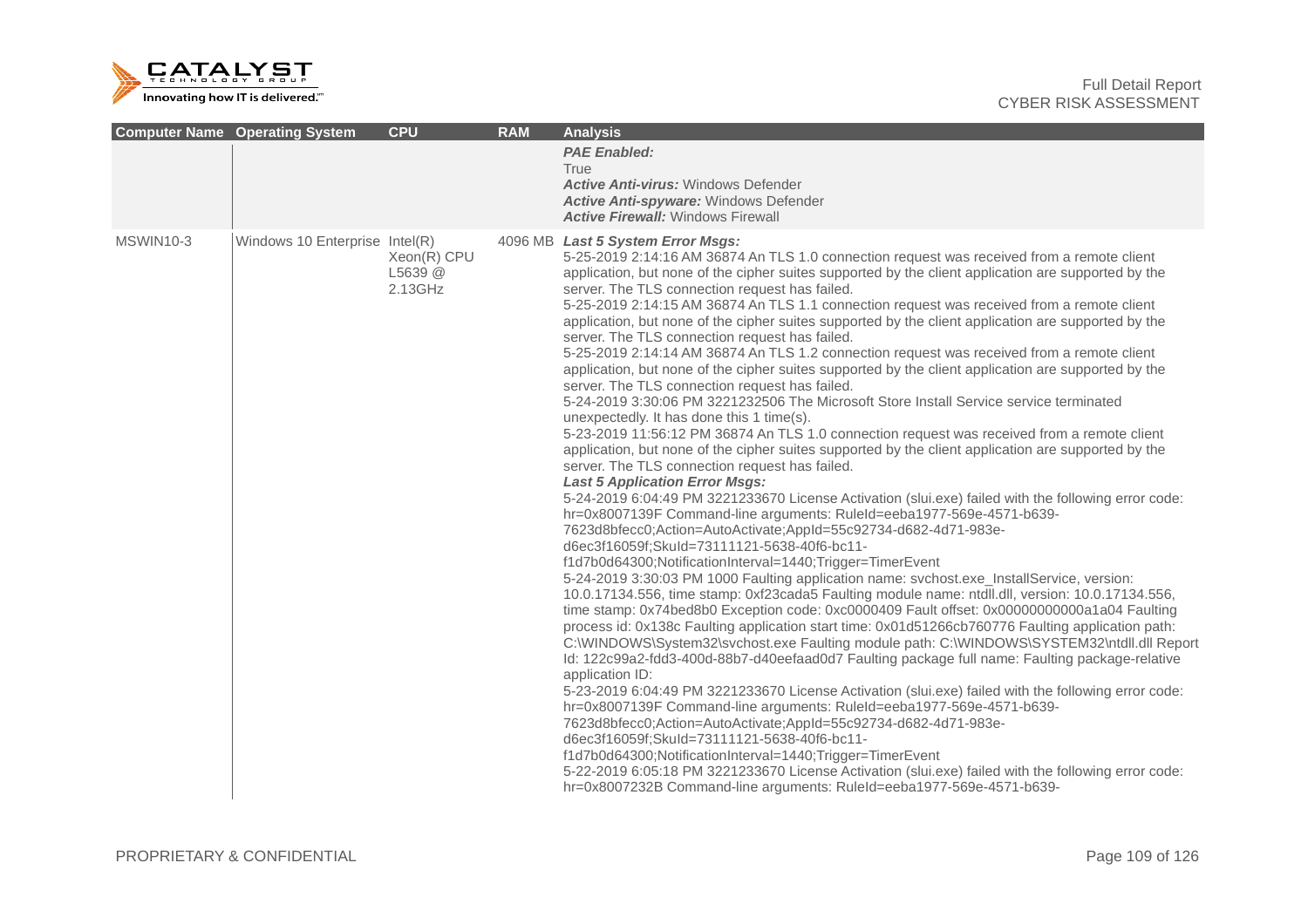

| <b>Computer Name Operating System</b> | <b>CPU</b> | <b>RAM</b> | <b>Analysis</b>                                                                                                                                                                                                                                                                                                                                                                                                                                                                                                                                                                                                                                                                                                                                                                                                                                                                                                                                                                                                                                                                                                                                                                                                                                                                                                                                                                                                                                                                                                                                                                                                                                                                                                                                          |
|---------------------------------------|------------|------------|----------------------------------------------------------------------------------------------------------------------------------------------------------------------------------------------------------------------------------------------------------------------------------------------------------------------------------------------------------------------------------------------------------------------------------------------------------------------------------------------------------------------------------------------------------------------------------------------------------------------------------------------------------------------------------------------------------------------------------------------------------------------------------------------------------------------------------------------------------------------------------------------------------------------------------------------------------------------------------------------------------------------------------------------------------------------------------------------------------------------------------------------------------------------------------------------------------------------------------------------------------------------------------------------------------------------------------------------------------------------------------------------------------------------------------------------------------------------------------------------------------------------------------------------------------------------------------------------------------------------------------------------------------------------------------------------------------------------------------------------------------|
|                                       |            |            | 7623d8bfecc0;Action=AutoActivate;AppId=55c92734-d682-4d71-983e-<br>d6ec3f16059f;SkuId=73111121-5638-40f6-bc11-<br>f1d7b0d64300;NotificationInterval=1440;Trigger=UserLogon;SessionId=1<br>5-22-2019 5:02:04 PM 3221233670 License Activation (slui.exe) failed with the following error code:<br>hr=0x8007139F Command-line arguments: RuleId=eeba1977-569e-4571-b639-<br>7623d8bfecc0;Action=AutoActivate;AppId=55c92734-d682-4d71-983e-<br>d6ec3f16059f;SkuId=73111121-5638-40f6-bc11-<br>f1d7b0d64300;NotificationInterval=1440;Trigger=NetworkAvailable<br><b>Scheduled Tasks:</b><br>GoogleUpdateTaskMachineCore<br>GoogleUpdateTaskMachineUA<br>OneDrive Standalone Update Task-S-1-5-21-1162066117-3913168194-1564060234-1001<br>OneDrive Standalone Update Task-S-1-5-21-585609241-1956372465-2917308619-1108<br>OneDrive Standalone Update Task-S-1-5-21-585609241-1956372465-2917308619-1122<br><b>Remote Listening Ports:</b><br>RDP (3389/TCP)<br><b>Disk Capacity:</b><br>C: 59.45 GB, 23.24 GB free, 60.91% used<br><b>Service Tag:</b><br>9469-4587-4197-5564-3689-4219-16<br><b>CPU Count:</b><br>1<br><b>CPU Core Count:</b><br>1<br><b>Windows Key:</b><br>NPPR9-FWDCX-D2C8J-H872K-2YT43<br><b>Make and Model:</b><br>Microsoft Corporation/Virtual Machine<br><b>Memory Banks:</b><br>M0001: Unknown-Unknown-3968 Mb-unknown MHz<br>M0002: Unknown-Unknown-128 Mb-unknown MHz<br>Additional 1 virtual memory slot<br>CPUs:<br>Intel(R) Xeon(R) CPU L5639 @ 2.13GHz : CPU0-1<br>NICs:<br>: - kdnic-[00000000] Microsoft Kernel Debug Network Adapter<br>00:15:5D:01:0A:07:10.218.3.113;fe80::74e0:8f8c:621e:9d9d-netvsc-[00000001] Microsoft Hyper-V<br>Network Adapter<br>DEP:<br>On for essential Windows programs and services only |
|                                       |            |            | <b>OS Manufacturer:</b>                                                                                                                                                                                                                                                                                                                                                                                                                                                                                                                                                                                                                                                                                                                                                                                                                                                                                                                                                                                                                                                                                                                                                                                                                                                                                                                                                                                                                                                                                                                                                                                                                                                                                                                                  |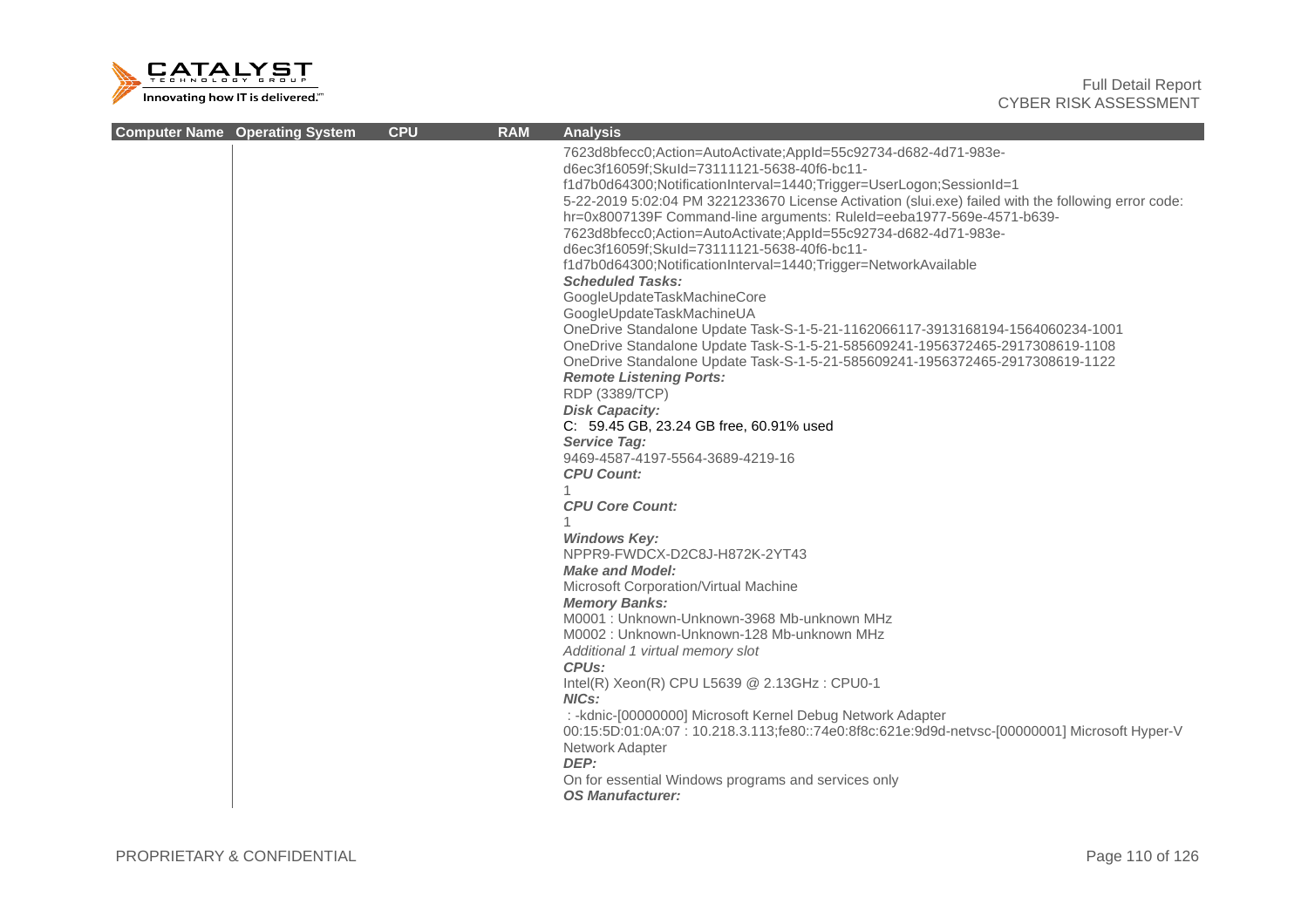

|           | <b>Computer Name Operating System</b> | <b>CPU</b>                       | <b>RAM</b> | <b>Analysis</b>                                                                                                                                                                                                                                                                                                                                                                                                                                                                                                                                                                                                                                                                                                                                                                                                                                                                                                                                                                                                                                                                                                                                                                                                                                                                                                                                                                                                                                                                                                                                                                |
|-----------|---------------------------------------|----------------------------------|------------|--------------------------------------------------------------------------------------------------------------------------------------------------------------------------------------------------------------------------------------------------------------------------------------------------------------------------------------------------------------------------------------------------------------------------------------------------------------------------------------------------------------------------------------------------------------------------------------------------------------------------------------------------------------------------------------------------------------------------------------------------------------------------------------------------------------------------------------------------------------------------------------------------------------------------------------------------------------------------------------------------------------------------------------------------------------------------------------------------------------------------------------------------------------------------------------------------------------------------------------------------------------------------------------------------------------------------------------------------------------------------------------------------------------------------------------------------------------------------------------------------------------------------------------------------------------------------------|
|           |                                       |                                  |            | <b>Microsoft Corporation</b><br><b>OS Version:</b><br>10.0.17134 unknown (Build 17134)<br><b>OS Caption:</b><br>Microsoft Windows 10 Enterprise<br><b>OS Architecture:</b><br>64-bit<br><b>OS Virtual Memory:</b><br>9984 MB<br><b>OS System Directory:</b><br>C:\WINDOWS\system32<br><b>OS Windows Directory:</b><br>C:\WINDOWS<br><b>OS Install Date:</b><br>10/17/2018 6:01:23 PM<br><b>PAE Enabled:</b><br>True<br><b>Active Anti-virus: Windows Defender</b><br><b>Active Anti-spyware: Windows Defender</b><br><b>Active Firewall: Windows Firewall</b>                                                                                                                                                                                                                                                                                                                                                                                                                                                                                                                                                                                                                                                                                                                                                                                                                                                                                                                                                                                                                  |
| MSWIN10-4 | Windows 10 Enterprise Intel(R)        | Xeon(R) CPU<br>L5639@<br>2.13GHz |            | 4096 MB Last 5 System Error Msgs:<br>5-25-2019 2:14:37 AM 36874 An TLS 1.0 connection request was received from a remote client<br>application, but none of the cipher suites supported by the client application are supported by the<br>server. The TLS connection request has failed.<br>5-25-2019 2:14:36 AM 36874 An TLS 1.1 connection request was received from a remote client<br>application, but none of the cipher suites supported by the client application are supported by the<br>server. The TLS connection request has failed.<br>5-25-2019 2:14:36 AM 36874 An TLS 1.2 connection request was received from a remote client<br>application, but none of the cipher suites supported by the client application are supported by the<br>server. The TLS connection request has failed.<br>5-24-2019 11:25:48 AM 3221229793 The name "TEST :1d" could not be registered on the interface<br>with IP address 10.218.3.114. The computer with the IP address 10.218.3.20 did not allow the name to<br>be claimed by this computer.<br>5-24-2019 11:25:48 AM 3221233481 The browser was unable to promote itself to master browser. The<br>computer that currently believes it is the master browser is wrkstn-U1K3NAF.<br><b>Last 5 Application Error Msgs:</b><br>5-24-2019 6:19:48 PM 3221233670 License Activation (slui.exe) failed with the following error code:<br>hr=0x8007139F Command-line arguments: RuleId=eeba1977-569e-4571-b639-<br>7623d8bfecc0;Action=AutoActivate;AppId=55c92734-d682-4d71-983e-<br>d6ec3f16059f;SkuId=73111121-5638-40f6-bc11- |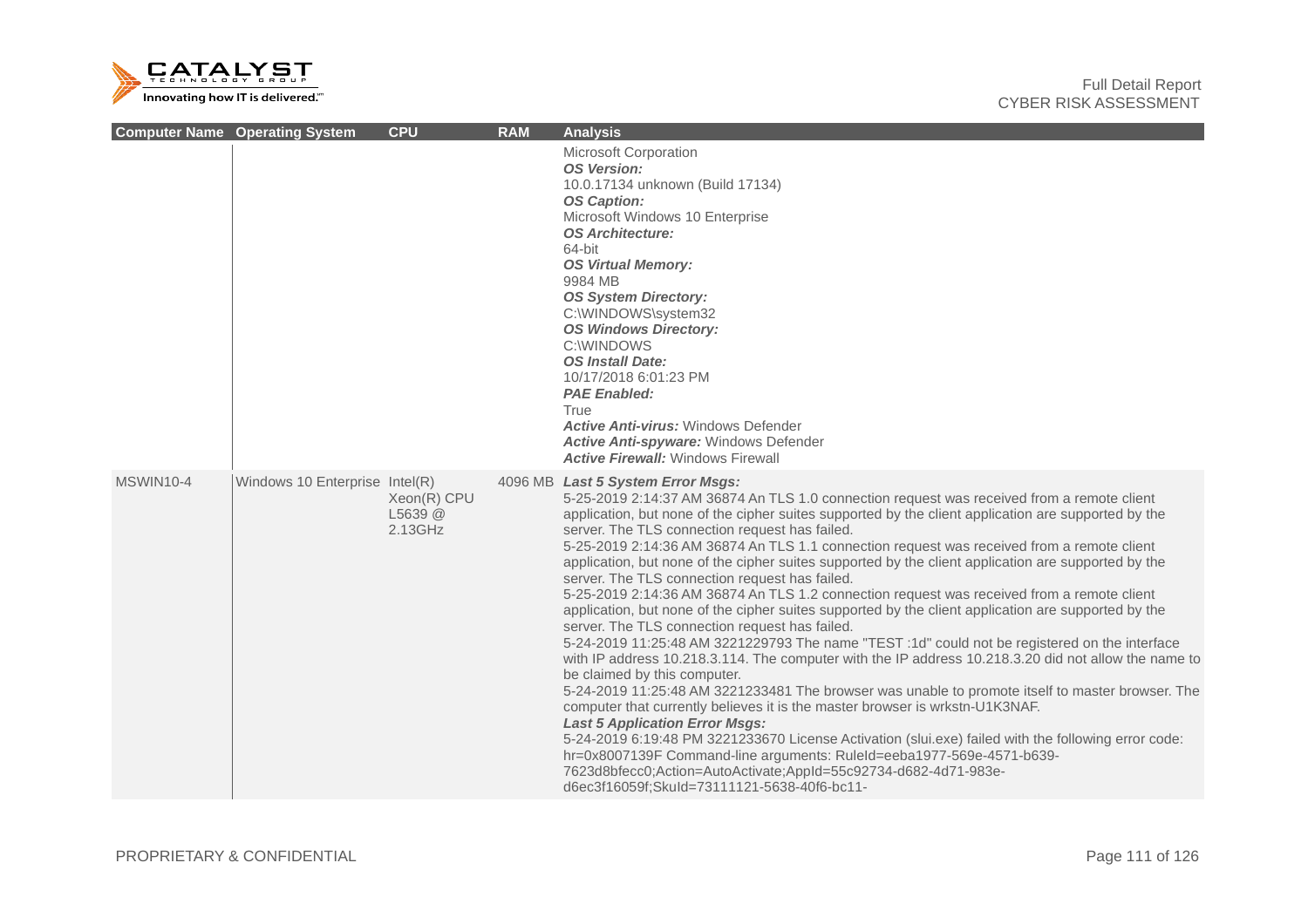

| <b>Computer Name Operating System</b> | <b>CPU</b> | <b>RAM</b> | <b>Analysis</b>                                                                                                                                                                                                                                                                                                                                                                                                                                                                                                                                                                                                                                                                                                                                                                                                                                                                                                                                                                                                                                                                                                                                                                                                                                                                                                                                                                                                                                                                                                                                                                                                                                                                                                                                                                                                                                                                                                                                                                                                                                                                                                                                              |
|---------------------------------------|------------|------------|--------------------------------------------------------------------------------------------------------------------------------------------------------------------------------------------------------------------------------------------------------------------------------------------------------------------------------------------------------------------------------------------------------------------------------------------------------------------------------------------------------------------------------------------------------------------------------------------------------------------------------------------------------------------------------------------------------------------------------------------------------------------------------------------------------------------------------------------------------------------------------------------------------------------------------------------------------------------------------------------------------------------------------------------------------------------------------------------------------------------------------------------------------------------------------------------------------------------------------------------------------------------------------------------------------------------------------------------------------------------------------------------------------------------------------------------------------------------------------------------------------------------------------------------------------------------------------------------------------------------------------------------------------------------------------------------------------------------------------------------------------------------------------------------------------------------------------------------------------------------------------------------------------------------------------------------------------------------------------------------------------------------------------------------------------------------------------------------------------------------------------------------------------------|
|                                       |            |            | f1d7b0d64300;NotificationInterval=1440;Trigger=TimerEvent<br>5-23-2019 6:19:48 PM 3221233670 License Activation (slui.exe) failed with the following error code:<br>hr=0x8007139F Command-line arguments: RuleId=eeba1977-569e-4571-b639-<br>7623d8bfecc0;Action=AutoActivate;AppId=55c92734-d682-4d71-983e-<br>d6ec3f16059f;SkuId=73111121-5638-40f6-bc11-<br>f1d7b0d64300;NotificationInterval=1440;Trigger=TimerEvent<br>5-22-2019 6:19:49 PM 3221233670 License Activation (slui.exe) failed with the following error code:<br>hr=0x8007139F Command-line arguments: RuleId=eeba1977-569e-4571-b639-<br>7623d8bfecc0;Action=AutoActivate;AppId=55c92734-d682-4d71-983e-<br>d6ec3f16059f;SkuId=73111121-5638-40f6-bc11-<br>f1d7b0d64300;NotificationInterval=1440;Trigger=NetworkAvailable<br>5-22-2019 6:10:46 PM 3221233670 License Activation (slui.exe) failed with the following error code:<br>hr=0x8007232B Command-line arguments: RuleId=eeba1977-569e-4571-b639-<br>7623d8bfecc0;Action=AutoActivate;AppId=55c92734-d682-4d71-983e-<br>d6ec3f16059f;SkuId=73111121-5638-40f6-bc11-<br>f1d7b0d64300;NotificationInterval=1440;Trigger=UserLogon;SessionId=1<br>5-22-2019 6:10:09 PM 1552 User hive is loaded by another process (Registry Lock) Process name:<br>C:\Windows\System32\svchost.exe, PID: 1464, ProfSvc PID: 1544.<br><b>Scheduled Tasks:</b><br>OneDrive Standalone Update Task-S-1-5-21-18479097-3188681217-1360513481-1001<br>OneDrive Standalone Update Task-S-1-5-21-585609241-1956372465-2917308619-1108<br><b>Remote Listening Ports:</b><br>RDP (3389/TCP)<br><b>Disk Capacity:</b><br>C: 59.45 GB, 27.51 GB free, 53.73% used<br><b>Service Tag:</b><br>1047-2361-4917-7903-6801-2958-54<br><b>CPU Count:</b><br>$\mathbf{1}$<br><b>CPU Core Count:</b><br>$\mathbf{1}$<br><b>Windows Key:</b><br>NPPR9-FWDCX-D2C8J-H872K-2YT43<br><b>Make and Model:</b><br>Microsoft Corporation/Virtual Machine<br><b>Memory Banks:</b><br>M0001: Unknown-Unknown-3968 Mb-unknown MHz<br>M0002: Unknown-Unknown-128 Mb-unknown MHz<br>Additional 1 virtual memory slot<br><b>CPUs:</b><br>Intel(R) Xeon(R) CPU L5639 @ 2.13GHz : CPU0-1 |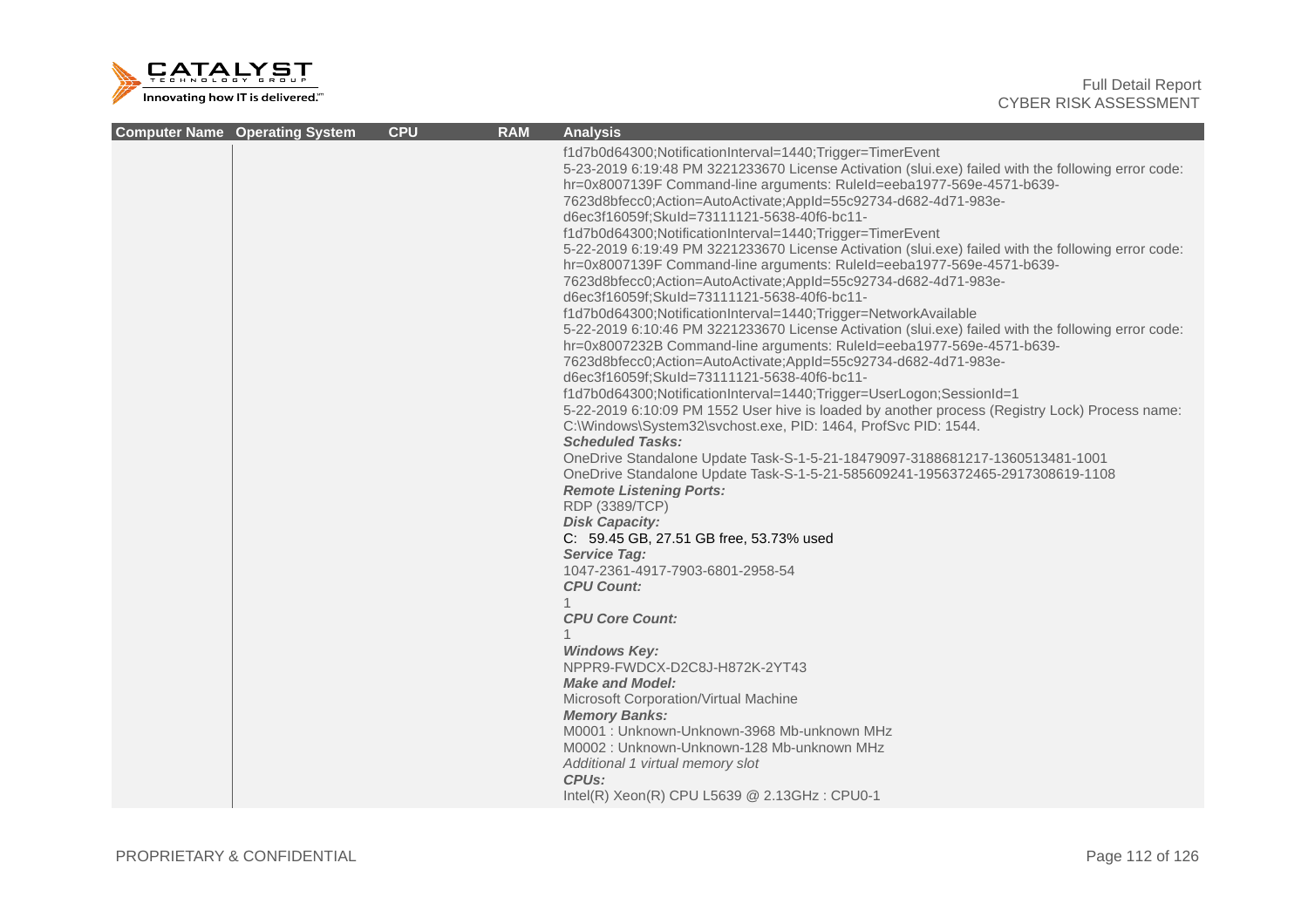

|          | <b>Computer Name Operating System</b> | <b>CPU</b>                                    | <b>RAM</b> | <b>Analysis</b>                                                                                                                                                                                                                                                                                                                                                                                                                                                                                                                                                                                                                                                                                                                                                                                                                                                                                                                                                                                                                                                                                                          |
|----------|---------------------------------------|-----------------------------------------------|------------|--------------------------------------------------------------------------------------------------------------------------------------------------------------------------------------------------------------------------------------------------------------------------------------------------------------------------------------------------------------------------------------------------------------------------------------------------------------------------------------------------------------------------------------------------------------------------------------------------------------------------------------------------------------------------------------------------------------------------------------------------------------------------------------------------------------------------------------------------------------------------------------------------------------------------------------------------------------------------------------------------------------------------------------------------------------------------------------------------------------------------|
|          |                                       |                                               |            | NICs:<br>: - kdnic-[00000000] Microsoft Kernel Debug Network Adapter<br>00:15:5D:01:0A:08:10.218.3.114;fe80::29e7:e185:a561:7b15-netvsc-[00000001] Microsoft Hyper-V<br>Network Adapter<br>DEP:<br>On for essential Windows programs and services only<br><b>OS Manufacturer:</b><br><b>Microsoft Corporation</b><br><b>OS Version:</b><br>10.0.17763 unknown (Build 17763)<br><b>OS Caption:</b><br>Microsoft Windows 10 Enterprise<br><b>OS Architecture:</b><br>64-bit<br><b>OS Virtual Memory:</b><br>5504 MB<br><b>OS System Directory:</b><br>C:\WINDOWS\system32<br><b>OS Windows Directory:</b><br>C:\WINDOWS<br><b>OS Install Date:</b><br>5/22/2019 1:51:46 PM<br><b>PAE Enabled:</b><br>True<br><b>Active Anti-virus: Windows Defender</b><br>Active Anti-spyware: Windows Defender<br><b>Active Firewall: Windows Firewall</b>                                                                                                                                                                                                                                                                               |
| MSWIN7-1 | Windows 7<br>Professional             | Intel(R)<br>Xeon(R) CPU<br>L5639 @<br>2.13GHz |            | 4096 MB Last 5 System Error Msgs:<br>5-25-2019 2:23:03 AM 3221227489 The server was unable to allocate from the system nonpaged pool<br>because the server reached the configured limit for nonpaged pool allocations.<br>5-25-2019 2:22:03 AM 3221227489 The server was unable to allocate from the system nonpaged pool<br>because the server reached the configured limit for nonpaged pool allocations.<br>5-25-2019 2:20:03 AM 3221227489 The server was unable to allocate from the system nonpaged pool<br>because the server reached the configured limit for nonpaged pool allocations.<br>5-25-2019 2:18:03 AM 3221227489 The server was unable to allocate from the system nonpaged pool<br>because the server reached the configured limit for nonpaged pool allocations.<br>5-25-2019 2:17:03 AM 3221227489 The server was unable to allocate from the system nonpaged pool<br>because the server reached the configured limit for nonpaged pool allocations.<br><b>Last 5 Application Error Msgs:</b><br>5-12-2019 6:56:29 PM 1000 Faulting application name: nacmdline.exe, version: 1.0.0.0, time stamp: |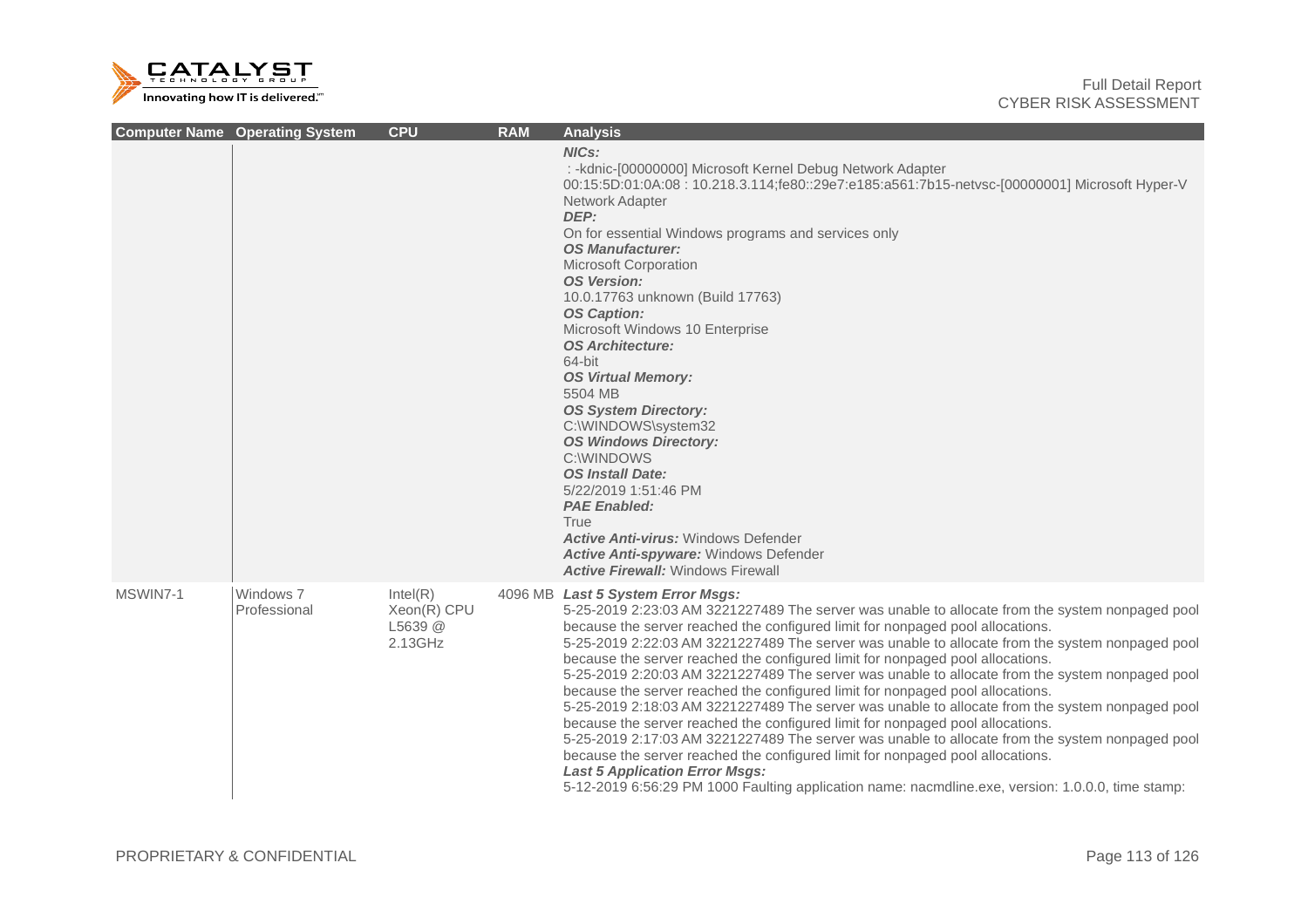

| <b>Computer Name Operating System</b> | <b>CPU</b> | <b>RAM</b> | <b>Analysis</b>                                                                                                                                                                                                                                                                                                                                                                                                                                                                                                                                                                                                                                                                                                                                                                                                                                                                                                                                                                                                                                                                                                                                                                                                                                                                                                                                                                                                                                                                                                                                                                                                                                                                                                                                                                                                                                                                                                                                                                                                                                                                                                                                                                                                                                                                                                                                                                                                                                                                                                                                                                                                                                                                                                                                                                                                                                                                                                                                                                                                                         |
|---------------------------------------|------------|------------|-----------------------------------------------------------------------------------------------------------------------------------------------------------------------------------------------------------------------------------------------------------------------------------------------------------------------------------------------------------------------------------------------------------------------------------------------------------------------------------------------------------------------------------------------------------------------------------------------------------------------------------------------------------------------------------------------------------------------------------------------------------------------------------------------------------------------------------------------------------------------------------------------------------------------------------------------------------------------------------------------------------------------------------------------------------------------------------------------------------------------------------------------------------------------------------------------------------------------------------------------------------------------------------------------------------------------------------------------------------------------------------------------------------------------------------------------------------------------------------------------------------------------------------------------------------------------------------------------------------------------------------------------------------------------------------------------------------------------------------------------------------------------------------------------------------------------------------------------------------------------------------------------------------------------------------------------------------------------------------------------------------------------------------------------------------------------------------------------------------------------------------------------------------------------------------------------------------------------------------------------------------------------------------------------------------------------------------------------------------------------------------------------------------------------------------------------------------------------------------------------------------------------------------------------------------------------------------------------------------------------------------------------------------------------------------------------------------------------------------------------------------------------------------------------------------------------------------------------------------------------------------------------------------------------------------------------------------------------------------------------------------------------------------------|
|                                       |            |            | 0x5c7d2952 Faulting module name: KERNELBASE.dll, version: 6.1.7601.24408, time stamp:<br>0x5c92f34f Exception code: 0xe0434f4d Fault offset: 0x00000000000be0d Faulting process id: 0xf34<br>Faulting application start time: 0x01d50915ed55c8ce Faulting application path:<br>c:\windows\NetworkDetective-RDC-22HTIG\nacmdline.exe Faulting module path:<br>C:\Windows\system32\KERNELBASE.dll Report Id: 2ceb16b0-7509-11e9-bf1d-00155d010a14<br>5-4-2019 6:56:27 PM 1000 Faulting application name: nacmdline.exe, version: 1.0.0.0, time stamp:<br>0x5c7d2952 Faulting module name: KERNELBASE.dll, version: 6.1.7601.24408, time stamp:<br>0x5c92f34f Exception code: 0xe0434f4d Fault offset: 0x00000000000be0d Faulting process id: 0xc30<br>Faulting application start time: 0x01d502cc996e1301 Faulting application path:<br>c:\windows\NetworkDetective-RDC-22HTIG\nacmdline.exe Faulting module path:<br>C:\Windows\system32\KERNELBASE.dll Report Id: d8be3f7f-6ebf-11e9-bf1d-00155d010a14<br>5-2-2019 6:56:33 PM 1000 Faulting application name: nacmdline.exe, version: 1.0.0.0, time stamp:<br>0x5c7d2952 Faulting module name: KERNELBASE.dll, version: 6.1.7601.24408, time stamp:<br>0x5c92f34f Exception code: 0xe0434f4d Fault offset: 0x00000000000be0d Faulting process id: 0x804<br>Faulting application start time: 0x01d5013a47edb29c Faulting application path:<br>c:\windows\NetworkDetective-RDC-22HTIG\nacmdline.exe Faulting module path:<br>C:\Windows\system32\KERNELBASE.dll Report Id: 878eed52-6d2d-11e9-bf1d-00155d010a14<br>5-1-2019 6:56:29 PM 1000 Faulting application name: nacmdline.exe, version: 1.0.0.0, time stamp:<br>0x5c7d2952 Faulting module name: KERNELBASE.dll, version: 6.1.7601.24408, time stamp:<br>0x5c92f34f Exception code: 0xe0434f4d Fault offset: 0x00000000000be0d Faulting process id: 0xdb0<br>Faulting application start time: 0x01d500711b31b586 Faulting application path:<br>c:\windows\NetworkDetective-RDC-22HTIG\nacmdline.exe Faulting module path:<br>C:\Windows\system32\KERNELBASE.dll Report Id: 5aa33f7d-6c64-11e9-bf1d-00155d010a14<br>4-30-2019 6:56:30 PM 1000 Faulting application name: nacmdline.exe, version: 1.0.0.0, time stamp:<br>0x5c7d2952 Faulting module name: KERNELBASE.dll, version: 6.1.7601.24408, time stamp:<br>0x5c92f34f Exception code: 0xe0434f4d Fault offset: 0x000000000000be0d Faulting process id: 0x18c<br>Faulting application start time: 0x01d4ffa7f0edeff3 Faulting application path:<br>c:\windows\NetworkDetective-RDC-22HTIG\nacmdline.exe Faulting module path:<br>C:\Windows\system32\KERNELBASE.dll Report Id: 30fa7173-6b9b-11e9-bf1d-00155d010a14<br><b>Disk Capacity:</b><br>C: 59.9 GB, 31.47 GB free, 47.46% used<br><b>Service Tag:</b><br>4823-6110-5023-4441-6744-5857-50<br><b>CPU Count:</b><br>1<br><b>CPU Core Count:</b><br>2<br><b>Windows Key:</b><br>HYF8J-CVRMY-CM74G-RPHKF-PW487<br><b>Other License Keys:</b><br>Internet Explorer 00371-177-0000061-85304 (HYF8J-CVRMY-CM74G-RPHKF-PW487) |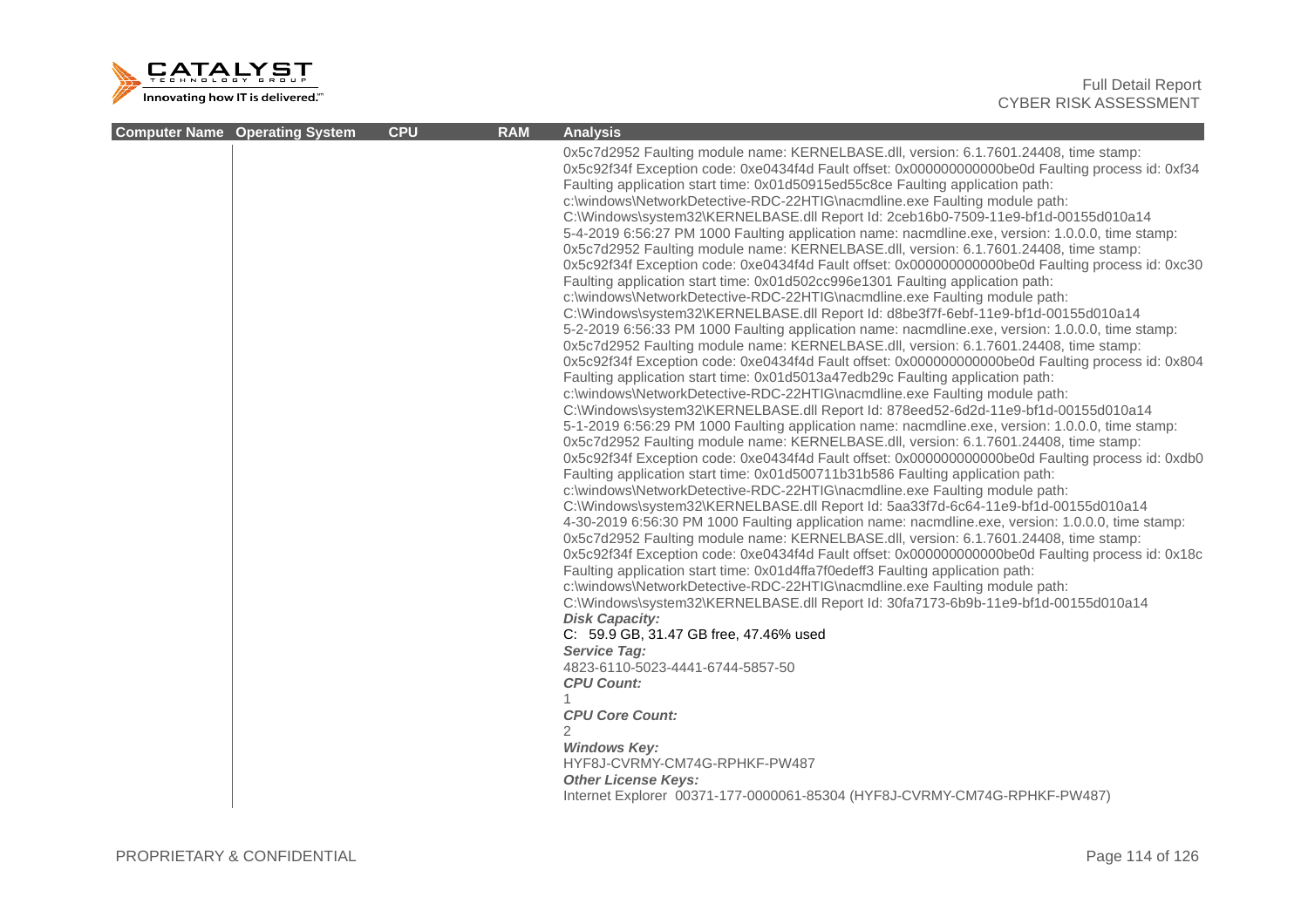

| <b>Computer Name Operating System</b> | <b>CPU</b> | <b>RAM</b> | <b>Analysis</b>                                                                                                                                                                                                                                                                                                                                                                                                                                                                                                                                                                                                                                                                                                                                                                                                                                                                                                                                                                                                                                                                                                                                                                                                                                                                                                                                                                                                                                                                                                                                      |
|---------------------------------------|------------|------------|------------------------------------------------------------------------------------------------------------------------------------------------------------------------------------------------------------------------------------------------------------------------------------------------------------------------------------------------------------------------------------------------------------------------------------------------------------------------------------------------------------------------------------------------------------------------------------------------------------------------------------------------------------------------------------------------------------------------------------------------------------------------------------------------------------------------------------------------------------------------------------------------------------------------------------------------------------------------------------------------------------------------------------------------------------------------------------------------------------------------------------------------------------------------------------------------------------------------------------------------------------------------------------------------------------------------------------------------------------------------------------------------------------------------------------------------------------------------------------------------------------------------------------------------------|
|                                       |            |            | PowerShell<br>89383-100-0001260-04309<br>Windows 7 Professional 00371-177-0000061-85304 (HYF8J-CVRMY-CM74G-RPHKF-PW487)<br><b>Make and Model:</b><br>Microsoft Corporation/Virtual Machine<br><b>Memory Banks:</b><br>M0: Unknown-Unknown-3968 Mb-unknown MHz<br>M1: Unknown-Unknown-128 Mb-unknown MHz<br>Additional 32 virtual memory slot<br>CPUs:<br>Intel(R) Xeon(R) CPU L5639 @ 2.13GHz : CPU0-2<br>NICs:<br>: - RasSstp-[00000000] WAN Miniport (SSTP)<br>: -RasAgileVpn-[00000001] WAN Miniport (IKEv2)<br>: -Rasl2tp-[00000002] WAN Miniport (L2TP)<br>: - PptpMiniport-[00000003] WAN Miniport (PPTP)<br>: -RasPppoe-[00000004] WAN Miniport (PPPOE)<br>: -NdisWan-[00000005] WAN Miniport (IPv6)<br>: -NdisWan-[00000006] WAN Miniport (Network Monitor)<br>00:15:5D:01:0A:14:10.218.3.111;fe80::4168:4b42:c98d:5ad1-dc21x4VM-[00000007] Intel 21140-<br><b>Based PCI Fast Ethernet Adapter (Emulated)</b><br>: -NdisWan-[00000008] WAN Miniport (IP)<br>: - tunnel-[00000009] Microsoft ISATAP Adapter<br>: - AsyncMac-[00000010] RAS Async Adapter<br>: - tunnel-[00000011] Microsoft ISATAP Adapter<br>DEP:<br>On for essential Windows programs and services only<br><b>OS Manufacturer:</b><br><b>Microsoft Corporation</b><br><b>OS Version:</b><br>6.1.7601 Service Pack 1 (Build 7601)<br><b>OS Caption:</b><br>Microsoft Windows 7 Professional<br><b>OS Architecture:</b><br>64-bit<br><b>OS Virtual Memory:</b><br>8192 MB<br><b>OS System Directory:</b><br>C:\Windows\system32<br><b>OS Windows Directory:</b><br>C:\Windows |
|                                       |            |            | <b>OS Install Date:</b>                                                                                                                                                                                                                                                                                                                                                                                                                                                                                                                                                                                                                                                                                                                                                                                                                                                                                                                                                                                                                                                                                                                                                                                                                                                                                                                                                                                                                                                                                                                              |
|                                       |            |            |                                                                                                                                                                                                                                                                                                                                                                                                                                                                                                                                                                                                                                                                                                                                                                                                                                                                                                                                                                                                                                                                                                                                                                                                                                                                                                                                                                                                                                                                                                                                                      |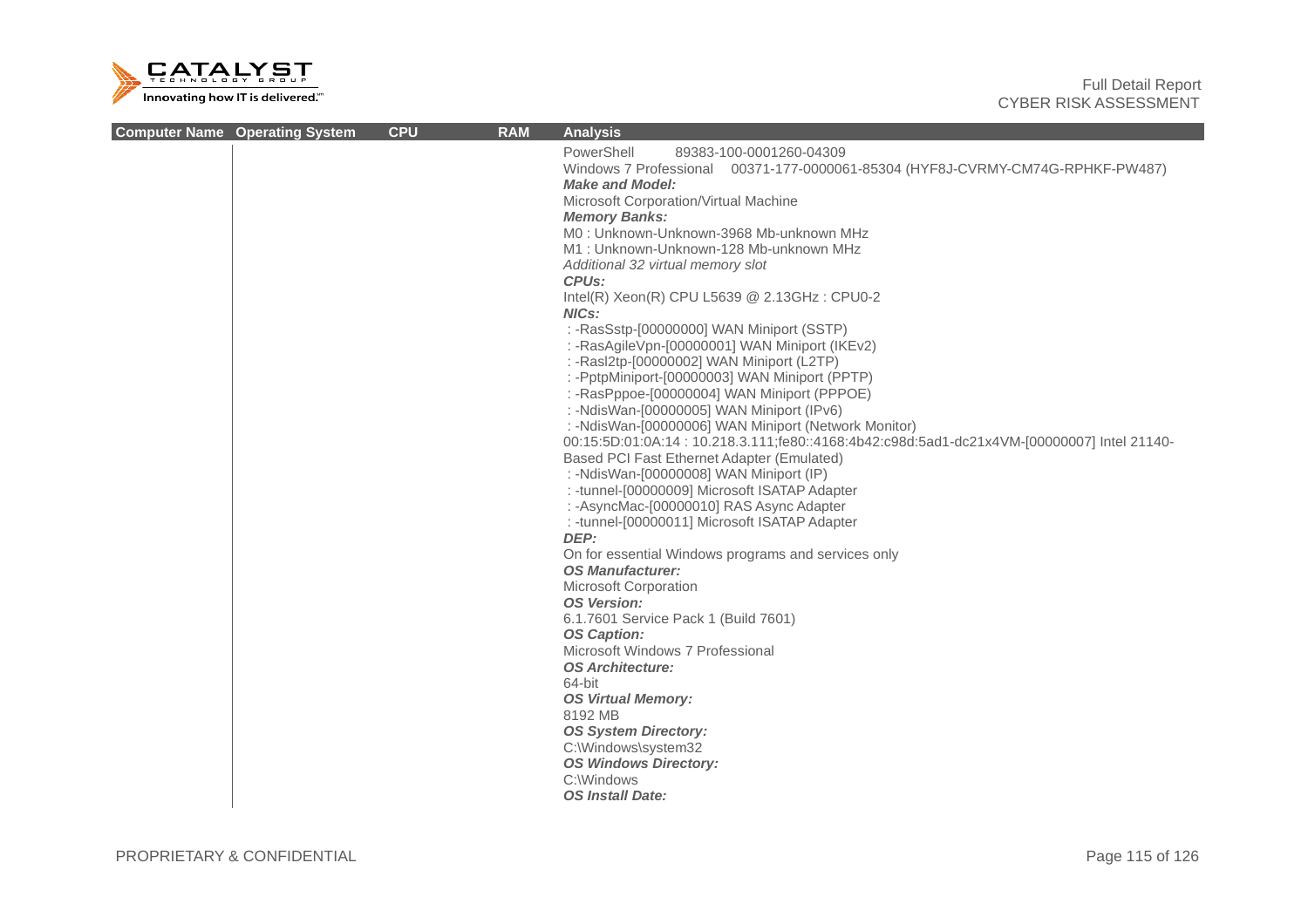

|          | <b>Computer Name Operating System</b> | <b>CPU</b>                                   | <b>RAM</b> | <b>Analysis</b>                                                                                                                                                                                                                                                                                                                                                                                                                                                                                                                                                                                                                                                                                                                                                                                                                                                                                                                                                                                                                                                                                                                                                                                                                                                                                                                                                                                                                                                                                                                                                                                                                                                                                                                                                                                                                                                                                                                                                                                                                                                                                                                                                         |
|----------|---------------------------------------|----------------------------------------------|------------|-------------------------------------------------------------------------------------------------------------------------------------------------------------------------------------------------------------------------------------------------------------------------------------------------------------------------------------------------------------------------------------------------------------------------------------------------------------------------------------------------------------------------------------------------------------------------------------------------------------------------------------------------------------------------------------------------------------------------------------------------------------------------------------------------------------------------------------------------------------------------------------------------------------------------------------------------------------------------------------------------------------------------------------------------------------------------------------------------------------------------------------------------------------------------------------------------------------------------------------------------------------------------------------------------------------------------------------------------------------------------------------------------------------------------------------------------------------------------------------------------------------------------------------------------------------------------------------------------------------------------------------------------------------------------------------------------------------------------------------------------------------------------------------------------------------------------------------------------------------------------------------------------------------------------------------------------------------------------------------------------------------------------------------------------------------------------------------------------------------------------------------------------------------------------|
|          |                                       |                                              |            | 10/8/2018 8:14:45 AM<br><b>PAE Enabled:</b><br>True<br><b>Active Anti-virus: Windows Defender</b><br>Active Anti-spyware: Windows Defender<br><b>Active Firewall: Windows Firewall</b>                                                                                                                                                                                                                                                                                                                                                                                                                                                                                                                                                                                                                                                                                                                                                                                                                                                                                                                                                                                                                                                                                                                                                                                                                                                                                                                                                                                                                                                                                                                                                                                                                                                                                                                                                                                                                                                                                                                                                                                  |
| MSWIN7-2 | Windows 7<br>Professional             | Intel(R)<br>Xeon(R) CPU<br>L5639@<br>2.13GHz |            | 4096 MB Last 5 System Error Msgs:<br>5-25-2019 2:22:11 AM 3221227489 The server was unable to allocate from the system nonpaged pool<br>because the server reached the configured limit for nonpaged pool allocations.<br>5-25-2019 2:21:11 AM 3221227489 The server was unable to allocate from the system nonpaged pool<br>because the server reached the configured limit for nonpaged pool allocations.<br>5-25-2019 2:19:11 AM 3221227489 The server was unable to allocate from the system nonpaged pool<br>because the server reached the configured limit for nonpaged pool allocations.<br>5-25-2019 2:17:11 AM 3221227489 The server was unable to allocate from the system nonpaged pool<br>because the server reached the configured limit for nonpaged pool allocations.<br>5-25-2019 2:16:11 AM 3221227489 The server was unable to allocate from the system nonpaged pool<br>because the server reached the configured limit for nonpaged pool allocations.<br><b>Last 5 Application Error Msgs:</b><br>5-25-2019 11:24:01 AM 3221226480 A problem prevented Customer Experience Improvement<br>Program data from being sent to Microsoft, (Error 80004005).<br>5-24-2019 4:35:31 PM 3221226480 A problem prevented Customer Experience Improvement Program<br>data from being sent to Microsoft, (Error 80004005).<br>5-23-2019 9:15:34 PM 3221226480 A problem prevented Customer Experience Improvement Program<br>data from being sent to Microsoft, (Error 80004005).<br>5-23-2019 2:37:56 AM 3221226480 A problem prevented Customer Experience Improvement Program<br>data from being sent to Microsoft, (Error 80004005).<br>5-23-2019 1:13:10 AM 3221226480 A problem prevented Customer Experience Improvement Program<br>data from being sent to Microsoft, (Error 80004005).<br><b>Disk Capacity:</b><br>C: 59.9 GB, 30.39 GB free, 49.27% used<br><b>Service Tag:</b><br>0983-1083-7700-3787-4284-9025-22<br><b>CPU Count:</b><br>$\mathbf{1}$<br><b>CPU Core Count:</b><br><b>Windows Key:</b><br>HYF8J-CVRMY-CM74G-RPHKF-PW487<br><b>Other License Keys:</b><br>Internet Explorer 00371-177-0000061-85141 (HYF8J-CVRMY-CM74G-RPHKF-PW487) |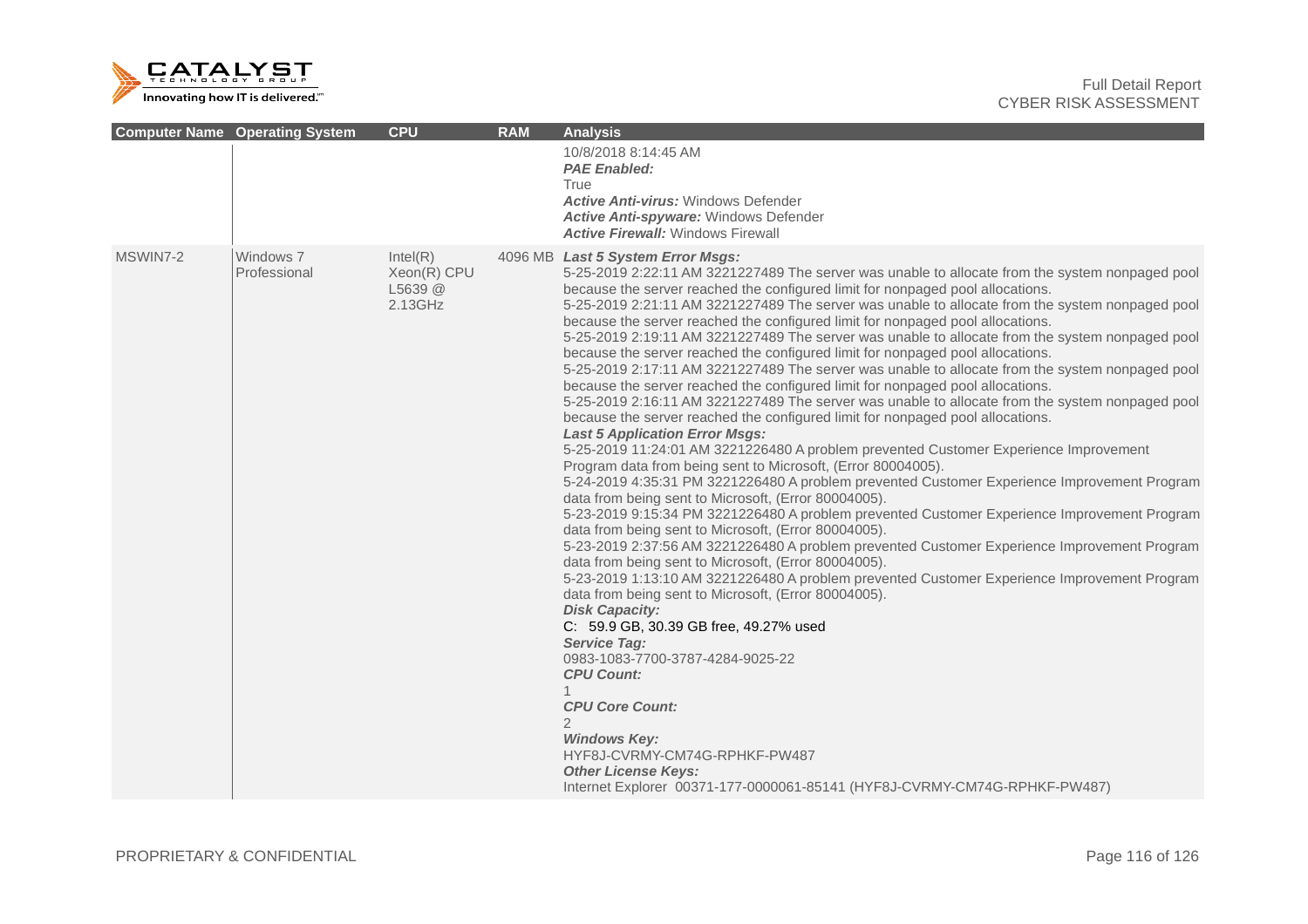

| <b>Computer Name Operating System</b> | <b>CPU</b> | <b>RAM</b> | <b>Analysis</b>                                                                                                                                                                                                                                                                                                                                                                                                                                                                                                                                                                                                                                                                                                                                                                                                                                                                                                                                                                                                                                                                                                                                                                                                                                                                                                                                                                                                                                                                                                                                                                         |
|---------------------------------------|------------|------------|-----------------------------------------------------------------------------------------------------------------------------------------------------------------------------------------------------------------------------------------------------------------------------------------------------------------------------------------------------------------------------------------------------------------------------------------------------------------------------------------------------------------------------------------------------------------------------------------------------------------------------------------------------------------------------------------------------------------------------------------------------------------------------------------------------------------------------------------------------------------------------------------------------------------------------------------------------------------------------------------------------------------------------------------------------------------------------------------------------------------------------------------------------------------------------------------------------------------------------------------------------------------------------------------------------------------------------------------------------------------------------------------------------------------------------------------------------------------------------------------------------------------------------------------------------------------------------------------|
|                                       |            |            | PowerShell<br>89383-100-0001260-04309<br>Windows 7 Professional 00371-177-0000061-85141 (HYF8J-CVRMY-CM74G-RPHKF-PW487)<br><b>Make and Model:</b><br>Microsoft Corporation/Virtual Machine<br><b>Memory Banks:</b><br>M0: Unknown-Unknown-3968 Mb-unknown MHz<br>M1: Unknown-Unknown-128 Mb-unknown MHz<br>Additional 32 virtual memory slot<br>CPU <sub>s</sub> :<br>Intel(R) Xeon(R) CPU L5639 @ 2.13GHz : CPU0-2<br>NICs:<br>: - RasSstp-[00000000] WAN Miniport (SSTP)<br>: -RasAgileVpn-[00000001] WAN Miniport (IKEv2)<br>: - Rasl2tp-[00000002] WAN Miniport (L2TP)<br>: - PptpMiniport-[00000003] WAN Miniport (PPTP)<br>: -RasPppoe-[00000004] WAN Miniport (PPPOE)<br>: -NdisWan-[00000005] WAN Miniport (IPv6)<br>: -NdisWan-[00000006] WAN Miniport (Network Monitor)<br>00:15:5D:01:0A:15: 10.218.3.115;fe80::846b:496b:a90e:a968-dc21x4VM-[00000007] Intel 21140-<br>Based PCI Fast Ethernet Adapter (Emulated)<br>: -NdisWan-[00000008] WAN Miniport (IP)<br>: - tunnel-[00000009] Microsoft ISATAP Adapter<br>: - AsyncMac-[00000010] RAS Async Adapter<br>: - tunnel-[00000011] Microsoft ISATAP Adapter<br>DEP:<br>On for essential Windows programs and services only<br><b>OS Manufacturer:</b><br><b>Microsoft Corporation</b><br><b>OS Version:</b><br>6.1.7601 Service Pack 1 (Build 7601)<br><b>OS Caption:</b><br>Microsoft Windows 7 Professional<br><b>OS Architecture:</b><br>64-bit<br><b>OS Virtual Memory:</b><br>8192 MB<br><b>OS System Directory:</b><br>C:\Windows\system32<br><b>OS Windows Directory:</b><br>C:\Windows<br><b>OS Install Date:</b> |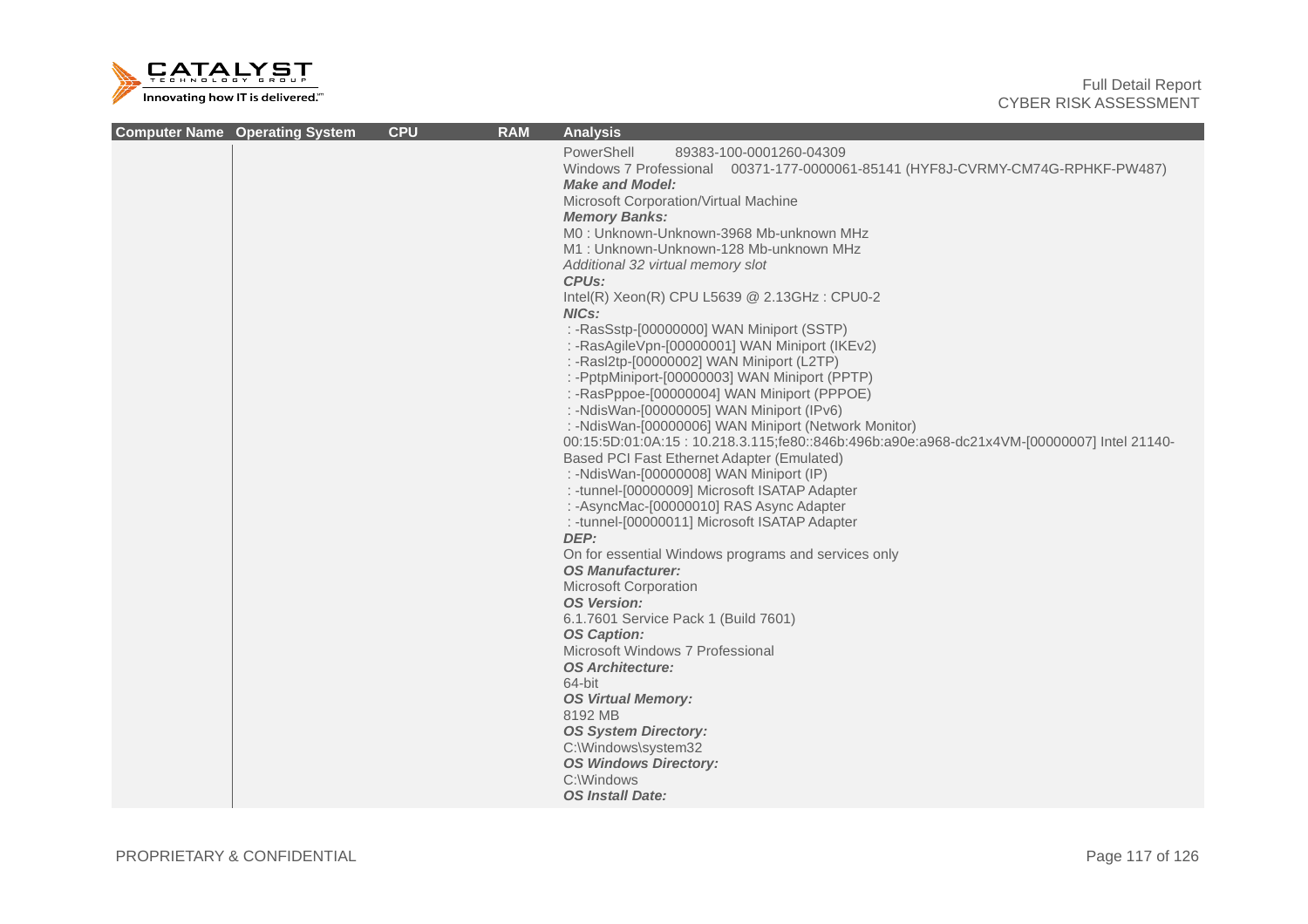

|          | <b>Computer Name Operating System</b> | <b>CPU</b>                                    | <b>RAM</b> | <b>Analysis</b>                                                                                                                                                                                                                                                                                                                                                                                                                                                                                                                                                                                                                                                                                                                                                                                                                                                                                                                                                                                                                                                                                                                                                                                                                                                                                                                                                                                                                                                                                                                                                                                                                                                                                                                                                                                                                                                                                                                                                                                                                                                                                                                                                                                                                                                                                                                                                                                                                                                                                                                                                                                                                                                                                      |
|----------|---------------------------------------|-----------------------------------------------|------------|------------------------------------------------------------------------------------------------------------------------------------------------------------------------------------------------------------------------------------------------------------------------------------------------------------------------------------------------------------------------------------------------------------------------------------------------------------------------------------------------------------------------------------------------------------------------------------------------------------------------------------------------------------------------------------------------------------------------------------------------------------------------------------------------------------------------------------------------------------------------------------------------------------------------------------------------------------------------------------------------------------------------------------------------------------------------------------------------------------------------------------------------------------------------------------------------------------------------------------------------------------------------------------------------------------------------------------------------------------------------------------------------------------------------------------------------------------------------------------------------------------------------------------------------------------------------------------------------------------------------------------------------------------------------------------------------------------------------------------------------------------------------------------------------------------------------------------------------------------------------------------------------------------------------------------------------------------------------------------------------------------------------------------------------------------------------------------------------------------------------------------------------------------------------------------------------------------------------------------------------------------------------------------------------------------------------------------------------------------------------------------------------------------------------------------------------------------------------------------------------------------------------------------------------------------------------------------------------------------------------------------------------------------------------------------------------------|
|          |                                       |                                               |            | 10/8/2018 8:18:47 AM<br><b>PAE Enabled:</b><br>True<br><b>Active Anti-virus: Windows Defender</b><br>Active Anti-spyware: Windows Defender<br><b>Active Firewall: Windows Firewall</b>                                                                                                                                                                                                                                                                                                                                                                                                                                                                                                                                                                                                                                                                                                                                                                                                                                                                                                                                                                                                                                                                                                                                                                                                                                                                                                                                                                                                                                                                                                                                                                                                                                                                                                                                                                                                                                                                                                                                                                                                                                                                                                                                                                                                                                                                                                                                                                                                                                                                                                               |
| MSWIN8-1 | Windows 8.1 Pro                       | Intel(R)<br>Xeon(R) CPU<br>L5639 @<br>2.13GHz |            | 4096 MB Last 5 System Error Msgs:<br>5-22-2019 5:05:09 PM 3221232494 The Windows Search service hung on starting.<br>5-22-2019 4:59:21 PM 3221232472 The Software Protection service failed to start due to the following<br>error: The service did not respond to the start or control request in a timely fashion.<br>5-22-2019 4:59:21 PM 3221232481 A timeout was reached (30000 milliseconds) while waiting for the<br>Software Protection service to connect.<br>5-22-2019 4:56:14 PM 3221232472 The ScreenConnect Client (2872323bbe412f4c) service failed to<br>start due to the following error: The service did not respond to the start or control request in a timely<br>fashion.<br>5-22-2019 4:56:14 PM 3221232481 A timeout was reached (30000 milliseconds) while waiting for the<br>ScreenConnect Client (2872323bbe412f4c) service to connect.<br><b>Last 5 Application Error Msgs:</b><br>5-19-2019 7:00:20 PM 1002 The program SystemSettings.exe version 6.3.9600.17489 stopped<br>interacting with Windows and was closed. To see if more information about the problem is available,<br>check the problem history in the Action Center control panel. Process ID: 794 Start Time:<br>01d50e9690ae343a Termination Time: 4294967295 Application Path:<br>C:\Windows\ImmersiveControlPanel\SystemSettings.exe Report Id: da73ddaa-7a89-11e9-825e-<br>00155d010a01 Faulting package full name:<br>windows.immersivecontrolpanel_6.2.0.0_neutral_neutral_cw5n1h2txyewy Faulting package-relative<br>application ID: microsoft.windows.immersivecontrolpanel<br>5-19-2019 7:00:19 PM 5973 Activation of app<br>windows.immersivecontrolpanel cw5n1h2txyewy!microsoft.windows.immersivecontrolpanel failed with<br>error: The app didn't start in the required time. See the Microsoft-Windows-TWinUI/Operational log for<br>additional information.<br>5-19-2019 7:00:06 PM 2486 App<br>windows.immersivecontrolpanel 6.2.0.0 neutral neutral cw5n1h2txyewy+microsoft.windows.immersi<br>vecontrolpanel did not launch within its allotted time.<br>5-13-2019 6:56:39 PM 1000 Faulting application name: nacmdline.exe, version: 1.0.0.0, time stamp:<br>0x5c7d2952 Faulting module name: KERNELBASE.dll, version: 6.3.9600.19269, time stamp:<br>0x5c5e079f Exception code: 0xe0434352 Fault offset: 0x0000000000008e6c Faulting process id:<br>0xe84 Faulting application start time: 0x01d509df1daa9d31 Faulting application path:<br>c:\windows\NetworkDetective-RDC-22HTIG\nacmdline.exe Faulting module path:<br>C:\Windows\system32\KERNELBASE.dll Report Id: 5da40f54-75d2-11e9-825d-00155d010a01<br>Faulting package full name: Faulting package-relative application ID: |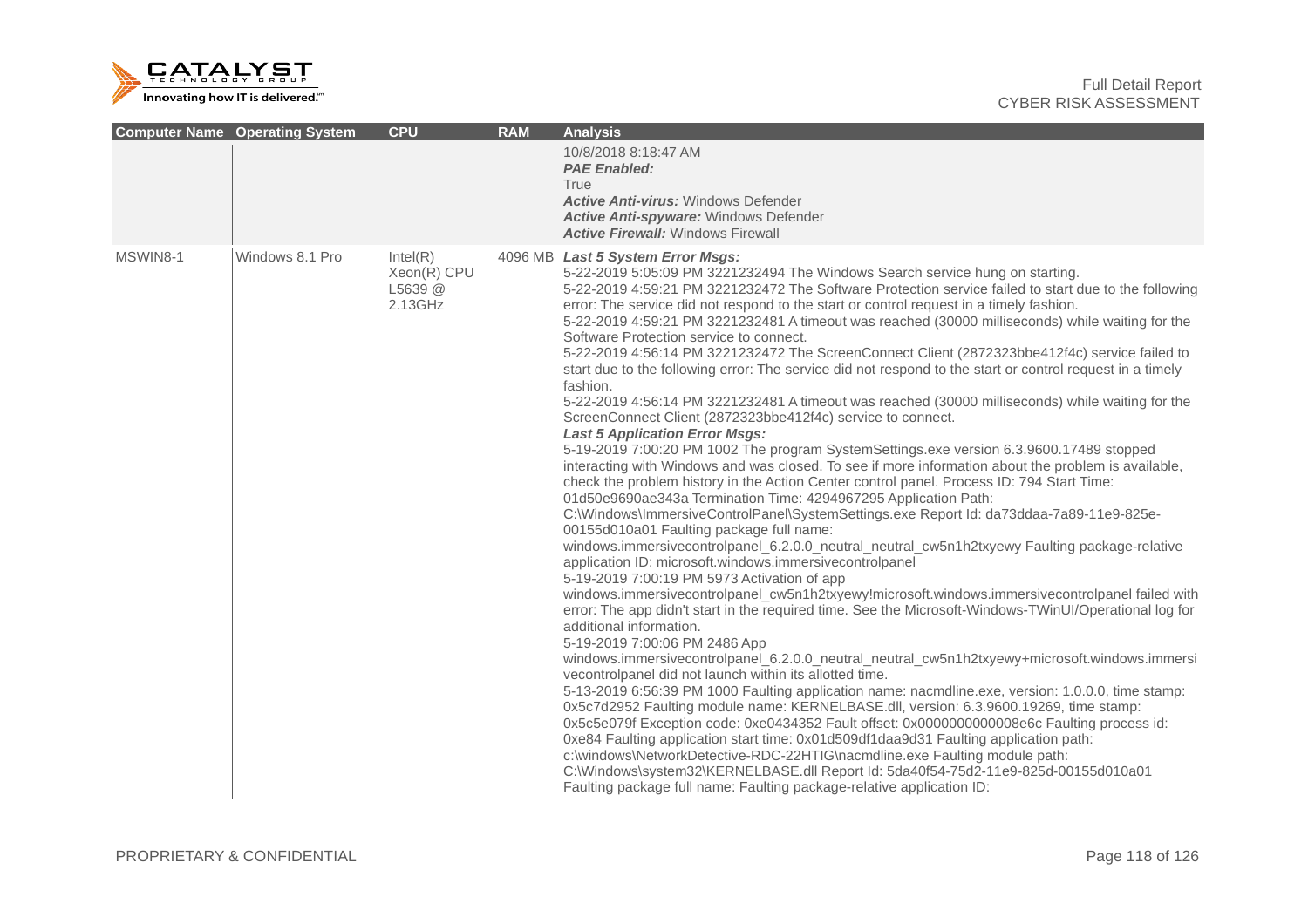

| <b>Computer Name Operating System</b> | <b>CPU</b> | <b>RAM</b> | <b>Analysis</b>                                                                                                                                                                                                                                                                                                                                                                                                                                                                                                                                                                                                                                                                                                                                                                                                                                                                                                                                                                                                                                                                                                                                                                                                                                                                                                                                                                                                                                                                                                                                                                                                                                                                                                                                                                                                                                                                                                                                |
|---------------------------------------|------------|------------|------------------------------------------------------------------------------------------------------------------------------------------------------------------------------------------------------------------------------------------------------------------------------------------------------------------------------------------------------------------------------------------------------------------------------------------------------------------------------------------------------------------------------------------------------------------------------------------------------------------------------------------------------------------------------------------------------------------------------------------------------------------------------------------------------------------------------------------------------------------------------------------------------------------------------------------------------------------------------------------------------------------------------------------------------------------------------------------------------------------------------------------------------------------------------------------------------------------------------------------------------------------------------------------------------------------------------------------------------------------------------------------------------------------------------------------------------------------------------------------------------------------------------------------------------------------------------------------------------------------------------------------------------------------------------------------------------------------------------------------------------------------------------------------------------------------------------------------------------------------------------------------------------------------------------------------------|
|                                       |            |            | 5-13-2019 6:56:39 PM 1026 Application: nacmdline.exe Framework Version: v4.0.30319 Description:<br>The process was terminated due to an unhandled exception. Exception Info:<br>System.MissingMethodException at DataCollectorGui.CollectionManager.StartLdcCollection() at<br>System.Threading.ExecutionContext.RunInternal(System.Threading.ExecutionContext,<br>System. Threading. Context Callback, System. Object, Boolean) at<br>System.Threading.ExecutionContext.Run(System.Threading.ExecutionContext,<br>System.Threading.ContextCallback, System.Object, Boolean) at<br>System.Threading.ExecutionContext.Run(System.Threading.ExecutionContext,<br>System.Threading.ContextCallback, System.Object) at System.Threading.ThreadHelper.ThreadStart()<br><b>Scheduled Tasks:</b><br>Optimize Start Menu Cache Files-S-1-5-21-1901567489-223652564-2783587553-1001<br>Optimize Start Menu Cache Files-S-1-5-21-585609241-1956372465-2917308619-1108<br><b>Disk Capacity:</b><br>C: 59.45 GB, 44.51 GB free, 25.13% used<br><b>Service Tag:</b><br>4038-8449-5192-2980-2795-2393-30<br><b>CPU Count:</b><br>$\mathbf{1}$<br><b>CPU Core Count:</b><br>4<br><b>Windows Key:</b><br>XHQ8N-C3MCJ-RQXB6-WCHYG-C9WKB<br><b>Make and Model:</b><br>Microsoft Corporation/Virtual Machine<br><b>Memory Banks:</b><br>M0001: Unknown-Unknown-3968 Mb-unknown MHz<br>M0002: Unknown-Unknown-128 Mb-unknown MHz<br>Additional 1 virtual memory slot<br>CPU <sub>s</sub> :<br>Intel(R) Xeon(R) CPU L5639 @ 2.13GHz : CPU0-4<br>NICs:<br>00:15:5D:01:0A:01:10.218.3.105;fe80::94ce:ef7f:e97b:e4fa-netvsc-[00000000] Microsoft Hyper-V<br>Network Adapter<br>: - kdnic-[00000001] Microsoft Kernel Debug Network Adapter<br>: - tunnel-[00000002] Microsoft ISATAP Adapter<br>DEP:<br>On for essential Windows programs and services only<br><b>OS Manufacturer:</b><br>Microsoft Corporation<br><b>OS Version:</b><br>6.3.9600 unknown (Build 9600) |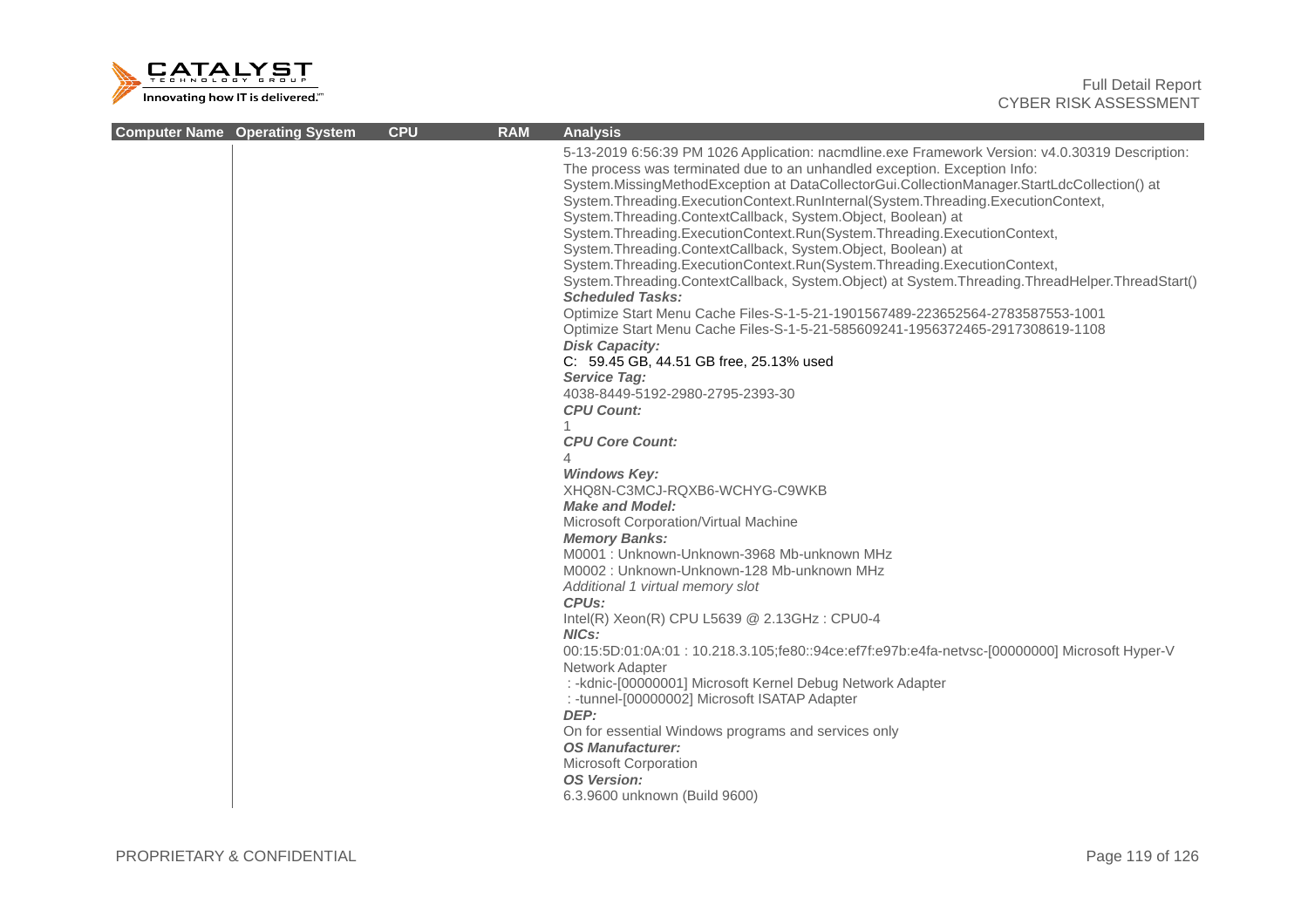

|          | <b>Computer Name Operating System</b> | <b>CPU</b>                                      | <b>RAM</b> | <b>Analysis</b>                                                                                                                                                                                                                                                                                                                                                                                                                                                                                                                                                                                                                                                                                                                                                                                                                                                                                                                                                                                                                                                                                                                                                                                                                                                                                                                                                                                                                                                                                                                                                                                                                                                                                                                                                                                                                                                                                                                                         |
|----------|---------------------------------------|-------------------------------------------------|------------|---------------------------------------------------------------------------------------------------------------------------------------------------------------------------------------------------------------------------------------------------------------------------------------------------------------------------------------------------------------------------------------------------------------------------------------------------------------------------------------------------------------------------------------------------------------------------------------------------------------------------------------------------------------------------------------------------------------------------------------------------------------------------------------------------------------------------------------------------------------------------------------------------------------------------------------------------------------------------------------------------------------------------------------------------------------------------------------------------------------------------------------------------------------------------------------------------------------------------------------------------------------------------------------------------------------------------------------------------------------------------------------------------------------------------------------------------------------------------------------------------------------------------------------------------------------------------------------------------------------------------------------------------------------------------------------------------------------------------------------------------------------------------------------------------------------------------------------------------------------------------------------------------------------------------------------------------------|
|          |                                       |                                                 |            | <b>OS Caption:</b><br>Microsoft Windows 8.1 Pro<br><b>OS Architecture:</b><br>64-bit<br><b>OS Virtual Memory:</b><br>4800 MB<br><b>OS System Directory:</b><br>C:\Windows\system32<br><b>OS Windows Directory:</b><br>C:\Windows<br><b>OS Install Date:</b><br>10/8/2018 7:43:18 AM<br><b>PAE Enabled:</b><br>True<br><b>Active Anti-virus: Windows Defender</b><br>Active Anti-spyware: Windows Defender<br><b>Active Firewall: Windows Firewall</b>                                                                                                                                                                                                                                                                                                                                                                                                                                                                                                                                                                                                                                                                                                                                                                                                                                                                                                                                                                                                                                                                                                                                                                                                                                                                                                                                                                                                                                                                                                   |
| MSWIN8-2 | Windows 8.1 Pro                       | Intel(R)<br>Xeon(R) CPU<br>L5639@<br>$2.13$ GHz |            | 4096 MB Last 5 System Error Msgs:<br>5-22-2019 5:07:40 PM 10010 The server {1F87137D-0E7C-44D5-8C73-4EFFB68962F2} did not<br>register with DCOM within the required timeout.<br>5-22-2019 5:06:46 PM 3221232494 The Windows Search service hung on starting.<br>5-22-2019 5:01:36 PM 3221232472 The Software Protection service failed to start due to the following<br>error: The service did not respond to the start or control request in a timely fashion.<br>5-22-2019 5:01:36 PM 3221232481 A timeout was reached (30000 milliseconds) while waiting for the<br>Software Protection service to connect.<br>5-22-2019 4:58:50 PM 3221232472 The Windows Defender Service service failed to start due to the<br>following error: The service did not respond to the start or control request in a timely fashion.<br><b>Last 5 Application Error Msgs:</b><br>5-22-2019 4:53:49 AM 2147483905 The volume Recovery was not optimized because an error was<br>encountered: The parameter is incorrect. (0x80070057)<br>5-21-2019 1:02:56 PM 1002 The program Explorer.EXE version 6.3.9600.18460 stopped interacting<br>with Windows and was closed. To see if more information about the problem is available, check the<br>problem history in the Action Center control panel. Process ID: a30 Start Time: 01d50ff637a17607<br>Termination Time: 4294967295 Application Path: C:\Windows\Explorer.EXE Report Id: 8ba10f3f-7be9-<br>11e9-8260-00155d010a02 Faulting package full name: Faulting package-relative application ID:<br>5-21-2019 4:24:03 AM 2147483905 The volume Recovery was not optimized because an error was<br>encountered: The parameter is incorrect. (0x80070057)<br>5-16-2019 3:12:59 AM 2147483905 The volume Recovery was not optimized because an error was<br>encountered: The parameter is incorrect. (0x80070057)<br>5-12-2019 6:56:25 PM 1000 Faulting application name: nacmdline.exe, version: 1.0.0.0, time stamp: |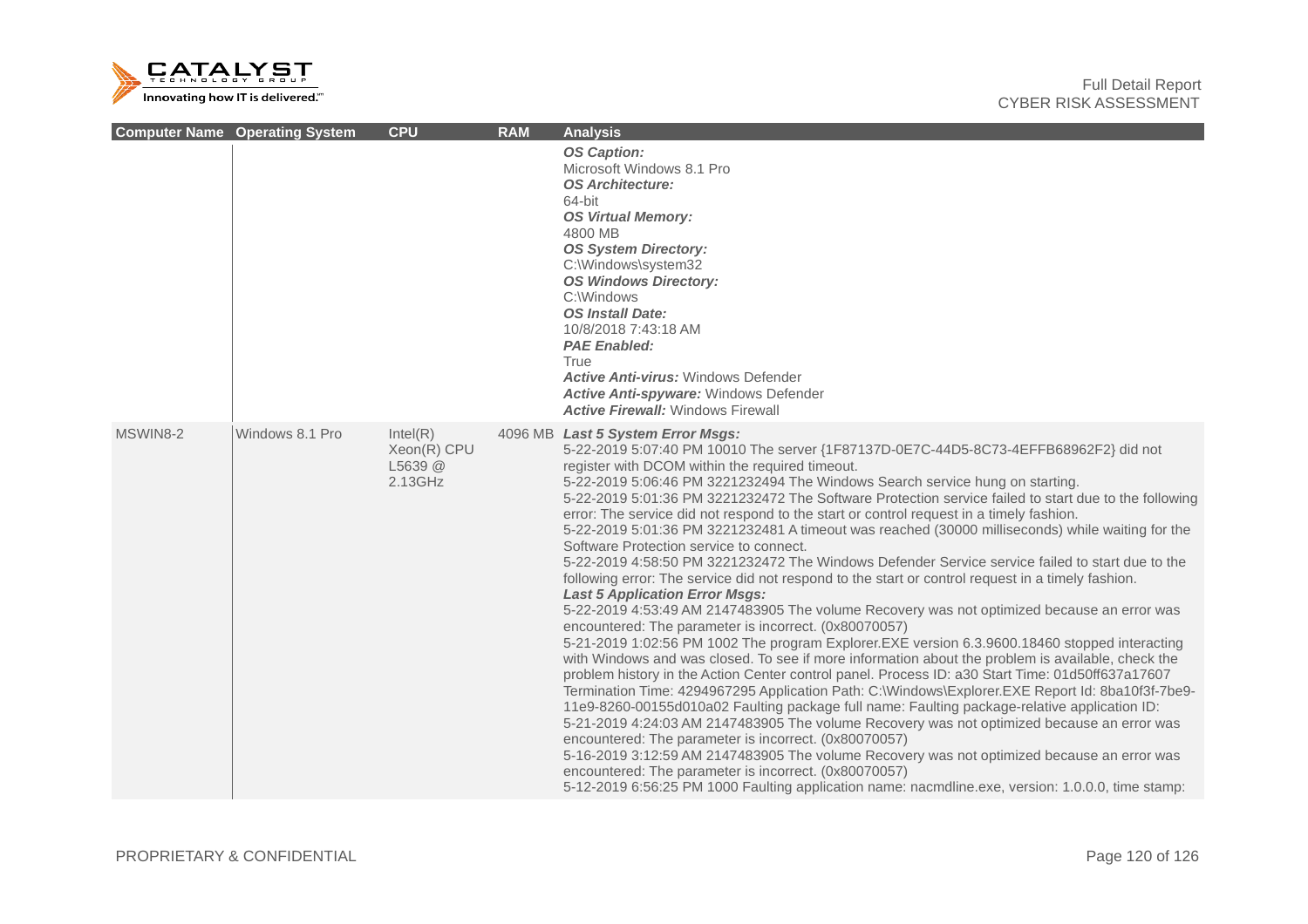

| <b>Computer Name Operating System</b> | <b>CPU</b><br><b>RAM</b> | <b>Analysis</b>                                                                                                                                                                                                                                                                                                                                                                                                                                                                                                                                                                                                                                                                                                                                                                                                                                                                                                                                                                                                                                                                                                                                                                                                                                                                                                                                                                                    |
|---------------------------------------|--------------------------|----------------------------------------------------------------------------------------------------------------------------------------------------------------------------------------------------------------------------------------------------------------------------------------------------------------------------------------------------------------------------------------------------------------------------------------------------------------------------------------------------------------------------------------------------------------------------------------------------------------------------------------------------------------------------------------------------------------------------------------------------------------------------------------------------------------------------------------------------------------------------------------------------------------------------------------------------------------------------------------------------------------------------------------------------------------------------------------------------------------------------------------------------------------------------------------------------------------------------------------------------------------------------------------------------------------------------------------------------------------------------------------------------|
|                                       |                          | 0x5c7d2952 Faulting module name: KERNELBASE.dll, version: 6.3.9600.19269, time stamp:<br>0x5c5e079f Exception code: 0xe0434352 Fault offset: 0x0000000000008e6c Faulting process id:<br>0xc7c Faulting application start time: 0x01d50915ec097bff Faulting application path:<br>c:\windows\NetworkDetective-RDC-22HTIG\nacmdline.exe Faulting module path:<br>C:\Windows\system32\KERNELBASE.dll Report Id: 2b16e512-7509-11e9-825d-00155d010a02<br>Faulting package full name: Faulting package-relative application ID:<br><b>Scheduled Tasks:</b><br>Optimize Start Menu Cache Files-S-1-5-21-370124649-2540150268-3007628564-1001<br>Optimize Start Menu Cache Files-S-1-5-21-585609241-1956372465-2917308619-1108<br>Optimize Start Menu Cache Files-S-1-5-21-585609241-1956372465-2917308619-1139<br>Optimize Start Menu Cache Files-S-1-5-21-585609241-1956372465-2917308619-1140<br><b>Disk Capacity:</b><br>C: 59.48 GB, 43.7 GB free, 26.53% used<br><b>Service Tag:</b><br>9965-2252-8773-1949-0747-9069-67<br><b>CPU Count:</b><br>$\mathbf{1}$<br><b>CPU Core Count:</b><br>4<br><b>Windows Key:</b><br>XHQ8N-C3MCJ-RQXB6-WCHYG-C9WKB<br><b>Make and Model:</b><br>Microsoft Corporation/Virtual Machine<br><b>Memory Banks:</b><br>M0001: Unknown-Unknown-3968 Mb-unknown MHz<br>M0002: Unknown-Unknown-128 Mb-unknown MHz<br>Additional 1 virtual memory slot<br>CPU <sub>s</sub> : |
|                                       |                          | Intel(R) Xeon(R) CPU L5639 @ 2.13GHz : CPU0-4<br>NICs:                                                                                                                                                                                                                                                                                                                                                                                                                                                                                                                                                                                                                                                                                                                                                                                                                                                                                                                                                                                                                                                                                                                                                                                                                                                                                                                                             |
|                                       |                          | 00:15:5D:01:0A:02:10.218.3.103;fe80::f0c9:65f9:de7f:b966-netvsc-[00000000] Microsoft Hyper-V<br>Network Adapter<br>: - kdnic-[00000001] Microsoft Kernel Debug Network Adapter<br>: - tunnel-[00000002] Microsoft ISATAP Adapter<br>DEP:                                                                                                                                                                                                                                                                                                                                                                                                                                                                                                                                                                                                                                                                                                                                                                                                                                                                                                                                                                                                                                                                                                                                                           |
|                                       |                          | On for essential Windows programs and services only<br><b>OS Manufacturer:</b><br><b>Microsoft Corporation</b><br><b>OS Version:</b><br>6.3.9600 unknown (Build 9600)<br><b>OS Caption:</b>                                                                                                                                                                                                                                                                                                                                                                                                                                                                                                                                                                                                                                                                                                                                                                                                                                                                                                                                                                                                                                                                                                                                                                                                        |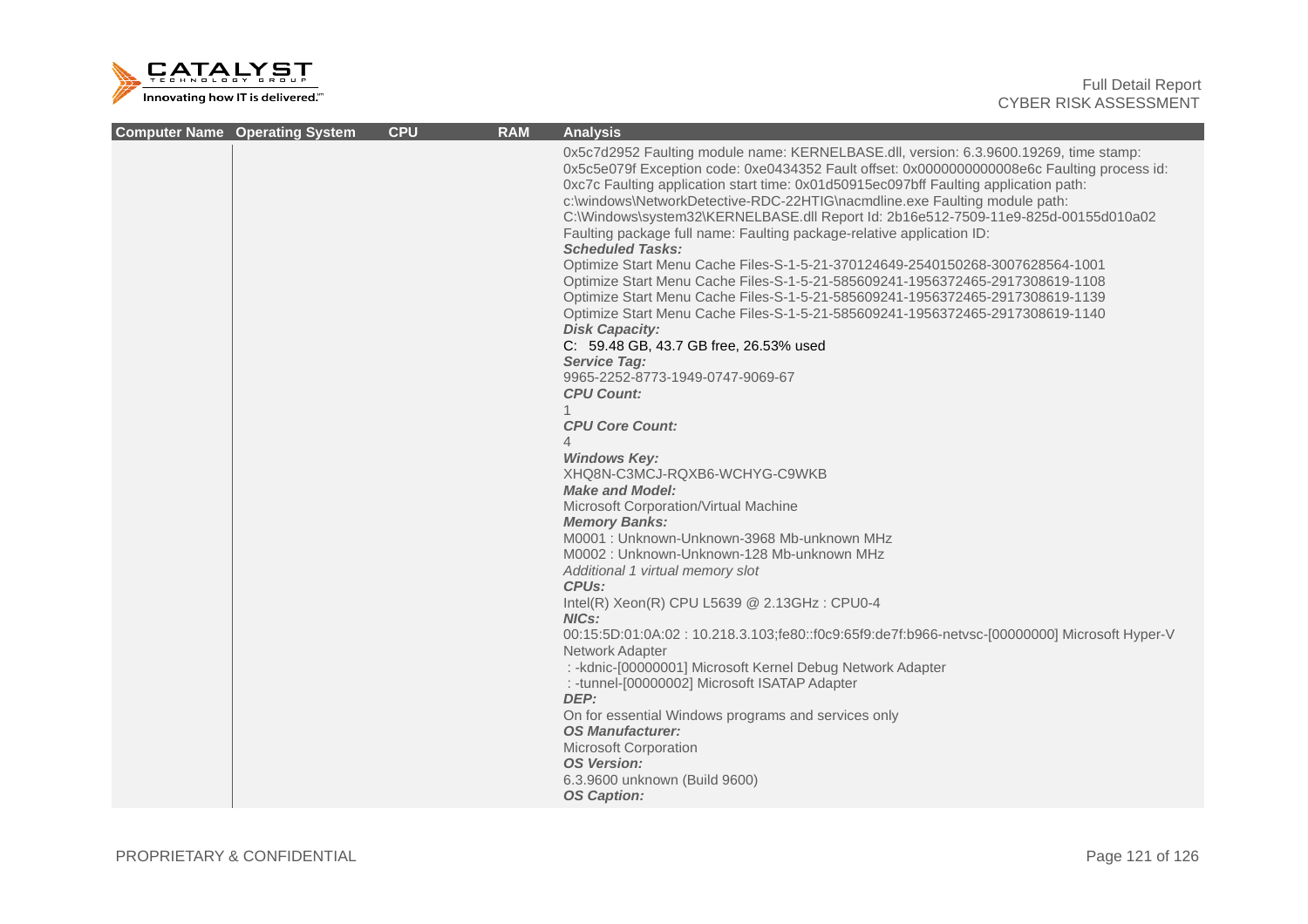

|          | <b>Computer Name Operating System</b> | <b>CPU</b>                                       | <b>RAM</b> | <b>Analysis</b>                                                                                                                                                                                                                                                                                                                                                                                                                                                                                                                                                                                                                                                                                                                                                                                                                                                                                                                                                                                                                                                                                                                                                                                                                                                                                                                                                                                                                                                                                                                                                                                                                                                                                                                                                                                                                                                                                     |
|----------|---------------------------------------|--------------------------------------------------|------------|-----------------------------------------------------------------------------------------------------------------------------------------------------------------------------------------------------------------------------------------------------------------------------------------------------------------------------------------------------------------------------------------------------------------------------------------------------------------------------------------------------------------------------------------------------------------------------------------------------------------------------------------------------------------------------------------------------------------------------------------------------------------------------------------------------------------------------------------------------------------------------------------------------------------------------------------------------------------------------------------------------------------------------------------------------------------------------------------------------------------------------------------------------------------------------------------------------------------------------------------------------------------------------------------------------------------------------------------------------------------------------------------------------------------------------------------------------------------------------------------------------------------------------------------------------------------------------------------------------------------------------------------------------------------------------------------------------------------------------------------------------------------------------------------------------------------------------------------------------------------------------------------------------|
|          |                                       |                                                  |            | Microsoft Windows 8.1 Pro<br><b>OS Architecture:</b><br>64-bit<br><b>OS Virtual Memory:</b><br>4800 MB<br><b>OS System Directory:</b><br>C:\Windows\system32<br><b>OS Windows Directory:</b><br>C:\Windows<br><b>OS Install Date:</b><br>10/8/2018 7:45:39 AM<br><b>PAE Enabled:</b><br>True<br><b>Active Anti-virus: Windows Defender</b><br>Active Anti-spyware: Windows Defender<br><b>Active Firewall: Windows Firewall</b>                                                                                                                                                                                                                                                                                                                                                                                                                                                                                                                                                                                                                                                                                                                                                                                                                                                                                                                                                                                                                                                                                                                                                                                                                                                                                                                                                                                                                                                                     |
| MSWIN8-3 | Windows 8.1 Pro                       | Intel(R)<br>Xeon(R) CPU<br>L5639 @<br>$2.13$ GHz |            | 4096 MB Last 5 System Error Msgs:<br>5-22-2019 5:04:09 PM 3221232494 The Windows Search service hung on starting.<br>5-22-2019 4:56:01 PM 3221232472 The ScreenConnect Client (2872323bbe412f4c) service failed to<br>start due to the following error: The service did not respond to the start or control request in a timely<br>fashion.<br>5-22-2019 4:56:01 PM 3221232481 A timeout was reached (30000 milliseconds) while waiting for the<br>ScreenConnect Client (2872323bbe412f4c) service to connect.<br>5-22-2019 1:08:12 PM 3221229793 The name "TEST :1d" could not be registered on the interface with<br>IP address 10.218.3.107. The computer with the IP address 10.218.3.111 did not allow the name to be<br>claimed by this computer.<br>5-22-2019 1:03:02 PM 3221229793 The name "TEST :1d" could not be registered on the interface with<br>IP address 10.218.3.107. The computer with the IP address 10.218.3.111 did not allow the name to be<br>claimed by this computer.<br><b>Last 5 Application Error Msgs:</b><br>5-21-2019 3:46:45 AM 2147483905 The volume Recovery was not optimized because an error was<br>encountered: The parameter is incorrect. (0x80070057)<br>5-20-2019 5:32:18 AM 2147483905 The volume Recovery was not optimized because an error was<br>encountered: The parameter is incorrect. (0x80070057)<br>5-14-2019 2:20:53 AM 2147483905 The volume Recovery was not optimized because an error was<br>encountered: The parameter is incorrect. (0x80070057)<br>5-13-2019 6:56:41 PM 1000 Faulting application name: nacmdline.exe, version: 1.0.0.0, time stamp:<br>0x5c7d2952 Faulting module name: KERNELBASE.dll, version: 6.3.9600.19269, time stamp:<br>0x5c5e079f Exception code: 0xe0434352 Fault offset: 0x0000000000008e6c Faulting process id:<br>0x6c8 Faulting application start time: 0x01d509df1de1ff7a Faulting application path: |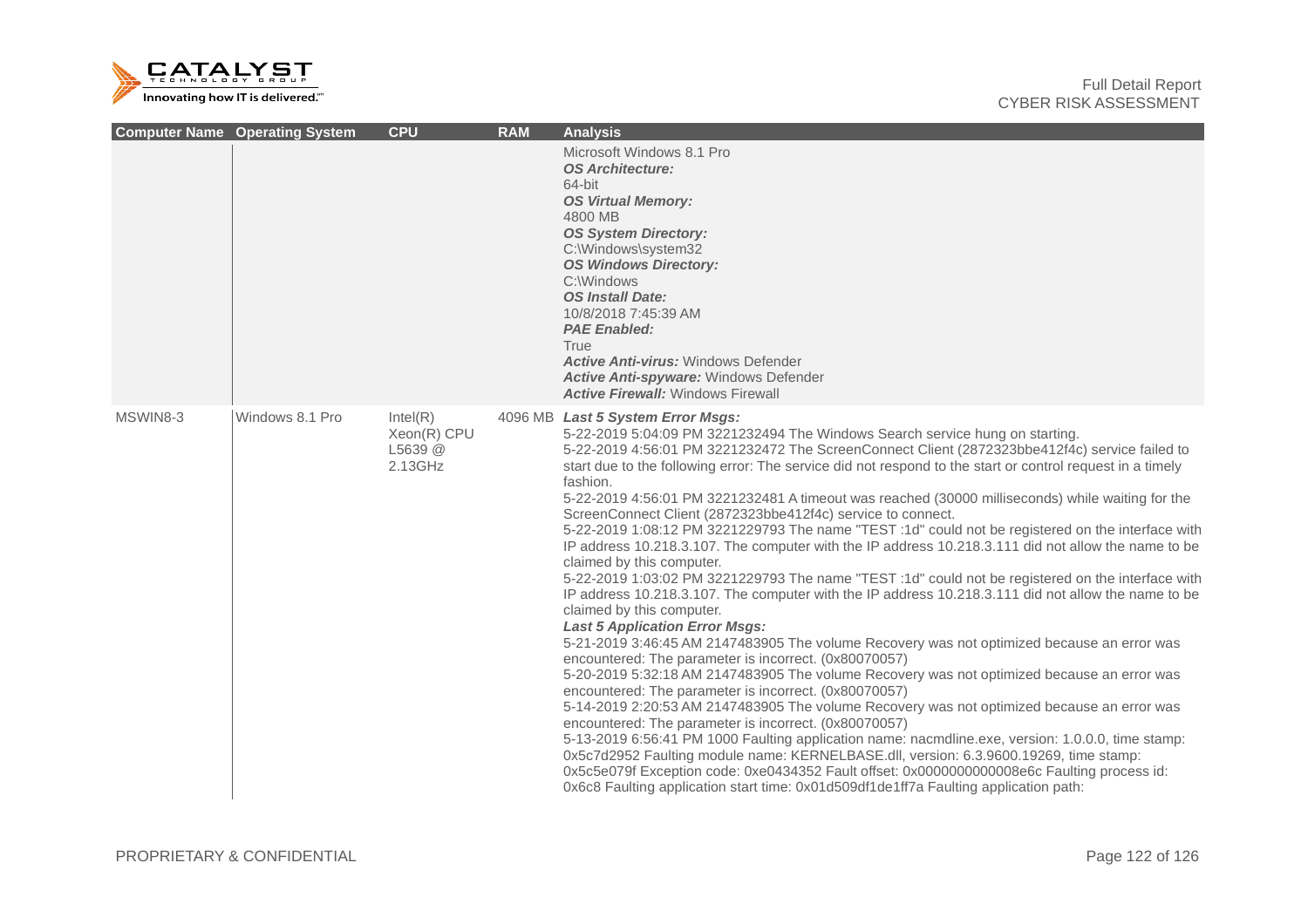

| <b>Computer Name Operating System</b> | <b>CPU</b> | <b>RAM</b> | <b>Analysis</b>                                                                                                                                                                                                                                                                                                                                                                                                                                                                                                                                                                                                                                                                                                                                                                                                                                                                                                                                                                                                                                                                                                                                                                                                                                                                                                                                                                                                                                                                                                                                                                                                                                                                                                                                                                                                                                                                                                                                                                                                                                                                                          |
|---------------------------------------|------------|------------|----------------------------------------------------------------------------------------------------------------------------------------------------------------------------------------------------------------------------------------------------------------------------------------------------------------------------------------------------------------------------------------------------------------------------------------------------------------------------------------------------------------------------------------------------------------------------------------------------------------------------------------------------------------------------------------------------------------------------------------------------------------------------------------------------------------------------------------------------------------------------------------------------------------------------------------------------------------------------------------------------------------------------------------------------------------------------------------------------------------------------------------------------------------------------------------------------------------------------------------------------------------------------------------------------------------------------------------------------------------------------------------------------------------------------------------------------------------------------------------------------------------------------------------------------------------------------------------------------------------------------------------------------------------------------------------------------------------------------------------------------------------------------------------------------------------------------------------------------------------------------------------------------------------------------------------------------------------------------------------------------------------------------------------------------------------------------------------------------------|
|                                       |            |            | c:\windows\NetworkDetective-RDC-22HTIG\nacmdline.exe Faulting module path:<br>C:\Windows\system32\KERNELBASE.dll Report Id: 5e84b109-75d2-11e9-825d-00155d010a03<br>Faulting package full name: Faulting package-relative application ID:<br>5-13-2019 6:56:39 PM 1026 Application: nacmdline.exe Framework Version: v4.0.30319 Description:<br>The process was terminated due to an unhandled exception. Exception Info:<br>System.MissingMethodException at DataCollectorGui.CollectionManager.StartLdcCollection() at<br>System.Threading.ExecutionContext.RunInternal(System.Threading.ExecutionContext,<br>System.Threading.ContextCallback, System.Object, Boolean) at<br>System.Threading.ExecutionContext.Run(System.Threading.ExecutionContext,<br>System.Threading.ContextCallback, System.Object, Boolean) at<br>System.Threading.ExecutionContext.Run(System.Threading.ExecutionContext,<br>System.Threading.ContextCallback, System.Object) at System.Threading.ThreadHelper.ThreadStart()<br><b>Scheduled Tasks:</b><br>Optimize Start Menu Cache Files-S-1-5-21-2581128377-2391758819-1369693800-1001<br>Optimize Start Menu Cache Files-S-1-5-21-585609241-1956372465-2917308619-1108<br><b>Disk Capacity:</b><br>C: 59.48 GB, 43.59 GB free, 26.71% used<br><b>Service Tag:</b><br>9127-2857-3169-5320-0098-0703-27<br><b>CPU Count:</b><br>$\mathbf{1}$<br><b>CPU Core Count:</b><br>4<br><b>Windows Key:</b><br>XHQ8N-C3MCJ-RQXB6-WCHYG-C9WKB<br><b>Make and Model:</b><br>Microsoft Corporation/Virtual Machine<br><b>Memory Banks:</b><br>M0001: Unknown-Unknown-3968 Mb-unknown MHz<br>M0002: Unknown-Unknown-128 Mb-unknown MHz<br>Additional 1 virtual memory slot<br>CPU <sub>s</sub> :<br>Intel(R) Xeon(R) CPU L5639 @ 2.13GHz : CPU0-4<br>NICs:<br>00:15:5D:01:0A:03: 10.218.3.107;fe80::c85c:9edf:4397:9a11-netvsc-[00000000] Microsoft Hyper-V<br>Network Adapter<br>: - kdnic-[00000001] Microsoft Kernel Debug Network Adapter<br>: -tunnel-[00000002] Microsoft ISATAP Adapter<br>DEP:<br>On for essential Windows programs and services only<br><b>OS Manufacturer:</b> |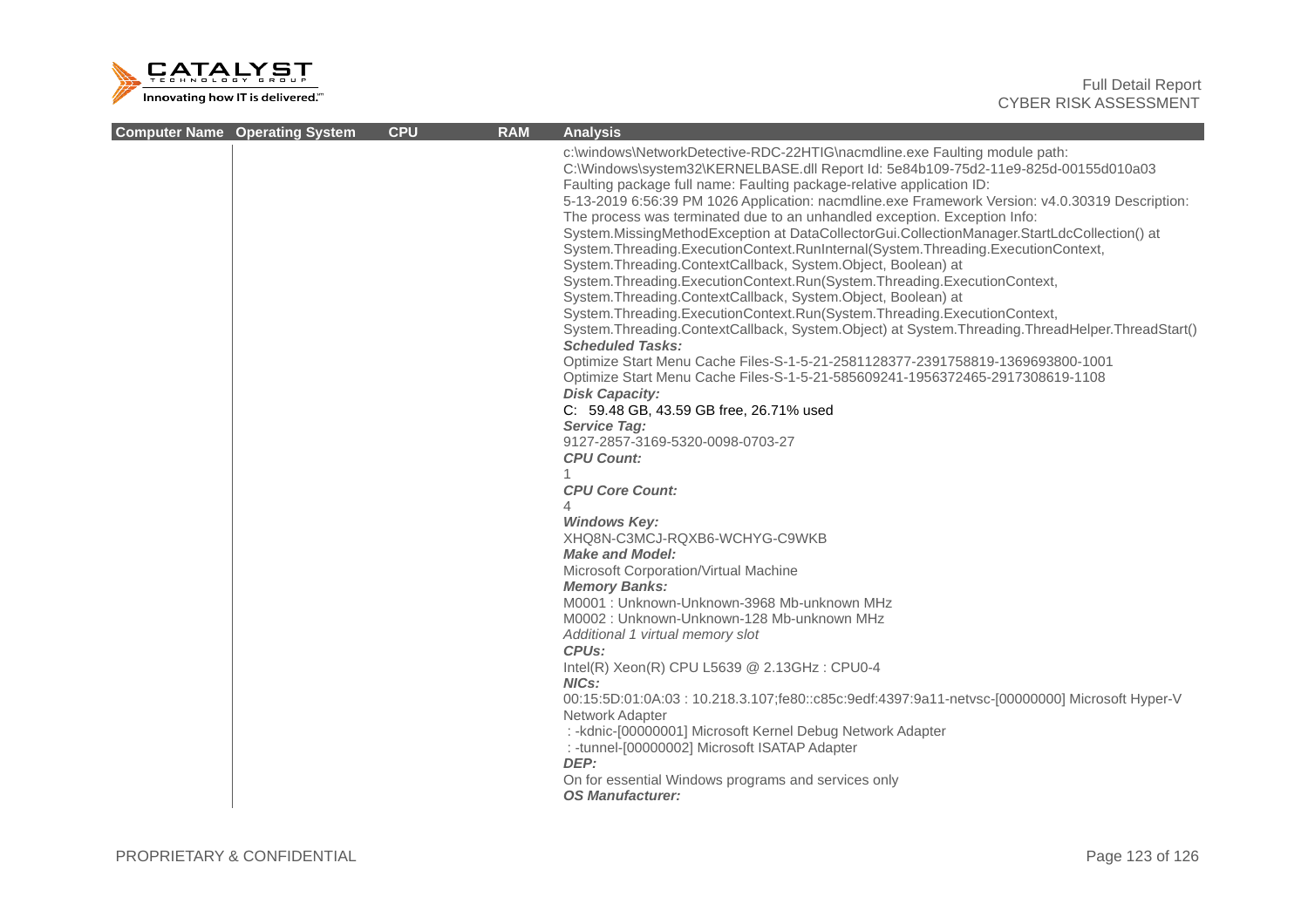

|          | <b>Computer Name Operating System</b> | <b>CPU</b>                                   | <b>RAM</b> | <b>Analysis</b>                                                                                                                                                                                                                                                                                                                                                                                                                                                                                                                                                                                                                                                                                                                                                                                                                                                                                                                                                                                                                                                                                                                                                                                                                                                                                                                                                                                                                                                                                                                                                                                                                                                                   |
|----------|---------------------------------------|----------------------------------------------|------------|-----------------------------------------------------------------------------------------------------------------------------------------------------------------------------------------------------------------------------------------------------------------------------------------------------------------------------------------------------------------------------------------------------------------------------------------------------------------------------------------------------------------------------------------------------------------------------------------------------------------------------------------------------------------------------------------------------------------------------------------------------------------------------------------------------------------------------------------------------------------------------------------------------------------------------------------------------------------------------------------------------------------------------------------------------------------------------------------------------------------------------------------------------------------------------------------------------------------------------------------------------------------------------------------------------------------------------------------------------------------------------------------------------------------------------------------------------------------------------------------------------------------------------------------------------------------------------------------------------------------------------------------------------------------------------------|
|          |                                       |                                              |            | <b>Microsoft Corporation</b><br><b>OS Version:</b><br>6.3.9600 unknown (Build 9600)<br><b>OS Caption:</b><br>Microsoft Windows 8.1 Pro<br><b>OS Architecture:</b><br>64-bit<br><b>OS Virtual Memory:</b><br>4800 MB<br><b>OS System Directory:</b><br>C:\Windows\system32<br><b>OS Windows Directory:</b><br>C:\Windows<br><b>OS Install Date:</b><br>10/8/2018 7:47:17 AM<br><b>PAE Enabled:</b><br>True<br><b>Active Anti-virus: Windows Defender</b><br><b>Active Anti-spyware: Windows Defender</b><br><b>Active Firewall: Windows Firewall</b>                                                                                                                                                                                                                                                                                                                                                                                                                                                                                                                                                                                                                                                                                                                                                                                                                                                                                                                                                                                                                                                                                                                               |
| MSWIN8-4 | Windows 8.1 Pro                       | Intel(R)<br>Xeon(R) CPU<br>L5639@<br>2.13GHz |            | 4096 MB Last 5 System Error Msgs:<br>5-22-2019 5:09:23 PM 3221232494 The Windows Search service hung on starting.<br>5-22-2019 5:02:30 PM 3221232472 The Software Protection service failed to start due to the following<br>error: The service did not respond to the start or control request in a timely fashion.<br>5-22-2019 5:02:30 PM 3221232481 A timeout was reached (30000 milliseconds) while waiting for the<br>Software Protection service to connect.<br>5-22-2019 4:59:46 PM 3221232472 The Windows Defender Service service failed to start due to the<br>following error: The service did not respond to the start or control request in a timely fashion.<br>5-22-2019 4:59:46 PM 3221232481 A timeout was reached (30000 milliseconds) while waiting for the<br>Windows Defender Service service to connect.<br><b>Last 5 Application Error Msgs:</b><br>5-19-2019 7:00:33 PM 1000 Faulting application name: Explorer.EXE, version: 6.3.9600.18460, time<br>stamp: 0x57c1b8c1 Faulting module name: KERNELBASE.dll, version: 6.3.9600.19358, time stamp:<br>0x5ccfa112 Exception code: 0xc000041d Fault offset: 0x00000000000085bc Faulting process id:<br>0x60c Faulting application start time: 0x01d50e9664c93e49 Faulting application path:<br>C:\Windows\Explorer.EXE Faulting module path: C:\Windows\system32\KERNELBASE.dll Report Id:<br>e7c03336-7a89-11e9-8260-00155d010a04 Faulting package full name: Faulting package-relative<br>application ID:<br>5-13-2019 6:56:51 PM 1000 Faulting application name: nacmdline.exe, version: 1.0.0.0, time stamp:<br>0x5c7d2952 Faulting module name: KERNELBASE.dll, version: 6.3.9600.19269, time stamp: |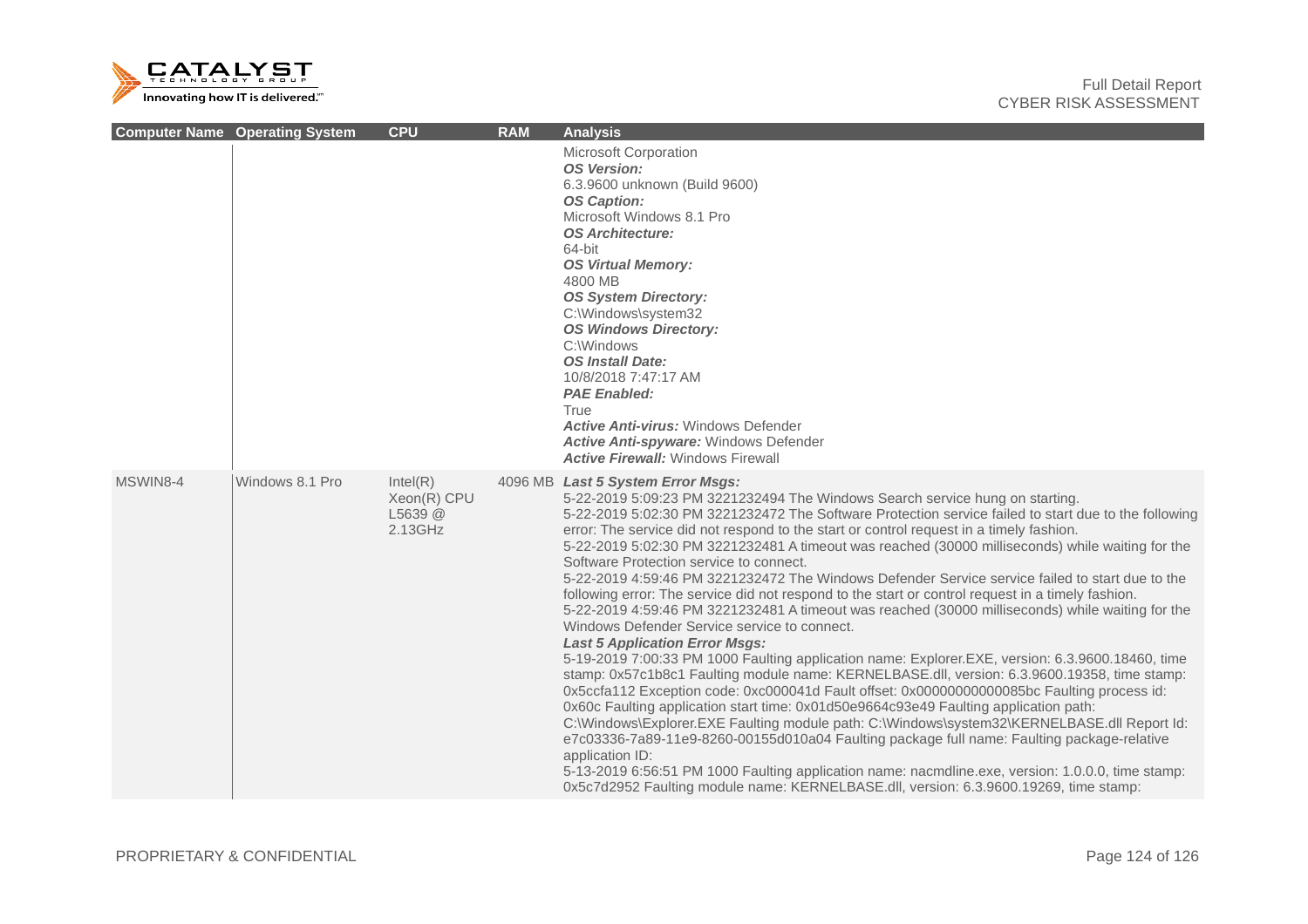

| <b>Computer Name Operating System</b> | <b>CPU</b> | <b>RAM</b> | <b>Analysis</b>                                                                                                                                                                                                                                                                                                                                                                                                                                                                                                                                                                                                                                                                                                                                                                                                                                                                                                                                                                                                                                                                                                                                                                                                                                                                                                                                                                                                                                                                                                                                                                                                                                                                                                                                                                                                                                                                                                                                                                                                                                                                                                                                                                                                                                                                                                                                                                                                                                                                                                                                                                                                                                                                                                                                                                                                                                                                                                                                                                                                                                                         |
|---------------------------------------|------------|------------|-------------------------------------------------------------------------------------------------------------------------------------------------------------------------------------------------------------------------------------------------------------------------------------------------------------------------------------------------------------------------------------------------------------------------------------------------------------------------------------------------------------------------------------------------------------------------------------------------------------------------------------------------------------------------------------------------------------------------------------------------------------------------------------------------------------------------------------------------------------------------------------------------------------------------------------------------------------------------------------------------------------------------------------------------------------------------------------------------------------------------------------------------------------------------------------------------------------------------------------------------------------------------------------------------------------------------------------------------------------------------------------------------------------------------------------------------------------------------------------------------------------------------------------------------------------------------------------------------------------------------------------------------------------------------------------------------------------------------------------------------------------------------------------------------------------------------------------------------------------------------------------------------------------------------------------------------------------------------------------------------------------------------------------------------------------------------------------------------------------------------------------------------------------------------------------------------------------------------------------------------------------------------------------------------------------------------------------------------------------------------------------------------------------------------------------------------------------------------------------------------------------------------------------------------------------------------------------------------------------------------------------------------------------------------------------------------------------------------------------------------------------------------------------------------------------------------------------------------------------------------------------------------------------------------------------------------------------------------------------------------------------------------------------------------------------------------|
|                                       |            |            | 0x5c5e079f Exception code: 0xe0434352 Fault offset: 0x0000000000008e6c Faulting process id:<br>Oxe90 Faulting application start time: 0x01d509df247711d1 Faulting application path:<br>c:\windows\NetworkDetective-RDC-22HTIG\nacmdline.exe Faulting module path:<br>C:\Windows\system32\KERNELBASE.dll Report Id: 6477ab96-75d2-11e9-825f-00155d010a04<br>Faulting package full name: Faulting package-relative application ID:<br>5-13-2019 6:56:50 PM 1026 Application: nacmdline.exe Framework Version: v4.0.30319 Description:<br>The process was terminated due to an unhandled exception. Exception Info:<br>System.MissingMethodException at DataCollectorGui.CollectionManager.StartLdcCollection() at<br>System.Threading.ExecutionContext.RunInternal(System.Threading.ExecutionContext,<br>System.Threading.ContextCallback, System.Object, Boolean) at<br>System.Threading.ExecutionContext.Run(System.Threading.ExecutionContext,<br>System. Threading. Context Callback, System. Object, Boolean) at<br>System.Threading.ExecutionContext.Run(System.Threading.ExecutionContext,<br>System.Threading.ContextCallback, System.Object) at System.Threading.ThreadHelper.ThreadStart()<br>5-12-2019 6:57:07 PM 1000 Faulting application name: nacmdline.exe, version: 1.0.0.0, time stamp:<br>0x5c7d2952 Faulting module name: KERNELBASE.dll, version: 6.3.9600.19269, time stamp:<br>0x5c5e079f Exception code: 0xe0434352 Fault offset: 0x0000000000008e6c Faulting process id:<br>0x5dc Faulting application start time: 0x01d5091604ce9536 Faulting application path:<br>c:\windows\NetworkDetective-RDC-22HTIG\nacmdline.exe Faulting module path:<br>C:\Windows\system32\KERNELBASE.dll Report Id: 43d99b9f-7509-11e9-825f-00155d010a04 Faulting<br>package full name: Faulting package-relative application ID:<br>5-12-2019 6:57:07 PM 1026 Application: nacmdline.exe Framework Version: v4.0.30319 Description:<br>The process was terminated due to an unhandled exception. Exception Info:<br>System.MissingMethodException at DataCollectorGui.CollectionManager.StartLdcCollection() at<br>System.Threading.ExecutionContext.RunInternal(System.Threading.ExecutionContext,<br>System.Threading.ContextCallback, System.Object, Boolean) at<br>System.Threading.ExecutionContext.Run(System.Threading.ExecutionContext,<br>System. Threading. Context Callback, System. Object, Boolean) at<br>System.Threading.ExecutionContext.Run(System.Threading.ExecutionContext,<br>System.Threading.ContextCallback, System.Object) at System.Threading.ThreadHelper.ThreadStart()<br><b>Scheduled Tasks:</b><br>Optimize Start Menu Cache Files-S-1-5-21-3690642753-3337517968-881887097-1001<br>Optimize Start Menu Cache Files-S-1-5-21-585609241-1956372465-2917308619-1108<br>Optimize Start Menu Cache Files-S-1-5-21-585609241-1956372465-2917308619-1150<br><b>Disk Capacity:</b><br>C: 59.45 GB, 45.13 GB free, 24.09% used<br><b>Service Tag:</b><br>0509-7428-3738-6371-1256-1644-02<br><b>CPU Count:</b><br>1<br><b>CPU Core Count:</b> |
|                                       |            |            |                                                                                                                                                                                                                                                                                                                                                                                                                                                                                                                                                                                                                                                                                                                                                                                                                                                                                                                                                                                                                                                                                                                                                                                                                                                                                                                                                                                                                                                                                                                                                                                                                                                                                                                                                                                                                                                                                                                                                                                                                                                                                                                                                                                                                                                                                                                                                                                                                                                                                                                                                                                                                                                                                                                                                                                                                                                                                                                                                                                                                                                                         |